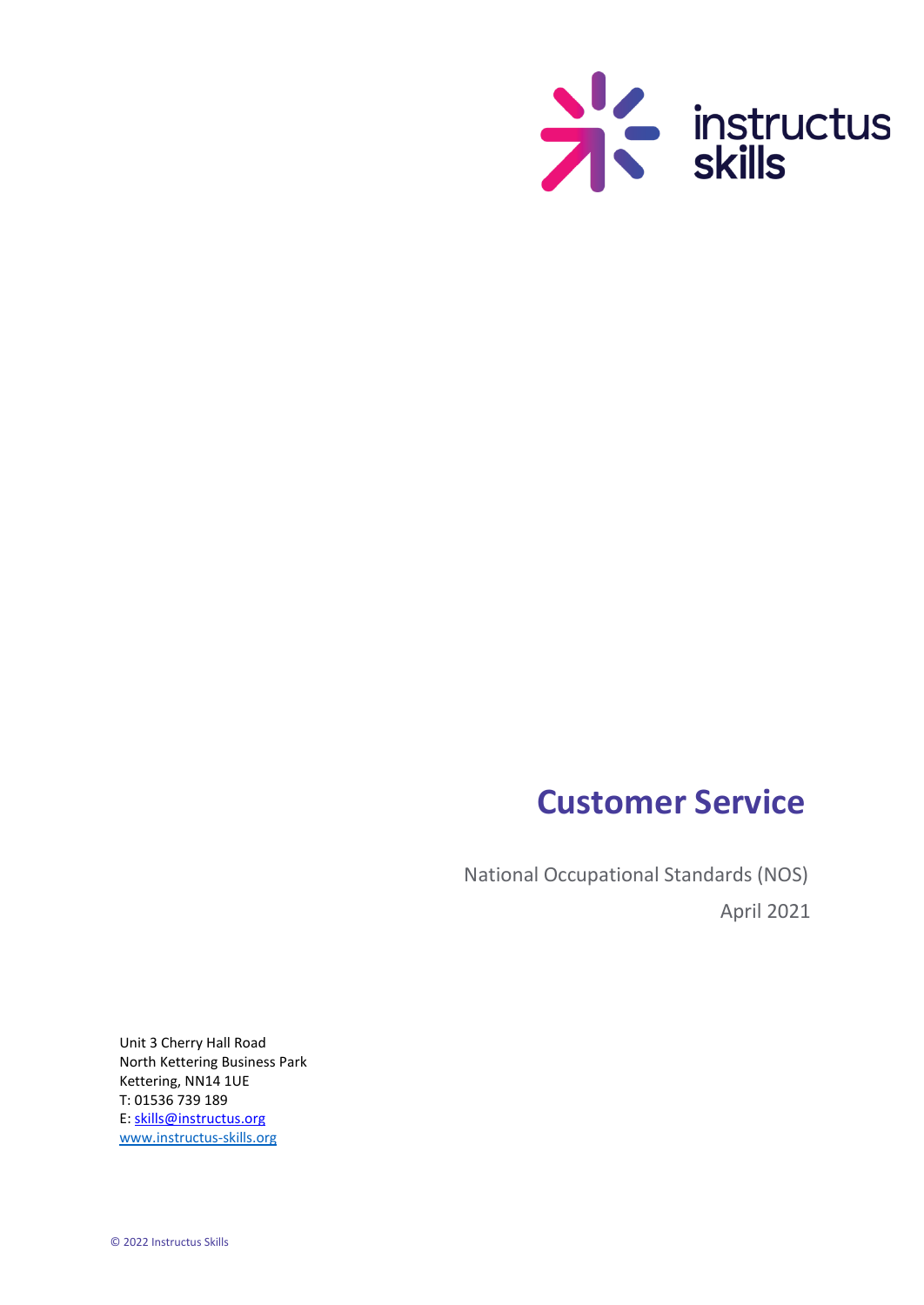

| <b>URN</b> | <b>NOS Title</b>                                                            |
|------------|-----------------------------------------------------------------------------|
| INSCS001   | Deal with customers                                                         |
| INSCS002   | Manage communications in a customer service environment                     |
| INSCS003   | Process information about customers                                         |
| INSCS004   | Develop customer relationships                                              |
| INSCS005   | Maintain a healthy and safe environment for customers and colleagues        |
| INSCS006   | Provide customer support online                                             |
| INSCS007   | Develop your own customer service skills                                    |
| INSCS008   | Provide customer focused service                                            |
| INSCS009   | Provide customer centric service                                            |
| INSCS010   | Champion customer service                                                   |
| INSCS011   | Deliver customer service in accordance with equality and diversity          |
| INSCS012   | Deliver brand promise using social media                                    |
| INSCS013   | Build a customer service knowledge base                                     |
| INSCS014   | Deliver seamless customer service with a team                               |
| INSCS015   | Build and maintain customer relations                                       |
| INSCS016   | Deliver customer service to challenging customers                           |
| INSCS017   | Deliver customer service in an environmentally friendly and sustainable way |
| INSCS018   | Manage a customer service award programme                                   |
| INSCS019   | Promote additional services or products to customers                        |
| INSCS020   | Deliver customer service within specified requirements                      |
| INSCS021   | Deal with customers across a language divide                                |
| INSCS022   | Use questioning techniques when delivering customer service                 |
| INSCS023   | Use bespoke software for dealing with customers                             |
| INSCS024   | Maintain customer service through handover procedures                       |
| INSCS025   | Deal with customer queries, requests and problems                           |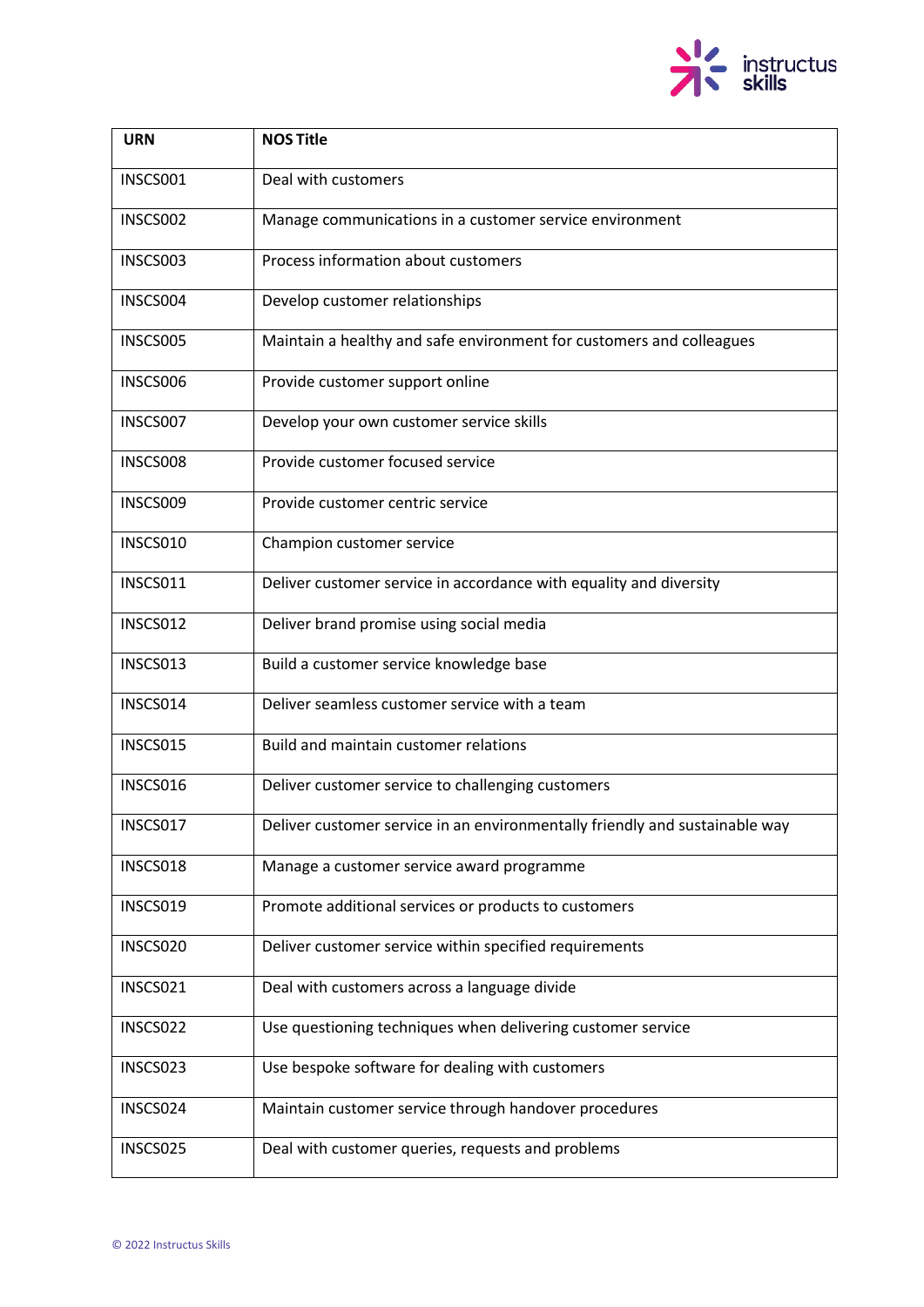| INSCS026 | Monitor and resolve customer service problems                          |
|----------|------------------------------------------------------------------------|
| INSCS027 | Assess the risks in customer service                                   |
| INSCS028 | Handle customer complaints                                             |
| INSCS029 | Monitor the quality of customer service transactions                   |
| INSCS030 | Lead a team to develop and improve customer service                    |
| INSCS031 | Improve customer service through use of technology and other resources |
| INSCS032 | Support and implement customer service improvements                    |
| INSCS033 | Review the quality of customer service                                 |
| INSCS034 | Develop a customer service strategy                                    |
| INSCS035 | Manage customer service performance                                    |
| INSCS036 | Develop customer service social networks                               |
| INSCS037 | Develop personal performance through delivering customer service       |
| INSCS038 | Promote continuous improvement                                         |
| INSCS039 | Improve customer relationships and services                            |
| INSCS040 | Gather, analyse and interpret customer feedback                        |
| INSCS041 | Use service partnerships for customer service delivery                 |
| INSCS042 | Plan, organise and control customer service operations                 |
| INSCS043 | Manage customer service                                                |
| INSCS044 | Use customer service as a competitive tool                             |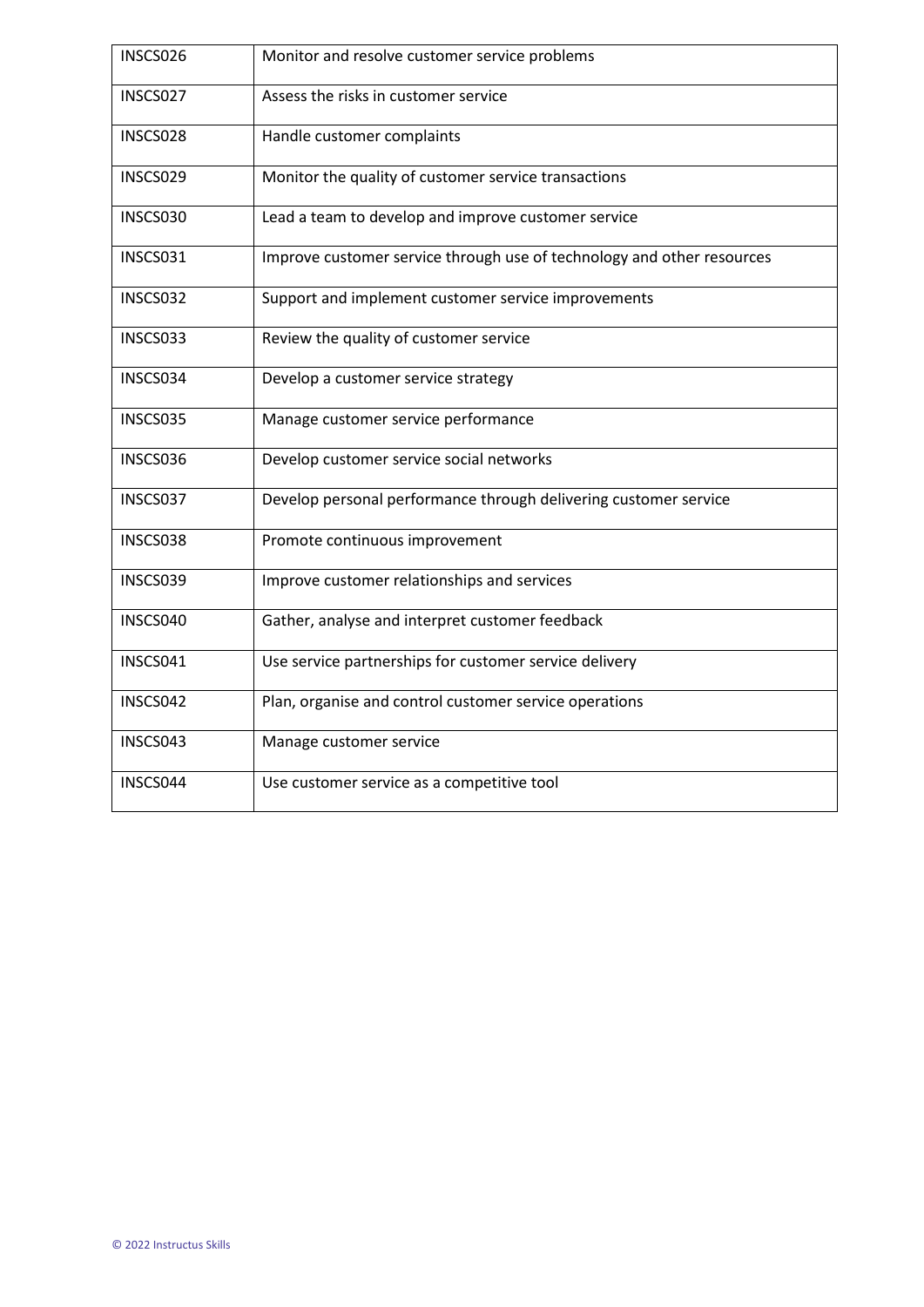#### Deal with customers



**Overview** This standard is part of the customer service competence area related to Customer Service Foundations. It covers dealing with customers. It includes the language and concepts of customer service as well as the organisational context and the external environment in which you work. Remember that customers include everyone to whom you provide products and services. They may be external to your organisation or they may be internal customers.

> When working as a customer service professional, you influence how customers feel about the transaction in the way you look and behave to increase their satisfaction levels. Whilst verbal communication is important, your relationship also depends on the non-verbal communication that takes place. You also communicate in writing or electronically in a way that creates a permanent record. This form of communication carries risks and implications that are less likely to apply to verbal communication. You also interact with customers through social media platforms or web portals. Internet-based communication channels have led to customers using online communication with organisations and customers form expectations from how your organisation presents itself and the way it responds to existing and potential customers. Expectations are also affected by other customers and influencers. The reputation of your organisation can be directly affected by social media interactions and the way you deal with negative reactions and problems in the public arena.

This standard is for customer service professionals who deal with customers face to face, or online using written or electronic communication and through social media platforms or web portals to meet their expectations.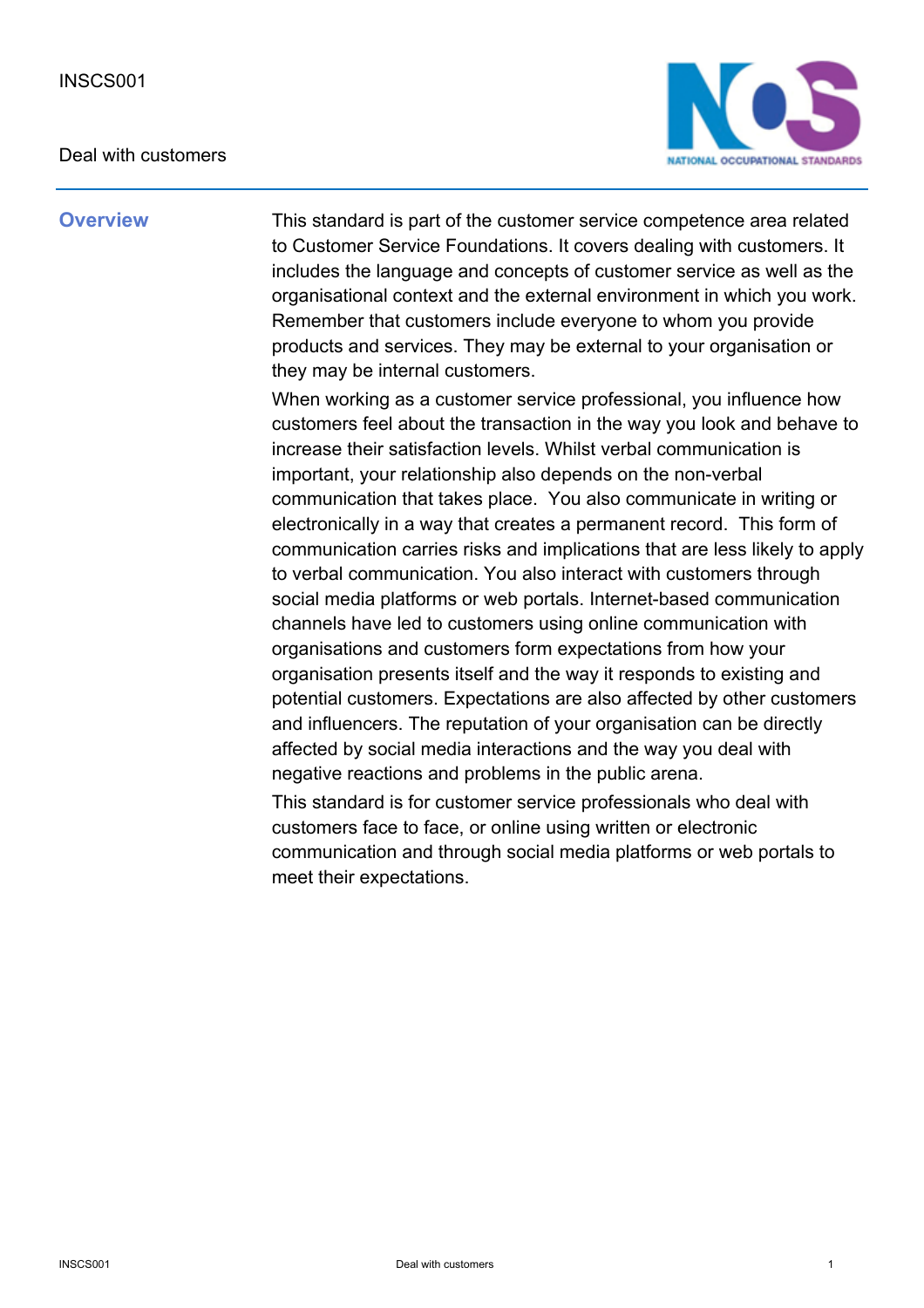

### **Performance criteria**

- 1. prepare for your conversations with customers
- 2. explain your products or services, anticipating customer requests and information needs
- 3. adapt your communication style to meet the individual needs your customers
- manage your communication environment so that your customers' 4. focus is not interrupted by colleagues
- 5. observe, listen and focus on your customers to read non-verbal clues about their needs and expectations
- 6. intervene when one customer is adversely affecting the service of other customers
- 7. identify the methods customers are using to contact your organisation
- 8. assess the options for responding to customers and the benefits and drawbacks of each option
- 9. choose the option that is most likely to lead to customer satisfaction
- 10. plan your communication objectives and gather the information that you need to respond
- 11. open the communication positively to establish rapport with customers
- 12. respond to customer communications in writing using a format, style and tone that reflects your organisation's guidelines and service level agreements (SLAs)
- 13. adapt your spoken, written or body language to meet the individual needs of customers
- 14. predict customer expectations taking account of any previous exchanges with them
- 15. summarise the key points from communications and any actions agreed
- 16. scan social media or web portals' exchanges to identify customer questions, requests and other communications to respond to
- 17. respond to direct queries or requests through social media or web portals' communications following organisational guidelines and service level agreements (SLAs)
- 18. explain your products or services to customers and adapt your response to meet their needs
- 19. anticipate your customers' requests and needs for information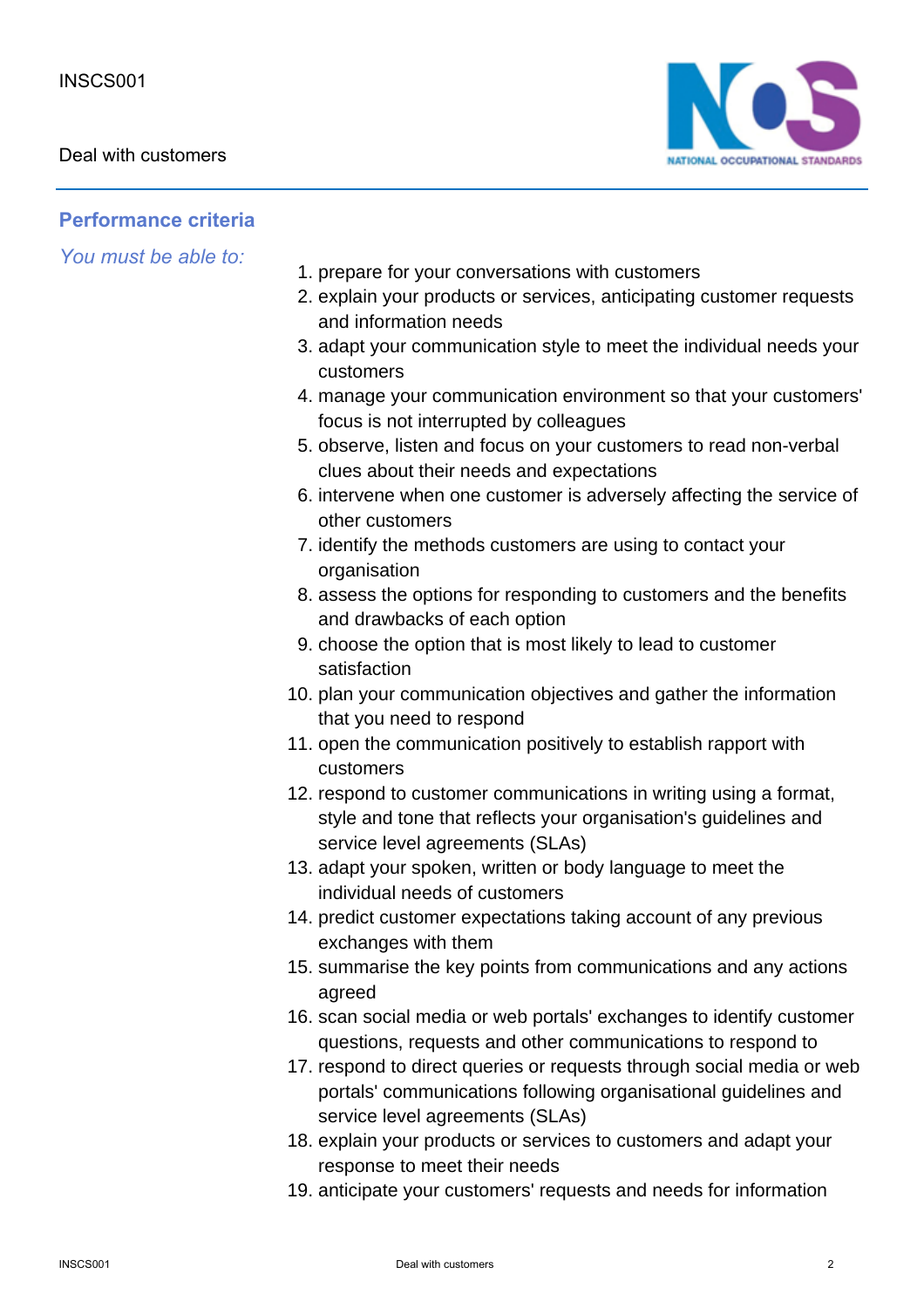#### Deal with customers



- 20. maintain a professional and respectful image when dealing with your customer
- 21. interpret customers' feelings from the tone of their postings and respond empathetically
- 22. use direct and effective questions to clarify customers' requests
- 23. provide information in response to customers' questions and requests
- 24. check the security settings of social media platforms or web portals when responding privately to your customers
- 25. confirm that no further responses are expected by your customers when closing contact
- 26. take opportunities to impress social media community members by seeing how you deal with customers
- 27. follow the legal, organisational codes of practice and policies relevant to your role and the activities being carried out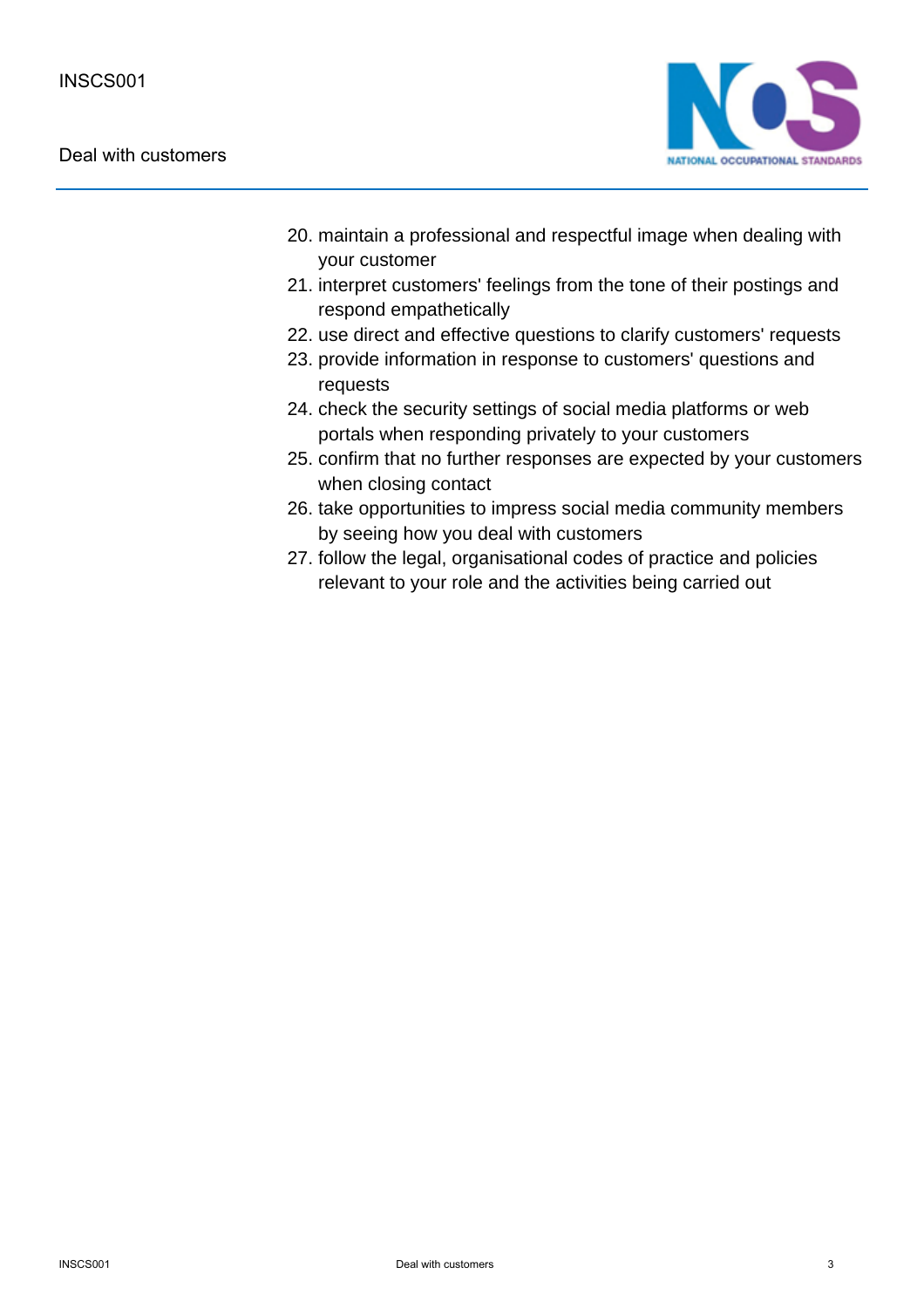

# **Knowledge and understanding**

- 1. the importance of active listening to understand what your customers are saying
- 2. your organisation's procedures and service level agreements (SLAs) that impact on how you deal with customers face to face or online
- 3. the features and benefits of your organisation's products or services
- 4. the body language principles that help you to interpret customers' feelings without verbal communication
- 5. the range of behaviour methods and techniques for communication with customers
- 6. why the expectations and behaviours of individual customers demand different responses to create rapport and achieve customer satisfaction
- 7. the agreed and recognised signs in customer behaviours that indicate that your customer expects a particular action by you
- 8. the importance of using a spoken, written or body language that reflects your organisation's style when communicating with customers
- 9. the additional significance and potential risks involved in committing a communication to a permanent record format
- 10. the potential impact of different styles on readers of a written or electronic communication
- 11. the importance of adapting your language to meet the needs of customers who may find written communication hard to understand
- 12. your organisation's guidelines and procedures and service level agreements (SLAs) relating to written and electronic communication
- 13. how to operate equipment used for producing and sending written or electronic communications
- 14. the importance of keeping your customers informed if there is a delay in responding them within service level agreements (SLAs)
- 15. the risks associated with the confidentiality of written or electronic communications
- 16. your organisation's conventions and accepted practices for the channel or electronic platform you are using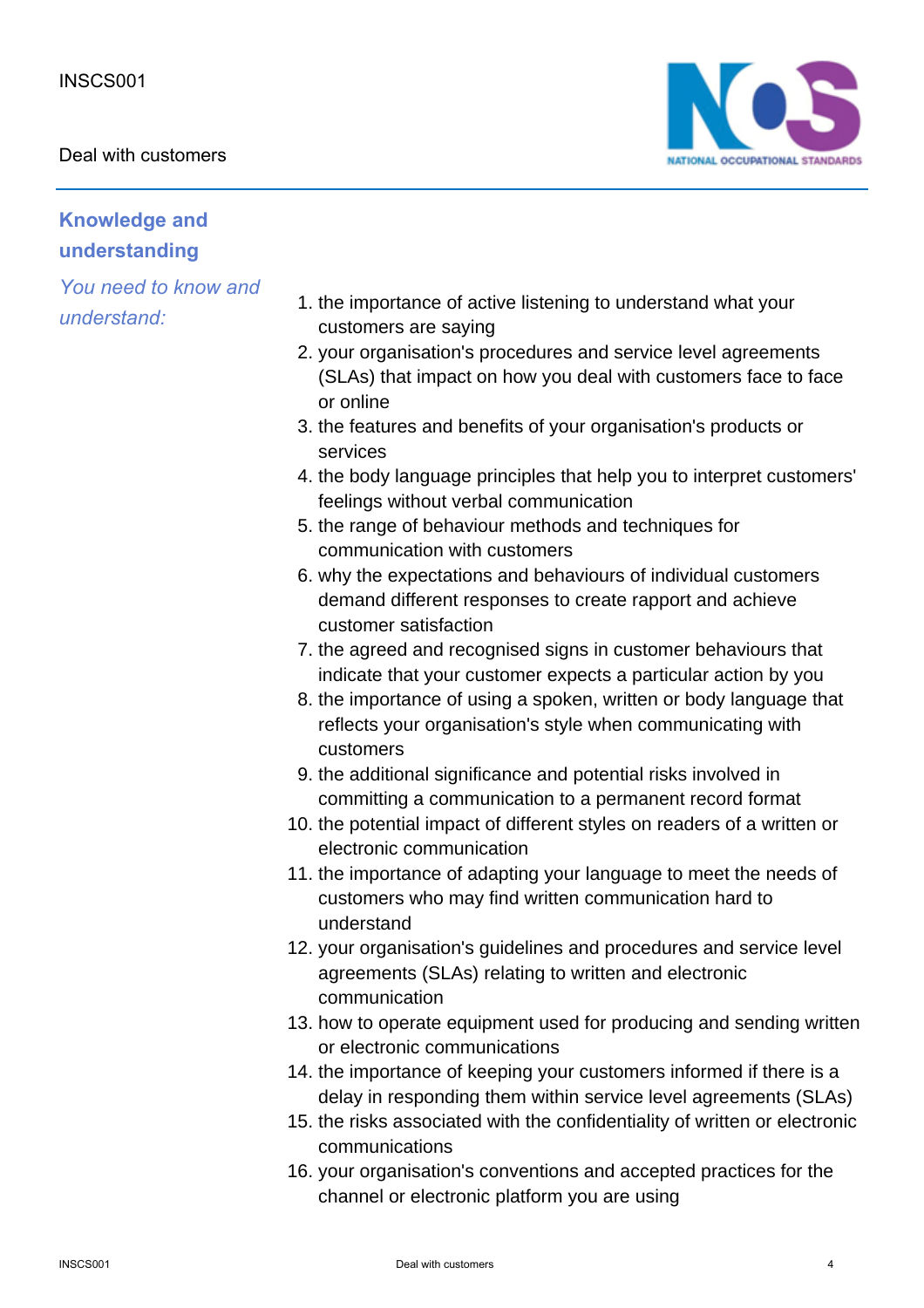#### Deal with customers



- 17. your organisation's guidelines and service level agreements (SLAs) for dealing with customers through social media platforms or web portals
- 18. the ways that your organisation communicates information to social media communities
- 19. how to search social media for customers postings related to your organisation
- 20. how to anticipate your customer's requests and needs when using social media platforms or web portals
- 21. the importance of interpreting customers feelings and perceptions from postings on social media platforms or web portals
- 22. the conventions of the social media platforms or web portals that your customers choose to use and how to align with these
- 23. the importance of sending concise messages when using social media platforms or web portals
- 24. how to control access to exchanges with customers using social media security settings
- 25. how to collaborate with colleagues if more than one of you become involved in a customer exchange when using social media platforms or web portals
- 26. how to recognise the closing step in a series of social media exchanges with a customer
- 27. the legal, organisational, codes of practice and policies relevant to your role and the activities being carried out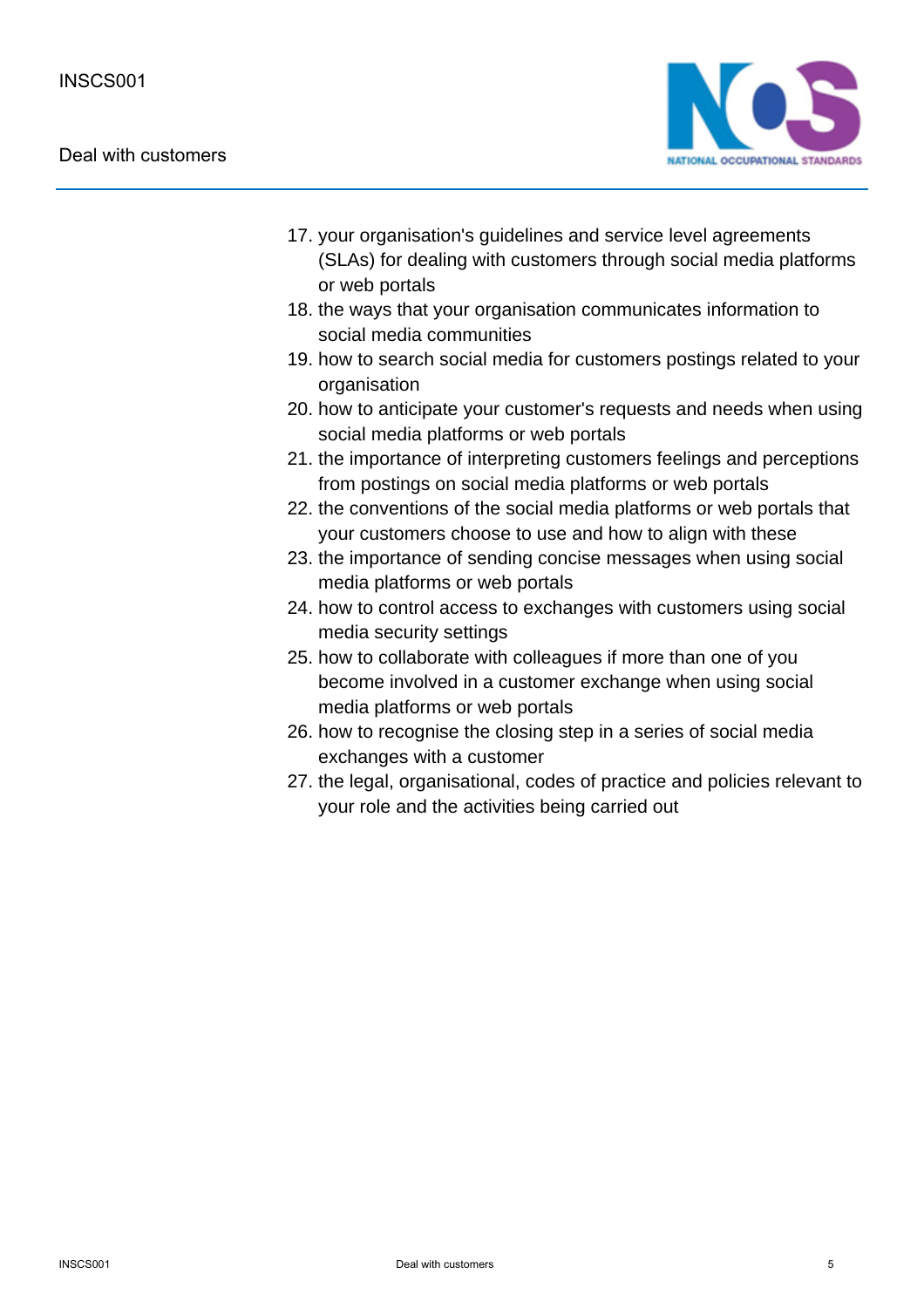Deal with customers



| <b>Developed by</b>                       | Instructus                                                                                                                                                                                                                                                      |
|-------------------------------------------|-----------------------------------------------------------------------------------------------------------------------------------------------------------------------------------------------------------------------------------------------------------------|
| <b>Version Number</b>                     | 1                                                                                                                                                                                                                                                               |
| <b>Date Approved</b>                      | February 2021                                                                                                                                                                                                                                                   |
| <b>Indicative Review</b><br><b>Date</b>   | March 2026                                                                                                                                                                                                                                                      |
| <b>Validity</b>                           | Current                                                                                                                                                                                                                                                         |
| <b>Status</b>                             | Original                                                                                                                                                                                                                                                        |
| <b>Originating</b><br><b>Organisation</b> | Instructus                                                                                                                                                                                                                                                      |
| <b>Original URN</b>                       | CFACSA10, CFACSA13, CFACSA19                                                                                                                                                                                                                                    |
| <b>Relevant</b><br><b>Occupations</b>     | <b>Customer Service Occupations</b>                                                                                                                                                                                                                             |
| <b>Suite</b>                              | <b>Customer Service</b>                                                                                                                                                                                                                                         |
| <b>Keywords</b>                           | face to face; satisfaction; relationships; impression formation; customer<br>service; communication; problem solving; work with others; team<br>working; writing; letters; emails; records; contact centres; social media;<br>searches; social media platforms; |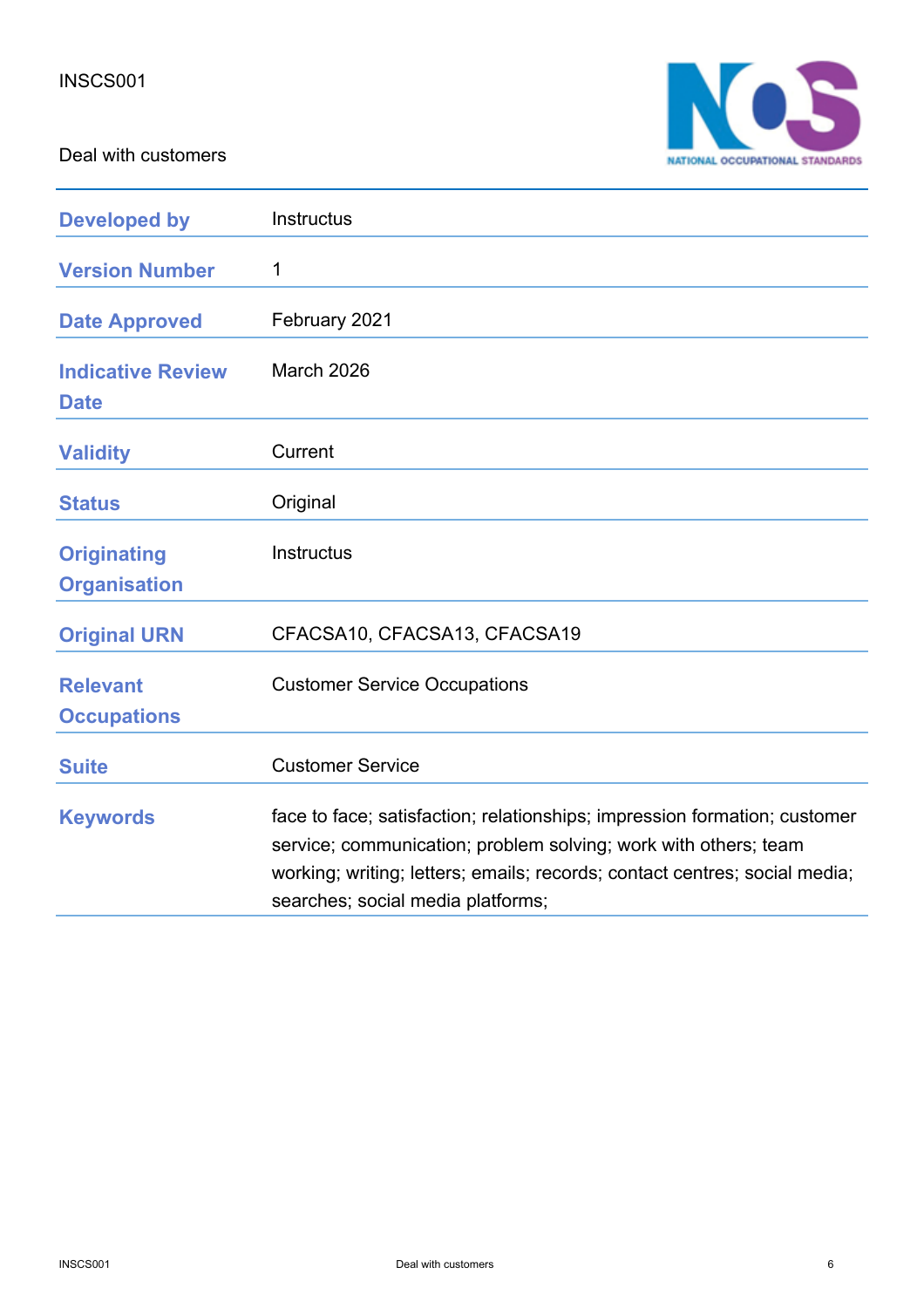Manage communications in a customer service environment



**Overview** This standard is part of the customer service competence area related to Customer Service Foundations. It covers managing communications in a customer service environment. It includes the language and concepts of customer service as well as the organisational context and the external environment in which you work. Remember that customers include everyone to whom you provide products and services. They may be external to your organisation or they may be internal customers. You communicate with customers and colleagues using language and concepts that they can understand. You provide customer service in your organisation and contribute to meeting your organisation's requirements. You can describe and explain the products or services that your organisation offers and how it delivers customer service. This means that you use the right language and understand why an organisation needs to balance customer needs with what the organisation is willing and able to provide. Everybody involved in customer service needs to know the customer service content of their job. To provide customer service you also need to understand what your customers want and how they feel. This means that you share information with them and listen carefully to them. Your customers need to understand what you are telling them and what you can do for them. Communication is an essential skill for delivering customer service. Your customer service role involves talking to customers faceto-face or by virtual means of communication. These may be by telephone, through social media platforms or web portals. This standard is for customer service professionals who manage communications that are at the heart of their organisation's customer service, dealing with both customers and colleagues.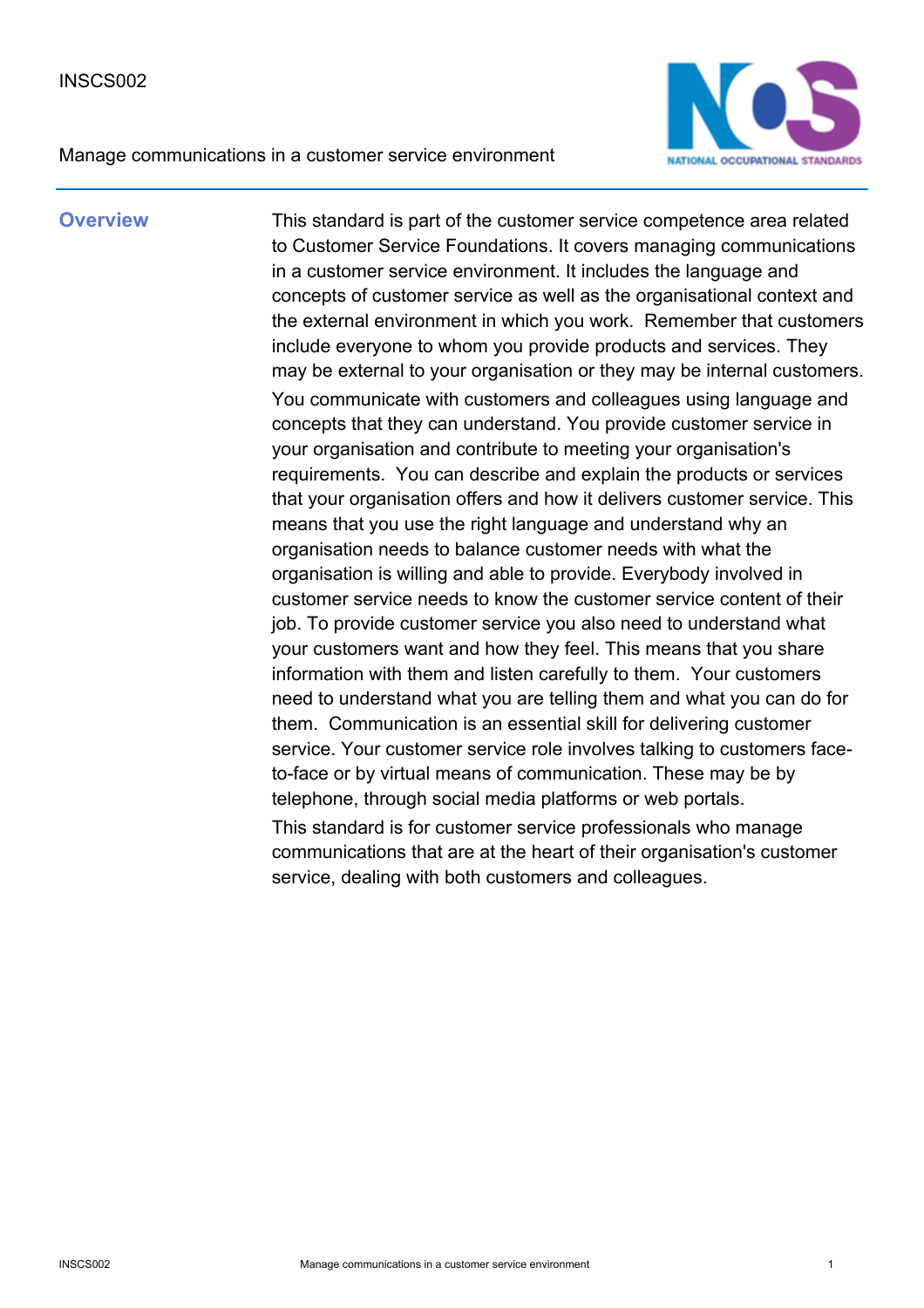

### **Performance criteria**

- 1. identify your organisation's customer profiles and their expectations
- 2. discuss and agree customer expectations with colleagues
- 3. use your organisation's systems, technologies, processes and procedures for communication with customers
- 4. access the information you need to deliver customer service within your organisation's guidelines and service level agreements (SLAs)
- 5. confirm your role and responsibilities for delivering customer service
- 6. summarise your organisation's service and product information for customers
- 7. identify the options available to respond to your customers and the benefits and drawbacks of each
- 8. liaise with customers in a respectful and professional manner face-to-face, on the telephone or through virtual means of communication
- 9. follow communication protocol in accordance with your organisation's guidelines
- 10. open conversation with customers to establish their rapport
- 11. confirm the identity of customers following organisational guidelines and relevant data protection legislation
- 12. respond to customer communications within your organisation's guidelines and time scales
- 13. use different types of questions to clarify your customers' needs or requirements
- 14. check that you understand customers' needs or requirements
- 15. communicate your actions when accessing information to provide customer responses
- 16. provide information to customers in response to their questions or requests
- 17. summarise the outcome of your contact with customers and any actions to be taken
- 18. check that customer needs have been met during contact and that all their questions or requests have been dealt with
- 19. update customer records during or after contact to reflect the key points of conversations
- 20. take messages for colleagues when you are unable to deal with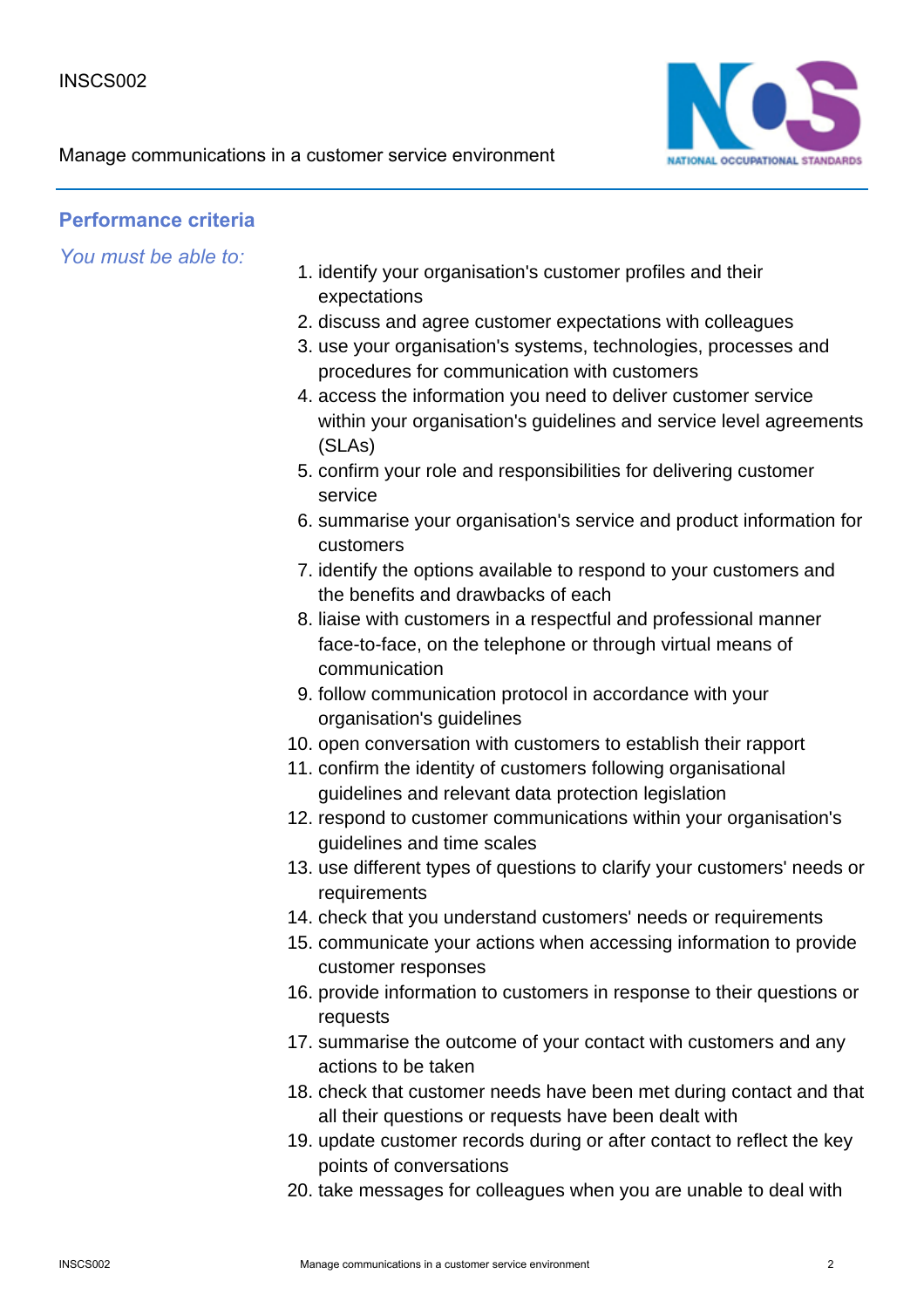

customers questions or requests

- 21. maintain communication with colleagues to provide customer service
- 22. summarise customer information for colleagues when dealing with situations outside your level of authority
- 23. follow the legal, organisational, codes of practice and policies relevant to your role and the activities being carried out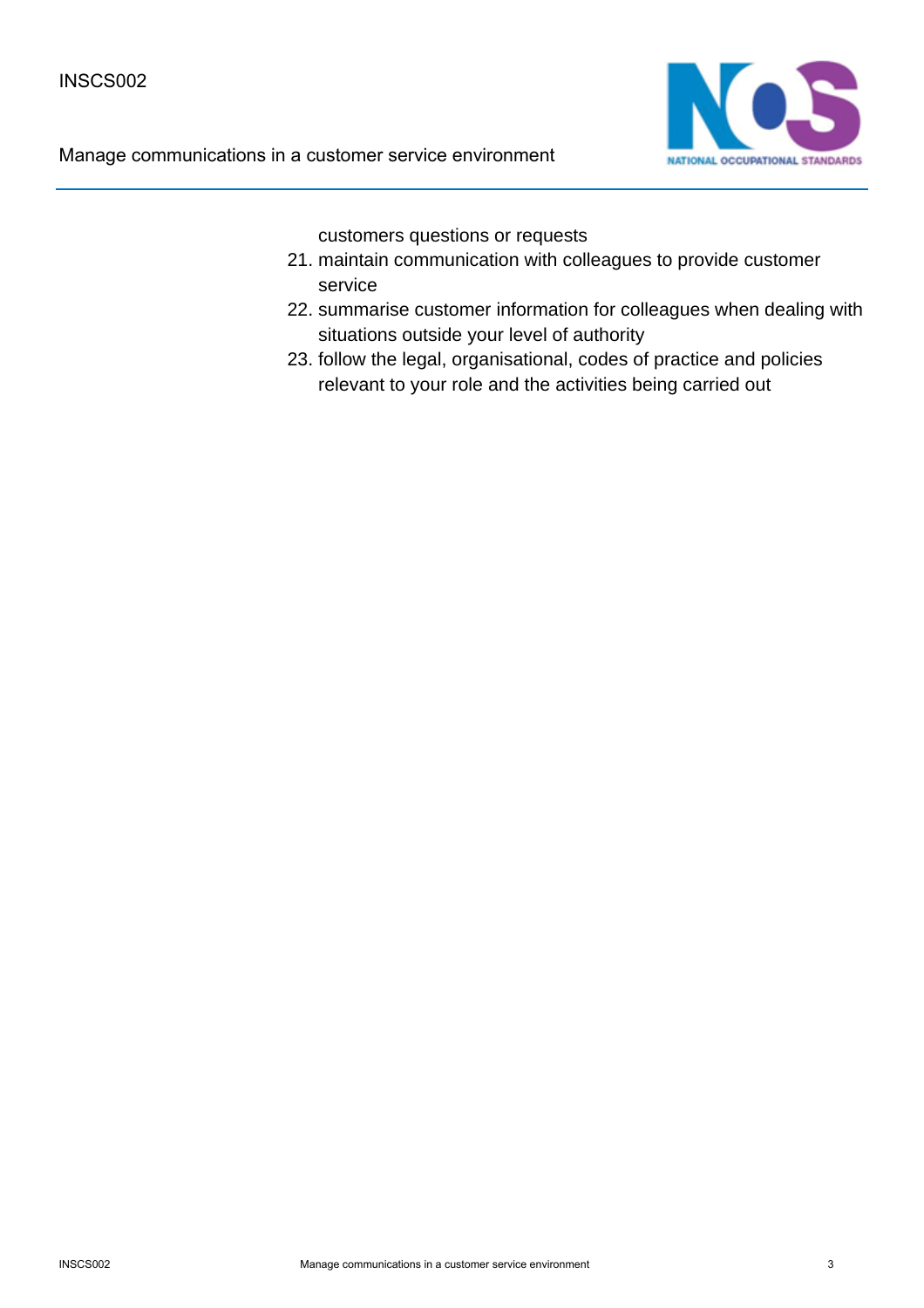

# **Knowledge and understanding**

- 1. your organisation's customer profiles and their expectations
- 2. the differences between internal and external customers
- 3. why organisational procedures and teamwork are important for providing customer service
- 4. your organisation's systems, technologies and procedures for communication with customers
- 5. how to find information about your organisation's products and services to support customers' needs
- 6. the relationship between customer expectations and customer satisfaction and how to meet their needs
- 7. the products and services offered by your organisation and your role in delivering customer service related to these
- 8. the importance of customer service and the different roles and responsibilities for delivering customer service in your organisation
- 9. the communication protocol in accordance with your organisation's guidelines
- 10. how to open conversation with your customers to establish their rapport
- 11. how to establish the customer identity in accordance with organisational guidelines and relevant data protection legislation
- 12. the kinds of information you need to give for good customer service
- 13. the types of questions to clarify your customers' needs or requirements
- 14. how to check your understanding your customers' needs and requirements
- 15. how to use different types of questions to check your understanding about what customers are telling you
- 16. how to summarise information for customers
- 17. why it is important to use words your customers understand and the difference between negative and positive language
- 18. how to talk with customers face-to-face, on the telephone or through virtual means of communication
- 19. the outcome of your contact with customers and any actions to follow
- 20. how your communication style affects the way your customer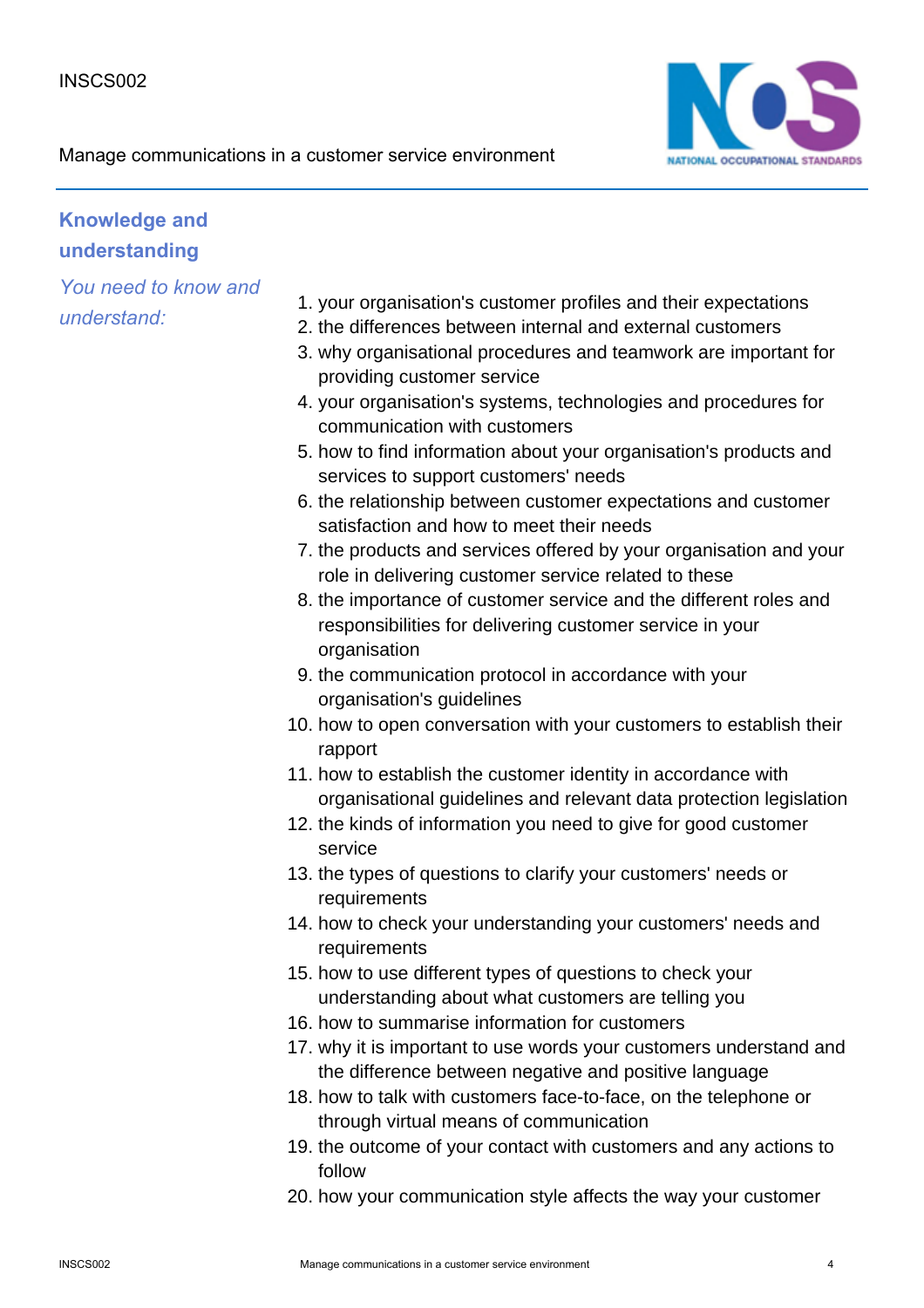

experiences your customer service

- 21. how to update customer records during or after contact to reflect the key points of conversations
- 22. what information is helpful to pass on in messages to colleagues
- 23. the legal, organisational, codes of practice and policies relevant to your role and the activities being carried out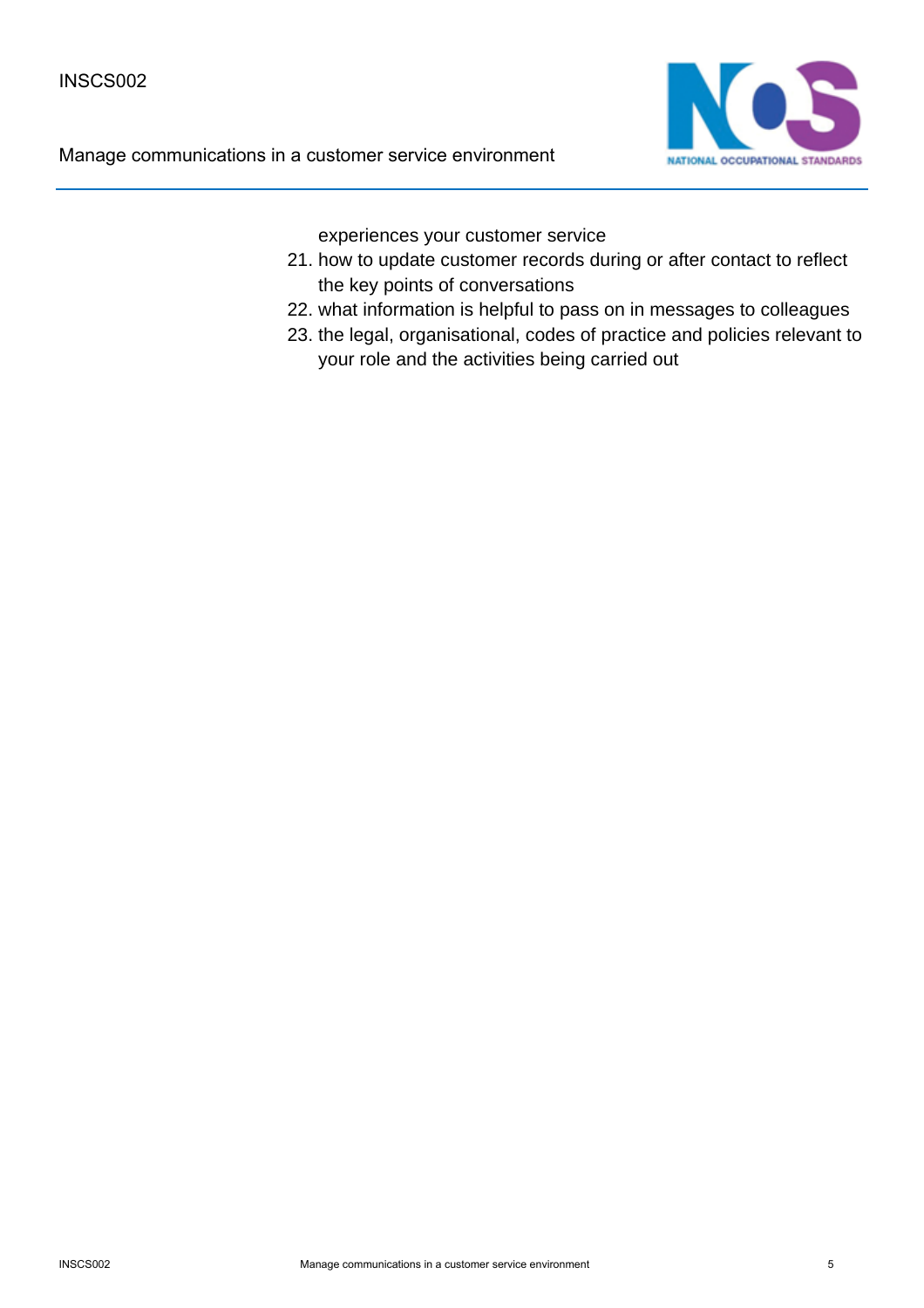#### INSCS002



# Manage communications in a customer service environment

| <b>Developed by</b>                       | Instructus                                                                                                                                                                                                                                                      |
|-------------------------------------------|-----------------------------------------------------------------------------------------------------------------------------------------------------------------------------------------------------------------------------------------------------------------|
| <b>Version Number</b>                     | 1                                                                                                                                                                                                                                                               |
| <b>Date Approved</b>                      | February 2021                                                                                                                                                                                                                                                   |
| <b>Indicative Review</b><br><b>Date</b>   | March 2026                                                                                                                                                                                                                                                      |
| <b>Validity</b>                           | Current                                                                                                                                                                                                                                                         |
| <b>Status</b>                             | Original                                                                                                                                                                                                                                                        |
| <b>Originating</b><br><b>Organisation</b> | Instructus                                                                                                                                                                                                                                                      |
| <b>Original URN</b>                       | CFACSF1, CFACSA3                                                                                                                                                                                                                                                |
| <b>Relevant</b><br><b>Occupations</b>     | <b>Customer Service Occupations</b>                                                                                                                                                                                                                             |
| <b>Suite</b>                              | <b>Customer Service</b>                                                                                                                                                                                                                                         |
| <b>Keywords</b>                           | customer service; language; communication; work with colleagues;<br>follow procedures; give information; types of customer; company<br>procedures; services and products; answer questions; internal<br>customer; external customer; teamwork; problem solving; |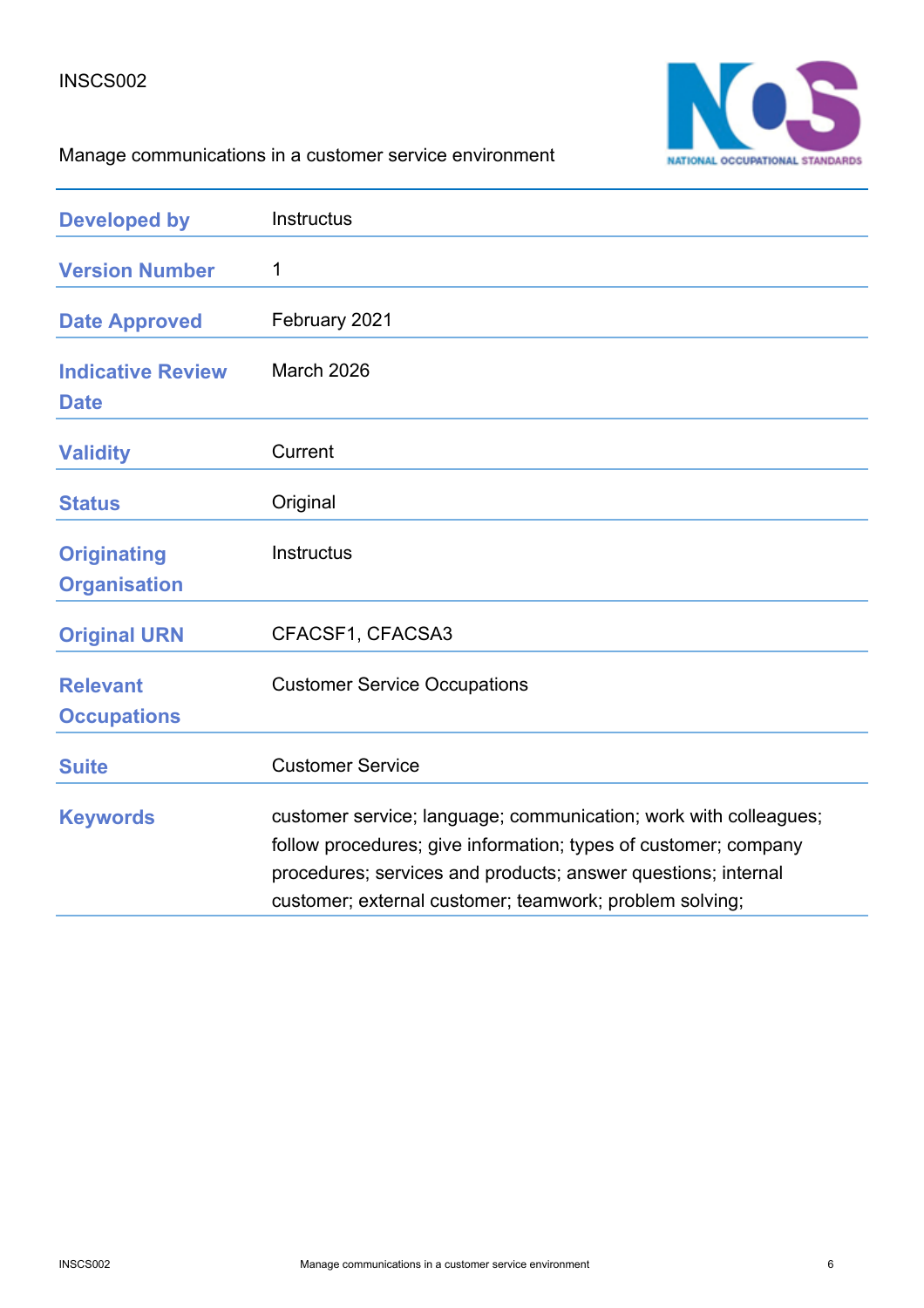Process information about customers



**Overview** This standard is part of the customer service competence area related to Customer Service Foundations. It covers processing information about customers. It includes the language and concepts of customer service as well as the organisational context and the external environment in which you work. Remember that customers include everyone to whom you provide products and services. They may be external to your organisation or they may be internal customers. You and your organisation process information about your customers and their behaviour to answer customer questions and to respond to customer requests. Information about customers is also used by your organisation to develop its customer service. Some customer information is collected from your customers whereas other information is collected through information systems and equipment that make records of service delivery. In either case you collect information, retrieve it and supply it when needed to provide a sound basis for all customer service transactions. The quality of the customer information depends heavily on your skills and attention to detail when processing it.

> This standard is for customer service professionals who process information about customers.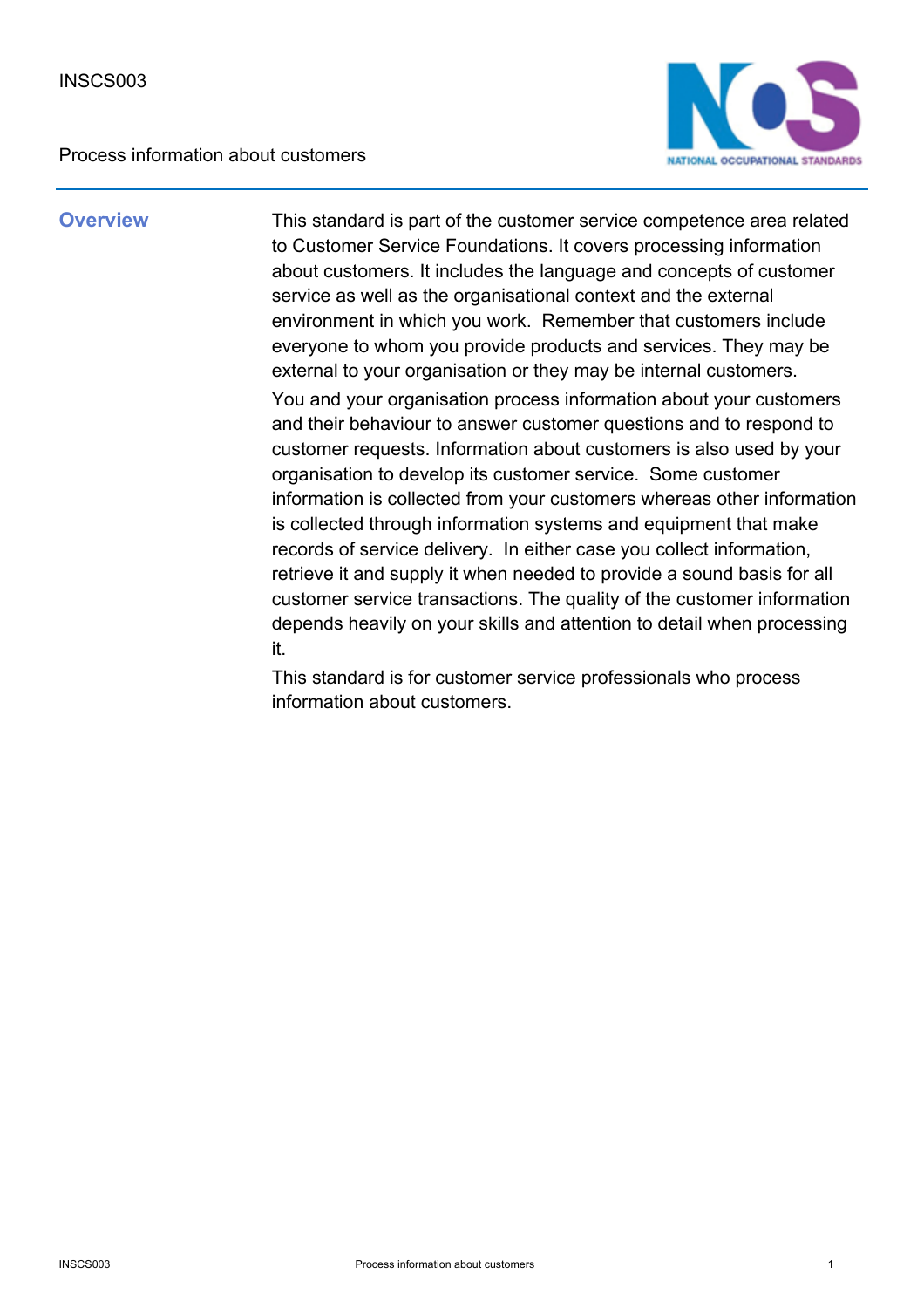Process information about customers



### **Performance criteria**

- 1. collect and record new information about customers in accordance with your organisation's guidelines
- 2. record new information about customers in your organisation's systems
- 3. update existing information about customers
- 4. record information about customers following organisational guidelines for accuracy, sufficiency and relevance
- 5. respond to authorised requests for information about customers from colleagues
- 6. select relevant information for customers following your organisation's guidelines
- 7. select information for colleagues that matches their requests
- 8. supply accurate and sufficient information about customers to meet your customers' or colleagues' expectations
- 9. seek support form colleagues when you are unable to access the information you require
- 10. choose how to supply information to your customers or colleagues using the systems available
- 11. confirm that your customers and colleagues have received and understood the requested information
- 12. follow the legal, organisational, codes of practice and policies relevant to your role and the activities being carried out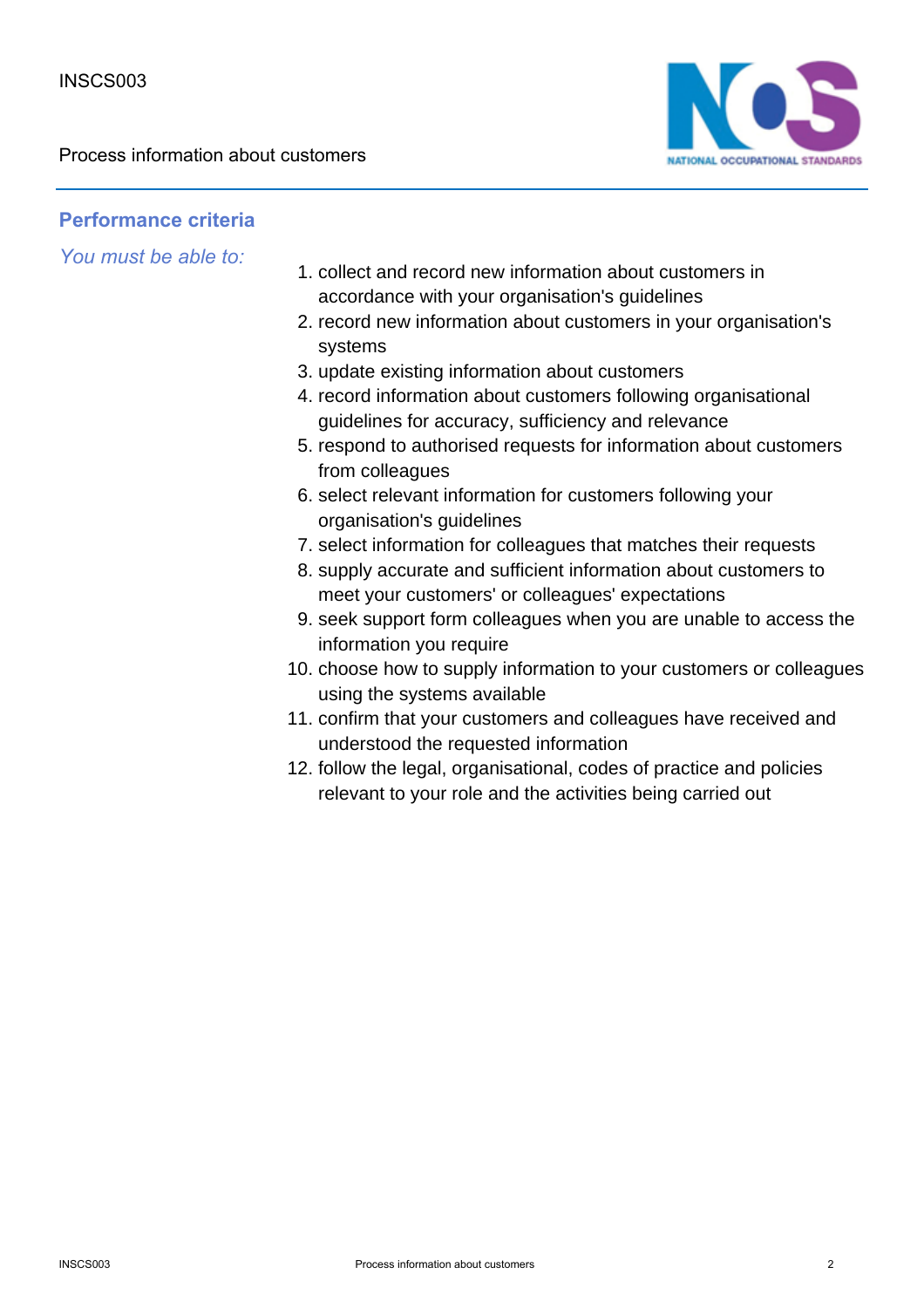Process information about customers



# **Knowledge and understanding**

- 1. your organisation's procedures and guidelines for collecting, retrieving and supplying information about customers
- 2. the types of personal information about customers that should or should not be kept on record
- 3. how to collect and validate information about customers in accordance with data protection legislation
- 4. how to operate your organisation's customer information storage system
- 5. the colleagues involved in data processing in your organisation and their roles and responsibilities in relation to you
- 6. the ways that processing information about customers correctly contributes to customer service
- 7. the importance of attention to detail when processing information about customers and how to conduct quality checks
- 8. how to store and use customer data
- 9. the procedures to follow if you make errors in data and what to do if you, or a colleague, breaches data protection regulations
- 10. how information should be managed and removed from your organisation's records, when required
- 11. the legal, organisational, codes of practice and policies relevant to your role and the activities being carried out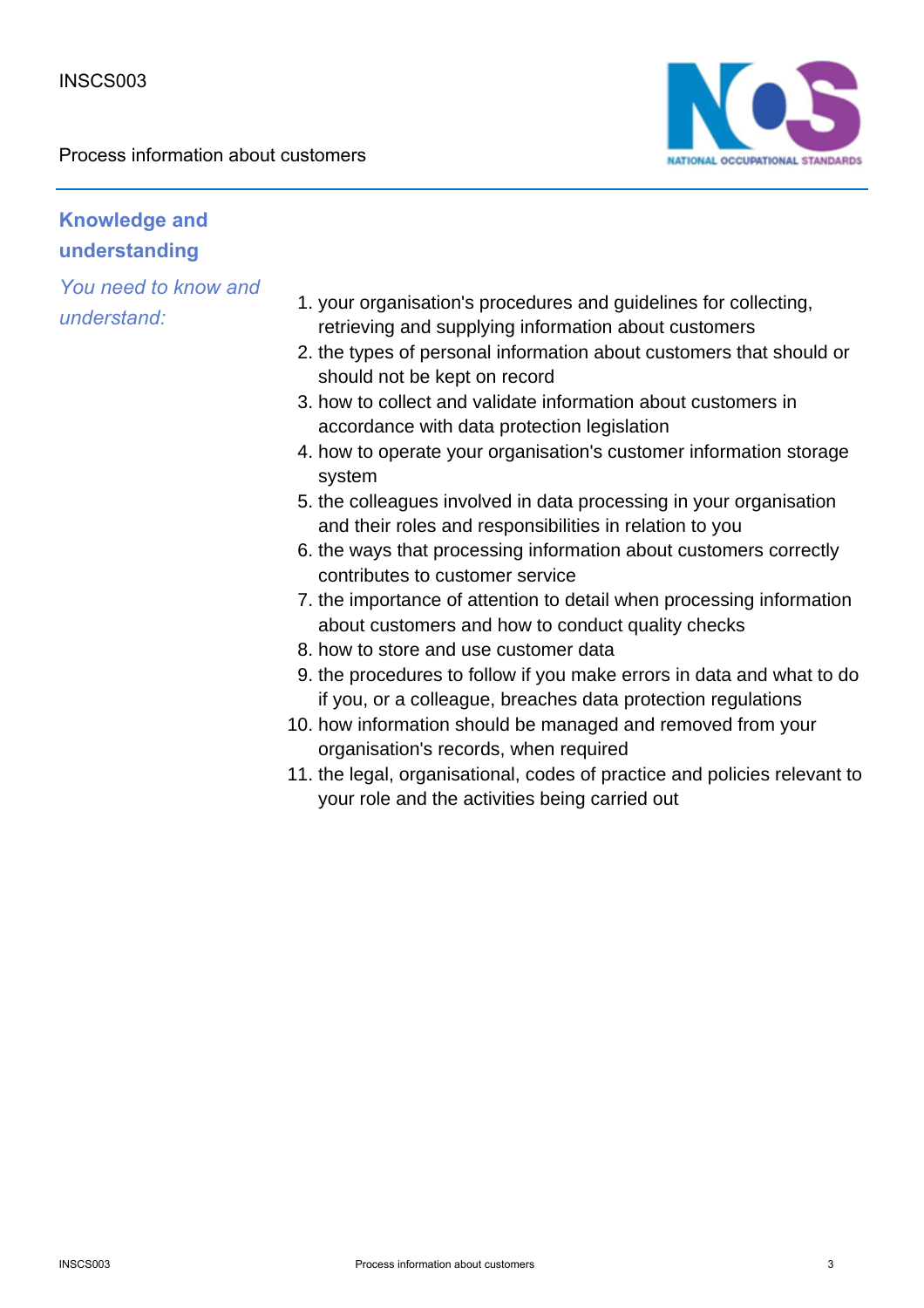



| <b>Developed by</b>                       | Instructus                                                                                                                                                                                      |
|-------------------------------------------|-------------------------------------------------------------------------------------------------------------------------------------------------------------------------------------------------|
| <b>Version Number</b>                     | 1                                                                                                                                                                                               |
| <b>Date Approved</b>                      | February 2021                                                                                                                                                                                   |
| <b>Indicative Review</b><br><b>Date</b>   | March 2026                                                                                                                                                                                      |
| <b>Validity</b>                           | Current                                                                                                                                                                                         |
| <b>Status</b>                             | Original                                                                                                                                                                                        |
| <b>Originating</b><br><b>Organisation</b> | <b>Instructus</b>                                                                                                                                                                               |
| <b>Original URN</b>                       | CFACSA6                                                                                                                                                                                         |
| <b>Relevant</b><br><b>Occupations</b>     | <b>Customer Service Occupations</b>                                                                                                                                                             |
| <b>Suite</b>                              | <b>Customer Service</b>                                                                                                                                                                         |
| <b>Keywords</b>                           | customer service; communication; work with others; team working;<br>gather information; answer questions; respond to requests; collect<br>information; retrieve information; supply information |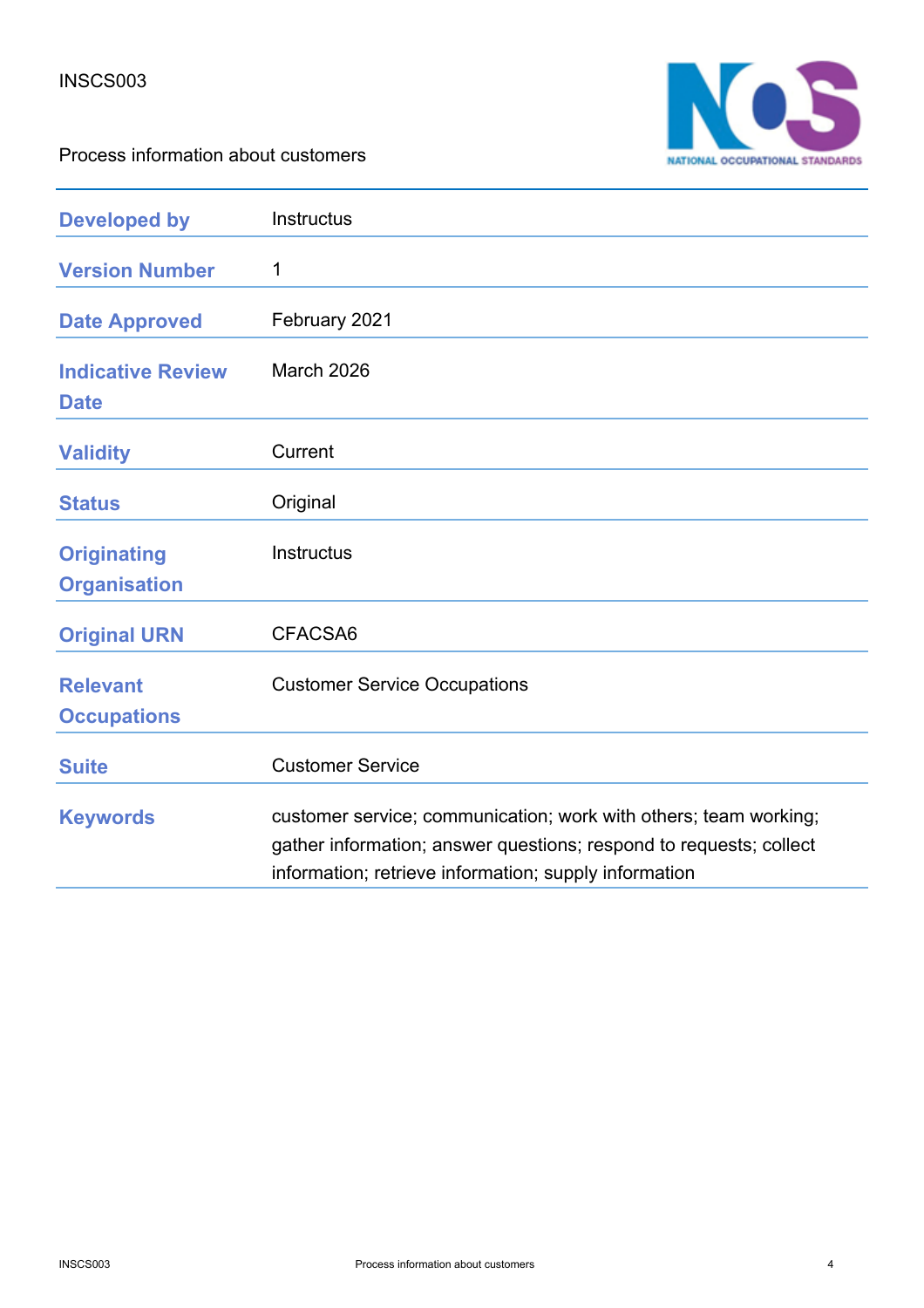

**Overview** This standard is part of the customer service competence area related to Customer Service Foundations. It covers developing customer relationships. It includes the language and concepts of customer service as well as the organisational context and the external environment in which you work. Remember that customers include everyone to whom you provide products and services. They may be external to your organisation or they may be internal customers. You deal with your customers regularly, aiming to make each occasion a good customer experience. The impression you create and the way the service is delivered affects this in just the same way as when you deal with a customer only once. However, a longer-term relationship with a repeat customer also depends on you building up your customer's confidence in the service you offer. Loyalty and a long-term relationship rely on your customers having a realistic view of your organisation's products and services. Your customer will return to your organisation if they feel confident that they will receive a high standard of service because they have experienced it previously.

> This standard is for customer service professionals who develop customer relationships to provide high standards of customer service.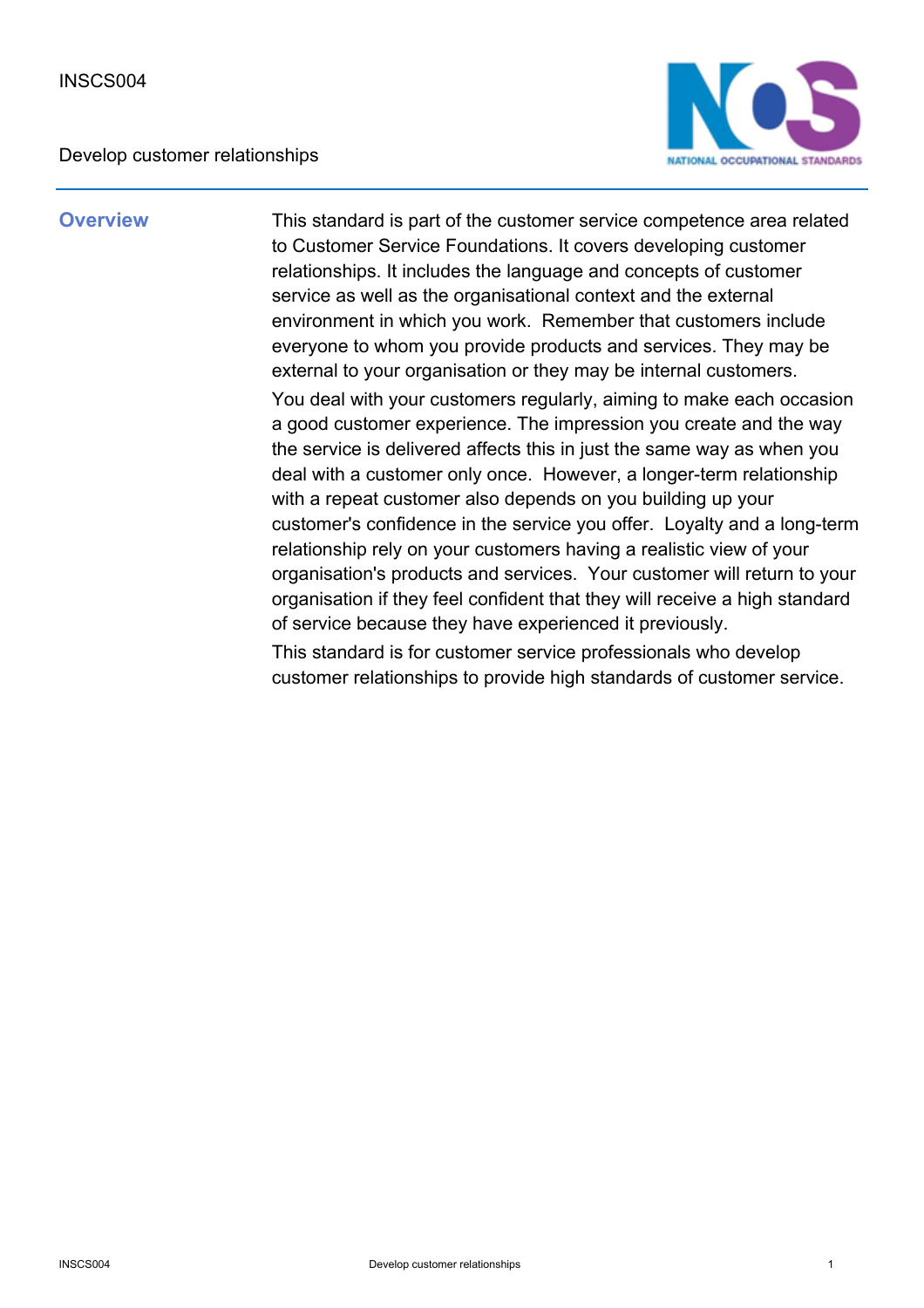

### **Performance criteria**

- 1. explain your organisation's products and services to customers
- 2. communicate with your customers to build and maintain their confidence in your organisation's products and services
- 3. estimate the time you require to deal with customers to meet their needs and expectations
- 4. reassure customers that you are doing everything possible to keep your organisation's promises to them
- 5. identify conflicts between customer expectations and your organisation's products and services
- 6. explain the limits of the products and services your organisation offers to customers
- 7. manage customer expectations by offering an alternative product or service when required
- 8. resolve any difficulties in meeting customer expectations
- 9. refer any difficulties that you cannot resolve, or are outside your level of authority, to colleagues
- 10. give additional help and information to customers to respond to their questions and comments about your organisation's services or products
- 11. discuss customers' expectations with them and explain how these compare with your organisation's products and services
- 12. share feedback received from your customers with colleagues
- 13. identify new ways of helping your customers based on the feedback they have given you
- 14. identify added value that your organisation could offer to longterm customers
- 15. follow the legal, organisational, codes of practice and policies relevant to your role and the activities being carried out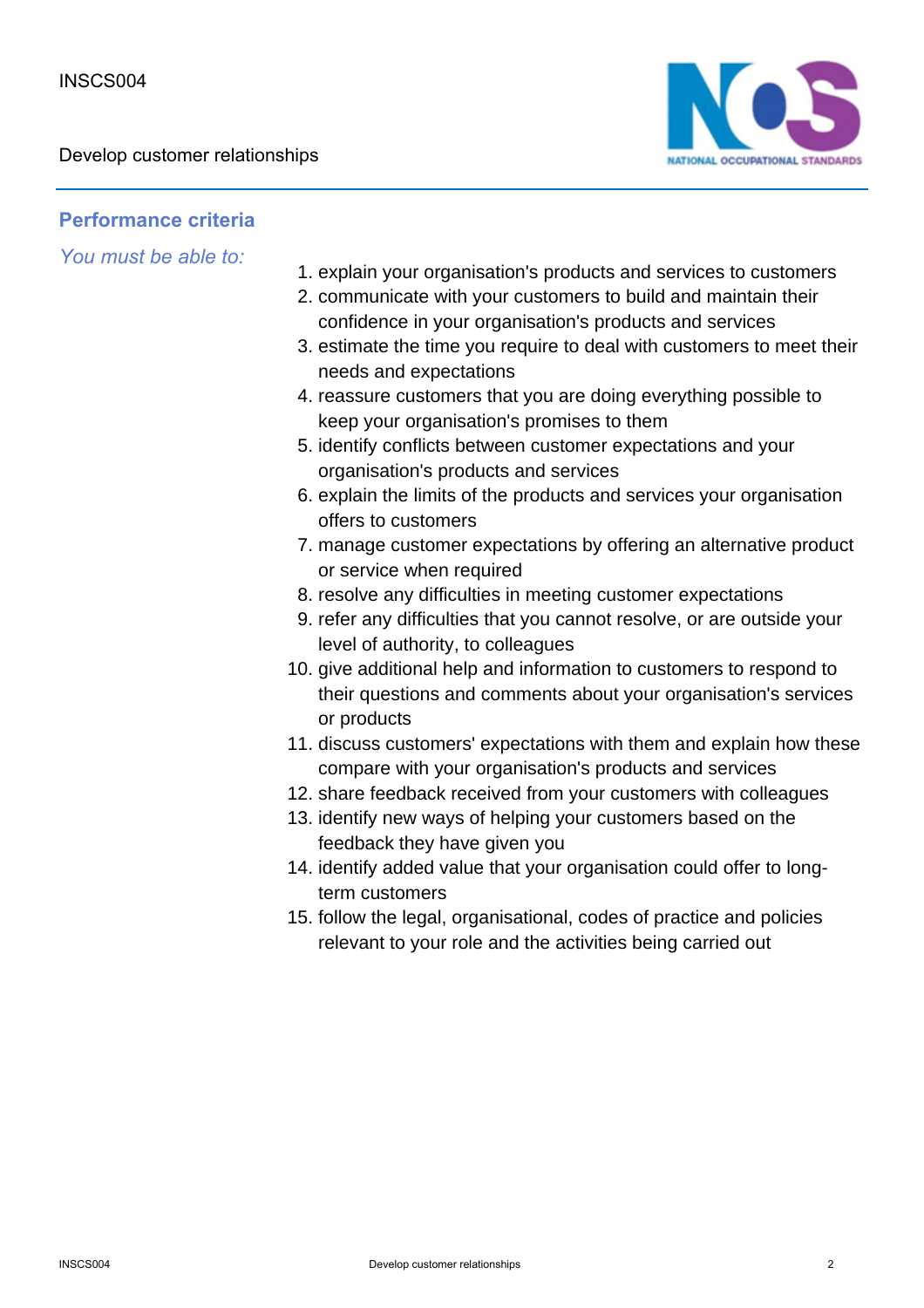

# **Knowledge and understanding**

- 1. how to access up-to-date information about your organisation's products and services and build your knowledge of these
- 2. the importance of customer retention for your organisation
- 3. how your own behaviour affects the behaviour of customers and their expectations
- 4. how to create a positive impression of your organisation, in line with its culture and values
- 5. the benefits of using proactive methods of customer service and when these may be required when dealing with customers
- 6. how to recognise and defuse potentially stressful situations for yourself and your colleagues
- 7. the limitations of your organisation's services and products in meeting customer needs
- 8. the types of difficulties that arise when trying to meet customers' expectations and how to resolve them
- 9. how customer expectations may change as they deal with your organisation
- 10. the cost and resource implications of extending products and services offered to meet or exceed customer expectations
- 11. the costs of bringing in new customers compared to retaining existing customers
- 12. who to refer to when considering any variation to your organisation's products and services
- 13. how to develop customer relationships using different communication channels such as social media
- 14. the ways that you can offer added value to long-term customers
- 15. the legal, organisational, codes of practice and policies relevant to your role and the activities being carried out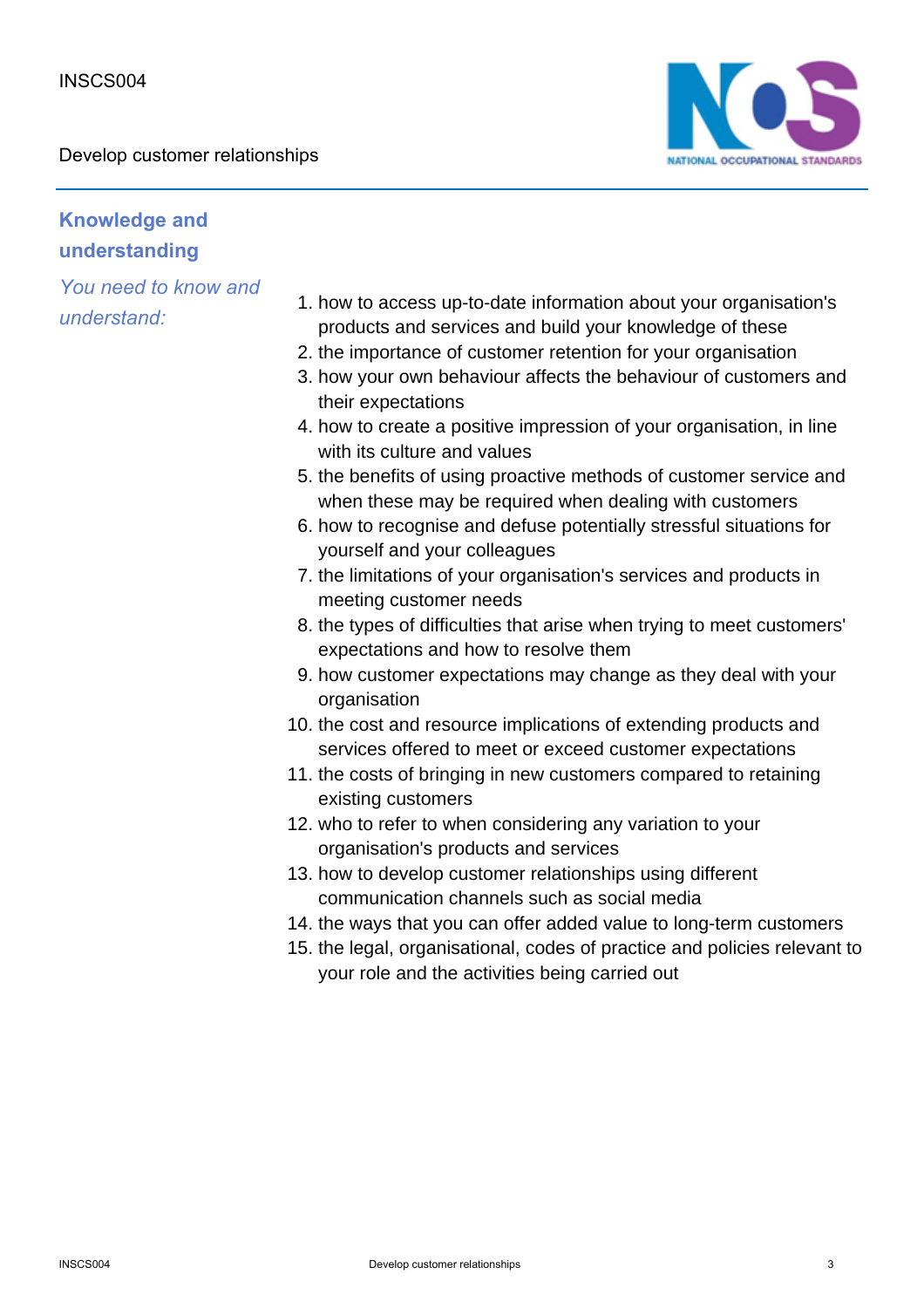

| <b>Developed by</b>                       | Instructus                                                                                                                                                                          |
|-------------------------------------------|-------------------------------------------------------------------------------------------------------------------------------------------------------------------------------------|
| <b>Version Number</b>                     | 1                                                                                                                                                                                   |
| <b>Date Approved</b>                      | February 2021                                                                                                                                                                       |
| <b>Indicative Review</b><br><b>Date</b>   | <b>March 2026</b>                                                                                                                                                                   |
| <b>Validity</b>                           | Current                                                                                                                                                                             |
| <b>Status</b>                             | Original                                                                                                                                                                            |
| <b>Originating</b><br><b>Organisation</b> | <b>Instructus</b>                                                                                                                                                                   |
| <b>Original URN</b>                       | CFACSD1                                                                                                                                                                             |
| <b>Relevant</b><br><b>Occupations</b>     | <b>Customer Service Occupations</b>                                                                                                                                                 |
| <b>Suite</b>                              | <b>Customer Service</b>                                                                                                                                                             |
| <b>Keywords</b>                           | customer service; contact centres; improve; develop; communication;<br>problem solving; work with others; giving information; teamwork;<br>receiving information services; products |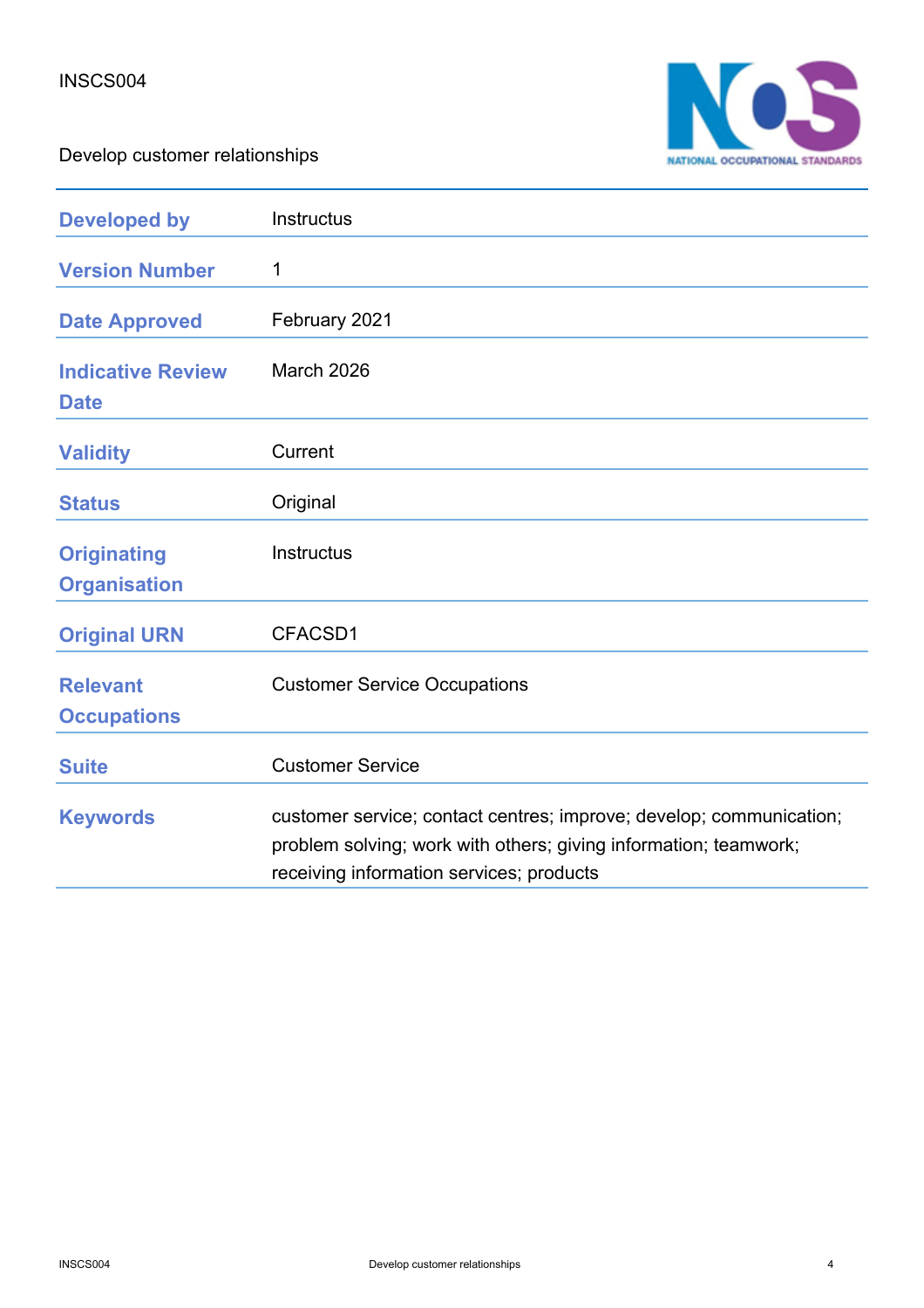#### INSCS005

Maintain a healthy and safe environment for customers and colleagues



**Overview** This standard is part of the customer service competence area related to Customer Service Foundations. It covers maintaining a healthy and safe environment for customers and colleagues. It includes the language and concepts of customer service as well as the organisational context and the external environment in which you work. Remember that customers include everyone to whom you provide products and services. They may be external to your organisation or they may be internal customers.

> Health and safety are important in all areas of work whether it is office or home-based, and customer service is no exception. You provide high levels of customer service, recognising that it is also important to provide an environment that enables and encourages staff to work safely for themselves and for customers.

This standard is about maintaining a healthy and safe working environment for customers and colleagues.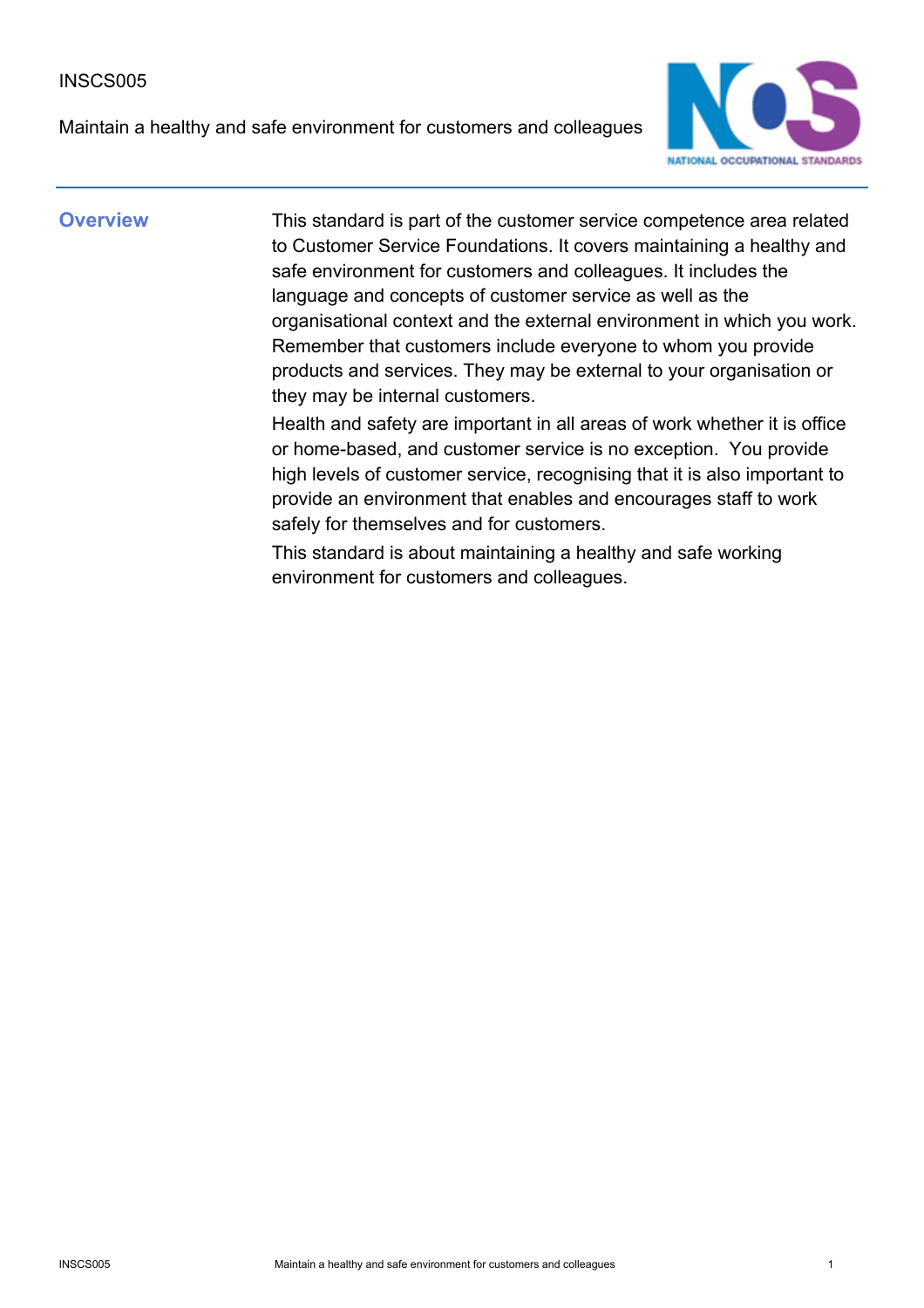Maintain a healthy and safe environment for customers and colleagues



### **Performance criteria**

- 1. identify health and safety hazards in home-working and your organisation's office environment
- 2. assess the risks associated with identified hazards
- 3. identify health and safety factors that may reduce the effectiveness of customer service staff
- 4. identify health and safety factors that may cause concern to customers
- 5. evaluate the identified health and safety factors against your organisation's policies and procedures and customer expectations
- 6. provide information about risks and hazards to colleagues responsible for health and safety
- 7. provide information on health and safety in the workplace to customer service staff
- 8. confirm staff responsibilities for health and safety with them
- 9. maintain measures to control risks to health and safety that are consistent with organisational policies and procedures
- 10. check that customers and staff are briefed on measures to control risks to health and safety
- 11. monitor the use of health and safety control measures to ensure that staff are following them
- 12. enable staff to identify and report health and safety hazards related to the environments they are working in
- 13. support staff to manage their work-life balance and mental health
- 14. use agreed organisational procedures to deal with hazards when they occur
- 15. review the health and safety aspects of the customer service environment when required by your organisation
- 16. carry out emergency drills within your area of responsibility
- 17. follow organisational procedures for keeping health and safety records up-to-date and for reporting health and safety incidents
- 18. follow the legal, organisational, codes of practice and policies relevant to your role and the activities being carried out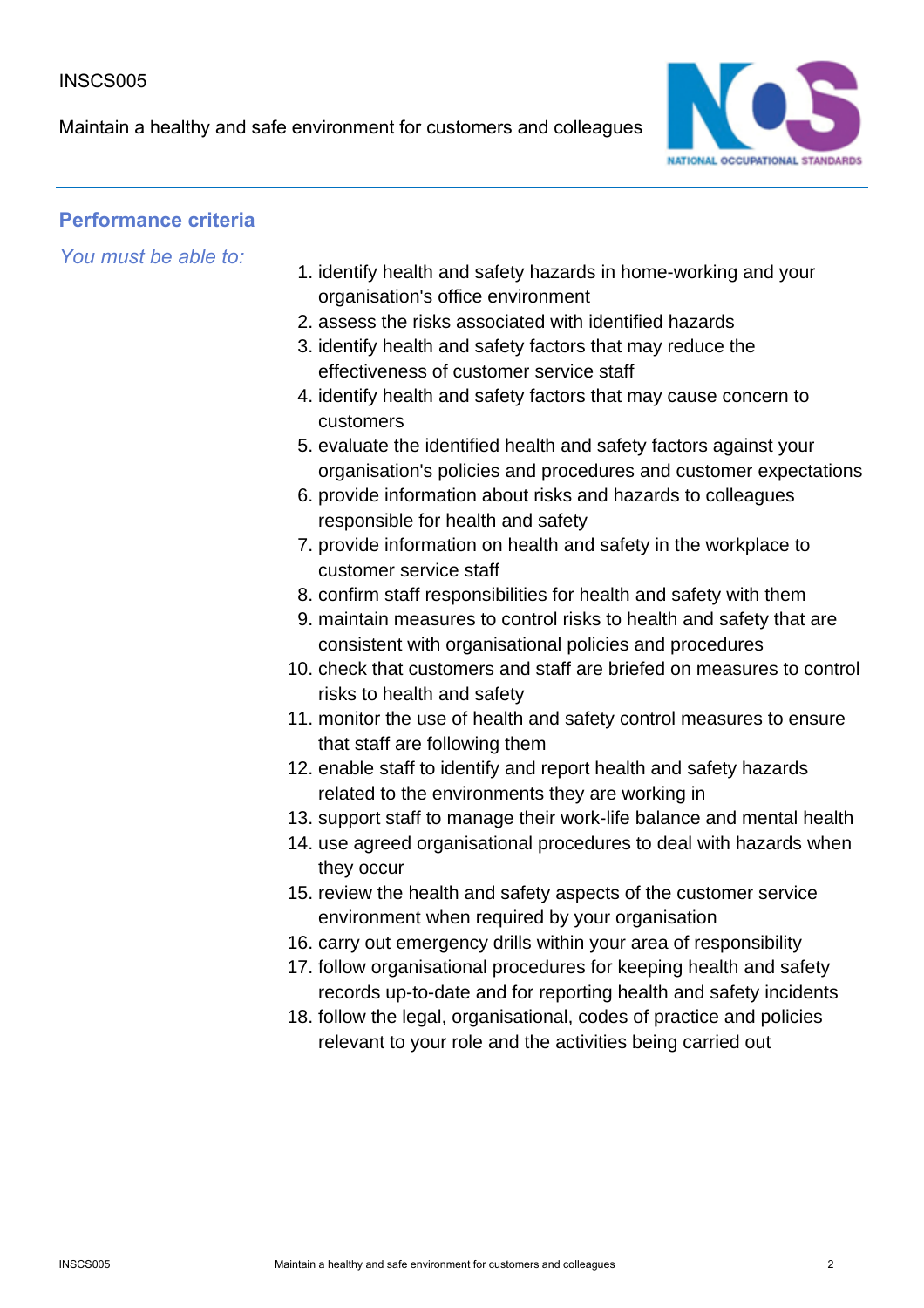#### INSCS005

Maintain a healthy and safe environment for customers and colleagues



# **Knowledge and understanding**

- 1. the importance of maintaining a healthy, safe and effective work at home or in an office-based environment
- 2. your role and responsibilities for health and safety in the workplace
- 3. the colleagues who have specific responsibilities for health and safety in your workplace and how they can support you
- 4. the importance of all colleagues taking responsibility for health and safety in the customer service environment
- 5. the potential concerns that customers may have about health and safety and how to deal with these
- 6. how to access up-to-date information on legal and regulatory requirements for health and safety and relevant codes of practice
- 7. the ways that information about health and safety is shared in your organisation so that all staff are up to date
- 8. the types of health and safety hazards that are likely to occur in your area of responsibility
- 9. how to assess the risks associated with health and safety hazards
- 10. the different types of factors that affect health and safety and how to evaluate them, e.g. people, equipment, material, environment, and processes
- 11. the health and safety issues that may arise due to staff working from home working?
- 12. the ways that you and your organisation can support staff to manage their work life balance, remote collaboration practices, mental health and physical health in home and on-site working environments
- 13. how to carry emergency drills in your customer service environment and when to do this
- 14. how to control risks in a way that is consistent with legal and regulatory requirements and codes of practice
- 15. your organisation's policies and procedures for health and safety
- 16. the recording and reporting procedures within your organisation that are relevant to maintaining a healthy and safe environment
- 17. the legal, organisational, codes of practice and policies relevant to your role and the activities being carried out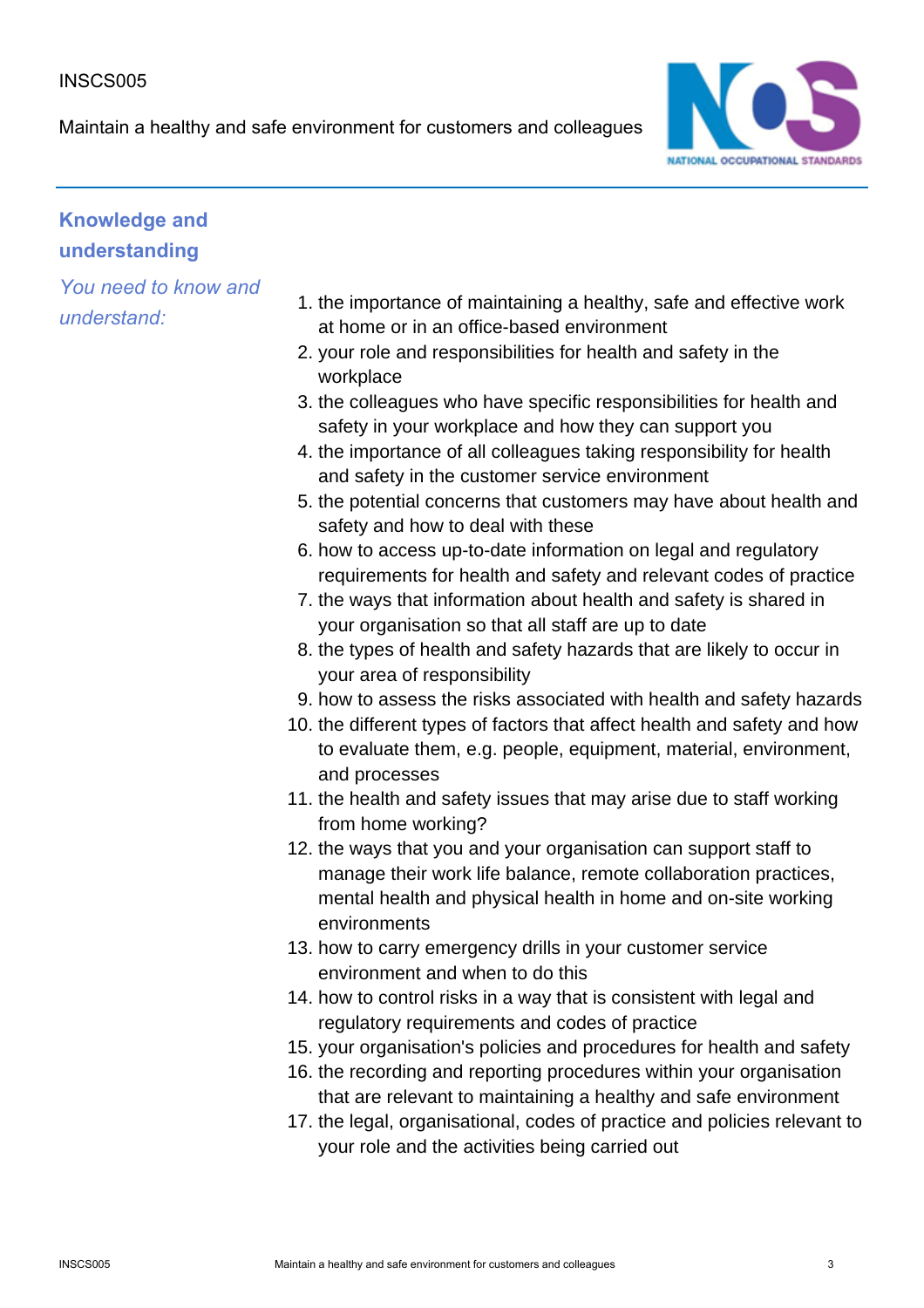### INSCS005

Maintain a healthy and safe environment for customers and colleagues



| <b>Developed by</b>                       | Instructus                                                                                                                                                                                                                                                   |
|-------------------------------------------|--------------------------------------------------------------------------------------------------------------------------------------------------------------------------------------------------------------------------------------------------------------|
| <b>Version Number</b>                     | 1                                                                                                                                                                                                                                                            |
| <b>Date Approved</b>                      | February 2021                                                                                                                                                                                                                                                |
| <b>Indicative Review</b><br><b>Date</b>   | March 2026                                                                                                                                                                                                                                                   |
| <b>Validity</b>                           | Current                                                                                                                                                                                                                                                      |
| <b>Status</b>                             | Original                                                                                                                                                                                                                                                     |
| <b>Originating</b><br><b>Organisation</b> | <b>Instructus</b>                                                                                                                                                                                                                                            |
| <b>Original URN</b>                       | CFACSB12                                                                                                                                                                                                                                                     |
| <b>Relevant</b><br><b>Occupations</b>     | <b>Customer Service Occupations</b>                                                                                                                                                                                                                          |
| <b>Suite</b>                              | <b>Customer Service</b>                                                                                                                                                                                                                                      |
| <b>Keywords</b>                           | Health; safety; environment; delivery; customer service; risks; hazards;<br>emergency; drills; codes of practice; customer service; communication;<br>problem solving; behaviours; work with others; team work; giving<br>information; receiving information |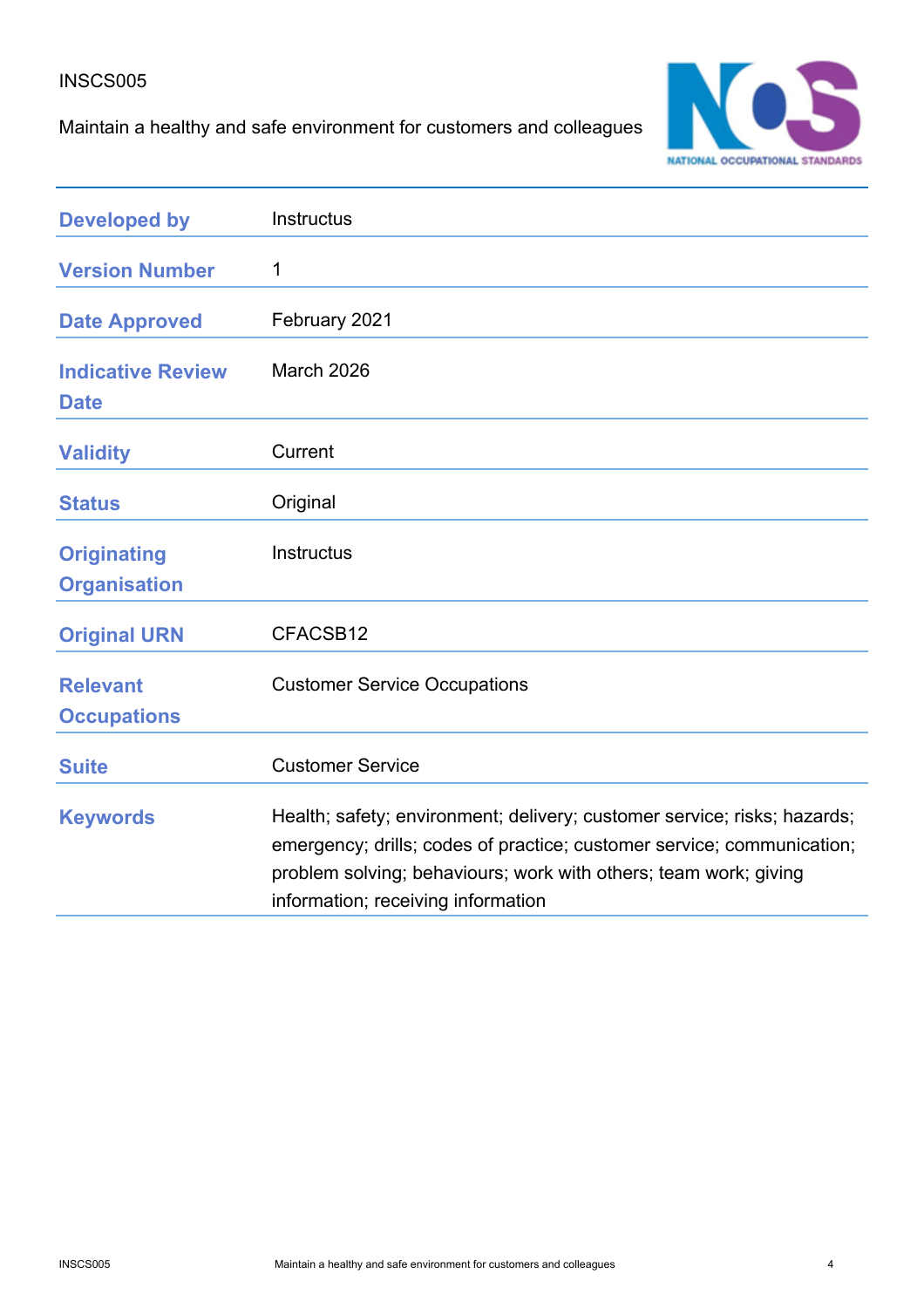

**Overview** This standard is part of the customer service competence area related to Customer Service Foundations. It covers providing customer support online. It includes the language and concepts of customer service as well as the organisational context and the external environment in which you work. Remember that customers include everyone to whom you provide products and services. They may be external to your organisation or they may be internal customers.

> Many organisations develop their customer service by directing customers towards online services. Customer service delivered online sometimes leaves a customer isolated and reliant on screen routes and instructions. A customer may seek help face to face, telephone or by online means of communication. You understand what your customers are trying to achieve, how the system allows for that and what point they have reached in finding the right route, then help them meet their needs. Difficulties can arise if the online system fails or if the customers are unable to complete what they want. Organisations may also direct customers towards self-service portals which are operated by the customer. Regular customers become familiar with how technologies operate on these portals and may feel uncomfortable about being offered help. Others may be using the technologies for the first time or may be experiencing problems. Sometimes technologies fail and authorised intervention is required to clear it. You recognise the types of help and intervention that are required and provide them to meet customer needs and build their confidence in using the technologies. This standard is for customer service professionals who provide customer support online.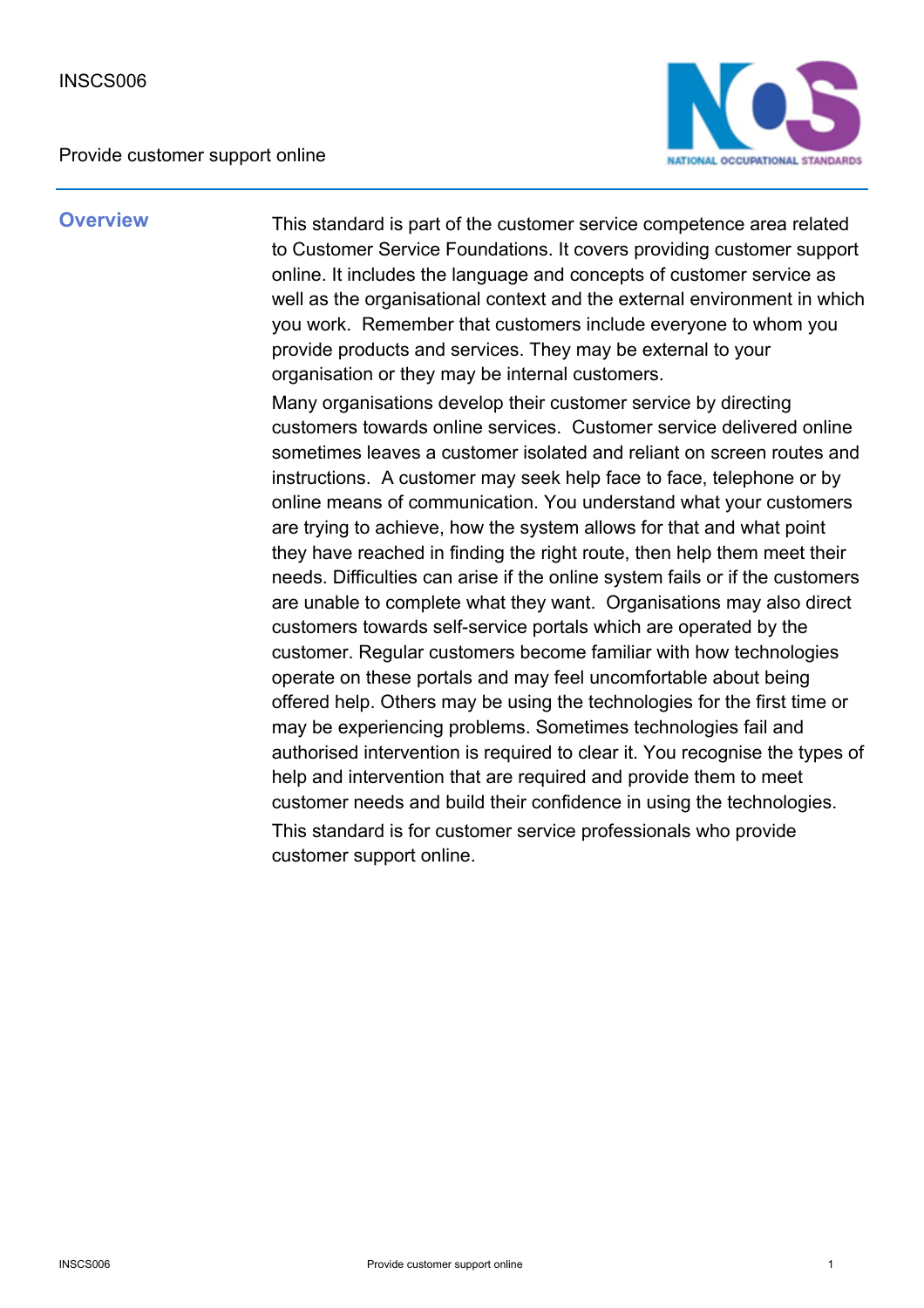

### **Performance criteria**

- 1. keep up to date with the online services that your customers use
- 2. use active listening to establish what your customers are trying to achieve when using online services
- 3. identify what your customers are having difficulties with
- 4. question your customers to establish their familiarity with the online services
- 5. identify customer problems with online services and agree the steps to overcome them
- 6. instruct customers through online screen sequences, encouraging them to operate the system for themselves
- 7. support your customers by explaining why certain steps are required in the process
- 8. offer to take your customer through the process or complete the transaction yourself
- 9. promote additional services or products when supporting customers with online services
- 10. prepare to demonstrate using self-service technologies and answer frequently asked questions about it
- 11. observe customers using self-service technology in line with your organisation's requirements
- 12. demonstrate how to use self-service technologies
- 13. identify when customers are having difficulties with self-service technologies
- 14. respond to requests for help from customers using self-service technologies
- 15. access staff override options to clear self-service technologies for use by customers
- 16. instruct customers in using the self-service technologies whilst allowing them to operate it and practice steps
- 17. make positive and encouraging comments to customers when they are learning to use the self-service technologies
- 18. troubleshoot problems with self-service technologies, reporting errors and issues to colleagues and decision makers
- 19. follow the legal, organisational, codes of practice and policies relevant to your role and the activities being carried out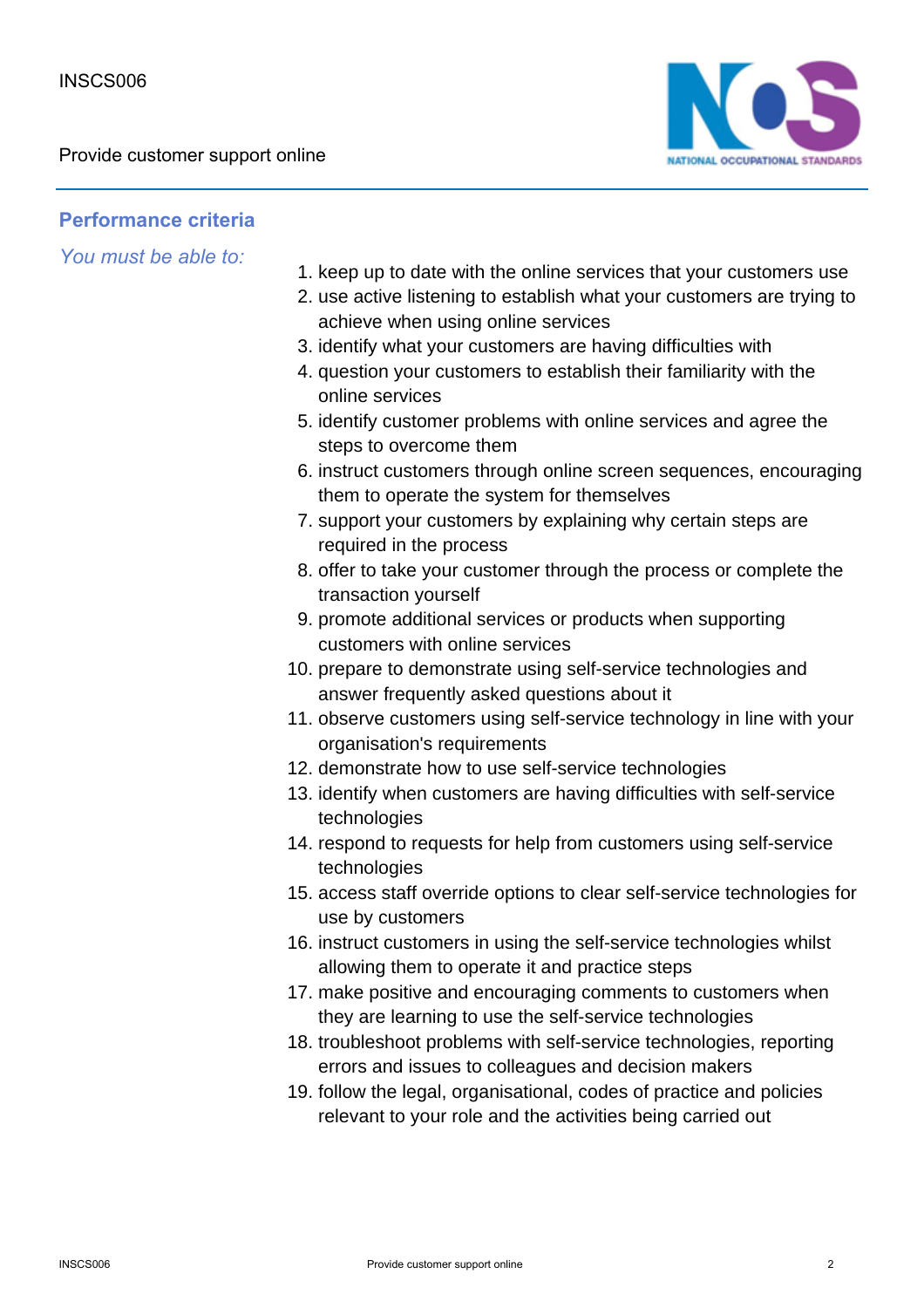

# **Knowledge and understanding**

- 1. how your organisation's system for online service delivery works and the importance of developing your knowledge and skills related to using it
- 2. the importance of using active listening to discover what your customer is trying to achieve
- 3. the ways to communicate with customers who have different levels of skills and understanding of the online system
- 4. the reasons for encouraging customers to complete transactions themselves
- 5. the importance of building customer confidence in using the online system by supporting them to learn
- 6. the benefits and drawbacks of talking customers through using the system compared to completing the transaction yourself
- 7. the additional services or products that may be promoted to online customers
- 8. the reasons why your organisation offers customers self-service technologies
- 9. the importance of observing customers using self-service technologies and how to do this
- 10. how to operate the self-service technologies from a customer and staff perspective
- 11. the frequently asked questions about using self-service technologies and the answers that should be provided
- 12. the techniques for demonstrating the self-service technologies to a customer
- 13. the signals and signs that indicate that a customer needs help with self-service technologies
- 14. the organisational procedures for using staff intervention to clear self-service technologies
- 15. the importance of building customer confidence in using selfservice technologies
- 16. the organisational procedures for dealing with self-service technologies' problems
- 17. the colleagues who can help you with self-service technologies problems
- 18. the legal, organisational, codes of practice and policies relevant to your role and the activities being carried out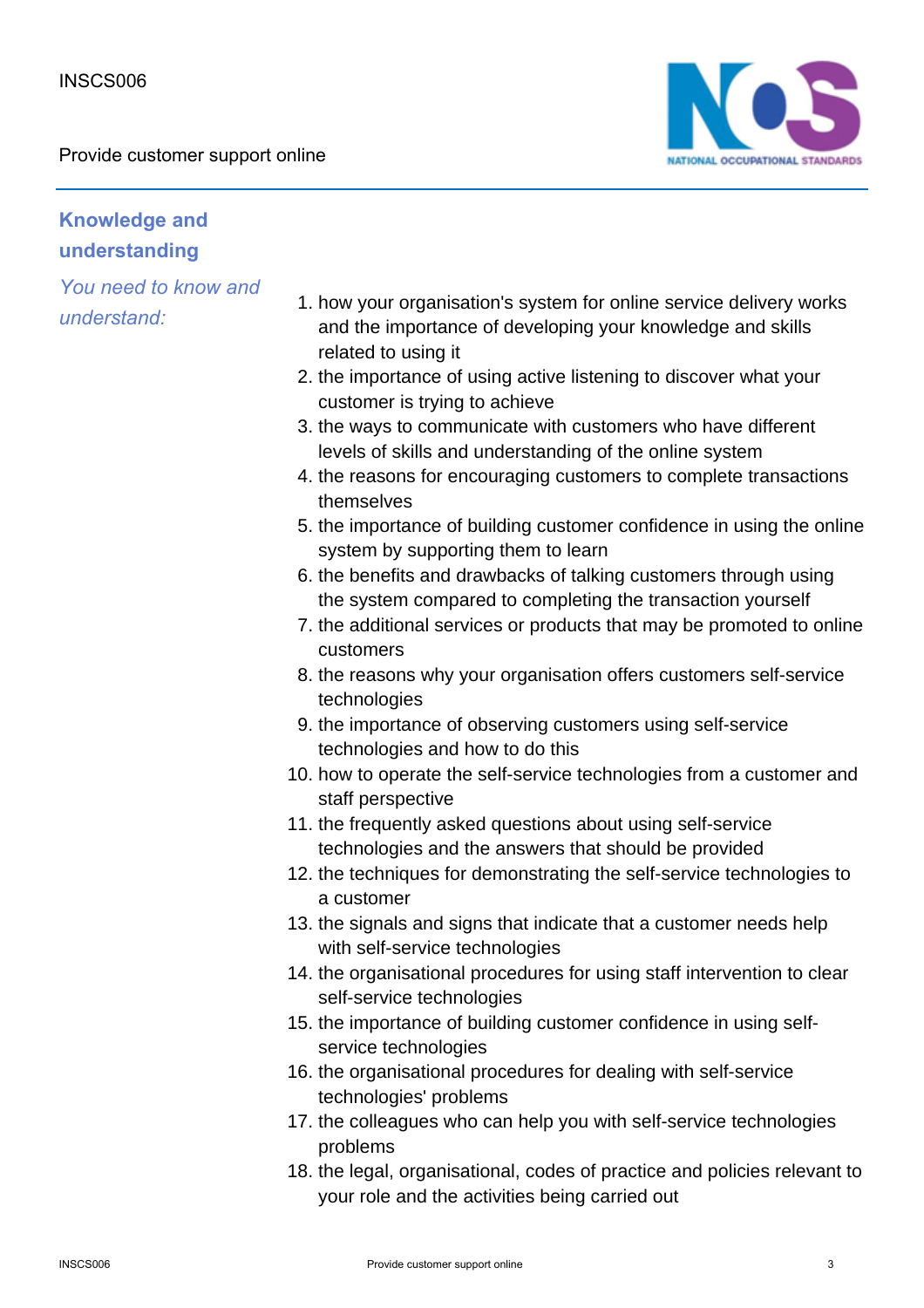

| <b>Developed by</b>                       | <b>Instructus</b>                                                                                                                                                                                                                              |
|-------------------------------------------|------------------------------------------------------------------------------------------------------------------------------------------------------------------------------------------------------------------------------------------------|
| <b>Version Number</b>                     | 1                                                                                                                                                                                                                                              |
| <b>Date Approved</b>                      | February 2021                                                                                                                                                                                                                                  |
| <b>Indicative Review</b><br><b>Date</b>   | March 2026                                                                                                                                                                                                                                     |
| <b>Validity</b>                           | Current                                                                                                                                                                                                                                        |
| <b>Status</b>                             | Original                                                                                                                                                                                                                                       |
| <b>Originating</b><br><b>Organisation</b> | <b>Instructus</b>                                                                                                                                                                                                                              |
| <b>Original URN</b>                       | CFACSD4, CFACSD7                                                                                                                                                                                                                               |
| <b>Relevant</b><br><b>Occupations</b>     | <b>Customer Service Occupations</b>                                                                                                                                                                                                            |
| <b>Suite</b>                              | <b>Customer Service</b>                                                                                                                                                                                                                        |
| <b>Keywords</b>                           | face to face; telephone; system failure; development; improvement;<br>online; customer service; contact centres; improve; develop;<br>communication; problem solving; teamwork; information; self-service<br>technologies; customer experience |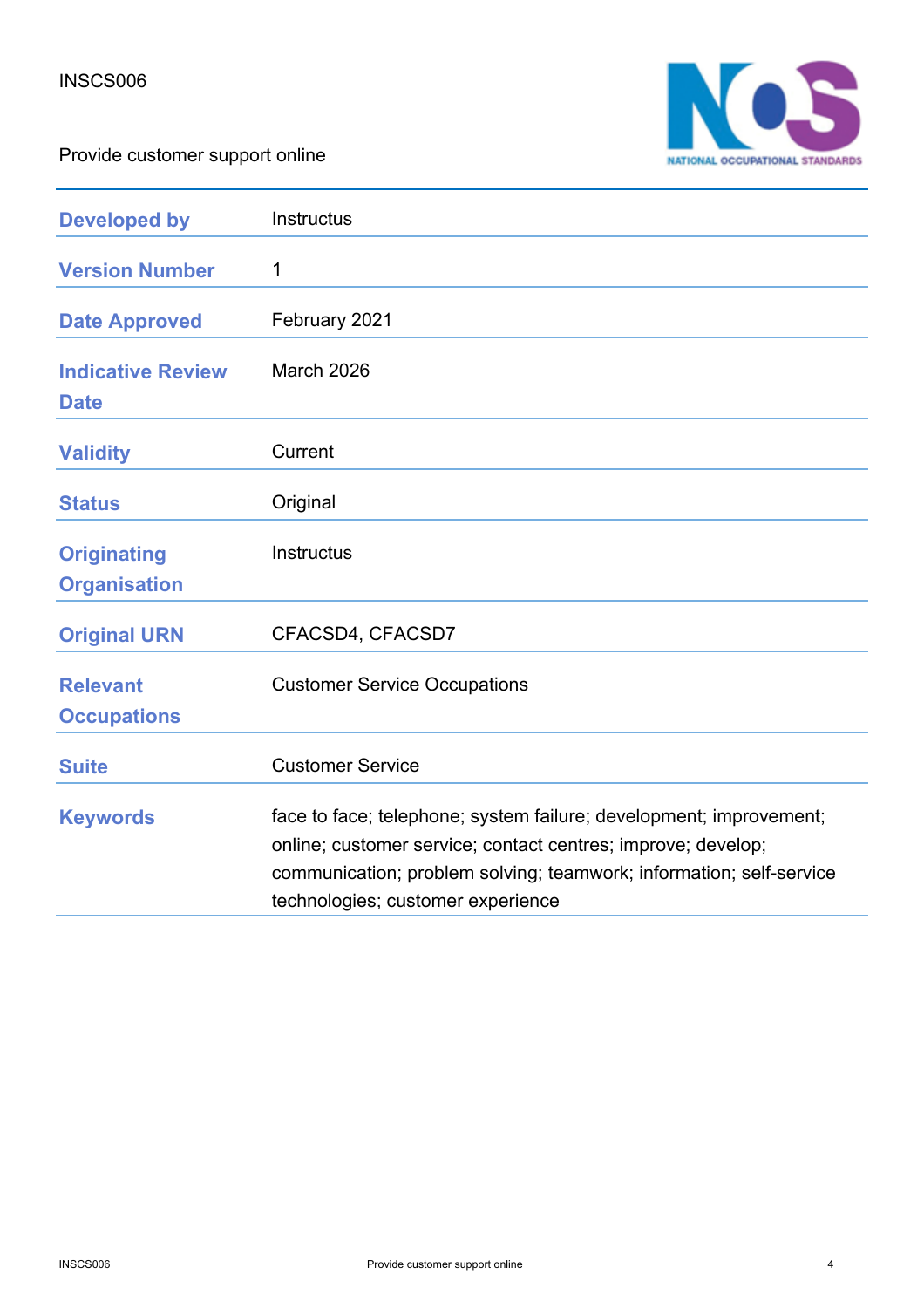

**Overview** This standard is part of the customer service competence area related to Customer Service Foundations. It covers developing your own, and colleagues' customer service skills. It includes the language and concepts of customer service as well as the organisational context and the external environment in which you work. Remember that customers include everyone to whom you provide products and services. They may be external to your organisation or they may be internal customers. You take responsibility for continuously developing your own customer service skills. You take responsibility for developing customer service knowledge and skills using different sources of information and you seek feedback from your supervisor or senior manager. This standard is about developing your own customer service skills by working alongside your colleague and providing constructive

feedback.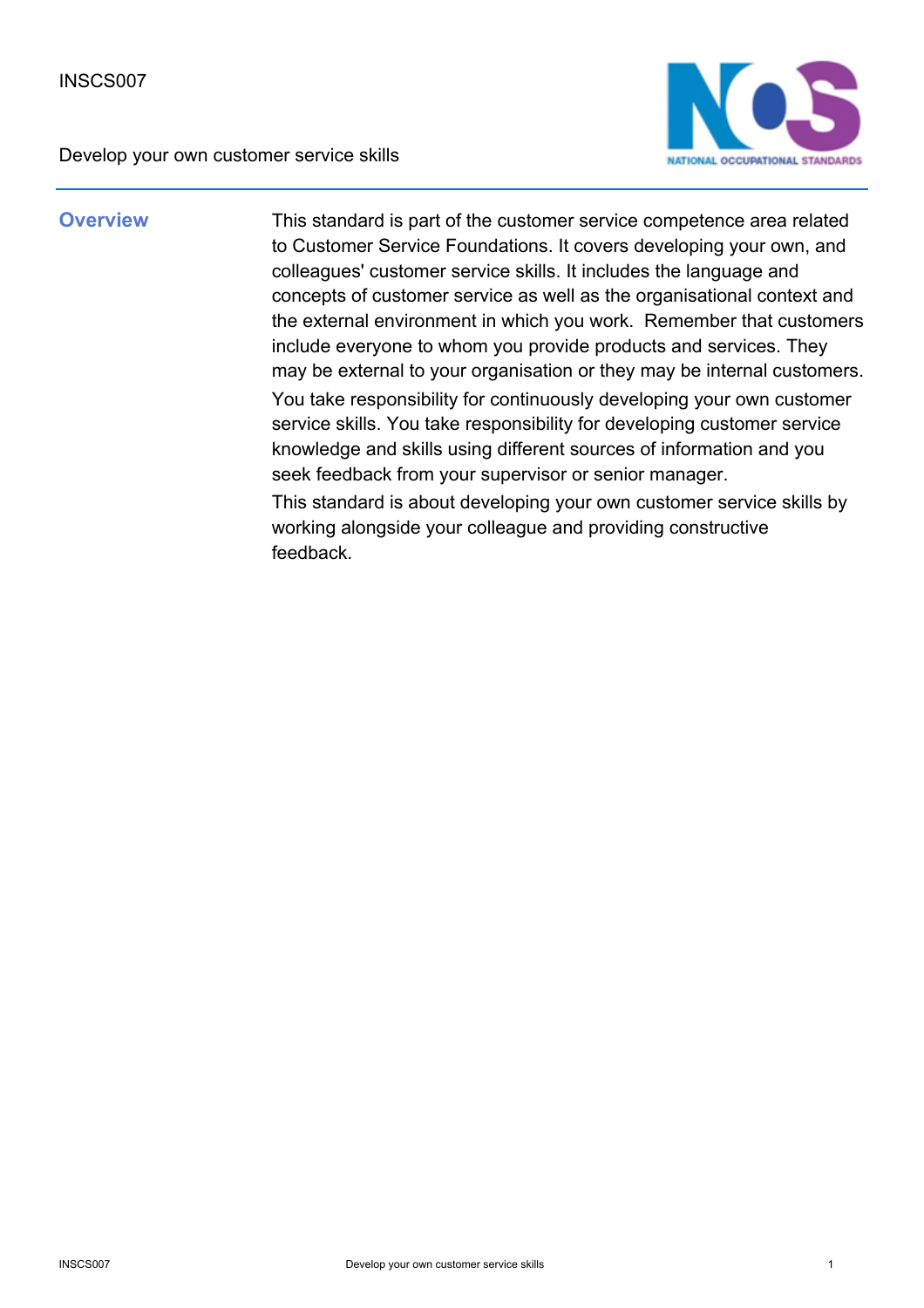

### **Performance criteria**

- 1. identify the specific customer service knowledge and skills you need in your customer service role
- 2. agree actions to improve your customer service knowledge and skills with your manager or mentor
- 3. create a personal development plan based on agreed actions
- 4. carry out your personal development activities and review your progress on a regular basis
- 5. obtain feedback from your manager or mentor about your performance and update your personal development plan
- 6. identify different sources of information and support that will help you to develop your customer service knowledge and skills
- 7. access information to support your development and store selfstudy materials for future use
- 8. review the self-study materials you have collected and update your personal development plan
- 9. access organisational update information to increase your knowledge of services or products and how your role contributes to customer service
- 10. monitor publications to identify ideas or new developments in customer service which you could apply in your work
- 11. change the way you deal with customers because of what you have learned
- 12. share your personal development plan with your line manager, your mentor or customer service colleagues to seek their ideas for further activities
- 13. record what you have learned about customer service and identify the actions that have the most positive impact
- 14. follow the legal, organisational, codes of practice and policies relevant to your role and the activities being carried out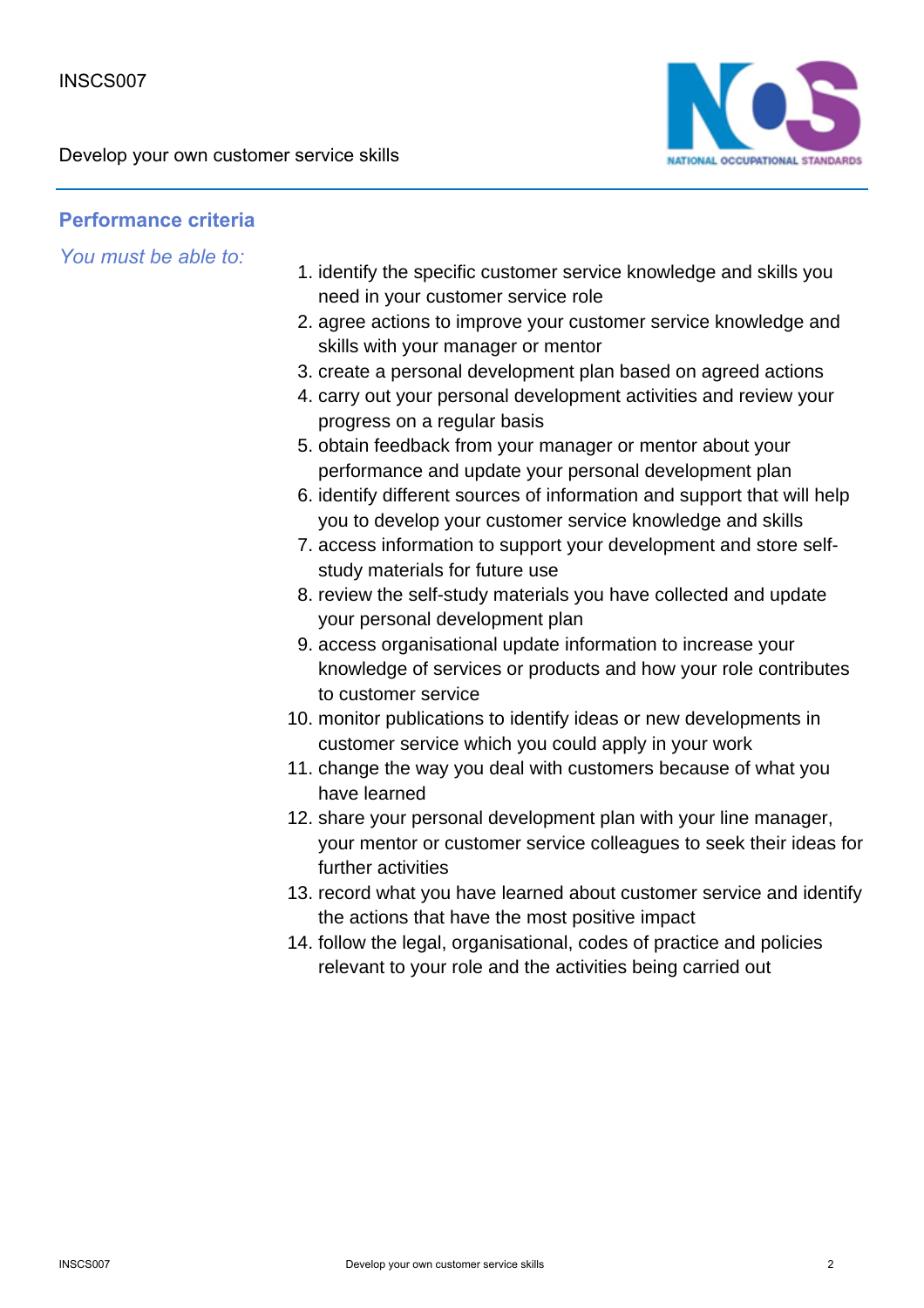

# **Knowledge and understanding**

- 1. how to source and access information about your organisation's services or products
- 2. the sources of information about customer service knowledge and skills that will help you to develop
- 3. the organisational systems and procedures for developing your own and others' personal performance in customer service
- 4. how your behaviour impacts on others and their development
- 5. how to review your personal strengths and development needs
- 6. how to create a personal development plan for yourself and colleagues that will build on strengths and overcome weaknesses in customer service performance
- 7. how to obtain useful and constructive personal feedback from others
- 8. how to respond positively to personal feedback and take action to learn from it
- 9. how to put together a coaching plan that will build on colleagues strengths and overcome their weaknesses related to customer service and their job roles
- 10. how to give constructive personal feedback to others
- 11. how to help colleagues to respond positively to personal feedback
- 12. how to store information that you use to develop your customer service skills
- 13. the importance of focus when self-studying to improve your customer service knowledge and skills
- 14. the ways you can convert information or ideas you have found through self-study into practical customer service actions at work
- 15. the value of discussing your learning with your line manager, mentor or colleagues doing a similar job
- 16. the methods for recording actions to improve your customer service skills
- 17. the legal, organisational, codes of practice and policies relevant to your role and the activities being carried out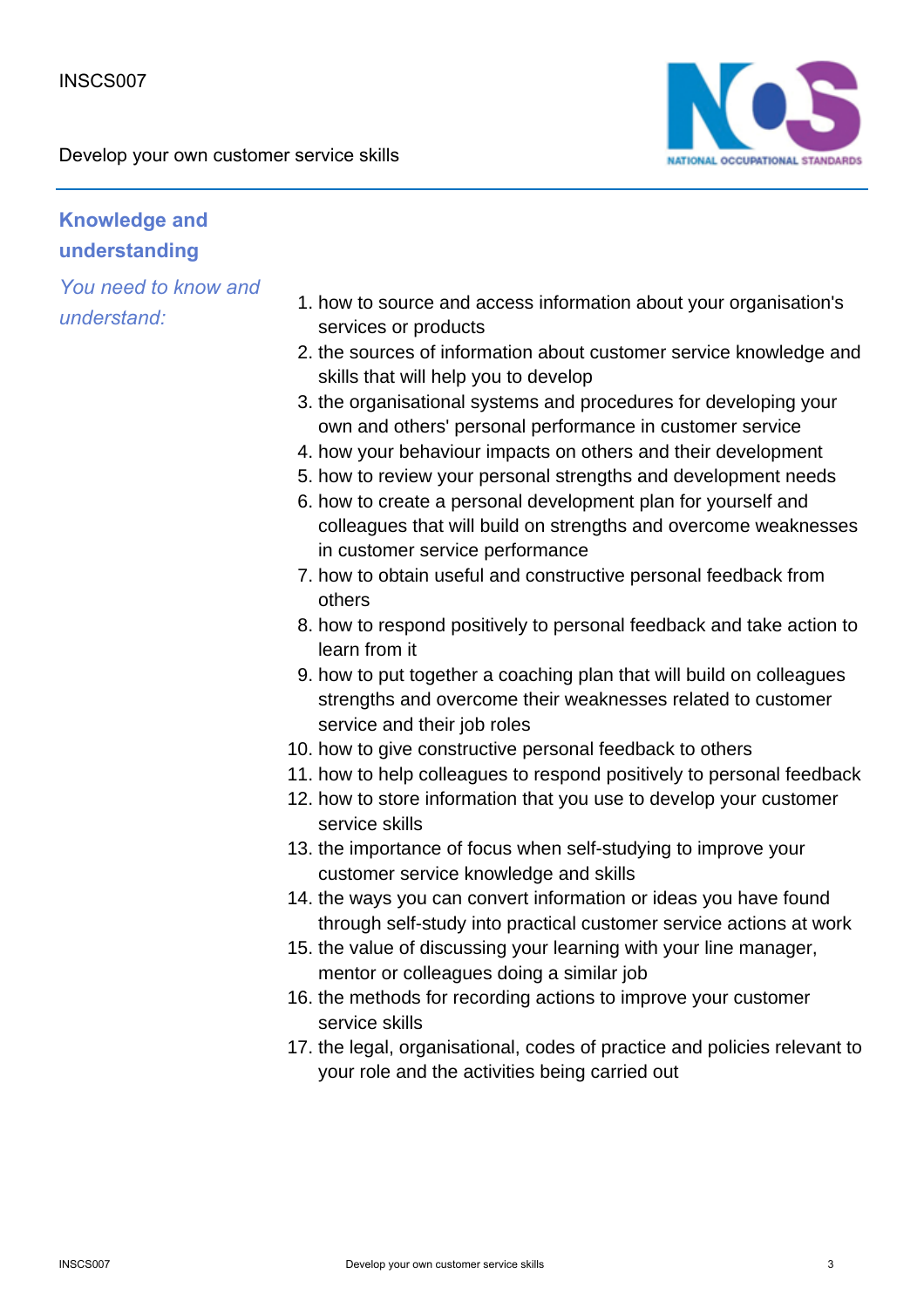

| <b>Developed by</b>                       | Instructus                                                                                                                                                                                                                                |
|-------------------------------------------|-------------------------------------------------------------------------------------------------------------------------------------------------------------------------------------------------------------------------------------------|
| <b>Version Number</b>                     | 1                                                                                                                                                                                                                                         |
| <b>Date Approved</b>                      | February 2021                                                                                                                                                                                                                             |
| <b>Indicative Review</b><br><b>Date</b>   | March 2026                                                                                                                                                                                                                                |
| <b>Validity</b>                           | Current                                                                                                                                                                                                                                   |
| <b>Status</b>                             | Original                                                                                                                                                                                                                                  |
| <b>Originating</b><br><b>Organisation</b> | <b>Instructus</b>                                                                                                                                                                                                                         |
| <b>Original URN</b>                       | CFACSD10, CFACSD5, CFACSD6                                                                                                                                                                                                                |
| <b>Relevant</b><br><b>Occupations</b>     | <b>Customer Service Occupations</b>                                                                                                                                                                                                       |
| <b>Suite</b>                              | <b>Customer Service</b>                                                                                                                                                                                                                   |
| <b>Keywords</b>                           | developing skills; continuous development; improvement; coaching;<br>demonstrating; customer service; problem solving; behaviours; work<br>with others; team working; giving information; receiving information;<br>constructive feedback |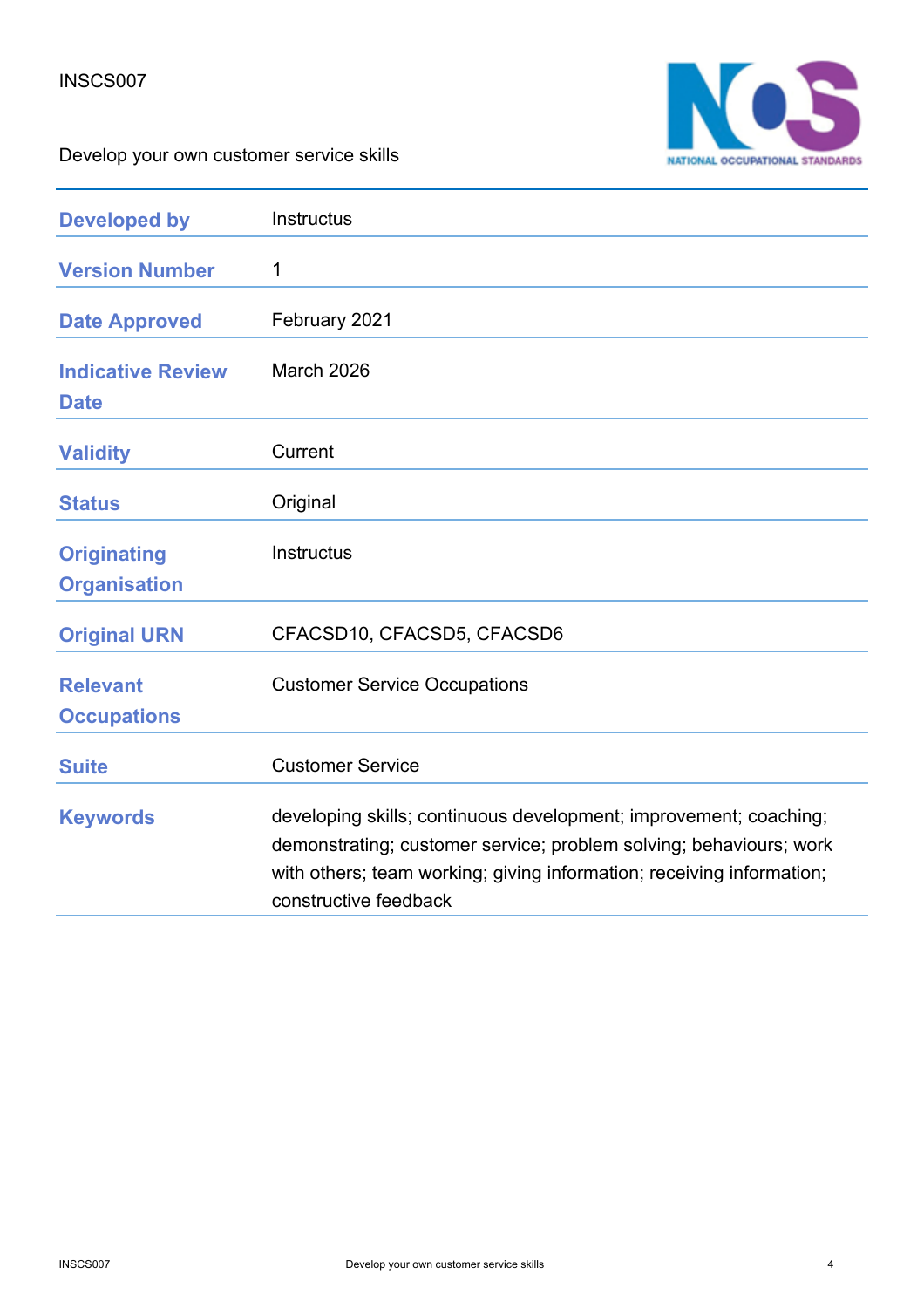Provide customer focused service



**Overview** This standard is part of the customer service competence area related to Impression and Image. It covers providing customer focused service. It includes area that covers the customer service behaviours and processes that have most impact on the way your customer sees you and your organisation. Remember that customers include everyone to whom you provide products and services. They may be external to your organisation or they may be internal customers.

> Professional customer service is provided by people who are good with people. Your behaviour affects the impression that customers have of the service they are receiving. You give a positive impression whenever you deal with customers which reflects on your organisation and the customer service it provides. You create the right first impression, respond to customers' requests, and give them information to meet their needs. Some of your customers expect different things from the service you offer but there are organisational standards of behaviour and attitudes that you need to achieve. When you create the right impression and show a positive attitude you reduce the risk of somebody being upset or dissatisfied with your organisation. This standard is for customer service professionals who provide customer focused service following their organisation's requirements.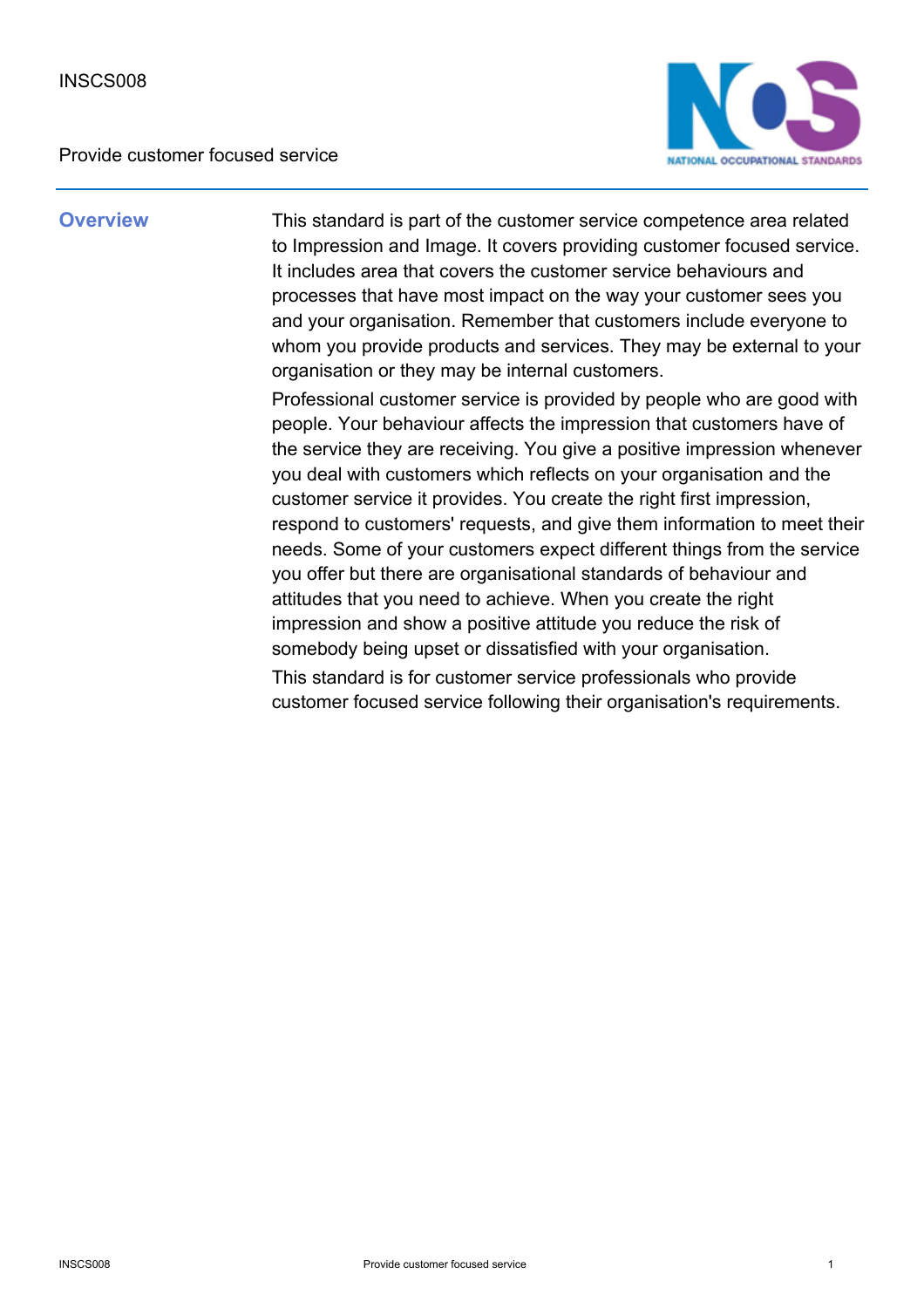

## **Performance criteria**

- 1. provide a professional impression to customers following your organisation's guidelines
- 2. greet your customer using your organisation's guidelines and style
- 3. follow your organisation's dress code to present the required professional image to your customers
- 4. identify and confirm customers' expectations
- 5. check that you have fully understood customers' expectations
- 6. maintain communications to keep your customers informed and reassured
- 7. select communication styles that meet your customers' needs, using words that they can understand
- 8. adapt your behaviour to respond to different customer behaviours
- 9. complete your work tasks to meet your customers' expectations based on what your organisation offers
- 10. identify and respond to customer needs and individual expectations
- 11. allow your customers time to consider your responses and give further explanation when appropriate
- 12. share information with customers about how delivery of the service or product is going
- 13. recognise information that your customer might find complicated and check whether they understand it
- 14. provide flexibility to help individual customers without reducing the level of service you give to others
- 15. share information with colleagues to provide customer service
- 16. respond to customers seeking help within service level agreements (SLAs)
- 17. recognise how customers are feeling to establish a rapport with them and see their perspectives
- 18. demonstrate enthusiasm for services and products to customers
- 19. focus on your customers and ignore distractions when providing service to them
- 20. interrupt your work with your customer when necessary, following your organisations guidelines
- 21. explain the reasons why expectations cannot be met to customers when required
- 22. demonstrate that you are exceeding basic service levels to impress customers when required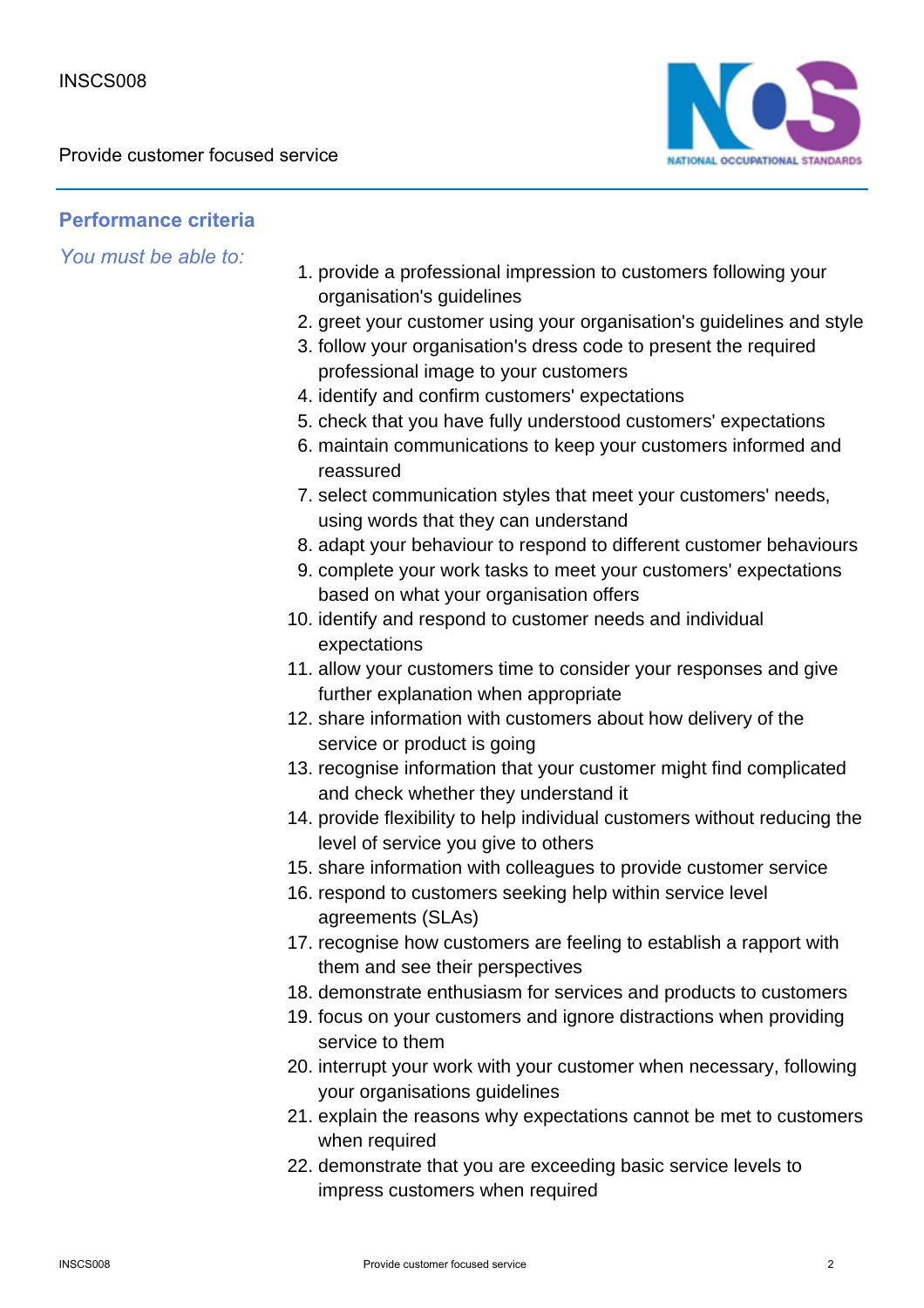

- 23. give thanks to customers for the information they have given and for using your organisation
- 24. support colleagues to provide customer focused service in line with your organisation's requirements
- 25. follow the legal, organisational, codes of practice and policies relevant to your role and the activities being carried out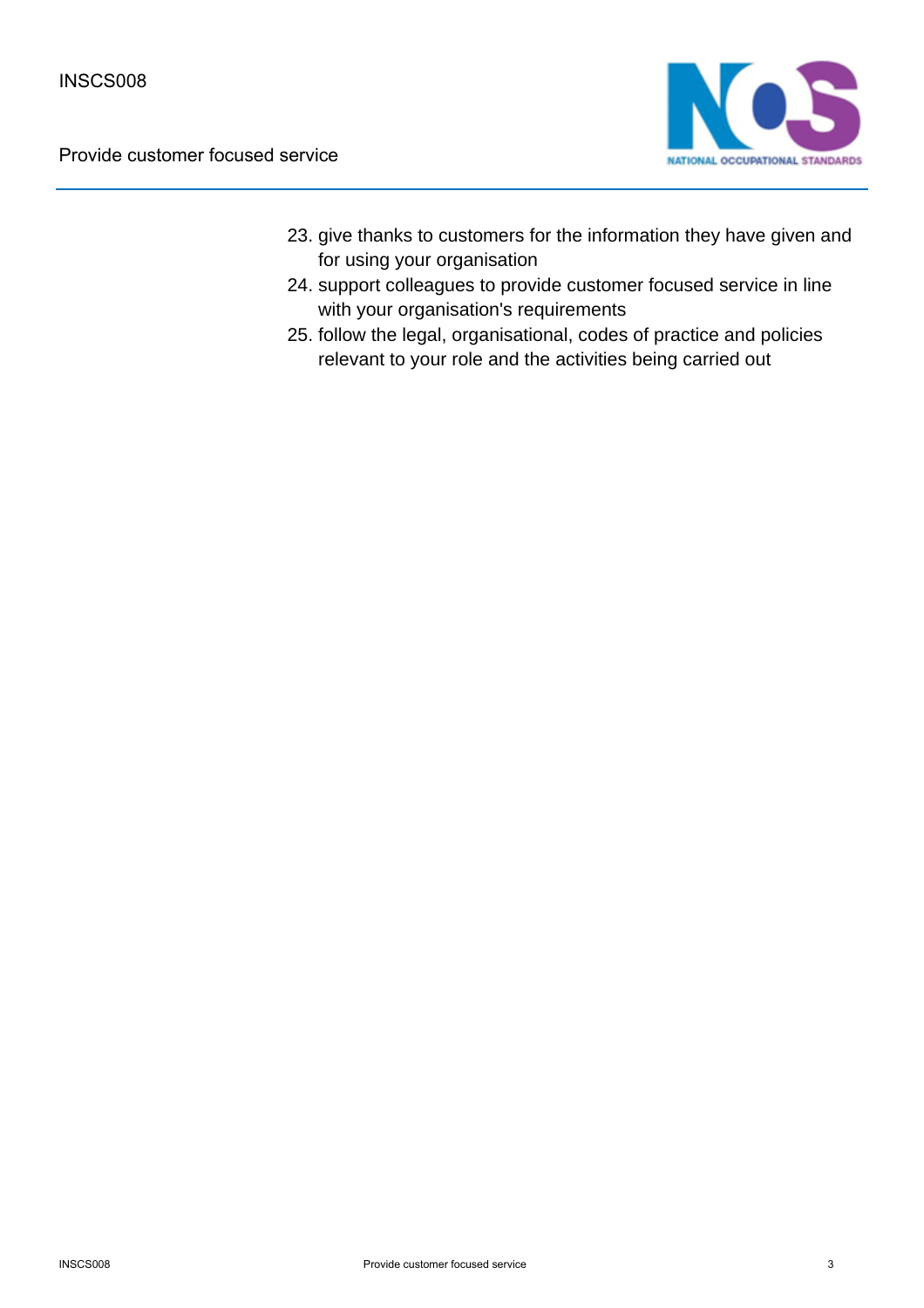

# **Knowledge and understanding**

- 1. your organisation's standards for providing customer service
- 2. the difference between customer centric service and customer focused service and the activities that relate to these
- 3. your organisation's dress code and this impact this has on making a professional impression on customers
- 4. how to complete the customer service tasks related to your job, including the time required to complete different tasks and how this may affect your customers
- 5. how to complete your own work activities in an organised way
- 6. what your customers expect of you and your work
- 7. the methods and style of communication that your organisation uses when dealing with customers
- 8. how to recognise when a customer is angry or confused and adapt your behaviour to meet their needs
- 9. how to access information about your organisation's services and products to provide this to customers to meet their needs
- 10. the ways that you can identify if customers have understood the information you have provided and how to adapt your approaches
- 11. the limits of your organisation's services and products and how to explain these to customers when their expectations have not been met
- 12. the importance of balancing the needs of one customer with the needs of other customers
- 13. how to do your job in a way that is healthy and safe for you, your customers and your colleagues
- 14. the signs that a customer gives when seeking attention from you
- 15. the importance of building rapport with customers and the related practices that can be used to build and maintain rapport
- 16. the importance of timekeeping and making sure you are where you are expected to be to give customer service
- 17. the behaviours that most customers see as "good manners" and what they may consider to be "bad manners" or rudeness
- 18. the ways of communicating with your customers and how to select the method that best meets customers' needs e.g. face to face, by telephone, text, e-mail, in writing or other social media
- 19. the types of language your customers and colleagues might consider to be unsuitable and why it may be offensive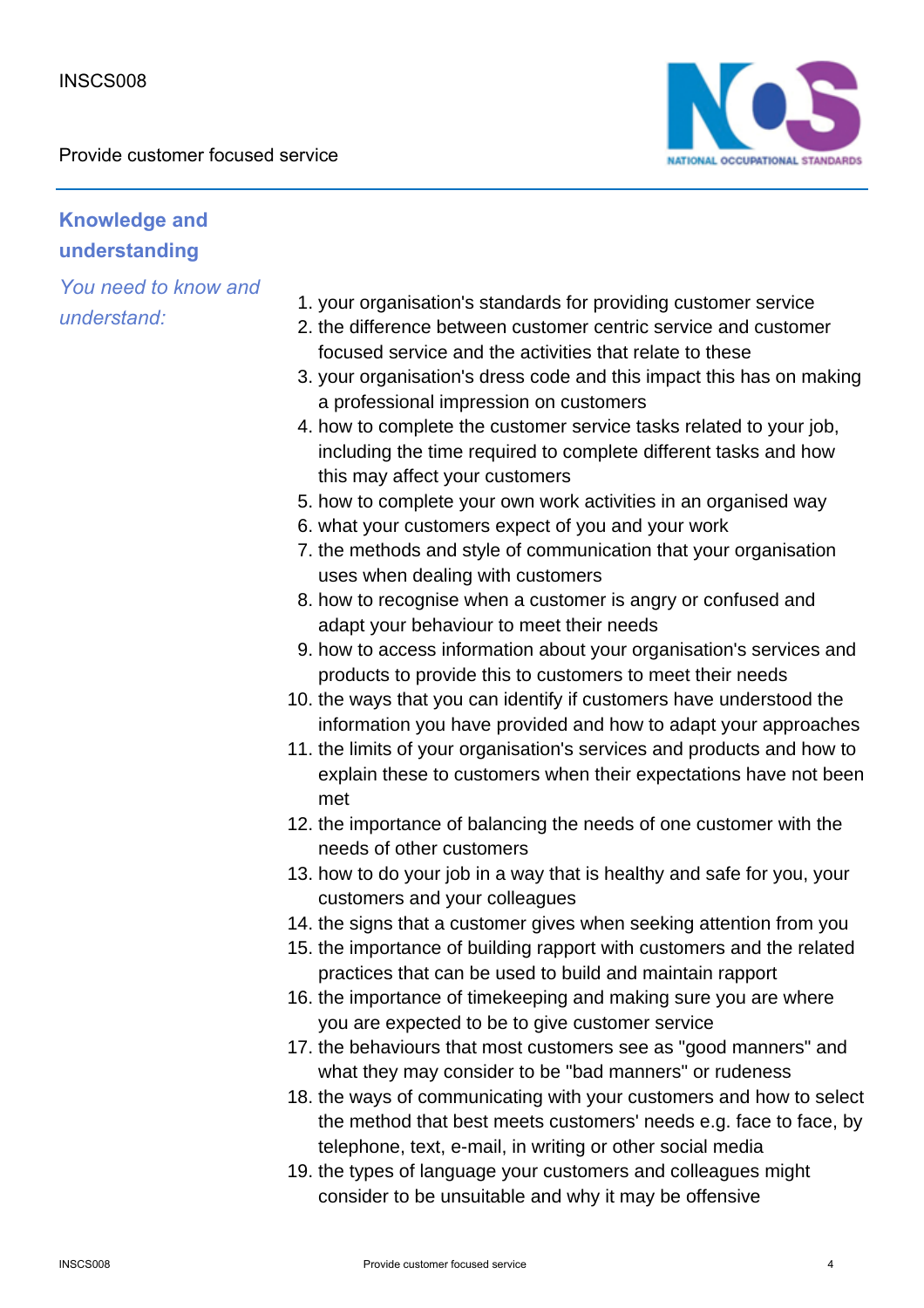

- 20. the impact that a friendly attitude has on customers impressions of you, and of your organisation
- 21. how to use a friendly attitude with customers without being overfamiliar
- 22. the reasons for interrupting your work with customers
- 23. the different types of positive and negative body language and facial expressions
- 24. the individual differences that customers may have and how to meet their different expectations based on aspects such as their age, culture and personality
- 25. how to support and collaborate with colleagues to deliver customer service
- 26. the reasons why you may need to interrupt your work with customers and how to do this in a way that minimises impact on customers
- 27. your organisation's guidelines for thanking customers for information provided and for using your organisation's services and products
- 28. the legal, organisational, codes of practice and policies relevant to your role and the activities being carried out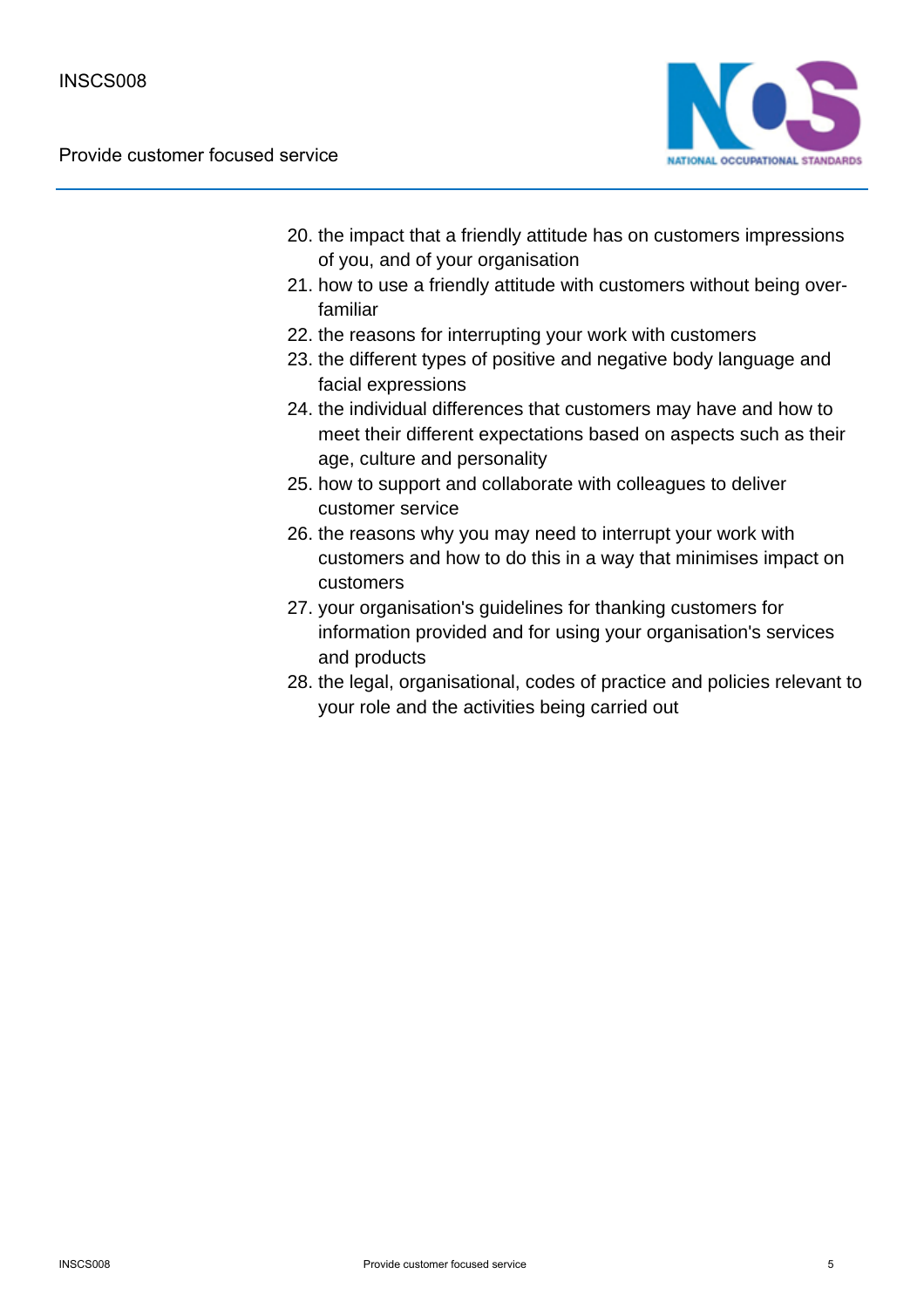



| <b>Developed by</b>                       | <b>Instructus</b>                                                                                                                                                                                          |
|-------------------------------------------|------------------------------------------------------------------------------------------------------------------------------------------------------------------------------------------------------------|
| <b>Version Number</b>                     | 1                                                                                                                                                                                                          |
| <b>Date Approved</b>                      | February 2021                                                                                                                                                                                              |
| <b>Indicative Review</b><br><b>Date</b>   | <b>March 2026</b>                                                                                                                                                                                          |
| <b>Validity</b>                           | Current                                                                                                                                                                                                    |
| <b>Status</b>                             | Original                                                                                                                                                                                                   |
| <b>Originating</b><br><b>Organisation</b> | <b>Instructus</b>                                                                                                                                                                                          |
| <b>Original URN</b>                       | CFACSA1, CFACSA2, CFACSA4, CFACSB1                                                                                                                                                                         |
| <b>Relevant</b><br><b>Occupations</b>     | <b>Customer Service Occupations</b>                                                                                                                                                                        |
| <b>Suite</b>                              | <b>Customer Service</b>                                                                                                                                                                                    |
| <b>Keywords</b>                           | customer trust; champion; customer service; decision making; listening;<br>customer satisfaction; friendly; positive; personal attention focus; work<br>with others; communication; body language; culture |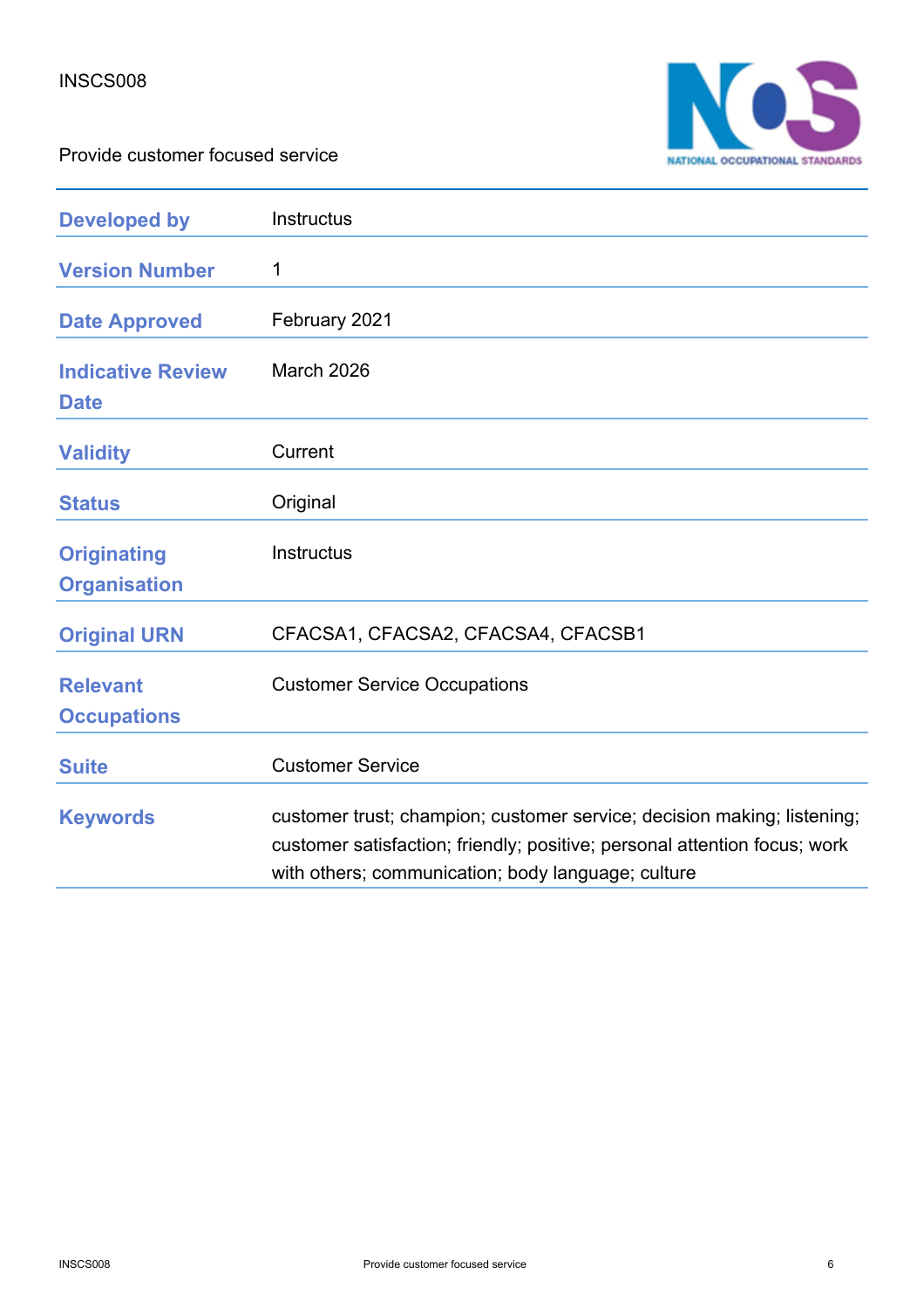

**Overview** This standard is part of the customer service competence area related to Impression and Image. It covers providing customer-centric service. It includes area that covers the customer service behaviours and processes that have most impact on the way your customer sees you and your organisation. Remember that customers include everyone to whom you provide products and services. They may be external to your organisation or they may be internal customers.

> You often deal with many customers who seem to be the same, but recognise that each customer is an individual. You make each customer feel that they have had your complete attention and have been dealt with personally to increase their sense of satisfaction. When your customer feels that you have taken special care to give them good service and have done something more than they expect, they are likely to enjoy a better customer service experience. Opportunities to add this extra value to your customer's experience depend on you spotting what they will particularly appreciate. Often you can offer this little extra when sorting out a difficulty or problem. Whatever special service you give when you "go the extra mile" must be within your own authority or with the authority of an senior colleague. You must also take account of the organisation's procedures and regulations. When you work with customers you make them feel that you care what happens to them and that you respect them as individuals.

This standard is for customer service professionals who provide customer centric service.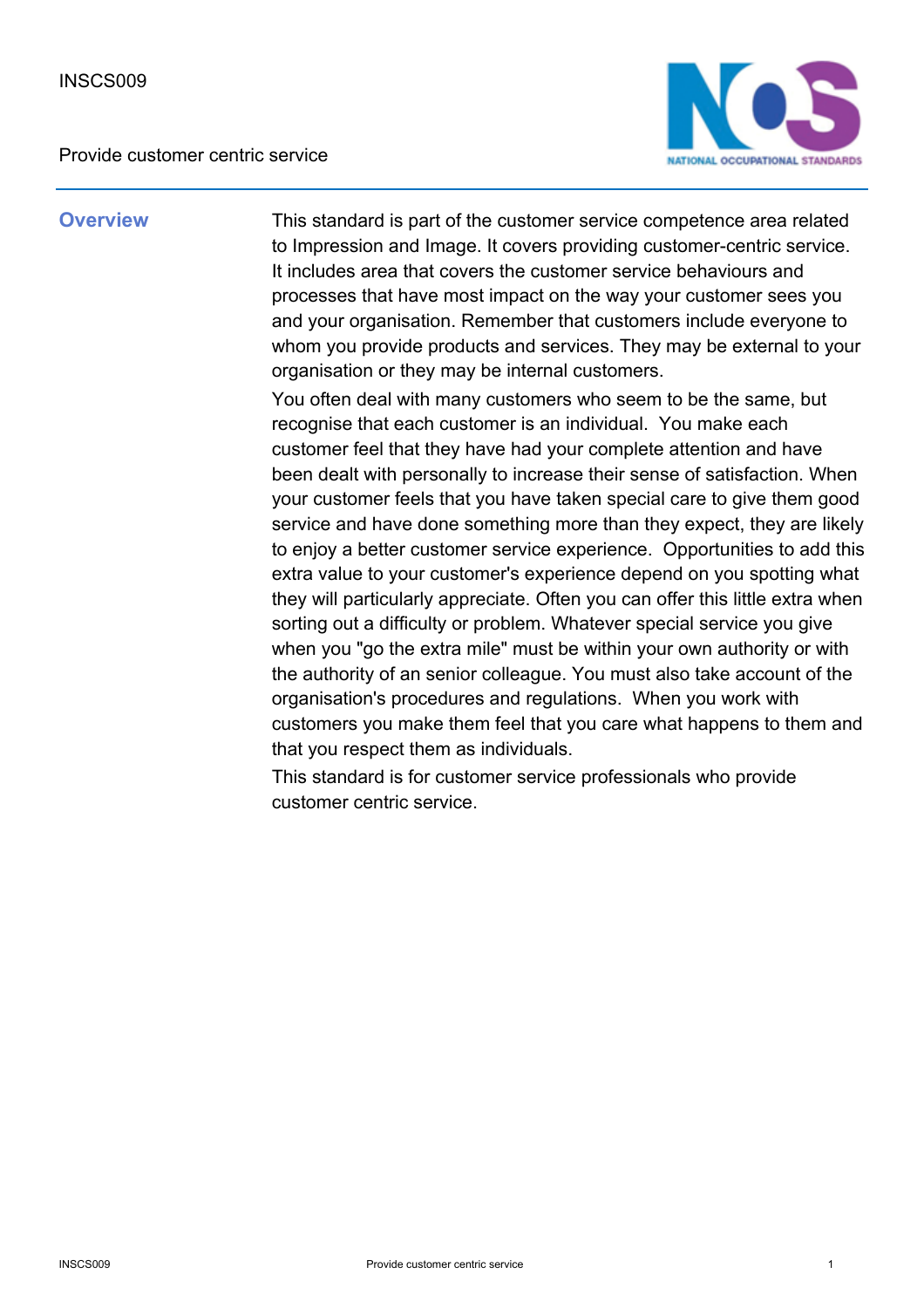

## **Performance criteria**

- 1. identify when you can add a personal touch to your customer service within your organisation's systems or procedures
- 2. observe and listen to your customers for signs that will help you personalise their service
- 3. confirm that you understand customer needs and are there to help them
- 4. identify opportunities to help or direct your customer outside of your routines and procedures
- 5. identify customers with individual needs who would appreciate a more personalised service
- 6. balance the time you take to give individual attention to one customer with the needs and expectations of other customers
- 7. communicate with customers following organisational guidelines to show respect for them as individuals
- 8. focus your attention on the customers you are dealing with
- 9. follow your organisation's guidelines for giving your customer your own name and contact details
- 10. build a 'one to one' relationship with your customer using organisational guidelines
- 11. treat customers as individuals recognising that each customer is unique
- 12. demonstrate respect to customers and colleagues at all times and avoid over-familiarity
- 13. explain your organisation's products and services
- 14. identify your customers' expectations and needs
- 15. match products and services with customers' expectations and needs
- 16. identify other actions that could give added value to your customer service and choose those that will impress your customers
- 17. check that added value actions fit within your organisation's guidelines and external regulations
- 18. explain your actions for added value service to a senior colleague for their authorisation when required
- 19. implement agreed actions to add value in customer service
- 20. communicate the added value of your actions with customers
- 21. monitor the effects of your added value actions to check that other customers are unaffected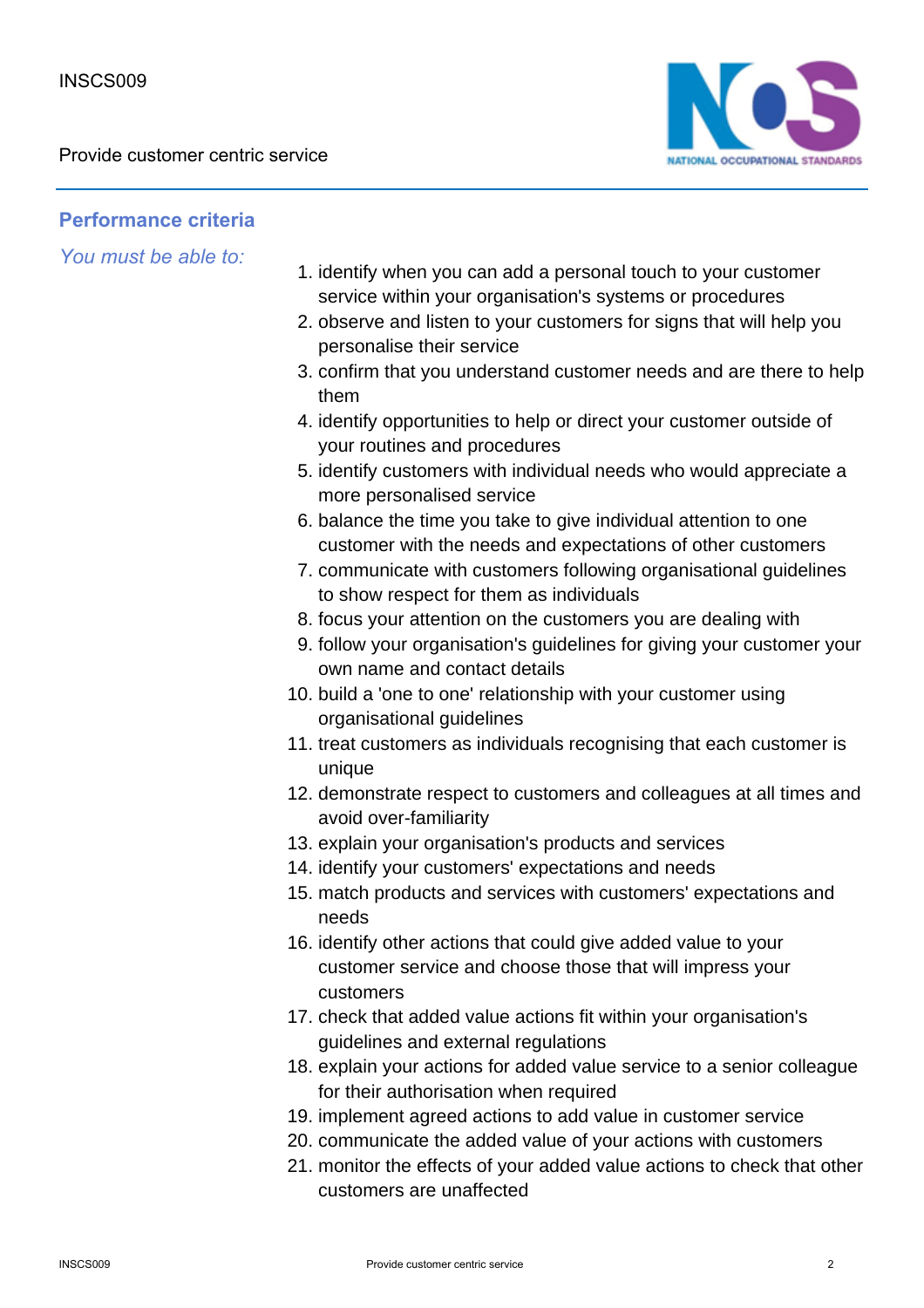

- 22. monitor feedback from your customers about the impact of your actions
- 23. follow the legal, organisational, codes of practice and policies relevant to your role and the activities being carried out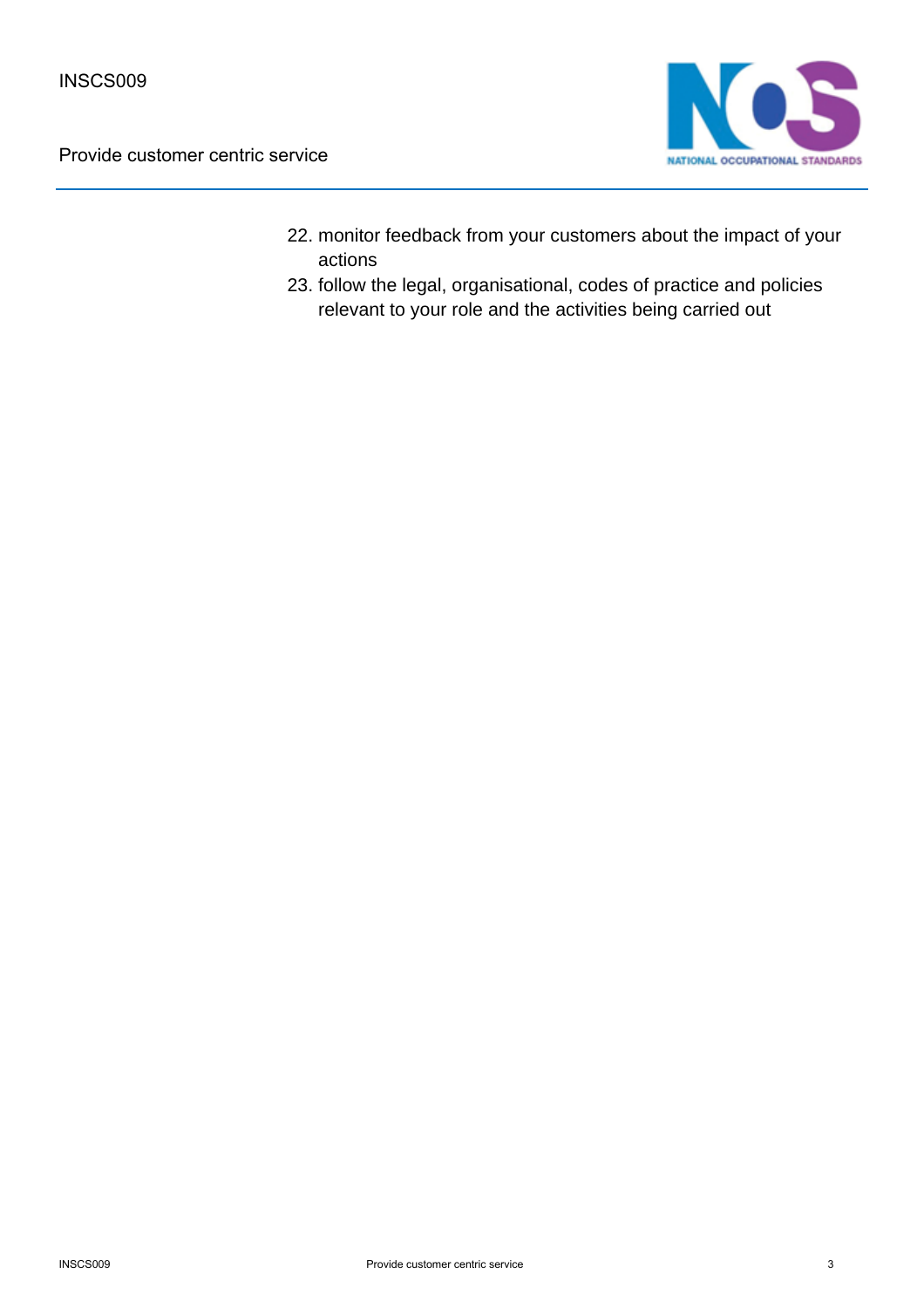

# **Knowledge and understanding**

- 1. the principles of customer centric service and the activities relating to it
- 2. when and how to use your customer's name, your name and contact details following organisational guidelines
- 3. the different personalities that customers have and their receptiveness to personalised services
- 4. the types of personal information about customers kept on record
- 5. the types and features of customer service you can offer to customers with individual needs
- 6. how to use open body language and approaches to communication that align with your organisation's culture, values and requirements
- 7. your organisation's guidelines on actions that are permissible outside of the normal routines and procedures
- 8. your own preferences and comfort levels relating to how you are willing and able to provide customer-centric service
- 9. the boundaries beyond which customer service may perceived as inappropriate by your organisation
- 10. how to identify the unique requirements that individual customers have
- 11. the importance of adapting approaches to customer service delivery to show respect to customers and colleagues and the potential consequences of over-familiarity
- 12. how to gain information about a customer's preferences, including through social media
- 13. your organisation's services and products and how to match these to customer needs and expectations
- 14. how to evaluate customers' expectations of the service they will receive
- 15. that types of service actions that customers see as adding value to customer service
- 16. your organisation's rules and procedures that determine your authority to 'go the extra mile'
- 17. how your organisation receives customer service feedback about their customer experience
- 18. your organisation's procedures for making changes in its services and products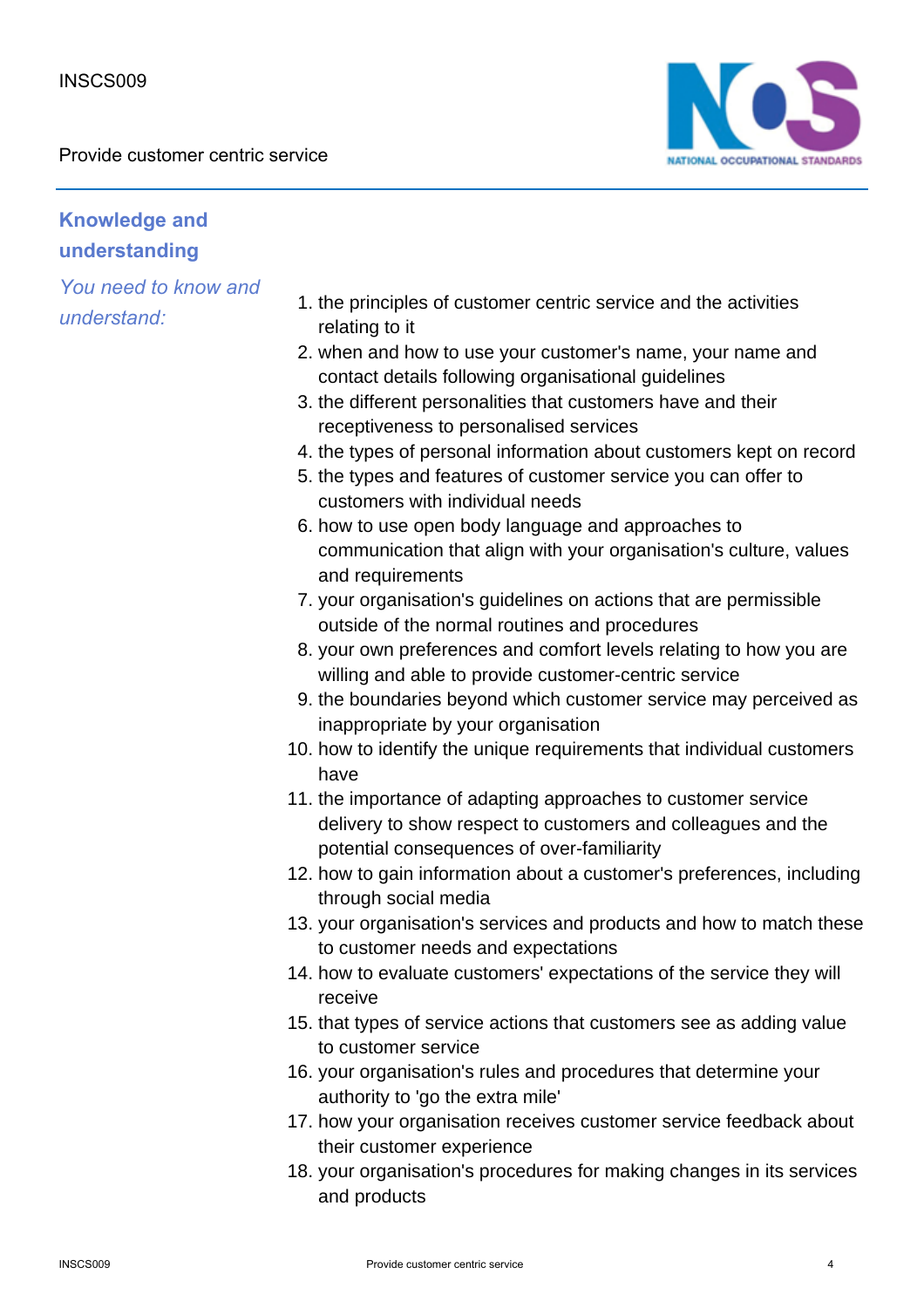

- 19. how to monitor feedback from customers and colleagues about actions taken to exceed customer expectations
- 20. how to recognise when added value actions become routine and should be accommodated within the standard services and products
- 21. the legal, organisational, codes of practice and policies relevant to your role and the activities being carried out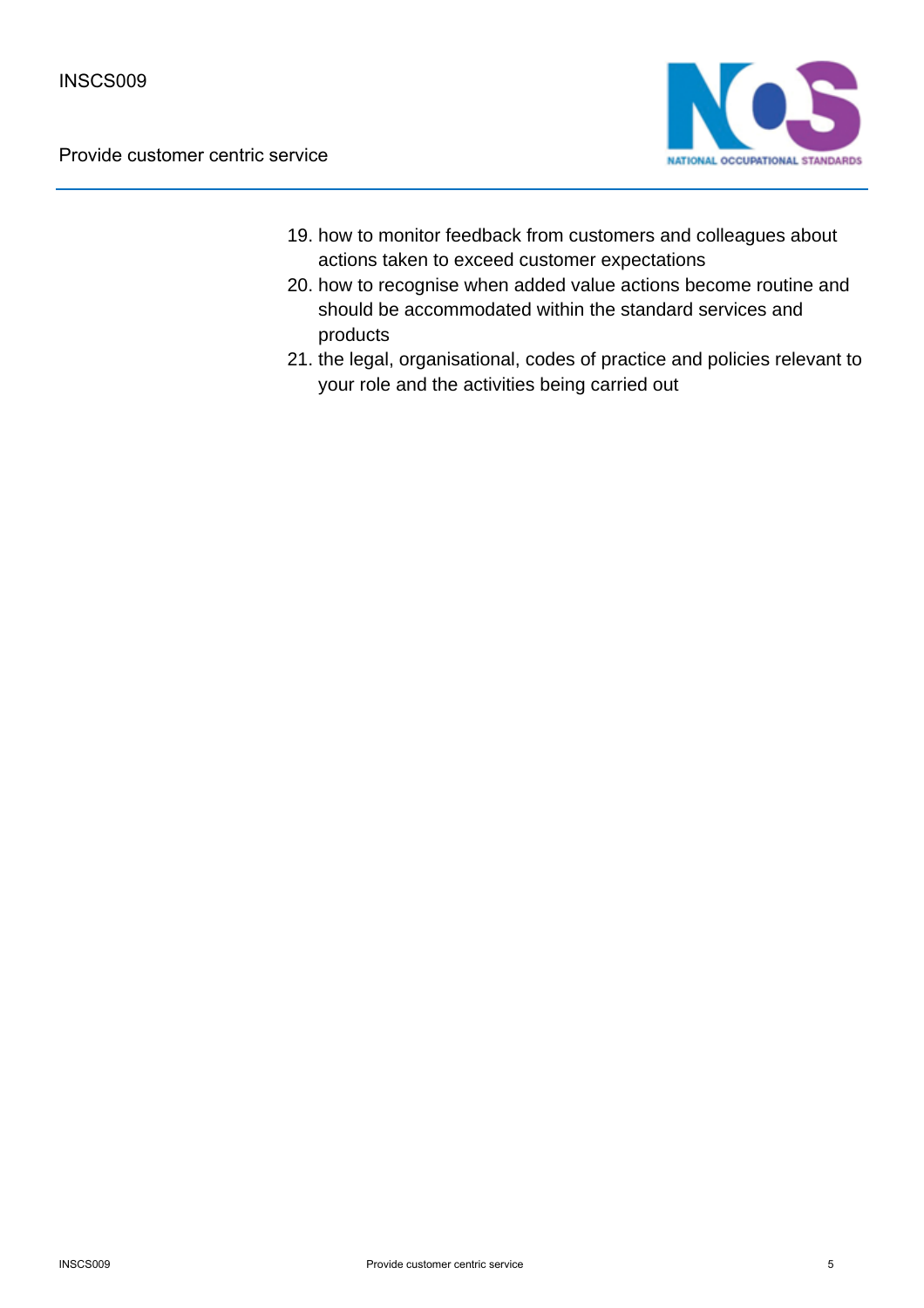

| <b>Developed by</b>                       | Instructus                                                                                                                                                                                                                        |
|-------------------------------------------|-----------------------------------------------------------------------------------------------------------------------------------------------------------------------------------------------------------------------------------|
| <b>Version Number</b>                     | 1                                                                                                                                                                                                                                 |
| <b>Date Approved</b>                      | February 2021                                                                                                                                                                                                                     |
| <b>Indicative Review</b><br><b>Date</b>   | March 2026                                                                                                                                                                                                                        |
| <b>Validity</b>                           | Current                                                                                                                                                                                                                           |
| <b>Status</b>                             | Original                                                                                                                                                                                                                          |
| <b>Originating</b><br><b>Organisation</b> | <b>Instructus</b>                                                                                                                                                                                                                 |
| <b>Original URN</b>                       | CFACSA8, CFACSA9                                                                                                                                                                                                                  |
| <b>Relevant</b><br><b>Occupations</b>     | <b>Customer Service Occupations</b>                                                                                                                                                                                               |
| <b>Suite</b>                              | <b>Customer Service</b>                                                                                                                                                                                                           |
| <b>Keywords</b>                           | Communicating; giving respect; personal touch; customer service;<br>communication; problem solving; behaviours; work with others; team<br>working; balancing time; relationship building; feelings; adding value;<br>appreciation |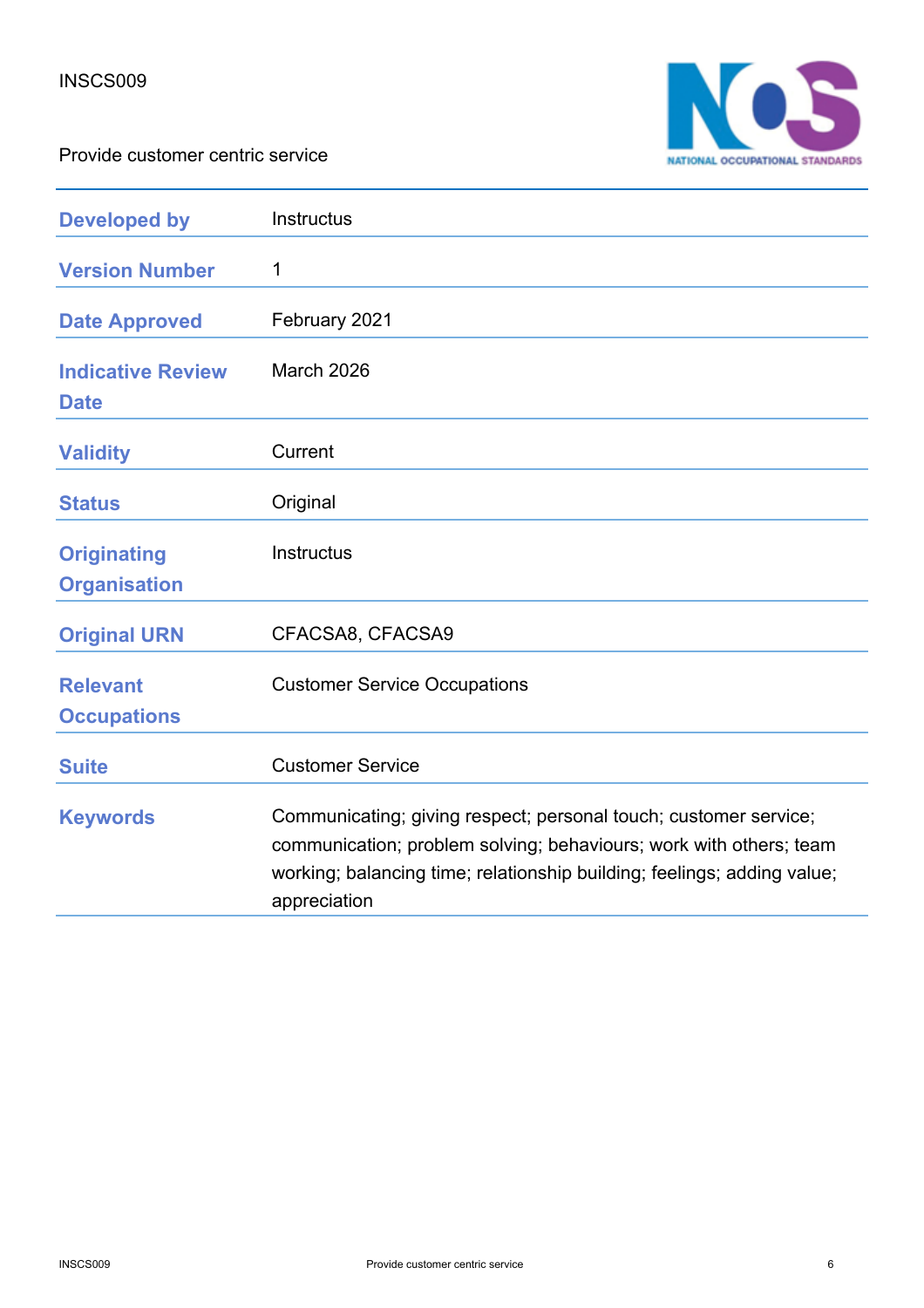### Champion customer service



**Overview** This standard is part of the customer service competence area related to Impression and Image. It covers championing customer service. It includes area that covers the customer service behaviours and processes that have most impact on the way your customer sees you and your organisation. Remember that customers include everyone to whom you provide products and services. They may be external to your organisation or they may be internal customers.

> Staff with high levels of responsibility for customer service have an important role to play as champions of excellent service within their organisations. You promote customer service to service partners that support your organisation to deliver reliable customer service. You also have extensive expertise that can benefit colleagues and partners.

> This standard is for customer service professionals who champion customer service by being constantly alert for issues that affect customer service, analysing these issues and their implications, challenging on behalf of the customer and passing on your expertise to others.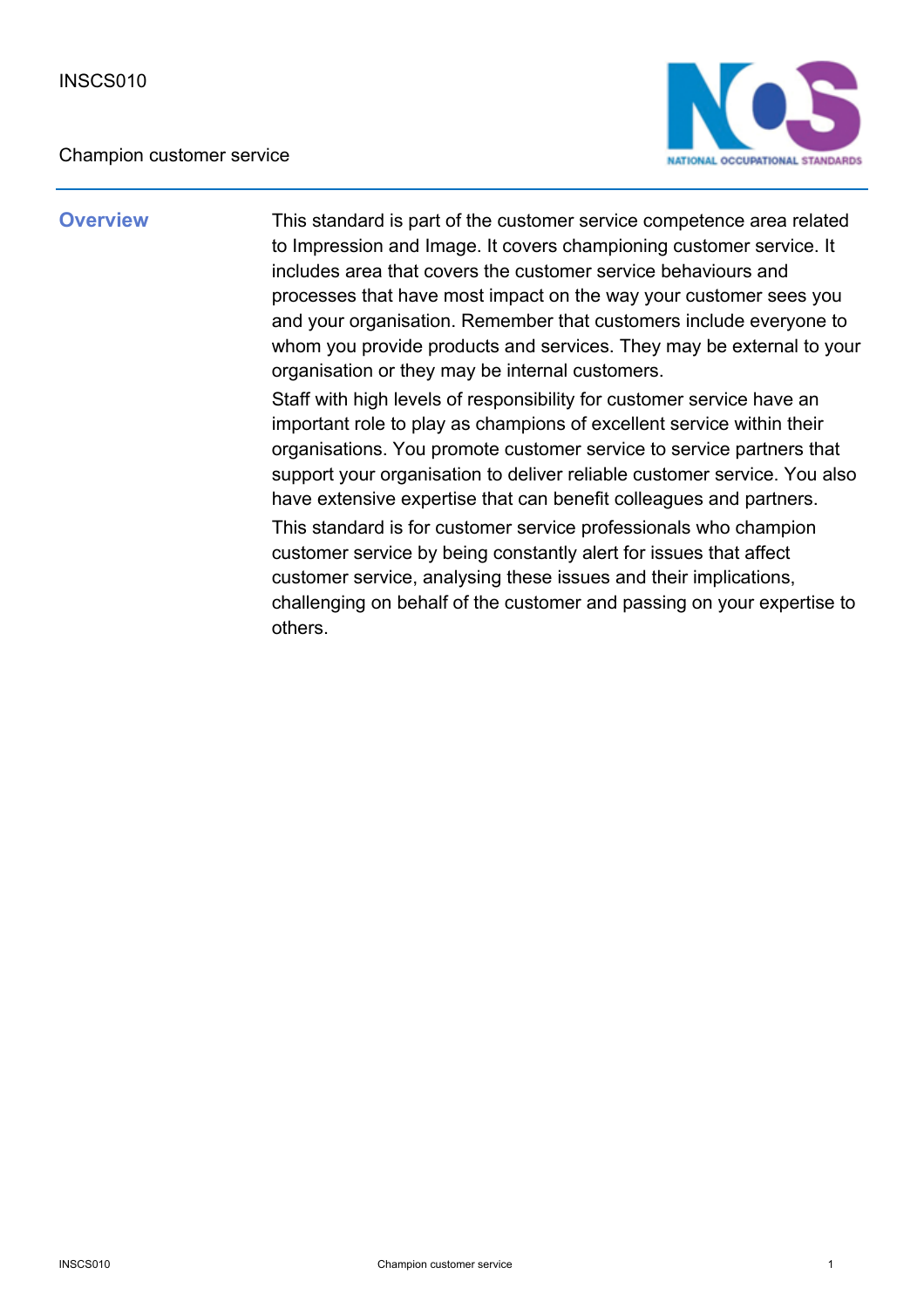

**Performance criteria**

- 1. identify the role of customer service within your organisation's strategic and business plans
- 2. monitor developments in your organisation to identify those important to customer service delivery
- 3. support the analysis of customer service developments in your organisation
- challenge customer service developments from the customer's 4. standpoint
- 5. influence colleagues and decision-makers to ensure that developments improve customer service
- 6. role model how to provide customer service following your organisation's guidelines
- 7. respond to requests for customer service advice or information from colleagues and partners
- 8. carry out research to enhance or verify communication with customers
- 9. communicate customer service advice and information within your organisation's guidelines
- 10. support colleagues and partners to explore the implications of your advice or information for their own work
- 11. identify actions for colleagues and partners you related to the advice or information explored
- 12. monitor the actions taken related to advice or information
- 13. evaluate the results of your advice or information
- 14. review the way you collect information, formulate advice and communicate it to colleagues and partners
- 15. follow the legal, organisational, codes of practice and policies relevant to your role and the activities being carried out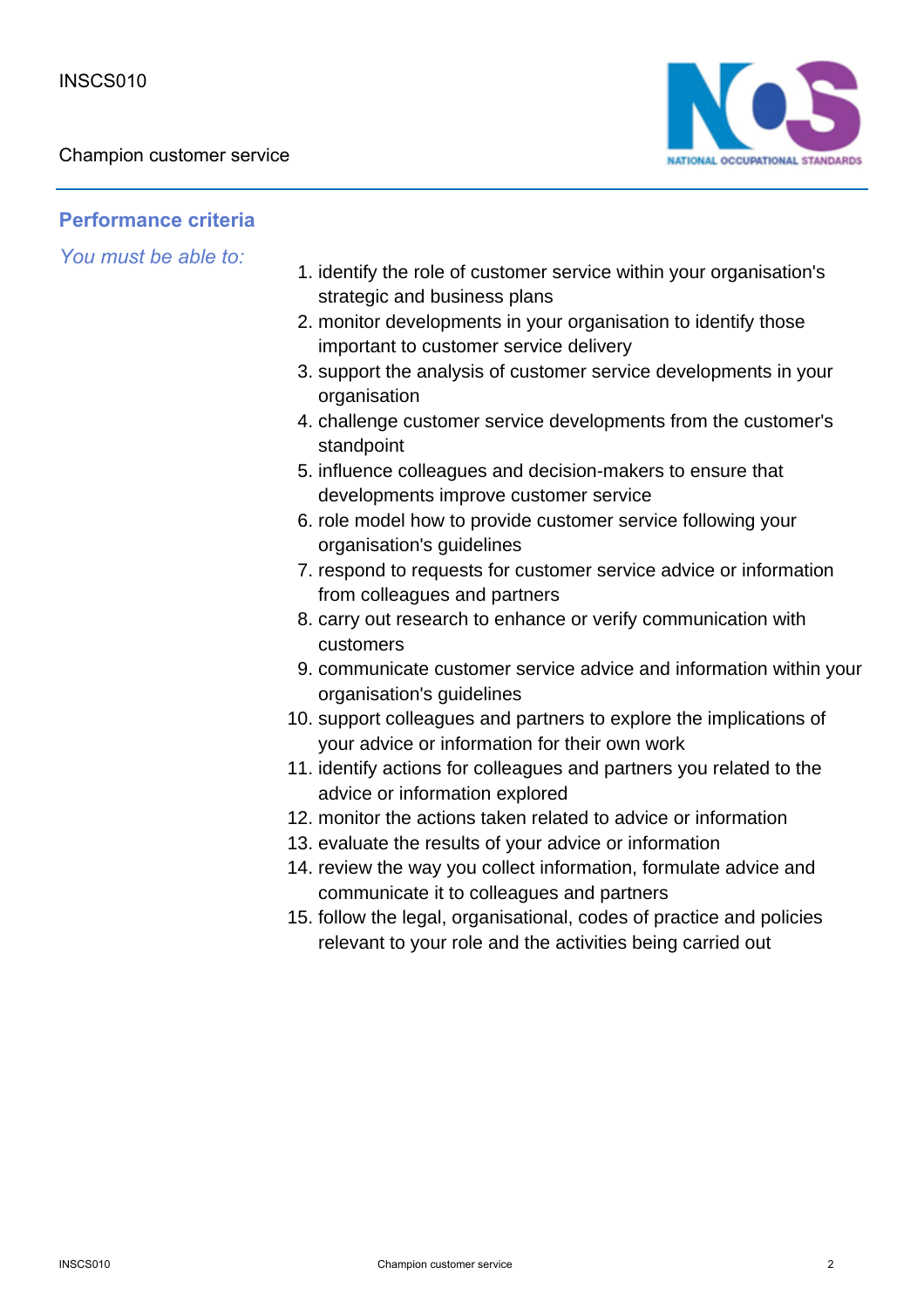Champion customer service



# **Knowledge and understanding**

- 1. your organisation's strategic and business plans related to customer service delivery
- 2. your role and responsibilities related to championing customer service delivery, including your limits of authority
- 3. the processes for decision making within your organisation and who is involved
- 4. how to monitor customer service developments within your organisation
- 5. how to build relationships and use your influence and authority to affect decision making
- 6. the types of organisational developments that are likely to affect customer service and how to analyse the implications for customer service
- 7. the importance of empathising with customers and how to represent their viewpoint in a constructive way
- 8. how to identify when colleagues and partners need advice and information on customer service issues
- 9. how to use different types of research to support your advice and information on customer service
- 10. how to provide advice and information to colleagues and partners
- 11. the ways that you can monitor the actions taken as a result of your advice and information
- 12. how to evaluate the results of your advice and information to identify improvements
- 13. the legal, organisational, codes of practice and policies relevant to your role and the activities being carried out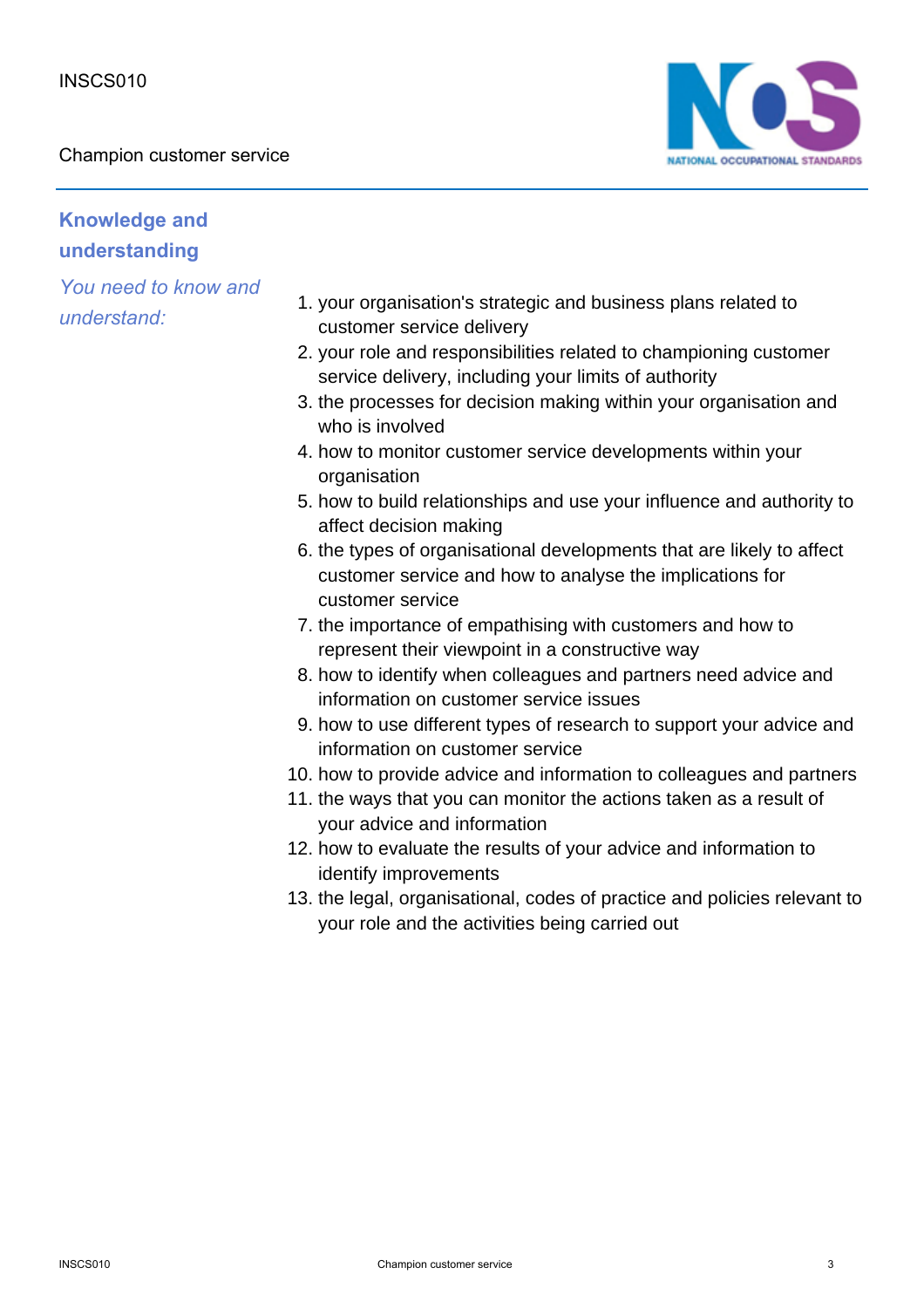Champion customer service



| <b>Developed by</b>                       | Instructus                                                                                                                                                                           |
|-------------------------------------------|--------------------------------------------------------------------------------------------------------------------------------------------------------------------------------------|
| <b>Version Number</b>                     | 1                                                                                                                                                                                    |
| <b>Date Approved</b>                      | February 2021                                                                                                                                                                        |
| <b>Indicative Review</b><br><b>Date</b>   | March 2026                                                                                                                                                                           |
| <b>Validity</b>                           | Current                                                                                                                                                                              |
| <b>Status</b>                             | Original                                                                                                                                                                             |
| <b>Originating</b><br><b>Organisation</b> | <b>Instructus</b>                                                                                                                                                                    |
| <b>Original URN</b>                       | CFACSA17                                                                                                                                                                             |
| <b>Relevant</b><br><b>Occupations</b>     | <b>Customer Service Occupations</b>                                                                                                                                                  |
| <b>Suite</b>                              | <b>Customer Service</b>                                                                                                                                                              |
| <b>Keywords</b>                           | Responsibility; excellent service; service partners; knowledge;<br>champion; analyse; expertise; customer service; communication;<br>problem solving; work with others; team working |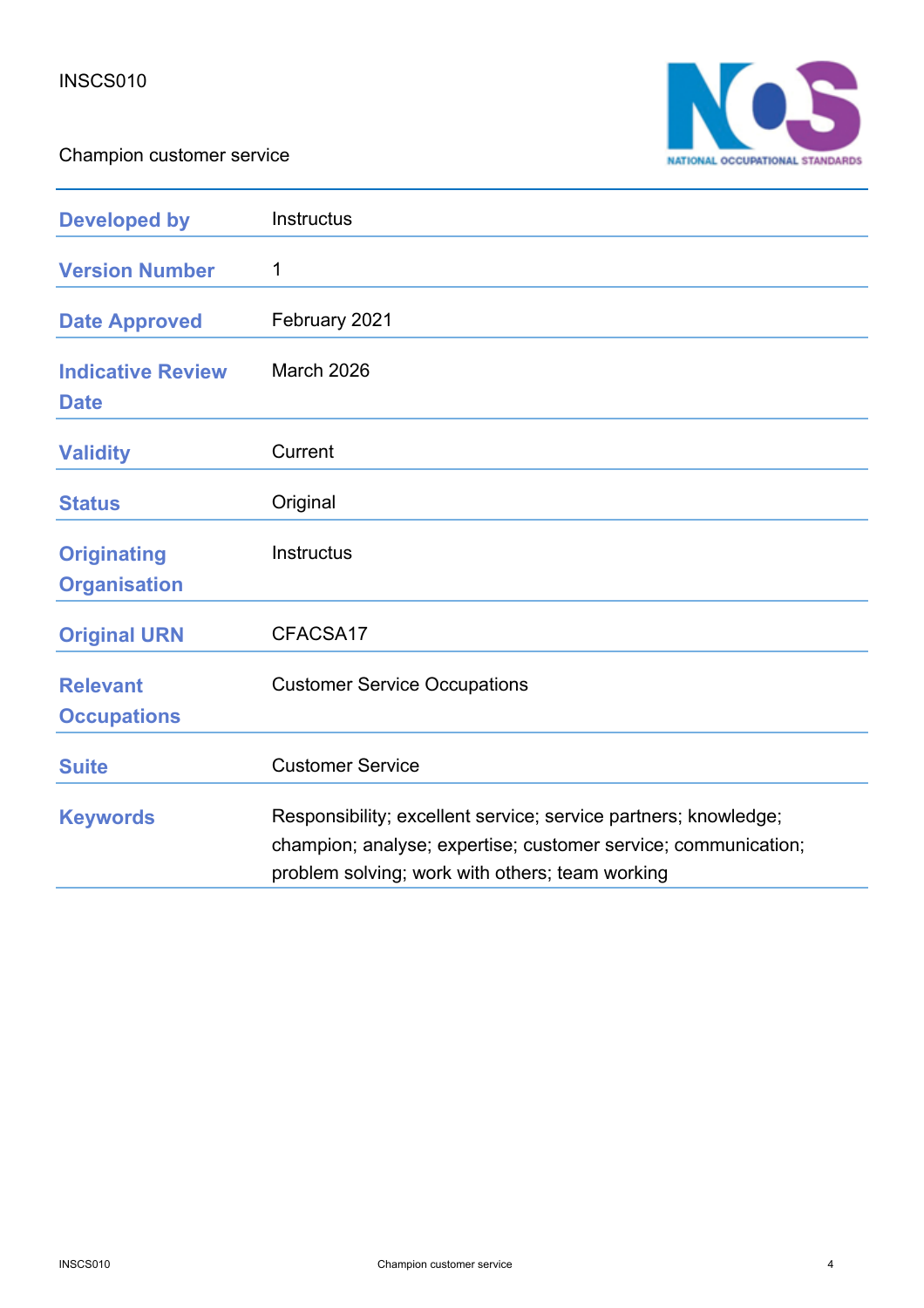### INSCS011

Deliver customer service in accordance with equality and diversity



**Overview** This standard is part of the customer service competence area related to Impression and Image. It covers delivering customer service in accordance with equality and diversity. It includes area that covers the customer service behaviours and processes that have most impact on the way your customer sees you and your organisation. Remember that customers include everyone to whom you provide products and services. They may be external to your organisation or they may be internal customers.

> Many customer service situations involve dealing with diverse groups of people inclusively and with respect. Responses to diversity can lead to discrimination that might or might not be deliberate. Discrimination can result from simply not knowing the beliefs and preferences of different groups or may result from actions based on stereotyping rather than on solid evidence obtained from your customer. You establish your customer's expectations and needs in a way that takes full account of them as an individual.

This standard is for customer service professionals who deliver customer service in accordance with equality and diversity.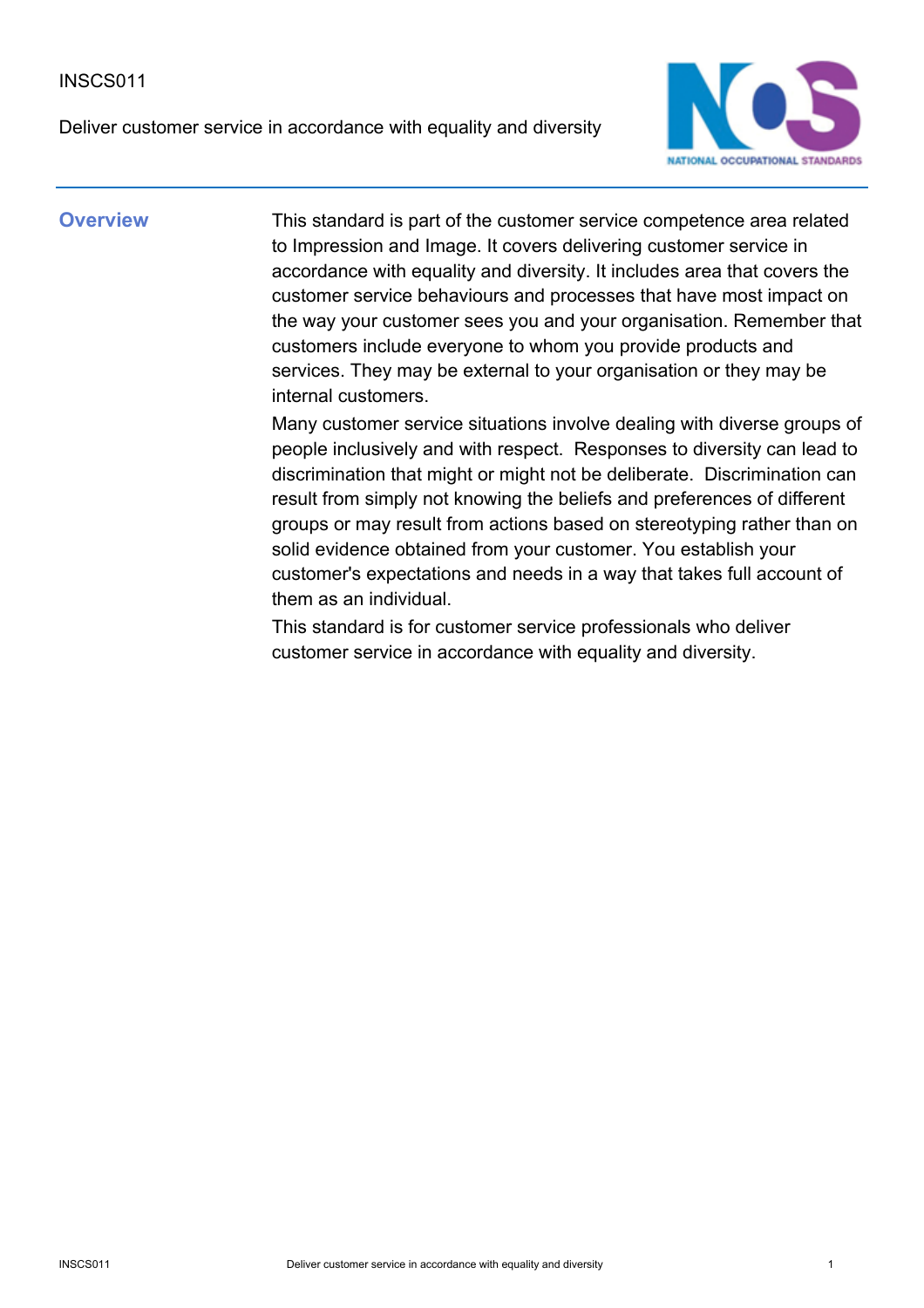Deliver customer service in accordance with equality and diversity



## **Performance criteria**

- 1. develop self-awareness of your own beliefs about different groups of customers to identify potential bias
- 2. observe verbal and non-verbal clues to gather information about your customers' expectations and needs
- 3. identify and avoid stereotypes that might be applied to your customers and could cause offence
- 4. identify aspects of your customers appearance and communication that could lead you to treat them differently
- 5. question your customers to check that your understanding of their expectations and needs is based on valid evidence
- 6. adjust your interpretation of your customer's expectations and needs because of further evidence you have collected by talking to your customer
- 7. show respect for customers individual beliefs, expectations and needs that may result from their membership of a particular group
- 8. adapt your approach to customers to take account of their beliefs, expectations and needs that result from their membership of a particular group
- 9. work with colleagues to agree consistent approaches that team members should adopt to provide inclusive service
- 10. implement the approaches that your colleagues have agreed to provide inclusive customer service
- 11. follow the legal, organisational, codes of practice and policies relevant to your role and the activities being carried out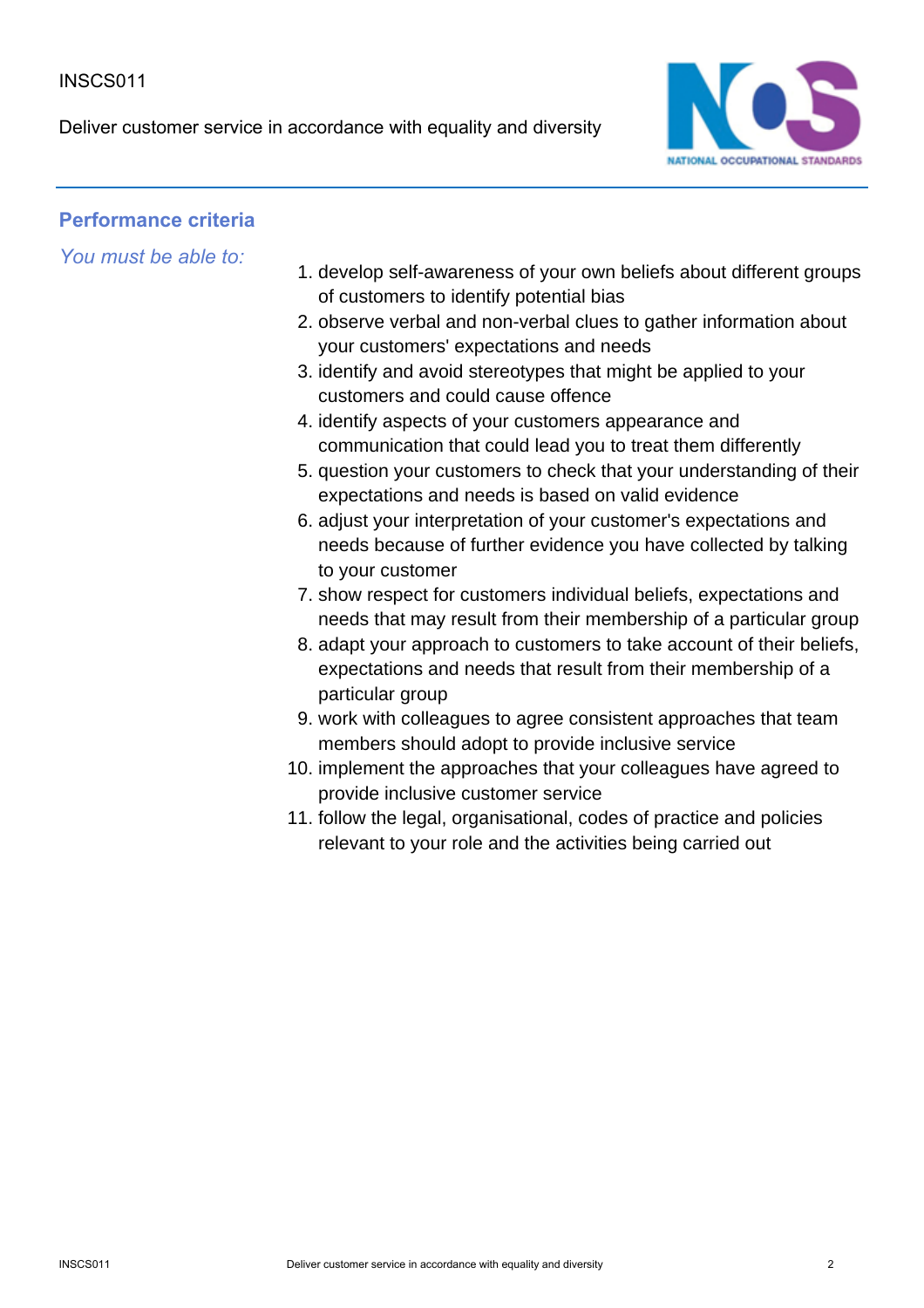### INSCS011

Deliver customer service in accordance with equality and diversity



# **Knowledge and understanding**

- 1. the importance of recognising your own potential bias towards customers and how to build your self- awareness of personal biases
- 2. the reasons why consideration of diversity and inclusion issues affect customer service
- 3. your organisational guidelines to make customer service inclusive for diverse groups of customers
- 4. how to observe and interpret non-verbal clues when communicating with customers
- 5. how to listen actively for clues about your customer's expectations and needs
- 6. the techniques for obtaining additional information from customers through tactful and respectful questions
- 7. the behaviour that might cause offence to specific groups of people to whom you regularly provide customer service
- 8. the ways that you can demonstrate respect for customer's individual beliefs, expectations and needs
- 9. how to adapt your approaches according to different customer groups
- 10. the ways that you can create inclusive customer service by working with colleagues
- 11. the legal, organisational, codes of practice and policies relevant to your role and the activities being carried out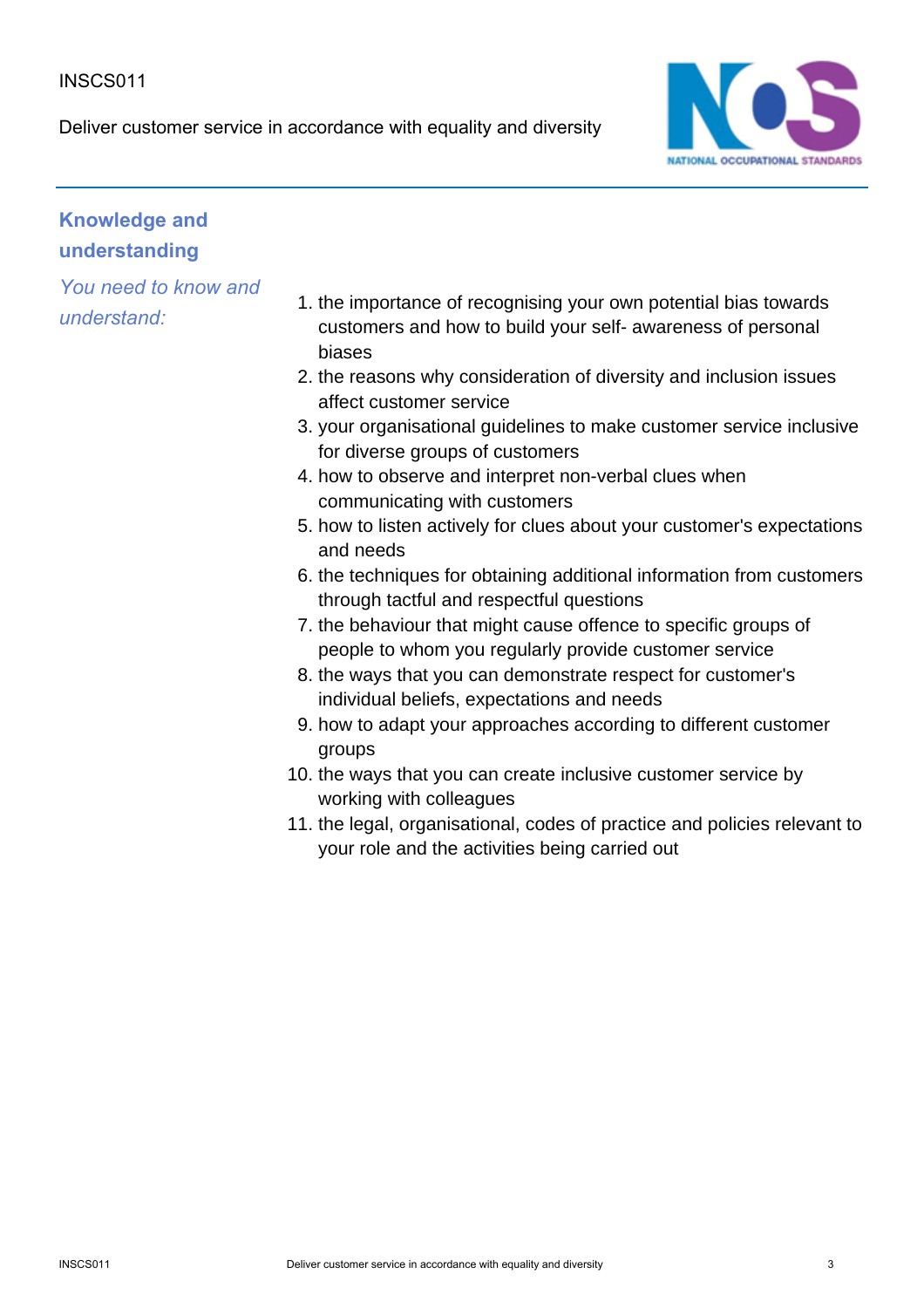### INSCS011

Deliver customer service in accordance with equality and diversity



| <b>Developed by</b>                       | Instructus                                                                                                                                                                                                    |
|-------------------------------------------|---------------------------------------------------------------------------------------------------------------------------------------------------------------------------------------------------------------|
| <b>Version Number</b>                     | 1                                                                                                                                                                                                             |
| <b>Date Approved</b>                      | February 2021                                                                                                                                                                                                 |
| <b>Indicative Review</b><br><b>Date</b>   | <b>March 2026</b>                                                                                                                                                                                             |
| <b>Validity</b>                           | Current                                                                                                                                                                                                       |
| <b>Status</b>                             | Original                                                                                                                                                                                                      |
| <b>Originating</b><br><b>Organisation</b> | <b>Instructus</b>                                                                                                                                                                                             |
| <b>Original URN</b>                       | CFACSB4                                                                                                                                                                                                       |
| <b>Relevant</b><br><b>Occupations</b>     | <b>Customer Service Occupations</b>                                                                                                                                                                           |
| <b>Suite</b>                              | <b>Customer Service</b>                                                                                                                                                                                       |
| <b>Keywords</b>                           | Diversity; recognition; discrimination; beliefs; preferences; stereotyping;<br>customer expectations; individual; customer service; communication;<br>problem solving; behaviours; work with others; teamwork |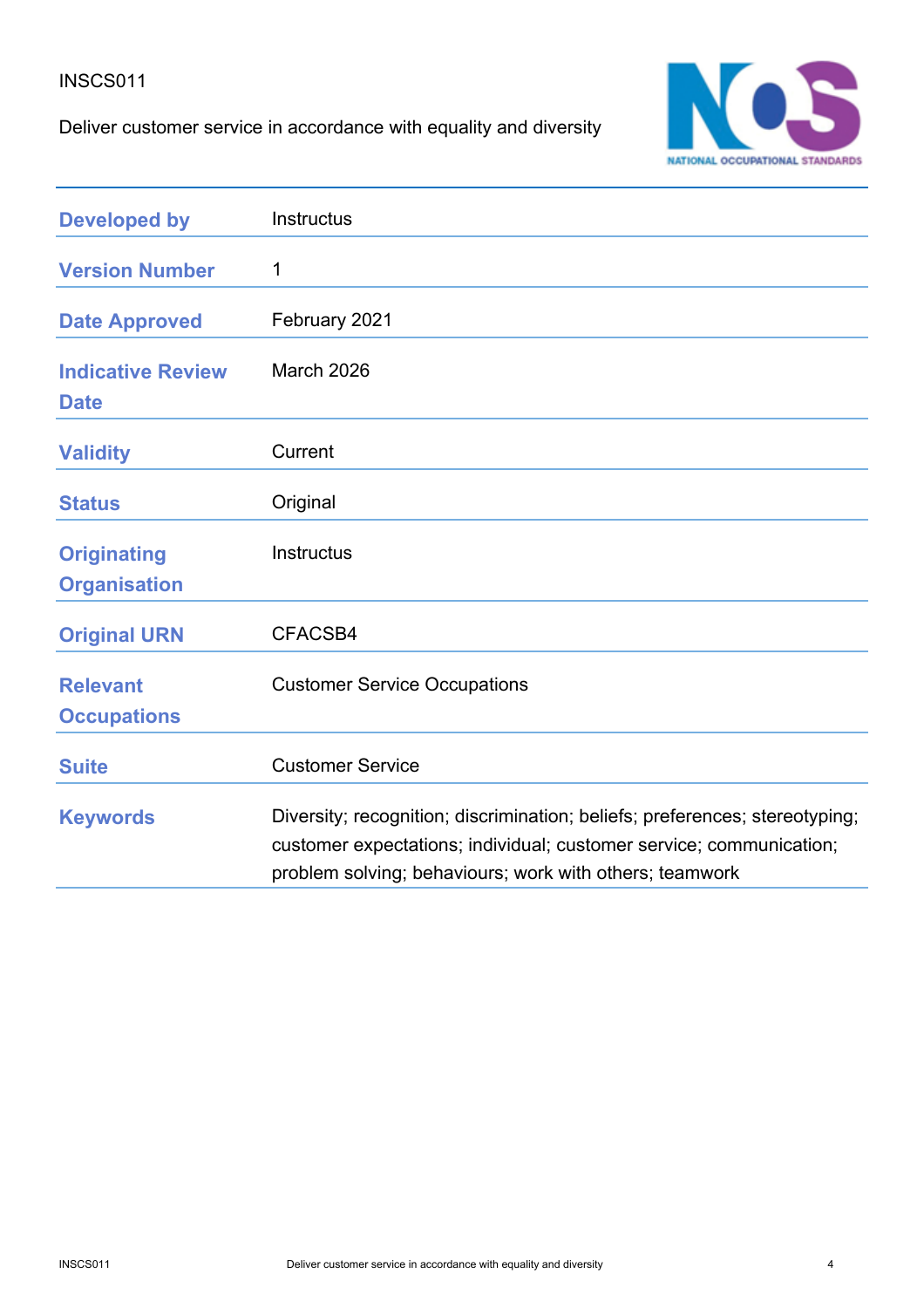

**Overview** This standard is part of the customer service competence area related to Impression and Image. It covers delivering brand promise using social media. It includes area that covers the customer service behaviours and processes that have most impact on the way your customer sees you and your organisation. Remember that customers include everyone to whom you provide products and services. They may be external to your organisation or they may be internal customers. You work in an organisation that has a defined brand and vision which includes a specific promise to your customers that influences what they expect. You achieve customer satisfaction by matching customer expectations to the brand promise. You also have an important role to play as a champion of excellent service. You use social media platforms as a key part of delivering customer service strategy, with responsibility for encouraging the use of these communication channels with customers. This involves having knowledge and expertise both about customer service and about the potential and use of social media. You analyse issues and changes, challenge on behalf of customers and pass on your knowledge and expertise to colleagues. You act as a champion by being constantly alert for issues and opportunities that affect customer service through social media.

> This standard is for customer service professionals who deliver brand promise using social media.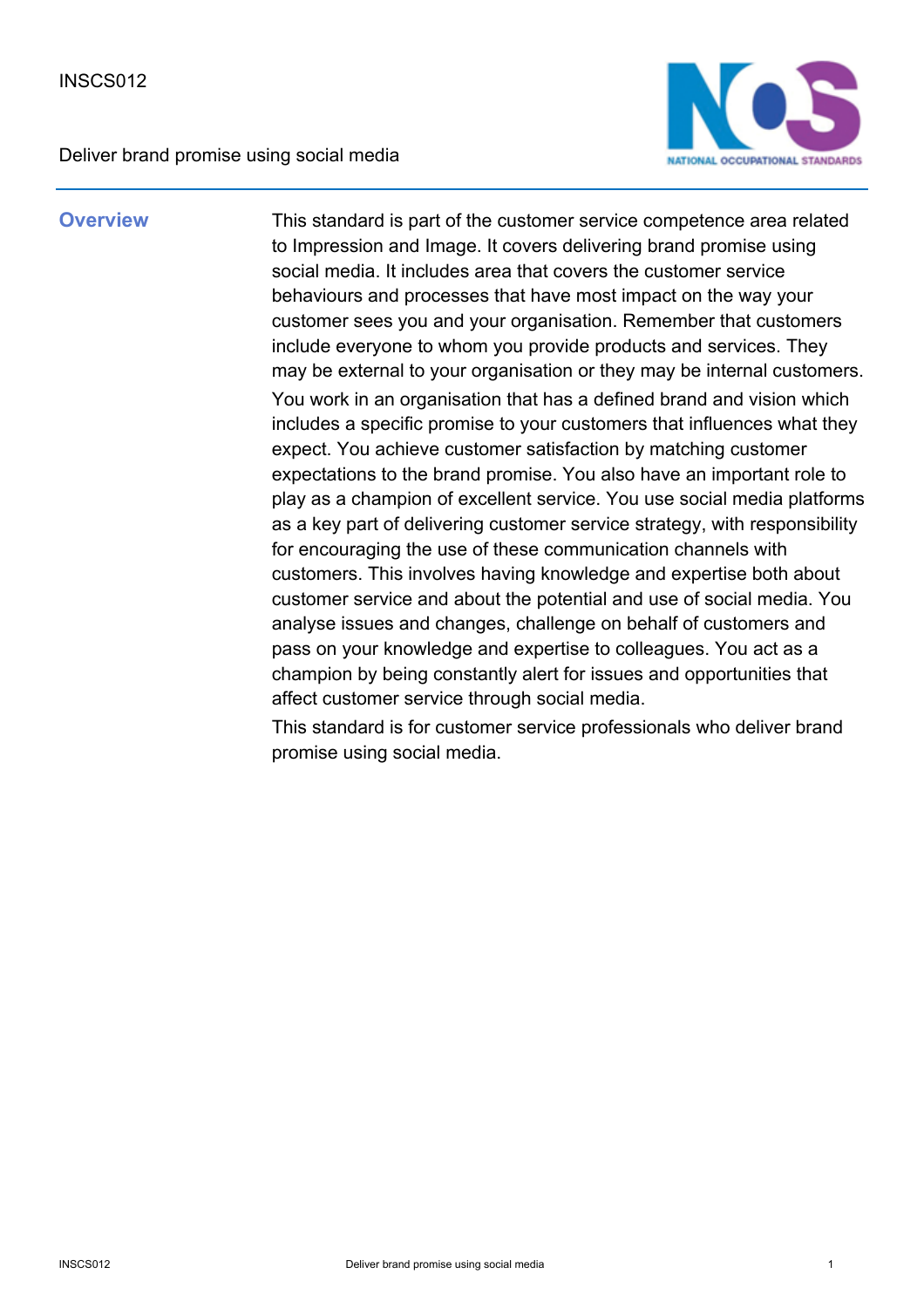

## **Performance criteria**

- 1. define the key features of your organisation's services and products, vision and brand promise
- 2. specify the procedures and regulations your organisation follows to support the brand promise
- 3. devise and use phrases that reinforce the brand promise
- 4. share ideas with colleagues about how particular words and approaches help support the brand promise
- 5. identify examples of customer service that relate to your customer's experience of the brand promise being delivered
- 6. check that your customers believe that the brand promise is being delivered
- 7. follow your organisation's guidance for appearance and behaviour to support your organisation's brand
- 8. observe and listen to your customer closely to identify opportunities to reinforce their understanding of the brand promise
- 9. take actions to deliver customer service that meets your customer's expectations and understanding of the brand promise
- 10. outline the role of social media within your organisation's customer service strategy and business plans
- 11. monitor developments in your organisation to identify those related to social media to deliver customer service
- 12. monitor social media developments to identify those related to customer service delivery
- 13. analyse the implications of customer service developments in social media for the organisation
- 14. question and challenge social media use from the customer's standpoint
- 15. influence colleagues to ensure that developments in use of social media improve customer service
- 16. promote your ability to provide advice and information on the use of social media in customer service
- 17. respond to requests for advice and information on the use of social media in customer service
- 18. carry out research to enhance or verify the advice and information you give
- 19. provide advice and information on the use of social media in customer service
- 20. help colleagues to explore the implications of your advice and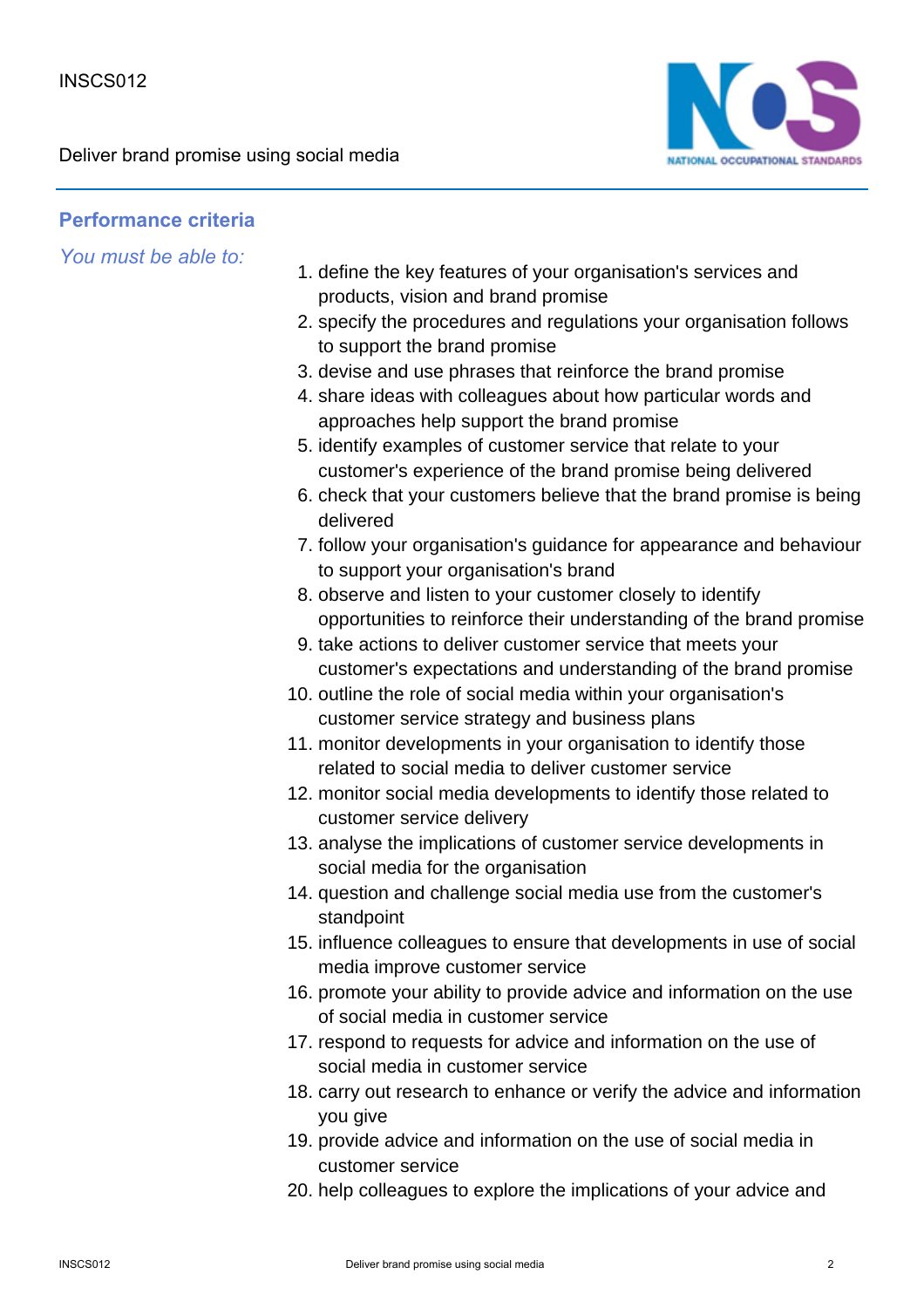

information for their own work and identify actions

- 21. evaluate the effects of your advice and information
- 22. review how you collect information about social media use, formulate advice and communicate it to others to make improvements
- 23. follow the legal, organisational, codes of practice and policies relevant to your role and the activities being carried out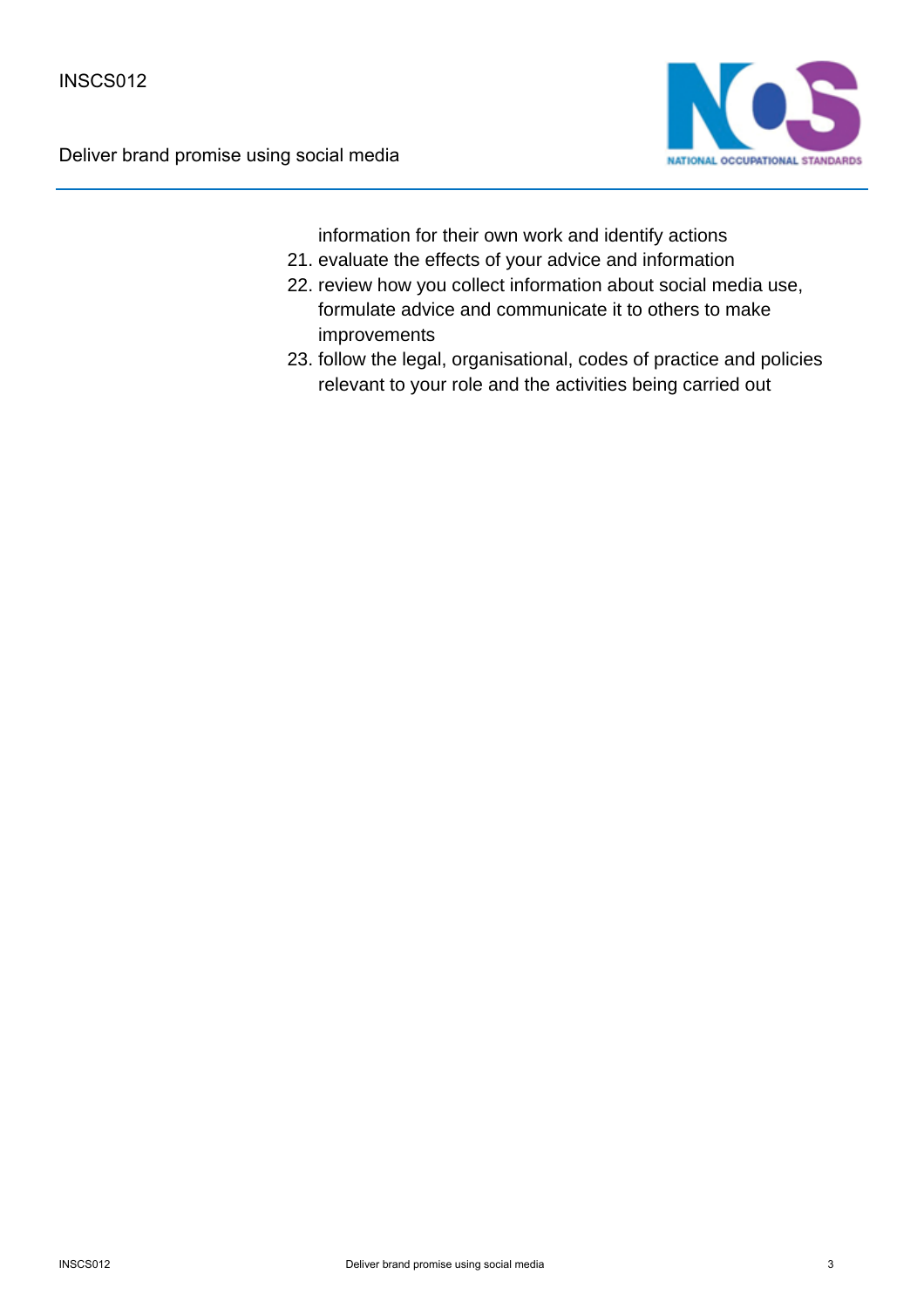

# **Knowledge and understanding**

- 1. the brand promise made by your organisation's promotional materials
- 2. how brand promise influences the strength of your organisation's brand
- 3. the key features, moments of truth (those points in the customer service process that have the most impact on the customer experience) and customer experiences that define your organisation's brand
- 4. the ways that staff can contribute to communicating the brand promise to customers
- 5. the sales, marketing and public relations' reasons for defining a brand
- 6. how words can be used and adapted to reflect a brand promise
- 7. the importance of using words and phrases that reinforce the brand and avoiding those that conflict or undermine it when dealing with customers
- 8. how a brand promise is affected by social media exchanges
- 9. how actions can be used and adapted to reflect a brand promise
- 10. the processes for decision making in your organisation and who is involved
- 11. how to monitor customer service within your organisation
- 12. how to monitor social media developments relevant to customer service
- 13. how to use your influence and authority to affect decision making
- 14. the types of developments in social media that may affect customer service and how to analyse the implications
- 15. the importance of empathising with customers and how to represent their viewpoint in a constructive way
- 16. how to identify when colleagues need advice and information on the use of social media in customer service
- 17. how to use research to support your advice and information on the use of social media in customer service
- 18. how to apply your advice and information on the use of social media in customer service
- 19. how to monitor the effect of your advice and information on the use of social media in customer service
- 20. the legal, organisational, codes of practice and policies relevant to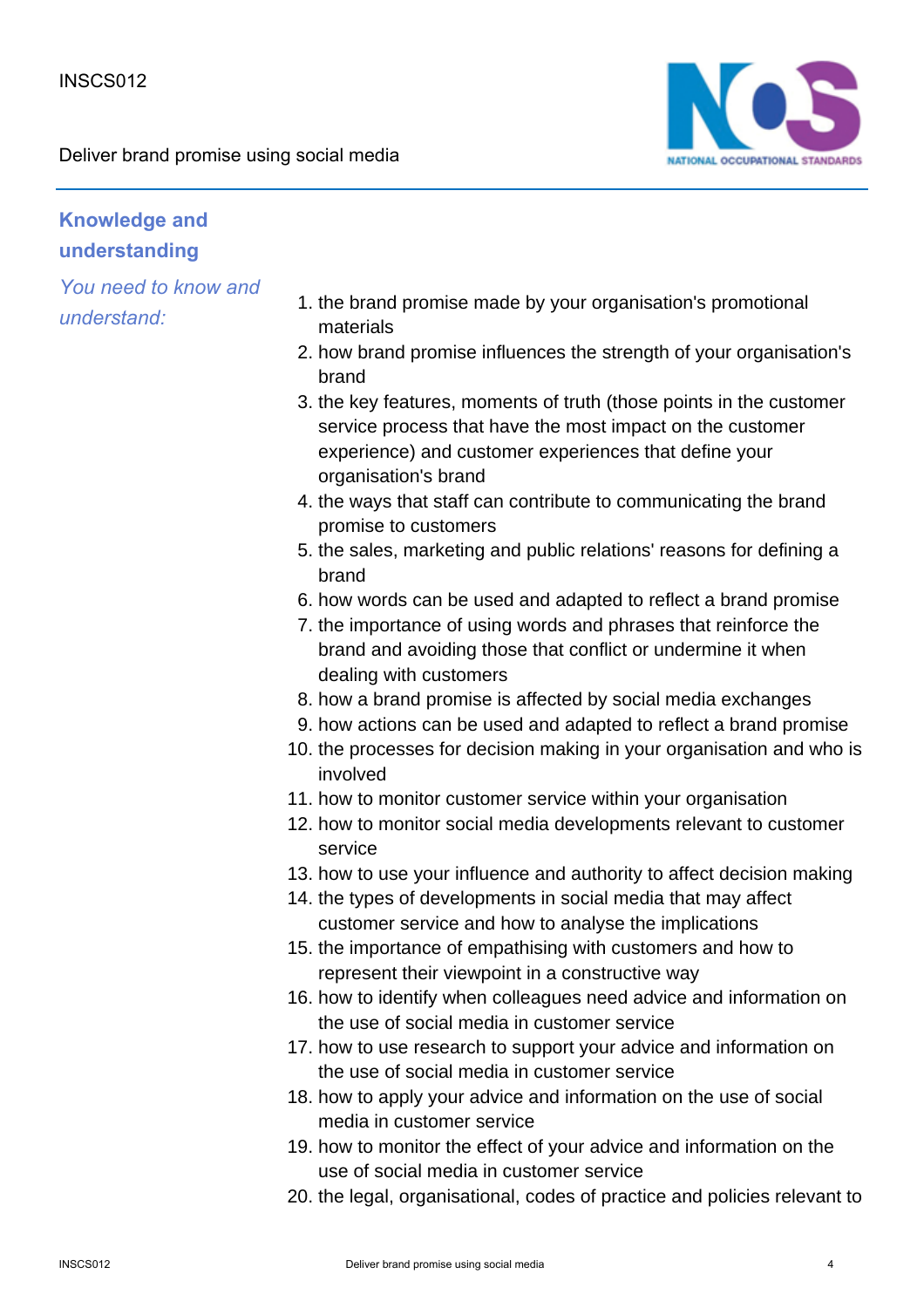

your role and the activities being carried out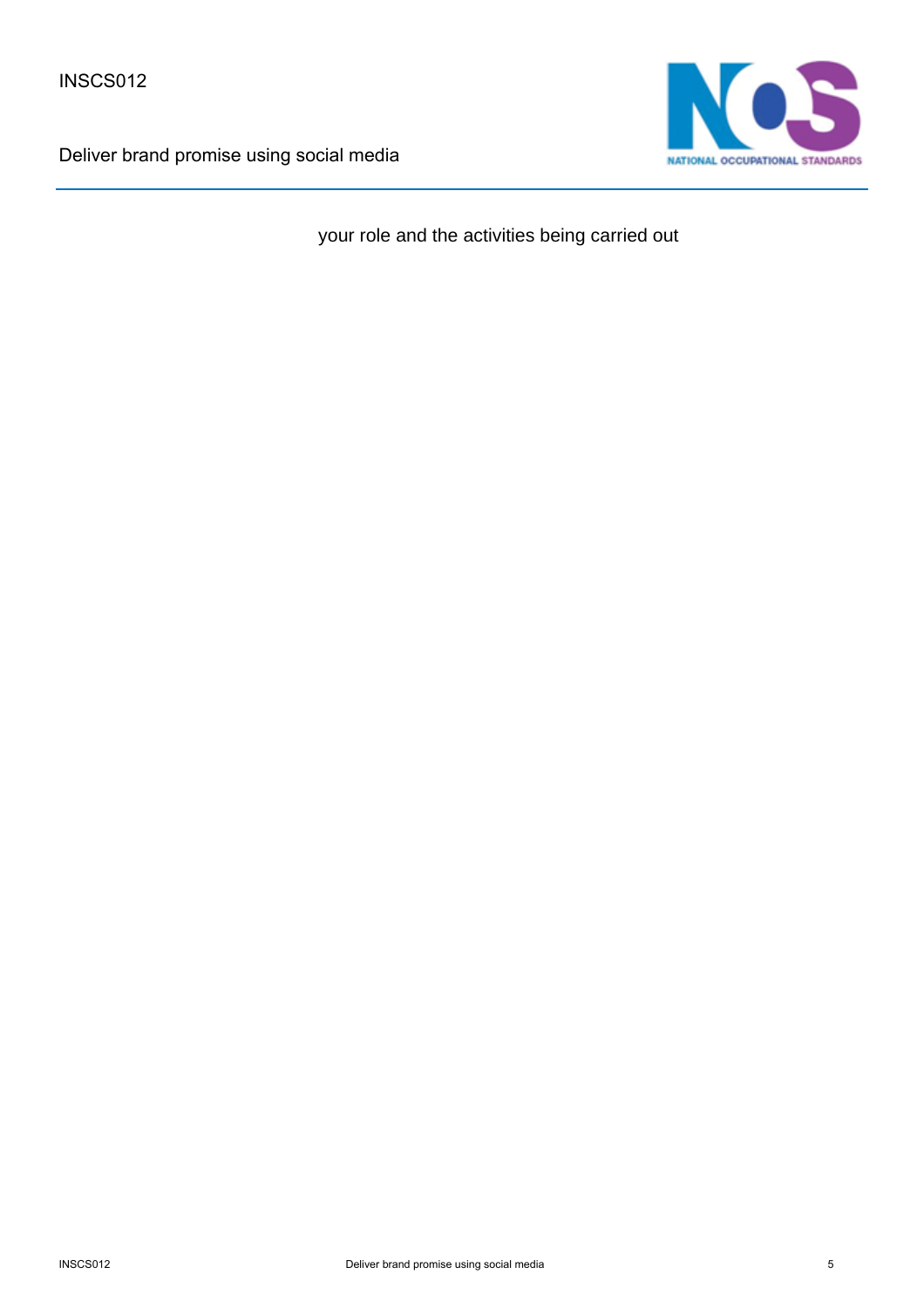

| <b>Developed by</b>                       | Instructus                                                                                                                                                                                                    |
|-------------------------------------------|---------------------------------------------------------------------------------------------------------------------------------------------------------------------------------------------------------------|
| <b>Version Number</b>                     | 1                                                                                                                                                                                                             |
| <b>Date Approved</b>                      | February 2021                                                                                                                                                                                                 |
| <b>Indicative Review</b><br><b>Date</b>   | <b>March 2026</b>                                                                                                                                                                                             |
| <b>Validity</b>                           | Current                                                                                                                                                                                                       |
| <b>Status</b>                             | Original                                                                                                                                                                                                      |
| <b>Originating</b><br><b>Organisation</b> | Instructus                                                                                                                                                                                                    |
| <b>Original URN</b>                       | CFACSA7, CFACSA20                                                                                                                                                                                             |
| <b>Relevant</b><br><b>Occupations</b>     | <b>Customer Service Occupations</b>                                                                                                                                                                           |
| <b>Suite</b>                              | <b>Customer Service</b>                                                                                                                                                                                       |
| <b>Keywords</b>                           | Branding; services; products; customer service; communication;<br>problem solving; behaviours; work with others; team working; promises;<br>social media; customer trust; champion; social media developments |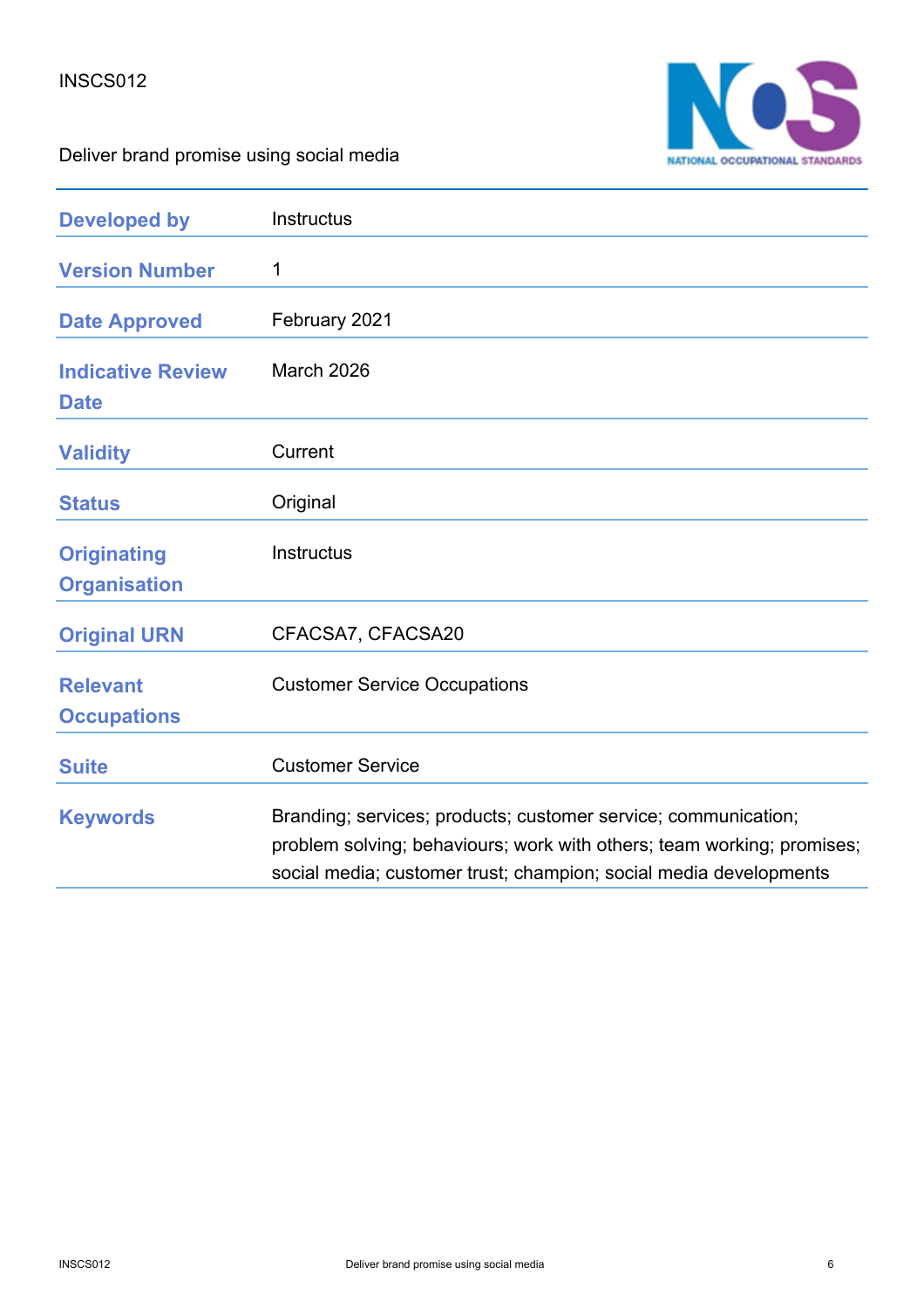Build a customer service knowledge base



**Overview** This standard is part of the customer service competence area related to Impression and Image. It covers building a customer service knowledge base. It includes area that covers the customer service behaviours and processes that have most impact on the way your customer sees you and your organisation. Remember that customers include everyone to whom you provide products and services. They may be external to your organisation or they may be internal customers. Your organisation has a systematic or technology supported approach to building a customer knowledge base. You maintain and improve customer service by using a customer service knowledge base. This knowledge base is built up continuously as your organisation learns from interaction with its customers. Your organisation's knowledge base may contain a wide variety of information about customers and their transactions with the organisation and is drawn from a wide variety of sources. You and your colleagues build and grow the knowledge base as a customer service tool.

> This standard is for customer service professionals who build a customer service knowledge base to develop and improve the way their organisation deals with customer transactions.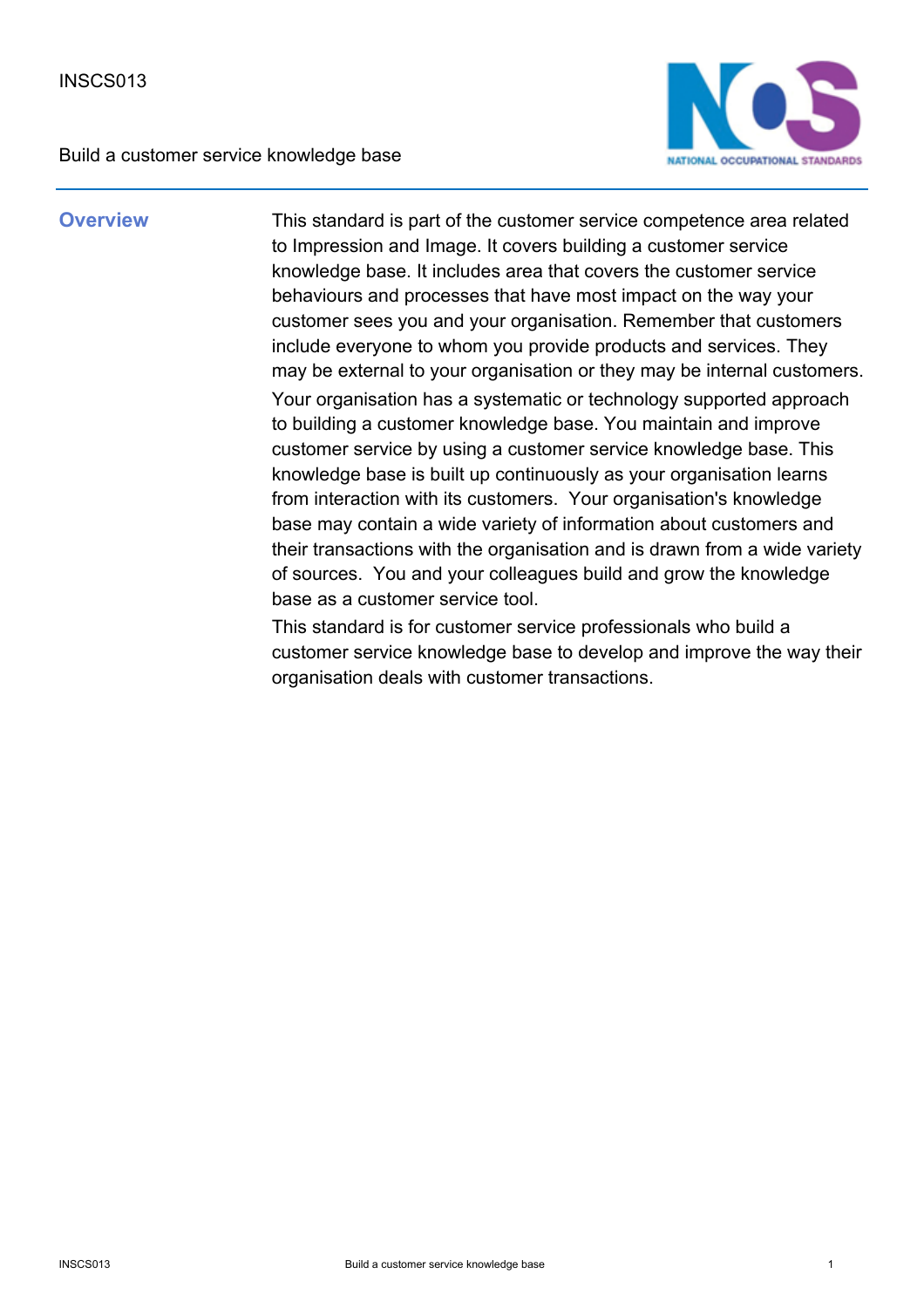

## **Performance criteria**

- 1. identify information for inclusion in the knowledge base by actively listening to customers
- 2. classify information collected during customer interactions for inclusion in the knowledge base
- 3. identify questions frequently asked by customers for inclusion in the knowledge base
- 4. identify the broad customer service messages of your organisation's answers to frequently asked questions
- 5. develop responses to customer queries and requests by working with colleagues
- 6. contribute ideas and proposed responses to the customer knowledge base which build on key organisational customer service messages
- 7. monitor the effects of proposed knowledge base responses with customers during live customer service delivery or in trials
- 8. analyse your organisation's customer service knowledge base to identify trends and patterns
- 9. access information from the customer service knowledge base using specific search criteria
- 10. explore the customer service knowledge base to research a topic of interest or project area
- 11. access the customer service knowledge base to inform the introduction of a new product or service variation
- 12. use the customer service knowledge base to respond to a specific customer request or query
- 13. assist colleagues to locate the information they require in the customer service knowledge base
- 14. add to the customer service knowledge base after dealing with a customer request or query when required
- 15. follow the legal, organisational, codes of practice and policies relevant to your role and the activities being carried out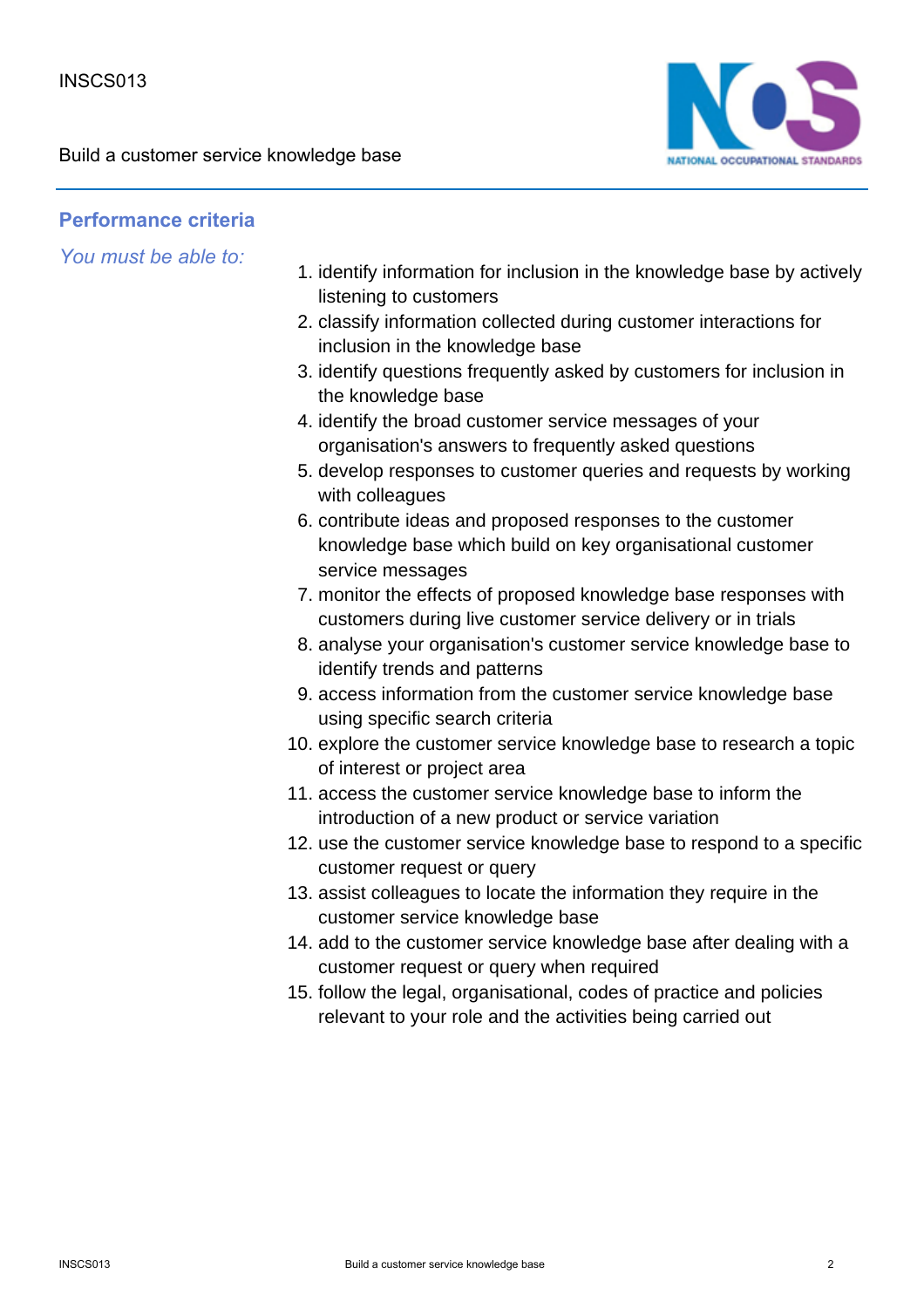Build a customer service knowledge base



# **Knowledge and understanding**

- 1. the structure and content of your organisation's customer service knowledge base
- 2. how to actively listen to customers to identify the information that they need
- 3. the input and update processes for adding to your organisation's customer service knowledge base
- 4. the ways in which information for a customer service knowledge base can be drawn from different sources, including social media platforms
- 5. the ways that information in a customer service knowledge base can be classified and why this is important
- 6. the questions frequently asked by customers of your organisation
- 7. the importance of working with colleagues to develop responses to customer requests and queries
- 8. the importance of trialling or testing proposed responses to frequently asked questions, and how to do this in your organisation
- 9. how to analyse your organisation's customer service knowledge base to identify patterns and trends, and how this information is used
- 10. your organisation's key messages in relation to the services or products you are delivering
- 11. the ways to interpret information in a customer service knowledge base
- 12. the techniques for assisting a colleague to locate information in your customer service knowledge base
- 13. the legal, organisational, codes of practice and policies relevant to your role and the activities being carried out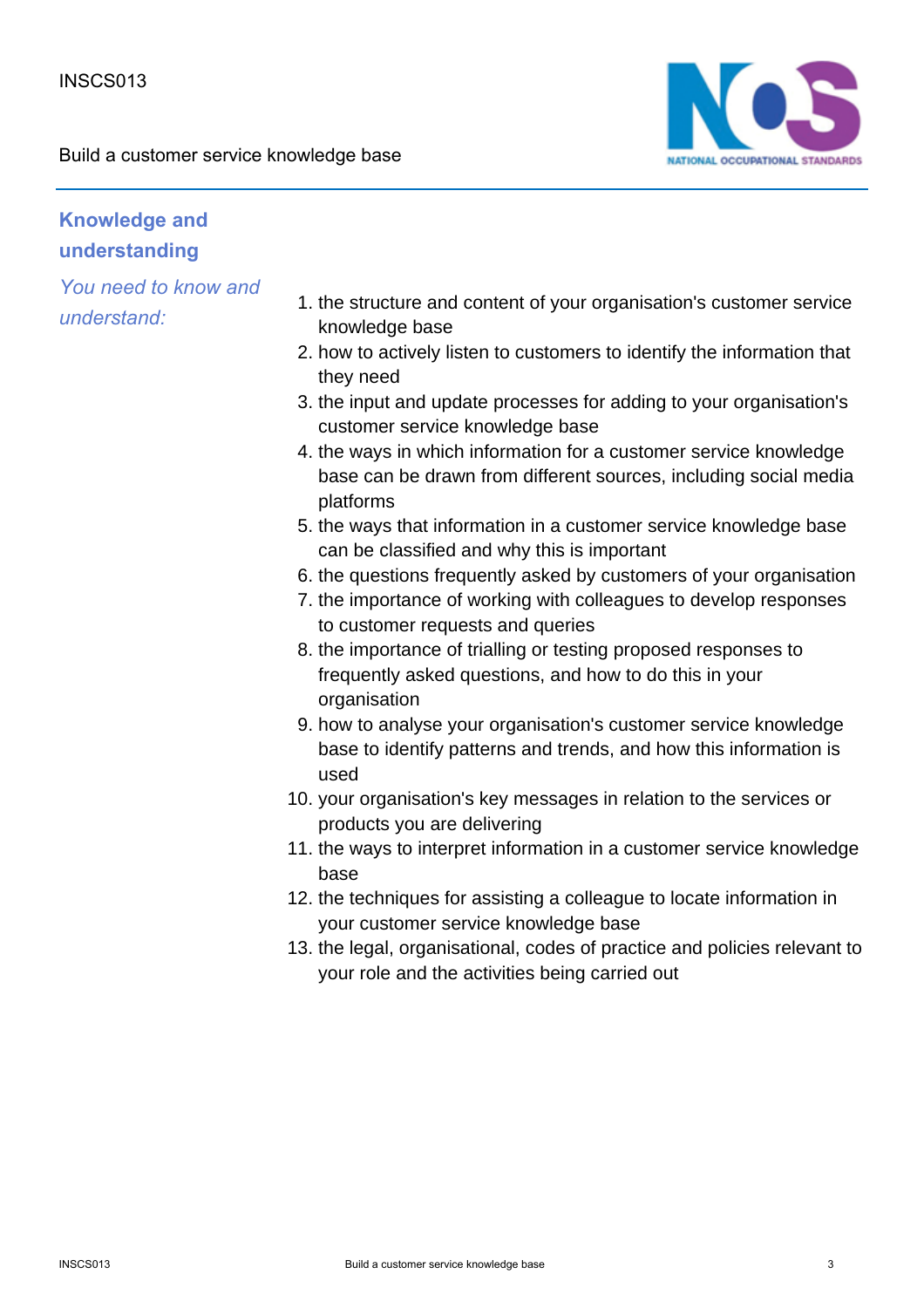

Build a customer service knowledge base

| <b>Developed by</b>                       | Instructus                                                                                                                                                                               |
|-------------------------------------------|------------------------------------------------------------------------------------------------------------------------------------------------------------------------------------------|
| <b>Version Number</b>                     | 1                                                                                                                                                                                        |
| <b>Date Approved</b>                      | February 2021                                                                                                                                                                            |
| <b>Indicative Review</b><br><b>Date</b>   | <b>March 2026</b>                                                                                                                                                                        |
| <b>Validity</b>                           | Current                                                                                                                                                                                  |
| <b>Status</b>                             | Original                                                                                                                                                                                 |
| <b>Originating</b><br><b>Organisation</b> | Instructus                                                                                                                                                                               |
| <b>Original URN</b>                       | CFACSA16                                                                                                                                                                                 |
| <b>Relevant</b><br><b>Occupations</b>     | <b>Customer Service Occupations</b>                                                                                                                                                      |
| <b>Suite</b>                              | <b>Customer Service</b>                                                                                                                                                                  |
| <b>Keywords</b>                           | improving customer service; knowledge; interaction; colleagues;<br>customer transaction; customer service; communication; problem<br>solving; behaviours; work with others; team working |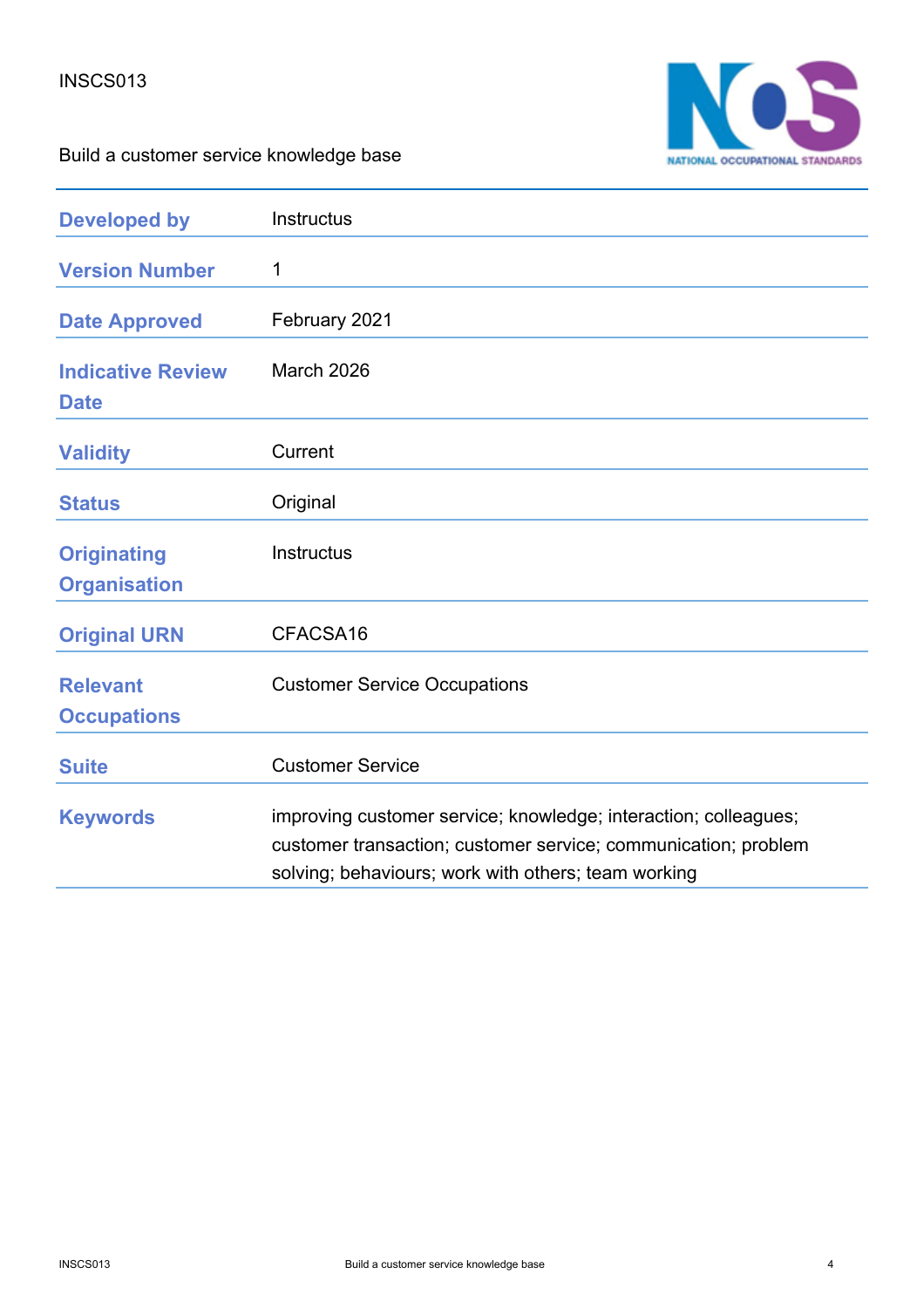

**Overview** This standard is part of the customer service competence area related to Impression and Image. It covers delivering seamless customer service with a team. It includes area that covers the customer service behaviours and processes that have most impact on the way your customer sees you and your organisation. Remember that customers include everyone to whom you provide products and services. They may be external to your organisation or they may be internal customers. Excellent customer service is a team effort. You win and maintain the loyalty of customers by pulling together with all the other staff who help to organise the delivery of services or products, interface with the customer, or provide back-up to customer service activities. Your team includes colleagues, senior managers and service partners who are working in other departments or outside organisations who contribute to customer service delivery. To achieve your organisation's aims and objectives for customer service you build effective working relationships with all these team members to ensure their co-operation and support. You act as a 'buddy' for colleagues to support their development when required.

> This standard is for customer service professionals who deliver seamless customer service with internal or external teams.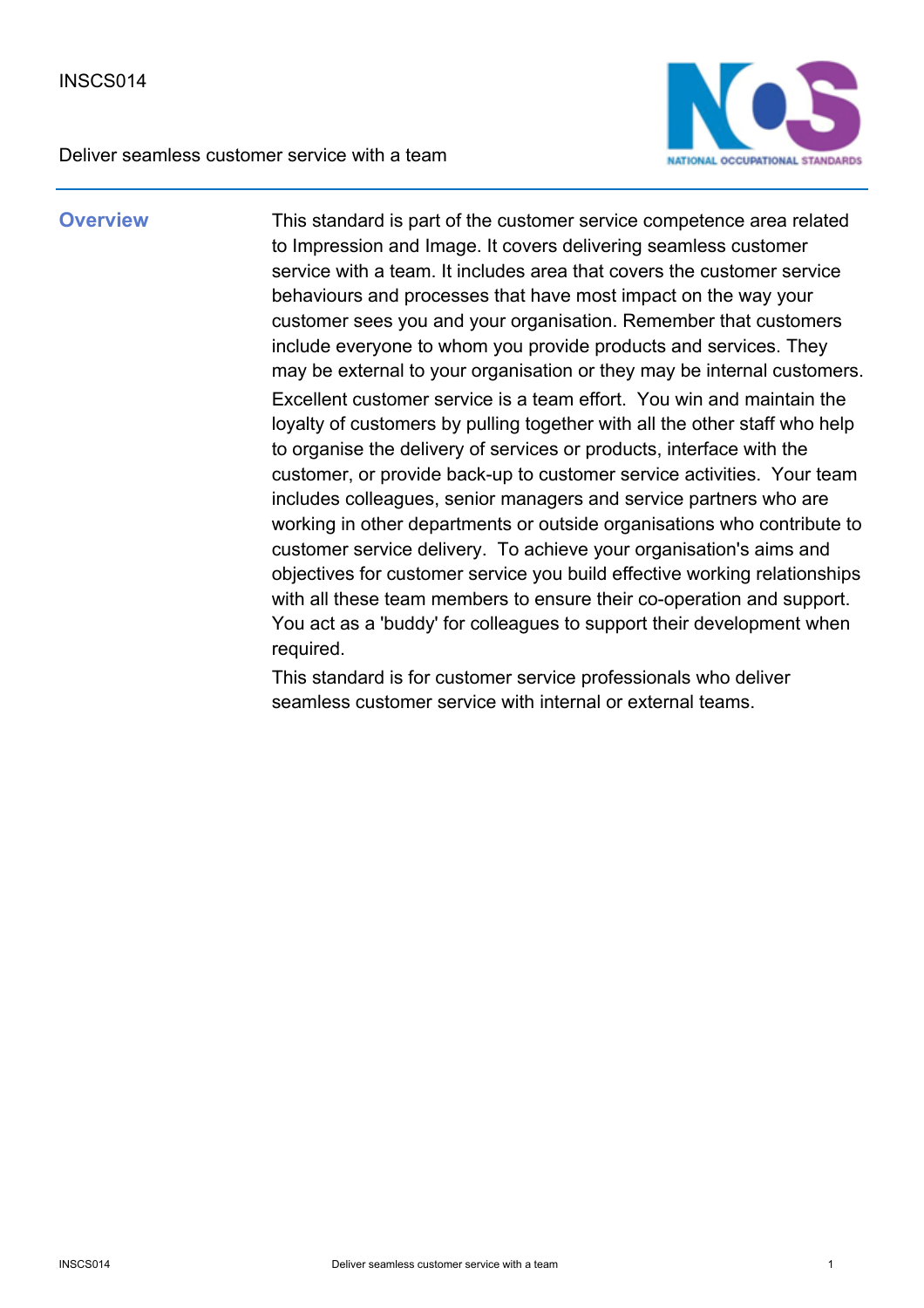

## **Performance criteria**

- 1. identify team strategies for delivering seamless customer service with colleagues
- 2. share information and knowledge to improve customer service
- 3. encourage, accept and respond positively to feedback from colleagues on customer service performance
- 4. deal with conflict and resolve it through collaboration with colleagues
- 5. review teamwork strategies for delivering seamless customer service with colleagues
- 6. identify the key service partners who support the delivery of seamless customer service
- 7. agree approaches for delivering seamless customer service with service partners
- 8. develop and maintain working relationships with service partners
- 9. ensure that your commitments to service partners are met
- 10. check that service partners commitments to you are fulfilled as agreed
- 11. communicate with service partners on issues that affect them and your customers
- 12. resolve customer service problems by working together with service partners
- 13. work with service partners to deal with conflict constructively
- 14. support colleague development by agreeing the specific customer service knowledge and skills they need in their roles
- 15. identify opportunities and activities for colleagues to develop their customer service skills
- 16. plan activities and coaching sessions for colleagues to help them develop their customer service skills
- 17. support colleagues to practise skills, apply knowledge and gain experience to develop their customer service competence
- 18. check colleagues' progress and modify your coaching methods when required
- 19. plan and carry out buddy sessions to support your colleagues on the job, ensuring that you do not detract from delivering customer service
- 20. role model customer service tasks for your buddy colleague to set an example they can follow
- 21. observe your colleague perform the tasks to identify what they do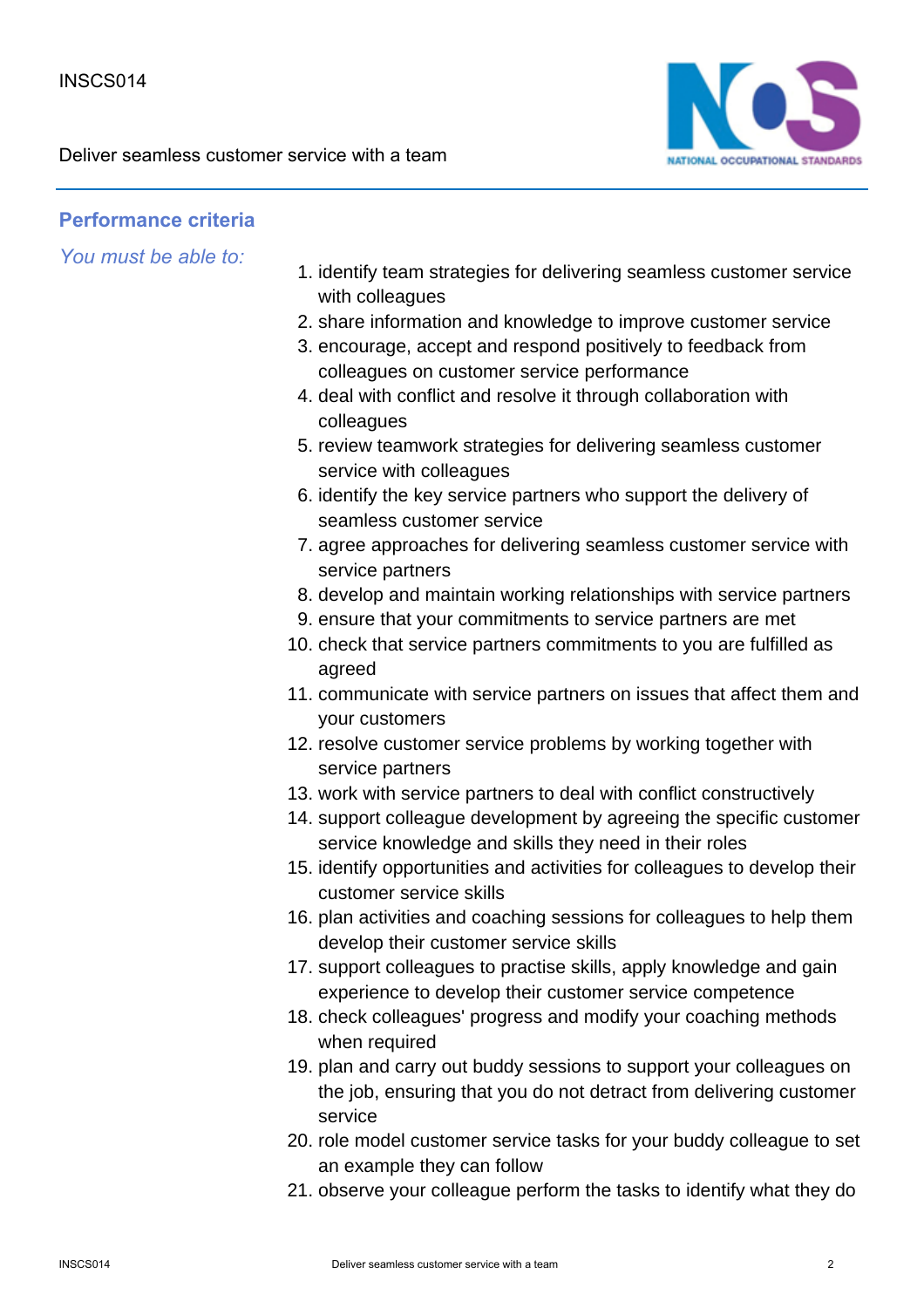

well and the areas of improvement

- 22. give feedback to your colleague about the work they have carried out well and how they can improve their customer service performance
- 23. discuss and agree actions with your buddy colleague to develop their performance
- 24. provide tips on effective customer service actions to your buddy colleague based on your own experience
- 25. follow the legal, organisational, codes of practice and policies relevant to your role and the activities being carried out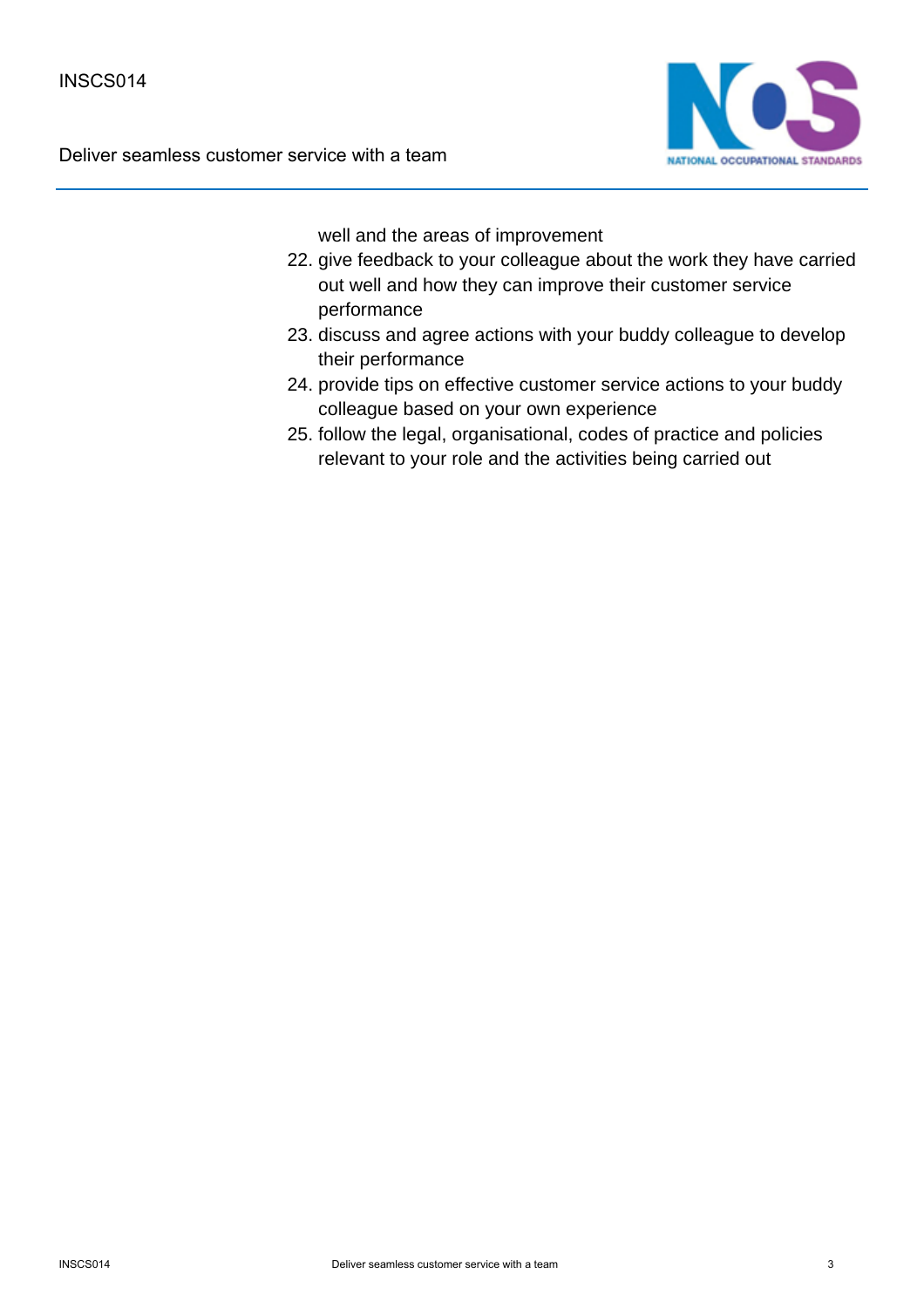

# **Knowledge and understanding**

- 1. the teams and service partners that your organisation works with and the service level agreements (SLAs) in place
- 2. your role in relation to working with internal colleagues and external service partners
- 3. how to analyse the contribution and roles of colleagues and service partners when delivering customer service
- 4. the types of support you that can provide to colleagues and service partners
- 5. the support that colleagues and service partners can provide to you to deliver seamless customer service
- 6. the benefits and challenges of collaborative working and what may go wrong
- 7. how to prepare for working relationship challenges and resolve them to the satisfaction of both parties
- 8. the value and importance of effective communication with colleagues and service partners
- 9. the types of behaviours that build and maintain respectful and honest relationships with colleagues and service partners
- 10. the types of conflicts that arise with customers and how to deal with these constructively following your organisations procedures
- 11. the tasks in different buddy colleagues' job roles
- 12. the areas of the customer service job activities that benefit most from buddying support
- 13. how to select the best times to work alongside your buddy colleagues
- 14. the ways to work alongside your buddy colleagues without intruding on the customer relationship
- 15. the techniques for giving feedback and constructive criticism to your buddy colleagues
- 16. the importance of establishing a rapport with your buddy colleagues
- 17. the range of actions that your buddy colleagues can take to improve their customer service performance
- 18. the legal, organisational, codes of practice and policies relevant to your role and the activities being carried out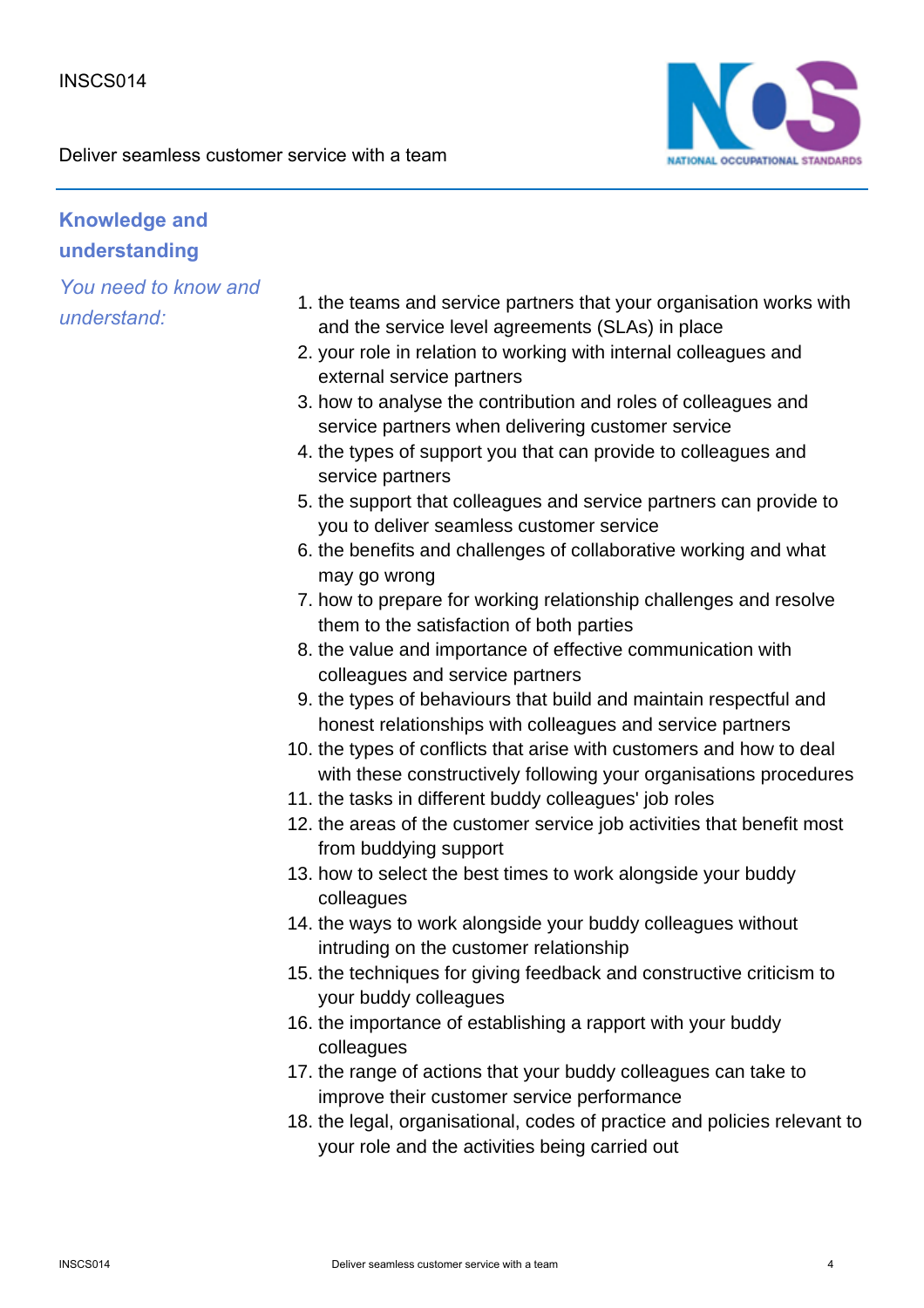

| <b>Developed by</b>                       | <b>Instructus</b>                                                                                                             |
|-------------------------------------------|-------------------------------------------------------------------------------------------------------------------------------|
| <b>Version Number</b>                     | 1                                                                                                                             |
| <b>Date Approved</b>                      | February 2021                                                                                                                 |
| <b>Indicative Review</b><br><b>Date</b>   | March 2026                                                                                                                    |
| <b>Validity</b>                           | Current                                                                                                                       |
| <b>Status</b>                             | Original                                                                                                                      |
| <b>Originating</b><br><b>Organisation</b> | <b>Instructus</b>                                                                                                             |
| <b>Original URN</b>                       | CFACSB16                                                                                                                      |
| <b>Relevant</b><br><b>Occupations</b>     | <b>Customer Service Occupations</b>                                                                                           |
| <b>Suite</b>                              | <b>Customer Service</b>                                                                                                       |
| <b>Keywords</b>                           | team work; delivery; maintain loyalty; work with others; team; working<br>relationships; co-operation; collaboration; support |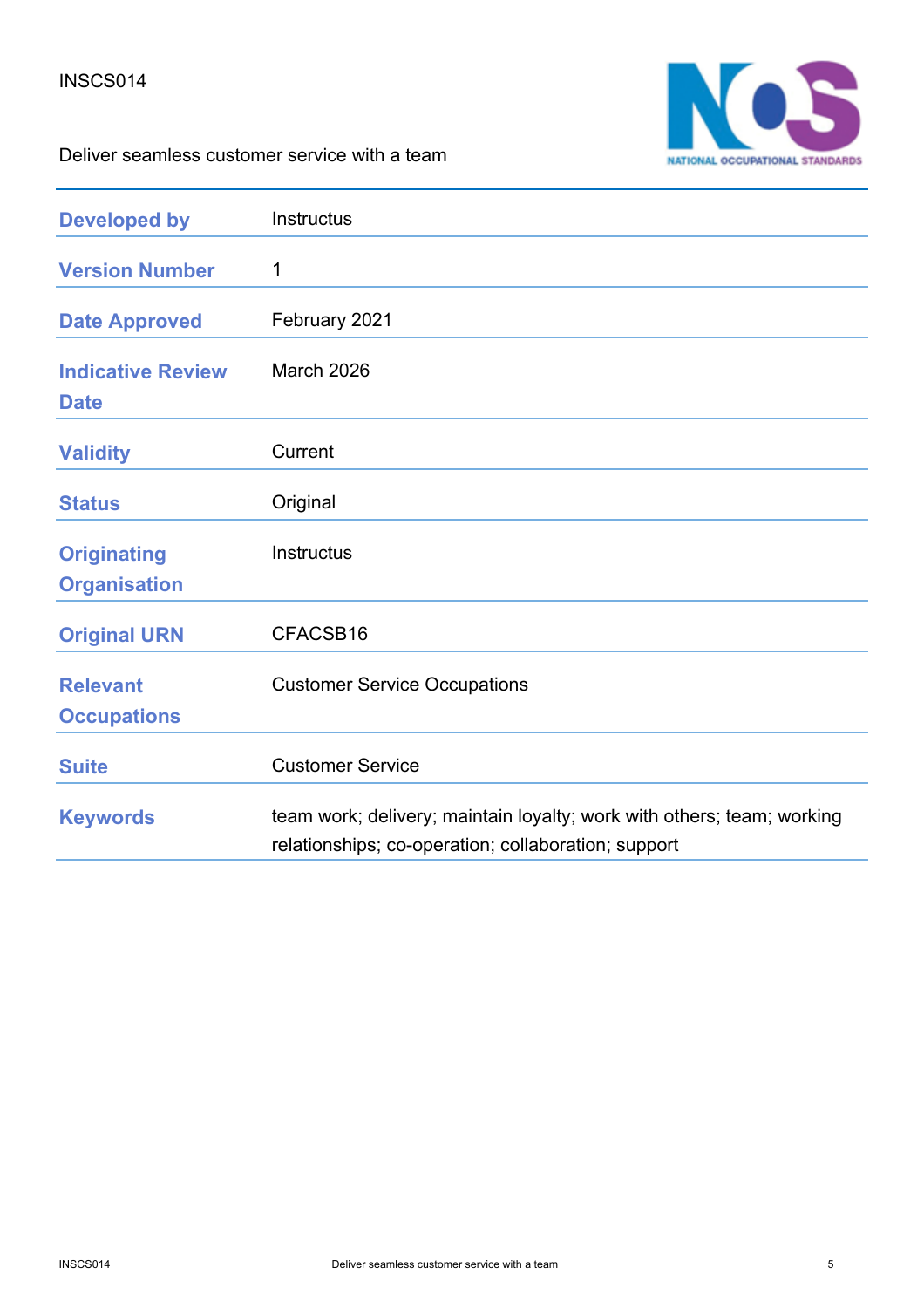Build and maintain customer relations



**Overview** This standard is part of the customer service competence area related to Impression and Image. It covers building and maintaining customer relations. It includes area that covers the customer service behaviours and processes that have most impact on the way your customer sees you and your organisation. Remember that customers include everyone to whom you provide products and services. They may be external to your organisation or they may be internal customers.

> Building and developing customer relations is a vital aspect of customer service. Strong customer relations help your organisation to identify and understand your customers' expectations, encourage a way of working that is based on partnership and mutual trust, and establish and maintain customer loyalty. You may establish and maintain customer relations by encouraging loyalty and repeat business from large numbers of customers. Alternatively, you may nurture a smaller number of valued customers who make an important strategic contribution to your organisation's success.

This standard is for customer service professionals who build and maintain customer relations, influencing the way that their organisation determines the level of service offered to different customers.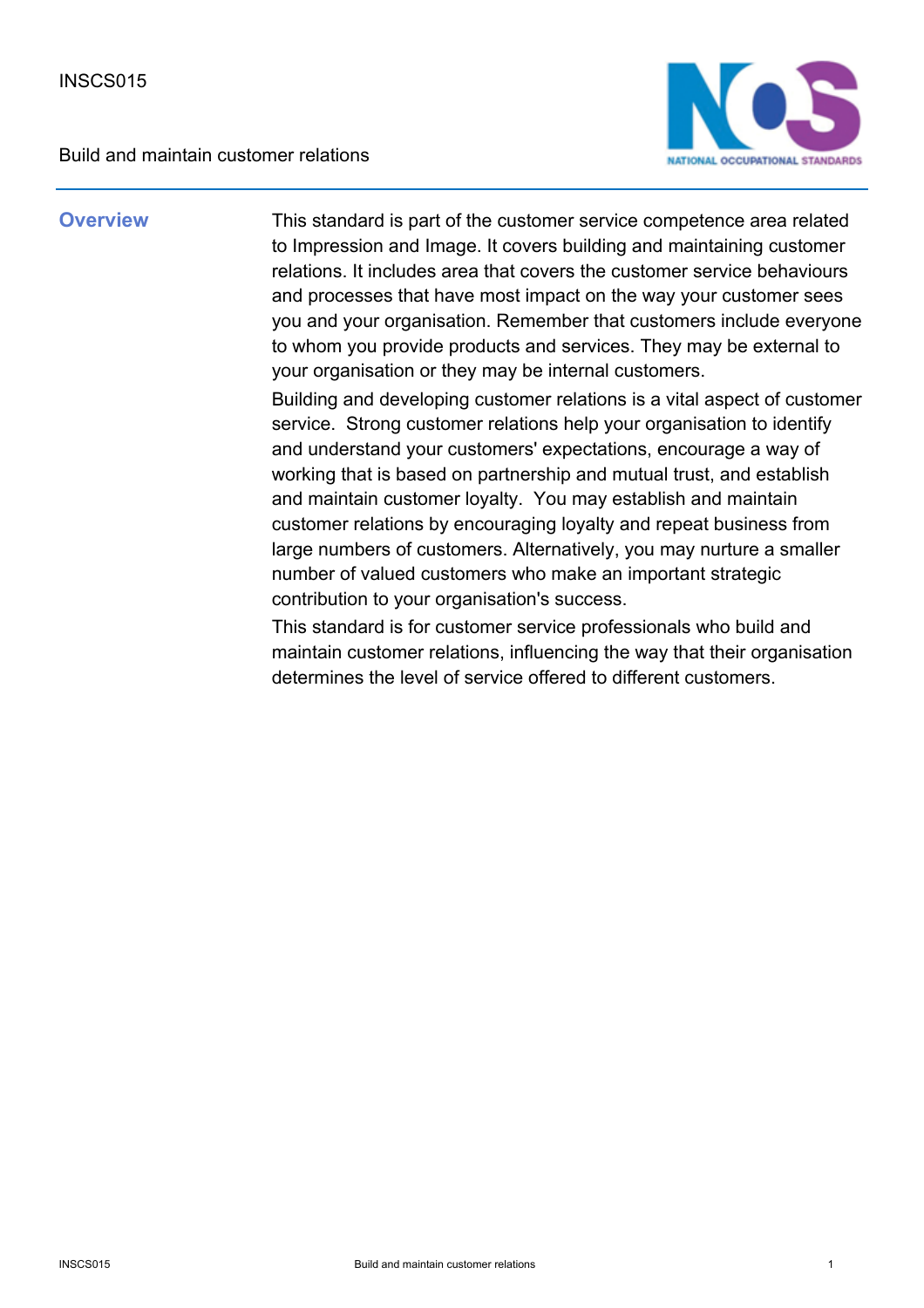Build and maintain customer relations



## **Performance criteria**

- 1. identify the types of customers for building longer term customer relations and loyalty
- 2. communicate with the identified customer types so that they know they are important to your organisation
- 3. explain your role, the purpose of making contact and the mutual benefits of building a longer-term relationship with customers
- 4. welcome two-way communication about customer expectations
- 5. keep customers informed about your organisation's service and products
- 6. accept criticism from customers openly and constructively
- 7. assess whether customer expectations are being consistently met
- 8. create solutions to maintain and improve customer service relations
- 9. influence customer service delivery to ensure that you meet customer needs and expectations, and exceed them where possible
- 10. collect feedback from customers to ensure that the solutions provided result in customer satisfaction
- 11. collect feedback from colleagues about the impact that solutions have on customer satisfaction and loyalty
- 12. analyse feedback to propose changes that will develop longer term customer relations and loyalty
- 13. present your proposed changes to decision-makers in your organisation and agree actions
- 14. follow the legal, organisational, codes of practice and policies relevant to your role and the activities being carried out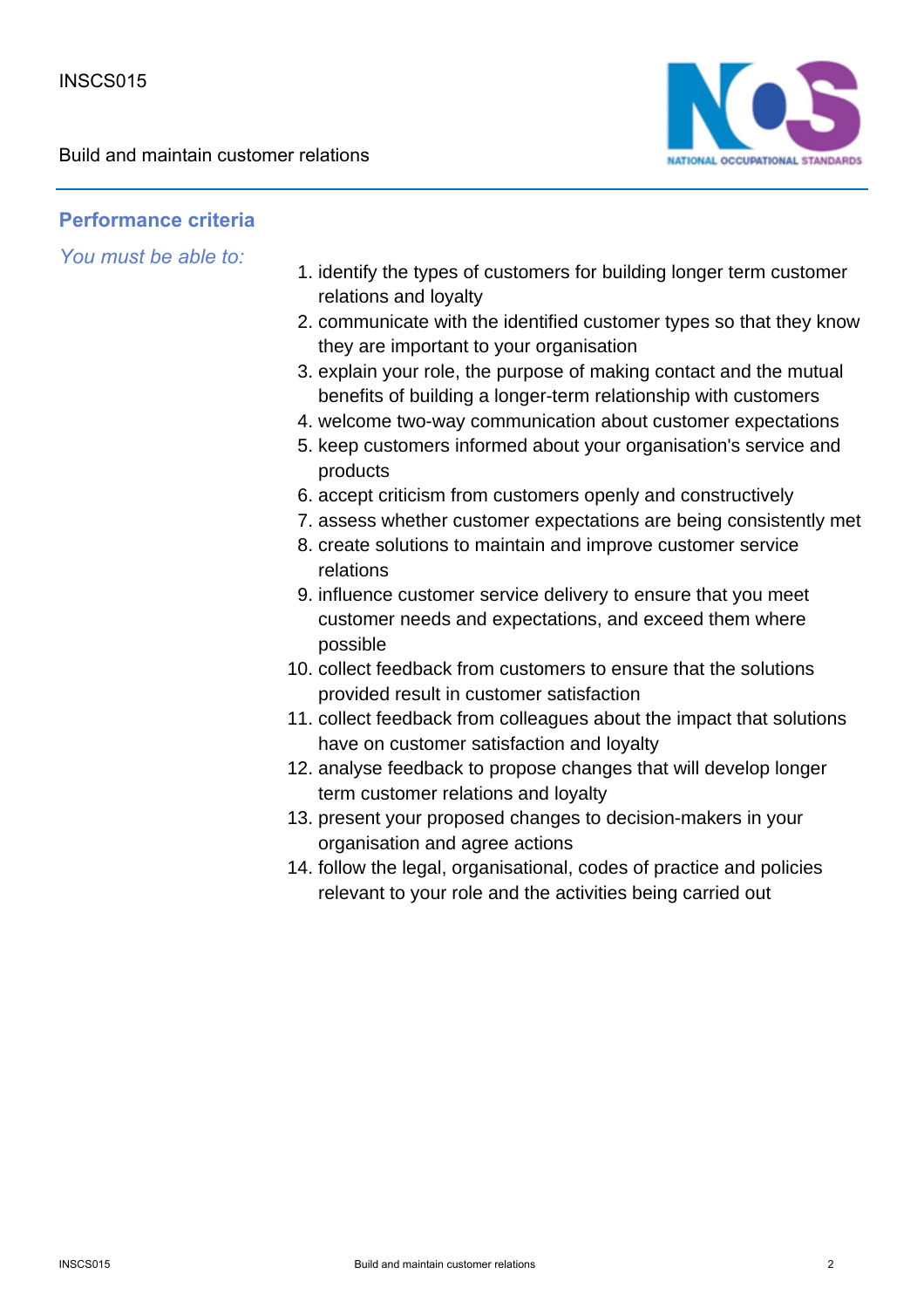Build and maintain customer relations



## **Knowledge and understanding**

- 1. the types of customers that your organisation provides services or products to
- 2. how to identify and prioritise the types of customers with whom you should build a longer-term relationship based on your organisation's plans
- 3. the methods that your organisation used to establish longer term relationships with the prioritised customer types
- 4. your role and responsibilities for building and maintaining customer relations, and the colleagues that you work with
- 5. the importance of communication skills when dealing with customers and building relationships
- 6. how to explore and agree the mutual benefits of maintaining and developing a longer-term relationship with customers
- 7. how to communicate with customers when they are dissatisfied with services or products
- 8. how to negotiate with customers in a way that balances their expectations with the expectations of your organisation
- 9. the types of compromises that are acceptable to your organisation when meeting customer expectations
- 10. how to use your influence and authority in your organisation to meet or exceed customer expectations
- 11. the methods of monitoring customer satisfaction appropriate to your level of authority in the organisation
- 12. the part played by internet contact, social media and the potential this offers for building and maintaining customer relations
- 13. the legal, organisational, codes of practice and policies relevant to your role and the activities being carried out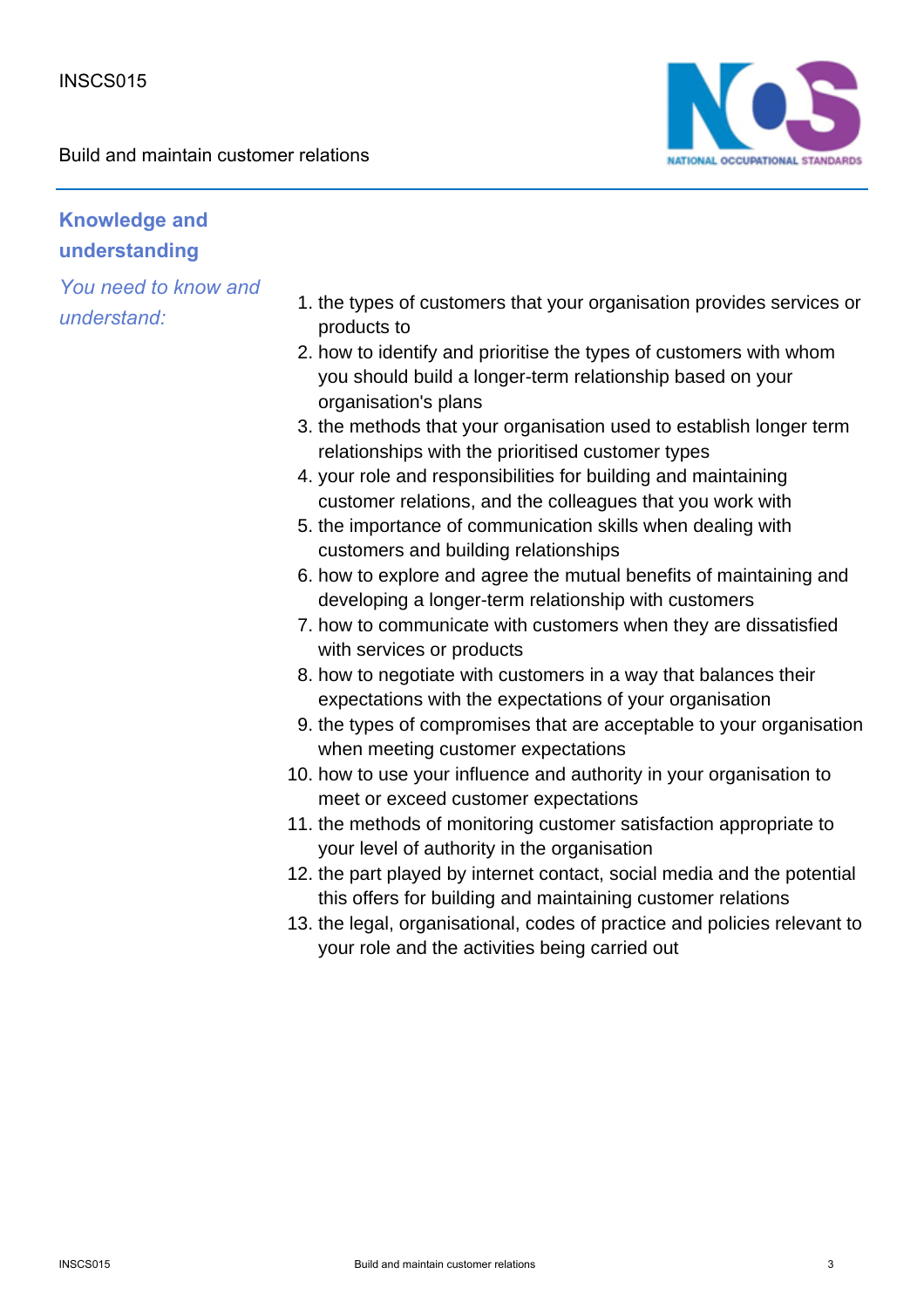

Build and maintain customer relations

| <b>Developed by</b>                       | Instructus                                                                                                                                                                                                                          |
|-------------------------------------------|-------------------------------------------------------------------------------------------------------------------------------------------------------------------------------------------------------------------------------------|
| <b>Version Number</b>                     | 1                                                                                                                                                                                                                                   |
| <b>Date Approved</b>                      | February 2021                                                                                                                                                                                                                       |
| <b>Indicative Review</b><br><b>Date</b>   | March 2026                                                                                                                                                                                                                          |
| <b>Validity</b>                           | Current                                                                                                                                                                                                                             |
| <b>Status</b>                             | Original                                                                                                                                                                                                                            |
| <b>Originating</b><br><b>Organisation</b> | Instructus                                                                                                                                                                                                                          |
| <b>Original URN</b>                       | CFACSB15                                                                                                                                                                                                                            |
| <b>Relevant</b><br><b>Occupations</b>     | <b>Customer Service Occupations</b>                                                                                                                                                                                                 |
| <b>Suite</b>                              | <b>Customer Service</b>                                                                                                                                                                                                             |
| <b>Keywords</b>                           | customer relationships; building relationships; loyalty; influence;<br>customer service; communication; problem solving; behaviours; work<br>with others; teamwork; giving information; receiving information<br>services; products |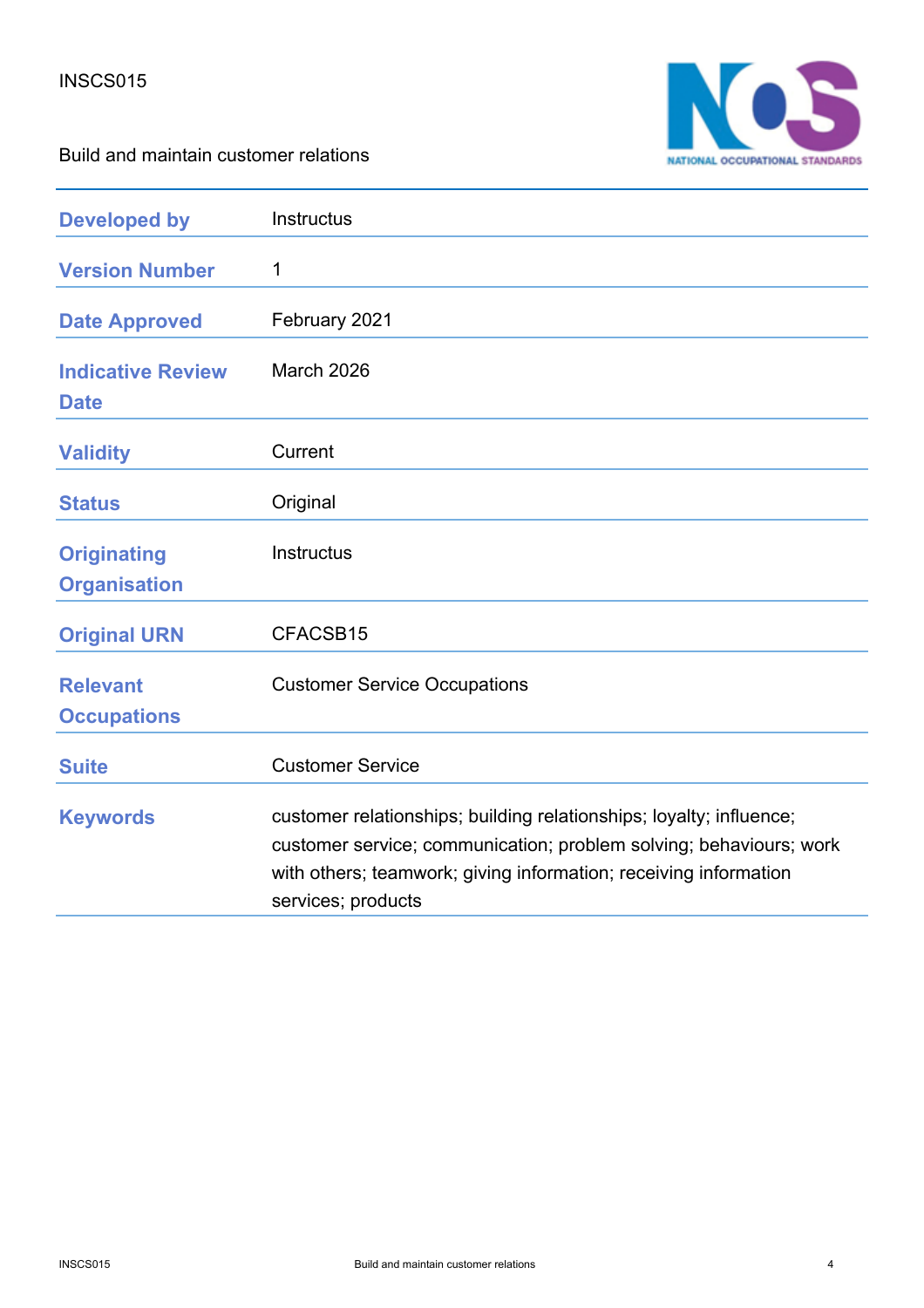Deliver customer service to challenging customers



**Overview** This standard is part of the customer service competence area related to Customer Service Delivery. It covers delivering customer service to challenging customers. It includes customer service behaviours and processes that have most impact on the customer experience during Customer Service Delivery. Remember that customers include everyone to whom you provide products and services. They may be external to your organisation or they may be internal customers. Many organisations have a significant proportion of customers who are challenging to deal with. Your customer's attitude may be challenging because they believe that a threat or problem exists before they have contacted your organisation. During your interaction with them, they may become worried or angry when they discover that their expectations are not going to be met by your organisation. They may be concerned or nervous about the outcome of dealing with your organisation. In either case, they are challenging to deal with and need your understanding. You deal directly with these customers and try to reach a resolution that satisfies everybody or at least reduces the risk of dissatisfaction. You follow the rules set by your organisation about what you can and cannot do for customers.

> This standard is for customer service professionals who deliver customer service to challenging customers.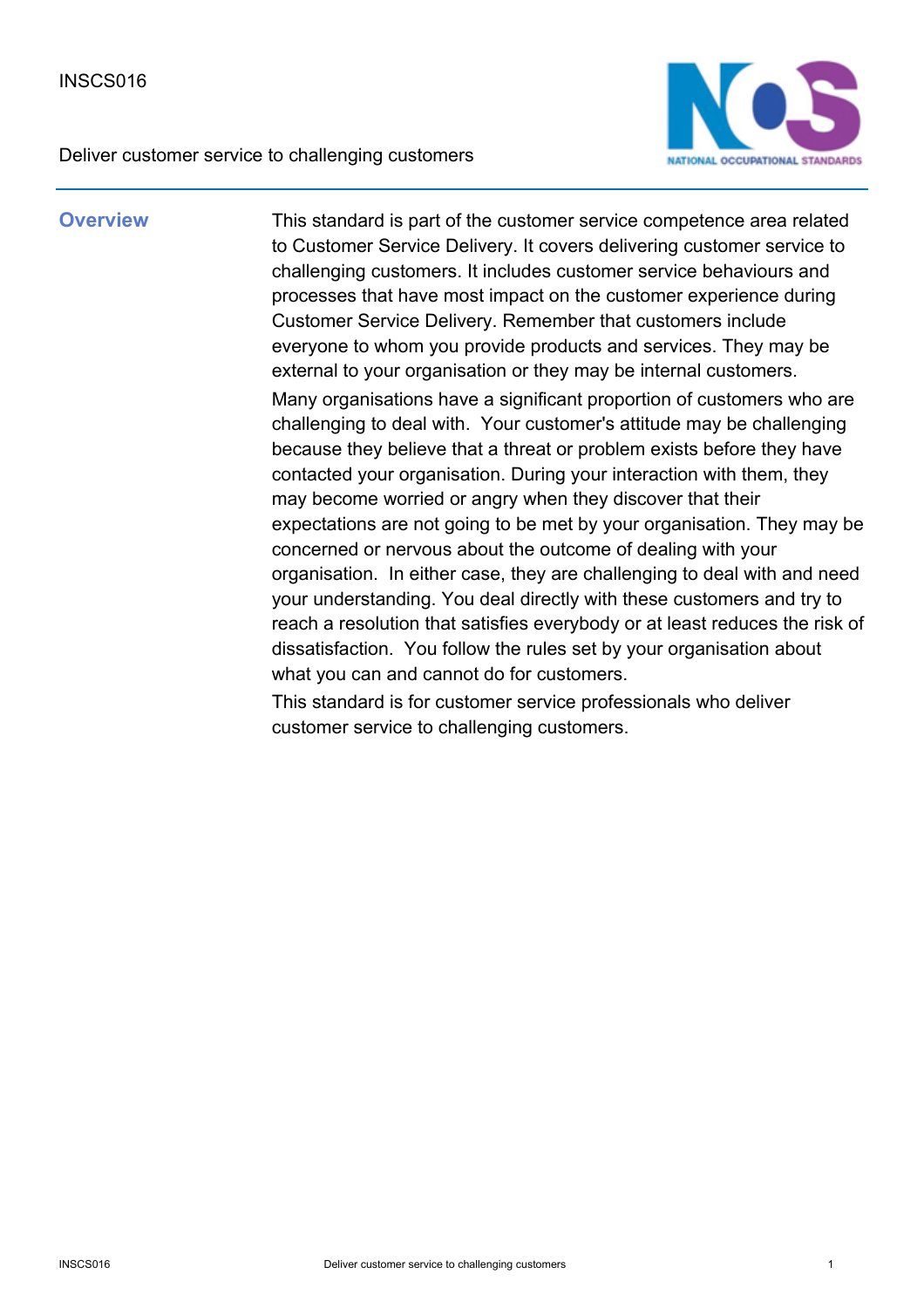Deliver customer service to challenging customers



## **Performance criteria**

*You must be able to:*

- 1. recognise types of challenging customer behaviours
- 2. identify aspects of your organisation's services or products that may provoke challenging behaviours
- 3. identify signals that indicate customers may be challenging to deal with
- 4. consider the situation from your customer points of view
- 5. identify reasons why your customers may be behaving in a challenging way
- 6. recognise the limits of challenging customer behaviour that your organisation will tolerate
- 7. identify triggers that could provoke challenging responses from customers
- 8. listen to what customers tell you
- 9. use questions to identify customer feelings and experiences
- 10. analyse what might satisfy customers with challenging behaviours
- 11. describe your perspective and the options available to customers
- 12. express empathy without necessarily admitting your organisation's fault
- 13. give explanations of your organisation's position
- 14. agree actions to balance customer satisfaction with your organisation's needs
- 15. request help from colleagues when the actions are outside your authority
- 16. record the actions taken to complete customer transactions
- 17. advise your manager and colleagues when customers are likely to re-open the matter
- 18. protect the safety and security of yourself, other customers and colleagues when dealing with challenging customer behaviours
- 19. recognise the limits of your role when delivering customer service
- 20. refer customers to colleagues in authority when required
- 21. follow the legal, organisational, codes of practice and policies relevant to your role and the activities being carried out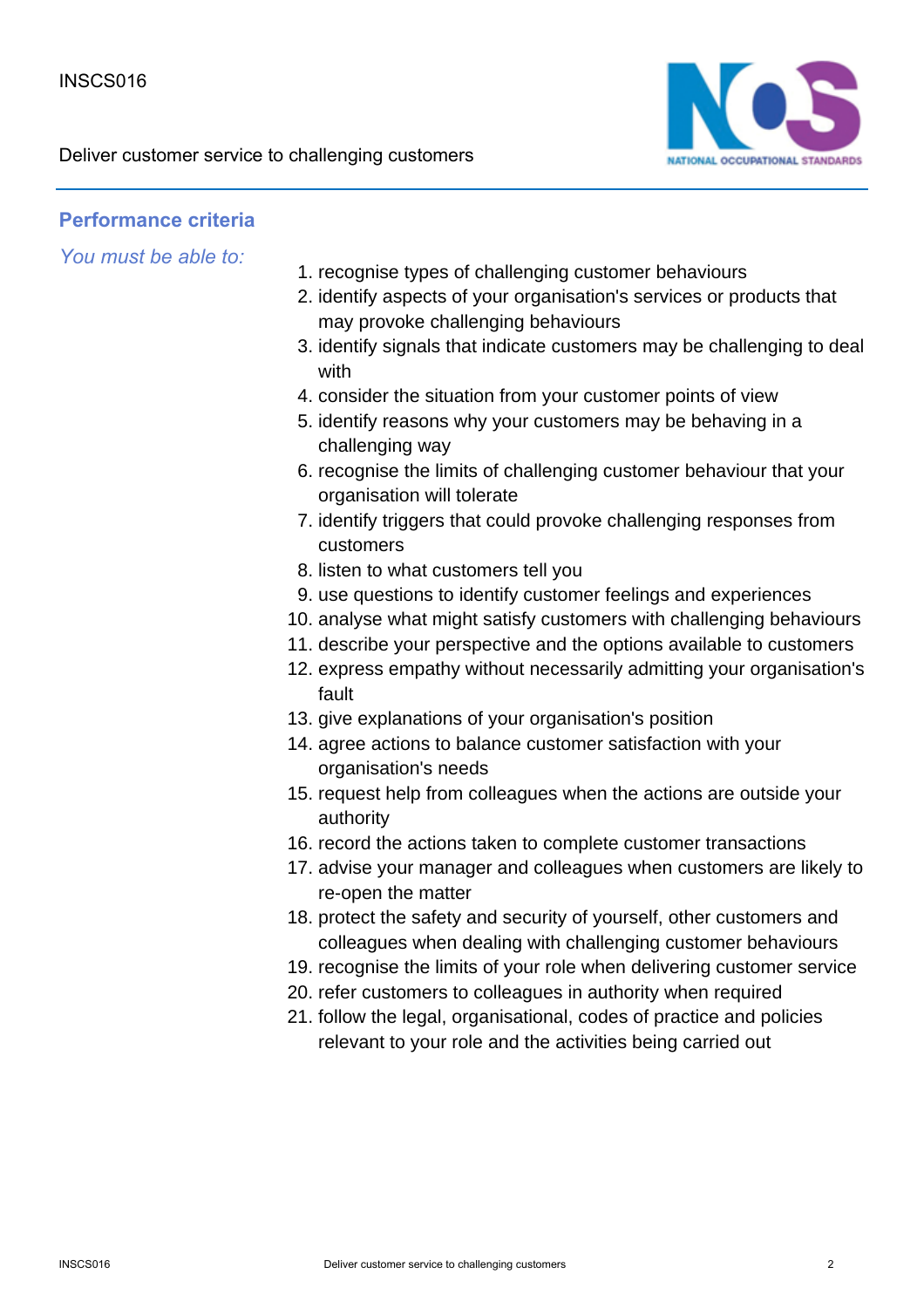

## **Knowledge and understanding**

- 1. the types of customer behaviours that you find challenging to deal with
- 2. the reasons why some aspects of your organisation's products and services may provoke challenging behaviour from customers
- 3. the different reasons that customers may behave in a way that is challenging to deal with
- 4. how to actively listen to customers and clarify that you understand them
- 5. the types of questions that you can use to identify customers feelings and experiences
- 6. how to develop and show empathy for customers feelings
- 7. the colleagues who can help you deal with challenging customers
- 8. the differences between assertive, aggressive and passive behaviours
- 9. the importance of not simply quoting your organisation's rules and procedures to counter customers challenging behaviours
- 10. your organisation's limits of what will be tolerated from challenging customers before the transaction or relationship is closed
- 11. the importance of giving your manager or colleagues notice of any potential further approaches from challenging customers
- 12. the situations when it is necessary to protect the safety and security of other customers, colleagues and yourself from challenging customers
- 13. the limits of your authority when delivering customer service
- 14. when and how you should refer to colleagues in authority about the rules for delivering customer service
- 15. the actions you can take to protect the security of customers and their property
- 16. how you protect customer information securely using your organisation's systems and procedures
- 17. how to complete and record customer transactions to close your interaction with them
- 18. your health and safety responsibilities as they relate to your customer service work
- 19. your role and responsibilities to deliver customer service whilst treating customers equally
- 20. the importance of respecting customer and organisation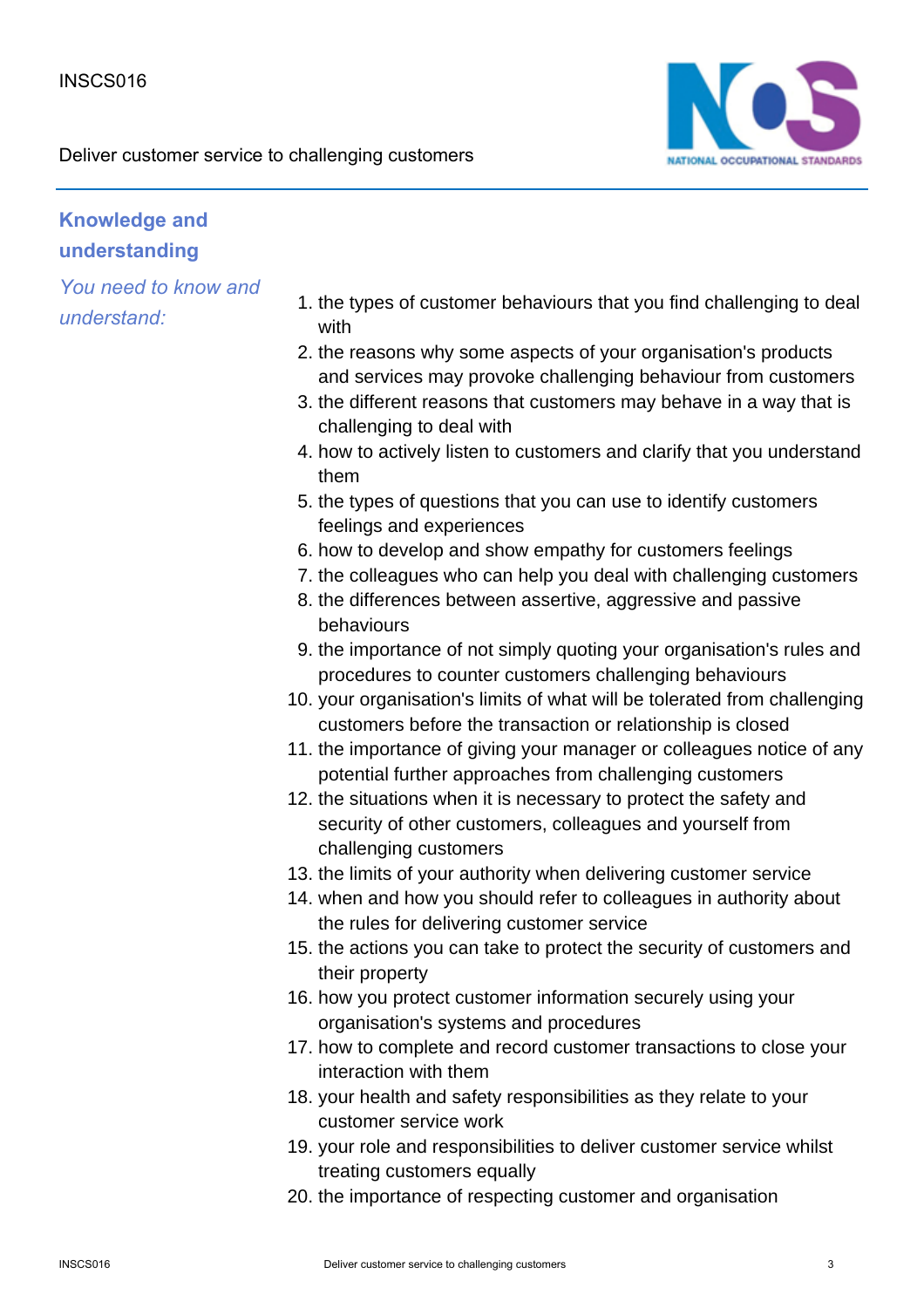Deliver customer service to challenging customers



confidentiality

21. the legal, organisational, codes of practice and policies relevant to your role and the activities being carried out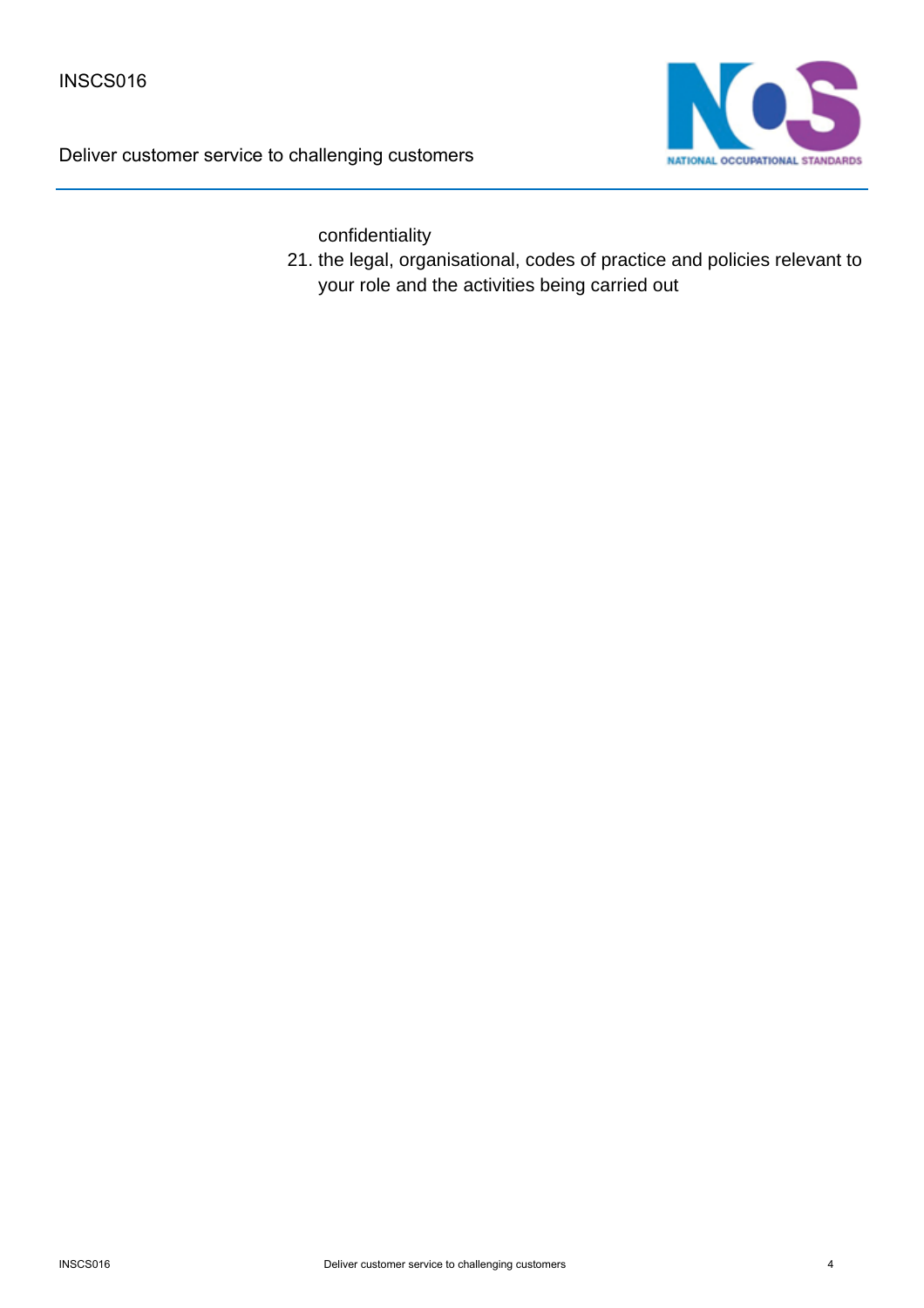

# Deliver customer service to challenging customers

| <b>Developed by</b>                       | Instructus                                                                                                                                                                                                                  |
|-------------------------------------------|-----------------------------------------------------------------------------------------------------------------------------------------------------------------------------------------------------------------------------|
| <b>Version Number</b>                     | 1                                                                                                                                                                                                                           |
| <b>Date Approved</b>                      | February 2021                                                                                                                                                                                                               |
| <b>Indicative Review</b><br><b>Date</b>   | March 2026                                                                                                                                                                                                                  |
| <b>Validity</b>                           | Current                                                                                                                                                                                                                     |
| <b>Status</b>                             | Original                                                                                                                                                                                                                    |
| <b>Originating</b><br><b>Organisation</b> | <b>Instructus</b>                                                                                                                                                                                                           |
| <b>Original URN</b>                       | CFACSC4, CFACSF2                                                                                                                                                                                                            |
| <b>Relevant</b><br><b>Occupations</b>     | <b>Customer Service Occupations</b>                                                                                                                                                                                         |
| <b>Suite</b>                              | <b>Customer Service</b>                                                                                                                                                                                                     |
| <b>Keywords</b>                           | problem solving; handling problems; difficult behaviours; dissatisfaction;<br>customer service; communication; problem solving; work with others;<br>teamwork; giving information; receiving information services; products |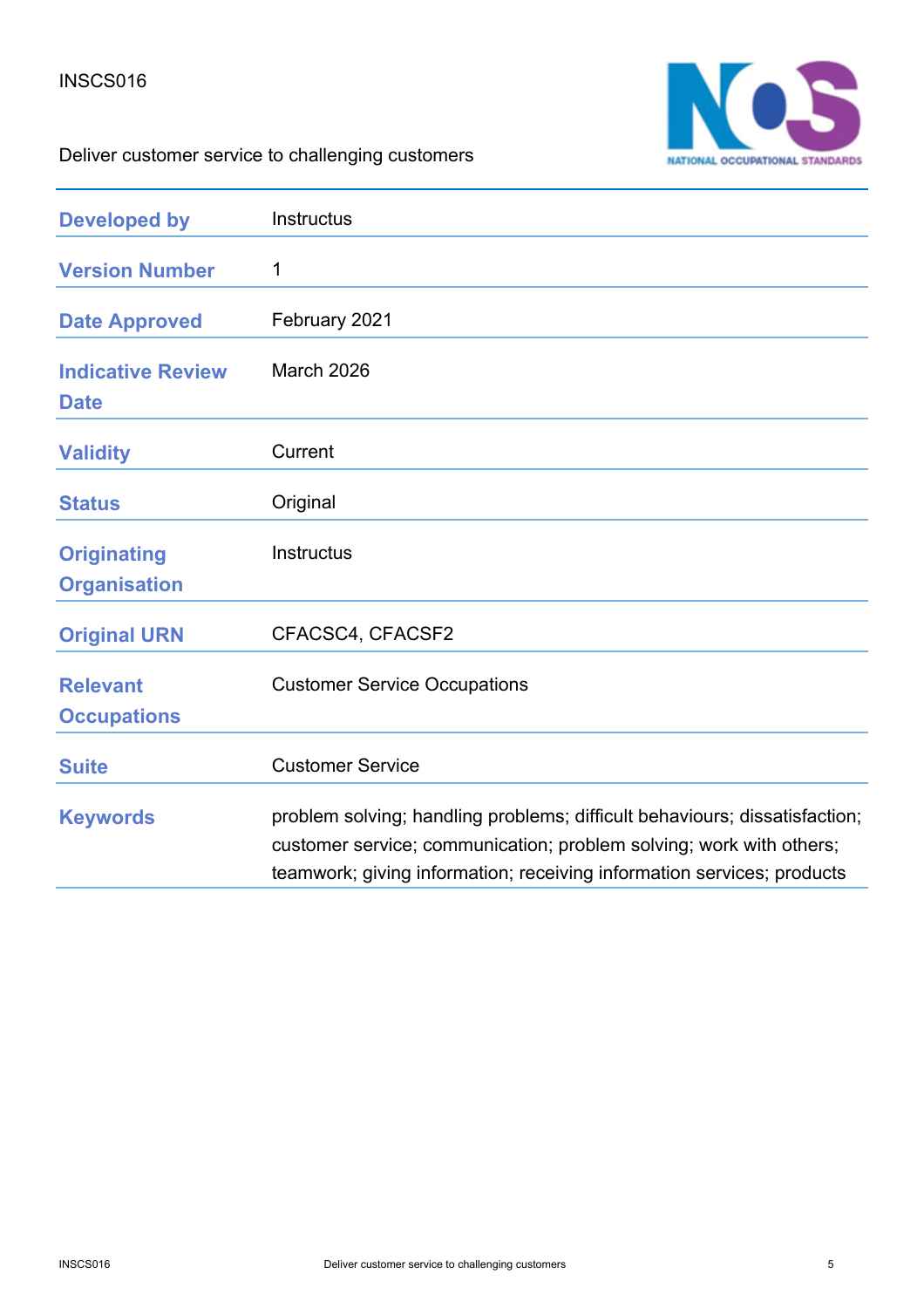Deliver customer service in an environmentally friendly and sustainable way



**Overview** This standard is part of the customer service competence area related to Customer Service Delivery. It covers delivering customer service in an environmentally friendly and sustainable way. It includes customer service behaviours and processes that have most impact on the customer experience during Customer Service Delivery. Remember that customers include everyone to whom you provide products and services. They may be external to your organisation or they may be internal customers.

> Environmental awareness and positive action on sustainability form an important part of the culture and strategy in your organisation. Your organisation has devised policies to ensure that they gain the approval of customers by promoting a sustainable approach to their services or products to enhance the organisation's reputation. You deliver customer service following guidelines and procedures to display your personal and organisational commitment to the environment, sustainability and environmental standards. Customer service may impact on environmental performance by demanding additional resources. Environmental policies may impact on customer service by placing restrictions on how it can be delivered. You review the link between customer service and environmental issues to identify and make changes. You encourage environmental and sustainability awareness with colleagues, suppliers, customers and other stakeholders to remind them of their responsibilities.

The standard is for customer service professionals who deliver customer service in an environmentally friendly and sustainable way.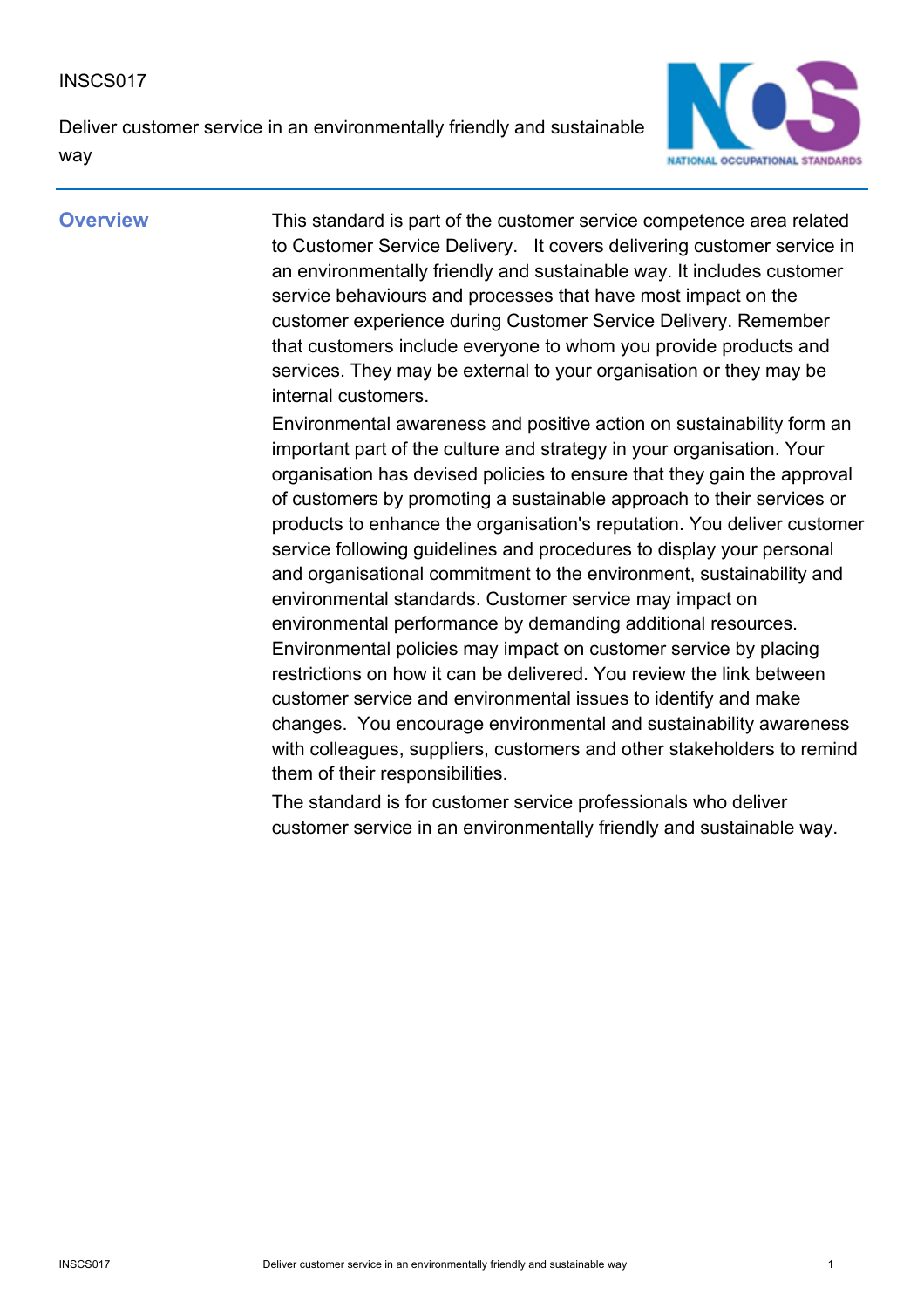Deliver customer service in an environmentally friendly and sustainable way



## **Performance criteria**

*You must be able to:*

- 1. encourage customers to contribute to your organisation's environmental policies
- 2. inform customers about your organisation's environmental and sustainability policies
- 3. promote environmentally friendly and sustainable approaches when dealing with customers and service partners
- 4. keep customers and service partners informed about your organisation's environmental and sustainability policies
- 5. identify opportunities for energy and carbon emission savings during customer service delivery
- 6. identify opportunities for waste management improvements during customer service delivery
- 7. inform colleagues with authority about the potential improvements you have identified
- 8. identify how your organisation's policies on customer service link with environmental policies
- 9. analyse links between your organisation's environmental policies and customer service delivery systems and processes
- 10. review your organisation's customer service systems to identify opportunities for environmental improvements
- 11. identify service partnerships that affect your organisation's environmental profile and how they can improve it
- 12. develop an action plan to promote environmental actions and improvements in customer service delivery
- 13. encourage colleagues to promote environmentally friendly services and products
- 14. identify ways to minimise resource use in customer service delivery
- 15. implement environmental improvements with customers and service colleagues
- 16. communicate environmental improvements to customers
- 17. encourage service partners and customers to participate in improvements
- 18. develop colleague awareness of environmental matters and how they can contribute
- 19. develop community stakeholders' awareness of your organisation's environmental approaches
- 20. follow the legal, organisational, codes of practice and policies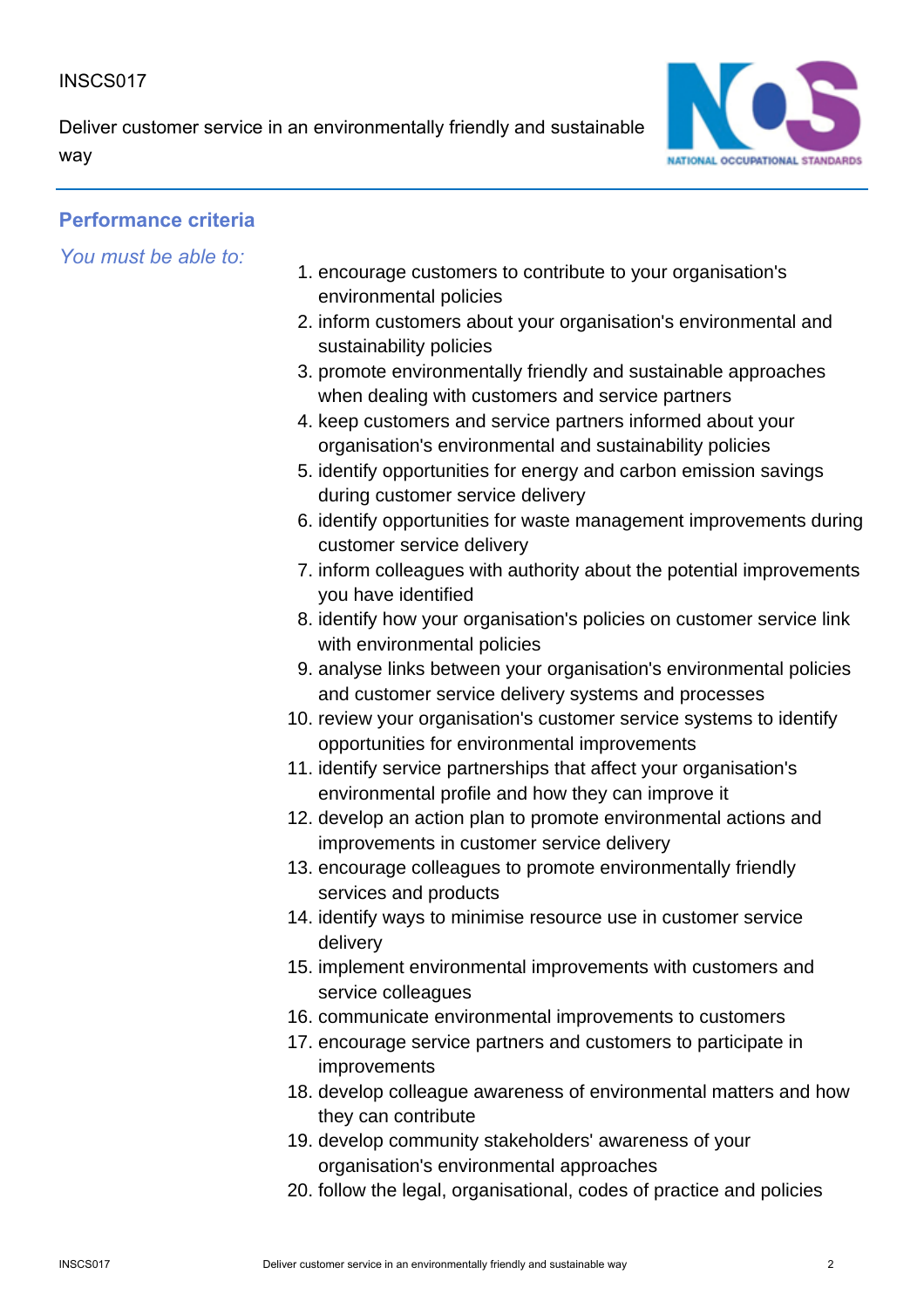Deliver customer service in an environmentally friendly and sustainable way



relevant to your role and the activities being carried out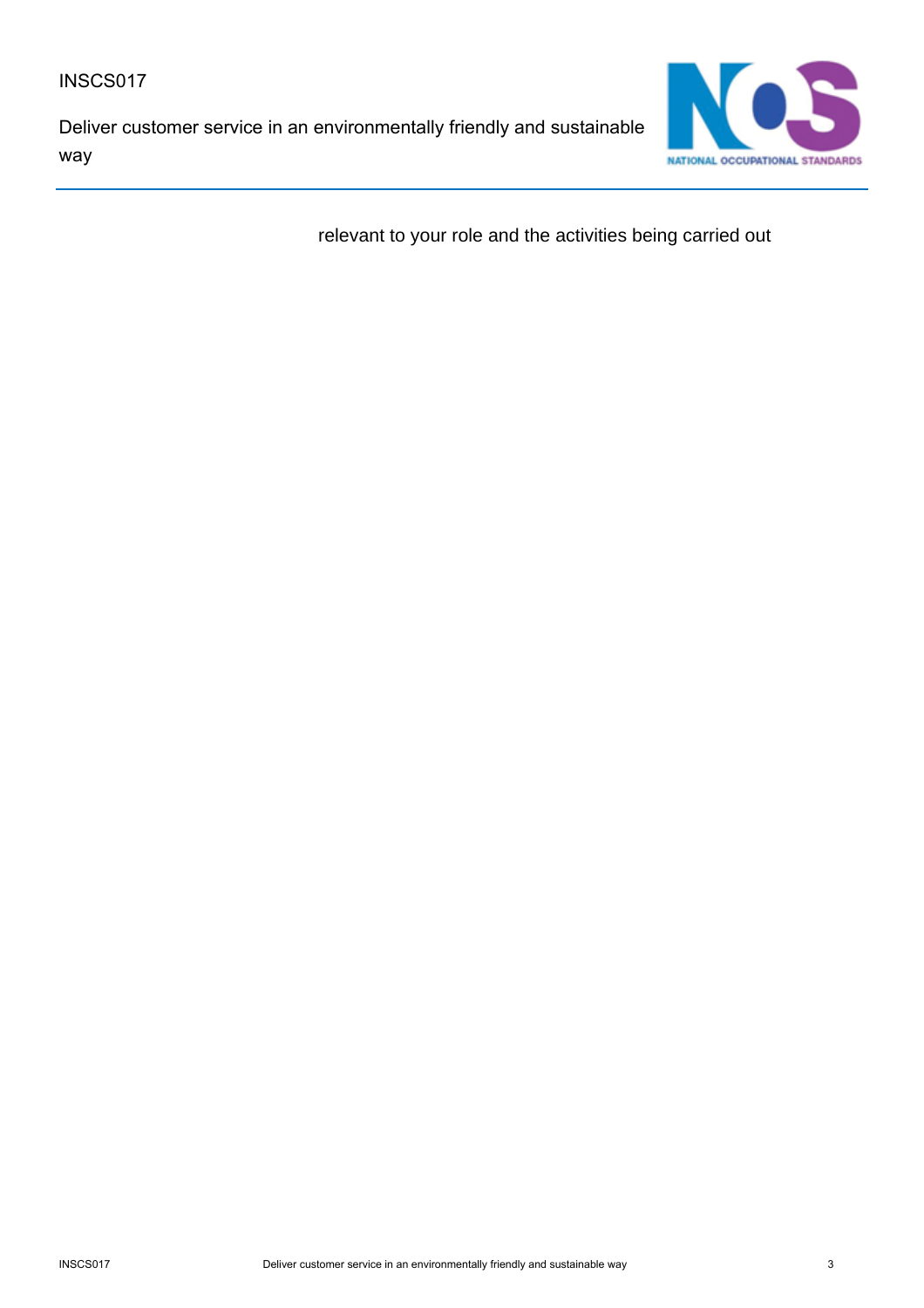Deliver customer service in an environmentally friendly and sustainable way



## **Knowledge and understanding**

- 1. the principles of environmental practices and on-going sustainability that are relevant to customer service operations
- 2. your organisation's policies that link environmental issues with customer service
- 3. how to encourage customers to contribute to environmental policies
- 4. the principles of energy saving and reducing carbon emissions
- 5. the principles of waste management that are relevant to your organisation
- 6. the environmental issues and risks represented by your organisation's services or products
- 7. your organisation's procedures for energy, carbon emission and waste management
- 8. how to keep customers informed about your organisation's environmental policies and procedures
- 9. how to work with service partners to promote environmental and sustainable benefits
- 10. the methods that your organisation uses to encourage colleagues to share ideas for environmental improvements
- 11. the importance of having appropriate authority for implementing changes in customer service procedures
- 12. the relationship between environmental actions and costs for your organisation
- 13. how your organisation's environmental policies link with customer service delivery
- 14. the techniques for reviewing environmental aspects of customer service systems
- 15. the different actions that can be taken to improve environmental aspects of customer service delivery
- 16. the methods available to minimise resource use in customer service delivery
- 17. the techniques for communicating and developing awareness of environmental matters among community stakeholders
- 18. the methods that can be used to encourage customers to act in a more environmentally friendly way
- 19. the legal, organisational, codes of practice and policies relevant to your role and the activities being carried out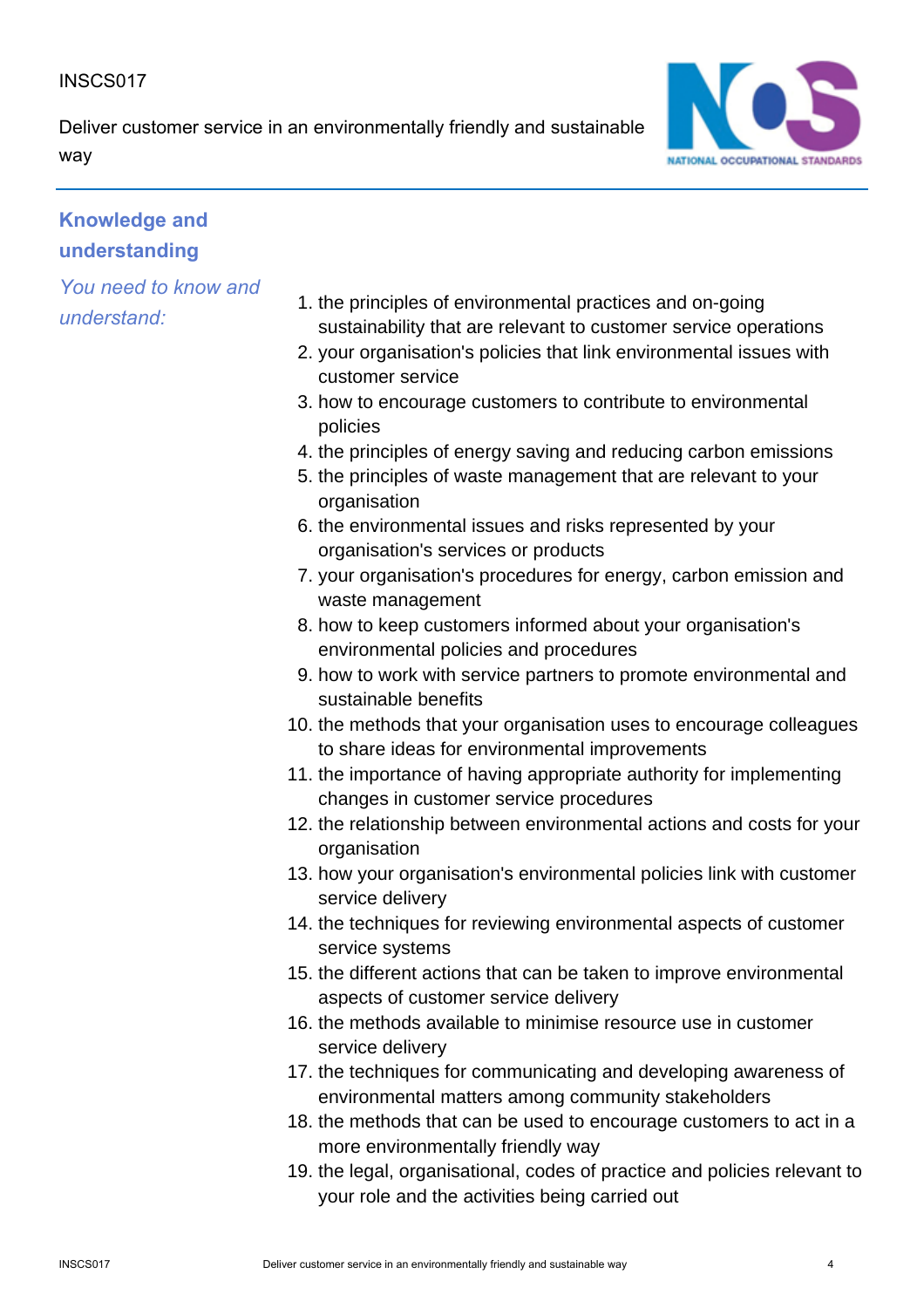Deliver customer service in an environmentally friendly and sustainable way



| <b>Developed by</b>                       | Instructus                                                                                                                                                                                                                     |
|-------------------------------------------|--------------------------------------------------------------------------------------------------------------------------------------------------------------------------------------------------------------------------------|
| <b>Version Number</b>                     | 1                                                                                                                                                                                                                              |
| <b>Date Approved</b>                      | February 2021                                                                                                                                                                                                                  |
| <b>Indicative Review</b><br><b>Date</b>   | March 2026                                                                                                                                                                                                                     |
| <b>Validity</b>                           | Current                                                                                                                                                                                                                        |
| <b>Status</b>                             | Original                                                                                                                                                                                                                       |
| <b>Originating</b><br><b>Organisation</b> | <b>Instructus</b>                                                                                                                                                                                                              |
| <b>Original URN</b>                       | CFACSB17, CFACSA18                                                                                                                                                                                                             |
| <b>Relevant</b><br><b>Occupations</b>     | <b>Customer Service Occupations</b>                                                                                                                                                                                            |
| <b>Suite</b>                              | <b>Customer Service</b>                                                                                                                                                                                                        |
| <b>Keywords</b>                           | customer service delivery; customer service behaviours; processes;<br>environmental awareness; positive action on sustainability;<br>environmental; policies; sustainability; responsibilities; customer<br>service; authority |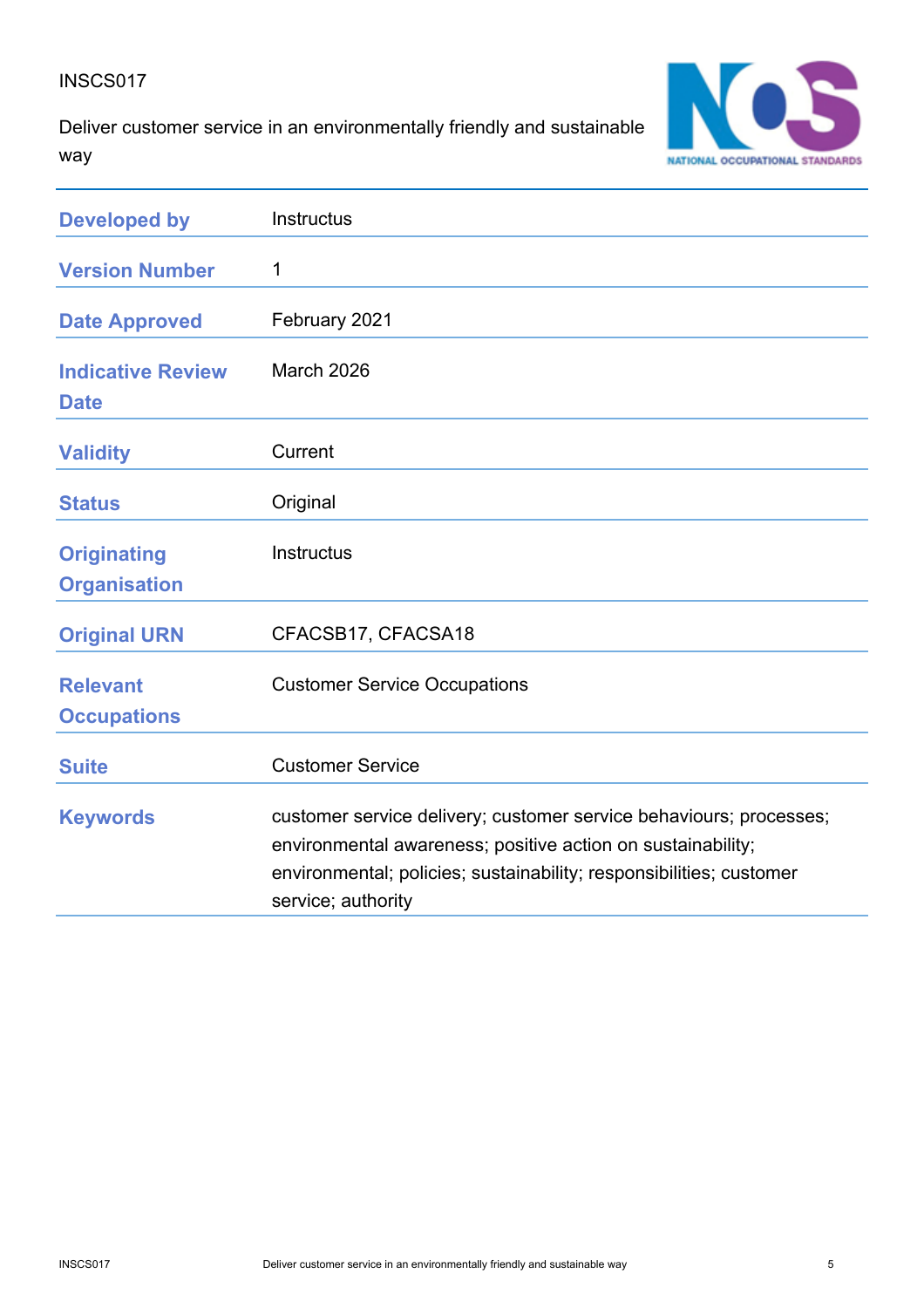

**Overview** This standard is part of the customer service competence area related to Customer Service Delivery. It covers managing a customer service award programme. It includes customer service behaviours and processes that have most impact on the customer experience during Customer Service Delivery. Remember that customers include everyone to whom you provide products and services. They may be external to your organisation or they may be internal customers. A customer service award programme can make a valuable contribution to your organisation's customer service strategy. It serves the dual role of motivating team members and displaying your commitment to customer service to customers. You plan a customer service award programme, identifying the most suitable scheme. You implement your award programme to motivate team members and manage judging, announcement of the results and evaluation of its effectiveness to meet its objectives.

> The standard is for customer service professionals on supervisory or managerial levels who manage a customer service award programme for individuals or teams within their organisation.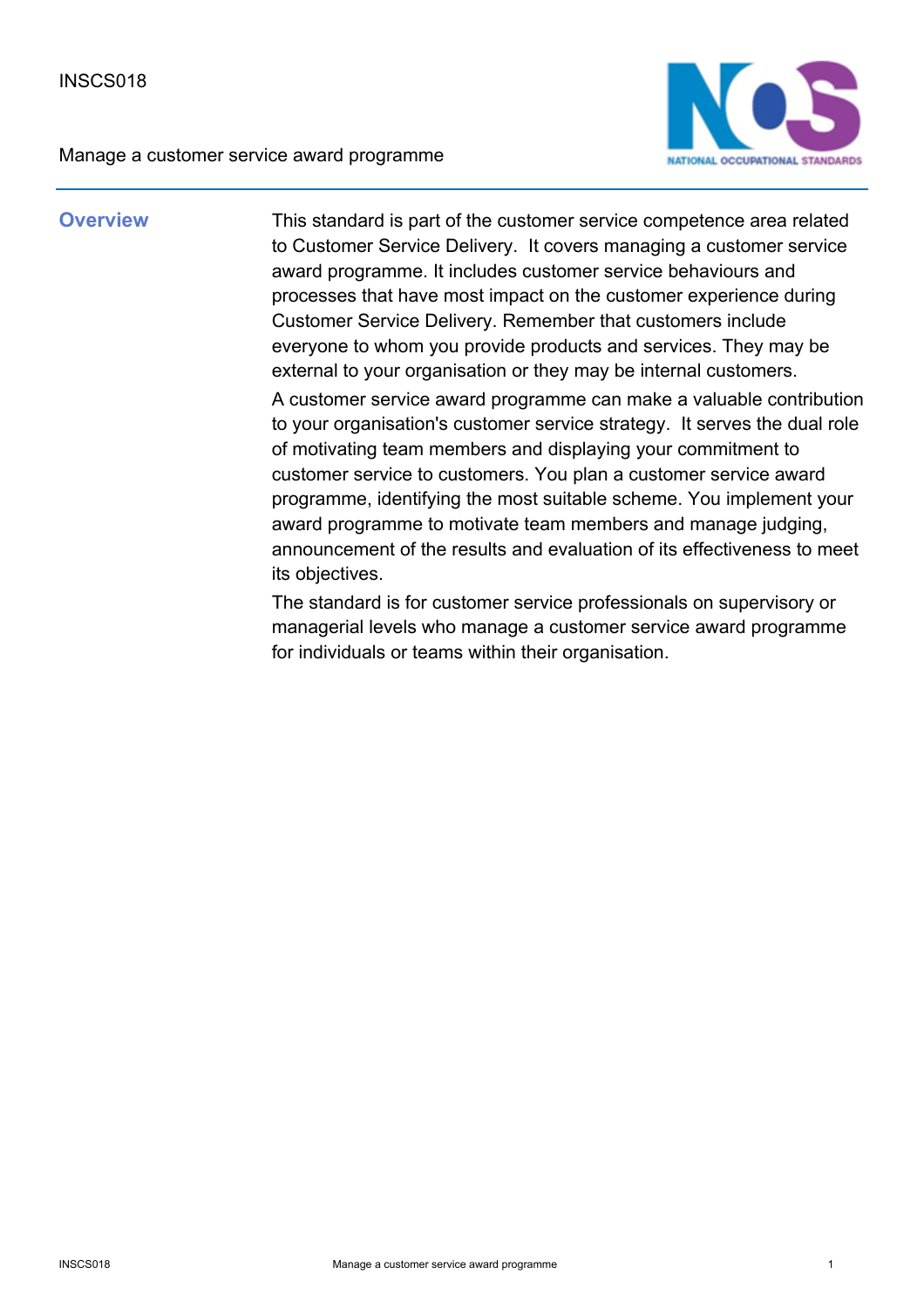

### **Performance criteria**

*You must be able to:*

- 1. set customer satisfaction and team motivation objectives for a customer service award scheme
- 2. review internal and external customer service award programme options
- 3. select customer service award programme options that meet your organisation's needs
- compare the advantages and disadvantages of each option you 4. have selected
- 5. choose the option that best matches your customer satisfaction and team motivation objectives
- 6. identify the benefits and costs of your chosen programme in relation to the objectives set
- 7. develop the business case for introducing or further developing a customer service awards programme
- 8. agree the objectives and activities for the programme with decision-makers
- 9. plan your chosen customer service award programme
- 10. inform and motivate customers and team members when launching the customer service award programme
- 11. check that the criteria for the customer service awards are transparent and fair
- 12. publicise the customer service awards programme to customers to demonstrate your organisation's commitment to excellent customer service
- 13. organise the judging of individual and team awards
- 14. announce the results and present awards in a manner that aligns with your organisation's culture
- 15. evaluate the effectiveness of the customer service awards programme on customers and team members to identify future improvements
- 16. follow the legal, organisational, codes of practice and policies relevant to your role and the activities being carried out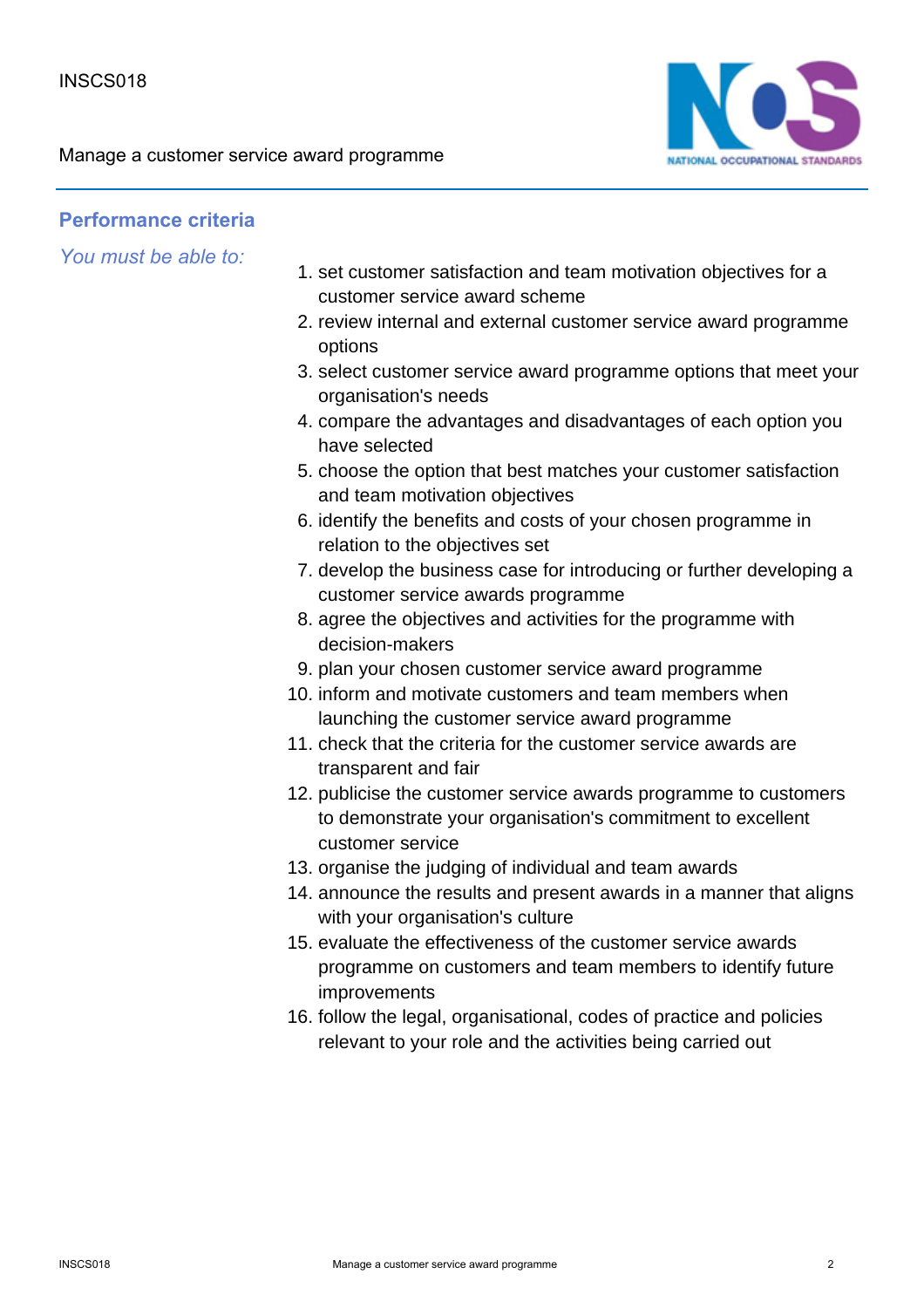

## **Knowledge and understanding**

- 1. how to define the objectives for a customer service award programme covering customer satisfaction and team motivation
- 2. the different motivation theories and how recognition can act as a motivator for customer service teams
- 3. the different options available for customer service award programmes that are used by your own and other organisations
- 4. how to review and select options that will work in your organisation
- 5. the importance of comparing options to select the approach that will meet the objectives set
- 6. how to develop a business case and present it to decision-makers to secure their agreement
- 7. how to make use of customer service award programmes as promotional tools to give added value to customer satisfaction
- 8. the advantages and disadvantages of the different rewards associated with award programmes
- 9. the aspects of your organisation's culture that may support or detract from the value of a customer service award programme
- 10. the methods that can be used to publicise customer service award programmes
- 11. the importance of ensuring that awards programmes are seen as transparent and fair by customer service employees
- 12. how to approach potential judges for awards programmes and the skills that they need
- 13. the ways that judging can take place and how to brief judges
- 14. the legal, organisational, codes of practice and policies relevant to your role and the activities being carried out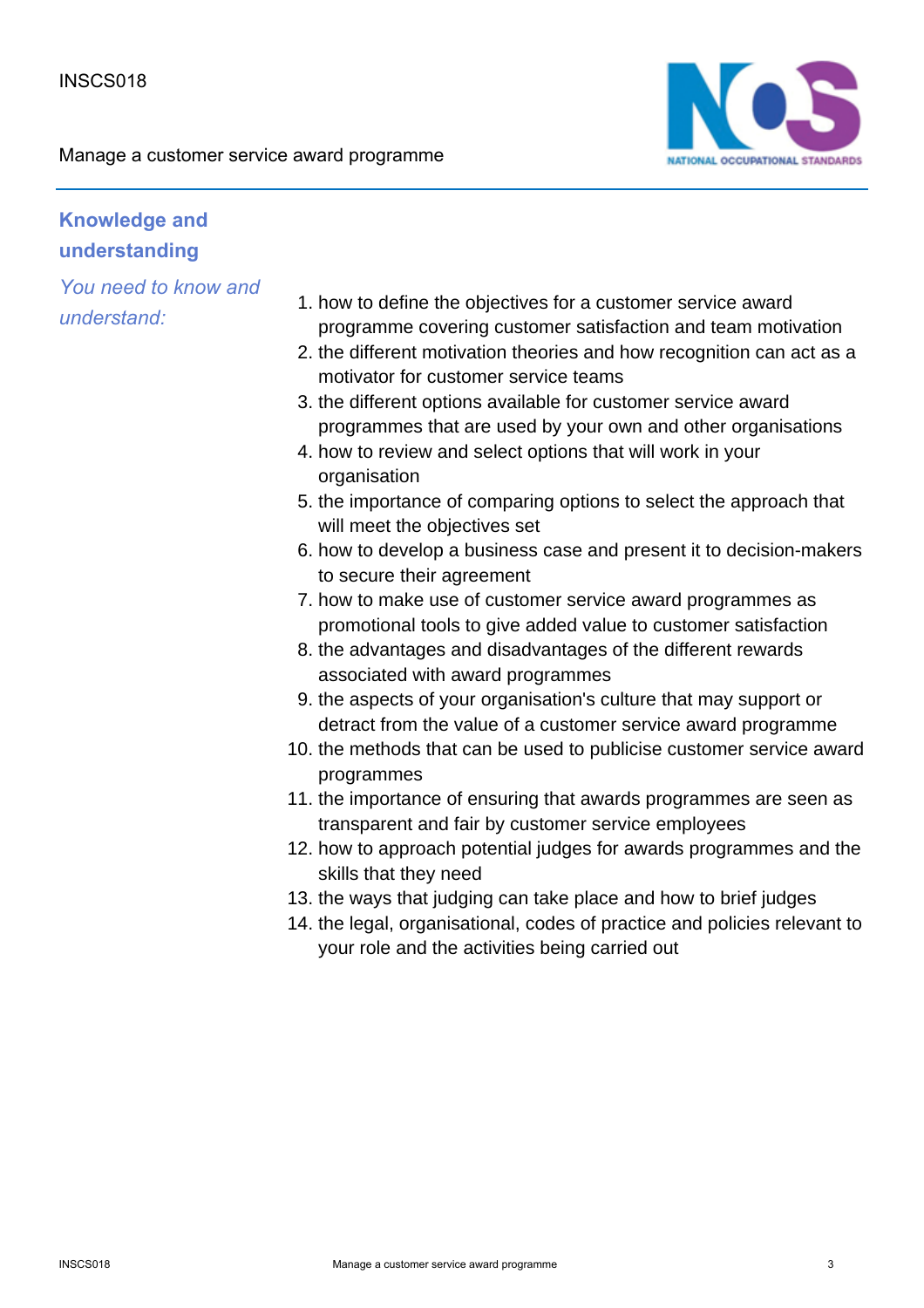

| <b>Developed by</b>                       | Instructus                                                                                                                                                                                |
|-------------------------------------------|-------------------------------------------------------------------------------------------------------------------------------------------------------------------------------------------|
| <b>Version Number</b>                     | 1                                                                                                                                                                                         |
| <b>Date Approved</b>                      | February 2021                                                                                                                                                                             |
| <b>Indicative Review</b><br><b>Date</b>   | <b>March 2026</b>                                                                                                                                                                         |
| <b>Validity</b>                           | Current                                                                                                                                                                                   |
| <b>Status</b>                             | Original                                                                                                                                                                                  |
| <b>Originating</b><br><b>Organisation</b> | Instructus                                                                                                                                                                                |
| <b>Original URN</b>                       | CFACSD17                                                                                                                                                                                  |
| <b>Relevant</b><br><b>Occupations</b>     | <b>Customer Service Occupations</b>                                                                                                                                                       |
| <b>Suite</b>                              | <b>Customer Service</b>                                                                                                                                                                   |
| <b>Keywords</b>                           | Managing; award programme; strategy; motivation; commitment;<br>strategic implications; customer service; developing; improving;<br>communication; behaviours; work with others; teamwork |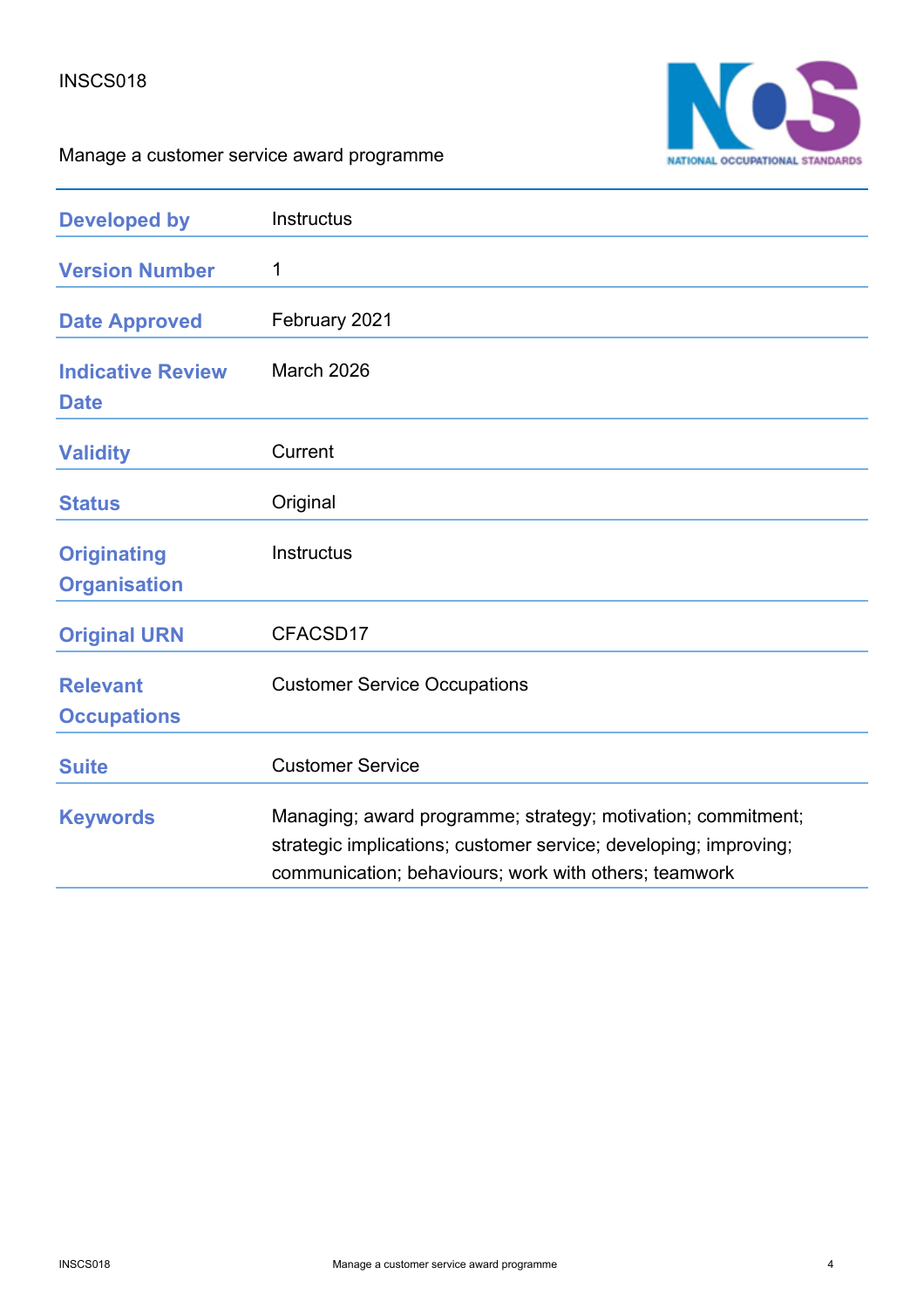

**Overview** This standard is part of the customer service competence area related to Customer Service Delivery. It covers promoting additional services or products to customers. It includes customer service behaviours and processes that have most impact on the customer experience during Customer Service Delivery. Remember that customers include everyone to whom you provide products and services. They may be external to your organisation or they may be internal customers. You expand and extend the relationship with customers by persuading them to make use of additional services or products that you can offer. You organise customer service to promote additional use of your services or products by communicating with customers and then delivering those services or products effectively. You also monitor your successes and failures to recognise the best way to approach your customers in the future. Services or products are continually changing in organisations to keep up with customers' expectations. By offering new or improved services or products your organisation can increase customer satisfaction and survive in a competitive environment. You keep pace with new developments and encourage your customers to take an interest in them. Your customers expect services or products to be offered to meet their growing expectations and you make them aware of what is available from your organisation.

> This standard is for customer service professionals who promote additional services or products to customers.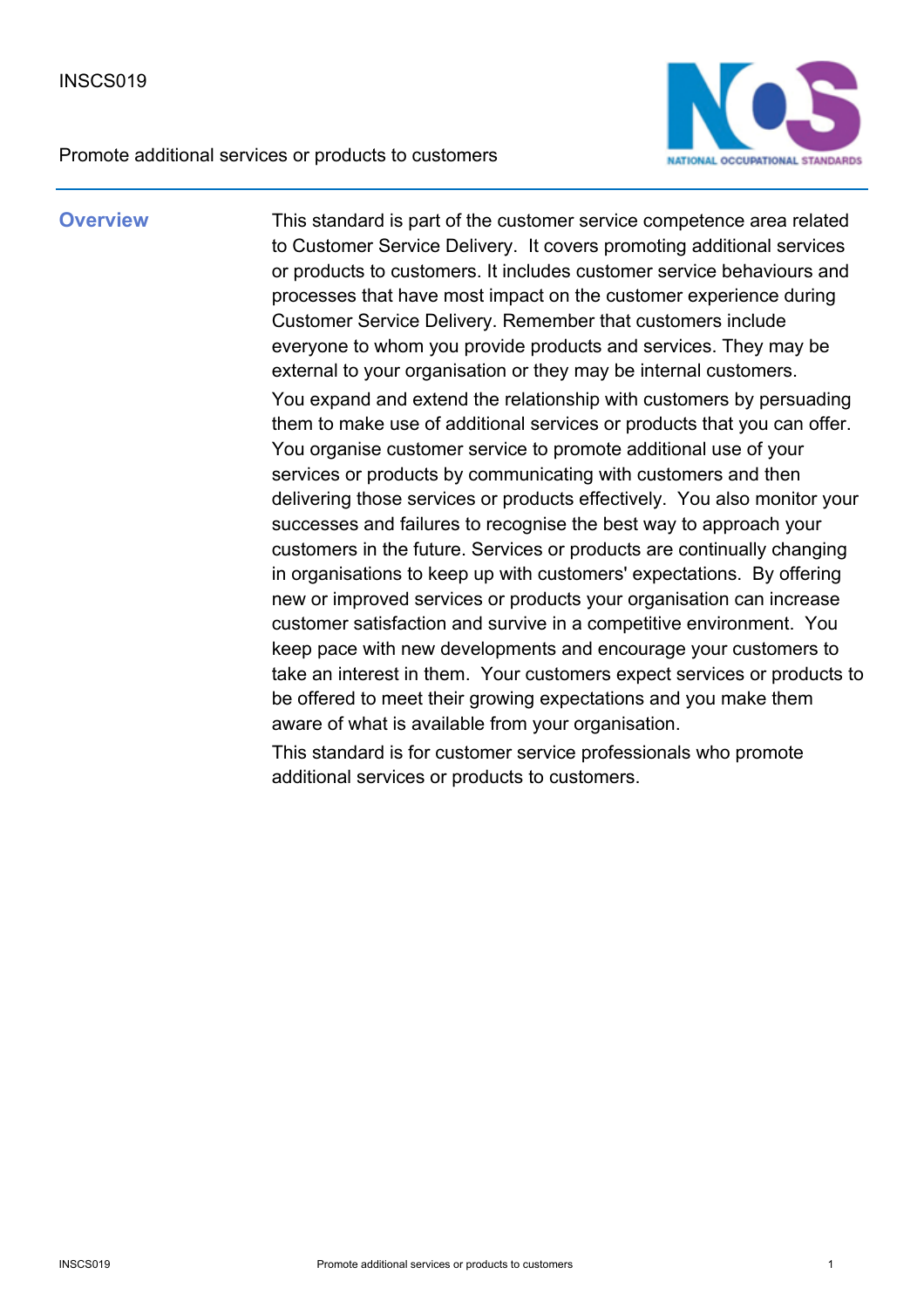

## **Performance criteria**

*You must be able to:*

- 1. develop knowledge of your organisation's additional services or products
- 2. ask colleagues for information about additional services or products
- 3. identify additional services or products that may interest your customers
- 4. identify opportunities for offering additional services or products that will enhance their customer experience
- 5. identify the benefits of additional services or products for your customers and the organisation
- 6. explain the features and benefits of additional services or products to your customers
- 7. encourage customers to ask about additional services or products
- 8. discuss how to promote additional services or products to customers with colleagues
- 9. implement procedures to respond to customers who are interested in additional services or products
- 10. promote services or products from other teams and colleagues in your organisation
- 11. help customers to access services or products which are supplied by other teams and colleagues in your organisation
- 12. close the conversation if your customer shows no interest in additional services or products
- 13. give information to progress the sale when customers show interest in additional services or products
- 14. agree the sale and check customer understanding of the additional services or products to be provided
- 15. arrange delivery of the additional services or products to your customer by the agreed date
- 16. refer your customer to colleagues when the additional services or products are provided by other teams
- 17. compare the different methods used to inform customers about additional services or products and record the successes and failures of each
- 18. identify the most effective methods for offering additional services or products from your records
- 19. share information with colleagues about the most effective methods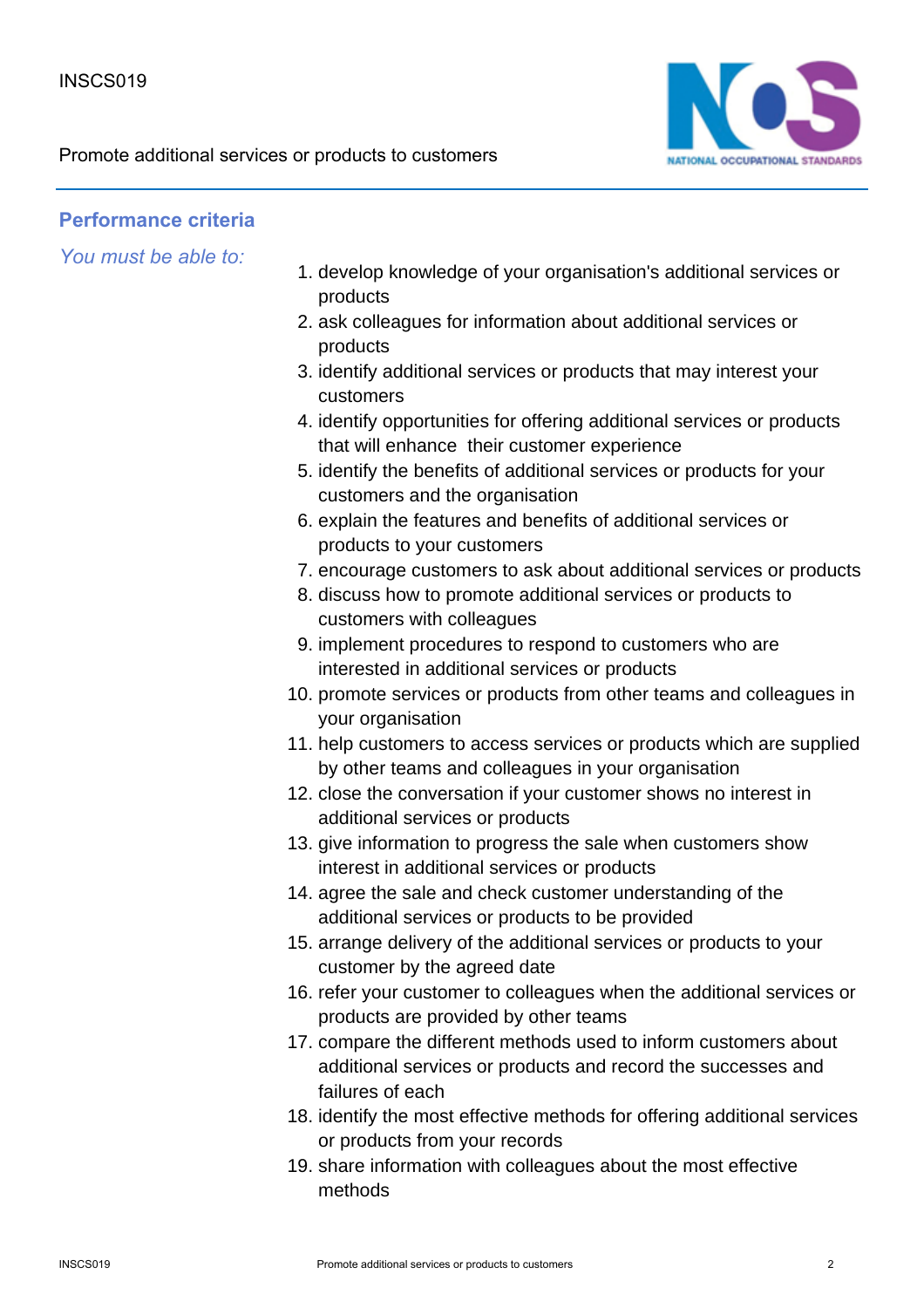

20. follow the legal, organisational, codes of practice and policies relevant to your role and the activities being carried out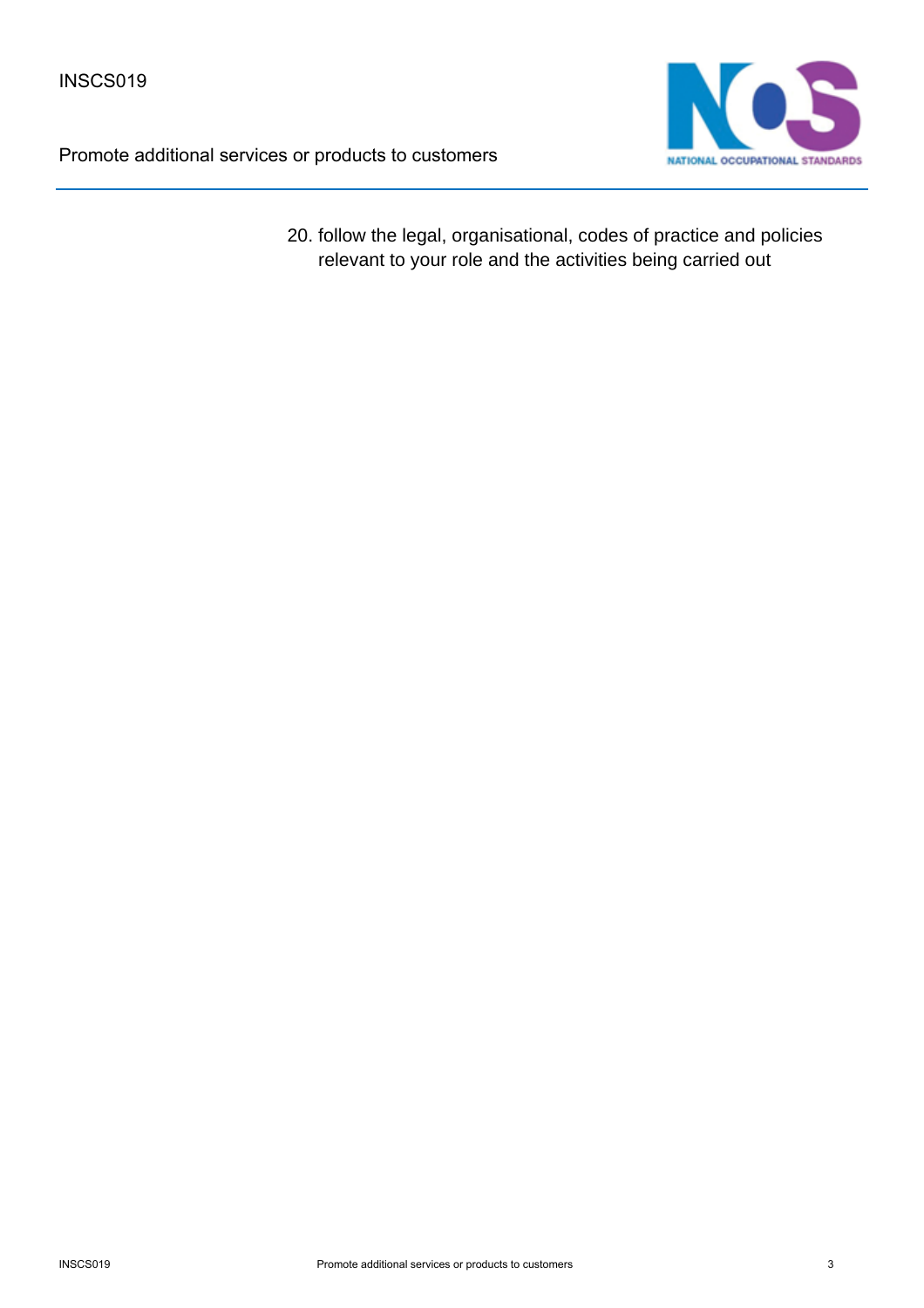

## **Knowledge and understanding**

- 1. how to access information about your organisation's additional services or products
- 2. the different teams in your organisation that are responsible for supplying additional services and products
- 3. the colleagues that can support you to develop your knowledge of additional services and products
- 4. how to match additional services and products with customers interests and needs
- 5. the ways that offering additional services and products can enhance your organisation's customer service
- 6. your organisation's procedures and systems for encouraging customers to use additional services or products
- 7. how the use of additional services or products will benefit your customers
- 8. how your customer's use of additional services or products will benefit your organisation
- 9. the methods that can be used to promote additional services or products to customers
- 10. how to agree promotion approaches with colleagues and decision makers
- 11. the main factors that influence customers to use your services or products
- 12. how to introduce additional services or products to your customers by outlining their benefits
- 13. how to overcome customers reservations and
- 14. how to agree and provide additional services or products
- 15. the different methods you can use to give information to your customers about services or products
- 16. the importance of colleagues to influence customers make decisions about additional services or products
- 17. how to evaluate the methods used to offer additional services or products and share your finding with colleagues
- 18. the legal, organisational, codes of practice and policies relevant to your role and the activities being carried out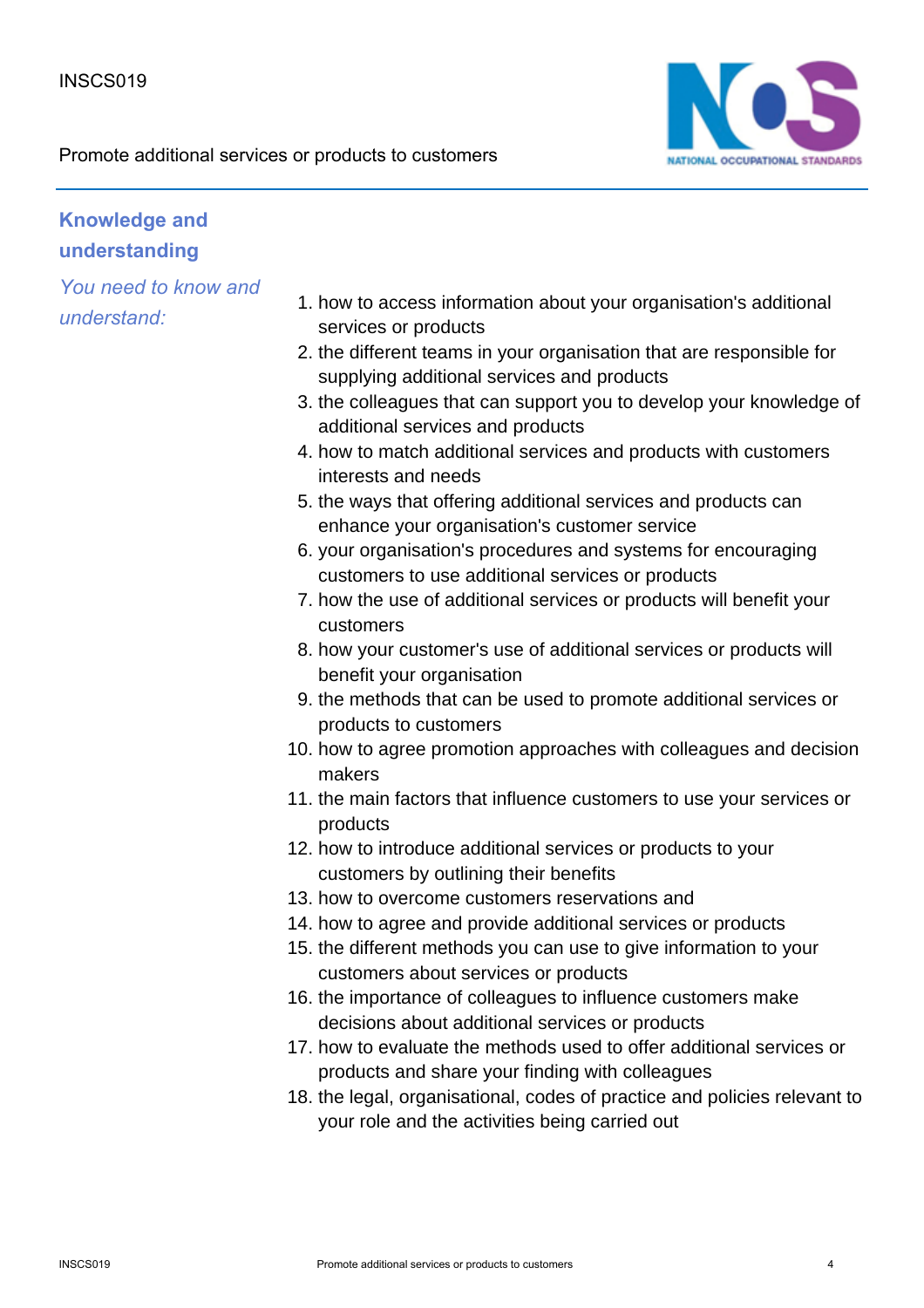

| <b>Developed by</b>                       | Instructus                                                                                                                                                                                                                                                  |
|-------------------------------------------|-------------------------------------------------------------------------------------------------------------------------------------------------------------------------------------------------------------------------------------------------------------|
| <b>Version Number</b>                     | 1                                                                                                                                                                                                                                                           |
| <b>Date Approved</b>                      | February 2021                                                                                                                                                                                                                                               |
| <b>Indicative Review</b><br><b>Date</b>   | March 2026                                                                                                                                                                                                                                                  |
| <b>Validity</b>                           | Current                                                                                                                                                                                                                                                     |
| <b>Status</b>                             | Original                                                                                                                                                                                                                                                    |
| <b>Originating</b><br><b>Organisation</b> | Instructus                                                                                                                                                                                                                                                  |
| <b>Original URN</b>                       | CFACSA15, CFACSA5                                                                                                                                                                                                                                           |
| <b>Relevant</b><br><b>Occupations</b>     | <b>Customer Service Occupations</b>                                                                                                                                                                                                                         |
| <b>Suite</b>                              | <b>Customer Service</b>                                                                                                                                                                                                                                     |
| <b>Keywords</b>                           | Promoting; services and products; organise; delivery; customer service;<br>communication; problem solving; work with others; team work; listening,<br>hearing; speaking; positive impression; customer service principles;<br>customer service professional |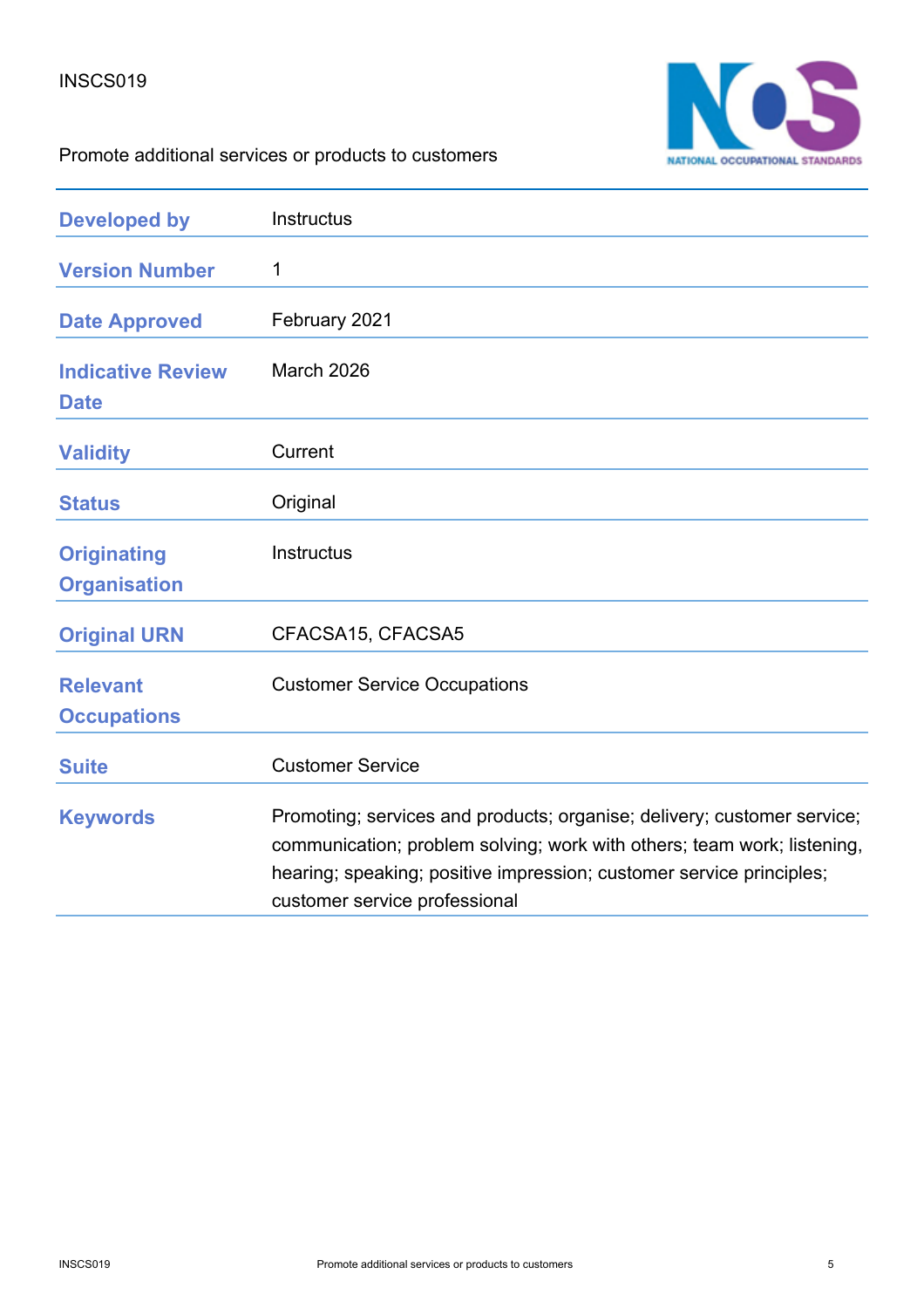

**Overview** This standard is part of the customer service competence area related to Customer Service Delivery. It covers delivering customer service within specified requirements. It includes customer service behaviours and processes that have most impact on the customer experience during Customer Service Delivery. Remember that customers include everyone to whom you provide products and services. They may be external to your organisation or they may be internal customers. You organise the delivery and maintenance of excellent and reliable customer service. Your role may involve supervisory or management responsibilities and you take responsibility for the resources and systems you use. You are alert to customer reactions and know how to use them to improve the service that you give. You work with your organisation's service systems to meet or exceed customer expectations. You prepare for each transaction with customers, dealing with different types of customers in different circumstances, checking that you have met their expectations and completed records. You also provide customer service on customer premises, ensuring that your customer enjoys the customer service experience and has confidence that the work you have carried out has been completed successfully. This standard is for customer service professionals who deliver customer service within specified requirements.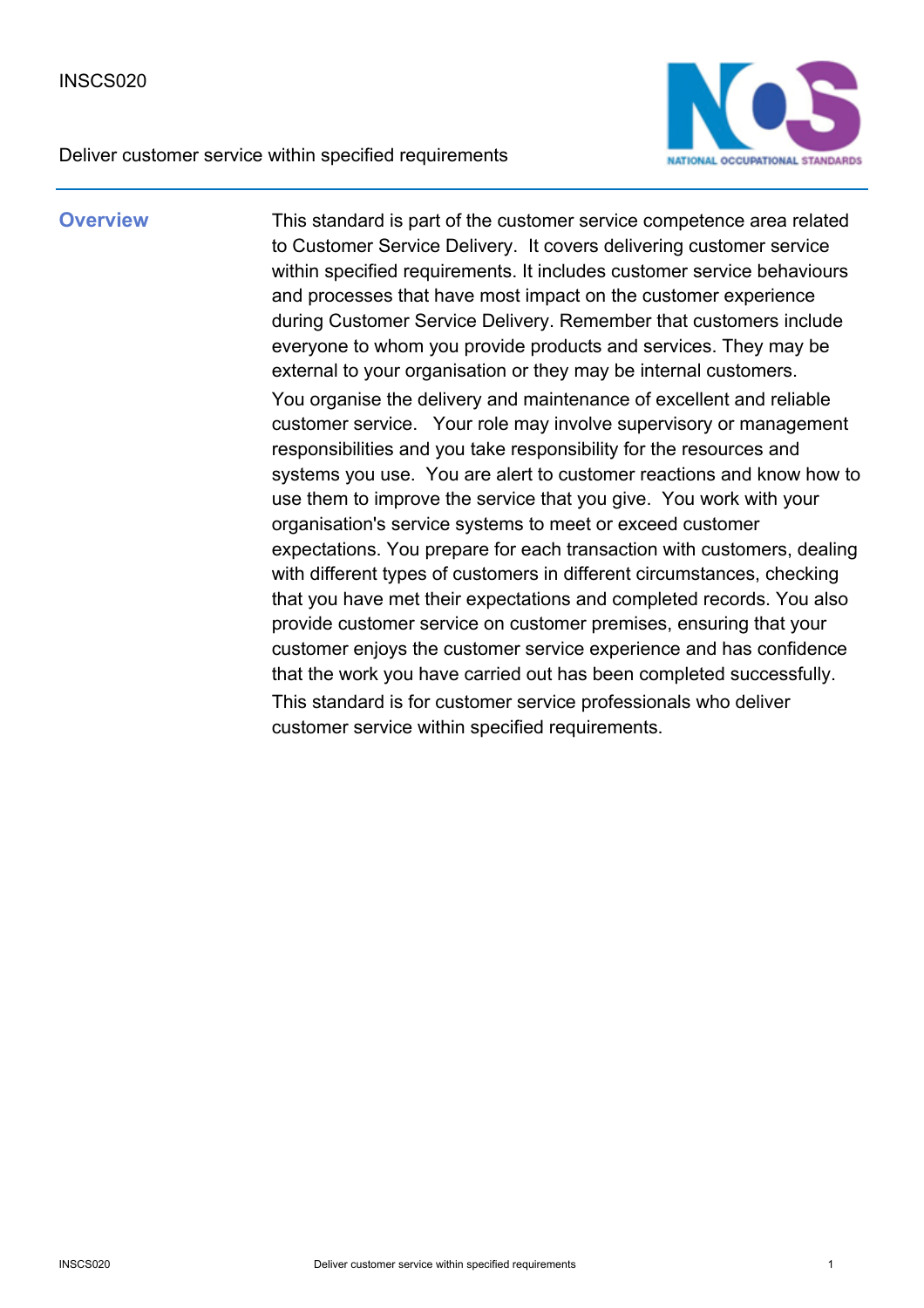

## **Performance criteria**

*You must be able to:*

- maintain up to date knowledge of your organisation's services or 1. products
- 2. organise your work area to prepare to deal with your customers
- 3. plan, prepare and organise to deliver services or products to different types of customers
- 4. reorganise your work to respond to unexpected additional workloads
- 5. maintain service delivery during busy and quiet periods
- 6. maintain service delivery when systems, people or resources have let you down
- 7. balance the demands of different customer needs
- 8. improve the reliability of your service based on customer comments
- 9. record and store customer service information following organisational guidelines
- 10. select and retrieve customer service information in the required format
- 11. locate information to respond to customer queries
- 12. supply customer service information to colleagues
- 13. make promises that balance the needs of your customers and your organisation
- 14. inform your customers when you cannot keep your promises due to unforeseen circumstances
- 15. adapt your service to meet changes in customers' needs or expectations
- 16. inform customers when you refer them to a colleague or another organisation
- 17. check that the service you have given meets your customers' needs and expectations
- 18. prepare for visits to customer premises confirming when and why you will be there
- 19. show official identification when visiting customer premises
- 20. explain what you are going to do and approximately how long you expect the work to take
- 21. listen to any concerns that your customer may have and reassure them
- 22. inform customers of work progress and any potential delays
- 23. inform customers about any variation to the work that could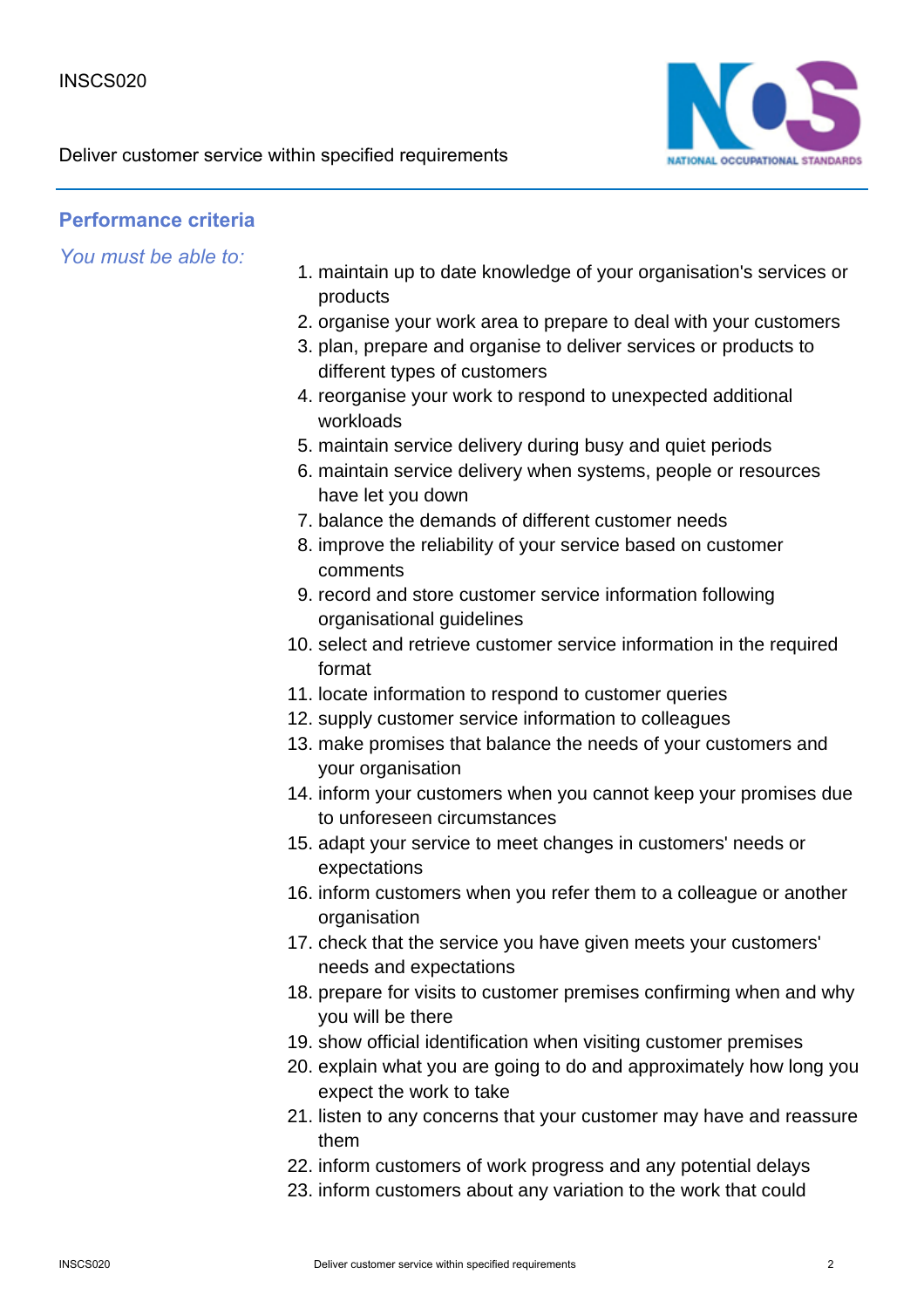

involve additional time or cost

- 24. show respect to your customer's premises and possessions by treating them with care
- 25. check that your customer is satisfied with the completed work
- 26. identify how your customer service could be improved
- 27. share information with colleagues to maintain and improve your service delivery
- 28. follow the legal, organisational, codes of practice and policies elevant to your role and the activities being carried out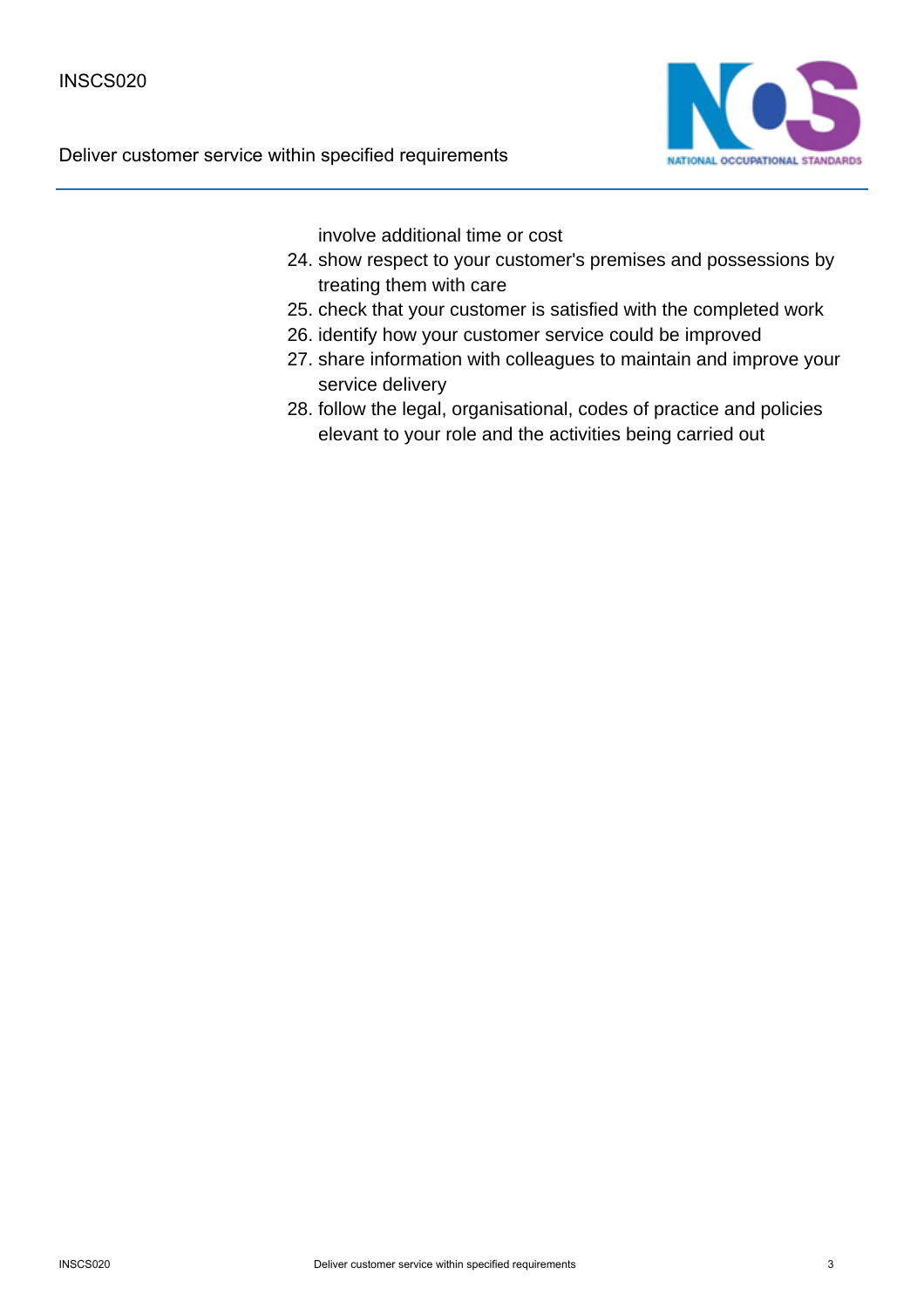

## **Knowledge and understanding**

- 1. your organisation's services or products and how to keep your knowledge up to date
- 2. your organisation's processes and systems for delivering customer service
- 3. your organisation's guidelines for organising your work area
- 4. the types of unexpected additional workloads that may arise in your role and how to deal with them
- 5. your organisation's definition of 'busy' and 'quiet' times and the activities that you should focus on during these periods
- 6. your organisation's procedures for dealing with unexpected situations and your role within them
- 7. the resource implications of staff sickness and holiday periods and your responsibilities at these times
- 8. the importance of having easily accessible information for your customers and your organisation
- 9. your organisation's procedures and systems for recording, storing, retrieving and supplying customer service information
- 10. how to assess and prioritise customer requests to balance the demands from different customers
- 11. the methods that can be used to monitor customer service delivery
- 12. the colleagues and other organisations that are involved in providing service to your customers and when you may need to refer customers to them
- 13. how to establish rapport with customers when visiting their premises
- 14. the importance being sensitive to customer's feelings about their own premises and possessions
- 15. the insurance implications of working on customer premises
- 16. the organisational procedures to follow if you cause any accidental damage on customer premises
- 17. how to identify useful customer feedback and how to decide which feedback should be acted on
- 18. the methods and systems used to measure your organisation's effectiveness in delivering customer service
- 19. how to communicate feedback from customers to others to improve customer service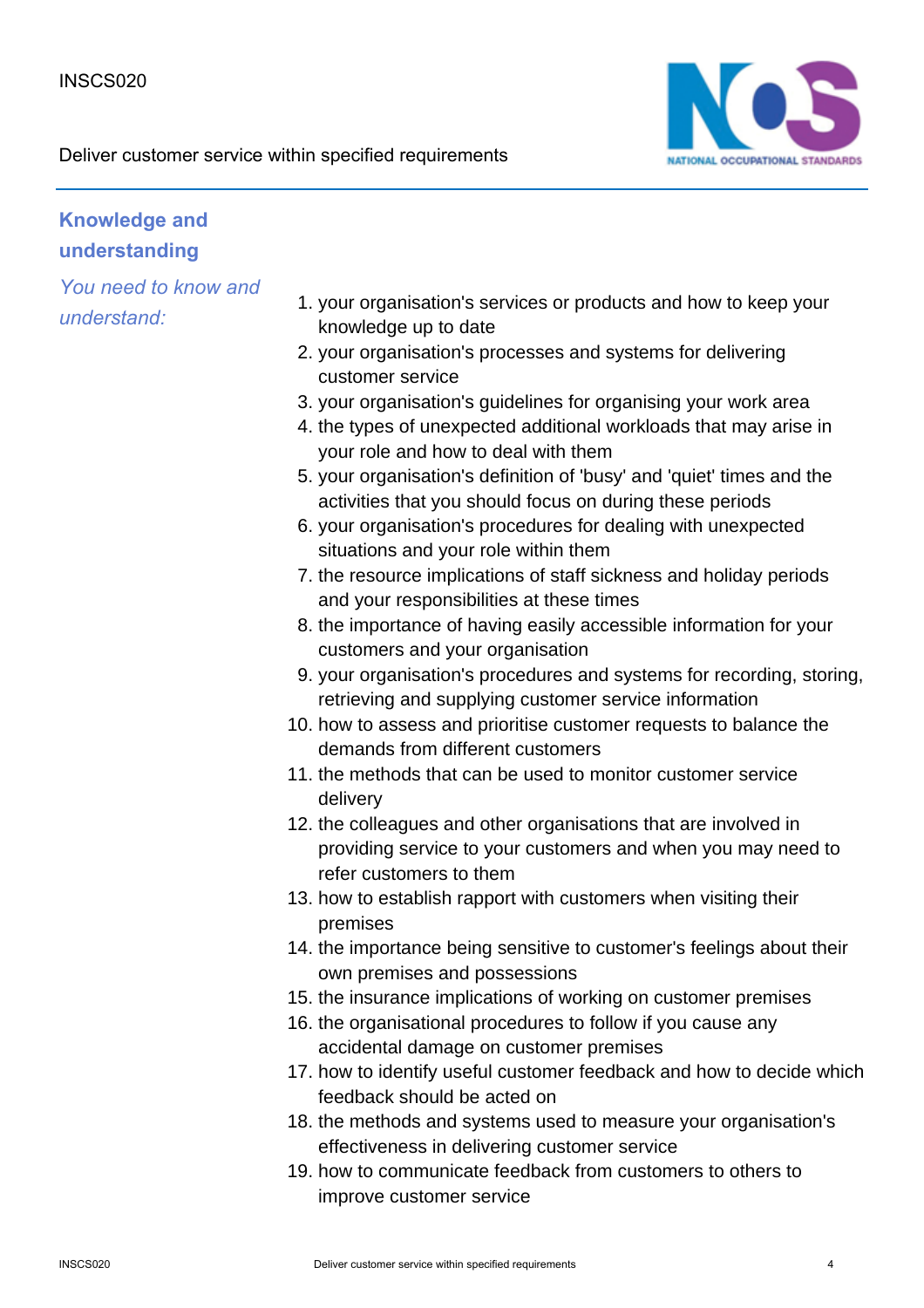

20. the legal, organisational, codes of practice and policies relevant to your role and the activities being carried out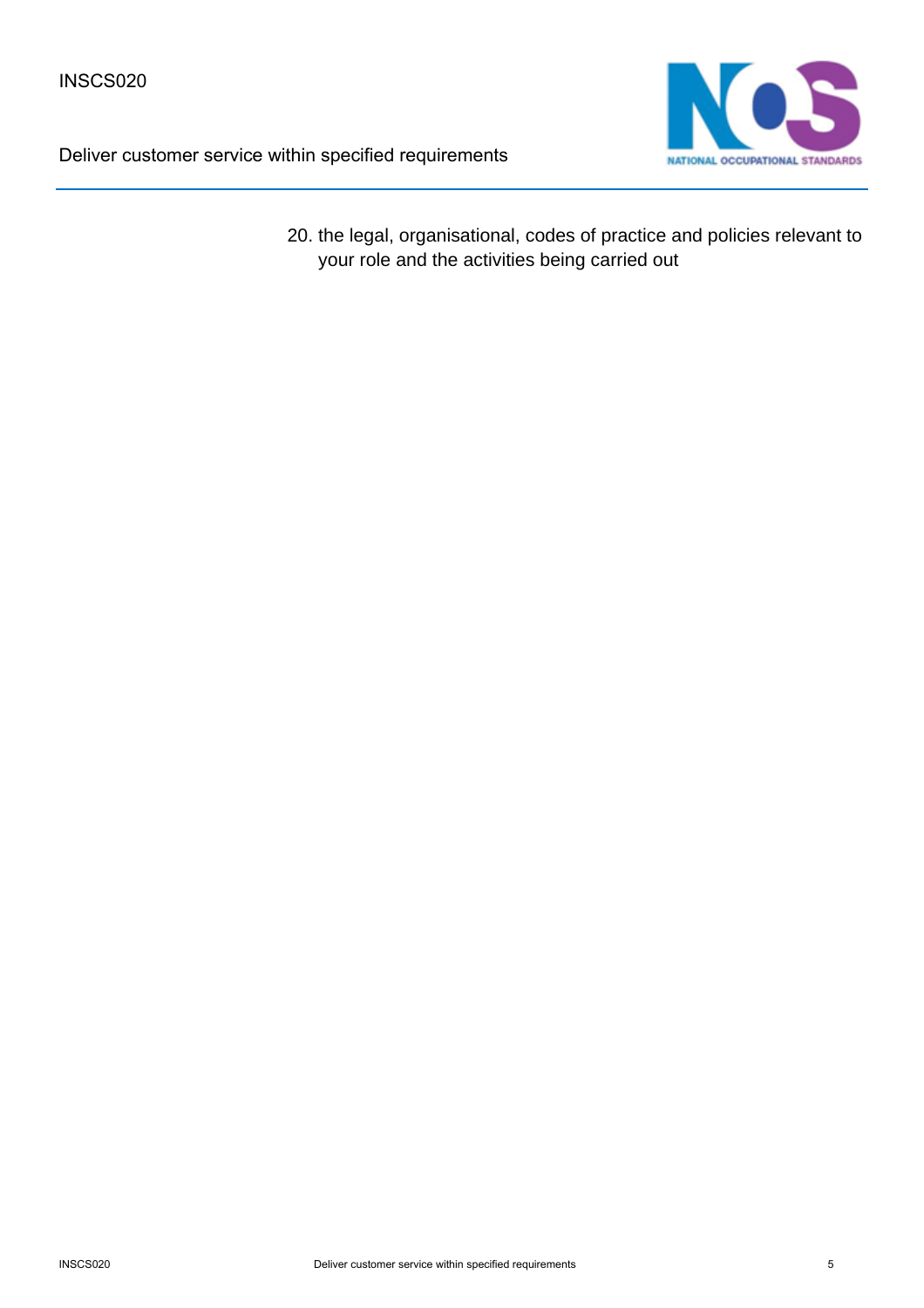

| <b>Developed by</b>                       | Instructus                                                                                                                                                                                                       |
|-------------------------------------------|------------------------------------------------------------------------------------------------------------------------------------------------------------------------------------------------------------------|
| <b>Version Number</b>                     | 1                                                                                                                                                                                                                |
| <b>Date Approved</b>                      | February 2021                                                                                                                                                                                                    |
| <b>Indicative Review</b><br><b>Date</b>   | <b>March 2026</b>                                                                                                                                                                                                |
| <b>Validity</b>                           | Current                                                                                                                                                                                                          |
| <b>Status</b>                             | Original                                                                                                                                                                                                         |
| <b>Originating</b><br><b>Organisation</b> | <b>Instructus</b>                                                                                                                                                                                                |
| <b>Original URN</b>                       | CFACSB2, CFACSB3, CFACSB10                                                                                                                                                                                       |
| <b>Relevant</b><br><b>Occupations</b>     | <b>Customer Service Occupations</b>                                                                                                                                                                              |
| <b>Suite</b>                              | <b>Customer Service</b>                                                                                                                                                                                          |
| <b>Keywords</b>                           | Organising; delivery; reliable; resources; systems; support service;<br>customer service; communication; problem solving; work with others;<br>team working; giving information; receiving information services; |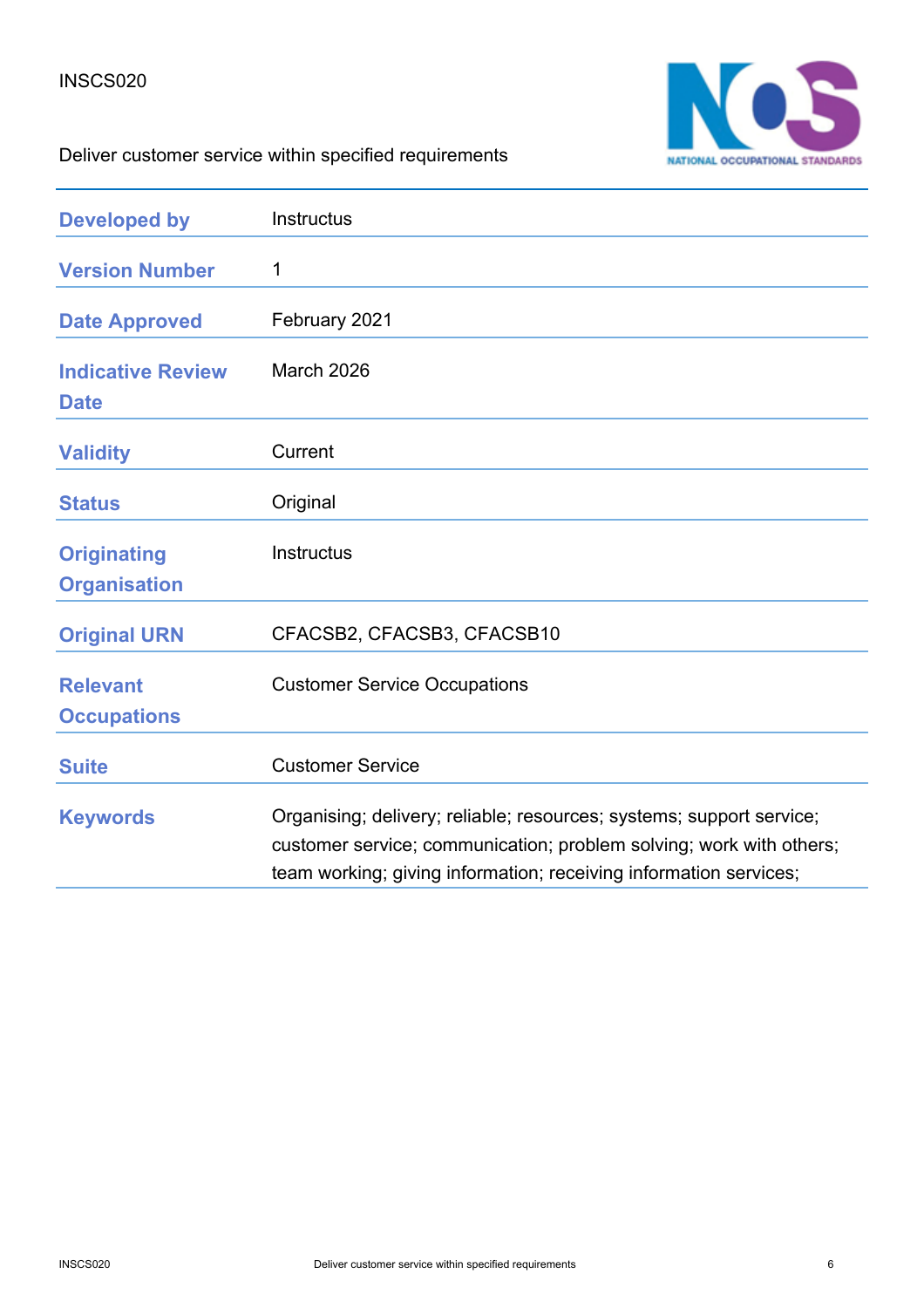

**Overview** This standard is part of the customer service competence area related to Customer Service Delivery. It covers dealing with customers across a language divide. It includes customer service behaviours and processes that have most impact on the customer experience during Customer Service Delivery. Remember that customers include everyone to whom you provide products and services. They may be external to your organisation or they may be internal customers. Customer service is frequently delivered across a language divide. Customer service centres may be in one country but deal mainly with another. In a multi-cultural society, many customers may have a different first language from those who are delivering customer service. This language divide can present a challenge to your delivery of customer service. You prepare to deliver customer service across a language divide and see through delivery. You can deal with customers with different language preferences without having full access to your customers first language. To do this you may use electronic translation tools or contract a language support specialist.

> This standard is for customer service professionals who deal with customers across a language divide.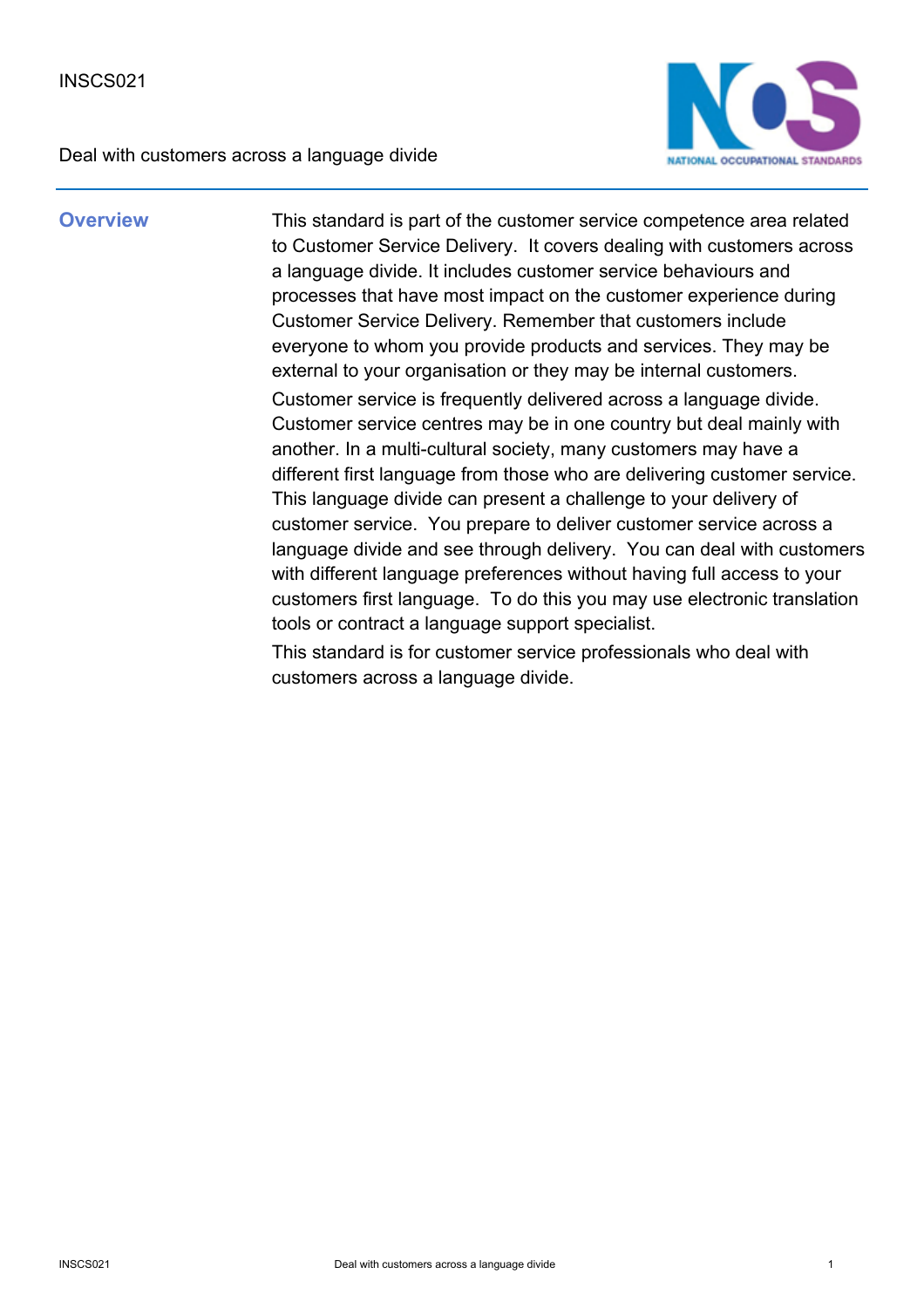

## **Performance criteria**

*You must be able to:*

- 1. identify the languages that you are likely to come across when dealing with customers
- 2. identify your customer's first language and confirm this with them
- 3. learn a greeting, thank you and a farewell phrase in the languages you expect to deal with
- 4. identify colleagues who can help you with a language you expect to encounter
- 5. gather and note useful words and phrases to support your dealings with customers with a different first language
- 6. use the electronic translation tools to communicate with customers face to face and in writing
- 7. seek a specialist language support when required
- 8. establish the expectations of customers regarding whether they expect to deal in your first language or theirs
- 9. speak clearly when using a language which is not the first language for either you or your customer
- 10. maintain a consistent tone, volume and pace when dealing with customers across a language divide
- 11. listen to your customers to identify any words they are using that differs from how you would use them
- 12. check your understanding of specific words with your customer using questions for clarification
- 13. seek colleague assistance if you cannot complete a customer transaction because of language barriers
- 14. reword a question or explanation when your customer does not understand you
- 15. follow the legal, organisational, codes of practice and policies relevant to your role and the activities being carried out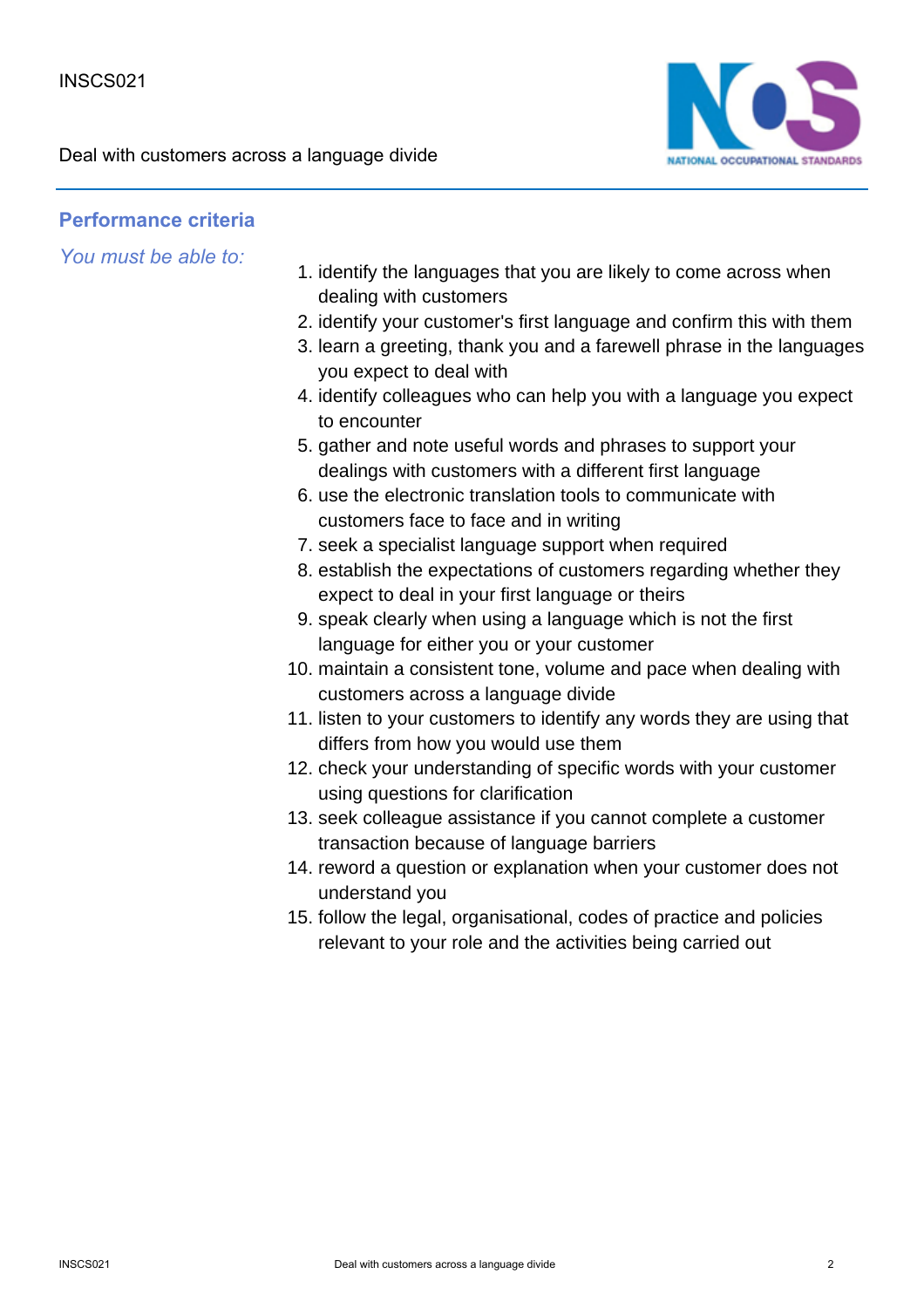

## **Knowledge and understanding**

- 1. the languages you are most likely to encounter when dealing with your organisation's customers
- 2. how to greet, thank and say farewell to customers in their first languages
- 3. the colleagues in your organisation who speak different languages and the languages that they can communicate in
- 4. the methods you can use to develop your language skills and continue to learn
- 5. the importance of dealing with customers in their first language when possible
- 6. the electronic translation tools for verbal and written communication with customers
- 7. how to seek a language support where required
- 8. how to explain to a customer that you cannot hold an extended conversation in their first language
- 9. the importance of tone, pace and volume when dealing with customers across a language divide
- 10. how to check that you have understood what your customers have said
- 11. the sources of assistance to use when a language barrier demands additional language skills
- 12. the legal, organisational, codes of practice and policies relevant to your role and the activities being carried out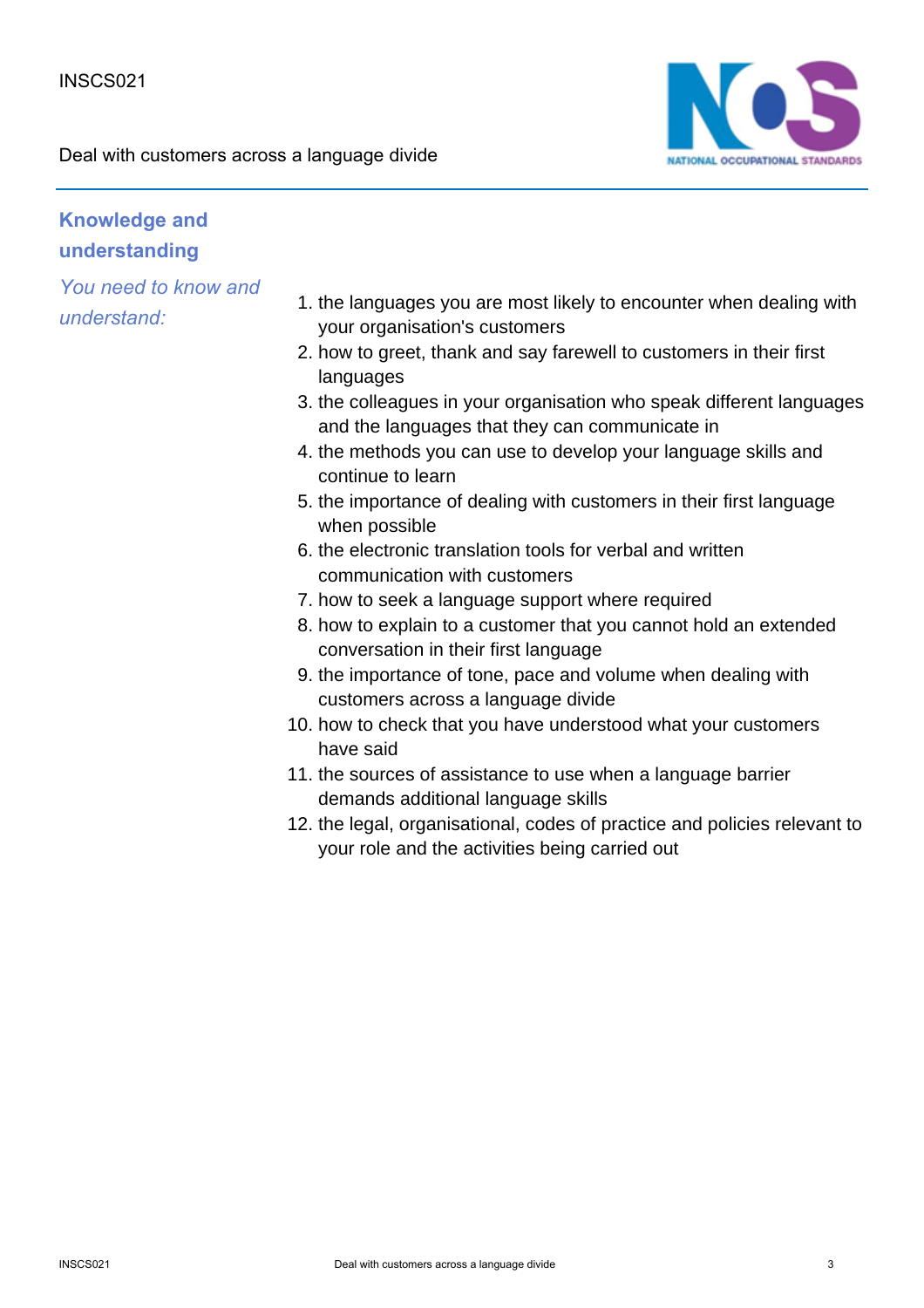

| <b>Developed by</b>                       | Instructus                                                                                                                                                                                                                   |
|-------------------------------------------|------------------------------------------------------------------------------------------------------------------------------------------------------------------------------------------------------------------------------|
| <b>Version Number</b>                     | 1                                                                                                                                                                                                                            |
| <b>Date Approved</b>                      | February 2021                                                                                                                                                                                                                |
| <b>Indicative Review</b><br><b>Date</b>   | <b>March 2026</b>                                                                                                                                                                                                            |
| <b>Validity</b>                           | Current                                                                                                                                                                                                                      |
| <b>Status</b>                             | Original                                                                                                                                                                                                                     |
| <b>Originating</b><br><b>Organisation</b> | <b>Instructus</b>                                                                                                                                                                                                            |
| <b>Original URN</b>                       | CFACSB5                                                                                                                                                                                                                      |
| <b>Relevant</b><br><b>Occupations</b>     | <b>Customer Service Occupations</b>                                                                                                                                                                                          |
| <b>Suite</b>                              | <b>Customer Service</b>                                                                                                                                                                                                      |
| <b>Keywords</b>                           | Meeting; greeting conversation; language barrier; language; first<br>language; language divide; words; phrases; tone; volume; customer<br>service; communication; problem solving; behaviours; work with others;<br>teamwork |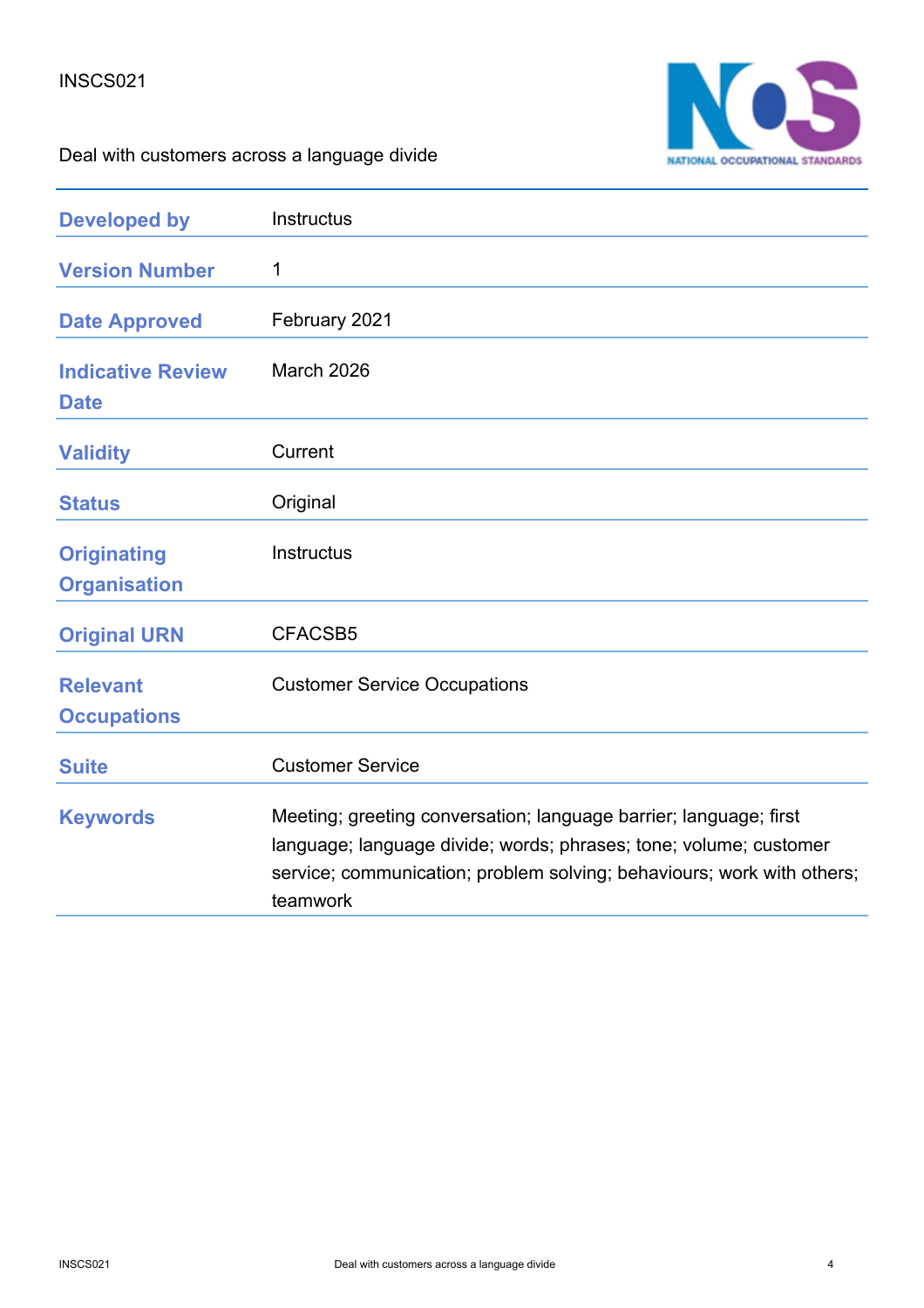



**Overview** This standard is part of the customer service competence area related to Customer Service Delivery. It covers using questioning techniques when delivering customer service. It includes customer service behaviours and processes that have most impact on the customer experience during Customer Service Delivery. Remember that customers include everyone to whom you provide products and services. They may be external to your organisation or they may be internal customers.

> You use questioning both in planned patterns and in spontaneous conversation to understand what your customer wants and how your organisation can deliver it. You interact with your customers face to face, by voice technology or in online chats.

This standard is for customer service professionals who use questioning techniques when delivering customer service.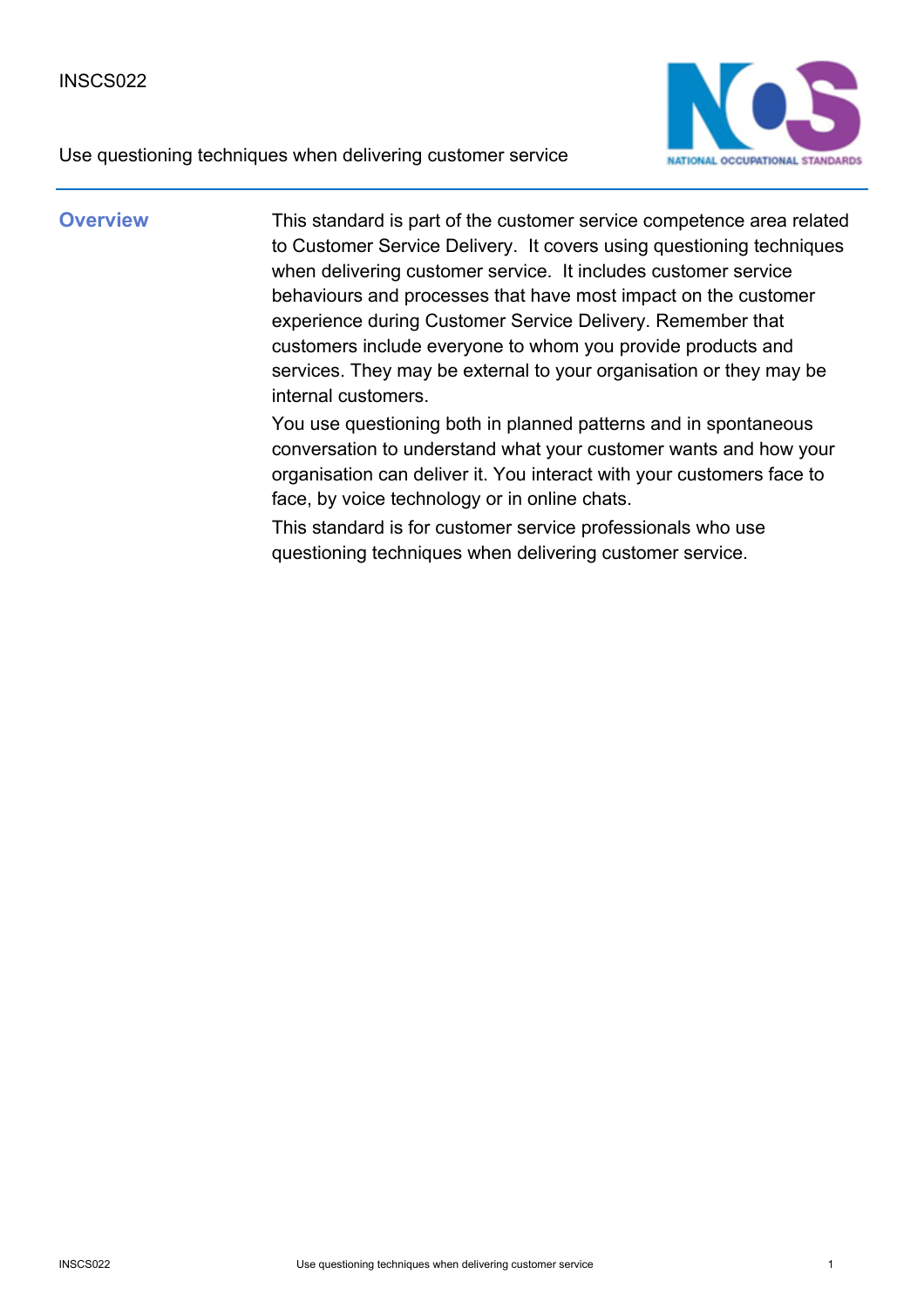

### **Performance criteria**

*You must be able to:*

- 1. greet your customers using your organisation's guidelines to invite an open response
- 2. use planned and spontaneous comments to show empathy with your customers
- 3. request more detailed explanations from your customers
- 4. listen to customer responses to understand their concerns
- 5. use open and closed questions to connect with your customers and conduct detailed investigation of their needs
- 6. identify customers reactions to the information you are seeking
- 7. follow your organisation's planned question patterns to explore customer opinions in greater detail
- 8. explore any customer concerns you have identified using spontaneous conversation
- 9. explain why your organisation needs the information you are asking for
- 10. use probing questions that build on comments or words used by your customers
- 11. thank your customers for the information they provide and encourage further open responses
- 12. record your customers' responses to inform future actions
- 13. follow the legal, organisational, codes of practice and policies relevant to your role and the activities being carried out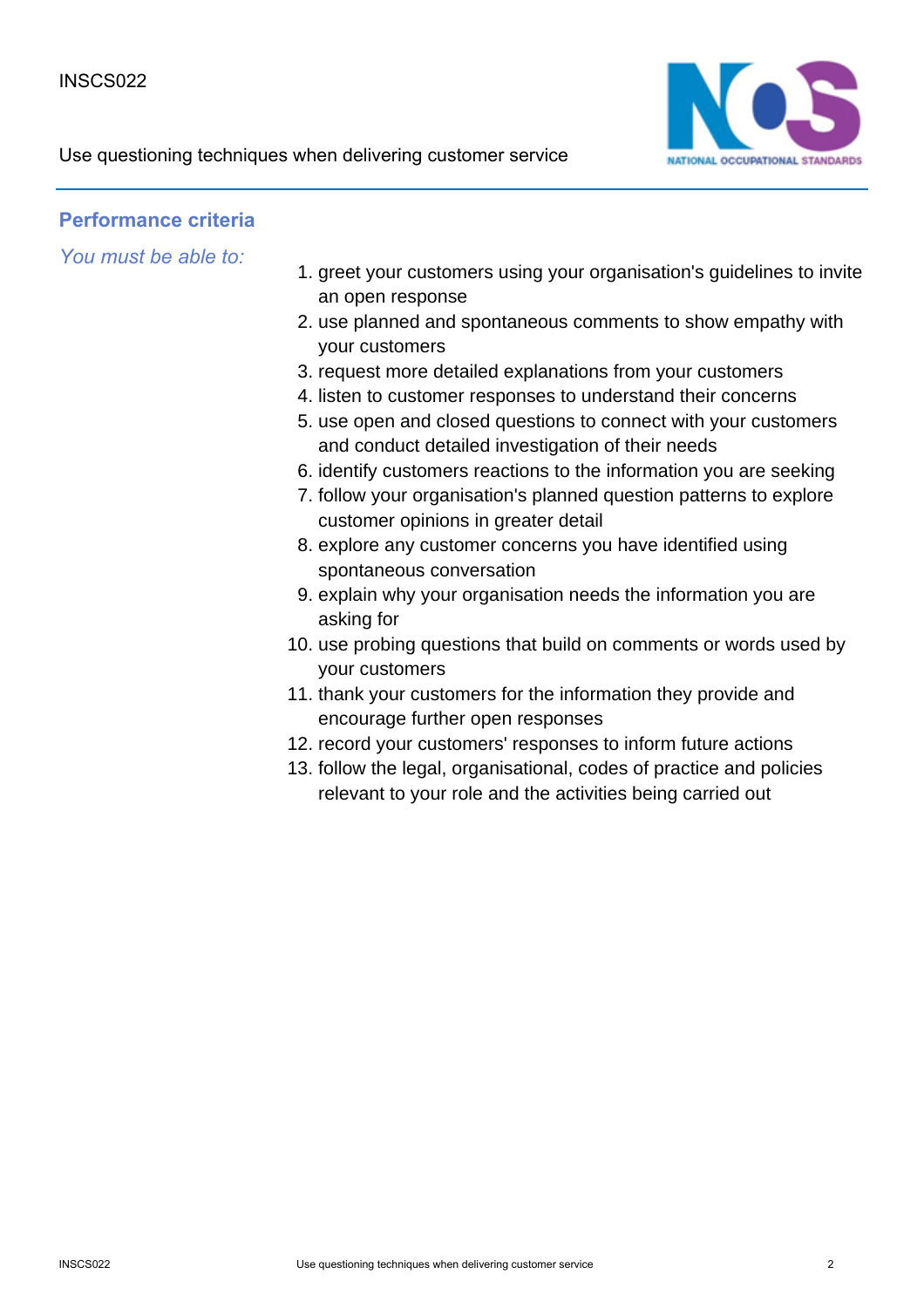

Use questioning techniques when delivering customer service

# **Knowledge and understanding**

- 1. why establishing rapport makes it easier to draw information from customers
- 2. the different ways to greet customers that build rapport with them
- 3. the reasons for using planned question patterns and scripts to get the information you need
- 4. the reasons for using spontaneous conversation in addition to planned questions and the type of information that is gathered
- 5. the importance of active listening when seeking detailed information from customers and how to demonstrate this in your interactions
- 6. the differences between closed and open questions and when to use them
- 7. the importance of explaining to customers why information is needed
- 8. why trigger questions are effective in gaining specific information
- 9. how to question and respond to customers with the different communication channels and social media platforms that your organisation uses
- 10. the legal, organisational, codes of practice and policies relevant to your role and the activities being carried out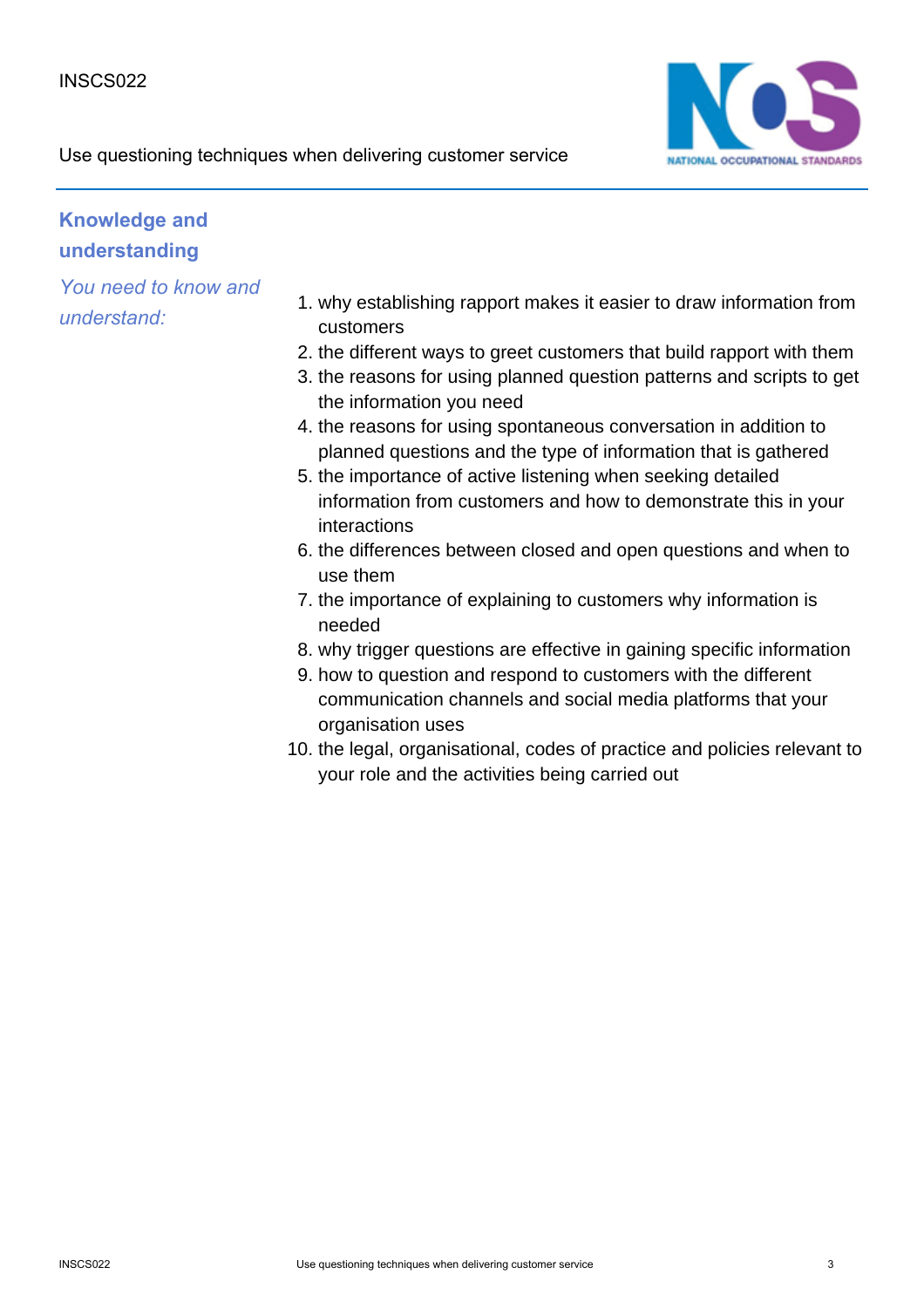

# Use questioning techniques when delivering customer service

| <b>Developed by</b>                       | <b>Instructus</b>                                                                                                                                                  |
|-------------------------------------------|--------------------------------------------------------------------------------------------------------------------------------------------------------------------|
| <b>Version Number</b>                     | 1                                                                                                                                                                  |
| <b>Date Approved</b>                      | February 2021                                                                                                                                                      |
| <b>Indicative Review</b><br><b>Date</b>   | <b>March 2026</b>                                                                                                                                                  |
| <b>Validity</b>                           | Current                                                                                                                                                            |
| <b>Status</b>                             | Original                                                                                                                                                           |
| <b>Originating</b><br><b>Organisation</b> | Instructus                                                                                                                                                         |
| <b>Original URN</b>                       | CFACSB6                                                                                                                                                            |
| <b>Relevant</b><br><b>Occupations</b>     | <b>Customer Service Occupations</b>                                                                                                                                |
| <b>Suite</b>                              | <b>Customer Service</b>                                                                                                                                            |
| <b>Keywords</b>                           | Questioning; delivery; conversation; rapport; closed questions; open<br>questions; customer service; communication; problem solving; work<br>with others; teamwork |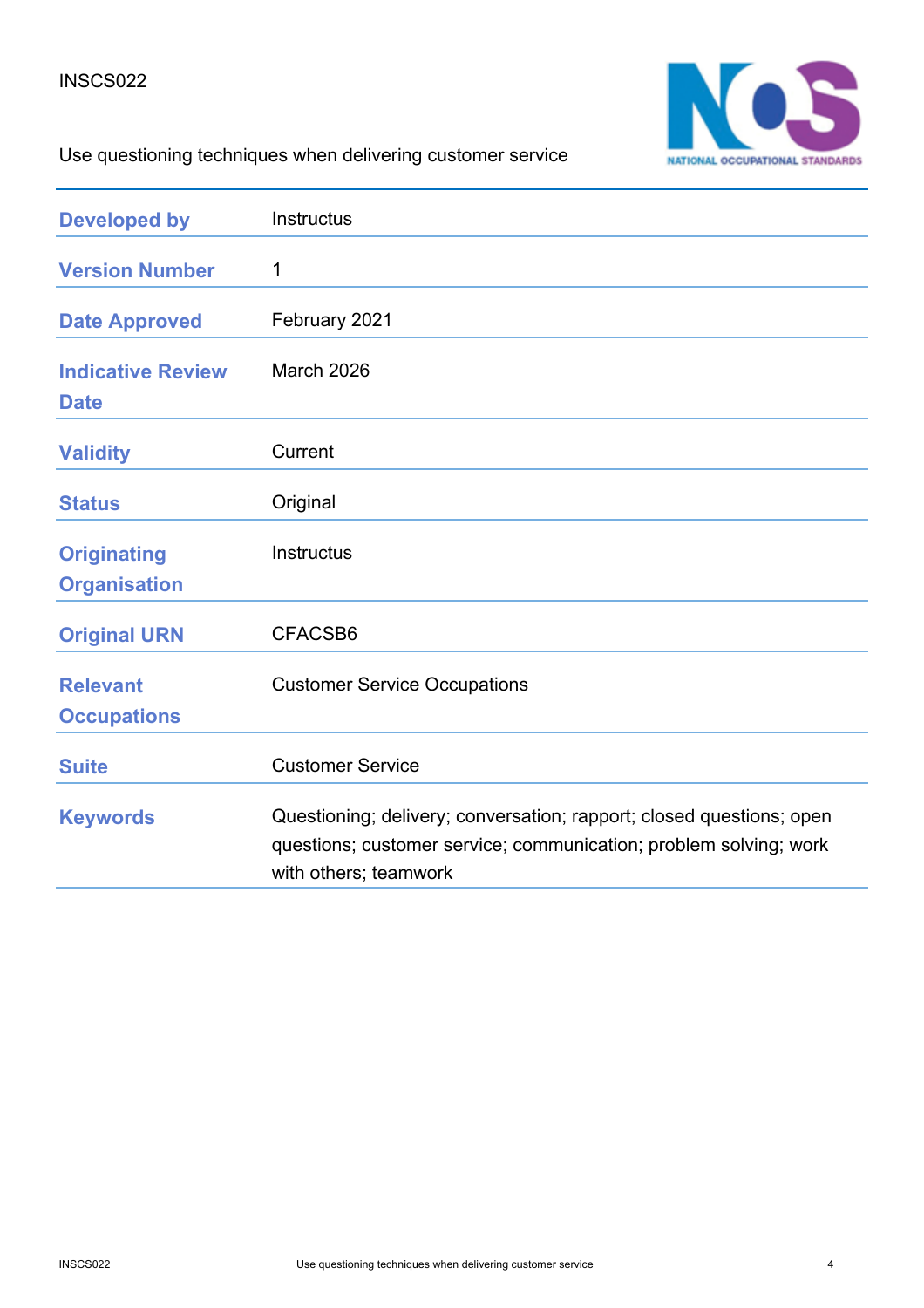Use bespoke software for dealing with customers



**Overview** This standard is part of the customer service competence area related to Customer Service Delivery. It includes using bespoke software for dealing with customers. It covers planning, organising and controlling customer service operations. It includes customer service behaviours and processes that have most impact on the customer experience during Customer Service Delivery. Remember that customers include everyone to whom you provide products and services. They may be external to your organisation or they may be internal customers. Customer service is often delivered using bespoke software when dealing with customers face-to-face, by telephone or online. You navigate the system quickly by following recommended routes and using the functionality of the system. Customers are unaware of the details of the system you are using and keep them informed of the different steps you are taking. Your use of the system ensures that you keep records of the transaction so that it can proceed successfully through to the next stages. Most of all, customer satisfaction must drive the interaction and it should not appear to be dominated by the demands of the software.

> This standard is for customer service professionals who are responsible for using bespoke software when dealing with customers.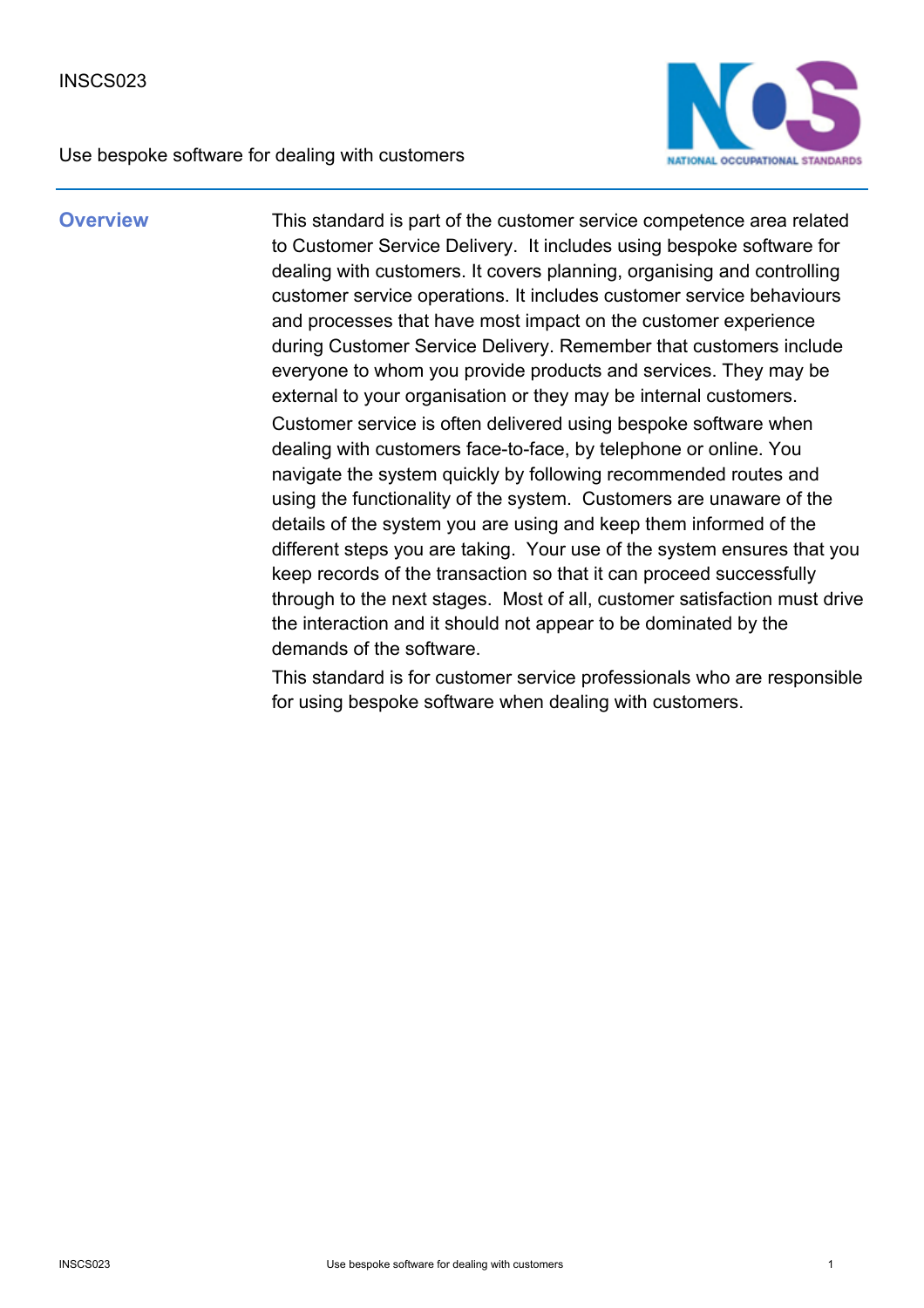Use bespoke software for dealing with customers



### **Performance criteria**

- 1. access your organisation's software system using your unique log in details
- 2. navigate to the bespoke customer service software to check that you can access all the areas you need to carry out your role
- 3. build your familiarity with the software manual, help screens or help lines to know where to locate technical support when needed
- 4. prepare your work area to deliver customer service using the bespoke software
- 5. identify your customers and the services or products they wish to access
- 6. follow organisational procedures to step through the system to respond to customers' needs
- 7. use search or other specialist functions within the software to respond to customer requests
- 8. enter new customer service records using the bespoke software system
- 9. amend customer service records in the bespoke software system
- 10. communicate with your customers when the software system using non-technical language
- 11. follow organisational procedures to structure customer conversations that follow the paths and sequences of the bespoke software
- 12. interpret and act on error messages to support your customer service
- 13. refer your customer to colleagues if you are unable to complete transactions
- 14. follow the legal, organisational, codes of practice and policies relevant to your role and the activities being carried out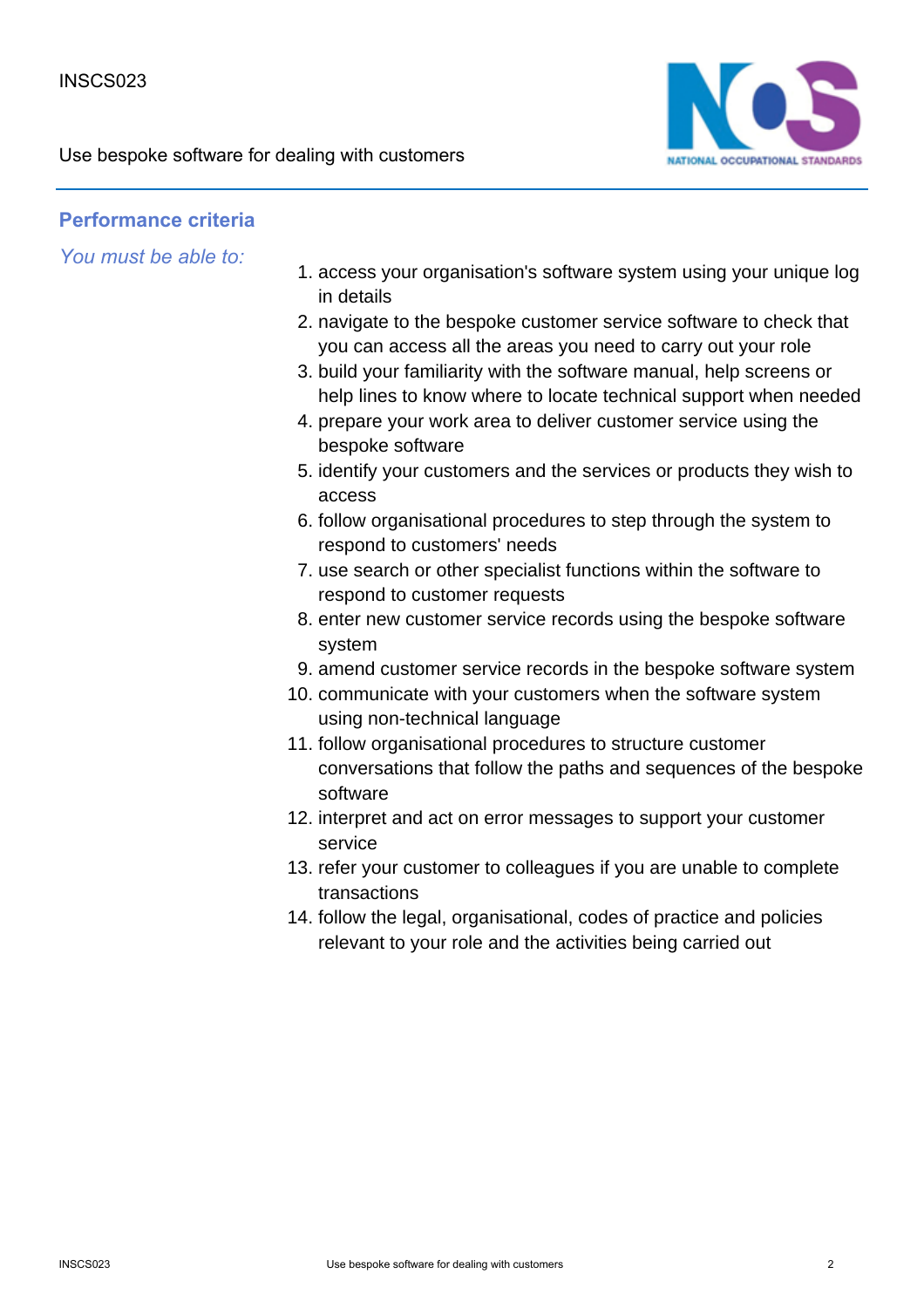

## **Knowledge and understanding**

- 1. the log in routines for your organisation's bespoke software system
- 2. the architecture and geography of the bespoke software system and how to navigate your way around it to access what you need
- 3. the different screen or menu routes that can be followed to meet customer requirements and how to structure your customer conversations to align with them
- 4. the sources of support and help for the bespoke software including manuals, help screens and help lines
- 5. the importance of preparing a work area before delivering customer service and the impact this has on your work
- 6. your organisation's customers and the services and products that you can offer to them
- 7. the search or other enquiry facilities within the bespoke software system
- 8. how to complete new customer records and capture information following your organisation's processes and guidelines
- 9. the methods used to amend and update customer service records in the bespoke software system
- 10. the importance of avoiding jargon and system terminology when communicating with customers
- 11. how to respond to error messages when using a bespoke software system
- 12. the referral points and sources of information when you are unable to meet customer needs using the bespoke software system
- 13. the links between the bespoke software system and open networks or social media platforms that may be relevant to communication with your customers
- 14. the legal, organisational, codes of practice and policies relevant to your role and the activities being carried out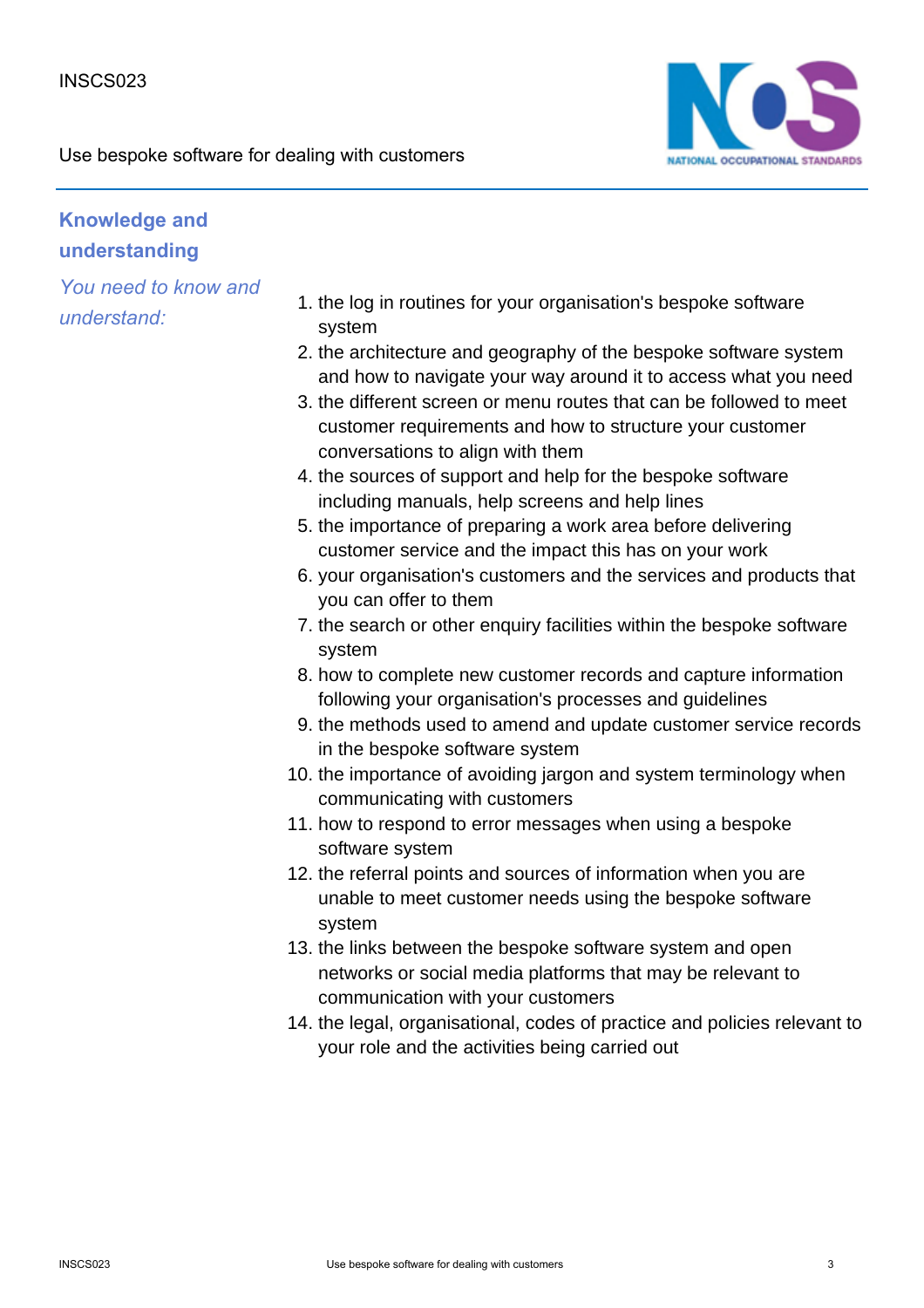### INSCS023



# Use bespoke software for dealing with customers

| <b>Developed by</b>                       | Instructus                                                                                                                                                                                                   |
|-------------------------------------------|--------------------------------------------------------------------------------------------------------------------------------------------------------------------------------------------------------------|
| <b>Version Number</b>                     | 1                                                                                                                                                                                                            |
| <b>Date Approved</b>                      | February 2021                                                                                                                                                                                                |
| <b>Indicative Review</b><br><b>Date</b>   | <b>March 2026</b>                                                                                                                                                                                            |
| <b>Validity</b>                           | Current                                                                                                                                                                                                      |
| <b>Status</b>                             | Original                                                                                                                                                                                                     |
| <b>Originating</b><br><b>Organisation</b> | Instructus                                                                                                                                                                                                   |
| <b>Original URN</b>                       | CFACSB7                                                                                                                                                                                                      |
| <b>Relevant</b><br><b>Occupations</b>     | <b>Customer Service Occupations</b>                                                                                                                                                                          |
| <b>Suite</b>                              | <b>Customer Service</b>                                                                                                                                                                                      |
| <b>Keywords</b>                           | bespoke software; contact centres; telephone; on-line; functionality;<br>customer service; communication; problem solving; work with others;<br>teamwork; giving information; receiving information services |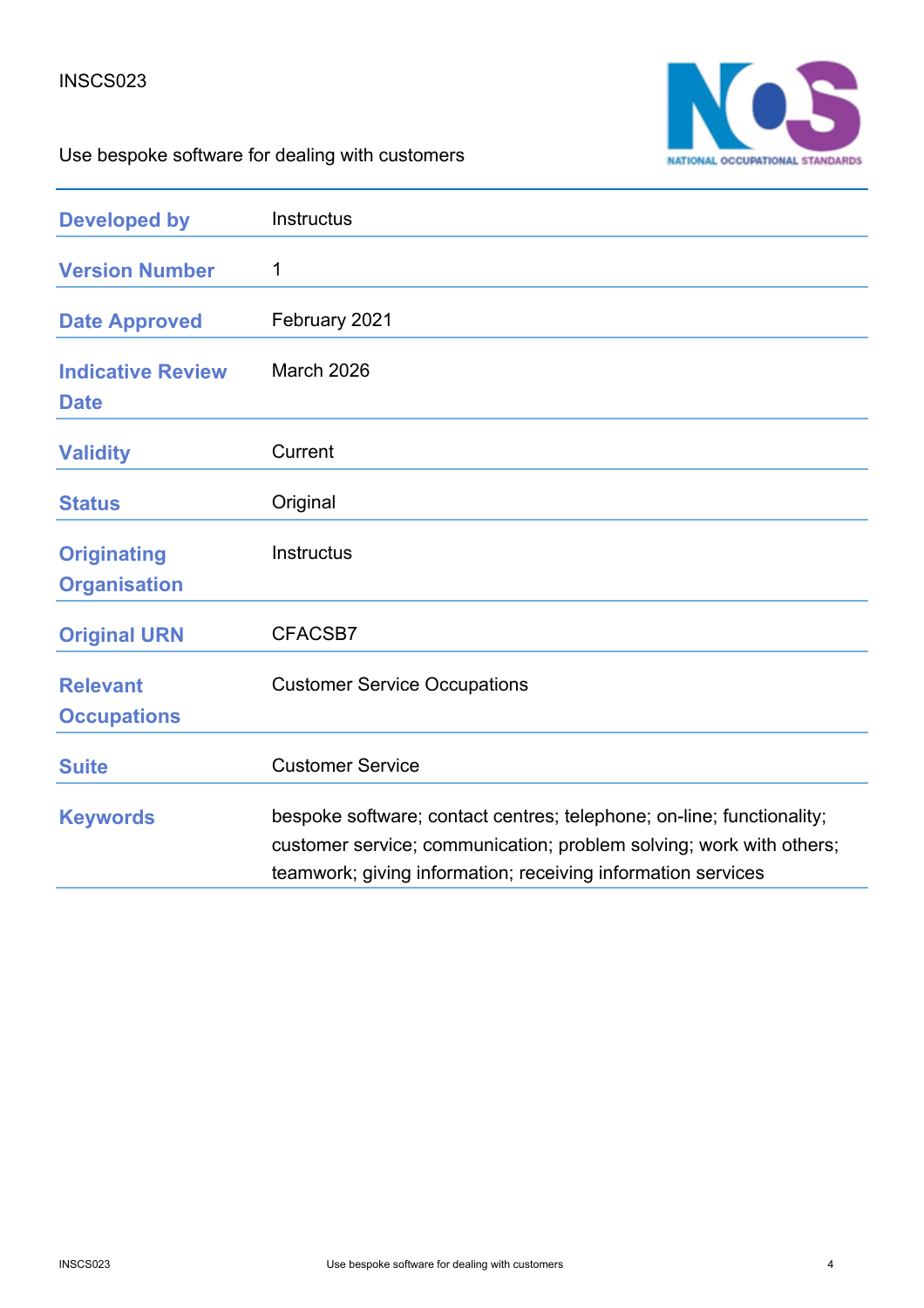



**Overview** This standard is part of the customer service competence area related to Customer Service Delivery. It includes maintaining customer service through handover procedures. It covers planning, organising and controlling customer service operations. It includes customer service behaviours and processes that have most impact on the customer experience during Customer Service Delivery. Remember that customers include everyone to whom you provide products and services. They may be external to your organisation or they may be internal customers.

> Customer service delivery in your team involves situations when you are unable to see actions through and you pass on responsibility to a colleague. You organise and follow a recognised pattern to share these responsibilities. You need to be sure that, when responsibility is passed on, the actions are seen through. You routinely check with your colleagues that customer service actions have been completed.

This standard is for customer service professionals who maintain customer service delivery through handover procedures and pass on responsibility for completion of a customer service actions to colleagues.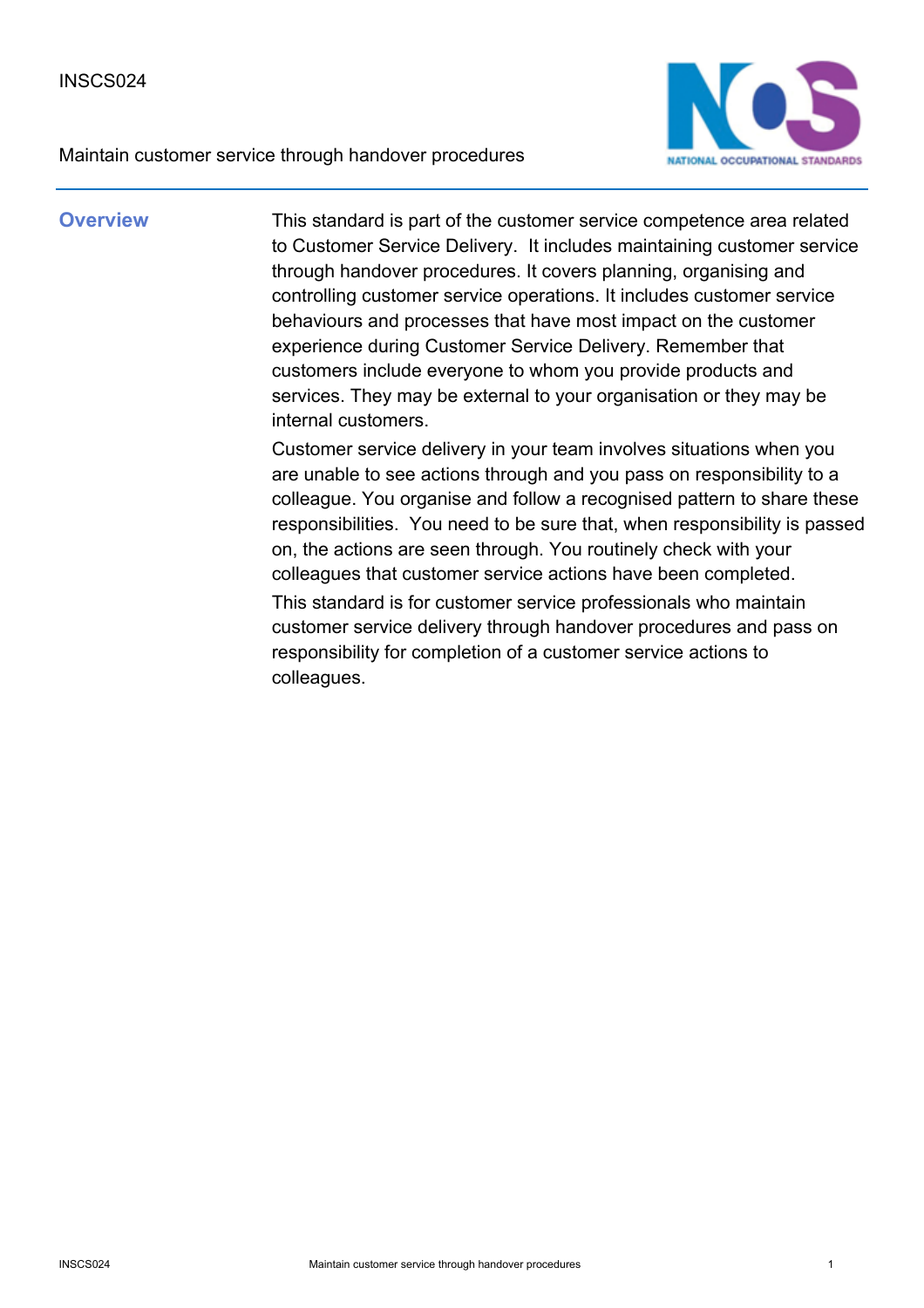

## **Performance criteria**

- 1. identify the services or products you deliver that rely on teamwork
- 2. identify steps in the customer service delivery process that require the exchange of information between colleagues
- 3. agree with colleagues when to pass responsibility for completing customer service actions to each other
- 4. confirm how information should be exchanged between colleagues to enable completion of customer service actions
- 5. check that the required information is given to colleagues when handing over responsibility to them
- maintain awareness of all details of customer service actions your 6. colleagues are due to complete
- 7. ask your colleagues about their completion of the customer service actions agreed
- 8. identify follow up customer service actions if your colleagues have been unable to complete the work you handed over
- 9. review with your colleagues the way that customer service actions are shared
- 10. plan and agree improvements to how customer service actions are shared between colleagues
- 11. follow the legal, organisational, codes of practice and policies relevant to your role and the activities being carried out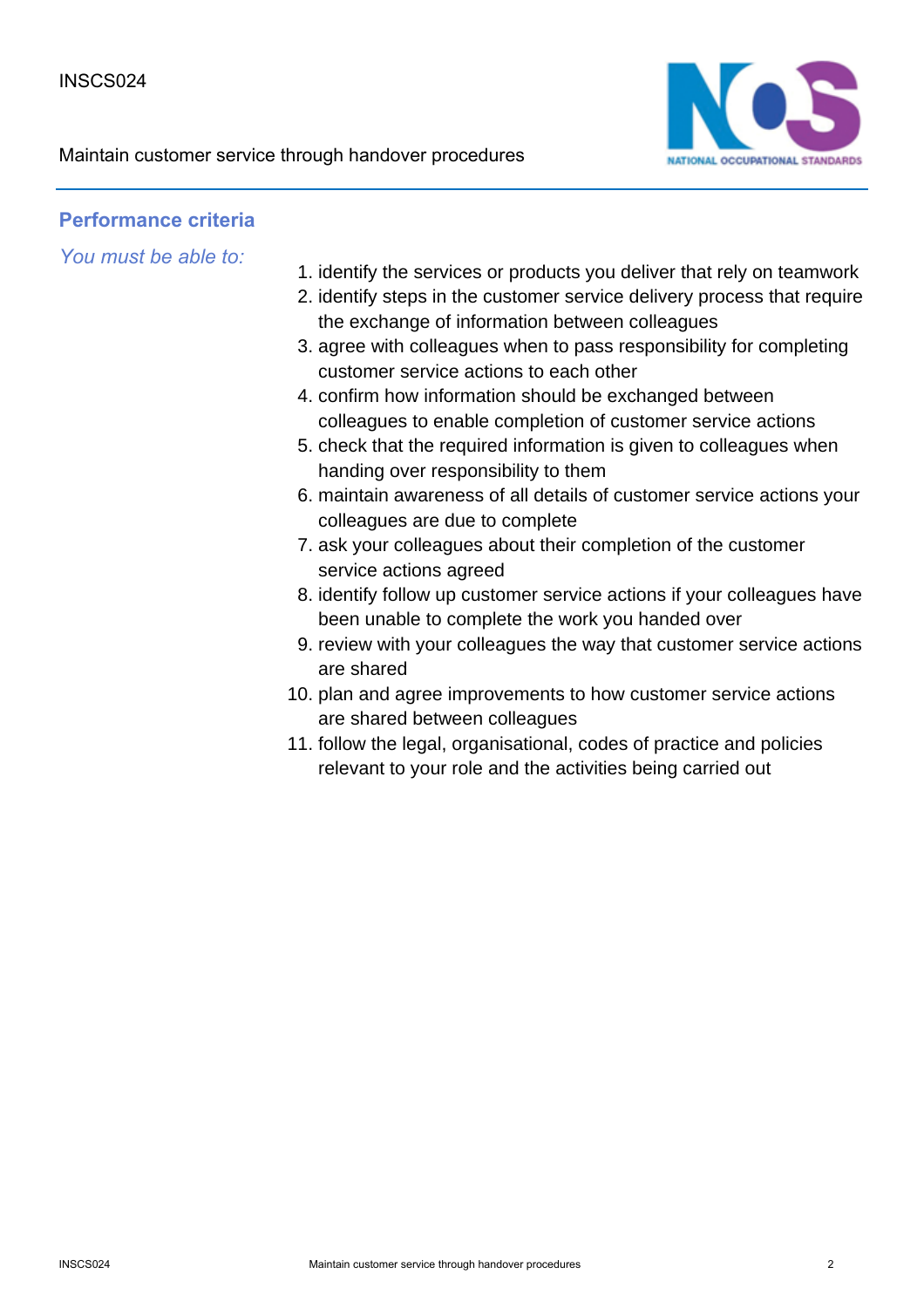

## **Knowledge and understanding**

- 1. your organisation's customer service procedures and systems used for the services or products you are involved in delivering
- 2. the handover procedures for exchanging information with colleagues to deliver customer service
- 3. the colleagues that you can pass responsibility for completing customer service actions to and their roles
- 4. the methods used to ensure that all the required information is handed over between you and your colleagues
- 5. the organisational procedures and communication media and platforms that you can use to handover information to colleagues
- 6. the importance of checking that colleagues have understood the actions that they need to carry out to complete service
- 7. the importance of checking with a colleague whether they have completed the customer service actions you were expecting
- 8. the situations when you may be required to take follow up actions when you colleagues have been unable to complete the handover actions
- 9. how to review the way customer service actions are shared in customer service processes with colleagues
- 10. the methods used to identify and agree potential improvements to handover procedures
- 11. the legal, organisational, codes of practice and policies relevant to your role and the activities being carried out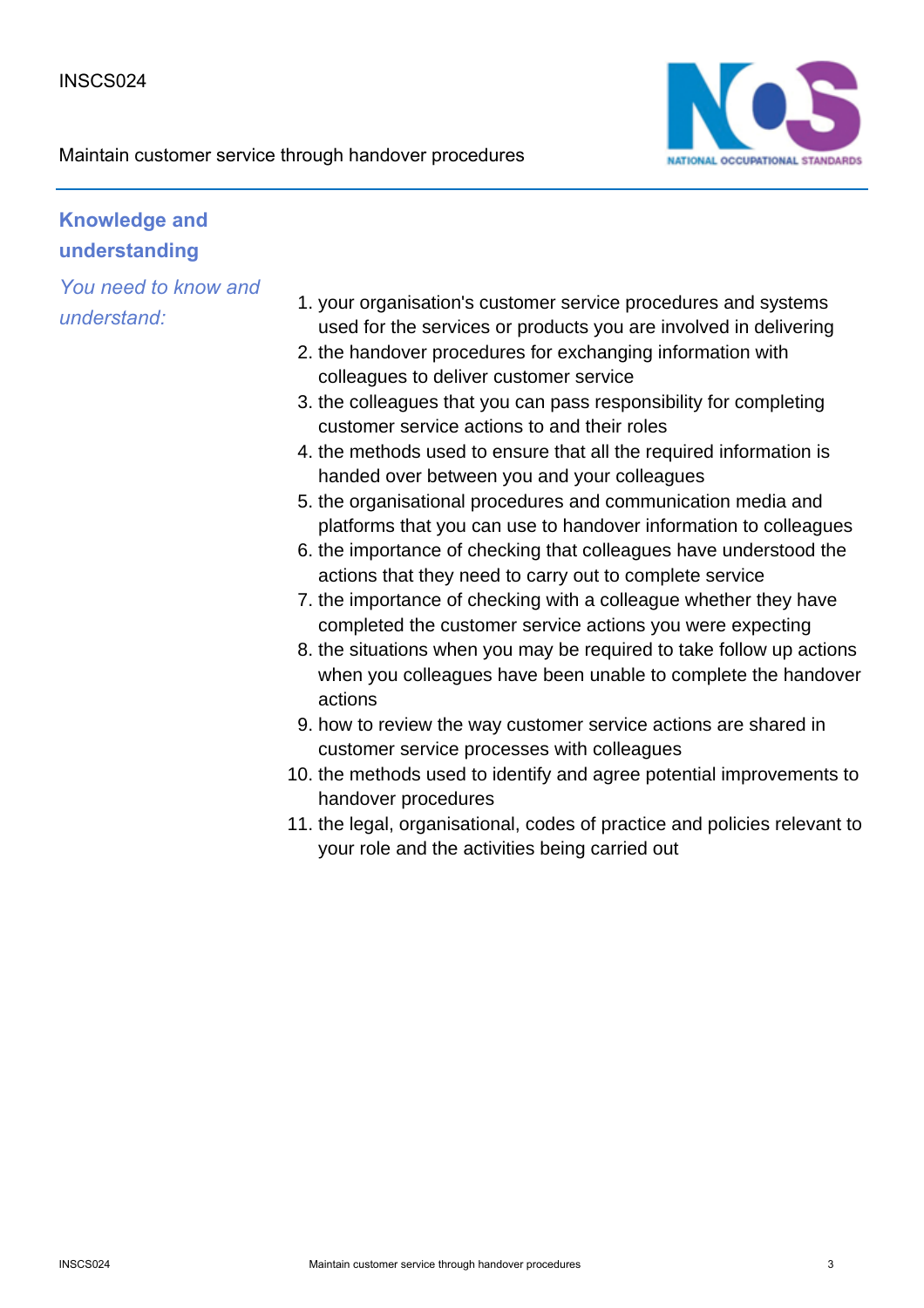

# Maintain customer service through handover procedures

| <b>Developed by</b>                       | Instructus                                                                                                                                                                                     |
|-------------------------------------------|------------------------------------------------------------------------------------------------------------------------------------------------------------------------------------------------|
| <b>Version Number</b>                     | 1                                                                                                                                                                                              |
| <b>Date Approved</b>                      | February 2021                                                                                                                                                                                  |
| <b>Indicative Review</b><br><b>Date</b>   | <b>March 2026</b>                                                                                                                                                                              |
| <b>Validity</b>                           | Current                                                                                                                                                                                        |
| <b>Status</b>                             | Original                                                                                                                                                                                       |
| <b>Originating</b><br><b>Organisation</b> | <b>Instructus</b>                                                                                                                                                                              |
| <b>Original URN</b>                       | CFACSB8                                                                                                                                                                                        |
| <b>Relevant</b><br><b>Occupations</b>     | <b>Customer Service Occupations</b>                                                                                                                                                            |
| <b>Suite</b>                              | <b>Customer Service</b>                                                                                                                                                                        |
| <b>Keywords</b>                           | Delivery; responsibility; colleagues; working together; customer service;<br>communication; problem solving; work with others; giving information;<br>teamwork; receiving information services |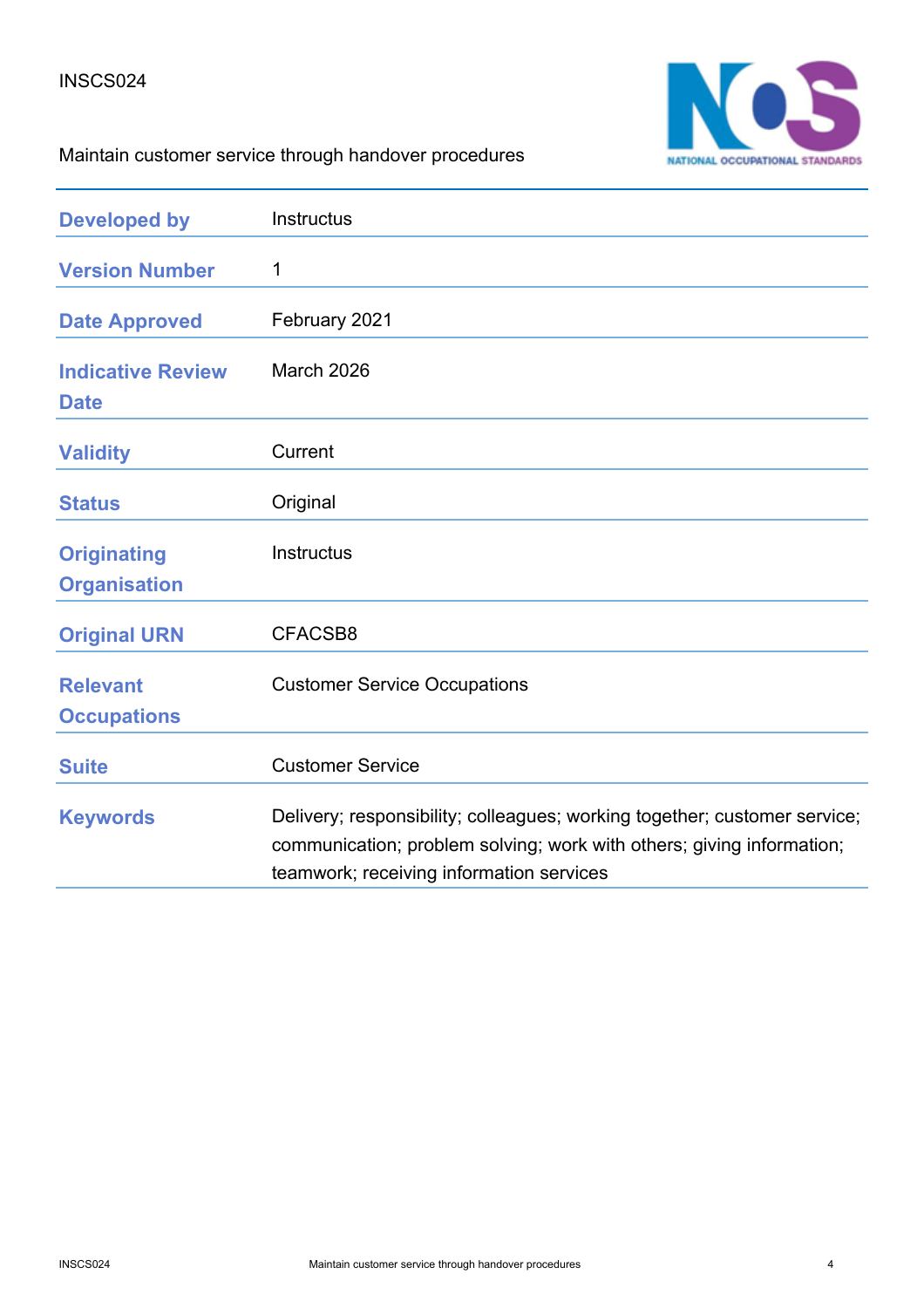Deal with customer queries, requests and problems



**Overview** This standard is part of the customer service competence area related to Handling Problems, Queries and Complaints. It includes dealing with customer queries, requests and problems. It covers the behaviours, processes and approaches that are most effective when handling customer service problems. Remember that customers include everyone to whom you provide products and services. They may be external to your organisation or they may be internal customers. You provide consistent and reliable customer service, however your customers will sometimes expect more. They can signal this in various ways and when they do you know how to handle the situation. Customers ask different questions and request special treatment and you respond to these within your organisation's guidelines. However, some problems will occur that you cannot resolve because you do not have the authority or experience to deal with them. In these circumstances you collect information for colleagues to deal with the problems or use a specialist support.

> This standard is for customer service professionals who deal with customer service queries, requests and problems by passing information to colleagues and keeping customers informed about what is being done.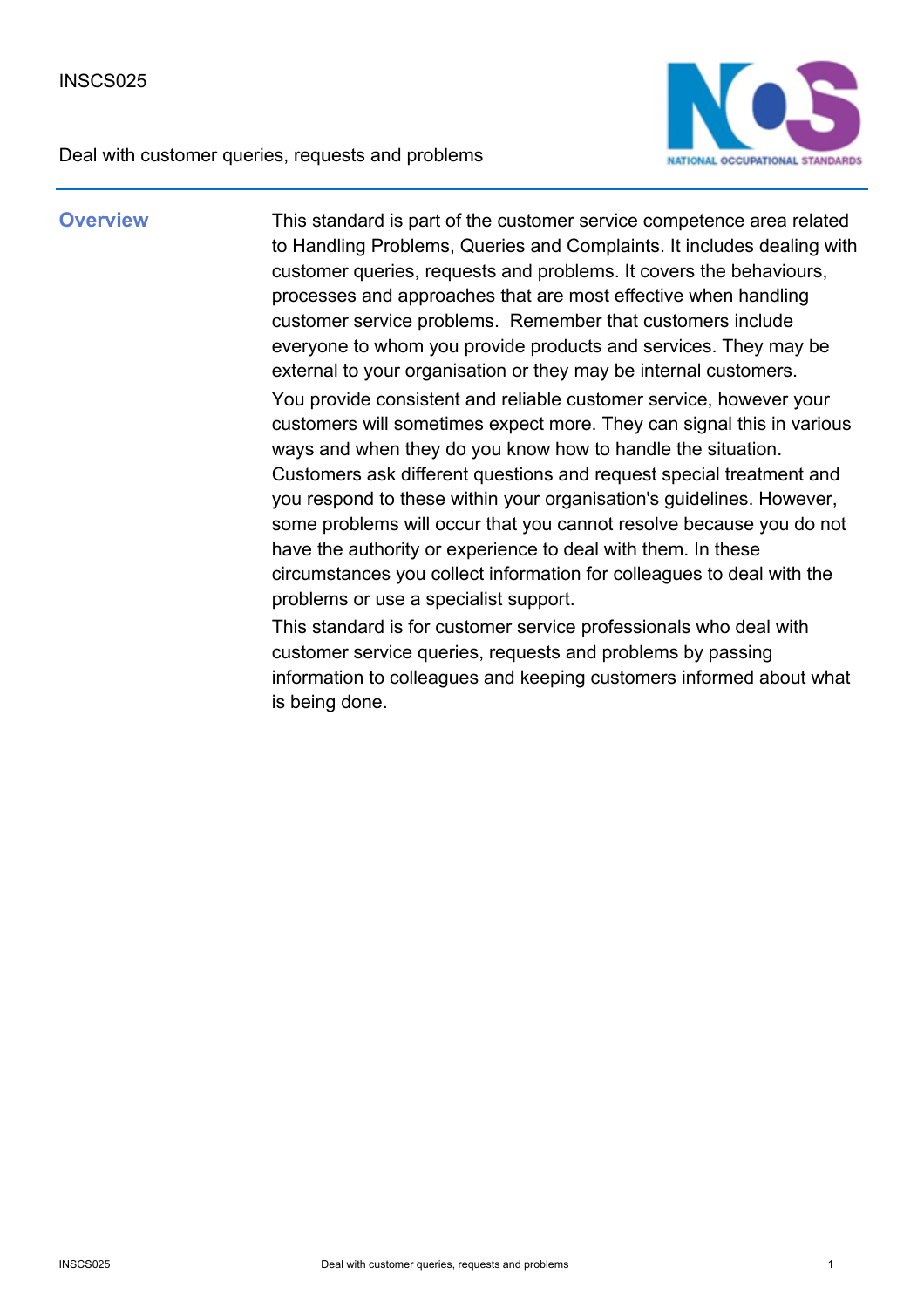Deal with customer queries, requests and problems



## **Performance criteria**

- 1. deal with queries and requests from customers following your organisation's guidelines
- 2. seek information from colleagues to answer customer queries or requests
- 3. inform your customer what is happening to deal with their queries or requests
- 4. identify problems from your customers point of view
- 5. intervene to minimise the impact of problems you identify
- 6. deal with challenging customer behaviours following your organisation's procedures
- 7. acknowledge when your customers are raising a problem
- 8. listen to your customers to develop your understanding of their problems
- 9. take details to identify your customer transactions using your organisation's systems
- 10. ask questions to clarify what has caused customers problems
- 11. check your understanding of what customers see as the problem
- 12. ask questions to clarify customer expectations about the services or products that are causing problems
- 13. record what your customers tell you about problems in your organisation's systems
- 14. confirm the details of what customers have told you about the problem back to them
- 15. identify sources of information that your organisation uses to identify customer transactions causing problems
- 16. gather details from colleagues, customer service records or product specifications to resolve problems
- 17. tell customers the actions you will take to resolve their problem
- 18. tell your customers the next steps in your organisation's process without making promises
- 19. pass the customers problem details to colleagues who can deal with them
- 20. seek specialist support where problems or issues cannot be resolved
- 21. follow the legal, organisational, codes of practice and policies relevant to your role and the activities being carried out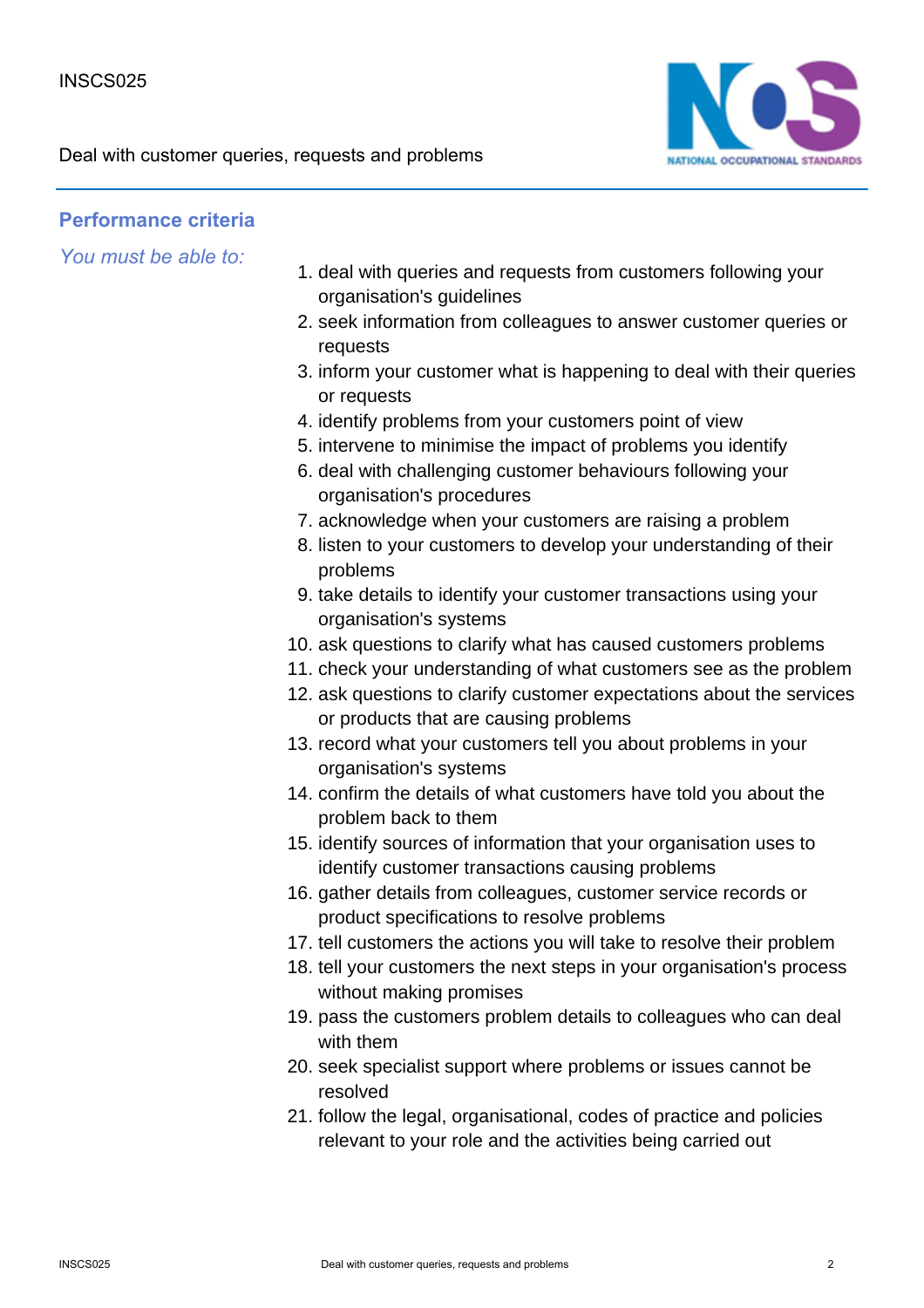

## **Knowledge and understanding**

- 1. the colleagues in your organisation who are able to give help and information
- 2. your role and responsibilities in relation to dealing with queries, requests and problems and the limits of your authority
- 3. the communication techniques that you can use to speak to people who are dissatisfied to acknowledge their needs
- 4. how to deal with customers who are more demanding than usual and use behaviours that you find challenging
- 5. the expectations that customers have of your organisation's services and products
- 6. the importance of recognising problems from what customers say or do
- 7. how to recognise a problem expressed by a customer through social media
- 8. how to collect details of customer service problems expressed through social media
- 9. the customer service behaviours that can make a problem worse and how to manage yourself to avoid using these
- 10. the customer expectations of your organisation's services or products that may cause problems if they are not met
- 11. how to respond to customers who raise problems in a way that reassures them that you can help
- 12. the reference codes or identifiers that your organisation uses to identify customers
- 13. the types of questions that can be used to gather information to resolve problems
- 14. the information that your organisation needs to resolve customer problems
- 15. the details that your organisation uses to identify specific customer transactions
- 16. the teams and colleagues to whom you should pass details of problems
- 17. the types of specialist support, where required
- 18. your organisation's processes and systems for passing on details of problems to colleagues
- 19. the legal, organisational, codes of practice and policies relevant to your role and the activities being carried out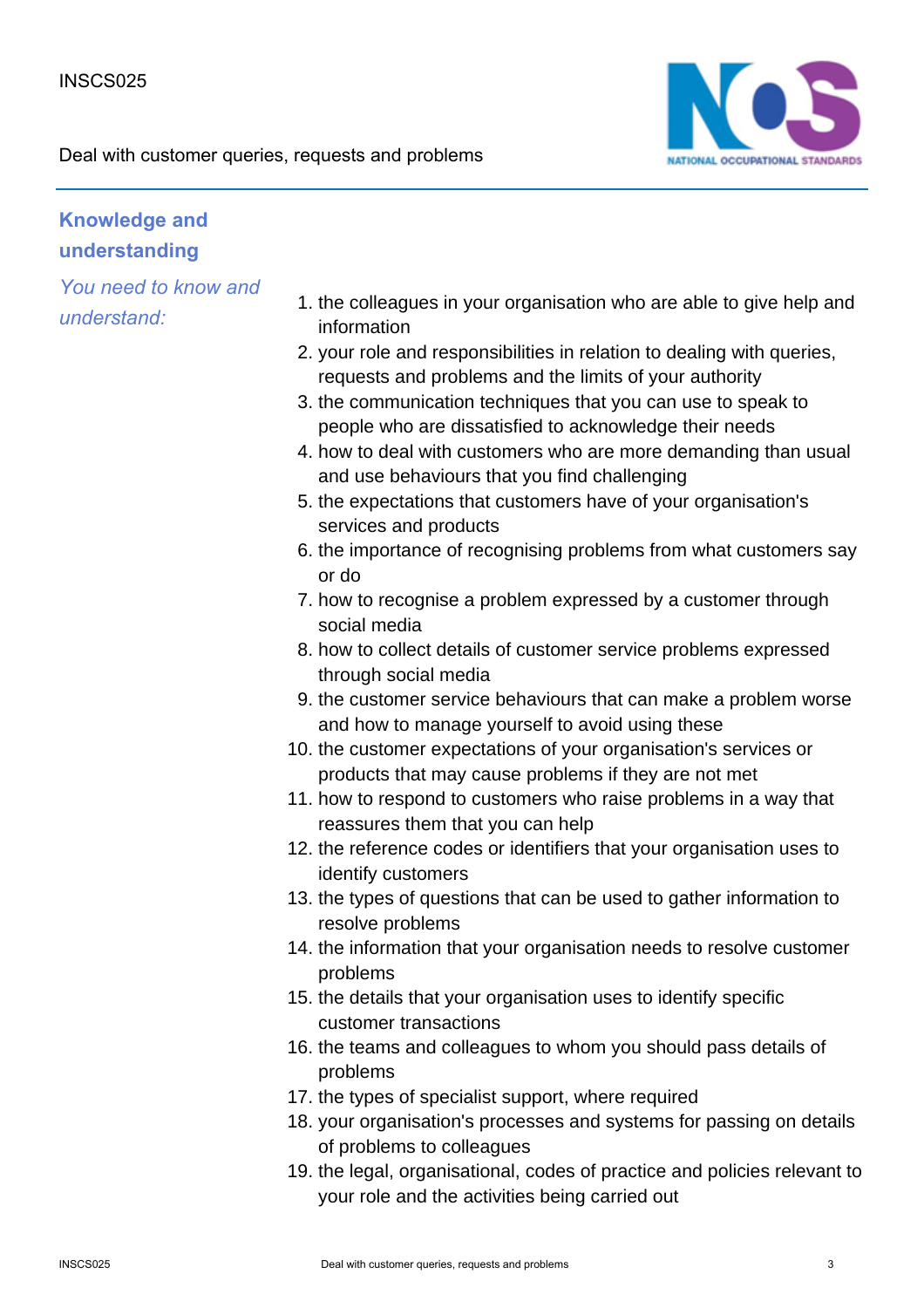

# Deal with customer queries, requests and problems

| <b>Developed by</b>                       | Instructus                                                                                                                                                                                                                          |
|-------------------------------------------|-------------------------------------------------------------------------------------------------------------------------------------------------------------------------------------------------------------------------------------|
| <b>Version Number</b>                     | 1                                                                                                                                                                                                                                   |
| <b>Date Approved</b>                      | February 2021                                                                                                                                                                                                                       |
| <b>Indicative Review</b><br><b>Date</b>   | March 2026                                                                                                                                                                                                                          |
| <b>Validity</b>                           | Current                                                                                                                                                                                                                             |
| <b>Status</b>                             | Original                                                                                                                                                                                                                            |
| <b>Originating</b><br><b>Organisation</b> | Instructus                                                                                                                                                                                                                          |
| <b>Original URN</b>                       | CFACSC1, CFACSC2                                                                                                                                                                                                                    |
| <b>Relevant</b><br><b>Occupations</b>     | <b>Customer Service Occupations</b>                                                                                                                                                                                                 |
| <b>Suite</b>                              | <b>Customer Service</b>                                                                                                                                                                                                             |
| <b>Keywords</b>                           | customer queries; customer requests; customer problems; recognition;<br>customer expectations; dissatisfaction; customer service;<br>communication; problem solving; behaviours; work with others; giving<br>information; teamwork; |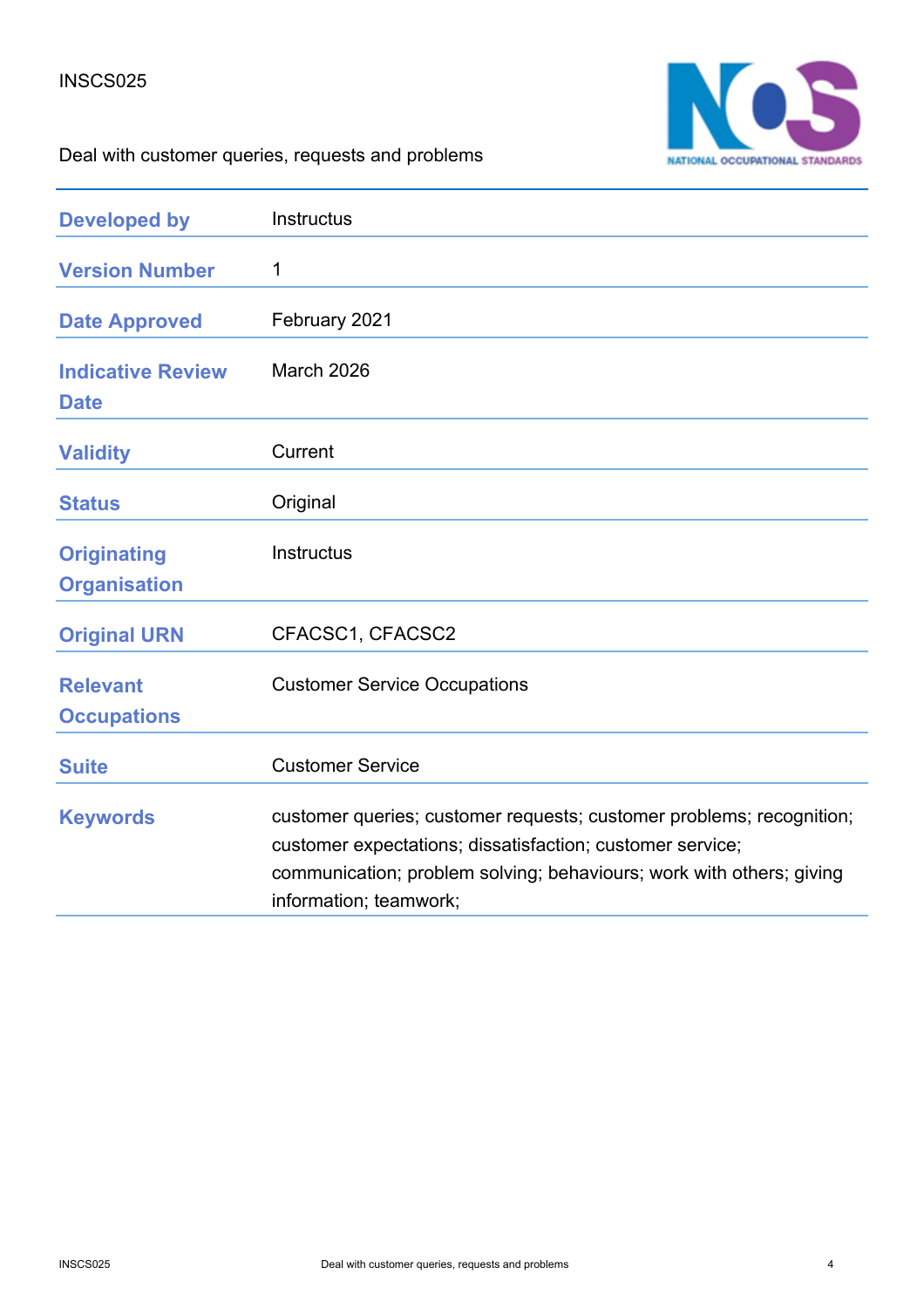

**Overview** This standard is part of the customer service competence area related to Handling Problems, Queries and Complaints. It includes monitoring and solving customer service problems. It covers the behaviours, processes and approaches that are most effective when handling customer service problems. Remember that customers include everyone to whom you provide products and services. They may be external to your organisation or they may be internal customers. You deliver and organise customer service, however some of your customers will experience problems and you can spot and solve these before your customers even know about them. You also get involved in changing systems to avoid repeated customer service problems. Some customers judge the quality of your customer service by the way that you solve customer service problems. You impress customers and build their loyalty by sorting out problems and impress customers in a way that would not have been possible if everything had gone smoothly. Sometimes you may seek specialist support where a problem cannot be resolved. You also manage your customers when they expect more than your organisation can offer or because your service procedures have not been followed.

> This standard is for customer service professional who monitor and solve customer service problems.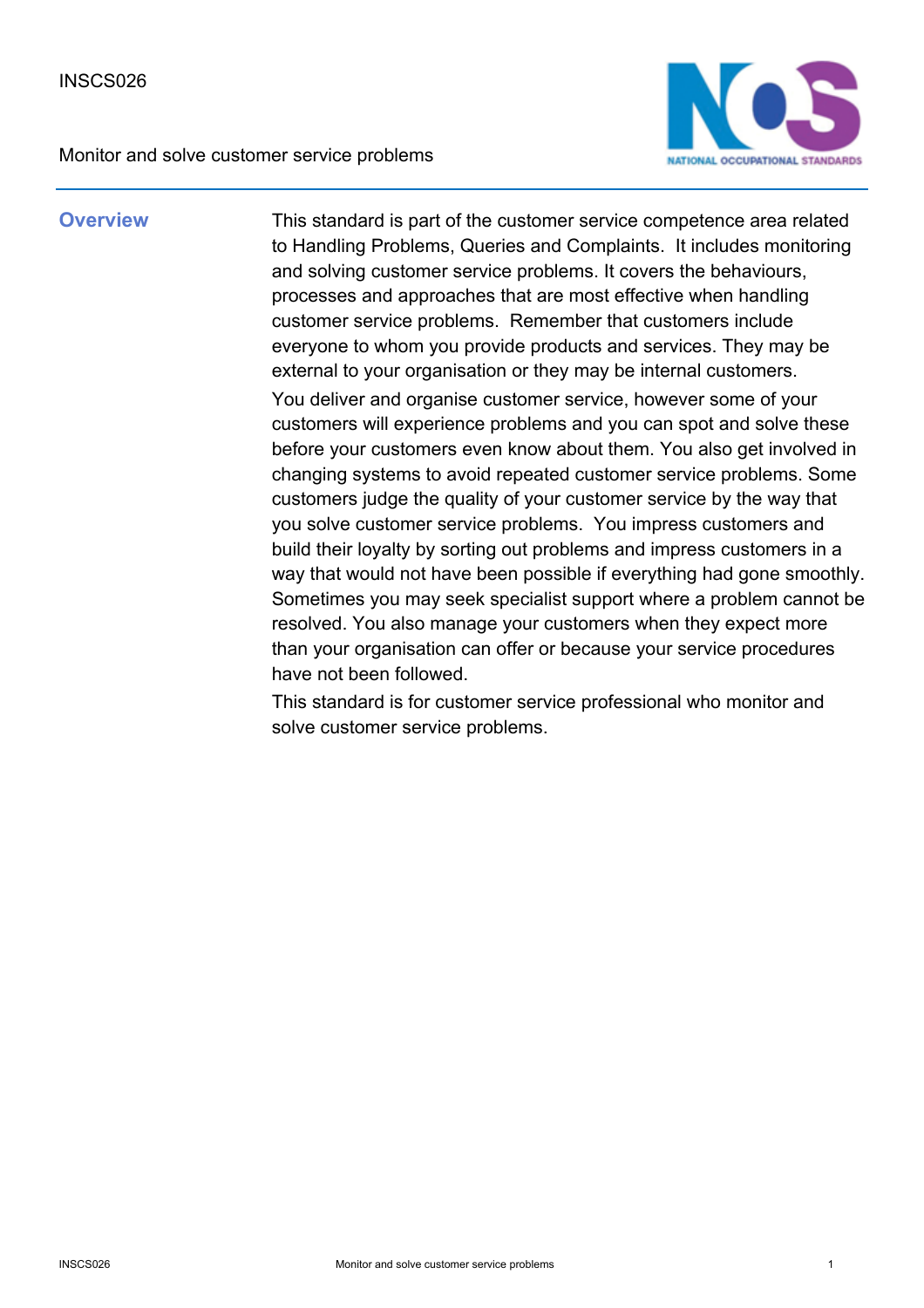

## **Performance criteria**

- 1. respond to customer service problems following organisational guidelines
- 2. listen carefully to your customers when they raise problems
- 3. ask your customers about the problem to check your understanding
- 4. identify problems with systems and procedures before they begin to affect your customers
- 5. solve problems with service systems and procedures that might affect customers before they become aware of them
- 6. inform managers and colleagues of the steps taken to solve systems and procedures problems
- 7. identify repeat customer service problems
- 8. compare the solutions for dealing with repeat customer service problems and the advantages and disadvantages of each
- 9. select the best solution for solving a repeat customer service problem, balancing customer expectations with your organisation's needs
- 10. obtain approval for the solution from decision makers to reduce the chance of problems being repeated
- 11. action and monitor your agreed solution to reduce repeat problems
- 12. work with colleagues to identify and confirm the options to resolve a customer service problem
- 13. evaluate the advantages and disadvantages of each option for your customer and your organisation
- 14. select the best option to meet your customers and your organisation's needs
- 15. discuss and agree the options for solving the problem with your customers
- 16. seek specialist support to resolve customer problems, when required
- 17. take action to implement the option agreed with your customers
- 18. work with colleagues and customers to check that any promises related to solving the problem are kept
- 19. keep your customers informed about what is happening to solve their problem
- 20. confirm with your customers that the problem has been solved to their satisfaction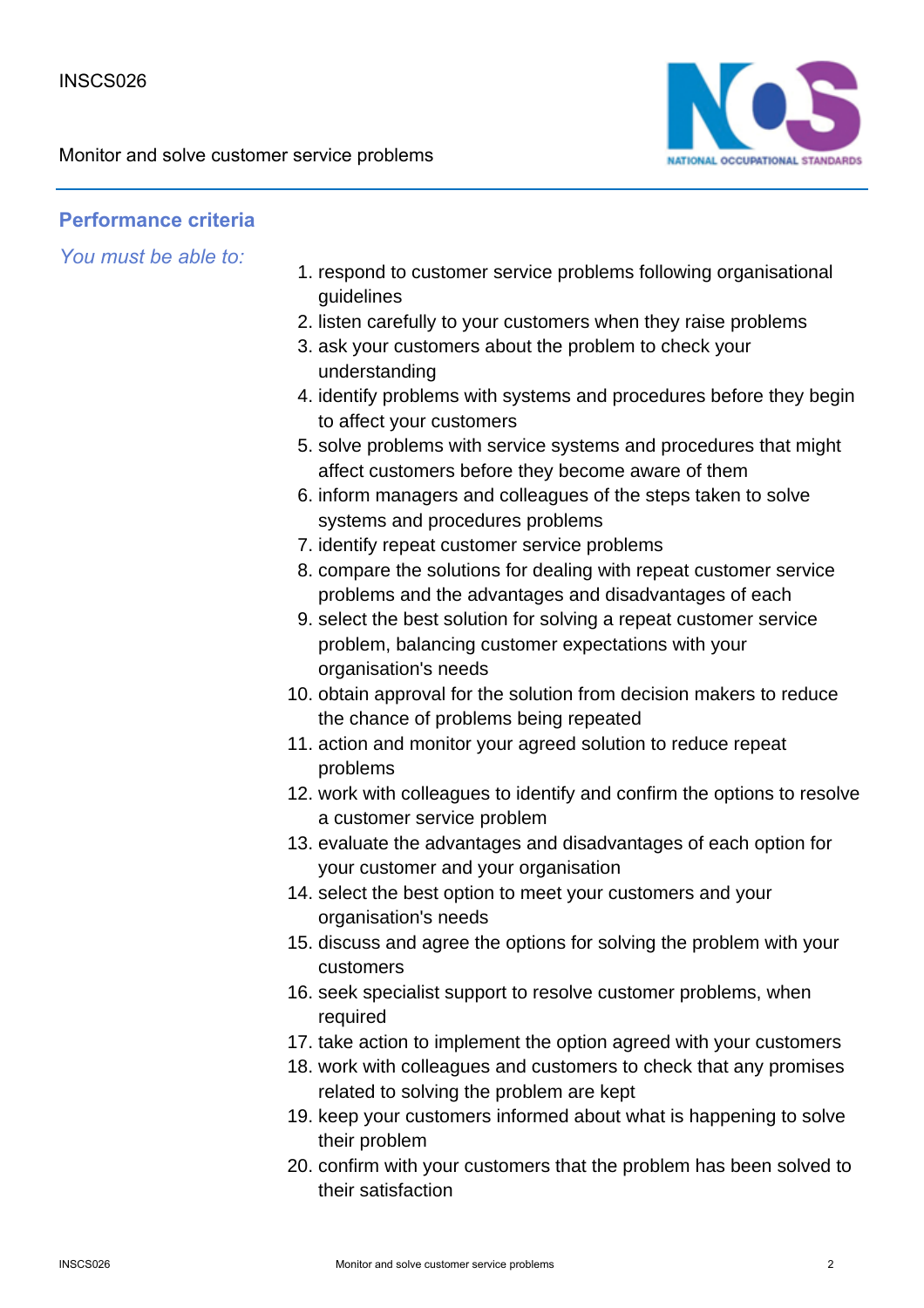

- 21. give clear reasons to your customer when you are unable to solve the problem to their satisfaction
- 22. follow the legal, organisational, codes of practice and policies relevant to your role and the activities being carried out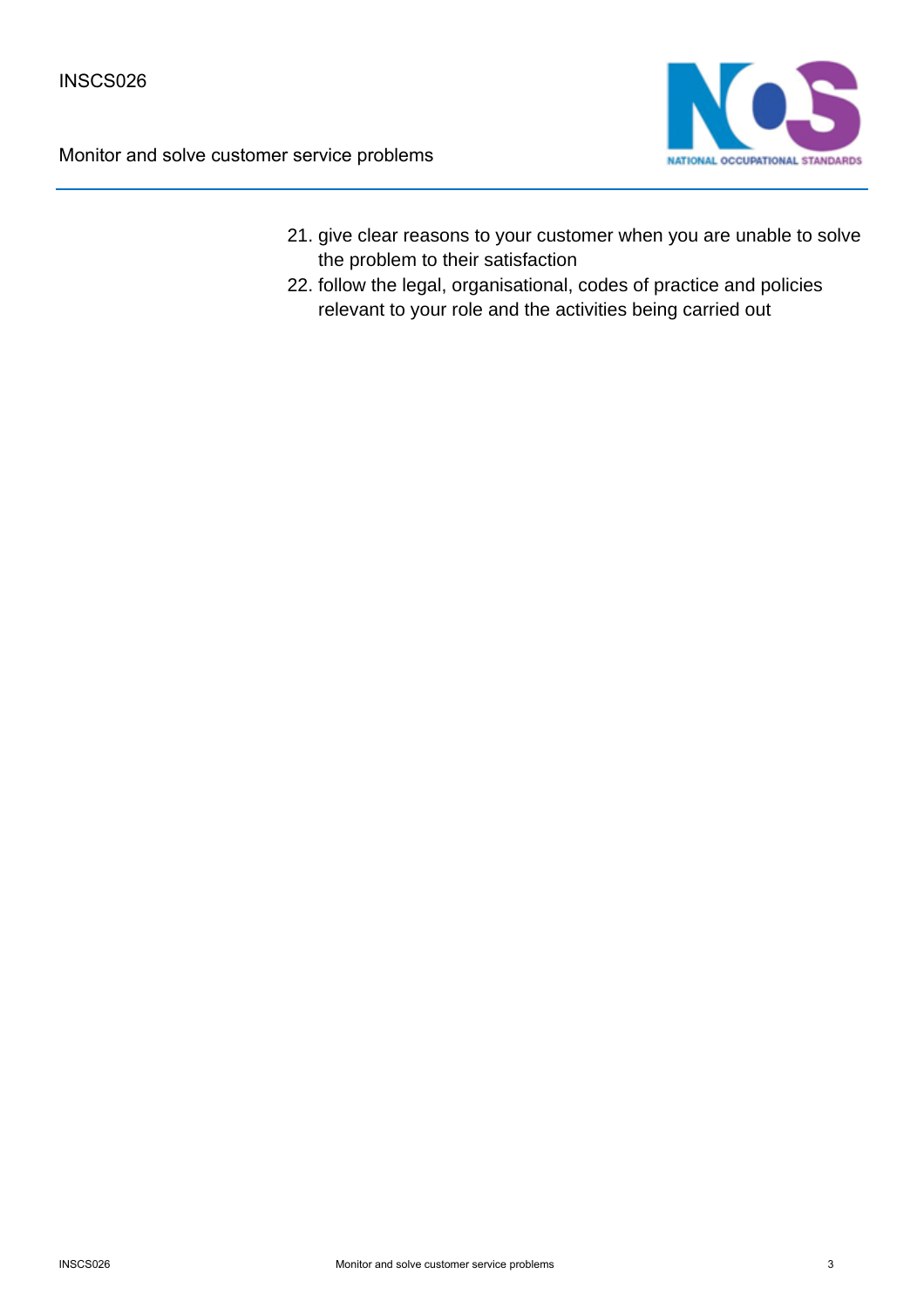

## **Knowledge and understanding**

- 1. your organisation's procedures and systems for dealing with customer service problems
- 2. how to actively listen to customers when they raise concerns to demonstrate empathy and understanding
- 3. the types of questions that help to gather information about problems and customer feelings about them
- 4. your organisational procedures and systems for identifying repeated customer service problems
- 5. how the successful resolution of customer service problems contributes to customer loyalty with external customers and improved working relationships with service partners or internal customers
- 6. the methods used to identify repeat service problems
- 7. how to develop potential solutions to problems with colleagues
- 8. the importance of balancing customer expectations with your organisation's needs
- 9. how to negotiate with and reassure customers while their problems are being solved within the agreed timescales
- 10. the opportunities and potential for monitoring and solving customer service problems using remote information collection and sharing such as through social media
- 11. how to defuse potentially stressful situations related to customer service problems
- 12. the limitations of what you can offer your customers in relation to your organisation's services and products
- 13. the types of action and behaviours that may make a customer problem worse and how to avoid these
- 14. how to choose the most effective method of communication when dealing with customer service problems
- 15. how to use of remote communications with customers through social media when resolving customer problems
- 16. the types of specialist support to resolve customer problems, when required
- 17. the legal, organisational, codes of practice and policies relevant to your role and the activities being carried out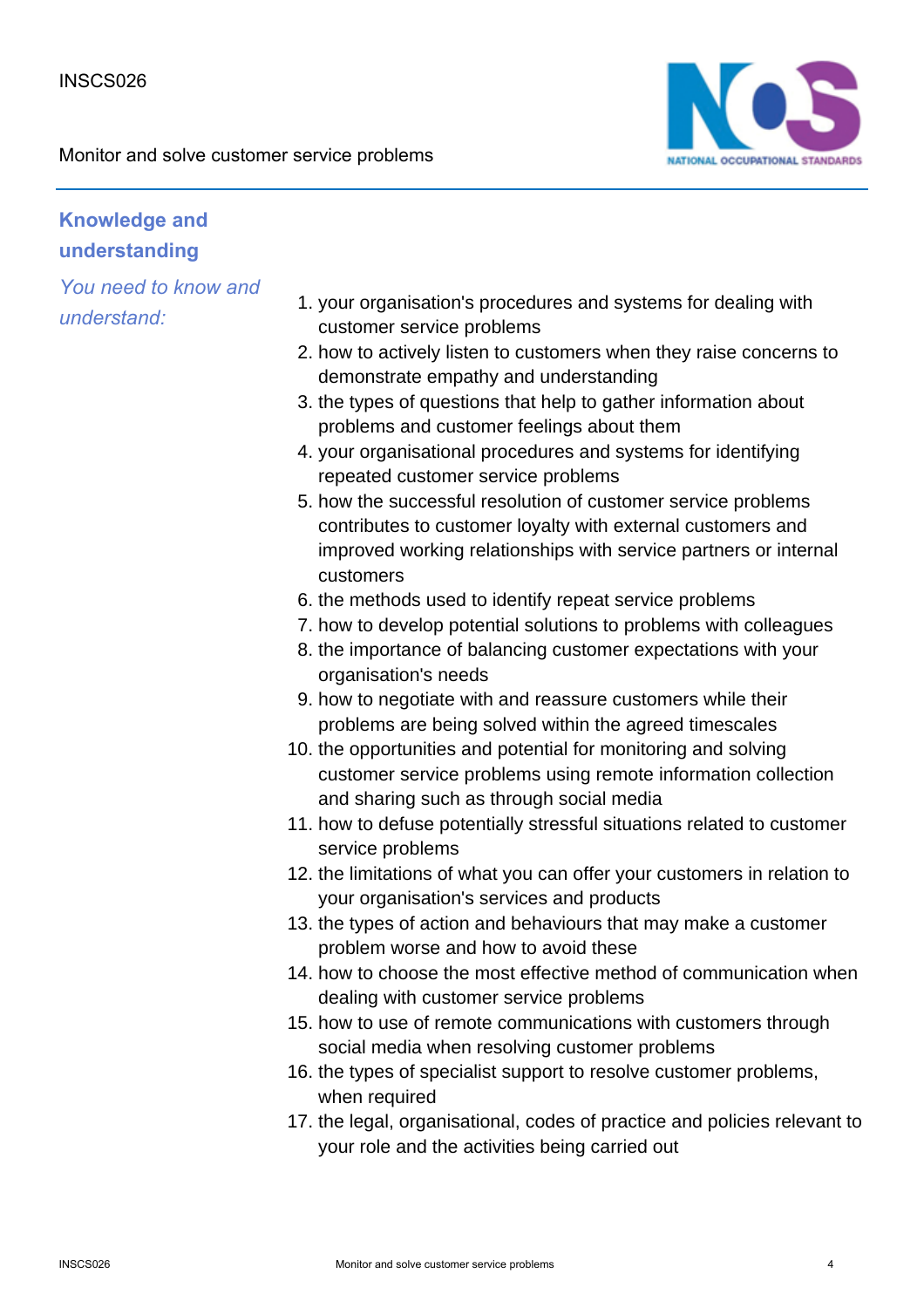

| <b>Developed by</b>                       | Instructus                                                                                                                                                                                                          |
|-------------------------------------------|---------------------------------------------------------------------------------------------------------------------------------------------------------------------------------------------------------------------|
| <b>Version Number</b>                     | 1                                                                                                                                                                                                                   |
| <b>Date Approved</b>                      | February 2021                                                                                                                                                                                                       |
| <b>Indicative Review</b><br><b>Date</b>   | <b>March 2026</b>                                                                                                                                                                                                   |
| <b>Validity</b>                           | Current                                                                                                                                                                                                             |
| <b>Status</b>                             | Original                                                                                                                                                                                                            |
| <b>Originating</b><br><b>Organisation</b> | Instructus                                                                                                                                                                                                          |
| <b>Original URN</b>                       | CFACSC3, CFACSC5                                                                                                                                                                                                    |
| <b>Relevant</b><br><b>Occupations</b>     | <b>Customer Service Occupations</b>                                                                                                                                                                                 |
| <b>Suite</b>                              | <b>Customer Service</b>                                                                                                                                                                                             |
| <b>Keywords</b>                           | monitor problems; customer service problems; customer loyalty;<br>impress; customer service; communication; problem solving; work with<br>others; team working; giving information; receiving information services; |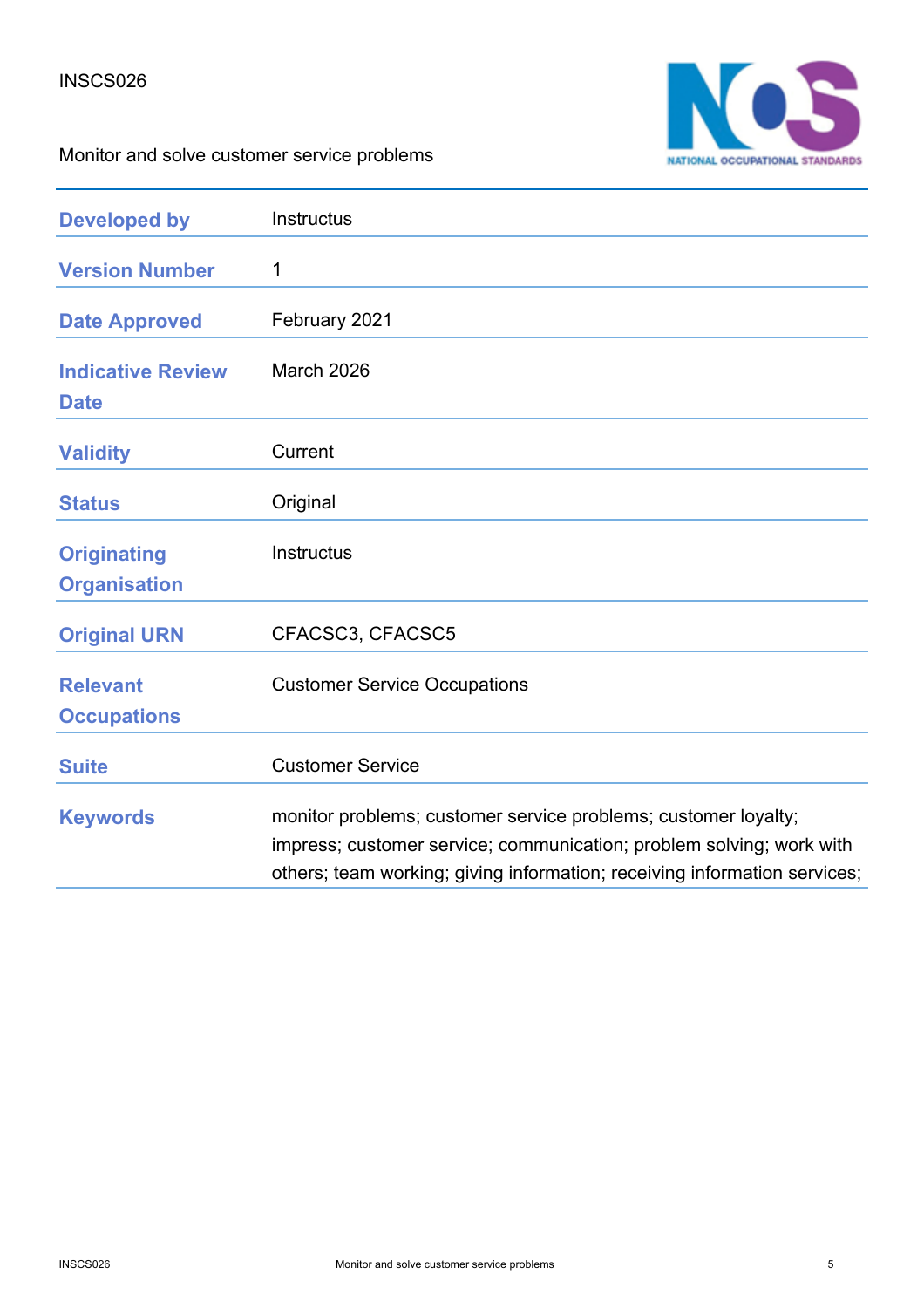Assess the risks in customer service



**Overview** This standard is part of the customer service competence area related to Handling Problems, Queries and Complaints. It includes assessing the risks in customer service. It covers the behaviours, processes and approaches that are most effective when handling customer service problems. Remember that customers include everyone to whom you provide products and services. They may be external to your organisation or they may be internal customers.

> You use formal or informal risk assessment techniques to reduce any risks involved in the provision of customer service. Your organisation's provision of customer service involves a range of risks that may be financial, reputational or health and safety risks. As part of your customer service role, you identify and assess individual risks to classify and prioritise them, enabling you to take actions to minimise risks.

This standard is for customer service professionals who assess the risks in customer service.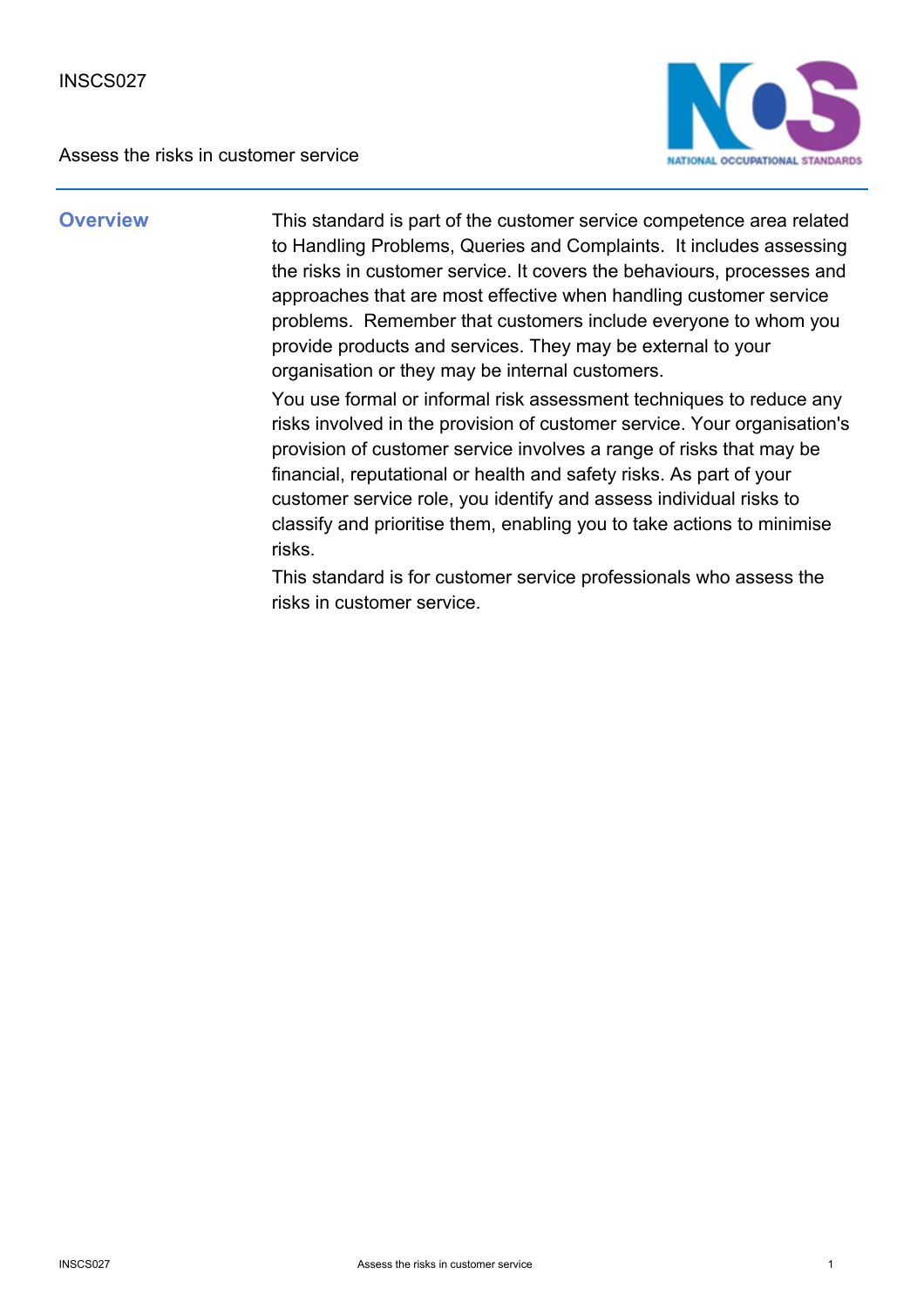Assess the risks in customer service



### **Performance criteria**

- 1. identify the stages in your organisation's customer service process that provide opportunities to impress and disappoint customers
- 2. identify the financial risks for each stage of the customer service process
- 3. identify the reputational risks for each stage of the customer service process
- 4. identify the health and safety risks for each stage of the customer service process
- 5. identify the risk of delivering sub-standard services or products in each stage of the customer service process
- 6. ensure that your customers are aware of any risks that might impact on them
- 7. develop staff awareness of the risks you have identified
- 8. assess the probabilities of each risk that you have identified
- 9. assess the potential consequence of each risk in terms of finance, reputation and health and safety
- 10. classify each risk as high, medium or low considering its probability and potential consequences
- 11. consult with colleagues to identify any actions to take to reduce risk
- 12. implement actions to minimise the overall customer service risk profile
- 13. follow the legal, organisational, codes of practice and policies relevant to your role and the activities being carried out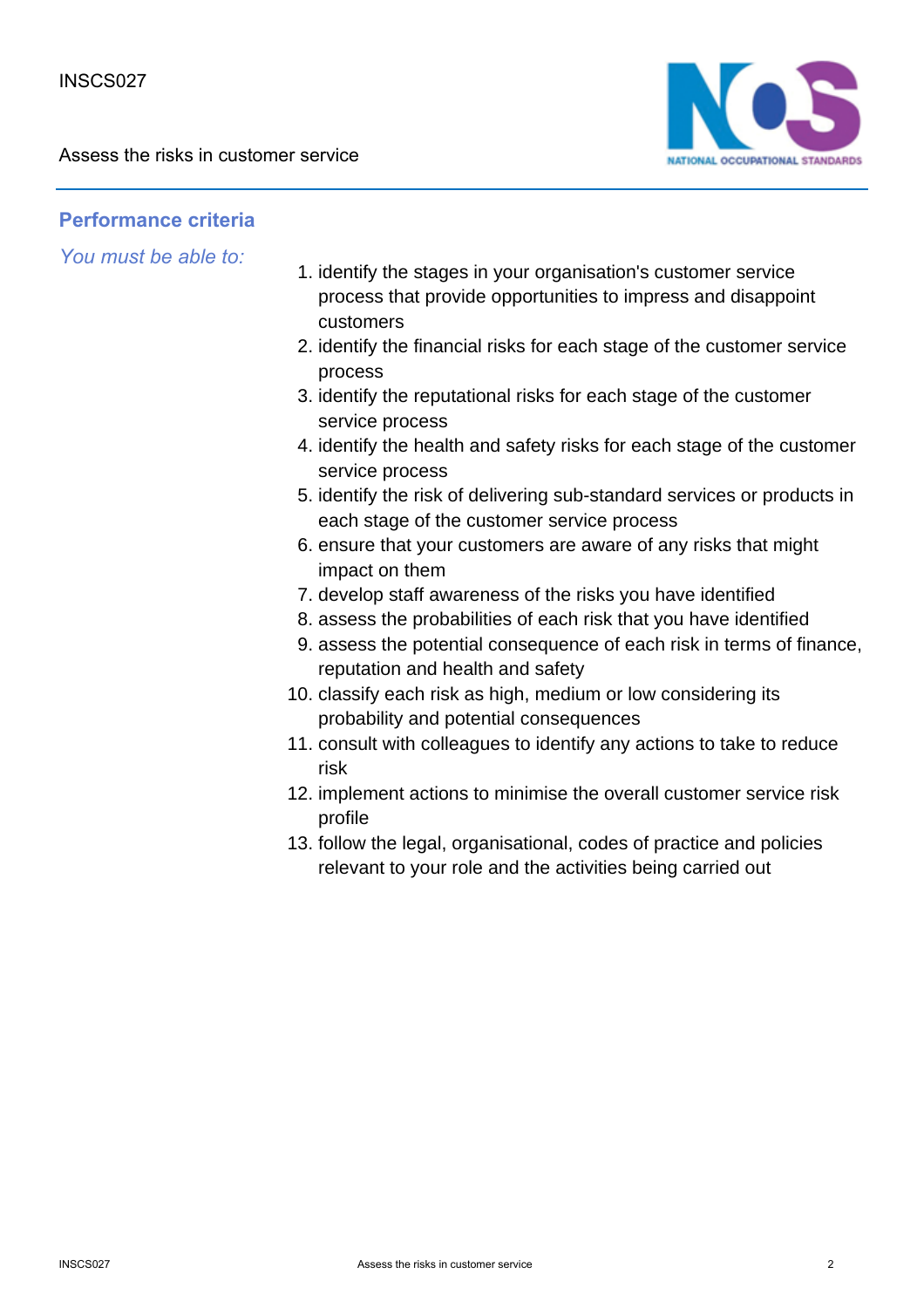Assess the risks in customer service



## **Knowledge and understanding**

- 1. your role and responsibilities in relation to assessment of risk in customer service
- 2. your organisation's customer service stages and the points in the customer service processes that have most impact on the customer experience
- 3. the risk assessment techniques and processes that are used in your organisation
- 4. the types of potential customer service risks that your organisation has, including financial, reputational and health and safety risks
- 5. the impact that sub-standard services or products in each stage of the customer service process have on your organisation and customers
- 6. the methods that you can use to create risk logs to capture and analyse risks
- 7. how to classify risk based on probability and potential consequences
- 8. your organisation's records related to risk assessment
- 9. how to conduct a cost and benefit analysis for customer service
- 10. how to produce a Strengths, Weaknesses, Opportunities, Threats (SWOT) and Political, Economic, Social, Technological, Legal, Environmental (PESTLE) analysis
- 11. how SWOT and PESTLE analyses link to risk management
- 12. the colleagues who manage risk in your organisation and how to communicate with them
- 13. the legal, organisational, codes of practice and policies relevant to your role and the activities being carried out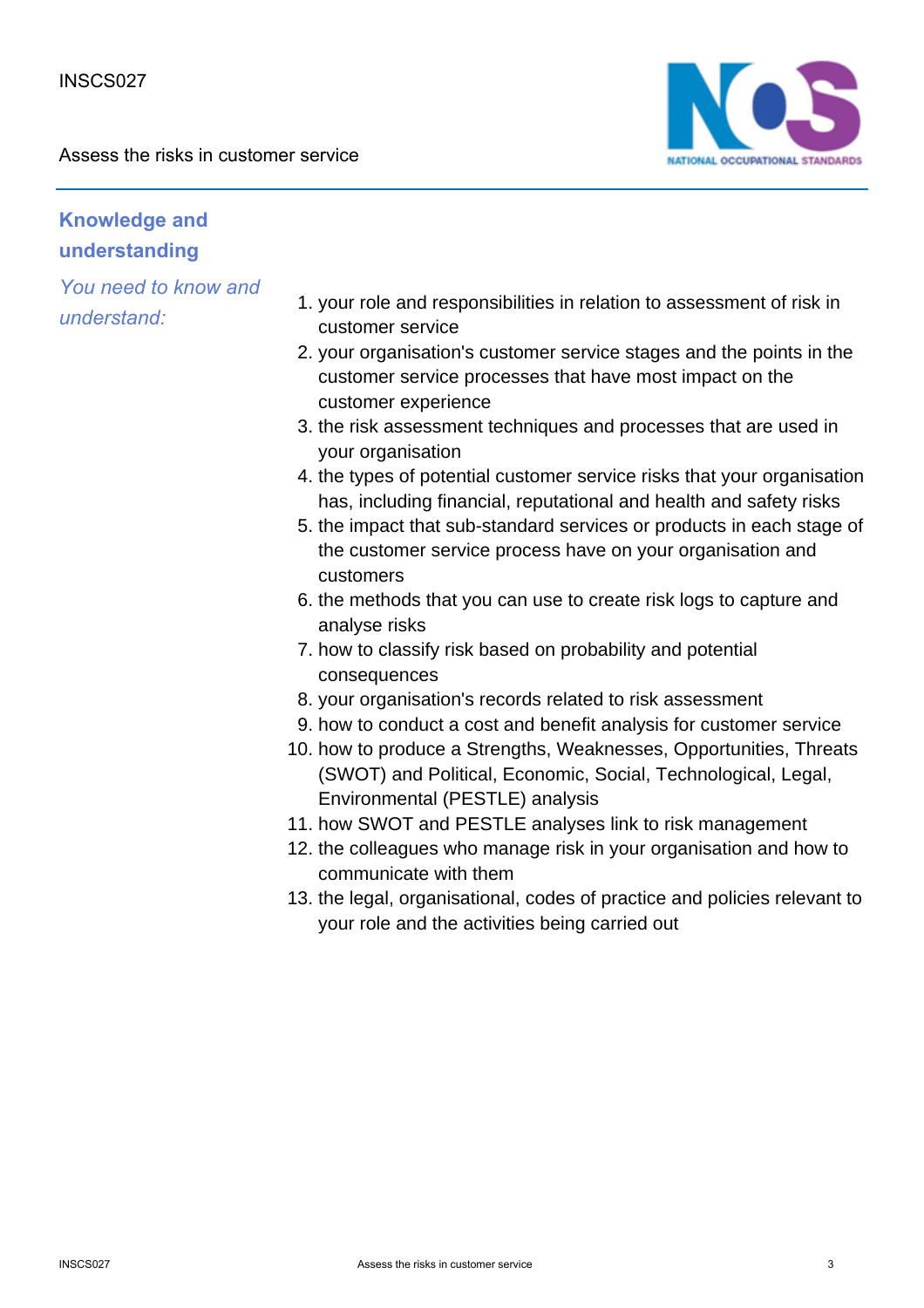



| <b>Developed by</b>                       | Instructus                                                                                                                                                                                                                                             |
|-------------------------------------------|--------------------------------------------------------------------------------------------------------------------------------------------------------------------------------------------------------------------------------------------------------|
| <b>Version Number</b>                     | 1                                                                                                                                                                                                                                                      |
| <b>Date Approved</b>                      | February 2021                                                                                                                                                                                                                                          |
| <b>Indicative Review</b><br><b>Date</b>   | March 2026                                                                                                                                                                                                                                             |
| <b>Validity</b>                           | Current                                                                                                                                                                                                                                                |
| <b>Status</b>                             | Original                                                                                                                                                                                                                                               |
| <b>Originating</b><br><b>Organisation</b> | Instructus                                                                                                                                                                                                                                             |
| <b>Original URN</b>                       | CFACSC6                                                                                                                                                                                                                                                |
| <b>Relevant</b><br><b>Occupations</b>     | <b>Customer Service Occupations</b>                                                                                                                                                                                                                    |
| <b>Suite</b>                              | <b>Customer Service</b>                                                                                                                                                                                                                                |
| <b>Keywords</b>                           | risk assessment; risks; health; safety; awareness; identifying;<br>assessing; classifying; prioritising; minimise risks; customer service;<br>communication; problem solving; behaviours; work with others;<br>teamwork; giving information; receiving |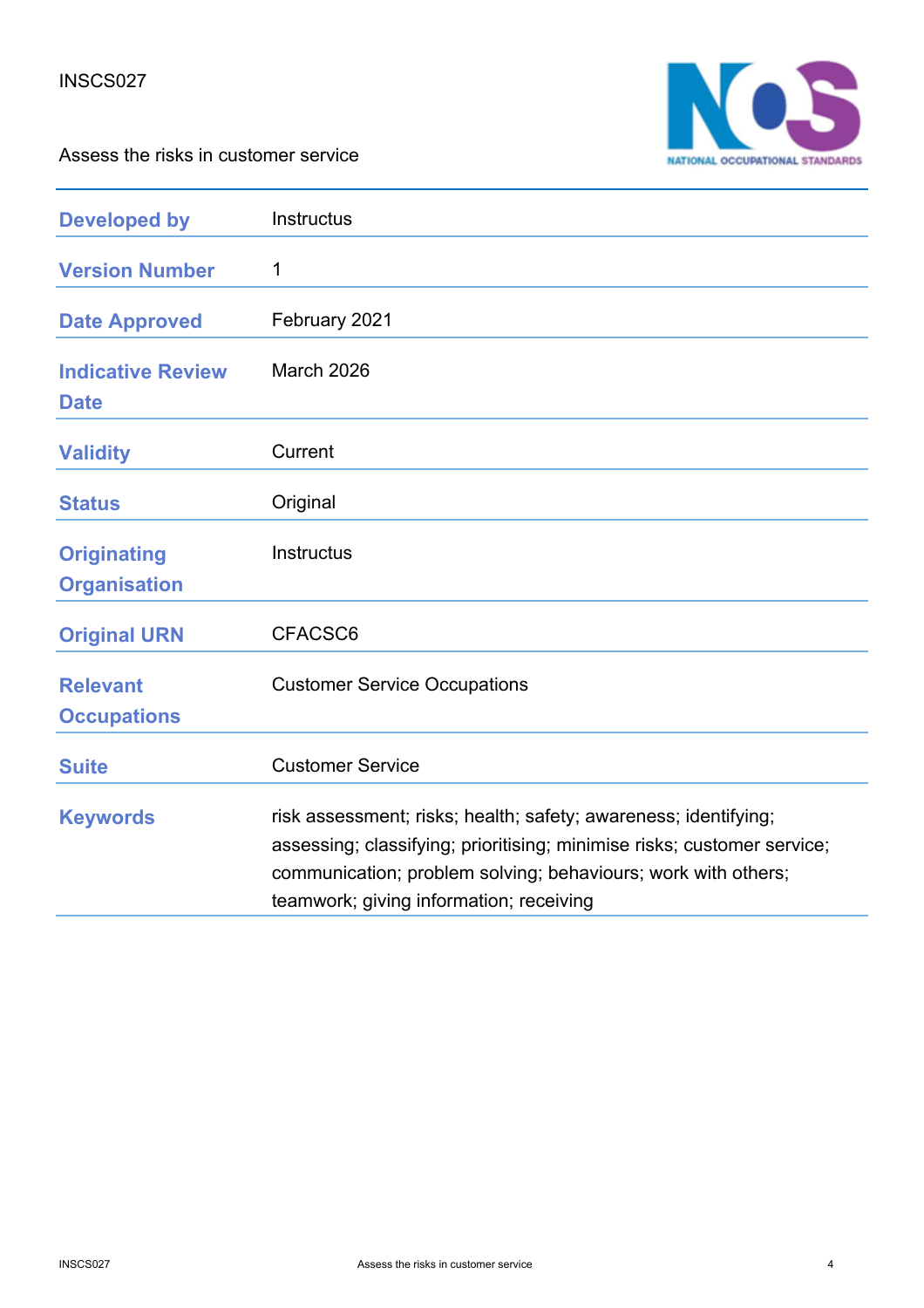### Handle customer complaints



**Overview** This standard is part of the customer service competence area related to Handling Problems, Queries and Complaints. It includes handling customer complaints. It covers the behaviours, processes and approaches that are most effective when handling customer service problems. Remember that customers include everyone to whom you provide products and services. They may be external to your organisation or they may be internal customers.

> Customer complaints may be unjustified, but you need to respond to them and offer a resolution or compensation to meet your customers' expectations. You investigate complaints and the different options for their resolution. Your organisation has formal procedures for dealing with complaints and you follow these. You also handle complaints referred to you by front-line staff or supervisors, because they have implications for your organisation due to their severity, or because the customer will only accept the solution when it is dealt with at a senior level. You have the authority and influence to adapt existing policies and procedures to find an acceptable solution. You also analyse variety of complaints over time to allow adaptation of services, functions, work processes and training to avoid repeat complaints. Some elements of handling the complaints may not be carried out to final stage by the practitioners and would require escalation to a specialist. This standard is for customer service professionals who handle customer complaints.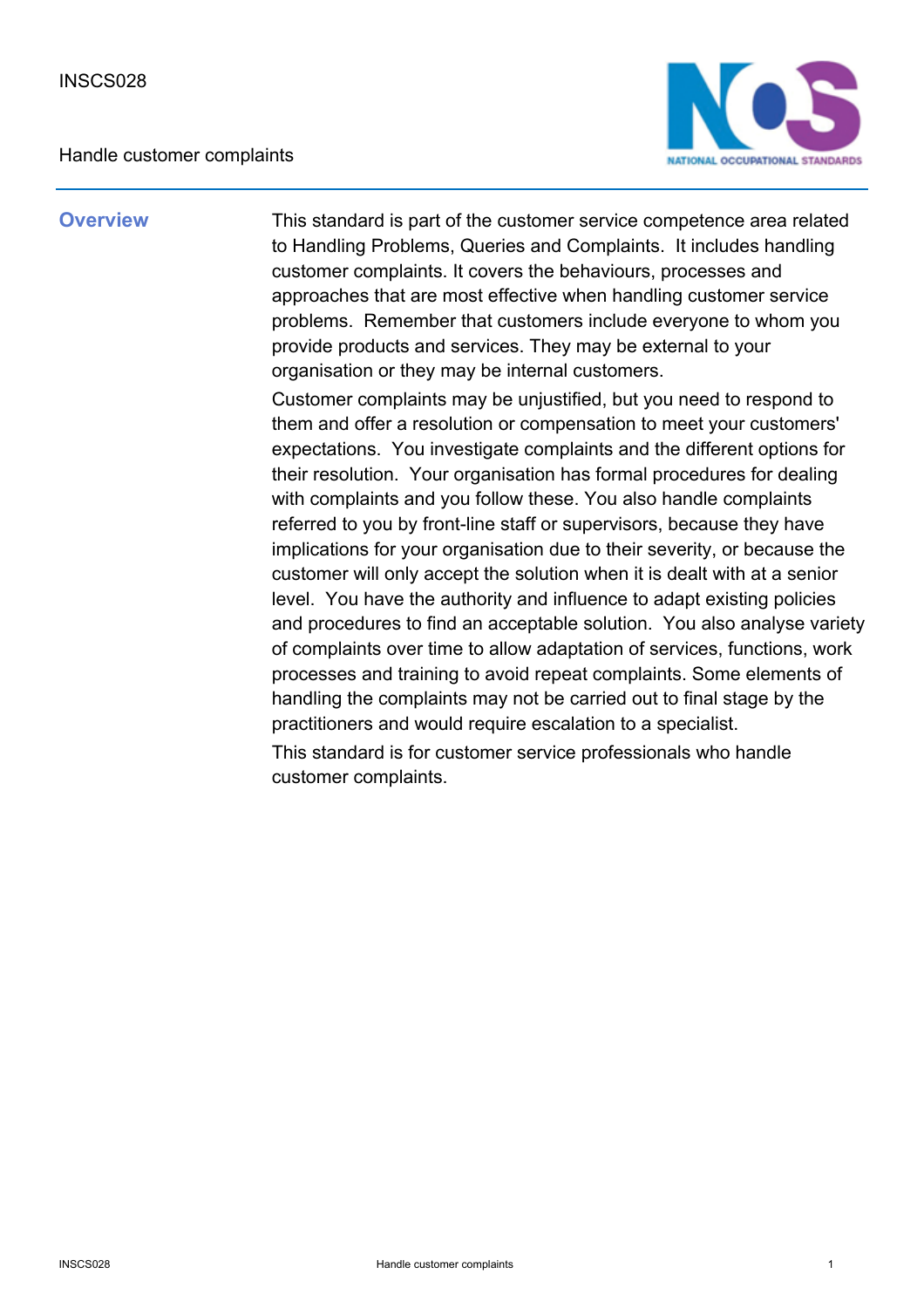

### **Performance criteria**

- 1. identify signs that customers are is becoming dissatisfied with the customer service of your organisation
- 2. prevent queries or problems becoming a complaint
- 3. confirm that you understand the nature and details customer complaints
- 4. investigate the facts of complaints to establish whether they are justified or unjustified
- 5. identify possible options to solve complaints
- 6. consider the advantages and disadvantages of each option for your customer and for your organisation
- 7. assess the risks to your organisation of choosing each option
- 8. report the findings of your investigation to your customer and offer your chosen solution
- 9. escalate the complaint by involving more senior colleagues or an independent third party when required
- 10. give feedback to colleagues involved to avoid future similar complaints
- 11. record how the complaint has been handled to avoid later misunderstandings
- 12. collect all the available information on the nature of complaints that are referred to you
- 13. analyse the organisational implications of the referred complaint
- 14. take personal responsibility for dealing with the referred complaint within the limits of your authority
- 15. keep customers informed about what steps are being taken to deal with their complaint
- 16. follow the procedures to escalate the complaint even higher if customers request this, or if the complaint has wider implications for your organisation
- 17. escalate unresolved complaints to a specialist, where required
- 18. identify a range of possible solutions that balance customer expectations and your organisation's services and products
- 19. liaise with your customer and colleagues to negotiate an acceptable solution
- 20. agree a solution that adapts current policies and procedures within your own authority and furthers your organisation's aims and objectives
- 21. implement the agreed solution and check that customers are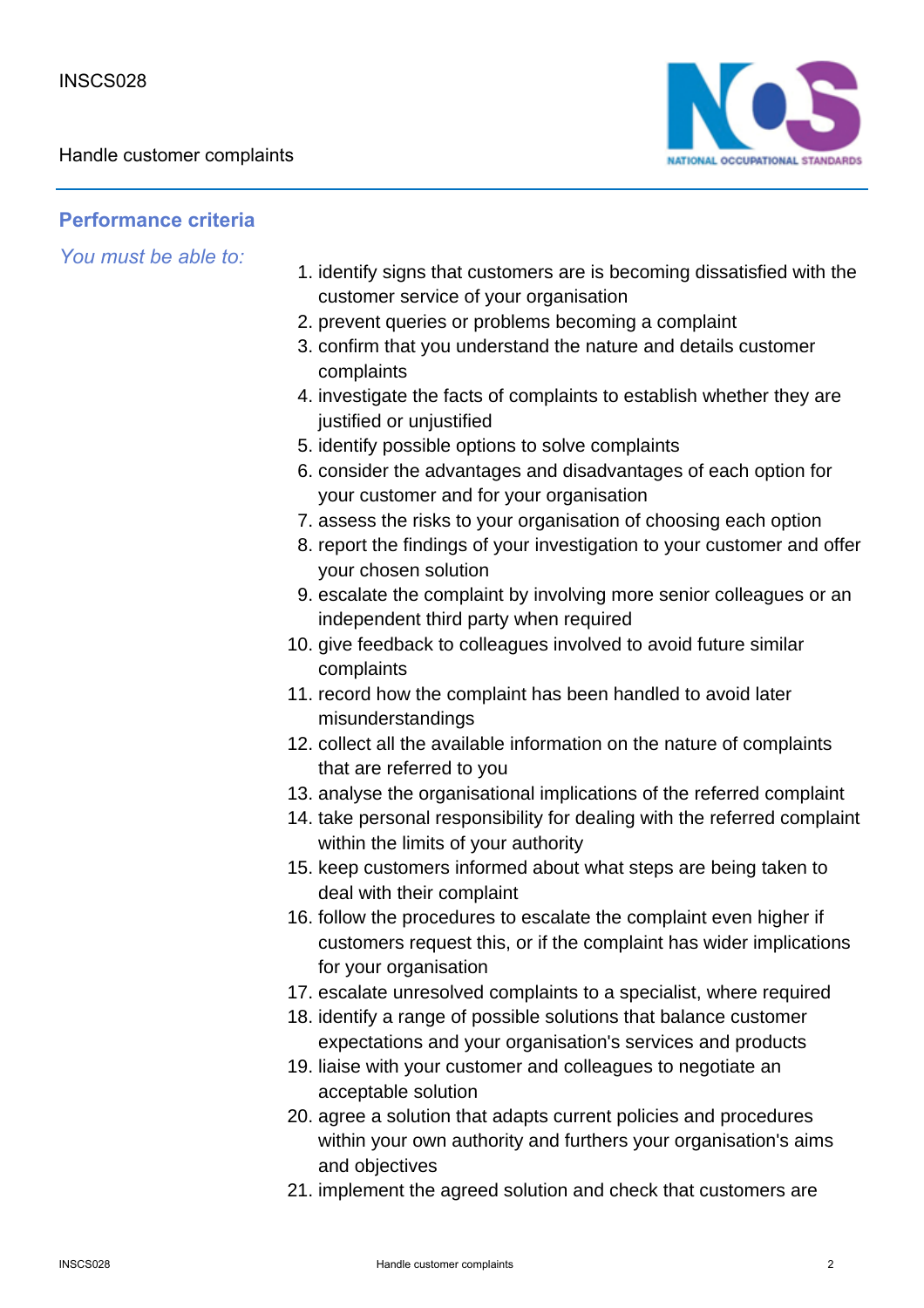

satisfied with the action that has been taken

- 22. analyse customer complaints throughout period of time to identify adaptations to services, working processes or training that may be required
- 23. identify potential changes to customer service policies and procedures to reduce complaints
- 24. consider the advantages and disadvantages of each potential change in terms of balancing customer service and organisational aims
- 25. recommend changes to organisational policies and procedures to decision makers
- 26. follow the legal, organisational, codes of practice and policies relevant to your role and the activities being carried out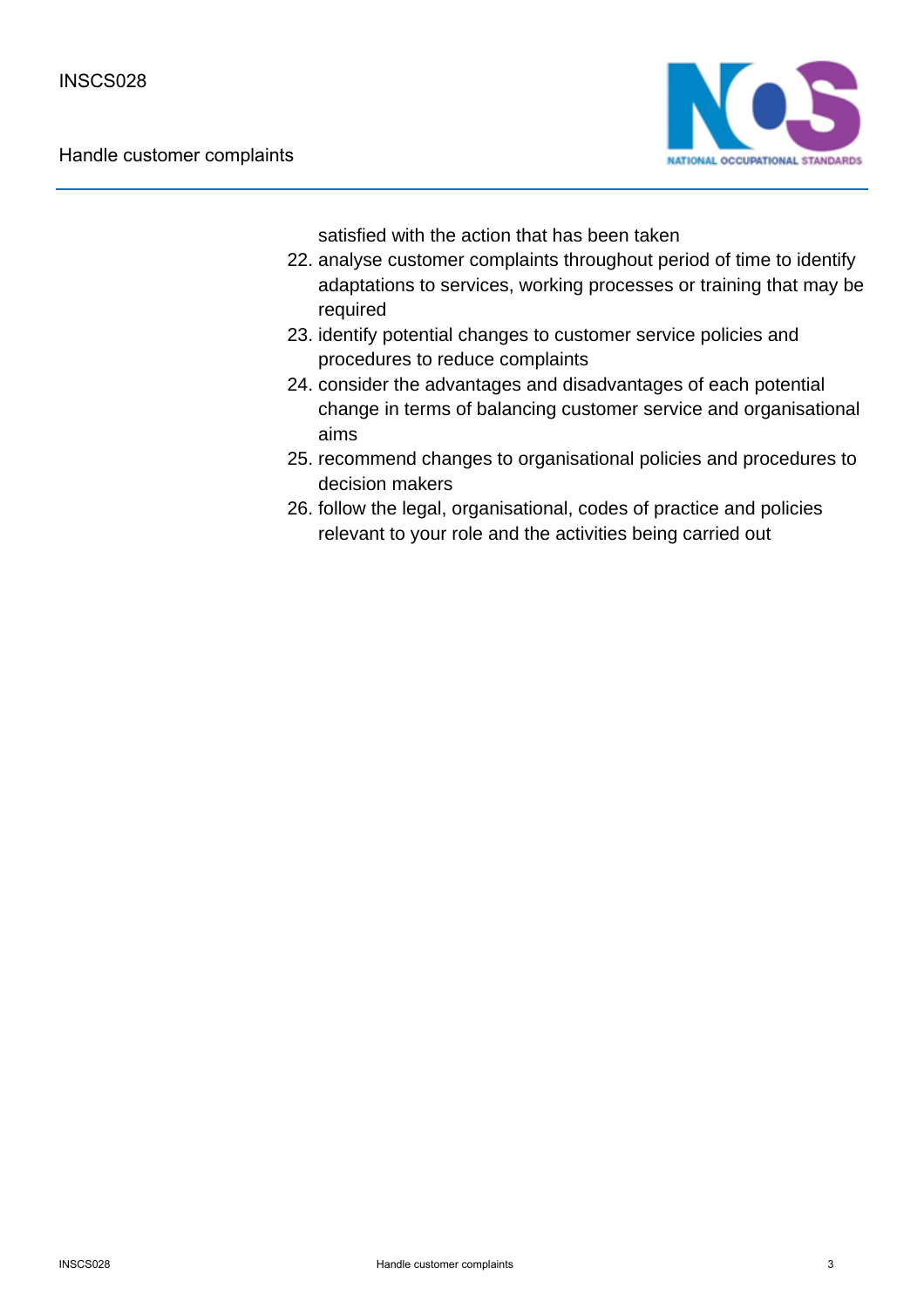Handle customer complaints



## **Knowledge and understanding**

- 1. your organisation's complaints procedures and the limits of your authority
- 2. why dealing with complaints is a fundamental part of delivering customer service
- 3. how to spot and interpret signals that customers may be considering making a complaint
- 4. the techniques you can use to handle conflicts with customers
- 5. the importance of dealing with complaints within your organisation's agreed timescale
- 6. why the offer of compensation or replacement service or products is not always the best option for resolving a complaint
- 7. how the successful handling of a complaint presents an opportunity to impress a customer who has been dissatisfied
- 8. the most effective forms of response when complaints are submitted through different channels such as social media
- 9. the importance of minimising customer complaints and dealing with them as they occur
- 10. how to negotiate a solution with customers that is acceptable to them and your organisation
- 11. the regulatory definition of a complaint in your sector and the requirements of how complaints should be handled and reported
- 12. when and how to escalate a complaint to more senior members of your organisation or an independent third party
- 13. the cost and regulatory implications of admitting liability for an error made by your organisation
- 14. the procedures systems used to escalate complaints in your organisation
- 15. the importance of monitoring the level and pattern of complaints to identify those that should provoke a review of customer service delivery
- 16. the types of complaints that can have wider implications for your organisation
- 17. why it is important to communicate with your customer at all stages of a complaint's procedure
- 18. the specialist support that may be required for resolution of a complaint
- 19. how to devise solutions that balance customer expectations and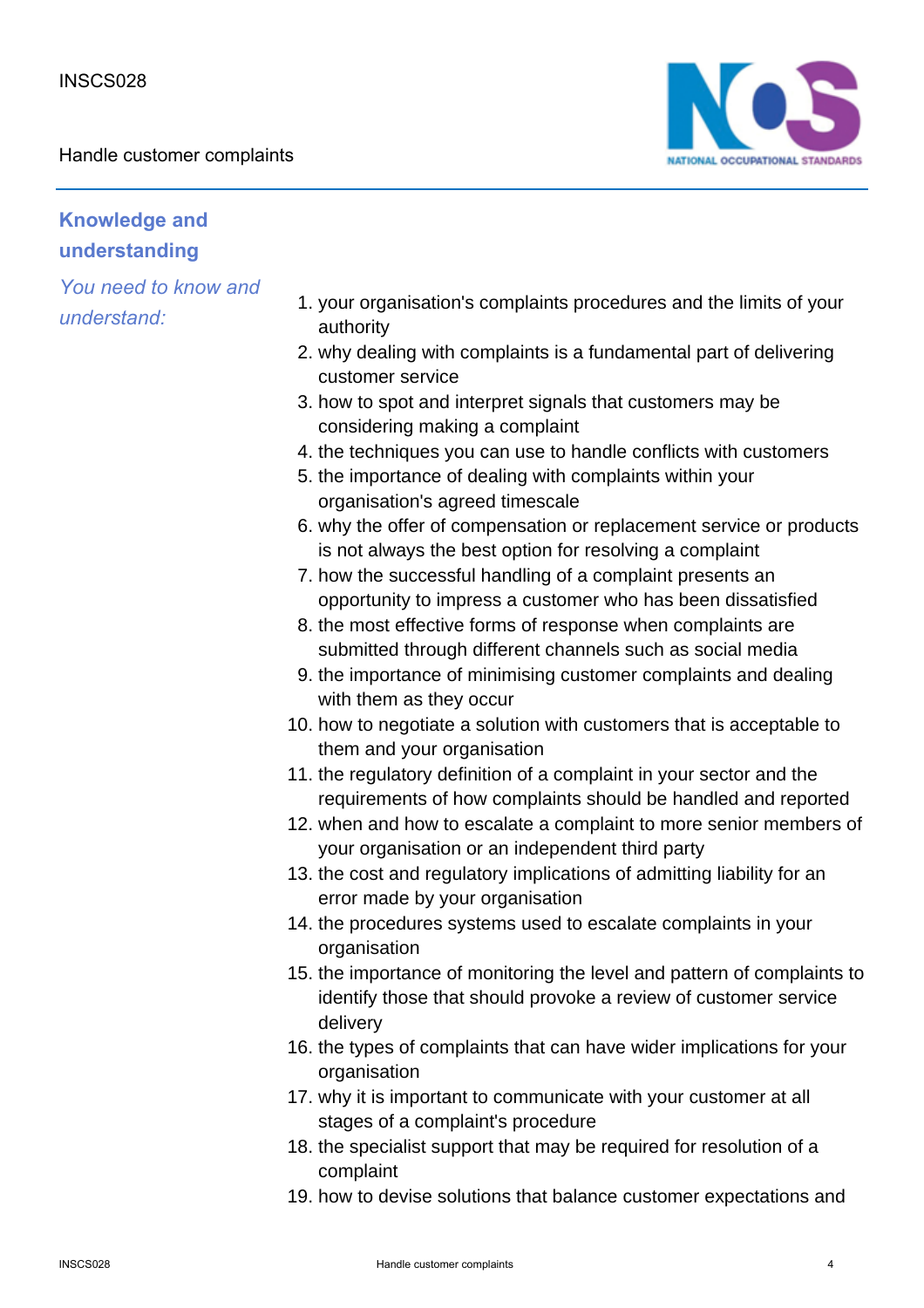

organisational aims

- 20. why and when it may be necessary to adapt organisational policies and procedures to provide a solution acceptable to your customer and how to justify this
- 21. the analysis of customer complaints to identify required changes in functions, working processes or policies
- 22. how to identify any training as a result of complaints' analysis
- 23. how to explore the implications of the patterns and trends for your organisation's policies and procedures
- 24. how to recommend changes to organisational policies and procedures and the decision makers involved
- 25. the advantages and disadvantages of using different forms of response when complaints have originated through different channels such as social media
- 26. the legal, organisational, codes of practice and policies relevant to your role and the activities being carried out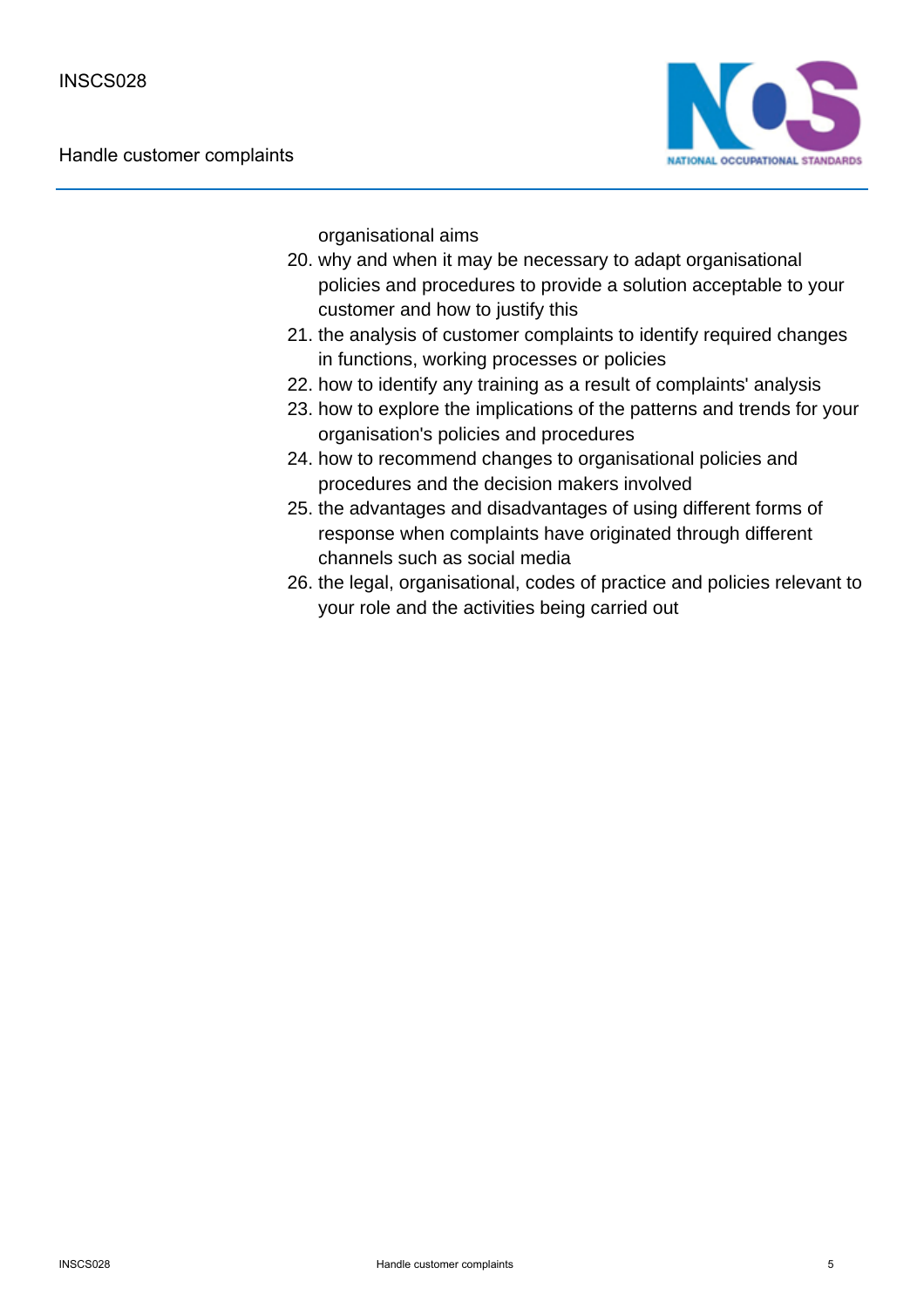Handle customer complaints



| <b>Developed by</b>                       | Instructus                                                                                                                                                                                                               |
|-------------------------------------------|--------------------------------------------------------------------------------------------------------------------------------------------------------------------------------------------------------------------------|
| <b>Version Number</b>                     | 1                                                                                                                                                                                                                        |
| <b>Date Approved</b>                      | February 2021                                                                                                                                                                                                            |
| <b>Indicative Review</b><br><b>Date</b>   | <b>March 2026</b>                                                                                                                                                                                                        |
| <b>Validity</b>                           | Current                                                                                                                                                                                                                  |
| <b>Status</b>                             | Original                                                                                                                                                                                                                 |
| <b>Originating</b><br><b>Organisation</b> | Instructus                                                                                                                                                                                                               |
| <b>Original URN</b>                       | CFACSC7, CFACSC8                                                                                                                                                                                                         |
| <b>Relevant</b><br><b>Occupations</b>     | <b>Customer Service Occupations</b>                                                                                                                                                                                      |
| <b>Suite</b>                              | <b>Customer Service</b>                                                                                                                                                                                                  |
| <b>Keywords</b>                           | Complaints; problems; procedures; resolution; compensation; customer<br>service; communication; problem solving; work with others; teamwork;<br>giving information; receiving information services; products; solutions; |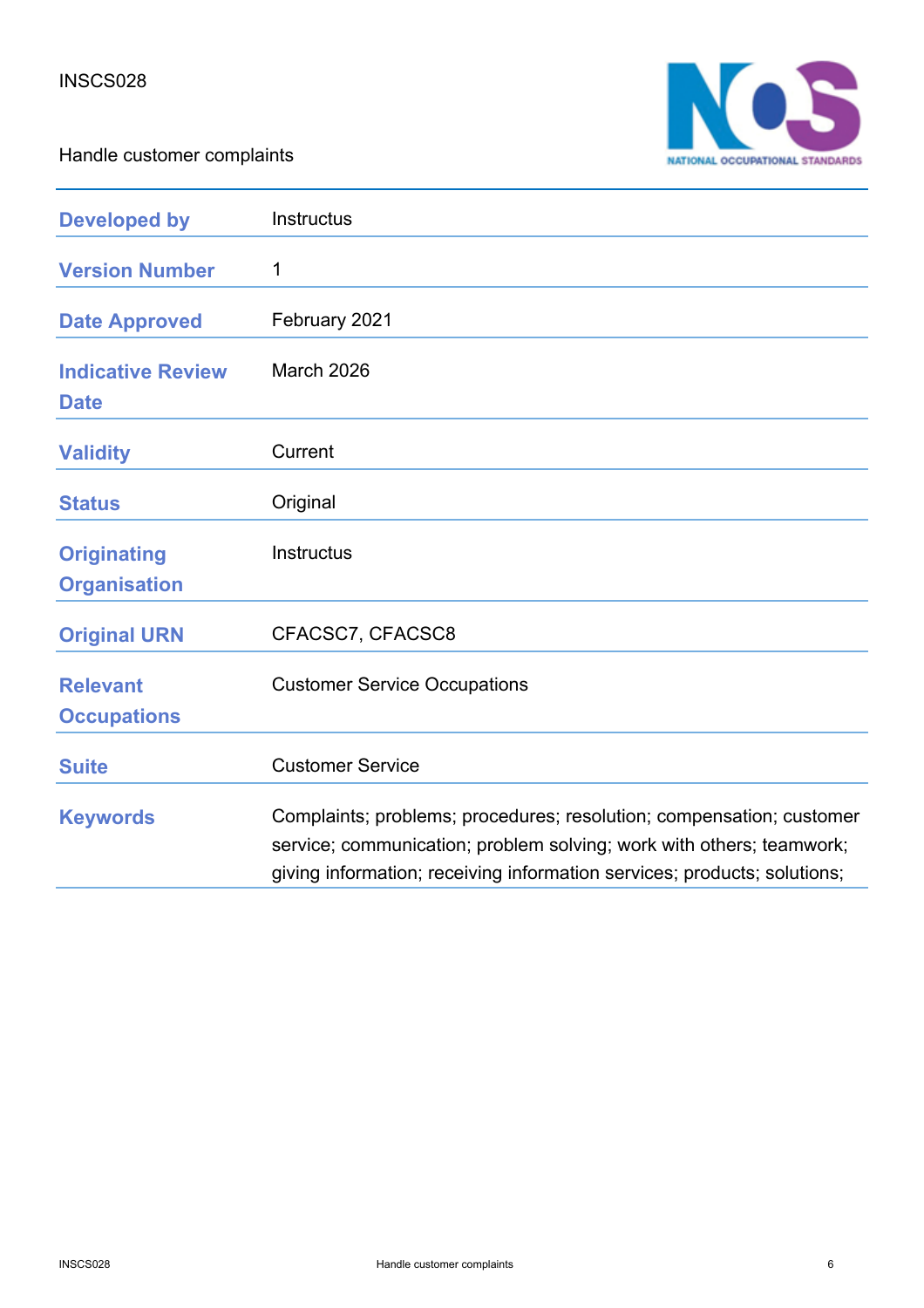Monitor the quality of customer service transactions



**Overview** This standard is part of the customer service competence area related to Handling Problems, Queries and Complaints. It includes monitoring the quality of customer service transactions. It covers the behaviours, processes and approaches that are most effective when handling customer service problems. Remember that customers include everyone to whom you provide products and services. They may be external to your organisation or they may be internal customers. You monitor the quality of customer service transactions to improve the overall quality of your organisation's customer service. You measure quality and improvements of high volume of customer service transactions delivered face-to-face, by telephone or online by adopting a systematic sampling approach. This involves you assessing performance agreed criteria and performance ratings. You use spot checks and routine checks to observe colleague performance and analyse results to identify patterns and trends. You provide feedback to colleagues so that actions to improve individual performance can be taken.

> This standard is for customer service professionals on supervisory or managerial levels who monitor the quality of customer service transactions and work with colleagues to improve their performance.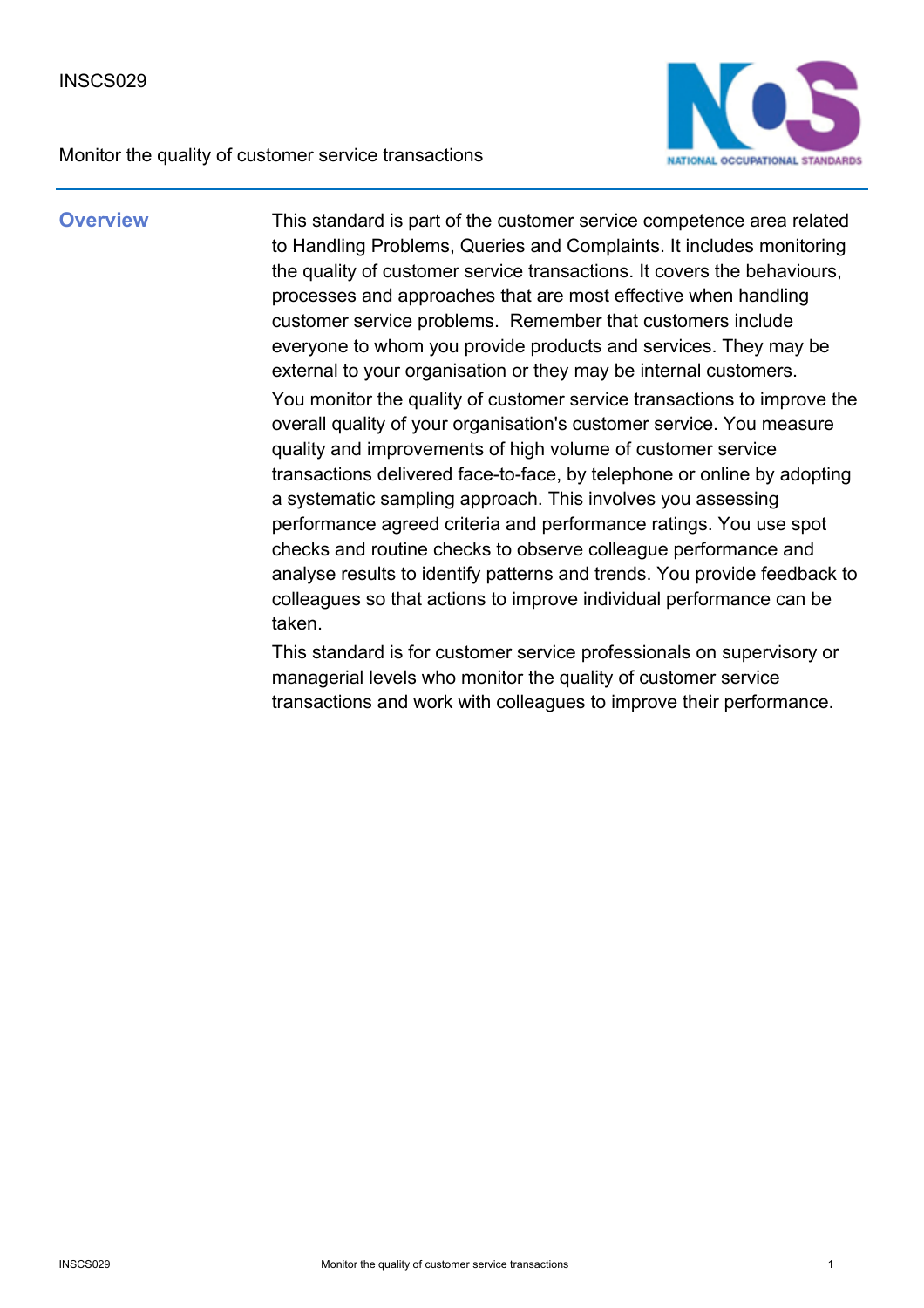Monitor the quality of customer service transactions



## **Performance criteria**

- 1. identify the criteria for monitoring the quality of customer service transactions
- 2. agree a sampling frame for monitoring customer service transactions
- 3. plan monitoring that complies with your organisation's guidelines for informing staff and customers that they are being monitored
- 4. identify rating scales for measuring the quality of customer service transactions
- 5. develop knowledge of the customer service procedures for transactions you are monitoring
- 6. carry out spot checks or observations of the quality of customer service transactions
- 7. carry out planned routine checks or observations of the quality of customer service transactions
- 8. observe or listen to a colleague dealing with a customer service transaction
- 9. record your observations of colleagues performance against agreed quality criteria
- 10. make judgements about quality of service delivery by allocating performance ratings on the rating scale
- 11. summarise your observations to identify patterns and trends in colleagues performance
- 12. provide feedback to colleagues that highlights the features of customer service where they met your organisation's requirements
- 13. give feedback to colleagues about aspects of their customer service delivery that they need to develop to meet your organisation's
- 14. propose action plans for coaching or training to improve colleagues customer service delivery when required
- 15. maintain records of customer service quality monitoring and action plans for improvements
- 16. follow the legal, organisational, codes of practice and policies relevant to your role and the activities being carried out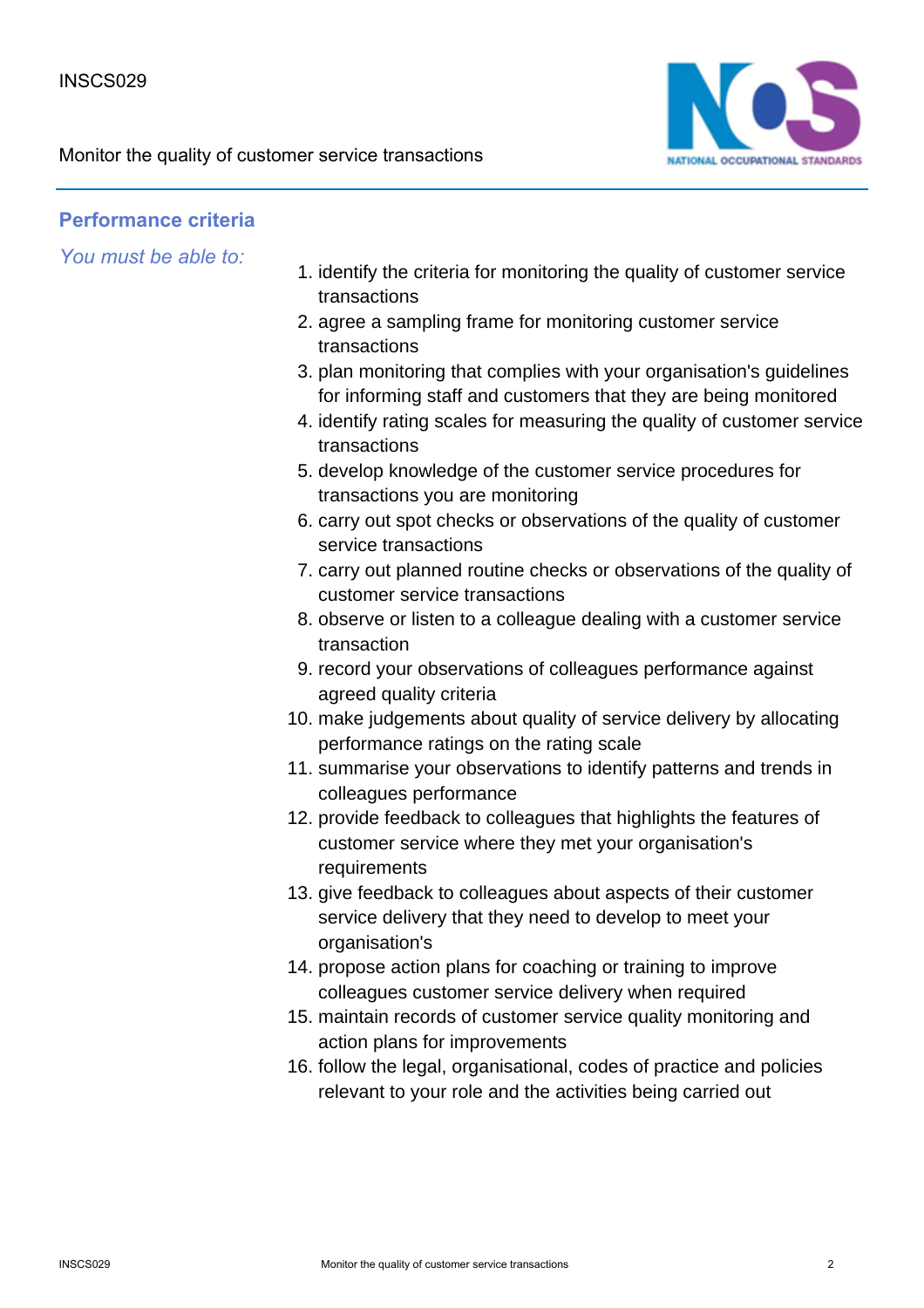

## **Knowledge and understanding**

- 1. the agreed quality criteria for judging the quality of customer service delivery in your organisation
- 2. the methods used to construct a representative sample of customer service transactions for monitoring quality
- 3. the importance of compliance with guidelines about ensuring customers and colleagues know they are being observed to monitor quality of service, and how they are informed
- 4. the ratings and scales that your organisation uses to judge customer service transactions
- 5. your organisation's procedures and guidelines for customer service transactions
- 6. how to record details of customer service transactions you have spot checked and observed to provide feedback
- 7. the advantages and disadvantages of routine and spot checks
- 8. how to listen or listen to a colleague dealing with a customer service transaction without disrupting or distracting them
- 9. how to complete monitoring records using your organisation's agreed quality criteria
- 10. how to allocate performance ratings for colleagues when judging the quality of their customer service
- 11. the techniques used to identify patterns and trends in customer service delivery when you are analysing and summarising your monitoring activities
- 12. how to provide feedback to colleagues that helps them to explore their performance against your organisation's requirements
- 13. the importance of providing feedback that highlights effective performance in addition to identifying areas for improvement
- 14. the sources of information about coaching and training options to improve customer service delivery and how to
- 15. the importance of keeping detailed records of service quality monitoring, coaching and training relating to colleagues' customer service delivery
- 16. the legal, organisational, codes of practice and policies relevant to your role and the activities being carried out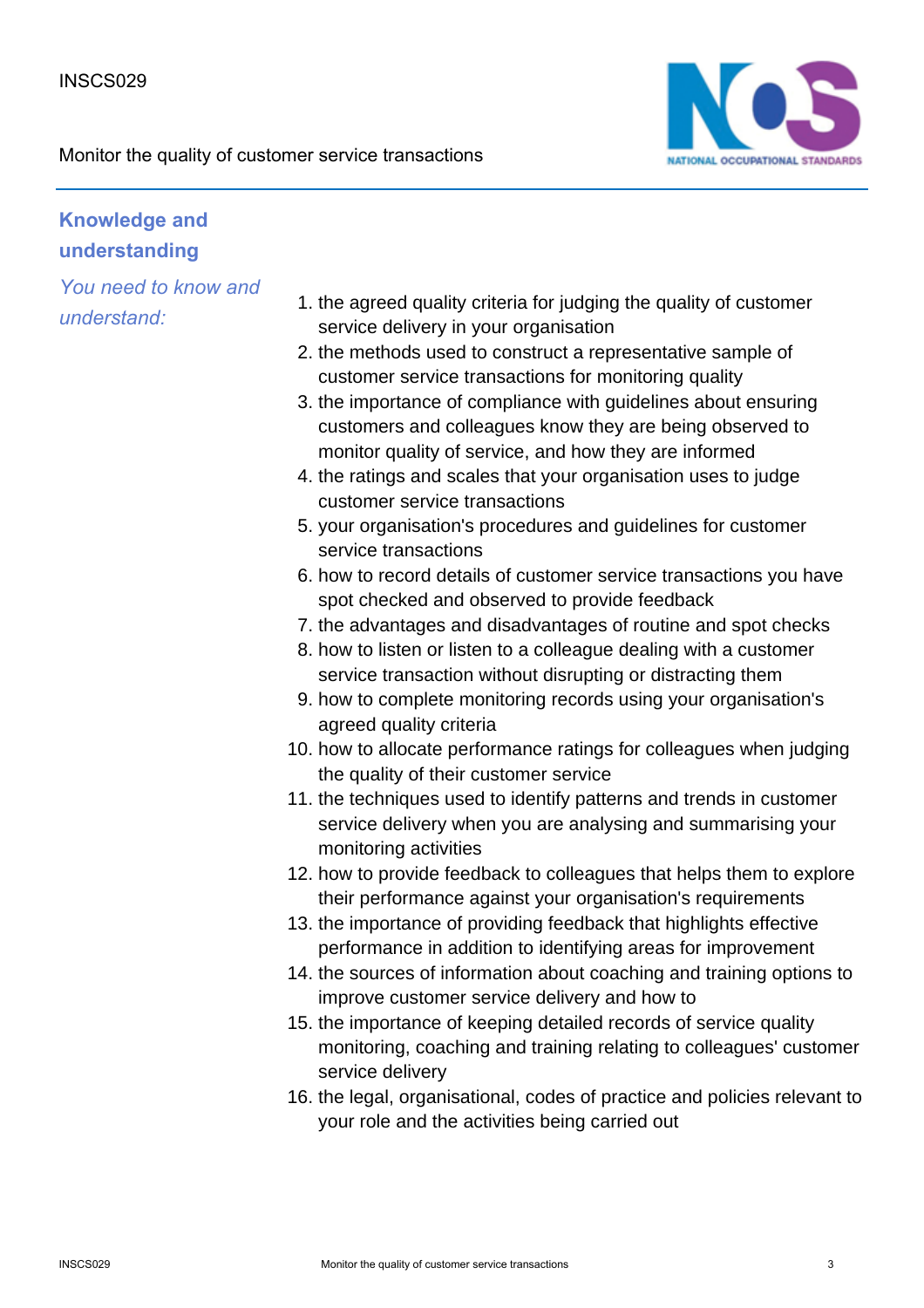

# Monitor the quality of customer service transactions

| <b>Developed by</b>                       | Instructus                                                                                                                                                                                                                        |
|-------------------------------------------|-----------------------------------------------------------------------------------------------------------------------------------------------------------------------------------------------------------------------------------|
| <b>Version Number</b>                     | 1                                                                                                                                                                                                                                 |
| <b>Date Approved</b>                      | February 2021                                                                                                                                                                                                                     |
| <b>Indicative Review</b><br><b>Date</b>   | March 2026                                                                                                                                                                                                                        |
| <b>Validity</b>                           | Current                                                                                                                                                                                                                           |
| <b>Status</b>                             | Original                                                                                                                                                                                                                          |
| <b>Originating</b><br><b>Organisation</b> | Instructus                                                                                                                                                                                                                        |
| <b>Original URN</b>                       | CFACSD13                                                                                                                                                                                                                          |
| <b>Relevant</b><br><b>Occupations</b>     | <b>Customer Service Occupations</b>                                                                                                                                                                                               |
| <b>Suite</b>                              | <b>Customer Service</b>                                                                                                                                                                                                           |
| <b>Keywords</b>                           | monitoring quality; customer service transactions; performance ratings;<br>face- to-face; telephone monitoring; online; measure performance;<br>patterns and trends; customer service; contact centres; developing;<br>improving; |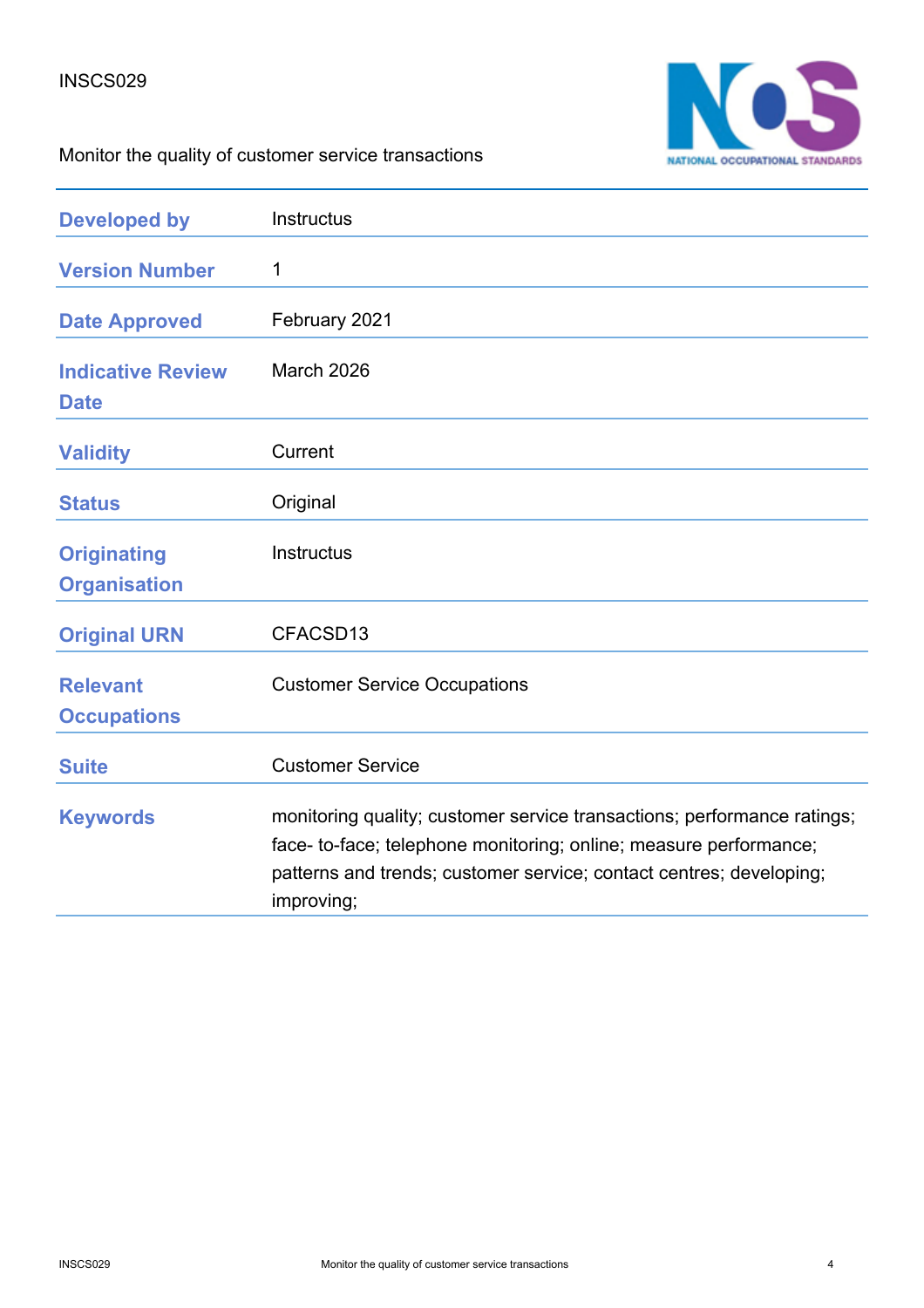

**Overview** This standard is part of the customer service competence area related to Customer Service Management. It includes leading a team to develop and improve customer service. It covers activities and approaches that play a vital part in customer service by seeking and implementing improvements and developments. Remember that customers include everyone to whom you provide products and services. They may be external to your organisation or they may be internal customers.

> You are responsible for leading a team delivering customer service. You plan and organise their work and support them as they develop their performance. You look at both your organisation and your staffing resources and bring these together in a constructive way to improve overall customer service. You give support and guidance to your team to encourage them to improve their customer service delivery. You share your enthusiasm with your team and lead it by your example. You develop new staff to your organisation's required standards and update established staff on new procedures and techniques.

This standard is for customer service professionals at supervisory or managerial level of responsibility who lead a team to develop and improve customer service.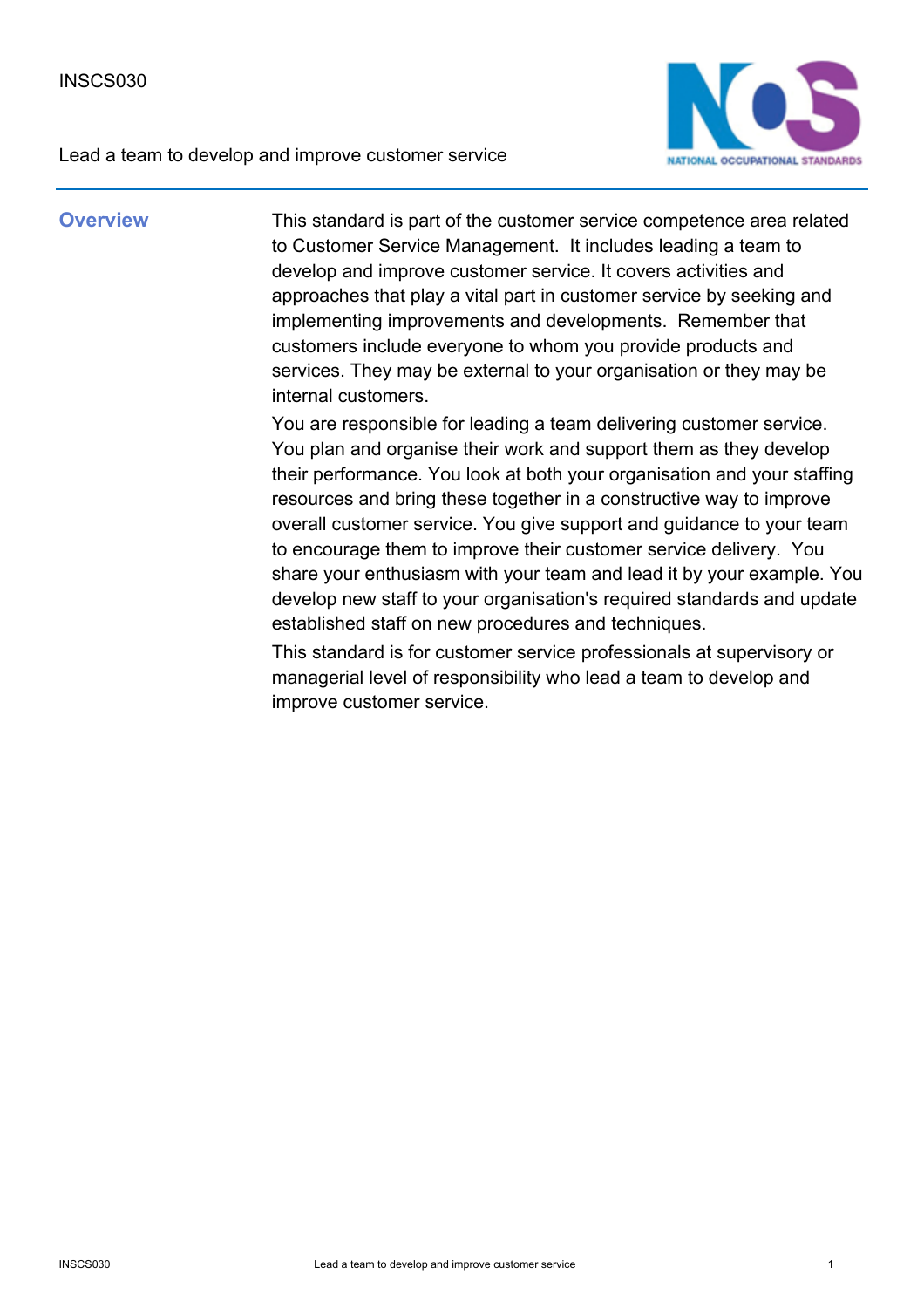

### **Performance criteria**

- 1. agree the different roles for delivering customer service with team members
- 2. involve team members in planning and organising their customer service work
- 3. allocate work based on team members' customer service skills and the objectives of your organisation
- motivate team members to work together to improve their 4. customer service performance
- 5. check that team members understand their roles in delivering customer service
- 6. identify the support that team members may need to perform their roles
- 7. provide team members with support and direction when they need help
- 8. provide feedback to team members about their customer service performance
- 9. encourage team members to review and discuss their own customer service performance
- 10. agree actions with team members to improve their customer service performance
- 11. identify when training and development is needed to improve customer service performance
- 12. help team members to identify their own development and training needs
- 13. agree the staff development and training activities that are needed to develop customer service performance
- 14. report staff development needs to colleagues who are responsible for training and development
- 15. agree the aims and objectives of customer service development and training activities with colleagues who are responsible for training and development
- 16. confirm the methods of customer service development and training that match with the aims and objectives agreed
- 17. organise customer service development and training activities for your team members
- 18. monitor the performance of team members following development and training to confirm that learning is put into practice
- 19. organise additional development and training for team members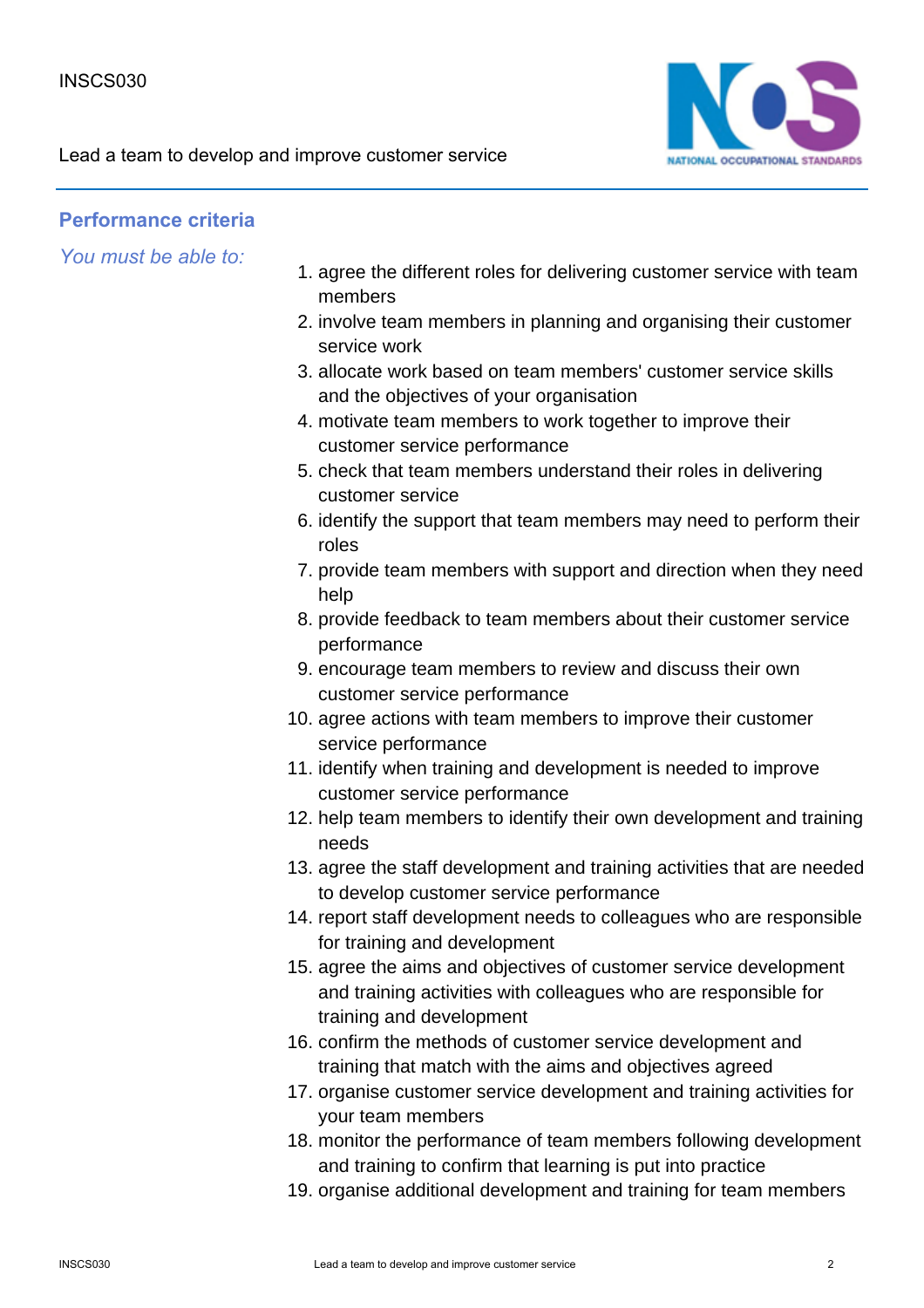

when needed

20. follow the legal, organisational, codes of practice and policies relevant to your role and the activities being carried out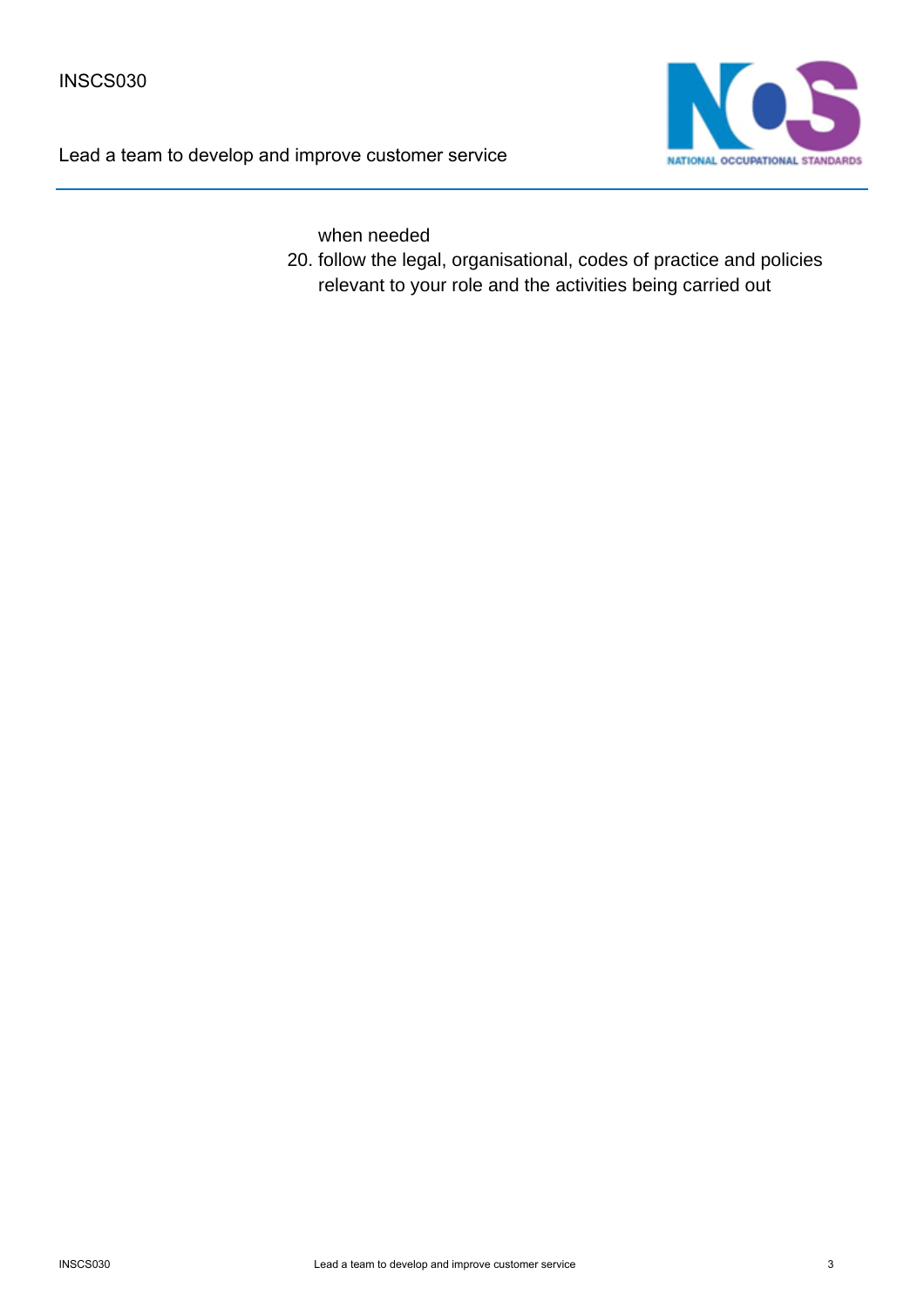

## **Knowledge and understanding**

- 1. the current objectives and targets that relate to customer service in your area of responsibility
- 2. the roles and responsibilities of your team members and where they fit within the overall structure of your organisation to deliver customer service
- 3. how team and individual performance can affect the achievement of organisational objectives for customer service delivery
- 4. how to encourage your team to plan and organise their customer service work activities
- 5. how to plan and allocate work to your team in a way that gains their understanding and commitment
- 6. how to involve and motivate staff to encourage teamwork to continuously improve customer service delivery
- 7. how to facilitate meetings to encourage open discussion between team members to clarify their roles and how they relate to each other
- 8. how to provide feedback to recognise effective performance and deal sensitively with issues of underperformance
- 9. the importance of continuously developing staff who provide customer service and encouraging them to review their own performance
- 10. the methods used to agree improvement actions with team members and the types of actions that may be required
- 11. how to identify when development and training would improve customer service performance
- 12. the range of types development and training available and how to select those that are appropriate to customer service, your organisation, the specific training and development aims and objectives, and budget
- 13. the colleagues in your organisation who are responsible for development and training activities and how to report your identified team training needs to them
- 14. the importance of providing input to the design and delivery of customer service development and training for your staff and the impact this has
- 15. the importance of organising development and training activities so that they have limited impact on the delivery of your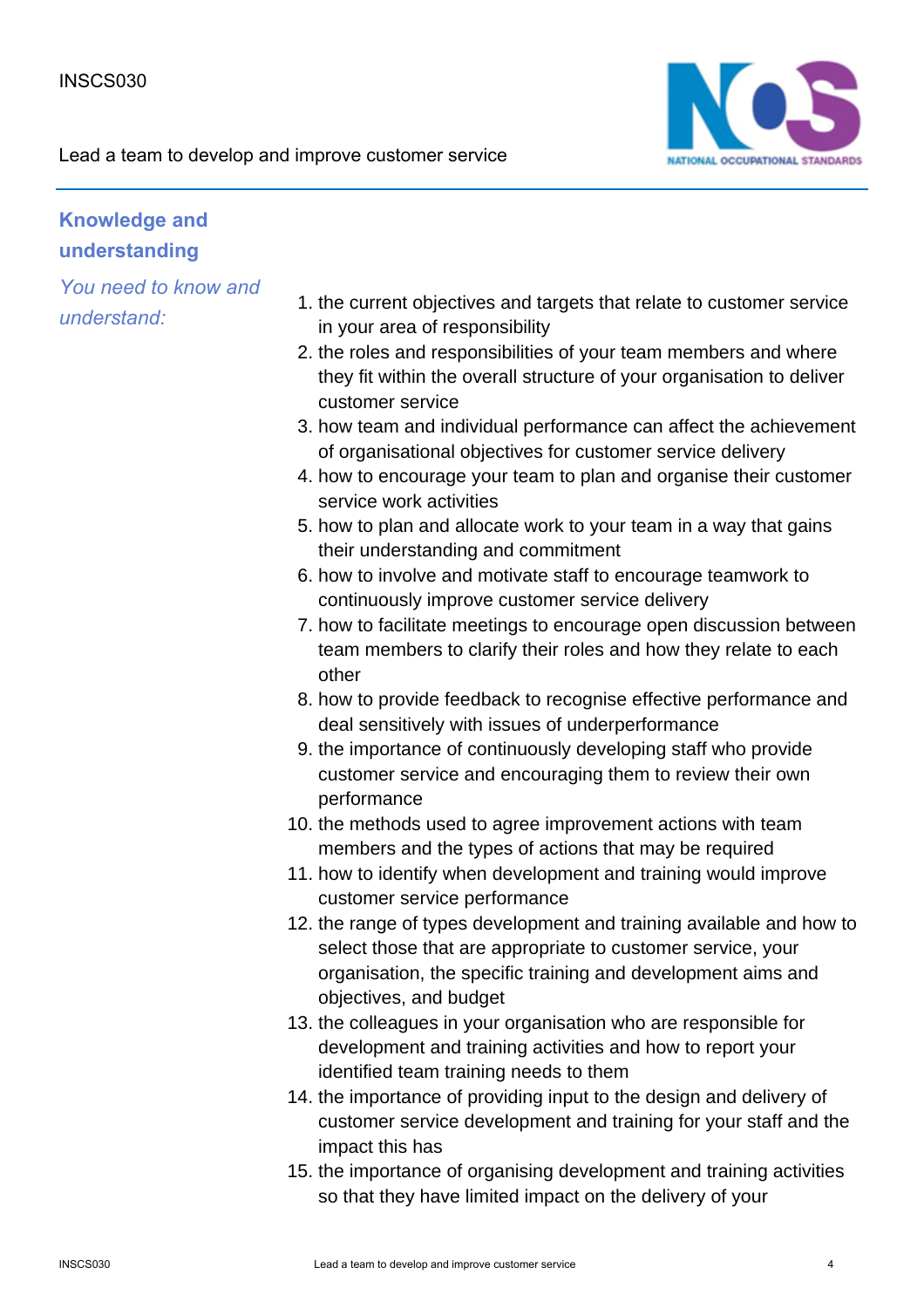

organisation's day to day delivery

- 16. how you can help staff to put what they have learned during training into practice in the workplace
- 17. how to assess the impact that development and training has had on customer service performance
- 18. the types of additional support you could provide to team members following development and training
- 19. the implications of failure to improve customer service for your team members and your organisation
- 20. the legal, organisational, codes of practice and policies relevant to your role and the activities being carried out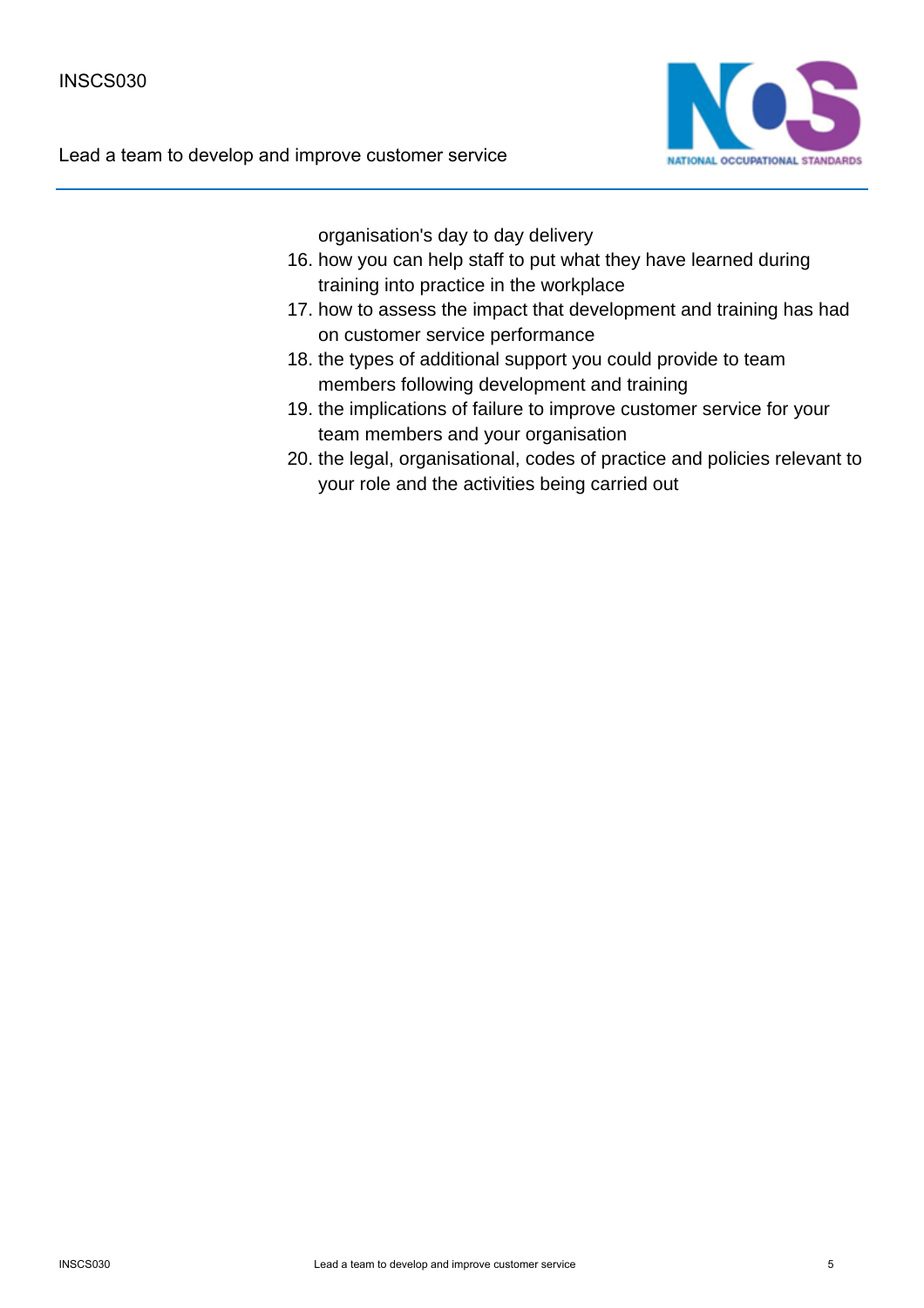

| <b>Developed by</b>                       | Instructus                                                                                                                                                                                                                                         |
|-------------------------------------------|----------------------------------------------------------------------------------------------------------------------------------------------------------------------------------------------------------------------------------------------------|
| <b>Version Number</b>                     | 1                                                                                                                                                                                                                                                  |
| <b>Date Approved</b>                      | February 2021                                                                                                                                                                                                                                      |
| <b>Indicative Review</b><br><b>Date</b>   | March 2026                                                                                                                                                                                                                                         |
| <b>Validity</b>                           | Current                                                                                                                                                                                                                                            |
| <b>Status</b>                             | Original                                                                                                                                                                                                                                           |
| <b>Originating</b><br><b>Organisation</b> | Instructus                                                                                                                                                                                                                                         |
| <b>Original URN</b>                       | CFACSD11, CFACSD15                                                                                                                                                                                                                                 |
| <b>Relevant</b><br><b>Occupations</b>     | <b>Customer Service Occupations</b>                                                                                                                                                                                                                |
| <b>Suite</b>                              | <b>Customer Service</b>                                                                                                                                                                                                                            |
| <b>Keywords</b>                           | team leading; customer service; contact centres; staffing resources;<br>support, guidance; leading by example; developing; improving;<br>communication; problem solving; work with others; teamwork; giving<br>information; receiving information; |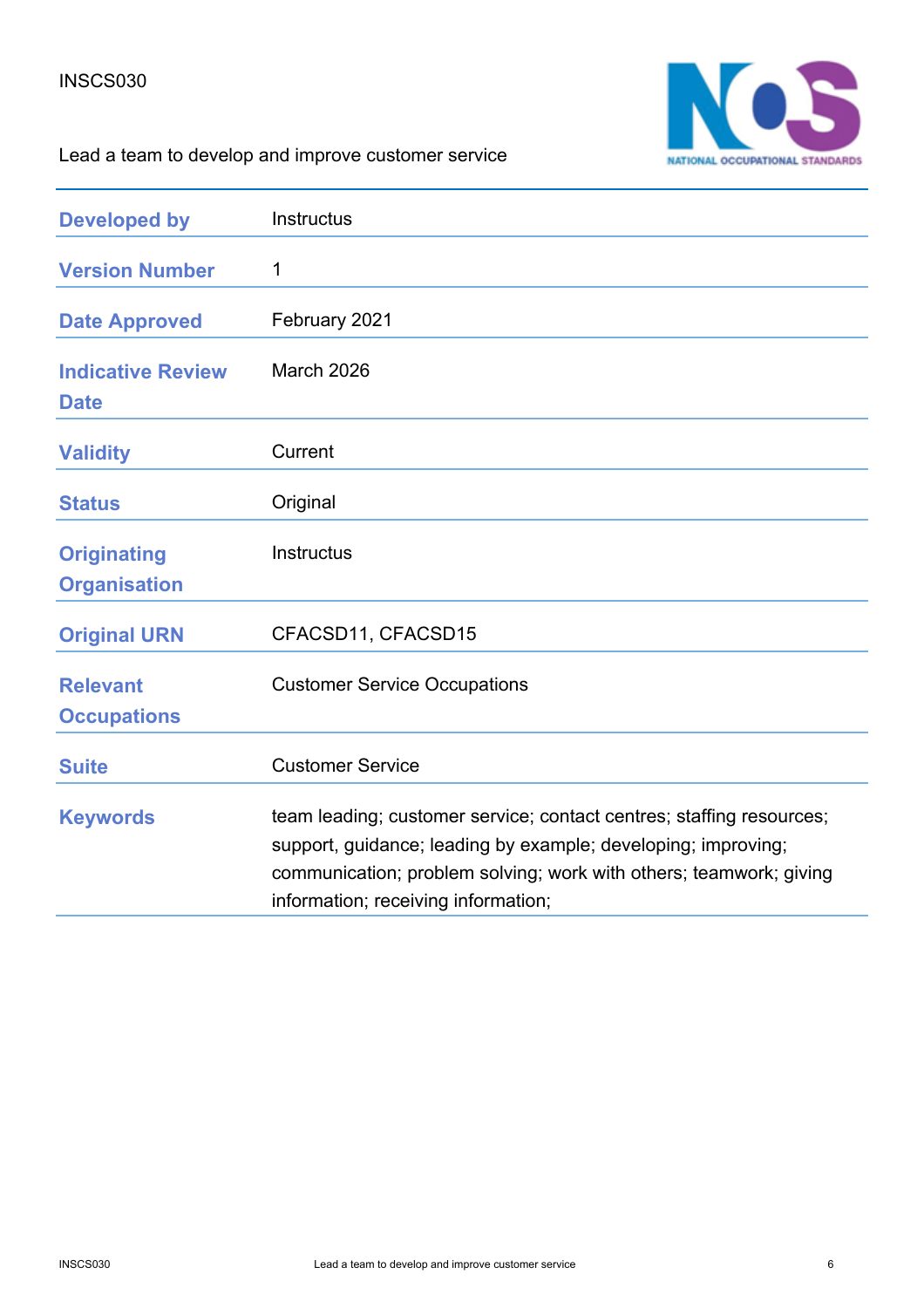Improve customer service through use of technology and other resources



**Overview** This standard is part of the customer service competence area related to Customer Service Management. It covers improving customer service through use of technology and other resources. It covers activities and approaches that play a vital part in customer service by seeking and implementing improvements and developments. Remember that customers include everyone to whom you provide products and services. They may be external to your organisation or they may be internal customers.

> Customer service changes and improves when new technologies and resources are used. You identify and specify opportunities for customer service improvements and evaluate options for applying technology or other resources to improve customer service. You develop and improve customer service within a framework of organisational procedures, regulation and legislation. You oversee the implementation of technology and resource changes to improve customer service and review the results.

This standard is for customer service professionals on supervisory or managerial levels who improve customer service through use of technology and other resources.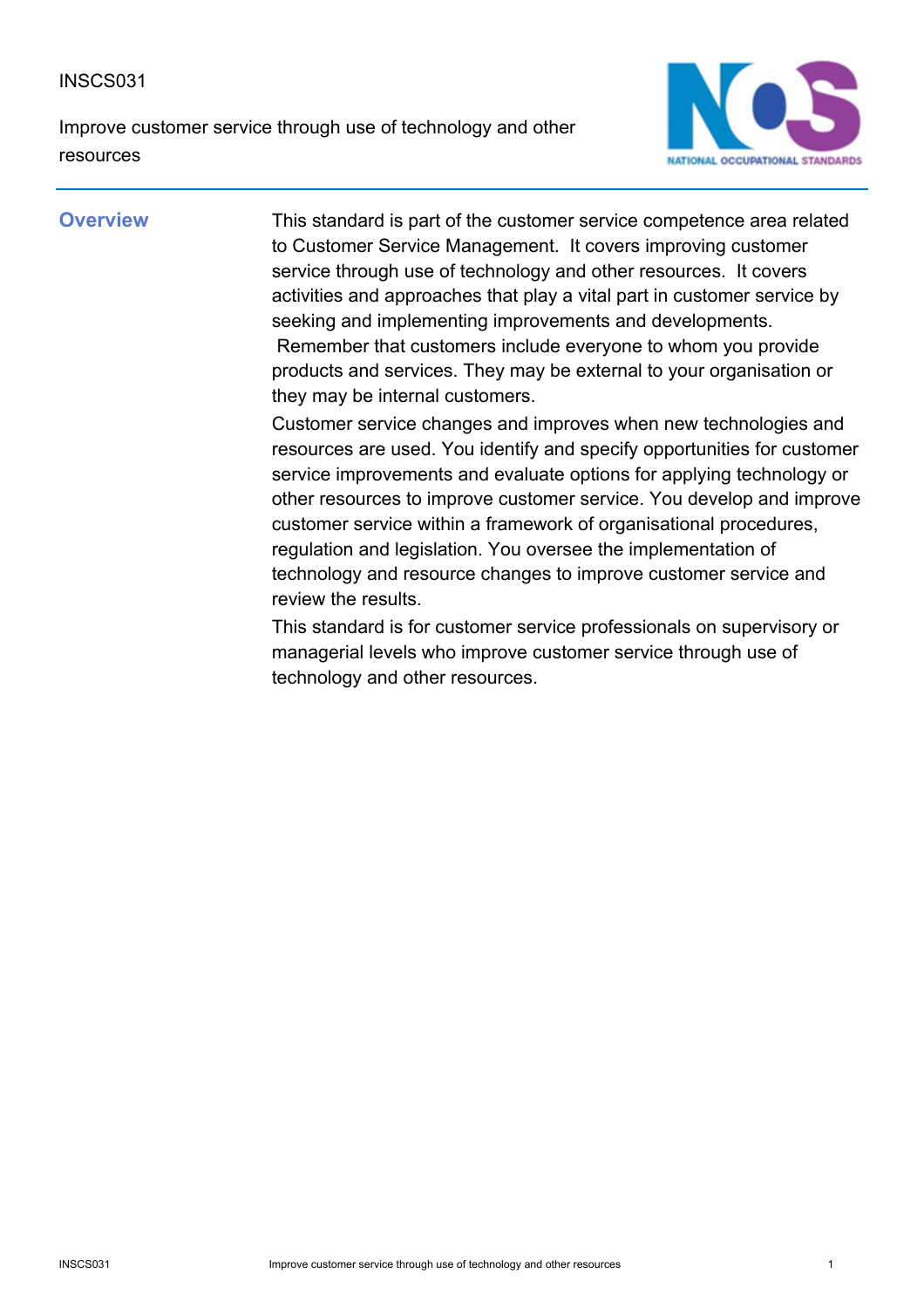Improve customer service through use of technology and other resources



## **Performance criteria**

- 1. monitor developments in technology and other resources to improve customer service
- 2. review the use of resources and technology in your organisation's customer service delivery systems and processes
- 3. identify opportunities and options for improving customer service using technology and other resources
- 4. analyse the potential customer service benefits for the improvement options you have identified
- 5. calculate the costs associated with each option for improving customer service
- 6. estimate the affordability of each option to improve customer service
- 7. identify the option that best meets your organisation's needs
- 8. specify the effects that your chosen option will have on your organisation's services and products, and customer perceptions
- 9. produce a business case to propose improvements to customer service using technology and other resources
- 10. identify organisational policies, procedures and practices that may impact on your proposed customer service improvements
- 11. follow your organisation's procedures to gain approval from decision makers for your proposed improvements in customer service
- 12. agree with colleagues or service partners the actions needed to meet organisational requirements when implementing the customer service improvements
- 13. agree customer service improvements with decision makers when your proposals require authorisation above your level of authority
- 14. identify legislation and external regulation that may affect the implementation of customer service improvements
- 15. balance the requirements of legislation and external regulation with the needs of your organisation when implementing customer service improvements
- 16. plan the implementation of customer service improvements using technology and other resources
- 17. brief customer service colleagues about the implementation of improvements and the expected benefits
- 18. monitor the implementation of customer service improvements and the expected benefits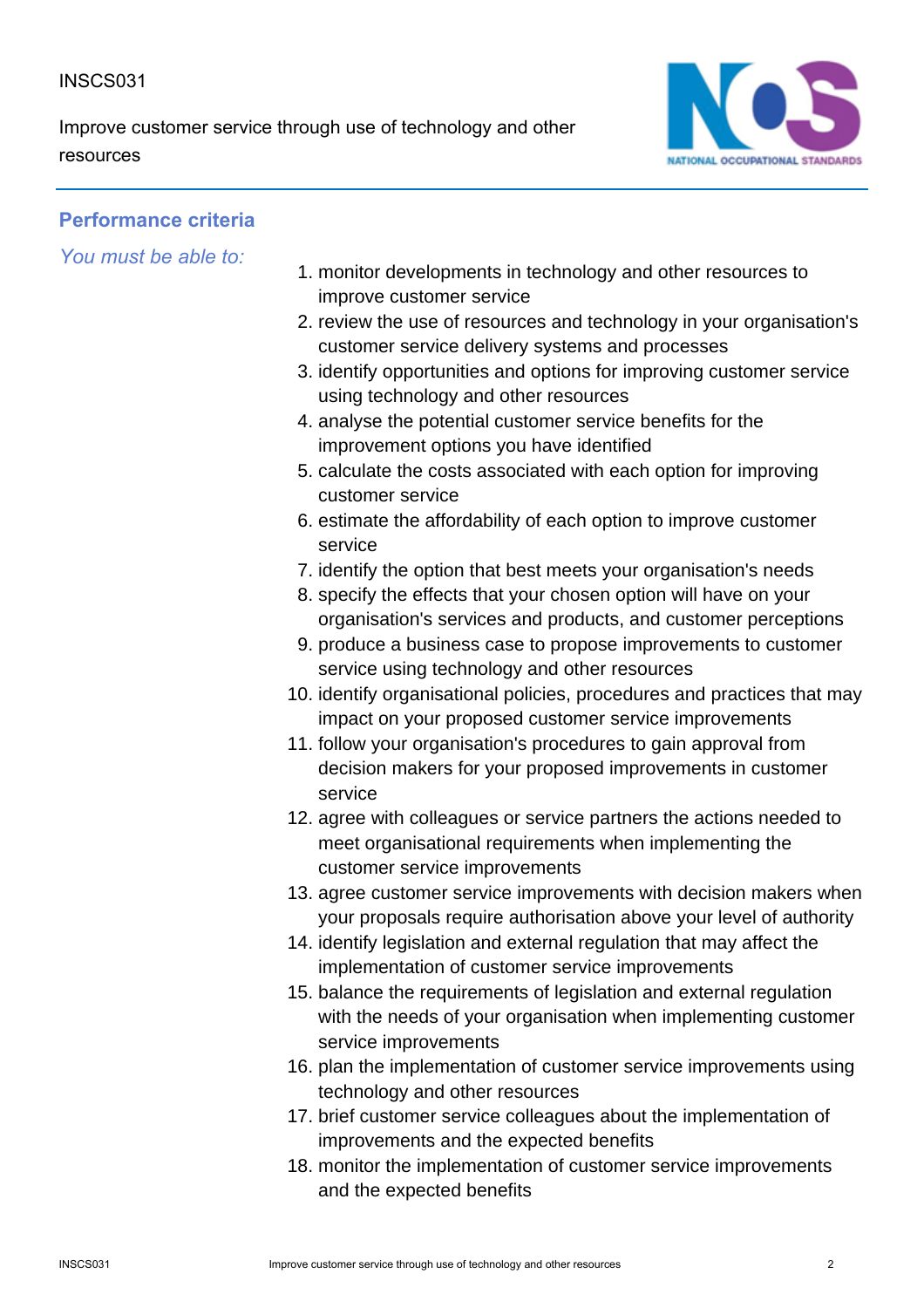Improve customer service through use of technology and other resources



- 19. review the implementation of customer service improvements with customer service colleagues
- 20. make adjustments to implementation of customer service improvements based on your review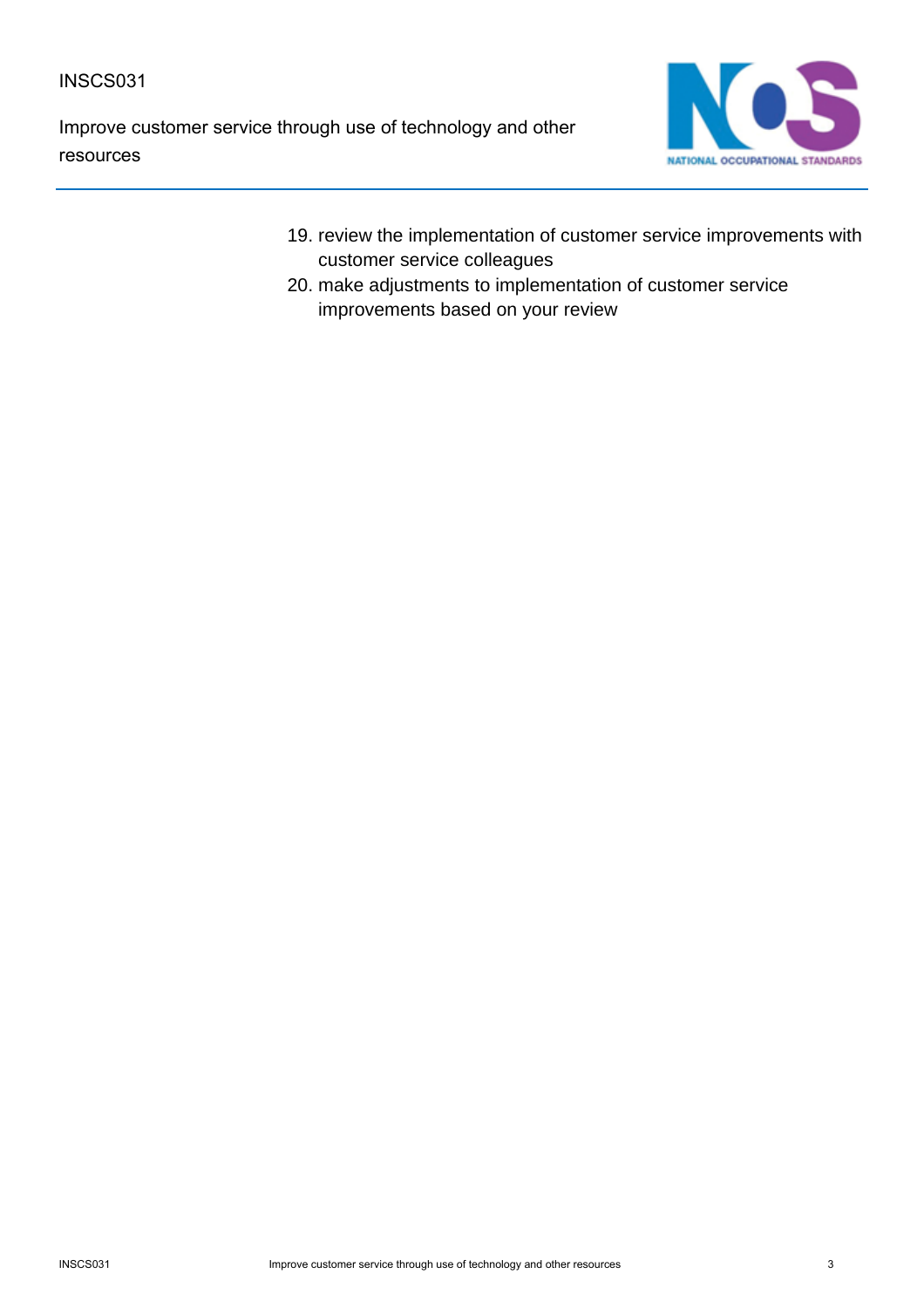Improve customer service through use of technology and other resources



# **Knowledge and understanding**

- 1. the current trends in technology that imply changes to the channels and social media platforms used by customers
- 2. the features and functionality of available technology that may contribute to improvements in customer service
- 3. how the application of additional resources other than technology can be used to improve customer service
- 4. the methods used to conduct a systematic review of your customer service systems
- 5. the techniques used to analyse the costs and benefits of options for improving customer service
- 6. how to estimate the affordability of options for making improvements in customer service
- 7. the importance of evaluating the benefits of different options for improving customer service to select the most relevant to recommend
- 8. how to analyse the impact that your options may have on customer perceptions and the services and products that your organisation offers
- 9. the methods and format for presenting a business case to make improvements in customer service in your organisation
- 10. the organisational policies, procedures and practices that you need to follow when you propose improvements in customer service
- 11. how to gain approval to change customer service procedures or practices and the decisions makers that you need to approach
- 12. how you involve colleagues or service partners in the implementation of improvements
- 13. the limits of your own authority and who else in the organisation needs to be involved if you cannot authorise improvements alone
- 14. the legislation and external regulation relating to consumer protection and data protection
- 15. the legislation and external regulation relating to diversity, inclusion and discrimination
- 16. the legislation and external regulation relating to health and safety of customers and colleagues
- 17. the importance of balancing the requirements of legislation and external regulation with the needs and objectives of your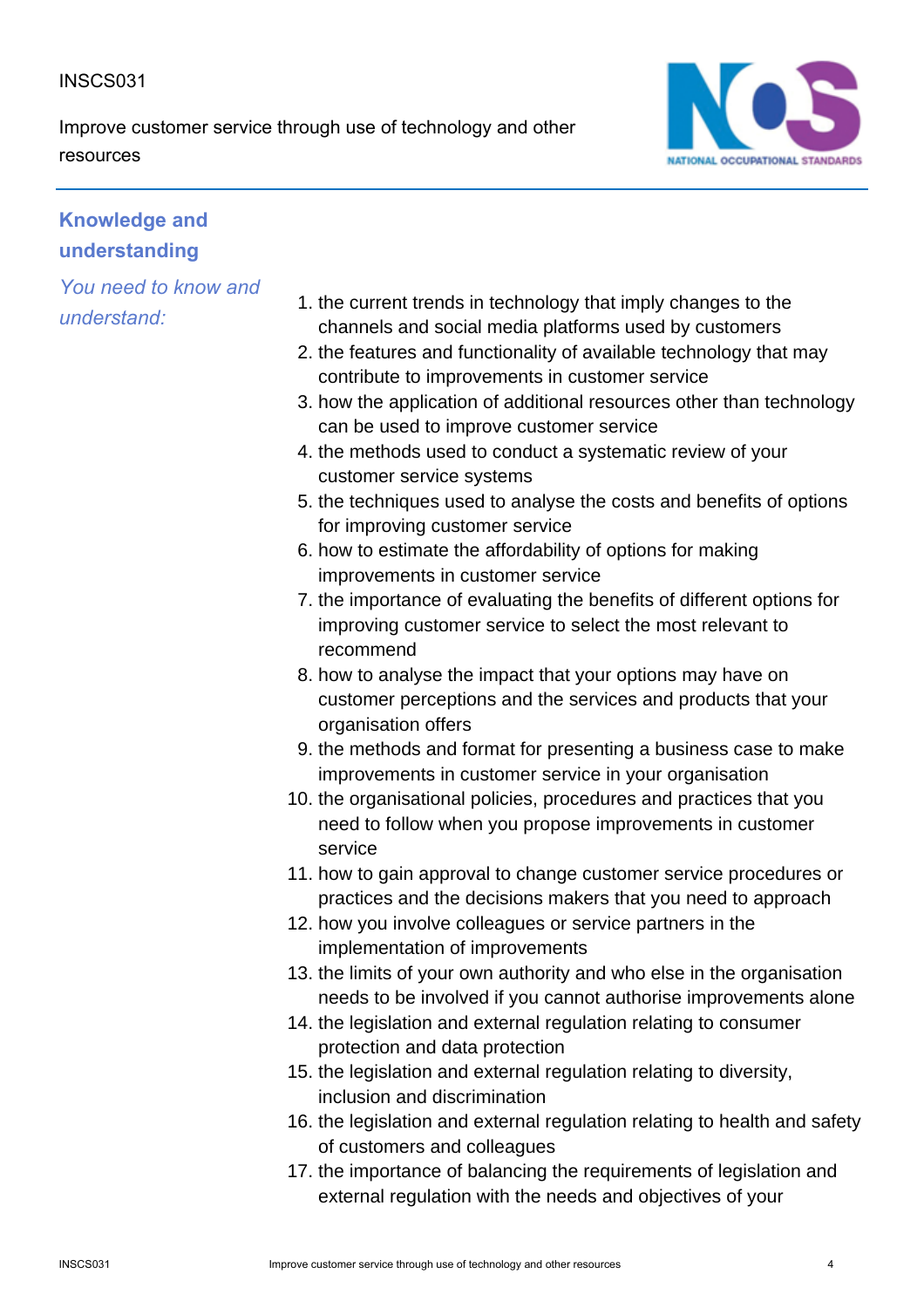Improve customer service through use of technology and other resources



organisation

- 18. the briefing techniques for introducing colleagues to changes
- 19. the methods used to monitor and review the improvements implemented with customer service colleagues
- 20. how to adjust customer service delivery after the implementation of changes and how to communicate these to customer service colleagues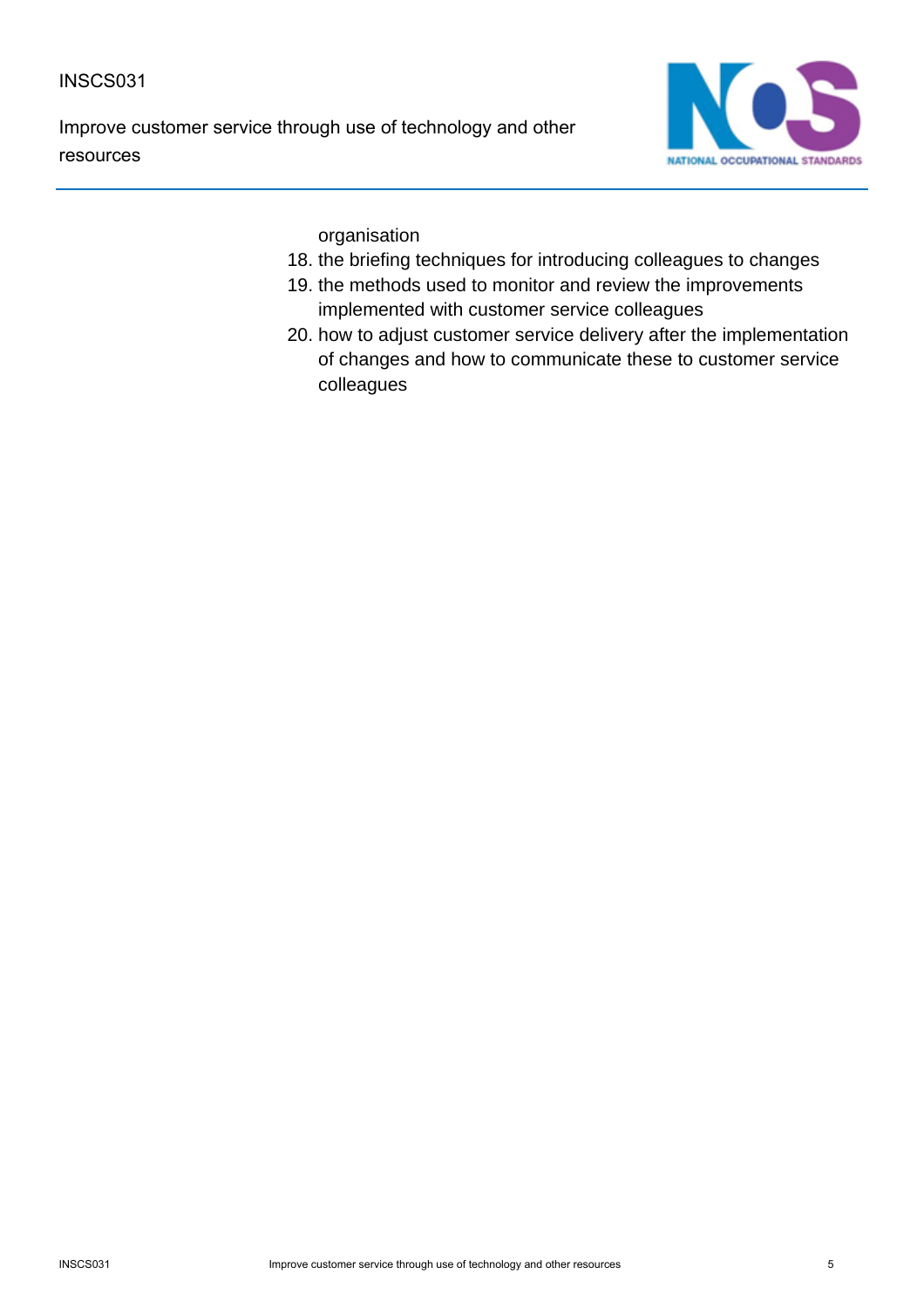Improve customer service through use of technology and other resources



| <b>Developed by</b>                       | Instructus                                                                                                                                                                                                                           |
|-------------------------------------------|--------------------------------------------------------------------------------------------------------------------------------------------------------------------------------------------------------------------------------------|
| <b>Version Number</b>                     | 1                                                                                                                                                                                                                                    |
| <b>Date Approved</b>                      | February 2021                                                                                                                                                                                                                        |
| <b>Indicative Review</b><br><b>Date</b>   | March 2026                                                                                                                                                                                                                           |
| <b>Validity</b>                           | Current                                                                                                                                                                                                                              |
| <b>Status</b>                             | Original                                                                                                                                                                                                                             |
| <b>Originating</b><br><b>Organisation</b> | <b>Instructus</b>                                                                                                                                                                                                                    |
| <b>Original URN</b>                       | CFACSF4, CFACSD18                                                                                                                                                                                                                    |
| <b>Relevant</b><br><b>Occupations</b>     | <b>Customer Service Occupations</b>                                                                                                                                                                                                  |
| <b>Suite</b>                              | <b>Customer Service</b>                                                                                                                                                                                                              |
| <b>Keywords</b>                           | Rules; regulations; legislation; improve customer service; customer<br>service; contact centres; developing; improving; communication;<br>problem solving; work with others; teamwork; giving information;<br>receiving Information; |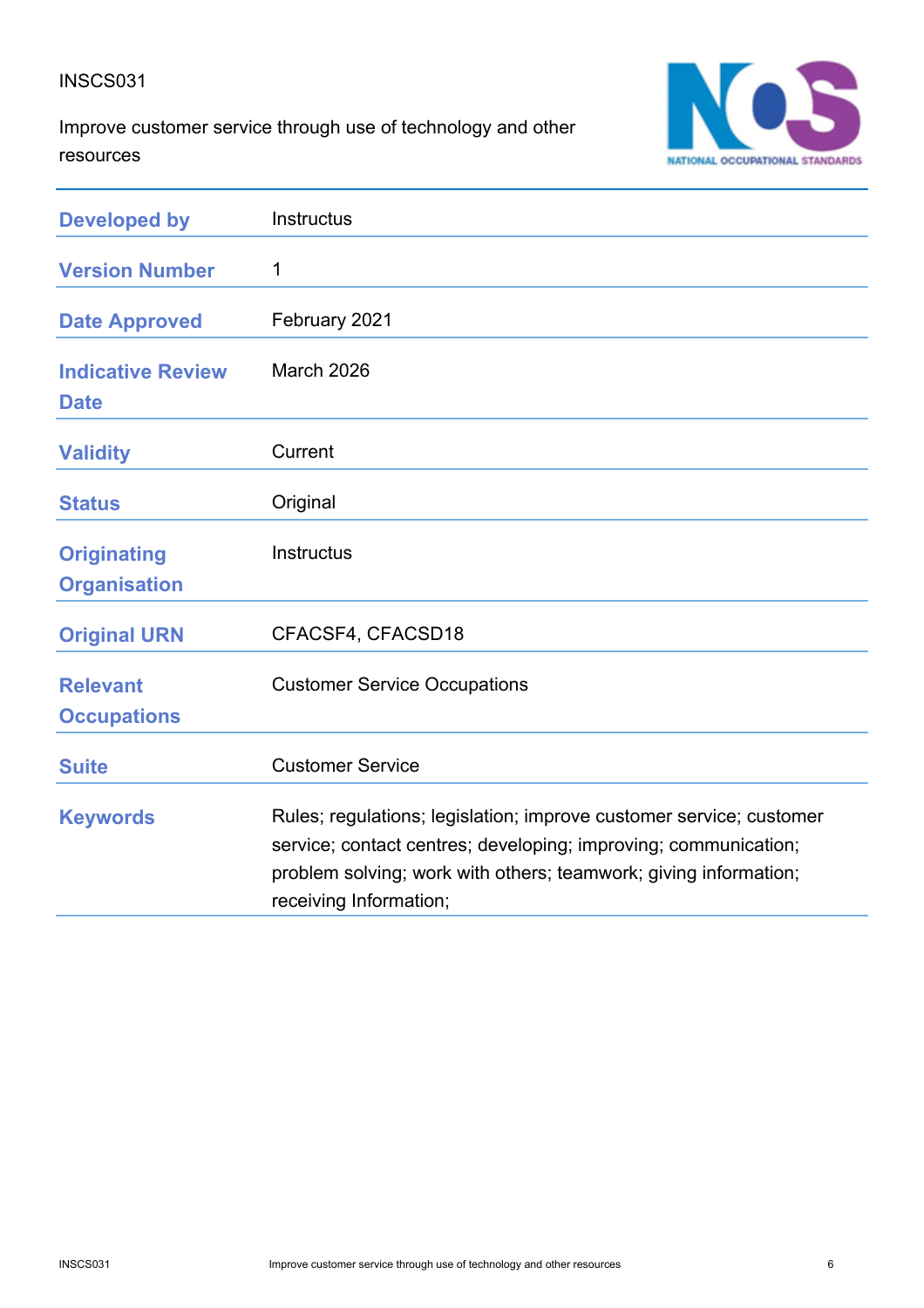Support and implement customer service improvements



**Overview** This standard is part of the customer service competence area related to Customer Service Management. It includes supporting and implementing customer service improvements. It covers activities and approaches that play a vital part in customer service by seeking and implementing improvements and developments. Remember that customers include everyone to whom you provide products and services. They may be external to your organisation or they may be internal customers.

> Your organisation changes the way they deliver service as customer expectations rise when other organisations improve the services they offer. You deliver customer service and support your organisation to implement changes, presenting them positively to your customers. By listening to customer comments, you also have your own ideas about how the service you deliver could be improved. You present your own ideas for improvements to decision makers in your organisation who can authorise implementation of changes. You contribute to planning customer service improvements, maintain the changes that need to take place to implement improvements, and help to evaluate the results. This standard is for customer service professionals on supervisory or managerial levels who support and implement customer service improvements.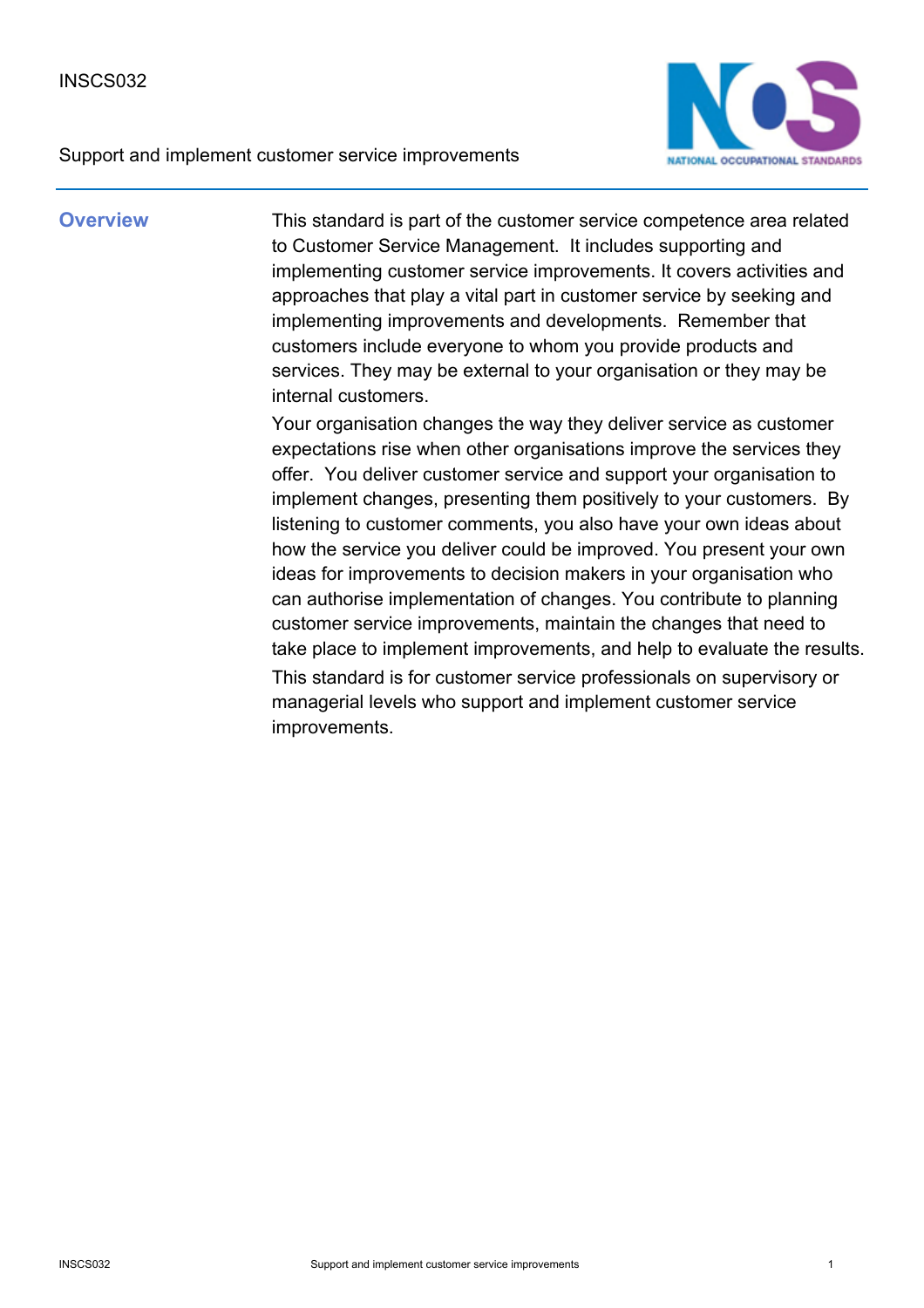

## **Performance criteria**

- 1. gather formal and informal feedback from your customers
- 2. use your organisation's procedures to gather feedback from your customers
- 3. use the information from your customers to develop your understanding of their customer service experience
- 4. identify changes that could be made to improve customer service based on information you have gathered
- 5. present your ideas for improving customer service to decision makers with authority to approve the changes
- 6. plan the introduction of customer service improvements, including the resources required to implement them
- 7. evaluate factors that may help or hinder the introduction of improvements
- 8. develop realistic objectives, tasks and schedules for the introduction of improvements and agree them with your team
- 9. plan how you will evaluate customer service improvements
- 10. inform the colleagues who will be affected by changes and win their support for implementation of your ideas
- 11. support changes to customer service based on ideas proposed by other team members
- 12. keep your customers informed of changes to customer service giving a positive impression of the changes
- 13. resolve any difficulties that arise during the implementation of improvements
- 14. provide support to your colleagues who are involved with changes and improvements
- 15. ensure improvements are implemented within the agreed time and budget
- 16. work with your team to identify any negative effects of changes and plan to avoid them
- 17. monitor the impact that the changes have on customer service quality
- 18. recommend any further changes that may be necessary to decision makers
- 19. identify any learning from the change process for future improvement activities
- 20. follow the legal, organisational, codes of practice and policies relevant to your role and the activities being carried out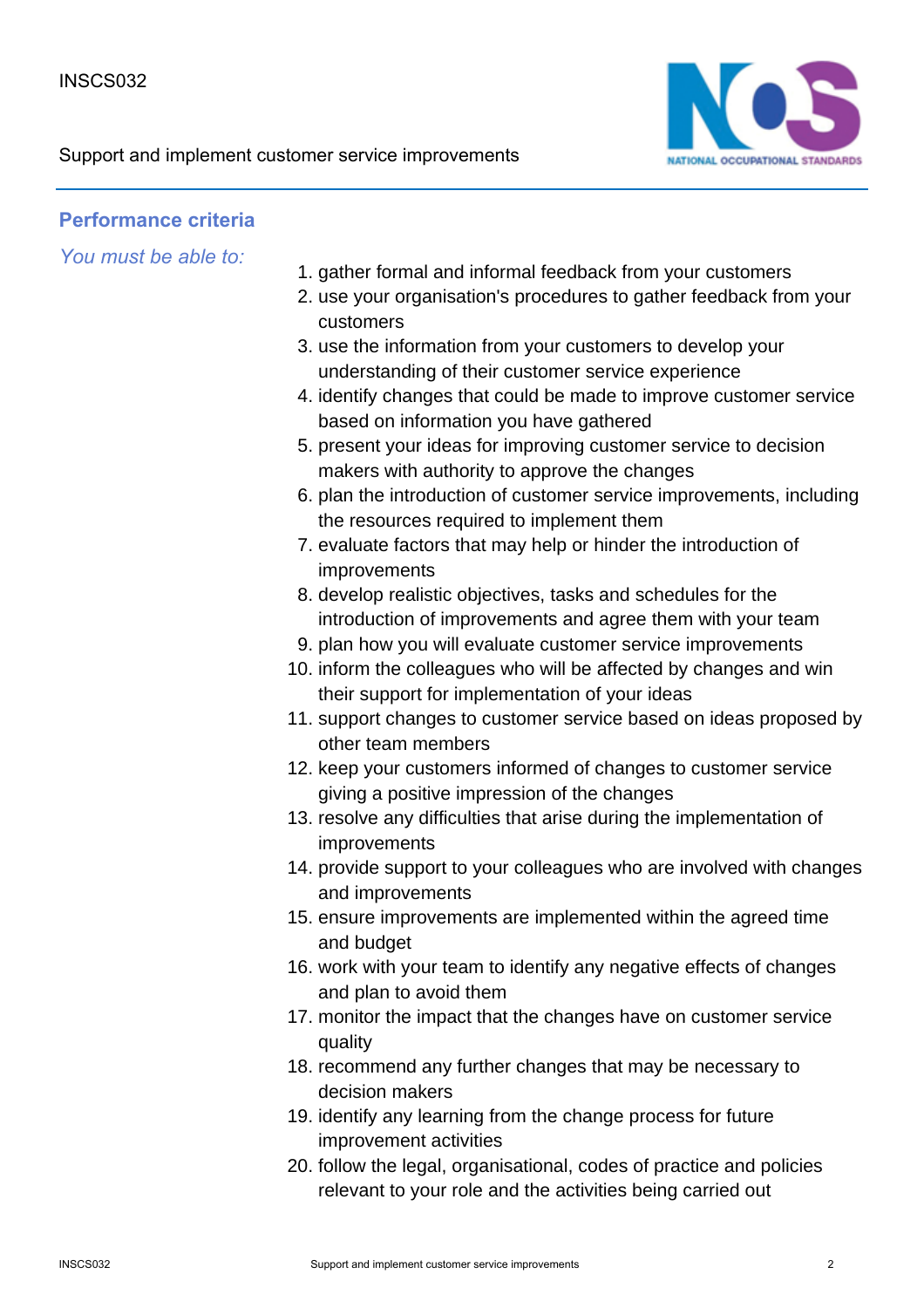

# **Knowledge and understanding**

- 1. how customer experience is influenced by the way service is delivered and the importance of gathering formal and informal feedback
- 2. how to gather formal and informal customer feedback using your organisation's procedures to capture information
- 3. the methods that can be used to understand your organisation's customer service from the customers perspective
- 4. how to use customer feedback and your own experience of delivering customer service to identify changes that could improve your organisation's service
- 5. the decision makers in your organisation who can authorise changes and how to present your ideas to them
- 6. the importance of careful planning when introducing changes
- 7. the types of factors that may help or hinder the process of change and how to identify and plan for these
- 8. how to develop plans that contain realistic objectives, tasks and schedules
- 9. the importance of planning the evaluation of customer service improvements implemented
- 10. the importance of clear communication with your team when changes are taking place and how to win over staff who are resistant to change
- 11. how to develop your understanding and commit to ideas for changes that other team members have suggested
- 12. how to work with others to identify and support change in the way service is delivered
- 13. why it is important to give a positive impression to your customer about the changes made by your organisation even if you disagree with them
- 14. the types of support that your team may need when improvements are being implemented and how to provide support
- 15. why it is important to complete change on time and within budget
- 16. the importance of identifying any negative effects of customer services changes that were not anticipated and take action to avoid them to minimise their impact
- 17. how to monitor and evaluate the impact of changes on customer service quality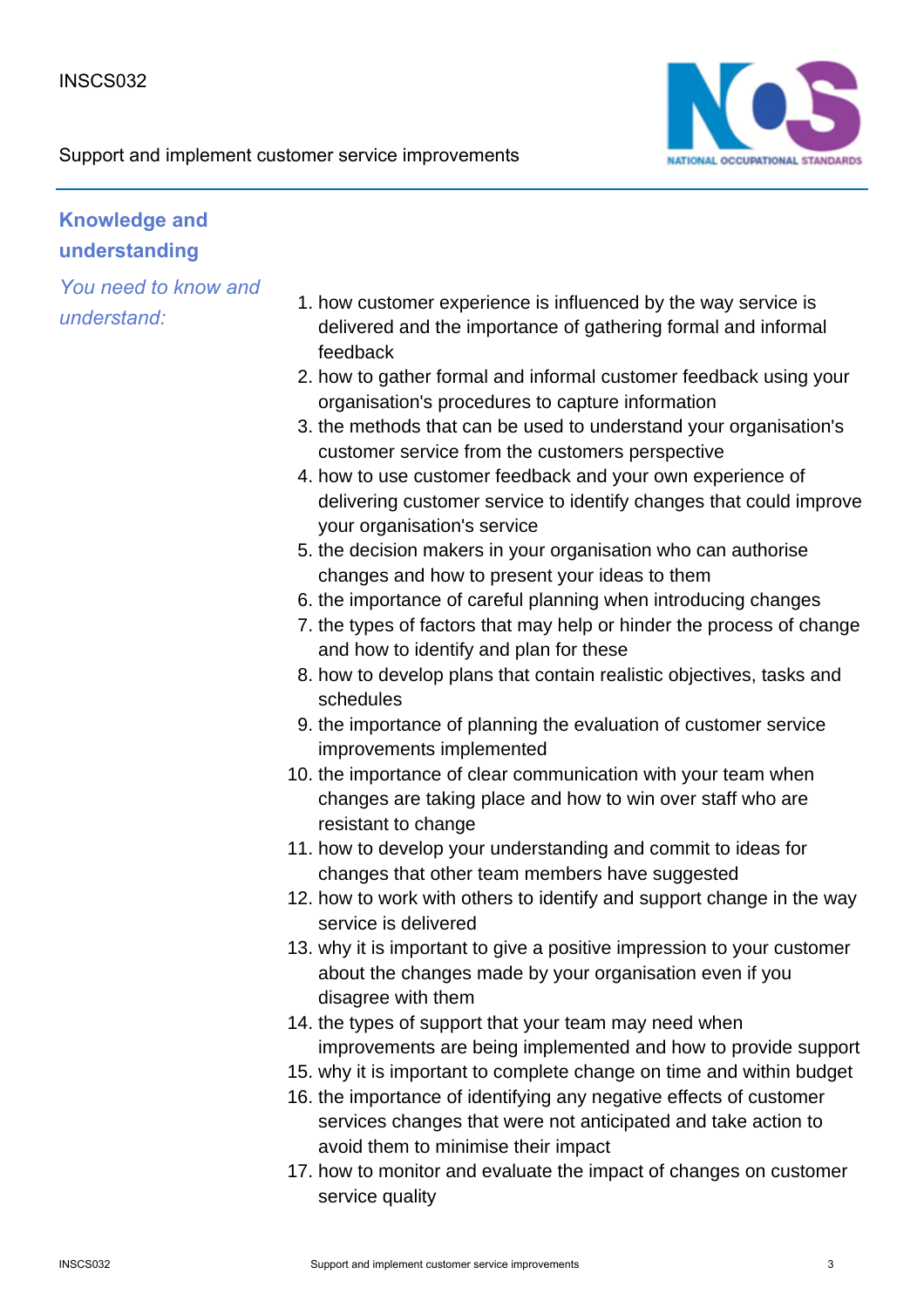Support and implement customer service improvements



- 18. the methods used to recommend further changes that are identified through monitoring and evaluation processes
- 19. why it is important to evaluate changes and to note what has been learned for future initiatives
- 20. the legal, organisational, codes of practice and policies relevant to your role and the activities being carried out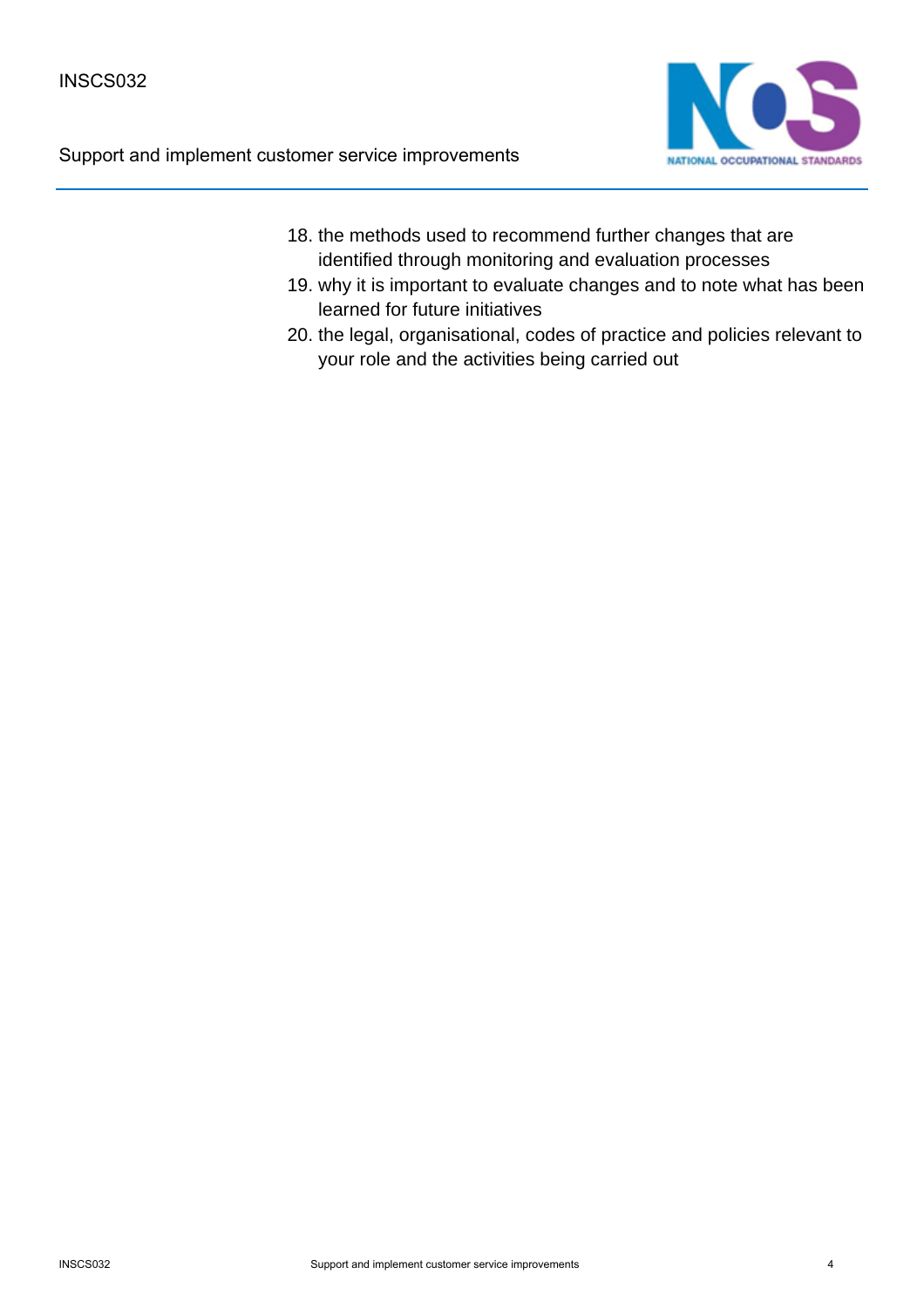

# Support and implement customer service improvements

| <b>Developed by</b>                       | Instructus                                                                                                                                                                                                                       |
|-------------------------------------------|----------------------------------------------------------------------------------------------------------------------------------------------------------------------------------------------------------------------------------|
| <b>Version Number</b>                     | 1                                                                                                                                                                                                                                |
| <b>Date Approved</b>                      | February 2021                                                                                                                                                                                                                    |
| <b>Indicative Review</b><br><b>Date</b>   | March 2026                                                                                                                                                                                                                       |
| <b>Validity</b>                           | Current                                                                                                                                                                                                                          |
| <b>Status</b>                             | Original                                                                                                                                                                                                                         |
| <b>Originating</b><br><b>Organisation</b> | <b>Instructus</b>                                                                                                                                                                                                                |
| <b>Original URN</b>                       | CFACSD2, CFACSD14                                                                                                                                                                                                                |
| <b>Relevant</b><br><b>Occupations</b>     | <b>Customer Service Occupations</b>                                                                                                                                                                                              |
| <b>Suite</b>                              | <b>Customer Service</b>                                                                                                                                                                                                          |
| <b>Keywords</b>                           | customer service; contact centres; improvements; develop;<br>communication; problem solving; work with others; teamwork; giving<br>information; receiving information services; products; implementing<br>quality; improvements; |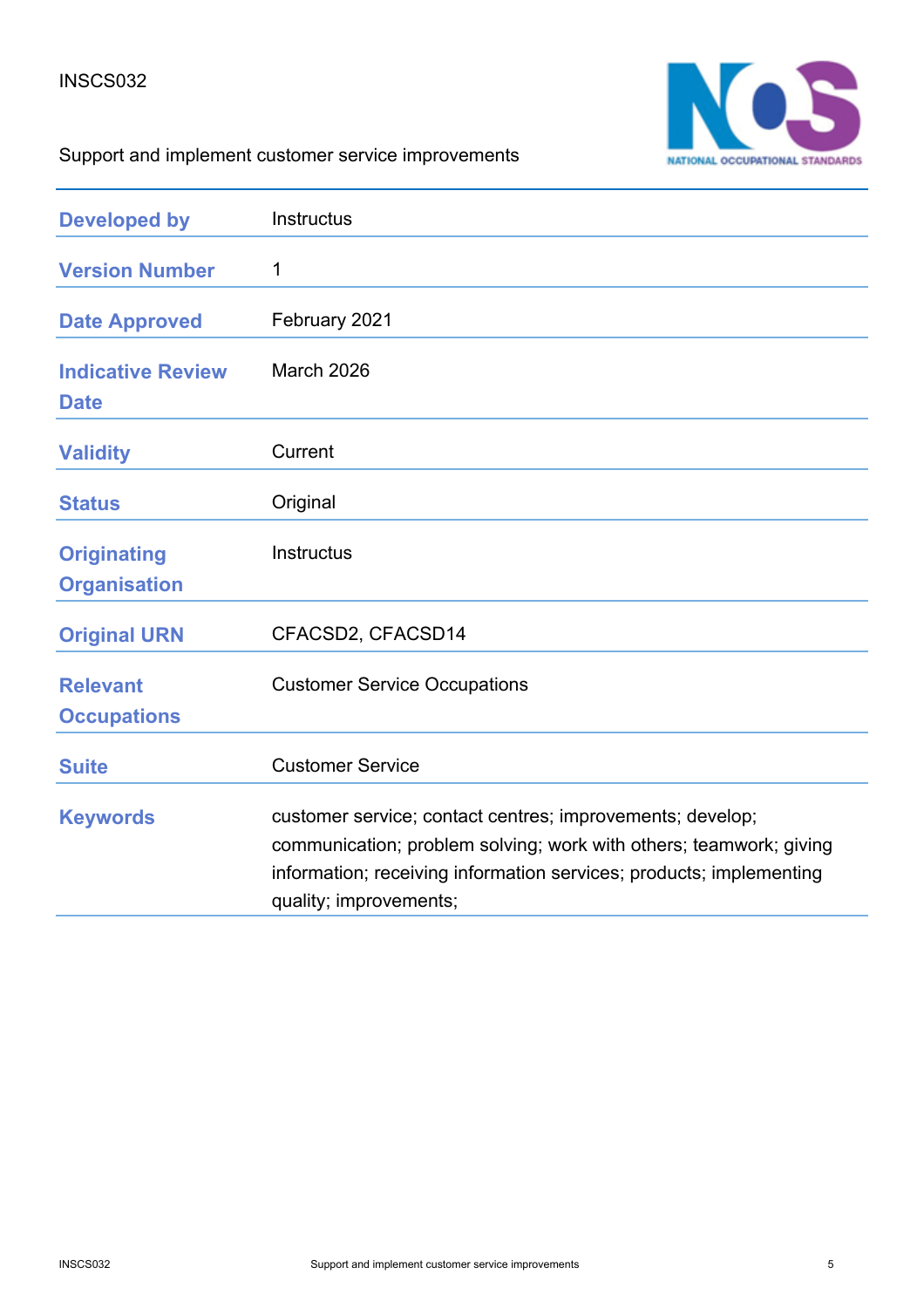

**Overview** This standard is part of the customer service competence area related to Customer Service Management. It includes reviewing the quality of customer service. It covers activities and approaches that play a vital part in customer service by seeking and implementing improvements and developments. Remember that customers include everyone to whom you provide products and services. They may be external to your organisation or they may be internal customers.

> Your organisation needs to know how effectively customer service is being delivered to establish if customer satisfaction and loyalty. You plan to review the quality of your organisation's customer service by collecting and analysing information. You develop conclusions and recommendations and then report your findings to decision makers. You approach the review of customer service quality systematically and make full use of your findings. You also take a systematic approach to reviewing and re-engineering customer service processes. Your review balances customer satisfaction, cost awareness and compliance with regulation. Your reviews are undertaken with the agreement and support of colleagues with authority to make changes. You also take account of the views of colleagues who deliver the process and are in direct contact with customers.

This standard is for customer service professionals on supervisory or managerial levels who review the quality of customer service within their organisation.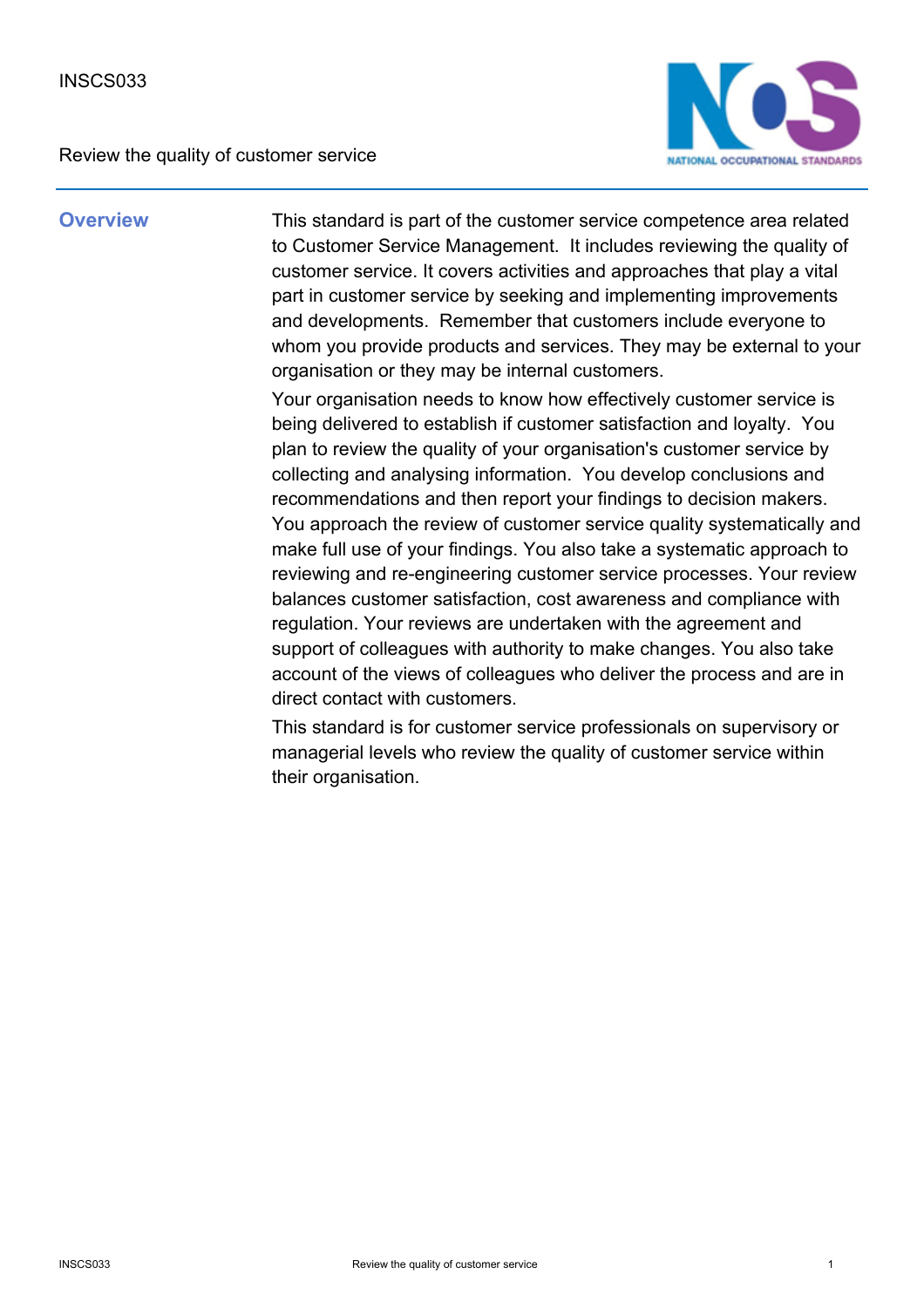

## **Performance criteria**

- 1. identify the features of customer service delivery that affect customer satisfaction and loyalty
- 2. plan reviews of customer service delivery features and processes that affect customer satisfaction and loyalty using defined criteria
- 3. agree the boundaries of customer service processes to be reviewed with decision makers
- 4. set parameters for the types of change possible during process re-engineering communicate the aims of reviews with colleagues who are affected
- 5. implement your plans for reviewing customer service features and processes
- 6. identify all the key steps in customer service processes
- 7. analyse each step in the customer service processes in fine detail
- 8. assess each step in the customer service processes considering customer satisfaction, costs and compliance with relevant regulation
- 9. raise questions about each step in the current process to establish where there is scope for development and improvement
- 10. explore all the questions raised with colleagues involved in the process and their managers
- 11. analyse the information you have collected to identify patterns and trends
- 12. compare the conclusions of your analysis with the defined criteria
- 13. adapt your approaches if the agreed methods of collecting and analysing information are ineffective
- 14. identify and evaluate options for re-engineering improvements
- 15. communicate the results of your reviews to customer service decision makers
- 16. agree with decision makers the actions to improve customer service based on your reviews of features and processes
- 17. plan the implementation of agreed recommendations for improving customer service features and processes
- 18. implement re-engineering of customer service processes
- 19. monitor the results of implementing re-engineering of the customer service process
- 20. follow the legal, organisational, codes of practice and policies relevant to your role and the activities being carried out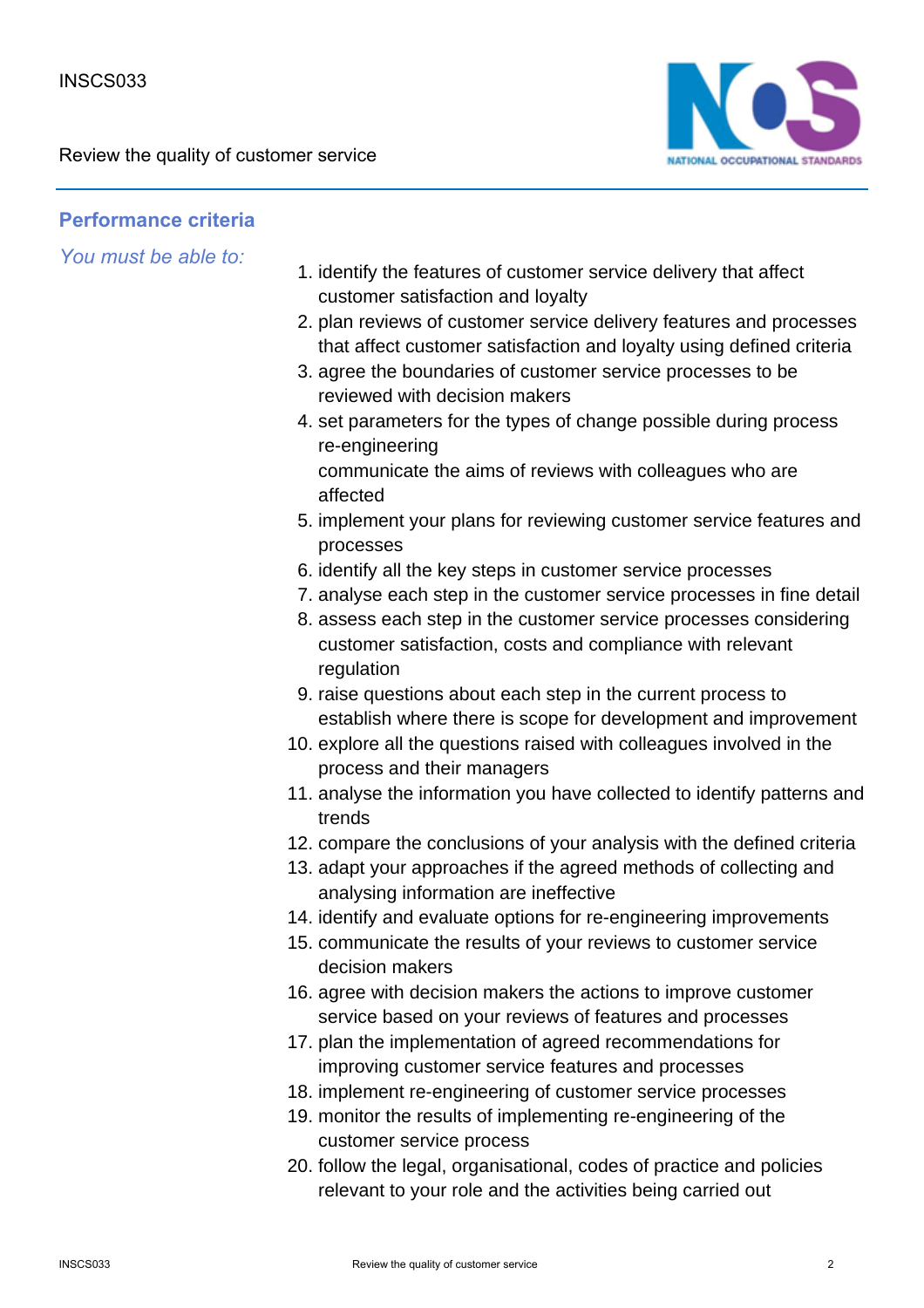

# **Knowledge and understanding**

- 1. the importance of measuring the quality of customer service including levels of satisfaction and loyalty
- 2. how to identify the features and processes that affect your customers satisfaction with your organisation
- 3. how to plan to review customer service delivery including defining the criteria you will use for measurement of customer service
- 4. the types of information collection methods that you can use in your organisation
- 5. how to make use of all available sources of information and feedback about service quality including what is available through social media
- 6. the ways to establish boundaries around a customer service process to be re-engineered
- 7. the decision makers who need to be involved when reengineering processes to ensure that the recommendations can be implemented
- 8. the importance of communicating with those involved in service delivery when re-engineering the process
- 9. the ways to analyse and assess the effectiveness of separate steps in the customer service process
- 10. the importance of identifying the right questions to challenge existing customer service processes
- 11. the techniques used to explore processes with customer service colleagues and their managers
- 12. the methods of analysing information on the quality of customer service to identify patterns and trends in the data
- 13. the importance of comparing conclusions with the criteria you defined during planning
- 14. how to identify recommendations that flow from your review of customer service
- 15. the procedures and formats for making recommendations on customer service improvements within your organisation
- 16. the communication methods used to agree actions for improvements with decision makers and their teams
- 17. how to plan the implementation of customer service improvements when your recommendations have been agreed
- 18. the techniques for implementing changes in customer service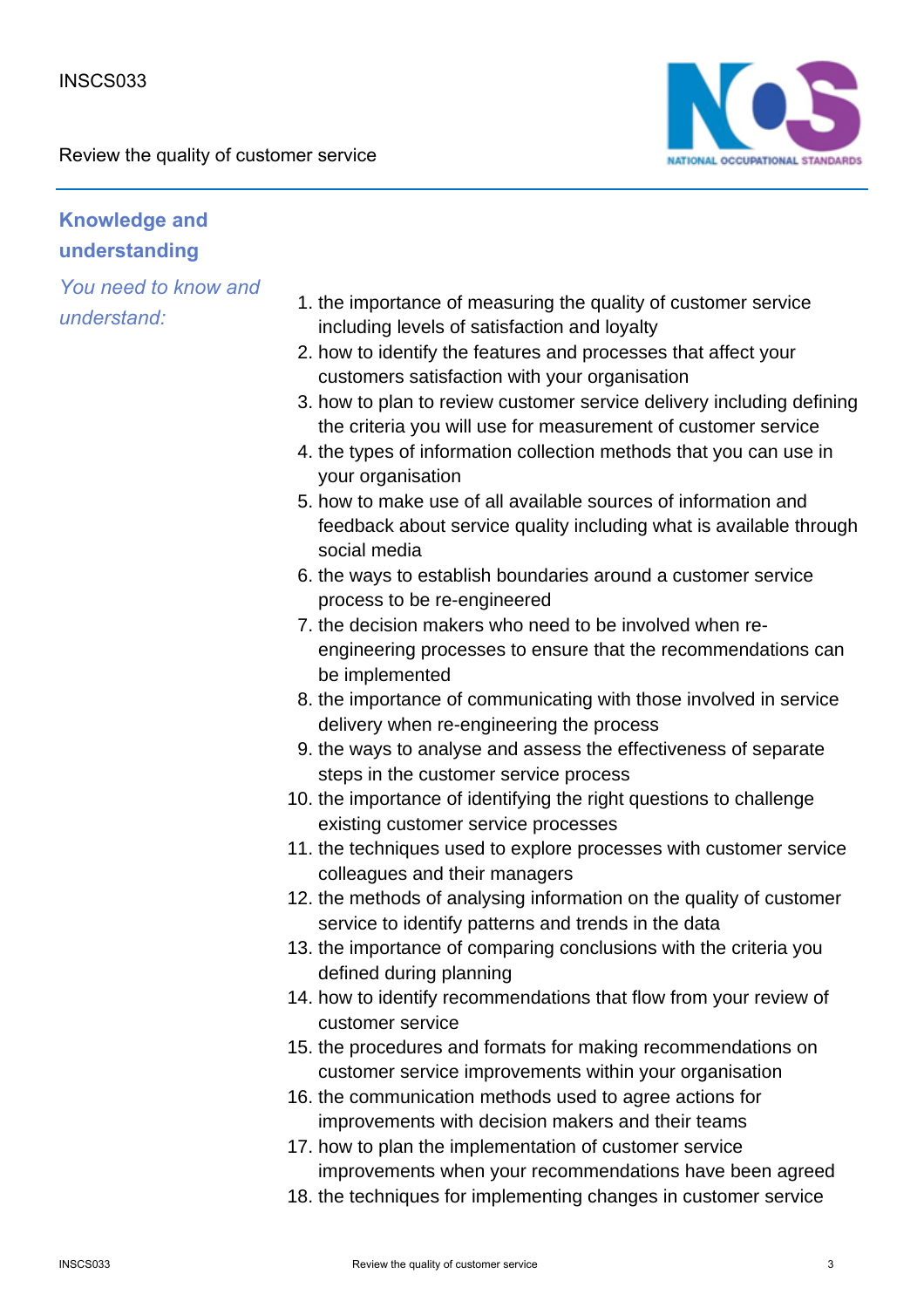

processes

- 19. the importance of monitoring the results of customer service process changes
- 20. the legal, organisational, codes of practice and policies relevant to your role and the activities being carried out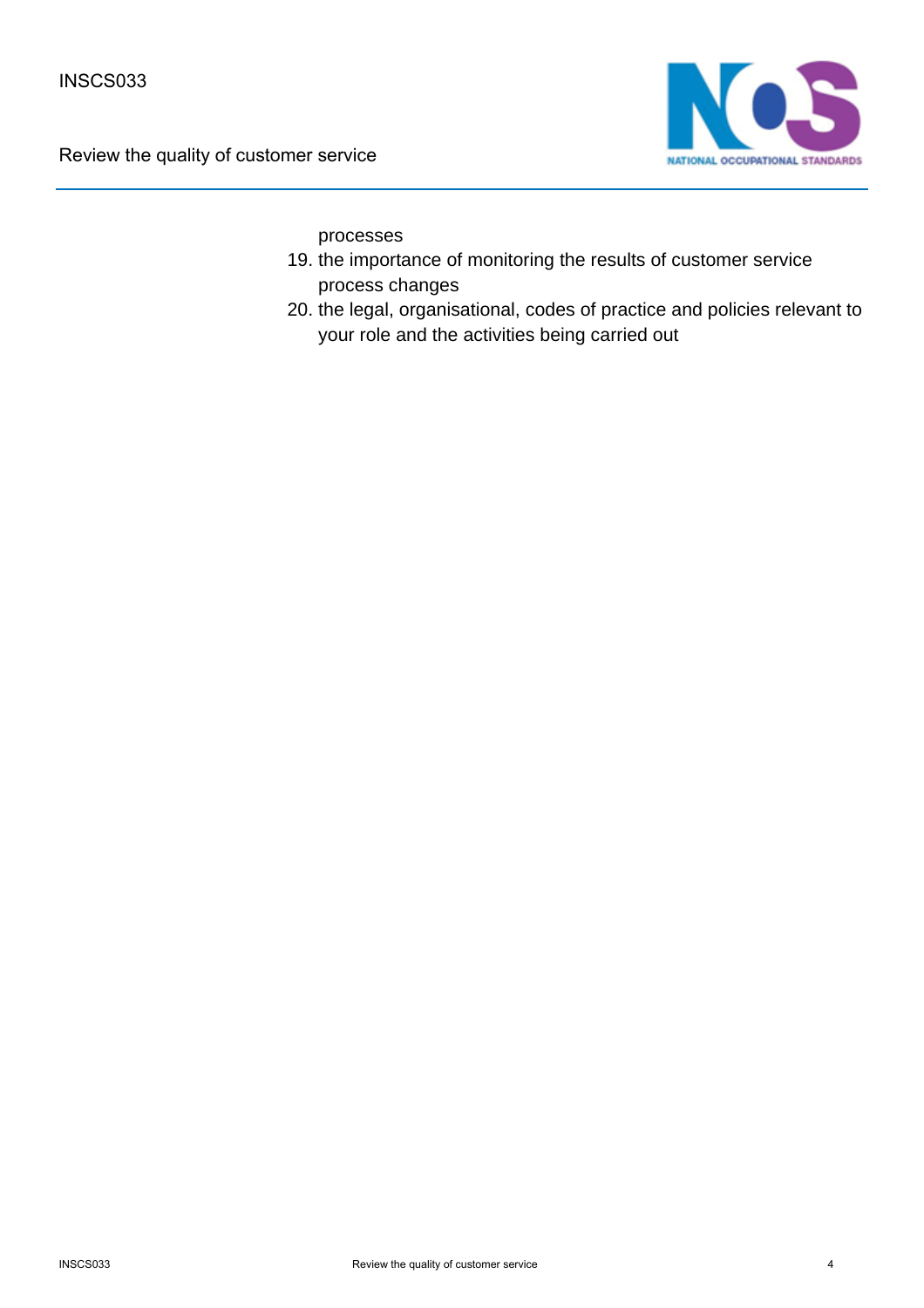

| <b>Developed by</b>                       | Instructus                                                                                                                                                                                                                      |
|-------------------------------------------|---------------------------------------------------------------------------------------------------------------------------------------------------------------------------------------------------------------------------------|
| <b>Version Number</b>                     | 1                                                                                                                                                                                                                               |
| <b>Date Approved</b>                      | February 2021                                                                                                                                                                                                                   |
| <b>Indicative Review</b><br><b>Date</b>   | March 2026                                                                                                                                                                                                                      |
| <b>Validity</b>                           | Current                                                                                                                                                                                                                         |
| <b>Status</b>                             | Original                                                                                                                                                                                                                        |
| <b>Originating</b><br><b>Organisation</b> | <b>Instructus</b>                                                                                                                                                                                                               |
| <b>Original URN</b>                       | CFACSB14, CFACSD19                                                                                                                                                                                                              |
| <b>Relevant</b><br><b>Occupations</b>     | <b>Customer Service Occupations</b>                                                                                                                                                                                             |
| <b>Suite</b>                              | <b>Customer Service</b>                                                                                                                                                                                                         |
| <b>Keywords</b>                           | Delivery; quality; expectations; planning; collecting; analysing;<br>measuring; customer service; communication; problem solving; work<br>with others; teamwork; giving information; receiving information<br>services; review; |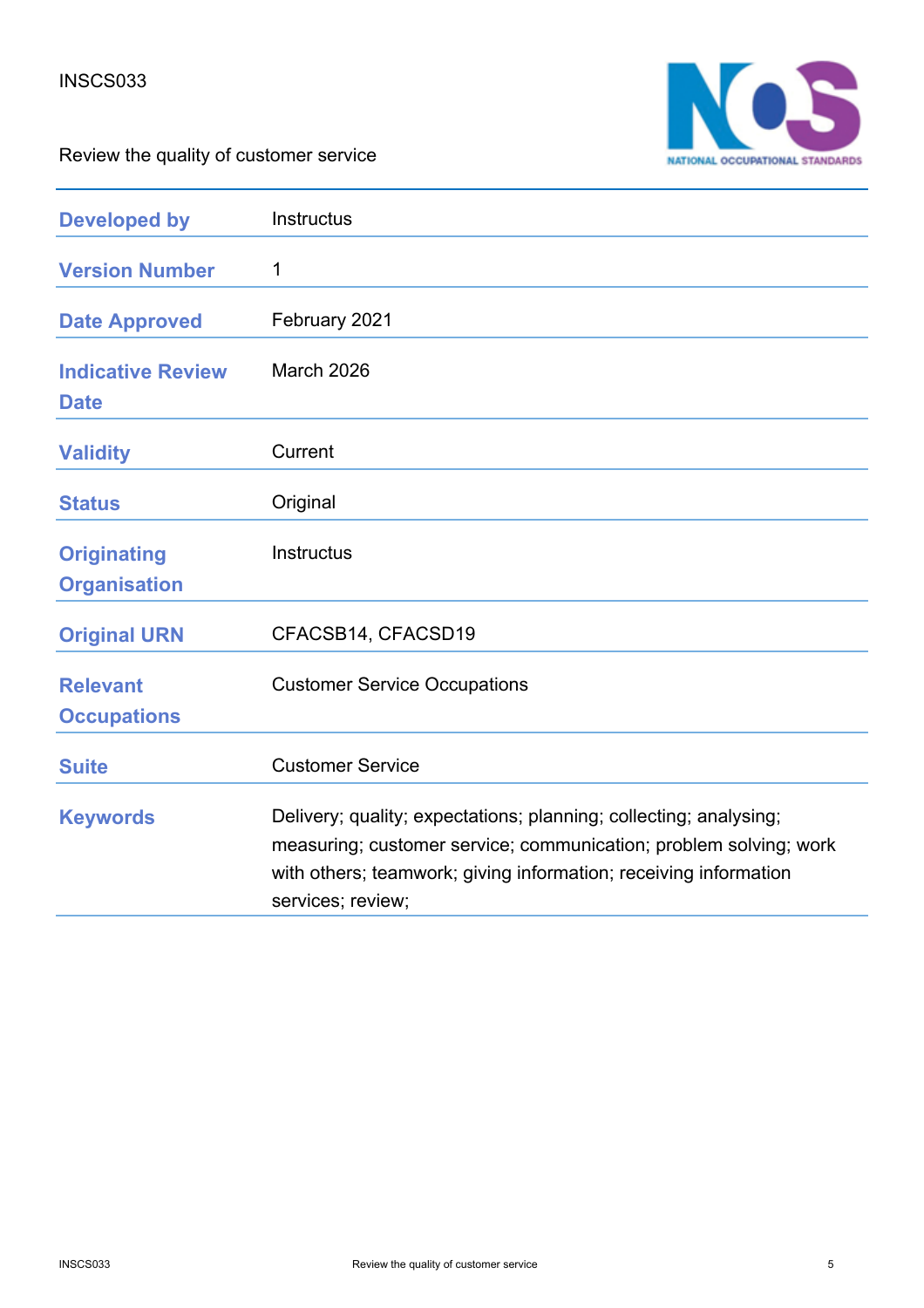

**Overview** This standard is part of the customer service competence area related to Customer Service Management. It includes developing a customer service strategy. It covers activities and approaches that play a vital part in customer service by seeking and implementing improvements and developments. Remember that customers include everyone to whom you provide products and services. They may be external to your organisation or they may be internal customers.

> To be consistently successful in customer service, your organisation needs a customer service strategy. You use your knowledge of your organisation's customers and your expertise in customer service to develop a customer service strategy that aligns with your organisation's overall strategy for your area of responsibility. You base your strategy on research into other organisations and current trends in customer service and consult your team for their opinions.

This standard is for customer service professionals on supervisory or managerial levels who develop a customer service strategy.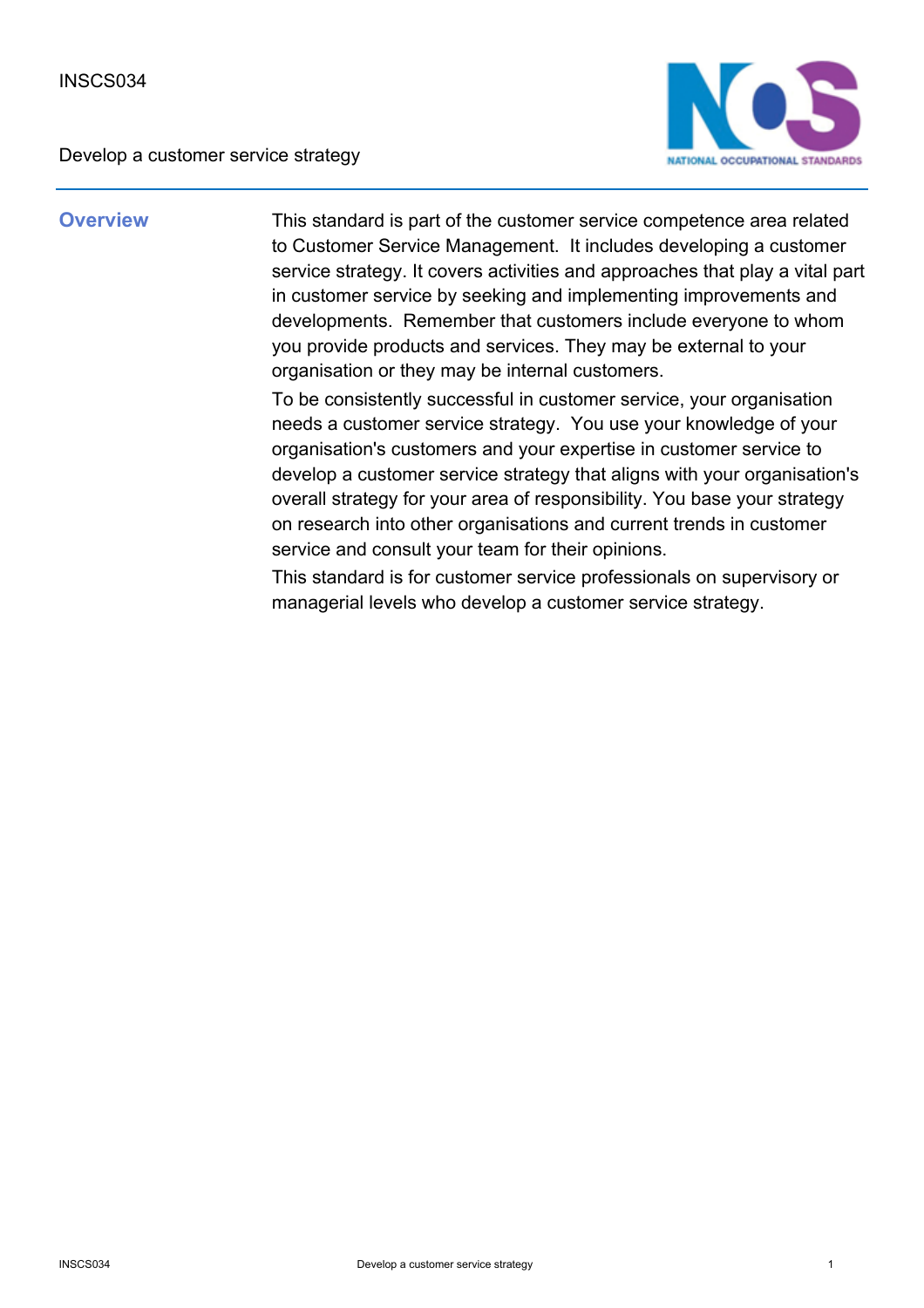

## **Performance criteria**

- 1. identify your organisation's overall business strategy, values, aims and objectives
- 2. identify how your area of responsibility supports the achievement of your organisation's overall business strategy
- 3. evaluate the implications of the overall business strategy for customer service in your area of responsibility
- 4. confirm the implications of the overall business strategy for delivering customer service with your manager
- 5. identify other organisations that represent models of good practice in customer service
- 6. evaluate the key features of customer service in other organisations and the principles that underpin their approaches
- 7. analyse current research on trends and developments in customer service
- 8. explore the implications of your research for your area of responsibility
- 9. discuss the outcomes of your research with your team to agree what you will include in your customer service strategy
- 10. construct a customer service strategy for your area of responsibility
- 11. define customer service strategy values, aims and objectives based on your research for your area of responsibility
- 12. identify processes and communication channels for customer service that match your defined values, aims and objectives
- 13. outline how you will evaluate the effectiveness of the strategy
- 14. agree your customer service strategy with your manager
- 15. follow the legal, organisational, codes of practice and policies relevant to your role and the activities being carried out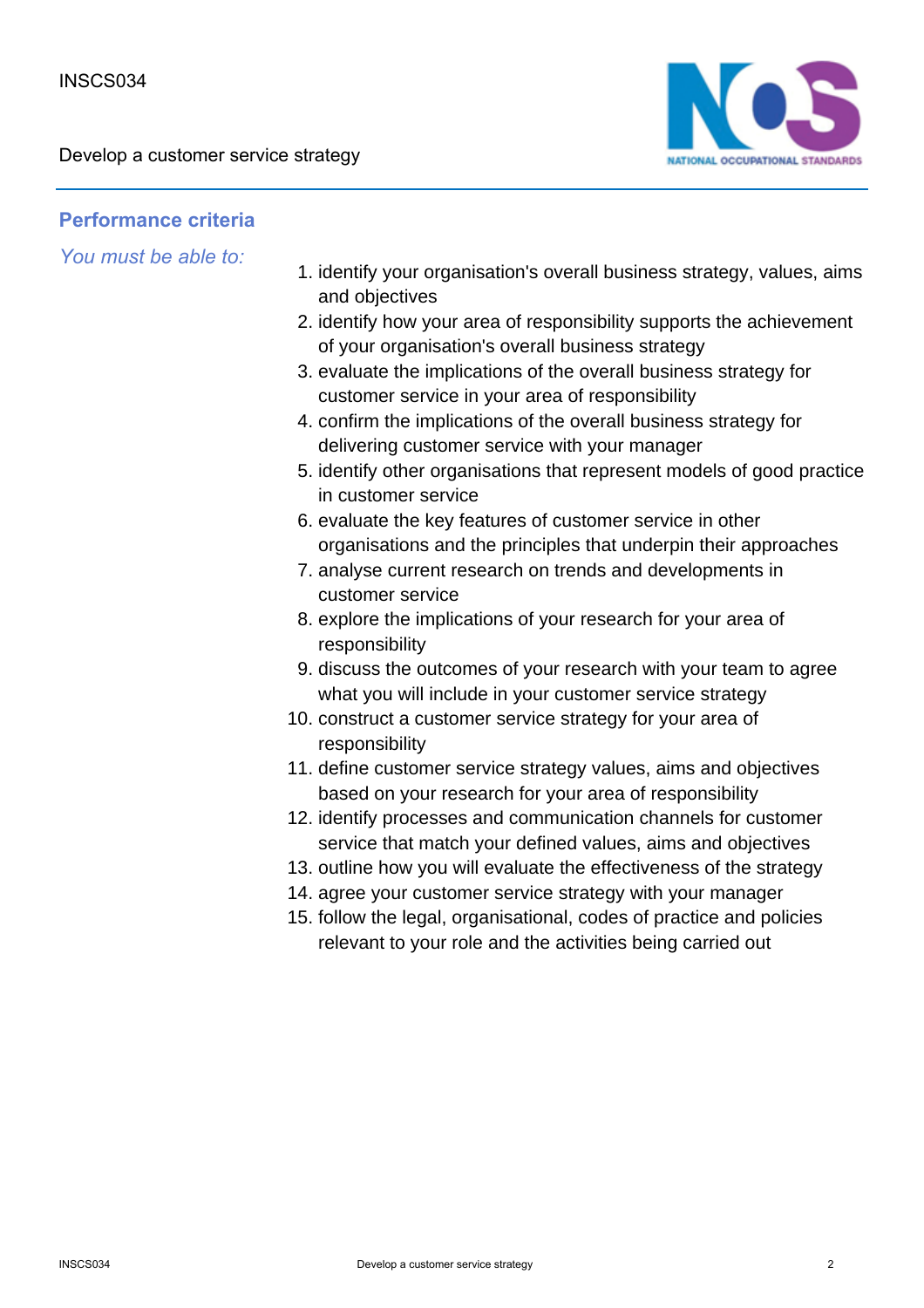

# **Knowledge and understanding**

- 1. how to access information on your organisation's overall business strategy and analyse its implications for your area of responsibility
- 2. the operational objectives for your area of responsibility and how these link to your organisation's overall business strategy
- 3. the importance of having a customer service strategy for your area of responsibility and how to align it with your organisation's business strategy
- 4. the sources of information you can use to find out about your customers and their expectations
- 5. how to identify other organisations which might represent models of best practice in customer service that you can learn from
- 6. the principles that underpin other organisation's approaches to customer service and how to evaluate their key features to identify those that you would like to implement in your own organisation
- 7. the sources of research on trends and developments in customer service, including how to access and analyse them
- 8. the importance of using the findings from your research to identify what you need to include in your customer service strategy
- 9. how to share your research findings with your team, discuss the implications and agree what you should include in your customer service strategy
- 10. the methods used to develop a customer service strategy and what it should include
- 11. how to define values, aims and objectives relevant to your area of responsibility and the strategic objectives that have been agreed
- 12. the communication channels and processes that support customer service within your organisation
- 13. the methods used to evaluate how effective your customer service strategy is in meeting strategic objectives
- 14. the procedures for making recommendations to your manager and how to agree your strategy
- 15. the legal, organisational, codes of practice and policies relevant to your role and the activities being carried out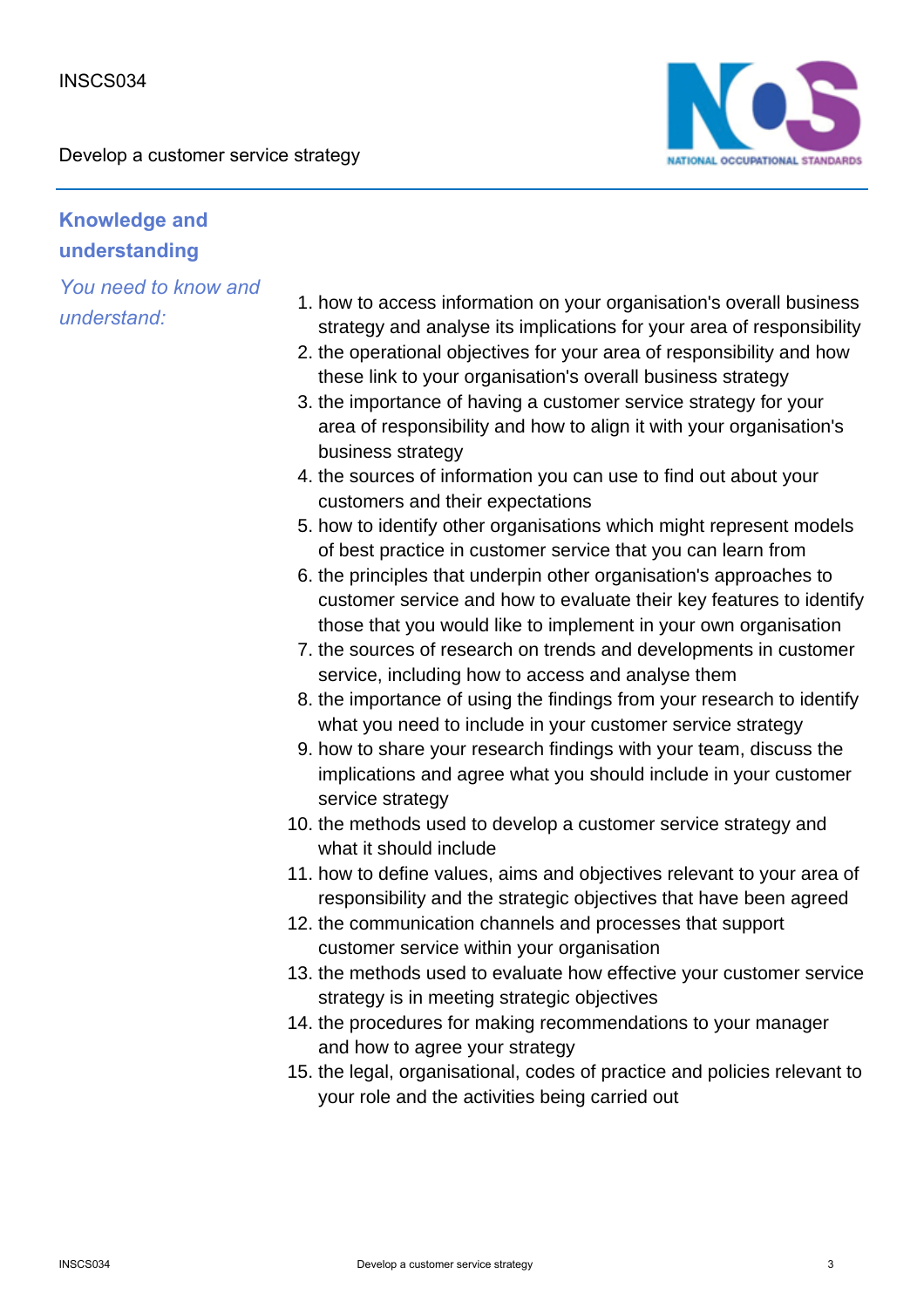

| <b>Developed by</b>                       | Instructus                                                                                                                                                                                                                     |
|-------------------------------------------|--------------------------------------------------------------------------------------------------------------------------------------------------------------------------------------------------------------------------------|
| <b>Version Number</b>                     | 1                                                                                                                                                                                                                              |
| <b>Date Approved</b>                      | February 2021                                                                                                                                                                                                                  |
| <b>Indicative Review</b><br><b>Date</b>   | March 2026                                                                                                                                                                                                                     |
| <b>Validity</b>                           | Current                                                                                                                                                                                                                        |
| <b>Status</b>                             | Original                                                                                                                                                                                                                       |
| <b>Originating</b><br><b>Organisation</b> | <b>Instructus</b>                                                                                                                                                                                                              |
| <b>Original URN</b>                       | CFACSD16                                                                                                                                                                                                                       |
| <b>Relevant</b><br><b>Occupations</b>     | <b>Customer Service Occupations</b>                                                                                                                                                                                            |
| <b>Suite</b>                              | <b>Customer Service</b>                                                                                                                                                                                                        |
| <b>Keywords</b>                           | customer service strategy; managers; senior staff; expertise; research;<br>trends; customer service; contact centres; developing; improving;<br>communication; problem solving; behaviours; work with others; team<br>working; |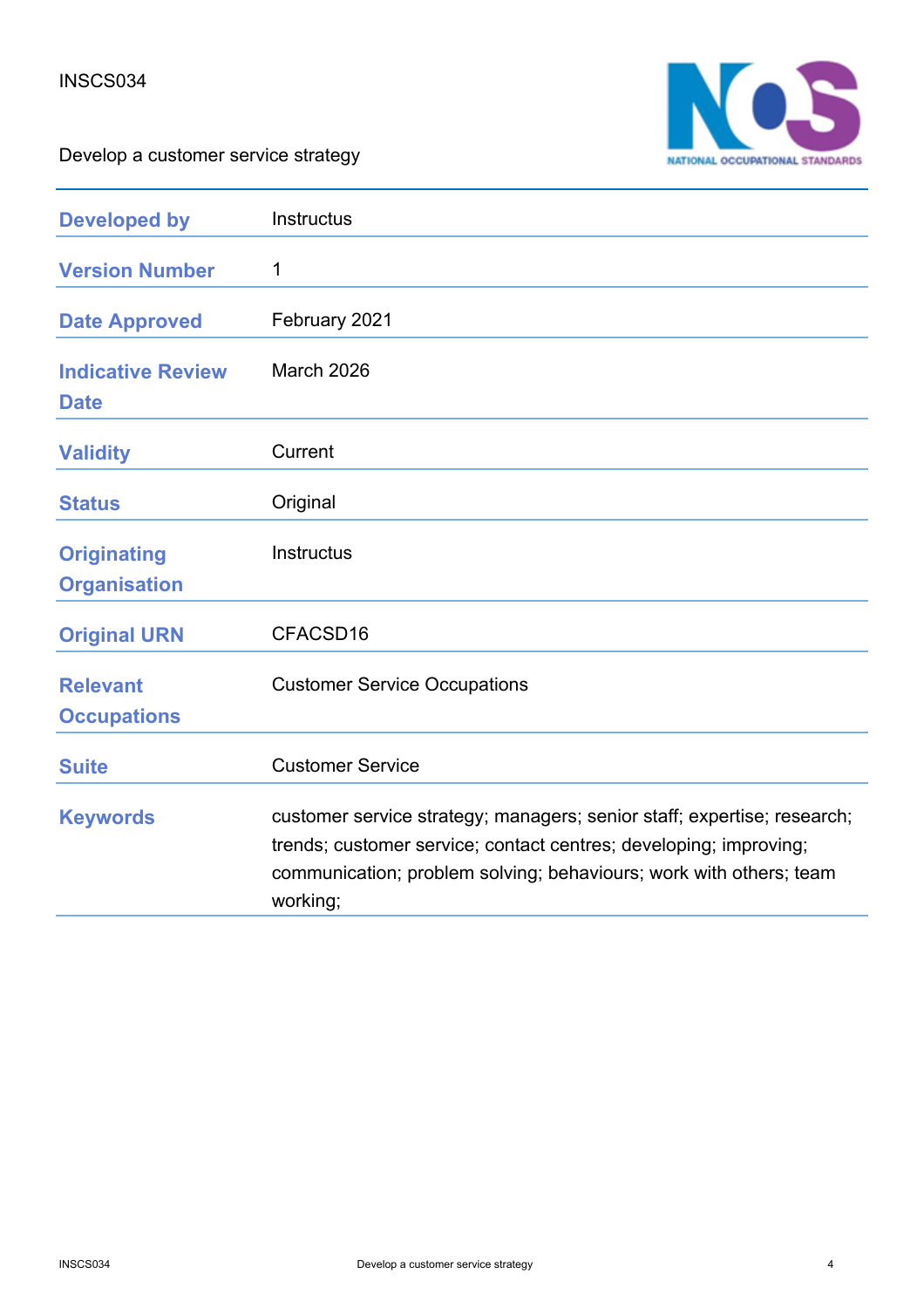

**Overview** This standard is part of the customer service competence area related to Customer Service Management. It includes managing customer service performance. It covers activities and approaches that play a vital part in customer service by seeking and implementing improvements and developments. Remember that customers include everyone to whom you provide products and services. They may be external to your organisation or they may be internal customers. Customer service performance is measured by a wide variety of metrics and ratings collected in different ways by your organisations. You use your organisation's metrics and quality monitoring ratings to manage customer service performance systematically and identify actions for improvement. You collect information and interpret it by referring to standards, benchmarks, targets and tolerances. You also identify trends and patterns in quality monitoring results and adjust performance targets.

> This standard is for customer service professionals on supervisory or managerial levels who manage customer service performance.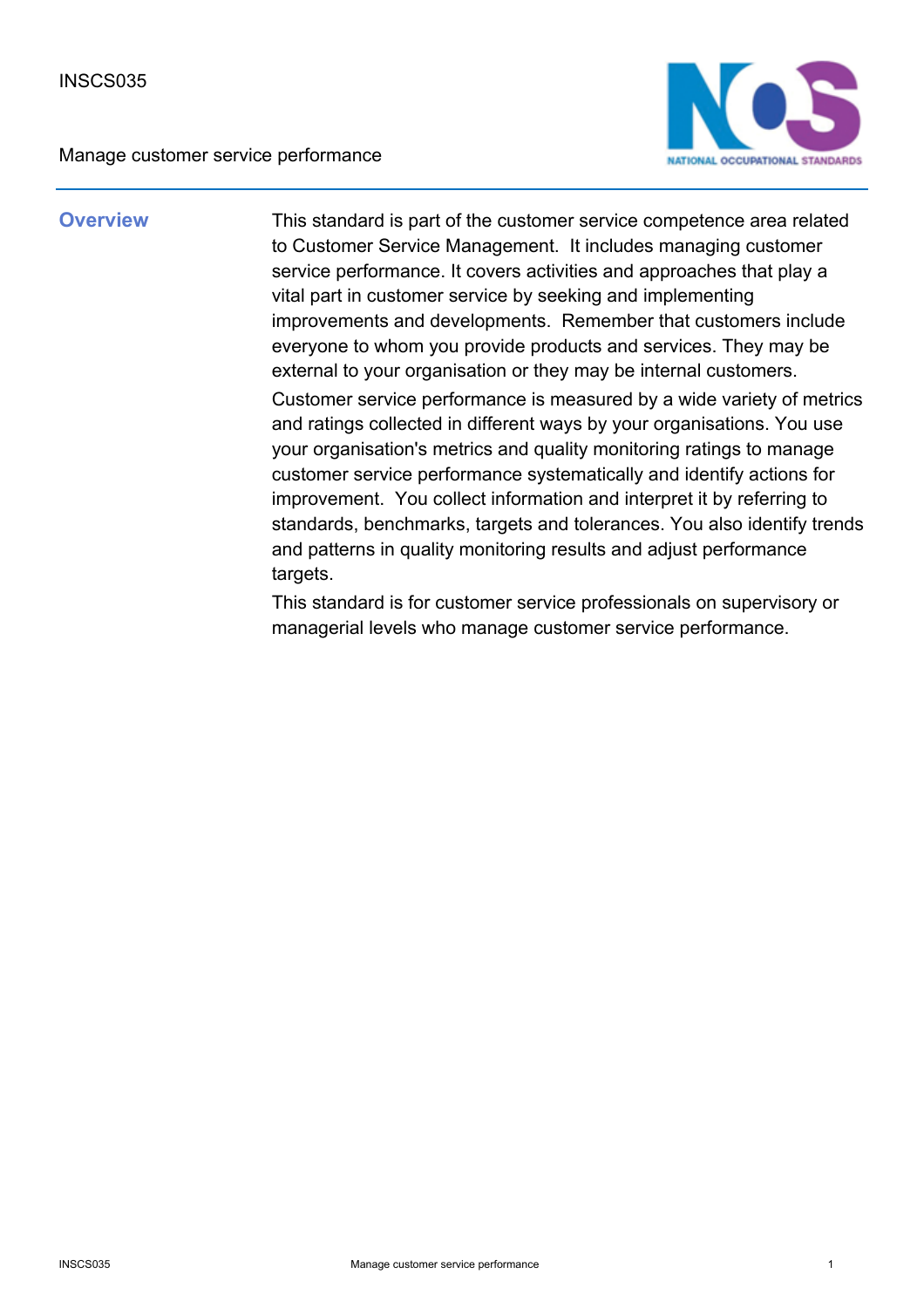

## **Performance criteria**

- 1. collect metrics on customer service operations performance
- 2. interpret broad patterns of customer service operations metrics
- 3. investigate the questions raised by your interpretation and analysis of performance
- 4. interpret customer service performance metrics for your organisation's services and products
- 5. match customer service performance metrics to benchmarks, targets, standards and agreed tolerances
- 6. analyse customer service performance metrics to identify patterns and trends
- 7. compare customer service performance metrics with your organisation's quality monitoring ratings
- 8. review the resource requirements related to managing customer service performance
- 9. produce a business case detailed actions to improve performance including a summary of your analysis
- 10. specify Specific, Measurable, Achievable, Realistic, Time-bound (SMART) actions to maintain and improve on customer service performance
- 11. brief your team members on the actions they need to take to improve customer service performance
- 12. organise resource changes to improve customer service performance when required
- 13. organise coaching or training to improve team members performance where development needs have been identified
- 14. adjust customer service performance targets to keep them challenging and achievable
- 15. follow the legal, organisational, codes of practice and policies relevant to your role and the activities being carried out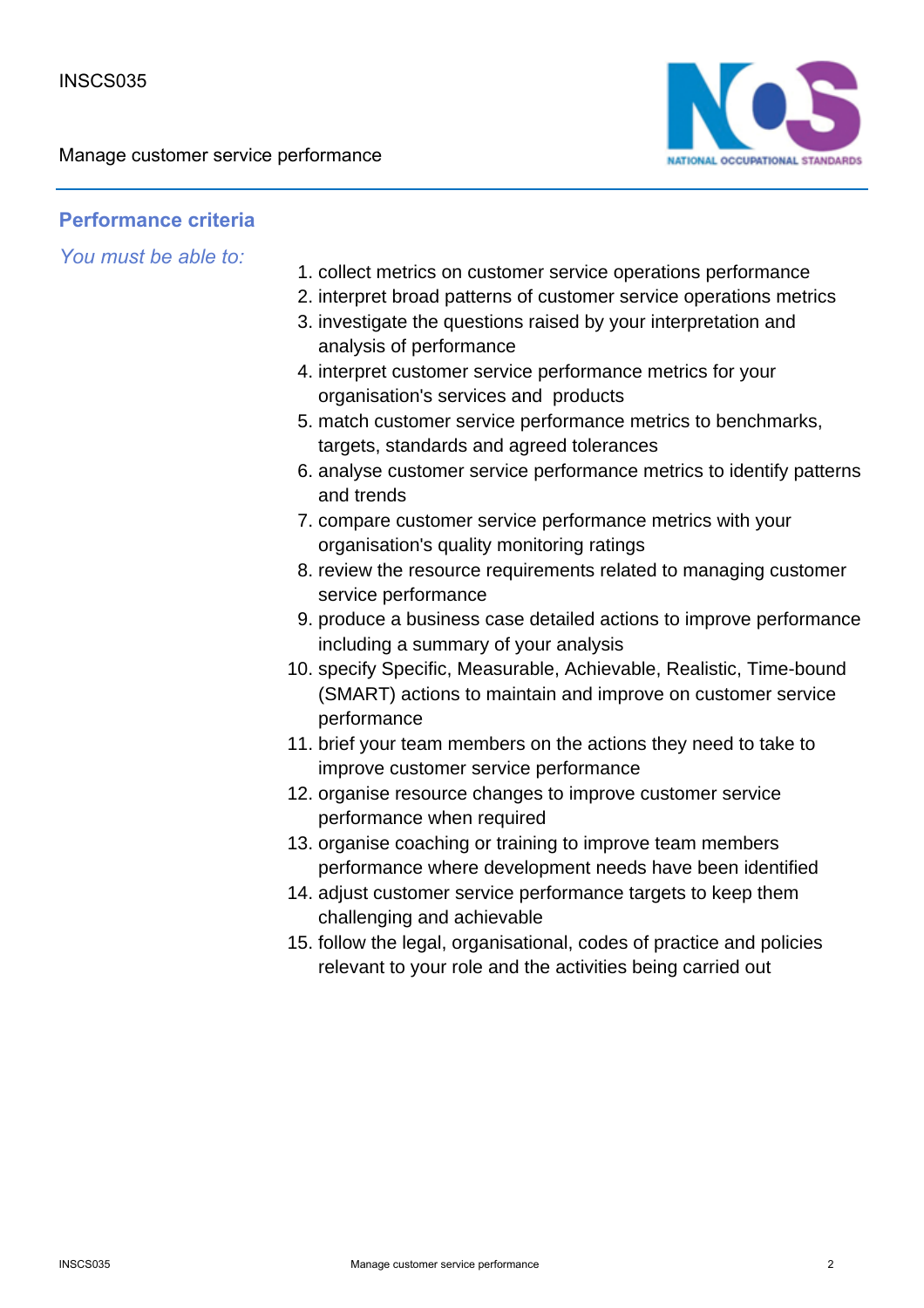

# **Knowledge and understanding**

- 1. the methods used to collect metrics on customer service operations performance
- 2. the techniques for interpreting customer service performance metrics to identify broad patterns
- 3. the importance of further investigation of any questions that your interpretation of metrics raises and the approaches that you can use
- 4. the importance of interpreting metrics related to specific services and products as well as overall customer service performance
- 5. the sources of benchmarks targets, standards and agreed tolerances for your organisation's customer service performance
- 6. how to identify patterns and trends in customer service performance metrics
- 7. the techniques used to compare customer service performance metrics with your organisation's quality monitoring results
- 8. the different types of resources that support customer service performance and how to review and calculate any changes required to deliver improvements
- 9. how to write a business case, what should be included and your organisation's preferred format
- 10. the types of actions that will improve customer service performance and how to write them using the Specific, Measurable, Achievable, Realistic, Time-bound (SMART) model
- 11. the importance of briefing your team members about the role that they play in improving customer service performance and gain their commitment to the actions you have specified
- 12. the potential resource changes that may be required and how to secure them
- 13. the methods of coaching and training that can improve team members customer service performance and how to access this in your organisation
- 14. the ways that you can check that targets are challenging and achievable and how to adjust them
- 15. the legal, organisational, codes of practice and policies relevant to your role and the activities being carried out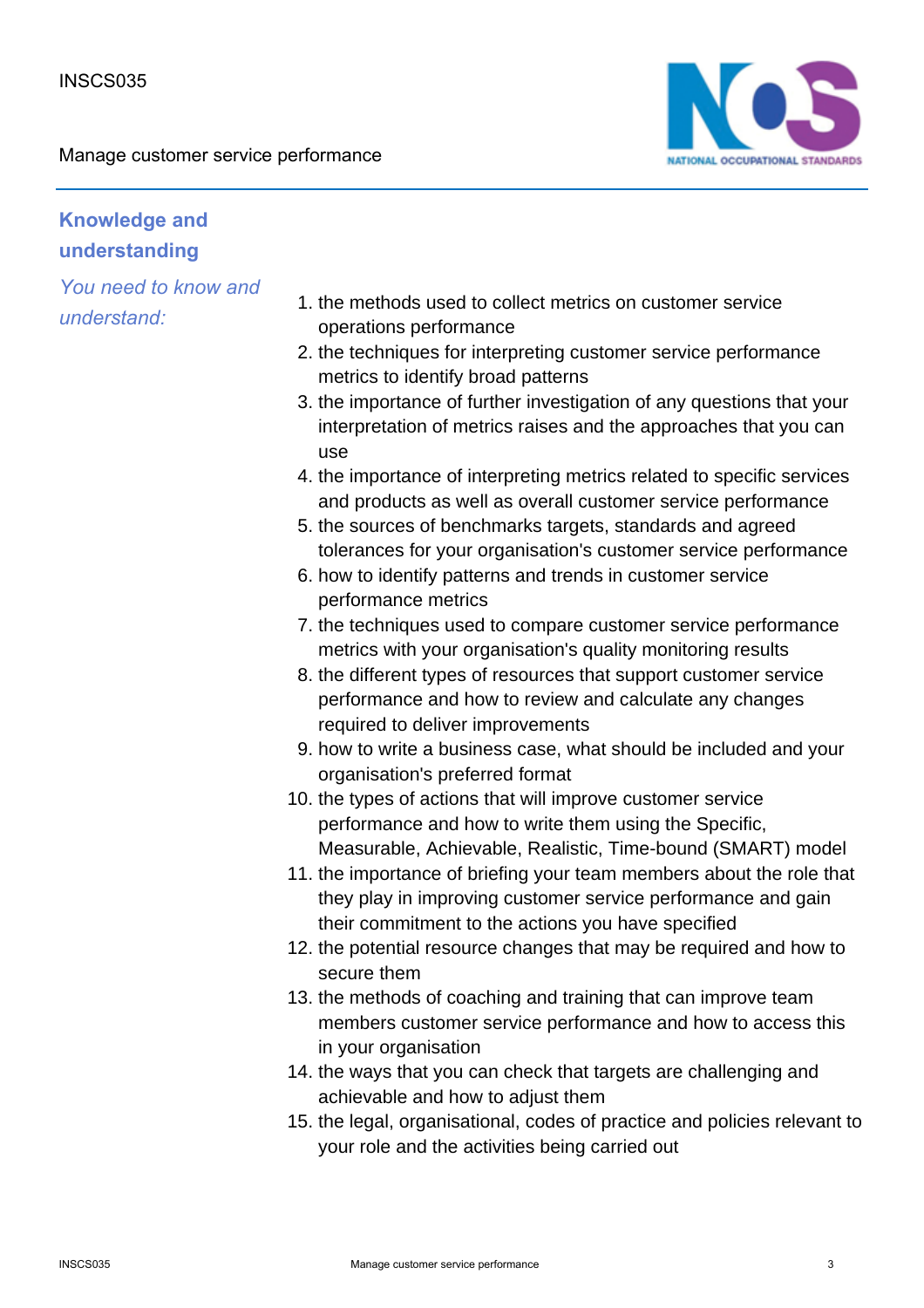

| <b>Developed by</b>                       | Instructus                                                                                                                                                                                                            |
|-------------------------------------------|-----------------------------------------------------------------------------------------------------------------------------------------------------------------------------------------------------------------------|
| <b>Version Number</b>                     | 1                                                                                                                                                                                                                     |
| <b>Date Approved</b>                      | February 2021                                                                                                                                                                                                         |
| <b>Indicative Review</b><br><b>Date</b>   | March 2026                                                                                                                                                                                                            |
| <b>Validity</b>                           | Current                                                                                                                                                                                                               |
| <b>Status</b>                             | Original                                                                                                                                                                                                              |
| <b>Originating</b><br><b>Organisation</b> | <b>Instructus</b>                                                                                                                                                                                                     |
| <b>Original URN</b>                       | CFACSD20                                                                                                                                                                                                              |
| <b>Relevant</b><br><b>Occupations</b>     | <b>Customer Service Occupations</b>                                                                                                                                                                                   |
| <b>Suite</b>                              | <b>Customer Service</b>                                                                                                                                                                                               |
| <b>Keywords</b>                           | Management; customer service performance; metrics; ratings;<br>measuring; performance measures; benchmarking; targets; identify<br>trends; identify patterns; monitor outcomes; customer service; contact<br>centres; |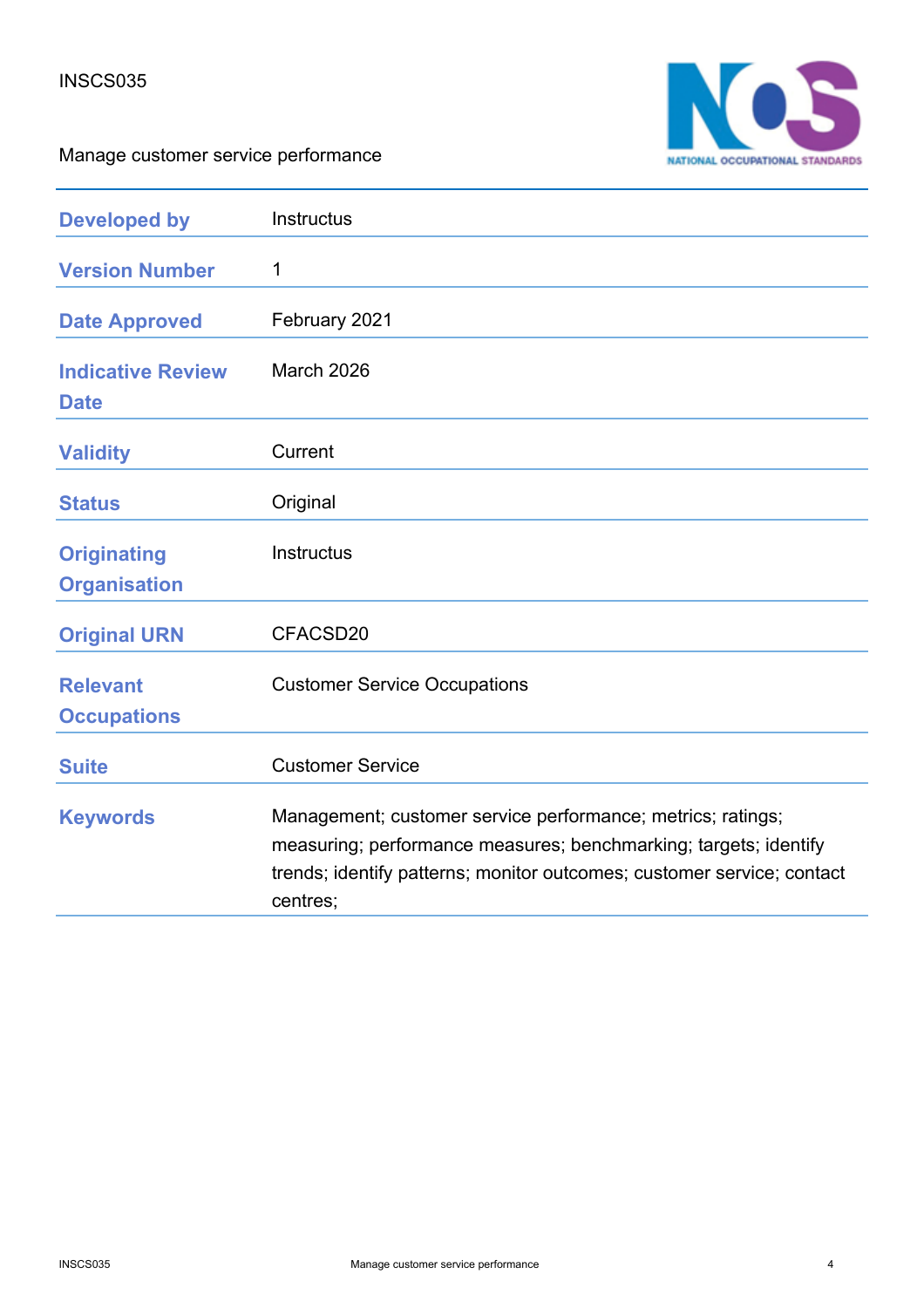

**Overview** This standard is part of the customer service competence area related to Customer Service Management. It includes developing customer service social networks. It covers activities and approaches that play a vital part in customer service by seeking and implementing improvements and developments. Remember that customers include everyone to whom you provide products and services. They may be external to your organisation or they may be internal customers. Your organisation delivers aspects of its customer service activities using social media platforms. You use social media to deliver customer service both proactively and reactively. You establish and maintain a presence on the social media platforms used by your organisation. You deal with customers using the platforms so that a social media community is managed that links directly with your organisation. This standard is for customer service professionals on supervisory or managerial levels who develop customer service networks using social media platforms as important channels of communication.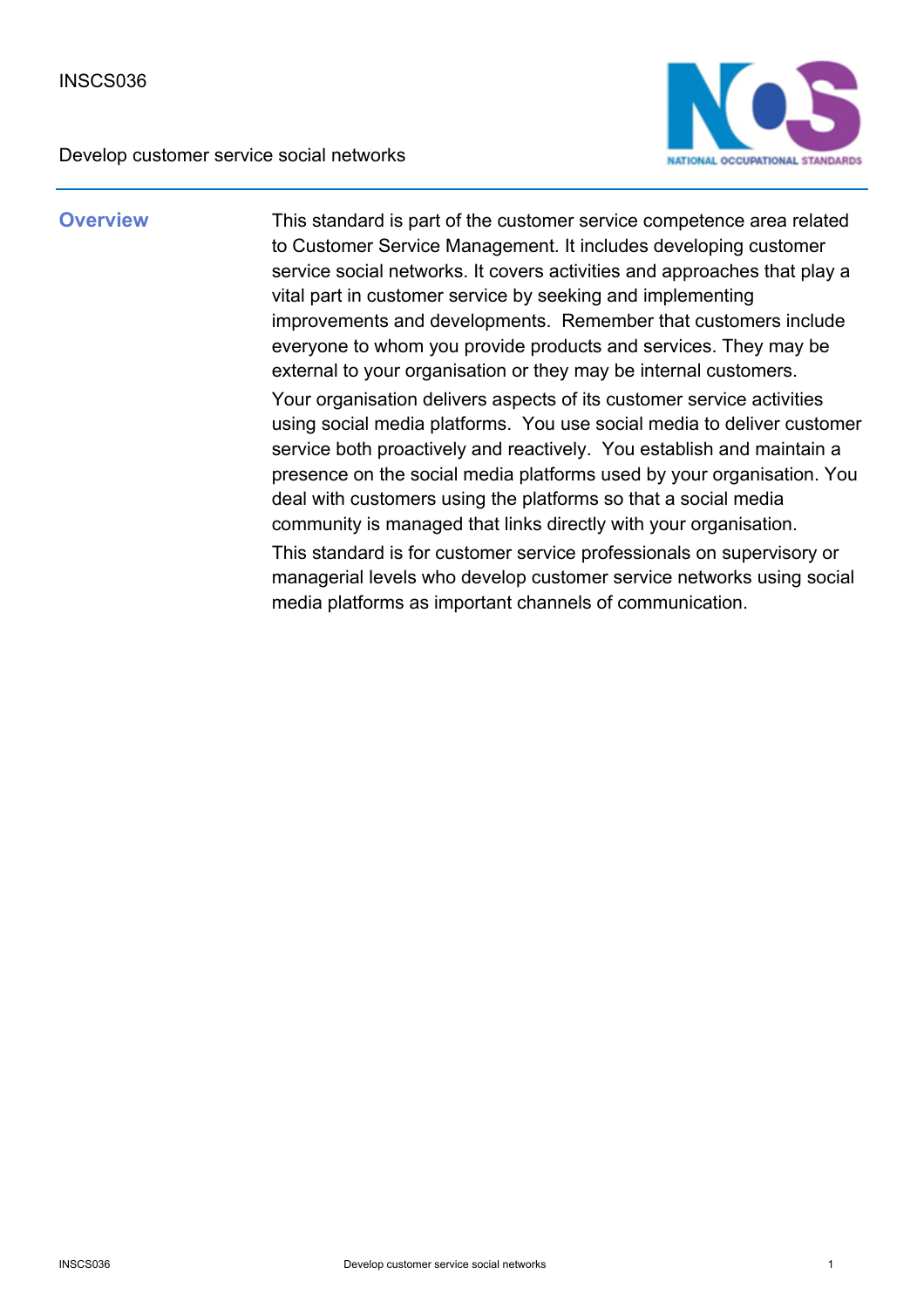

## **Performance criteria**

- 1. identify the social media platforms used by your organisation's customers
- 2. research the ways that your organisation and others currently use social media platforms to provide customer service
- 3. draw up a profile of how your existing and potential customers use social media platforms
- 4. identify social media communities that are relevant to your organisation's customer services and products
- 5. define profiles for social media communities that match your organisation's services and products
- 6. recommend improvements to your organisation's use of social media to provide customer service
- 7. plan to use social media platforms to deliver customer service based on your research
- 8. allocate roles and responsibilities for making improvements to customer service provided using social media
- 9. contribute to the development of procedures for providing customer service to customers using social media communities
- 10. contribute to the implementation of improvements to customer service using social media
- 11. monitor improvements to customer service using social media
- 12. review customer service using data collected through monitoring to identify further improvements
- 13. agree improvements to customer service using social media with decision makers
- 14. follow the legal, organisational, codes of practice and policies relevant to your role and the activities being carried out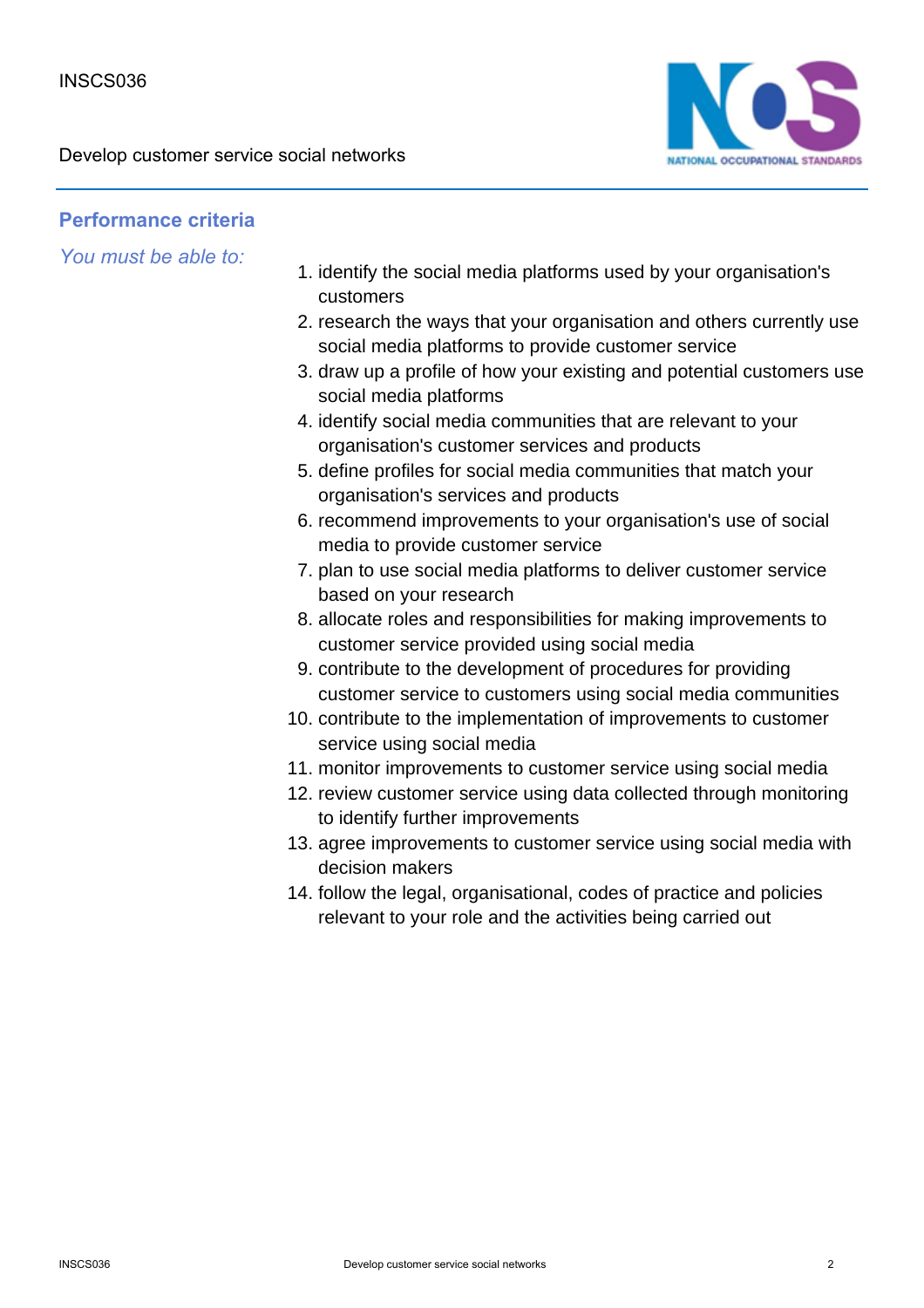

# **Knowledge and understanding**

- 1. the mainstream and niche social media platforms used by your organisation's customers
- 2. how different organisations use social media platforms to provide customer service
- 3. how to profile customers use of different social media platforms
- 4. how to match social media communities to your organisation's customer services and products
- 5. the importance of making an impact when communication on social media
- 6. the methods used to recommend improvements to the use of social media for customer service delivery
- 7. the importance of teamwork when implementing customer service improvements using social media
- 8. how to devise and present procedures for providing customer service using social media
- 9. your role and responsibilities for implementing improvements to customer service using social media
- 10. how to select monitoring data and observe improvements to customer service using social media
- 11. how to monitor the effects of improvements to customer service when observing social media data
- 12. the metrics available to monitor improvements to customer service using social media
- 13. the decision makes in your organisation with authority to agree improvements to customer service approaches using social medial
- 14. the legal, organisational, codes of practice and policies relevant to your role and the activities being carried out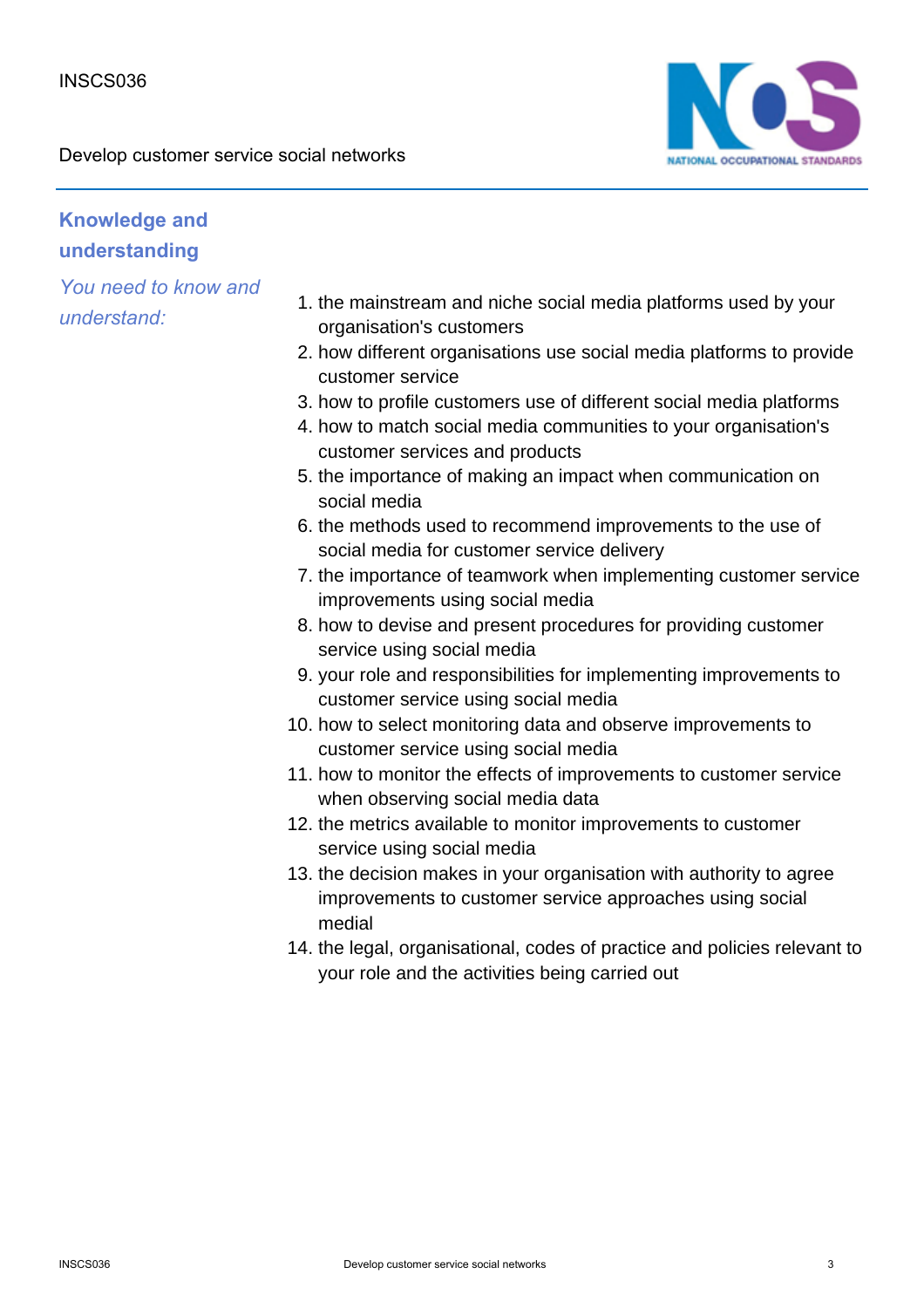

| <b>Developed by</b>                       | Instructus                                                                                                                                |
|-------------------------------------------|-------------------------------------------------------------------------------------------------------------------------------------------|
| <b>Version Number</b>                     | 1                                                                                                                                         |
| <b>Date Approved</b>                      | February 2021                                                                                                                             |
| <b>Indicative Review</b><br><b>Date</b>   | <b>March 2026</b>                                                                                                                         |
| <b>Validity</b>                           | Current                                                                                                                                   |
| <b>Status</b>                             | Original                                                                                                                                  |
| <b>Originating</b><br><b>Organisation</b> | <b>Instructus</b>                                                                                                                         |
| <b>Original URN</b>                       | CFACSD22                                                                                                                                  |
| <b>Relevant</b><br><b>Occupations</b>     | <b>Customer Service Occupations</b>                                                                                                       |
| <b>Suite</b>                              | <b>Customer Service</b>                                                                                                                   |
| <b>Keywords</b>                           | social media marketing; development and improvement; social media<br>platforms; customer service; team working; analysis; problem solving |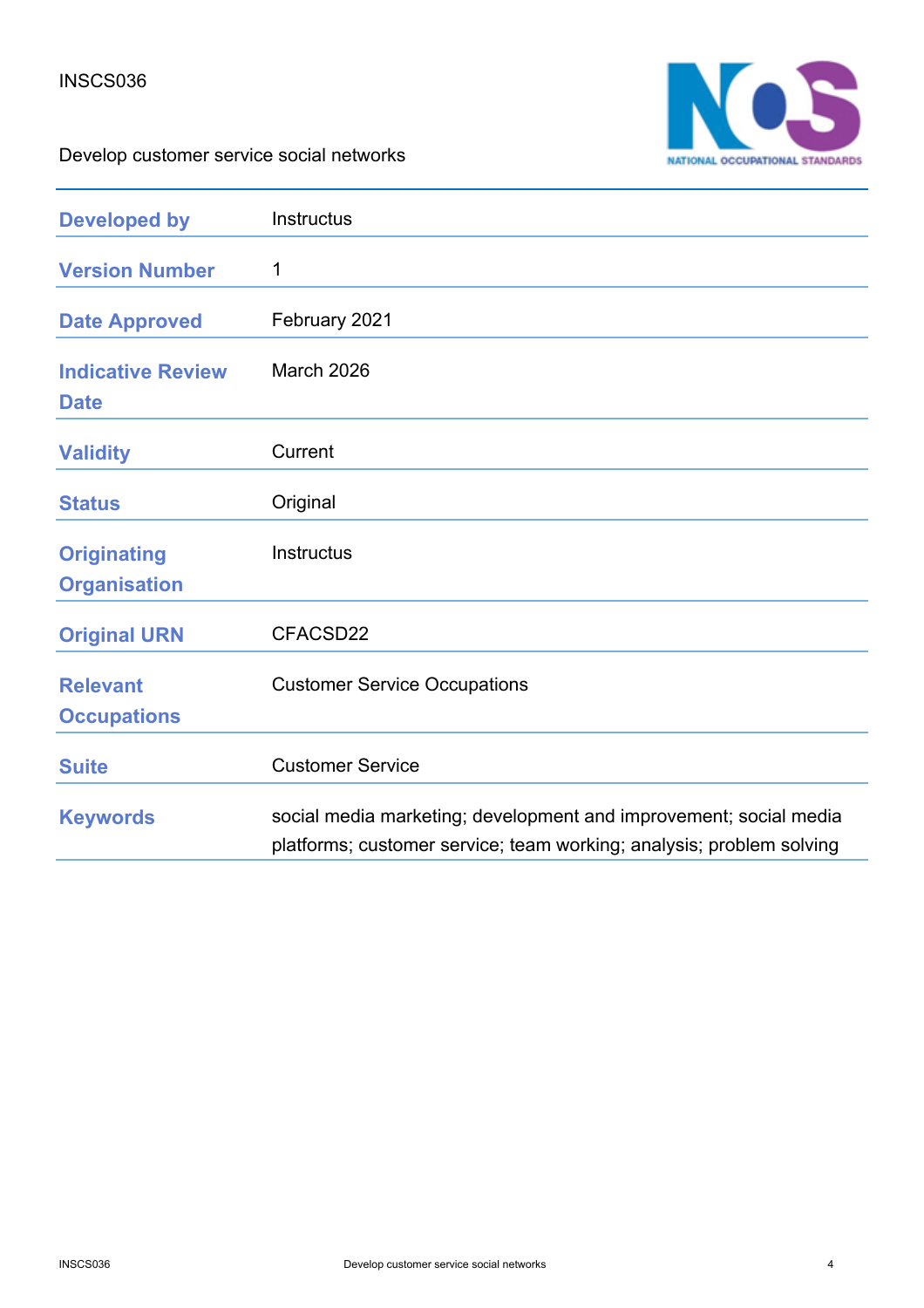Develop personal performance through delivering customer service



**Overview** This standard is part of the customer service competence area related to Customer Service Management. It includes developing personal performance through delivering customer service. It covers activities and approaches that play a vital part in customer service by seeking and implementing improvements and developments. Remember that customers include everyone to whom you provide products and services. They may be external to your organisation or they may be internal customers.

> Delivering customer service presents you with many opportunities for learning and for developing your personal skills. You develop your personal skills at the same time as improving your customer service performance. You plan to improve your personal performance with your manager or mentor, based on feedback, and then carry out development activities to help you improve in your customer service role.

This standard is for customer service professionals on supervisory or managerial levels who develop personal performance through delivering customer service.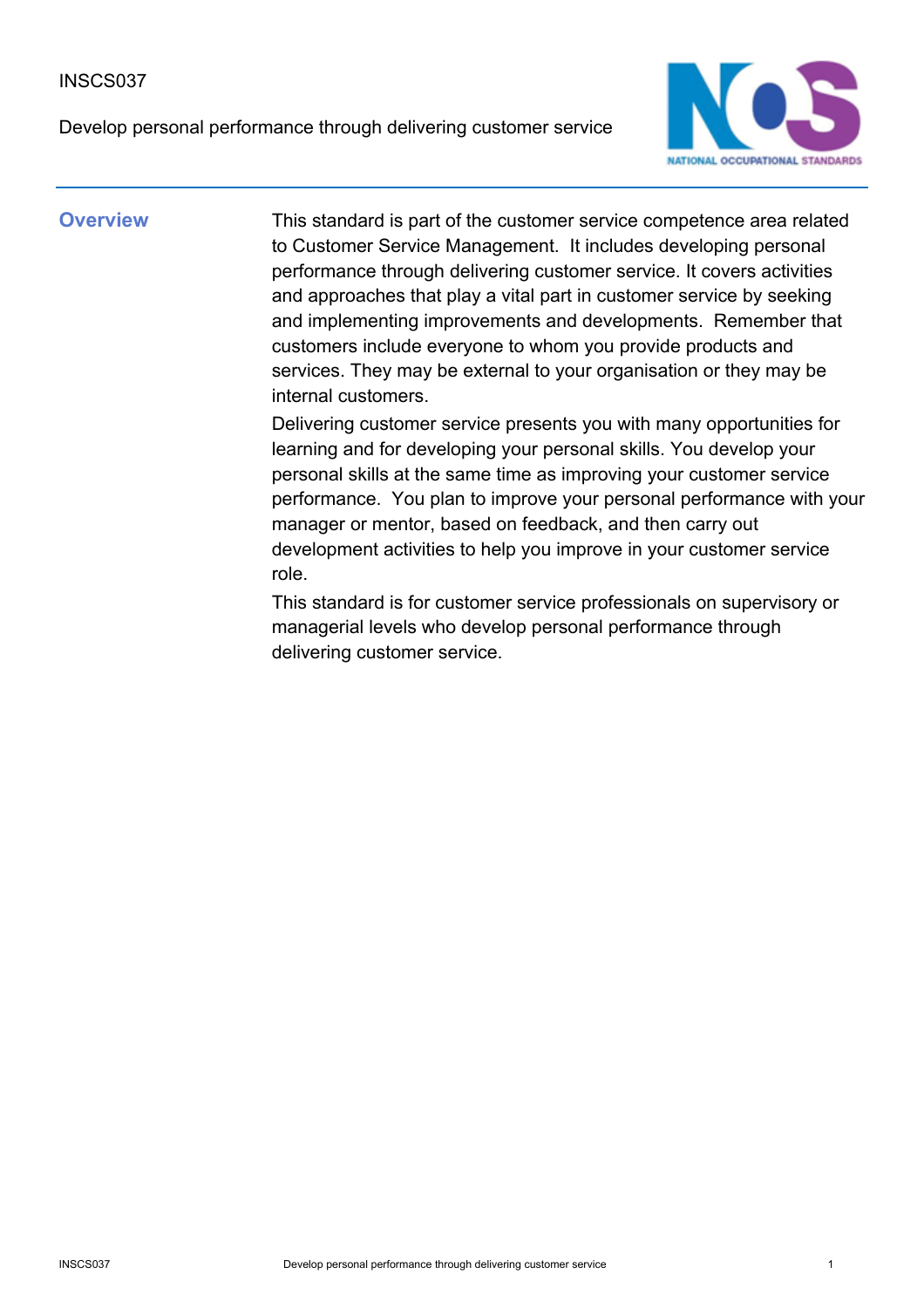Develop personal performance through delivering customer service



## **Performance criteria**

- 1. research the knowledge and skills you require to meet your organisation's standards in your customer service role
- 2. review your own positive and negative experiences as a customer to empathise with your customers perspective
- 3. assess your own performance in your customer service role using your organisation's standards
- 4. gather feedback from your manager and team colleagues about your performance
- 5. identify your strengths and development areas based on colleagues' feedback and your own self-assessment
- 6. agree your strengths and development needs with your manager or mentor
- 7. write personal objectives to maintain your strengths in performing your customer service role
- 8. produce personal development objectives to improve your performance in your customer service role based on your identified needs
- 9. create personal development plans including activities and target dates for completing them
- 10. review your progress towards your objectives with your manager or mentor
- 11. complete the development activities identified in your customer service personal development plans
- 12. reflect on your day to day experiences with your customers to develop your customer service performance
- 13. obtain feedback from your manager and team colleagues about changes that you have made to your performance
- 14. review and update your customer service personal development plans
- 15. follow the legal, organisational, codes of practice and policies relevant to your role and the activities being carried out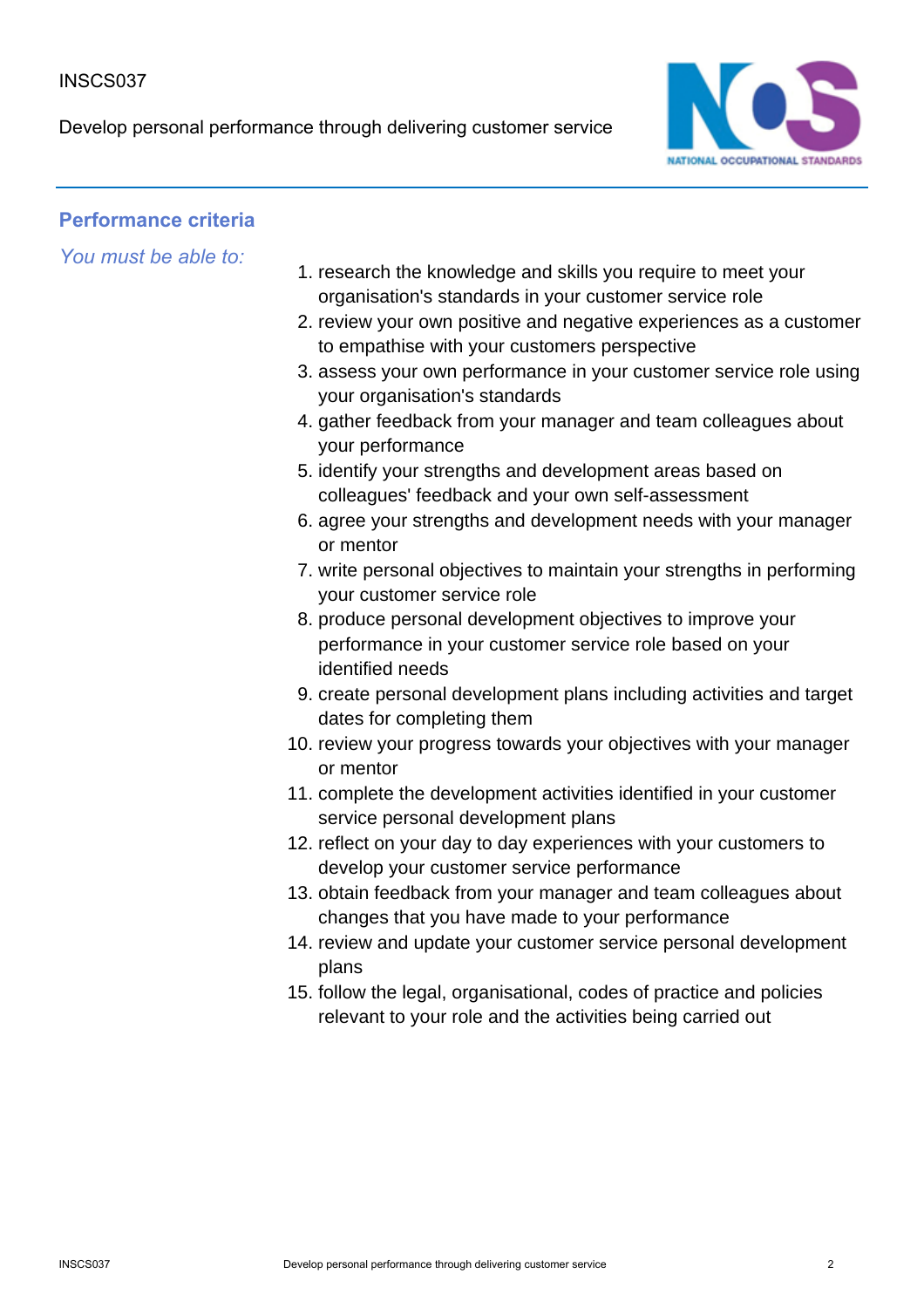Develop personal performance through delivering customer service



## **Knowledge and understanding**

- 1. your organisation's standards for your role and the knowledge and skills that you need to meet performance expectations
- 2. how you can use your own experiences as a customer with other organisations to understand what customers might be thinking and feeling about your service to them
- 3. how to carry out a self-assessment of your own performance using your organisation's standards
- 4. the methods used to gather feedback from colleagues and your line manager and the advantages and disadvantages of each method
- 5. how to respond positively to personal feedback
- 6. how to analyse the feedback you have received to identify areas of strength and areas that require development
- 7. how to produce a personal development plan that will build on your strengths and develop areas that need to be improved to deliver customer service
- 8. your organisation's formal and process for producing personal development plans and what you need to include
- 9. the importance of using a process of planning, doing and reviewing progress with your manager or mentor for personal development
- 10. how to review your progress with your manager or mentor and update your development records
- 11. the methods that can be used to reflect on learning and the approaches that you find most useful
- 12. how to access sources of information and support for your learning
- 13. how to obtain personal feedback from your team members and manager that links to your development objectives
- 14. the legal, organisational, codes of practice and policies relevant to your role and the activities being carried out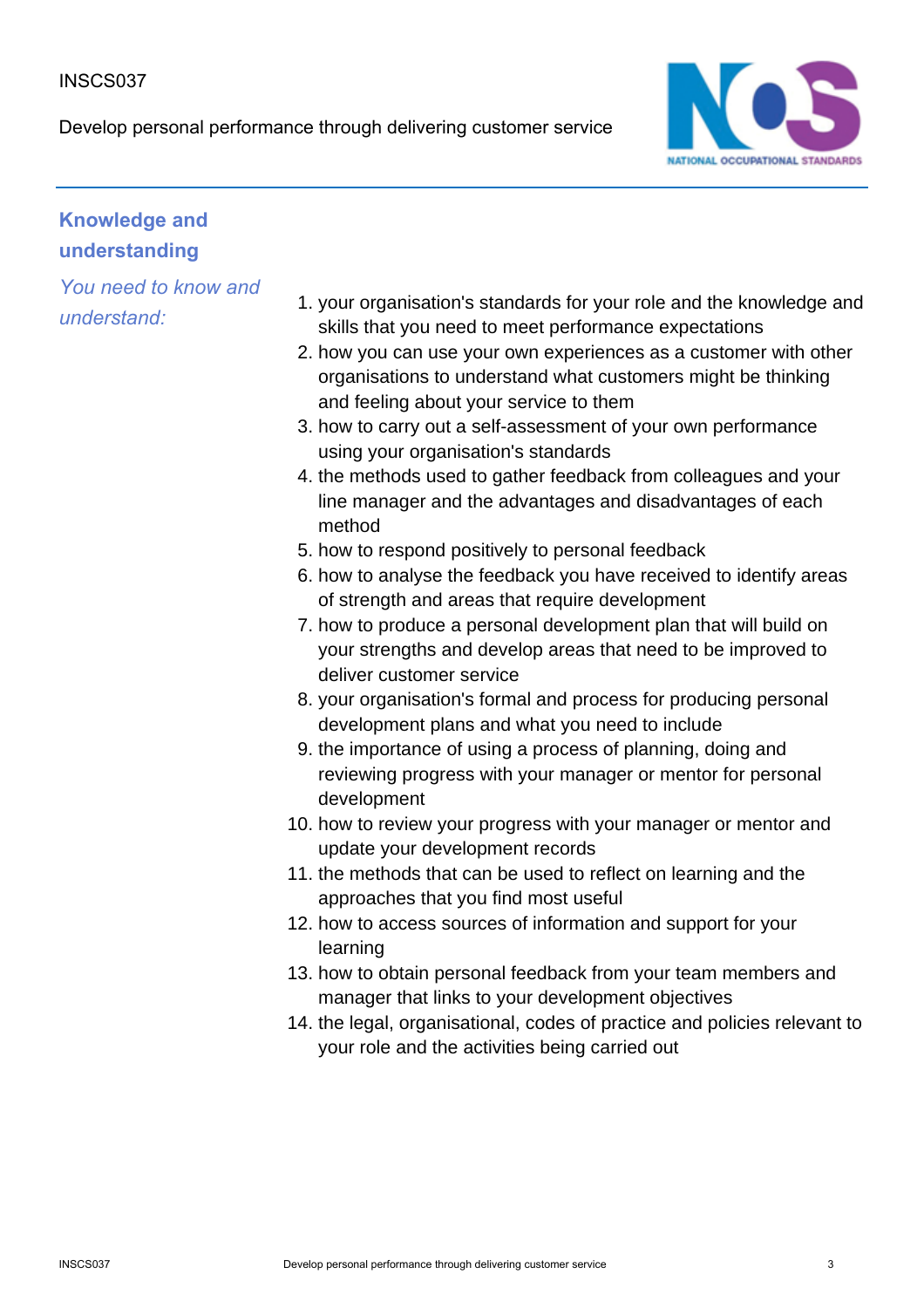## Develop personal performance through delivering customer service



| <b>Developed by</b>                       | Instructus                                                                                                                                                                          |
|-------------------------------------------|-------------------------------------------------------------------------------------------------------------------------------------------------------------------------------------|
| <b>Version Number</b>                     | 1                                                                                                                                                                                   |
| <b>Date Approved</b>                      | February 2021                                                                                                                                                                       |
| <b>Indicative Review</b><br><b>Date</b>   | March 2026                                                                                                                                                                          |
| <b>Validity</b>                           | Current                                                                                                                                                                             |
| <b>Status</b>                             | Original                                                                                                                                                                            |
| <b>Originating</b><br><b>Organisation</b> | Instructus                                                                                                                                                                          |
| <b>Original URN</b>                       | CFACSD3                                                                                                                                                                             |
| <b>Relevant</b><br><b>Occupations</b>     | <b>Customer Service Occupations</b>                                                                                                                                                 |
| <b>Suite</b>                              | <b>Customer Service</b>                                                                                                                                                             |
| <b>Keywords</b>                           | personal performance; developing skills; improving performance;<br>continuous improvement; improving skills; customer service; contact<br>centres; improve; develop; communication; |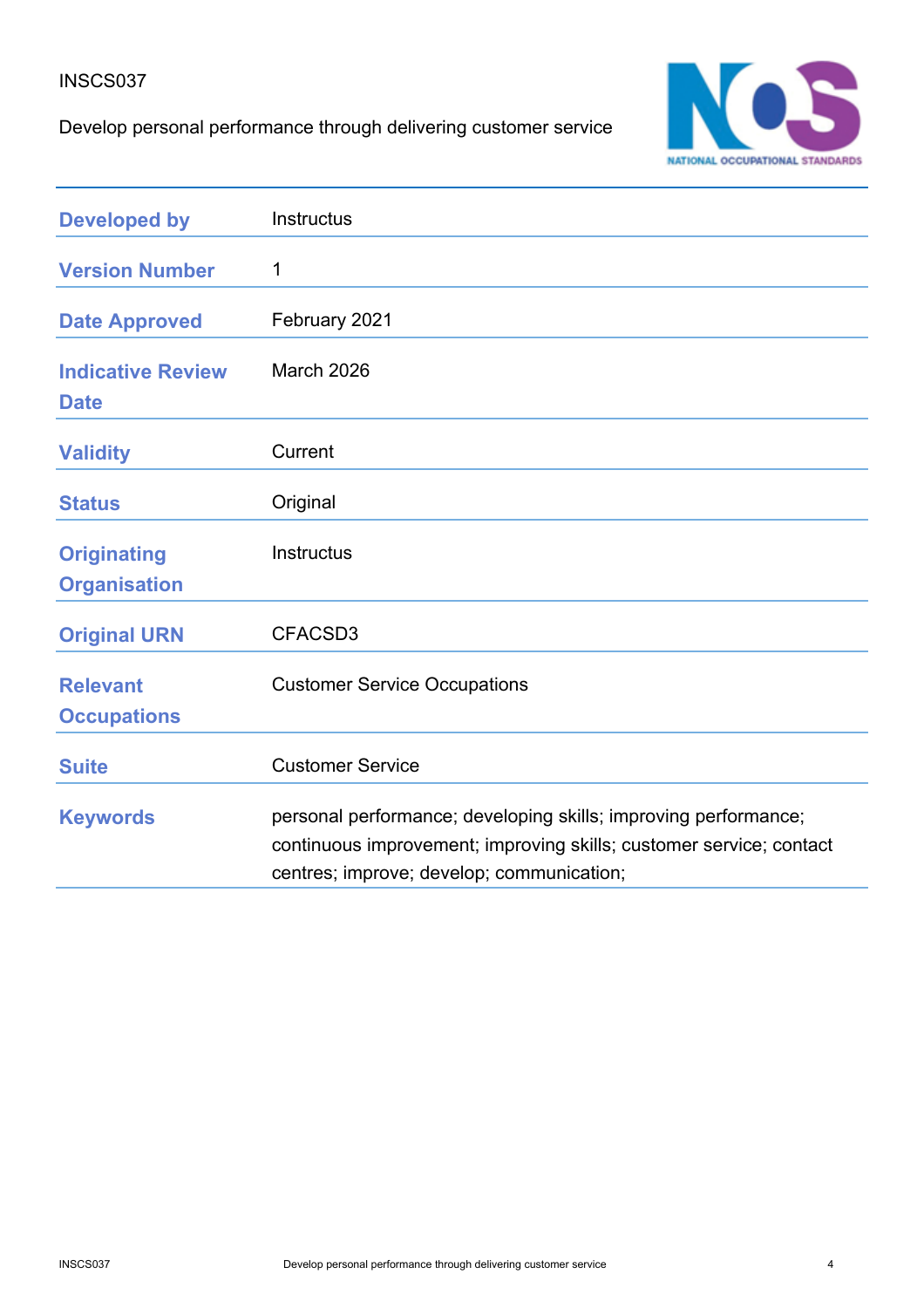Promote continuous improvement



**Overview** This standard is part of the customer service competence area related to Customer Service Management. It includes promoting continuous improvement. It covers activities and approaches that play a vital part in customer service by seeking and implementing improvements and developments. Remember that customers include everyone to whom you provide products and services. They may be external to your organisation or they may be internal customers.

> You are dedicated to the continuous improvement of customer service in your organisation and get involved in organising changes to customer service on an ongoing basis. You identify potential changes, think through their consequences and make them work. Above all, you focus on organising and implementing changes that are sustainable and in the spirit of continuous improvement in customer service.

This standard is for customer service professionals on supervisory or managerial levels who promote continuous improvement.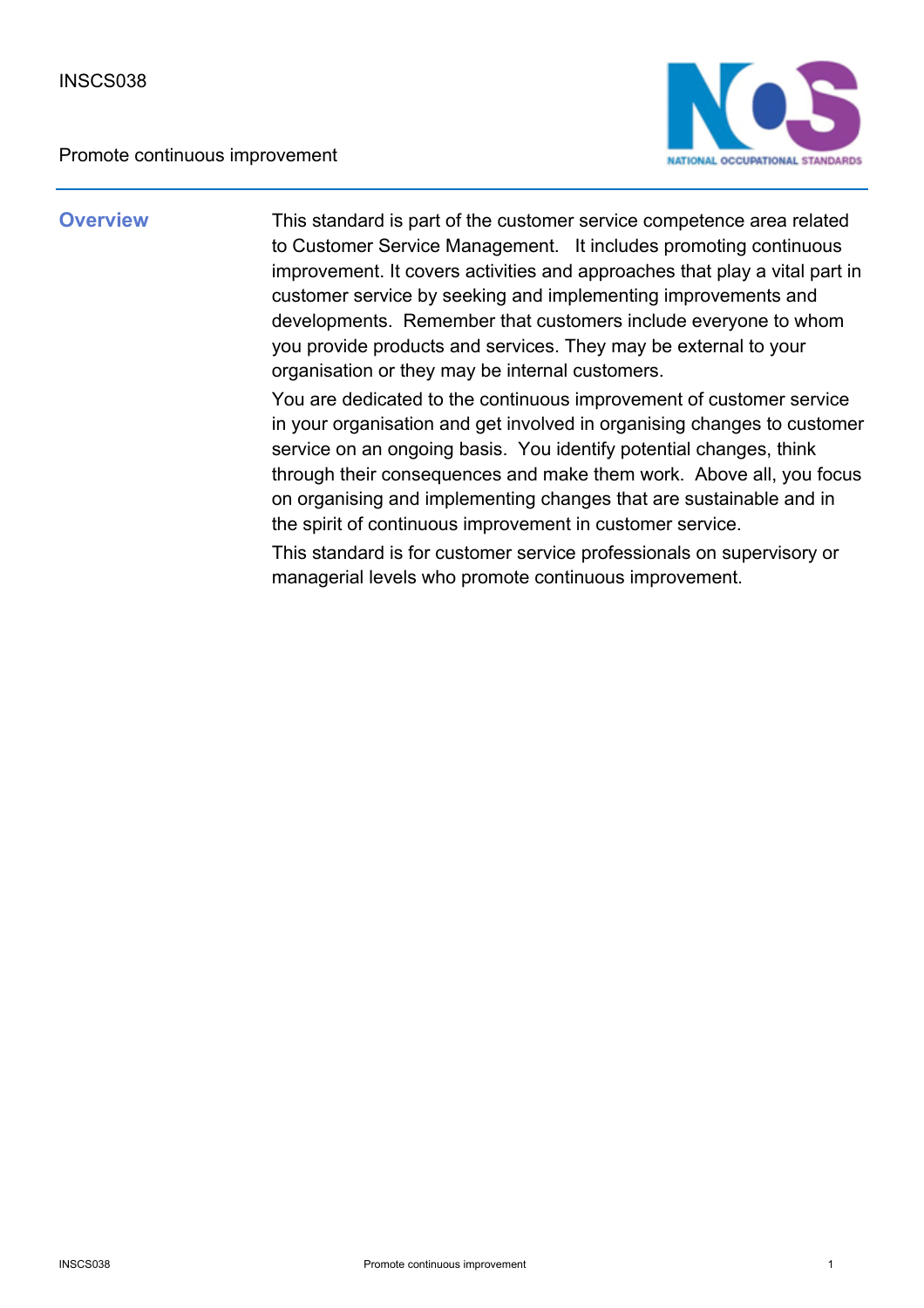Promote continuous improvement



## **Performance criteria**

- 1. plan improvements in customer service based on customer feedback
- 2. gather feedback from customers to identify opportunities for customer service improvements
- 3. analyse customer feedback to identify opportunities for customer service improvements
- 4. discuss the potential consequences of any proposed changes for your customers and your organisation with your team and manager
- 5. negotiate changes to improve customer service systems with colleagues who have the authority to approve trials or full implementation of changes
- 6. organise the implementation of approved trials and changes
- 7. inform colleagues affected by the changes being made about the reasons for them
- 8. monitor early reactions to changes and make adjustments when required
- 9. collect and record customer and colleague feedback about the effects of changes
- 10. analyse and interpret feedback to draw conclusions
- 11. share your findings on the effects of changes with your team and manager
- 12. summarise the advantages and disadvantages of the changes
- 13. use your analysis and interpretation of changes to identify opportunities for further improvement
- 14. present these opportunities to colleagues who have the authority to make them happen
- 15. follow the legal, organisational, codes of practice and policies relevant to your role and the activities being carried out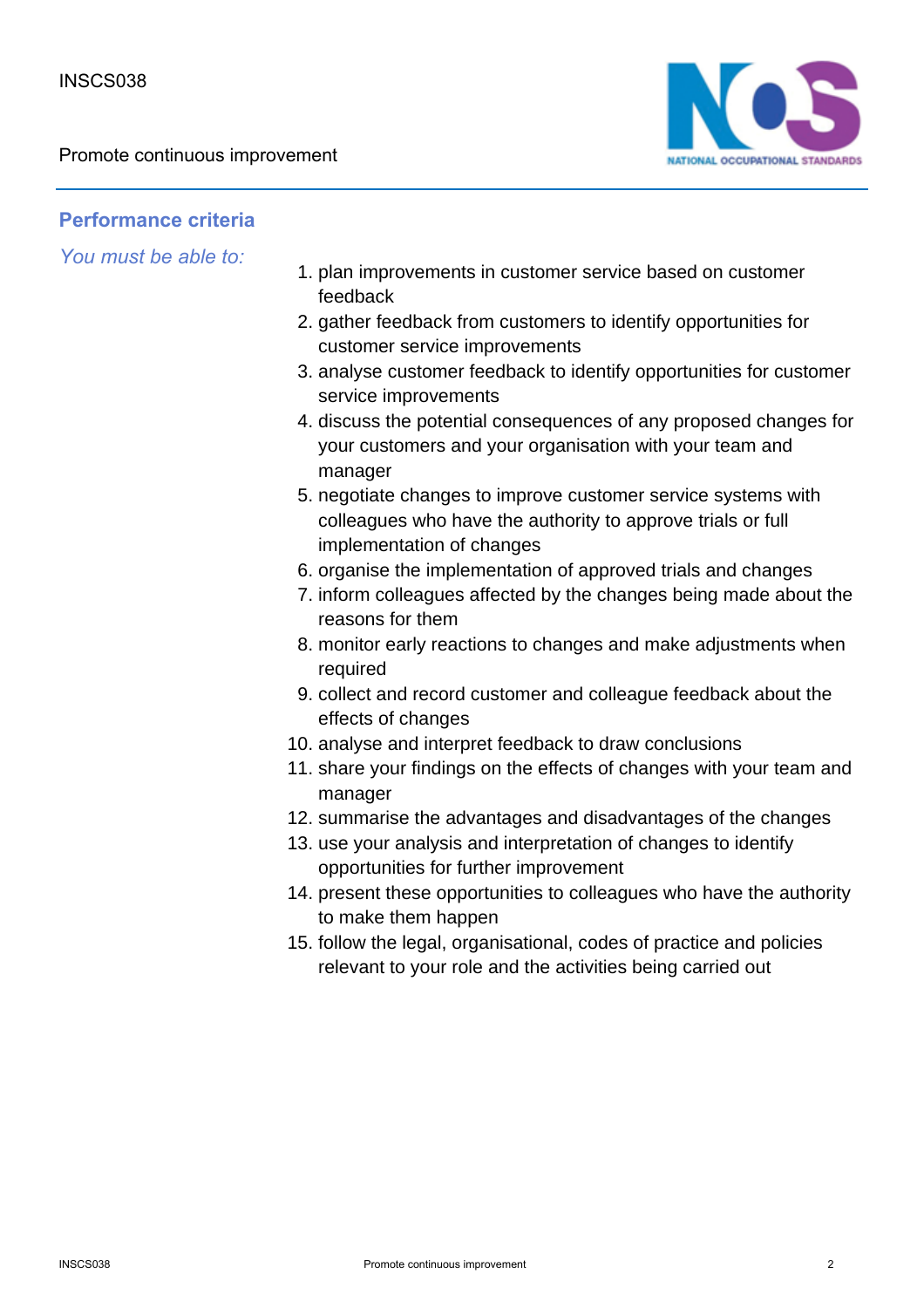Promote continuous improvement



# **Knowledge and understanding**

- 1. how to gather feedback from customers within your organisation's guidelines and the tools and processes that are used
- 2. how to analyse and interpret customer feedback to identify potential opportunities to improve the customer service your organisation provides
- 3. the importance of identifying the potential consequences of changes and how to explore these with your manager and team before negotiating changes
- 4. the different negotiation techniques that can be used to agree trials and full change implementations with colleagues who have authority
- 5. how to organise implementation of changes within your limits of authority and what you need to consider
- 6. the importance of developing rationale for changes that are implemented and how to communicate with colleagues who are affected giving reasons
- 7. the methods used to monitor changes in the initial stages and adjust approaches in response to reactions from customers and customer service colleagues
- 8. the importance of collecting and recording feedback about the effects of the changes implemented on customers and your organisation
- 9. the analysis techniques that can be used to draw conclusions from feedback and issues to consider when you are interpreting it
- 10. the importance of sharing your findings with your manager and team and how to do this
- 11. the organisational benefits of summarising the advantages and disadvantages of changes that you have implemented
- 12. how to make a business case to others to bring about change in the services or products you offer
- 13. how developments in communication channels such as social media present opportunities for customer service improvements
- 14. the legal, organisational, codes of practice and policies relevant to your role and the activities being carried out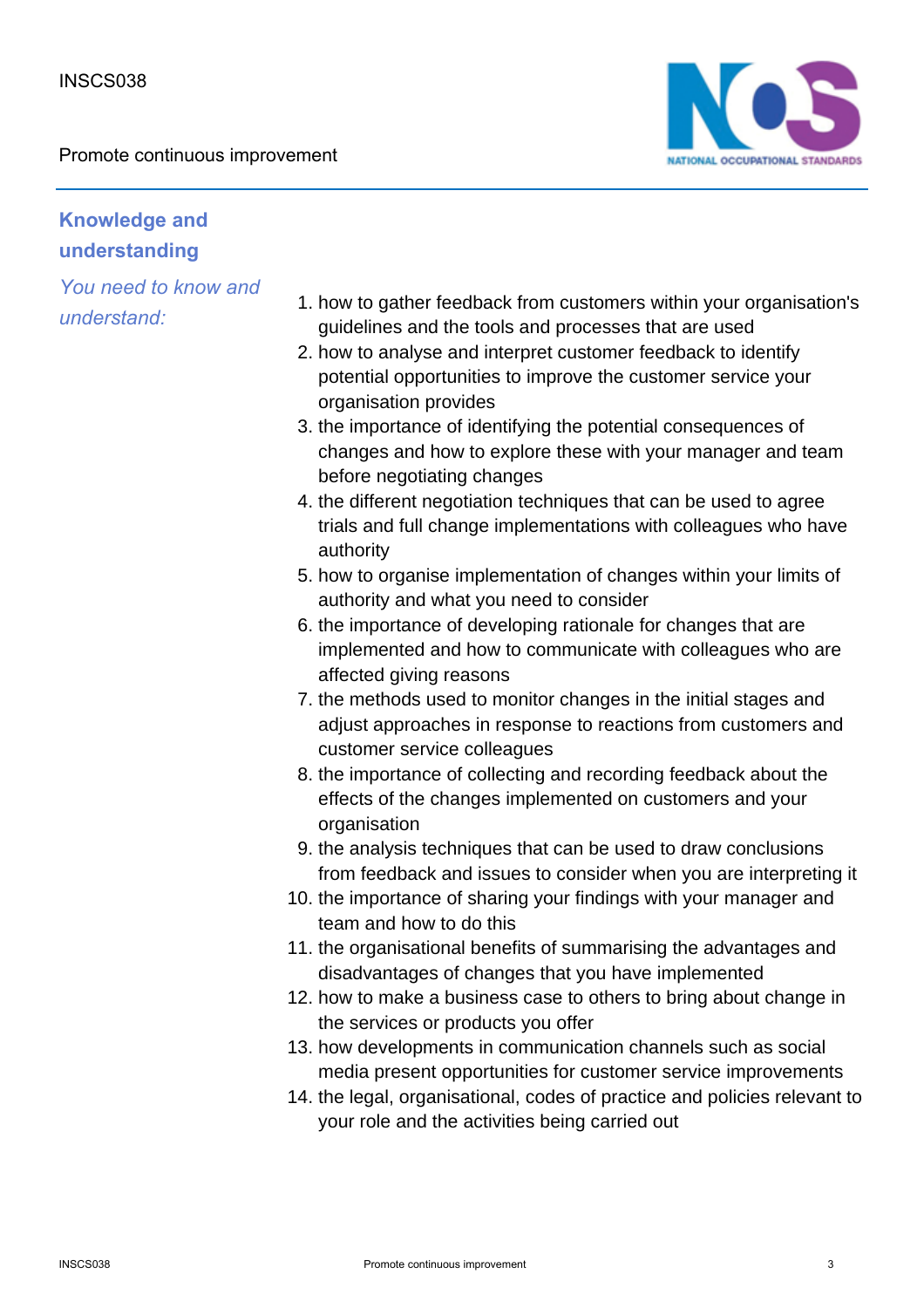



| <b>Developed by</b>                       | Instructus                                                                                                                                                                                                                        |
|-------------------------------------------|-----------------------------------------------------------------------------------------------------------------------------------------------------------------------------------------------------------------------------------|
| <b>Version Number</b>                     | 1                                                                                                                                                                                                                                 |
| <b>Date Approved</b>                      | February 2021                                                                                                                                                                                                                     |
| <b>Indicative Review</b><br><b>Date</b>   | March 2026                                                                                                                                                                                                                        |
| <b>Validity</b>                           | Current                                                                                                                                                                                                                           |
| <b>Status</b>                             | Original                                                                                                                                                                                                                          |
| <b>Originating</b><br><b>Organisation</b> | <b>Instructus</b>                                                                                                                                                                                                                 |
| <b>Original URN</b>                       | CFACSD9                                                                                                                                                                                                                           |
| <b>Relevant</b><br><b>Occupations</b>     | <b>Customer Service Occupations</b>                                                                                                                                                                                               |
| <b>Suite</b>                              | <b>Customer Service</b>                                                                                                                                                                                                           |
| <b>Keywords</b>                           | identifying changes; organising; continuous improvement; customer<br>service; contact centres; developing; improving; communication;<br>problem solving; work with others; teamwork; giving information;<br>receiving information |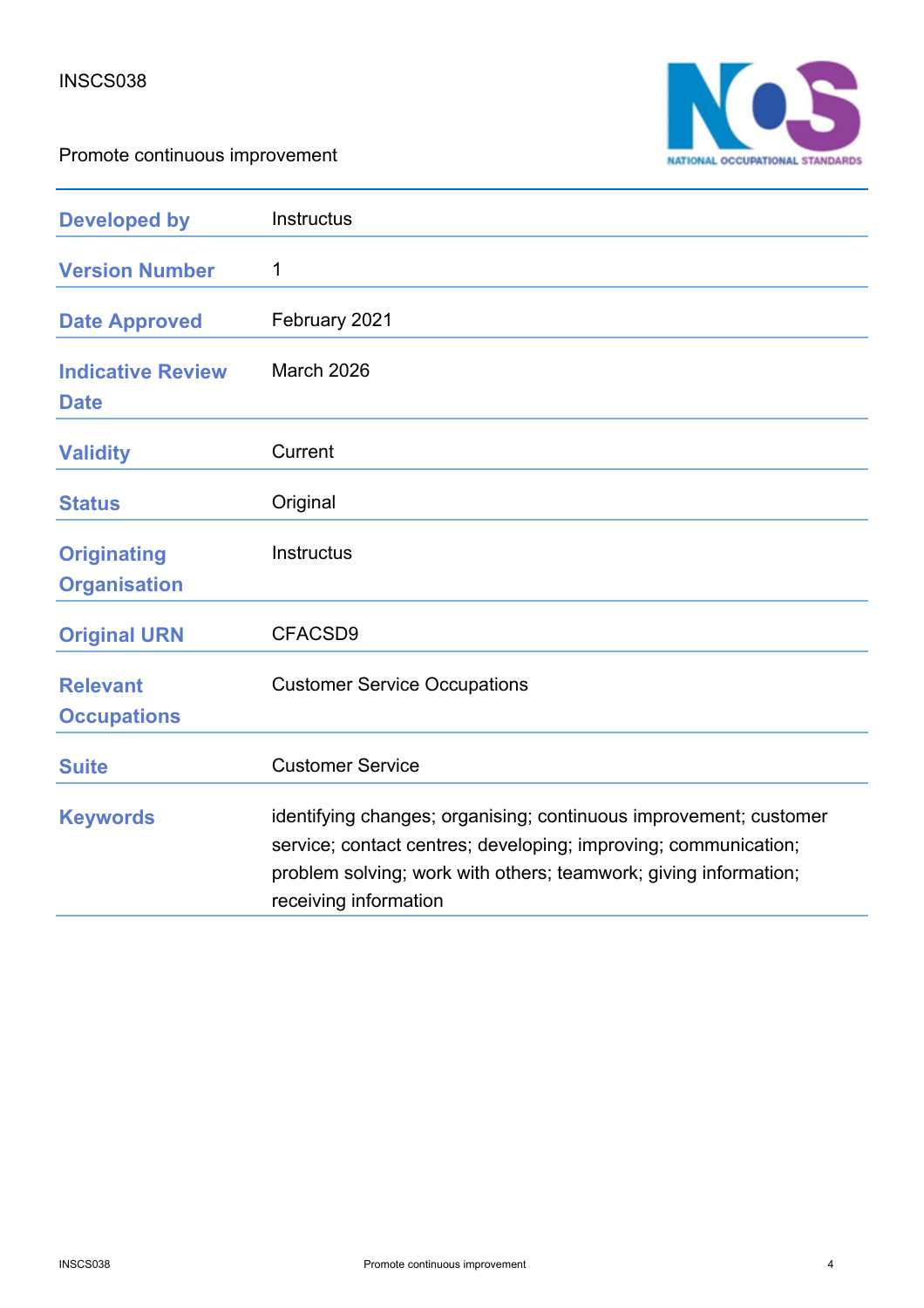Improve customer relationships and services



**Overview** This standard is part of the customer service competence area related to Customer Service Management. It includes improving customer relationships and services. It covers activities and approaches that play a vital part in customer service by seeking and implementing improvements and developments. Remember that customers include everyone to whom you provide products and services. They may be external to your organisation or they may be internal customers. To improve relationships with your customers you deliver consistent and reliable customer service. You make your customers feel that you want to provide great service and make efforts to exceed their expectations. You encourage loyalty from external customers or longerterm service partnerships with internal customers. You are proactive with your customers and negotiate between your customers and your organisation to find ways of meeting your customers' expectations. The people you work with to improve customer service may include team members; colleagues; suppliers; service partners; supervisors; managers; and team leaders. You communicate with each other and agree how you can work together to improve service. You must also monitor your own and the team's performance and change the way you do things to improve customer service.

> This standard is for customer service professionals on supervisory or managerial levels who improve customer relationships and services.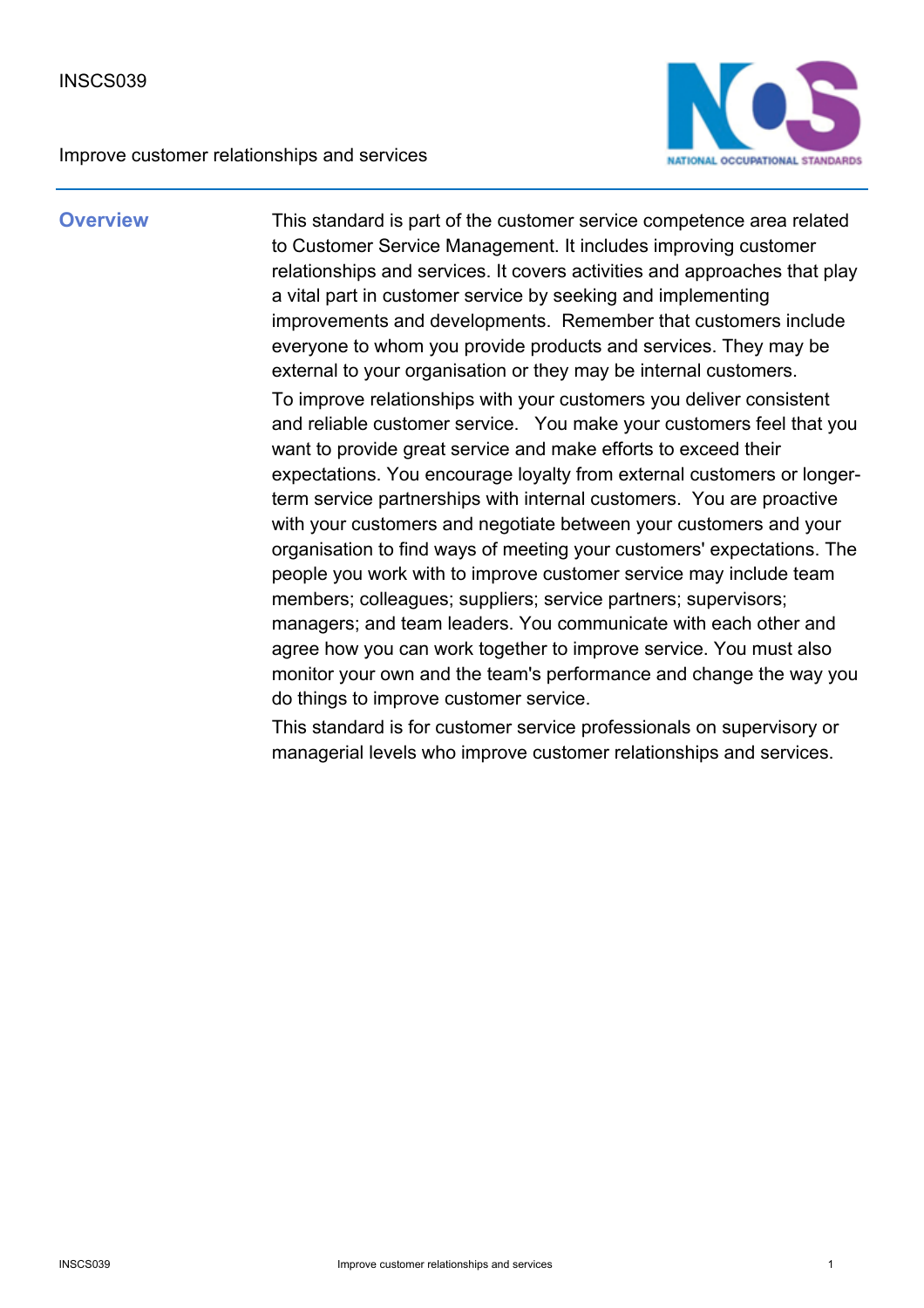

### **Performance criteria**

- 1. select and use methods of communication that meet your customers' expectations
- 2. contact customers to update them about unexpected circumstances
- 3. adapt your communication style to respond to individual customers' feelings
- monitor your interactions with customers using your organisation's 4. information channels
- 5. negotiate to meet your customers' expectations within your organisation's guidelines
- 6. explain the reasons why customer expectations cannot be met when necessary
- 7. identify alternative solutions for your customers either within or outside your organisation
- 8. identify the costs and benefits of the alternative solutions to your organisation and to your customers
- 9. negotiate and agree solutions that balance the needs of your customers and your organisation
- 10. identify opportunities to exceed your customers' expectations
- 11. take action to exceed your customers' expectations within the limits of your own authority
- 12. contribute ideas for improving your organisation's customer service
- 13. identify how you can personally improve customer service and confirm this with your manager
- 14. collaborate with your team to improve customer service and keep your commitments
- 15. monitor your own performance in delivery customer service to identify improvements
- 16. work with your team to collect information on the team's customer service performance
- 17. agree actions with your team to improve customer service collaboration
- 18. improve customer service performance by implementing the agreed team actions
- 19. follow the legal, organisational, codes of practice and policies relevant to your role and the activities being carried out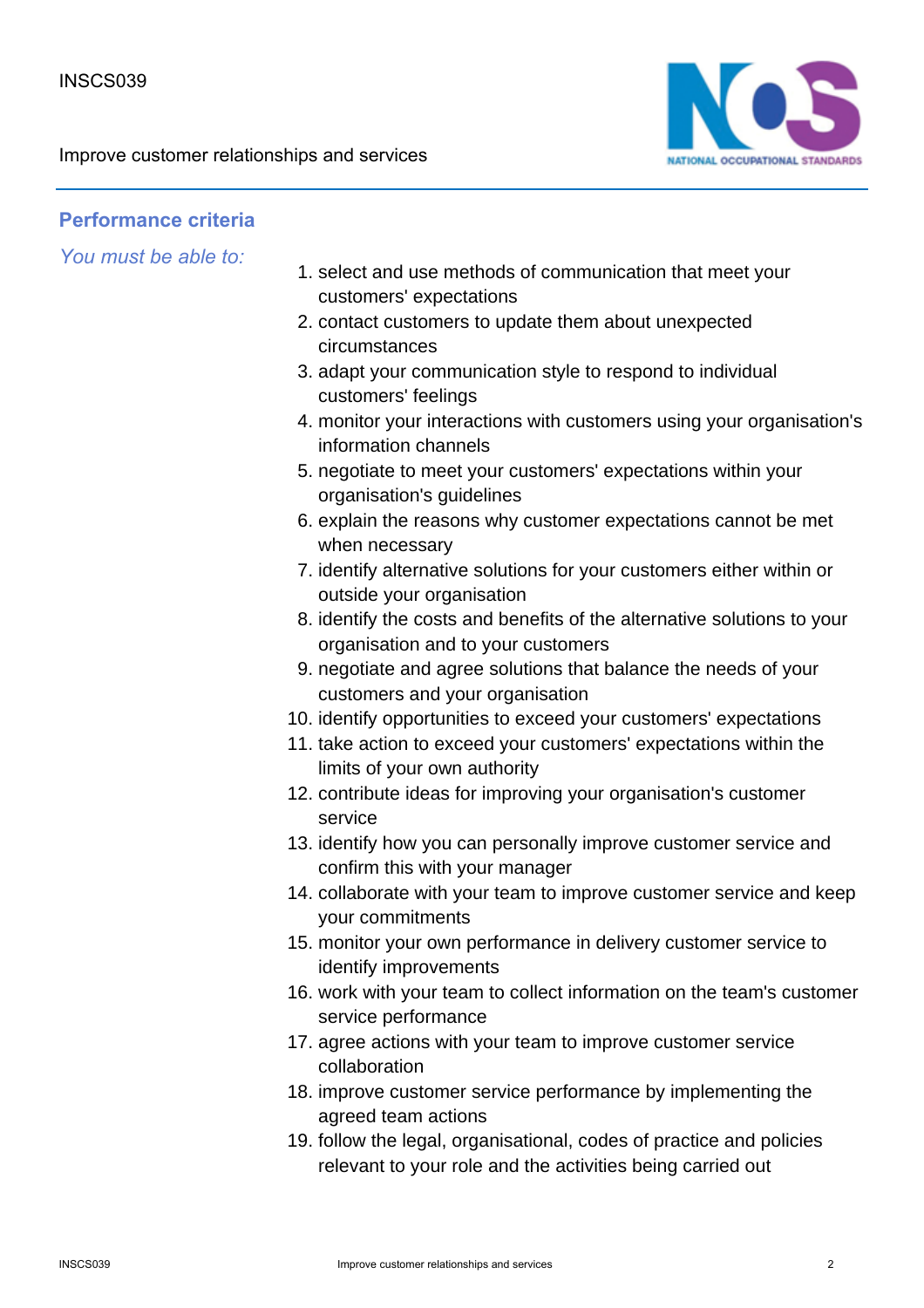

# **Knowledge and understanding**

- 1. the methods of communication for dealing with your customers and how to select and use them to meet customers' expectations
- 2. how to identify when unexpected circumstances arise or when you require more information from your customers to provide services and products
- 3. how to identify customers feelings during interactions and adapt your communication style to respond to them
- 4. how to monitor information about your interaction with customers from available communication channels including internet communication channels and social media platforms
- 5. how to negotiate with your customers to meet their expectations whilst balancing the needs of your organisation
- 6. the communication techniques used to inform customers that you cannot meet their expectations
- 7. the internal and external providers who can delivery alternative solutions to your customers
- 8. how to assess the costs and benefits to your customer and your organisation of any unusual agreement you make to provide alternative solutions
- 9. the importance of customer loyalty and/or improved internal customer relationships to your organisation
- 10. the methods that you can use to exceed customer expectations and the implications of using them
- 11. the colleagues who are involved either directly or indirectly in the delivery of customer service in your organisation and their roles
- 12. the roles of others outside your organisation who have an impact on your services or products
- 13. the skills used to collaborate with colleagues to deliver service improvements
- 14. how to assess your own performance, plan to improve and monitor your progress
- 15. what the goals or targets of your organisation are in relation to customer service and how these are set
- 16. how your organisation and team identify actions to implement improvements in customer service
- 17. the actions that can be taken to improve customer service performance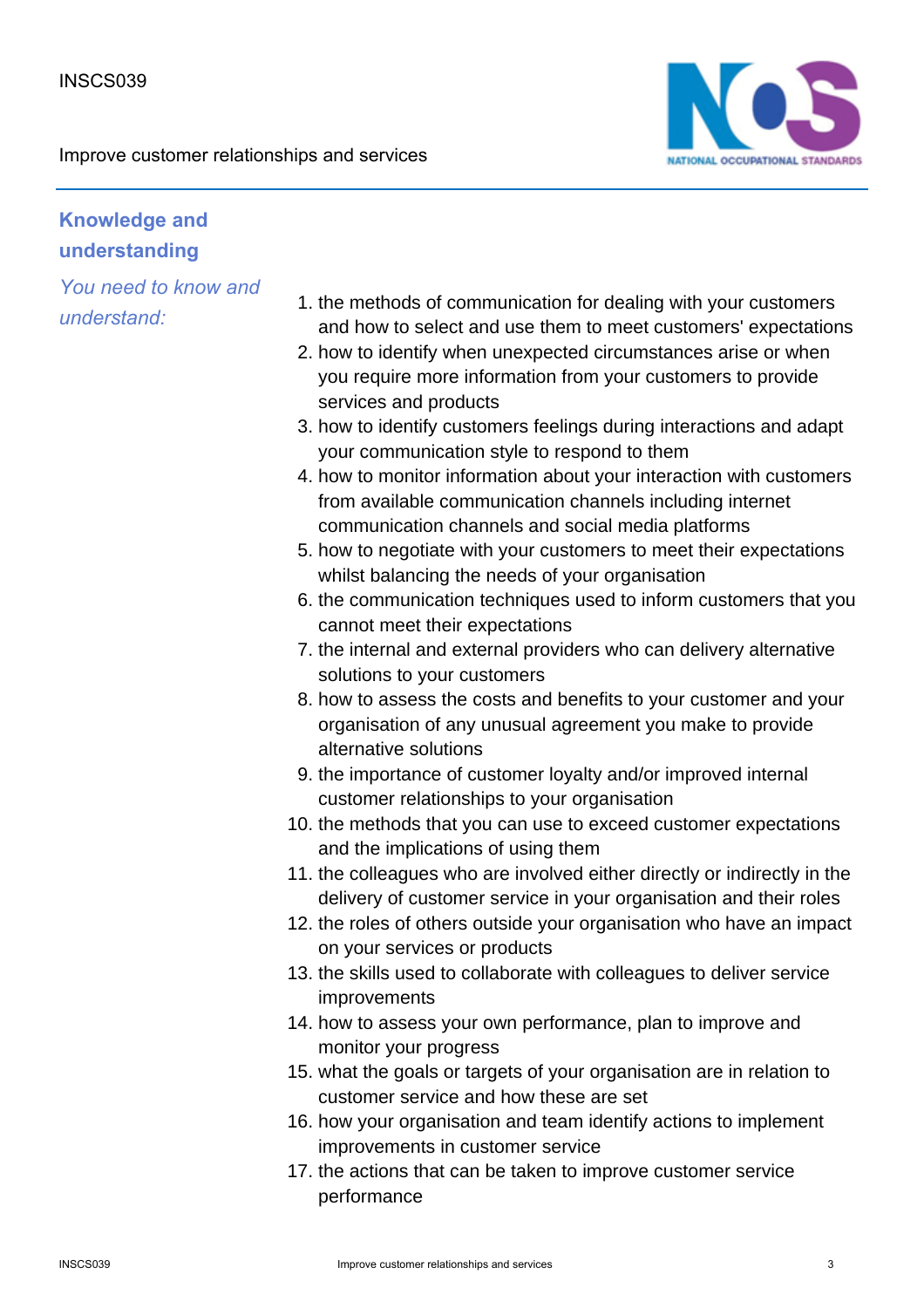



18. the legal, organisational, codes of practice and policies relevant to your role and the activities being carried out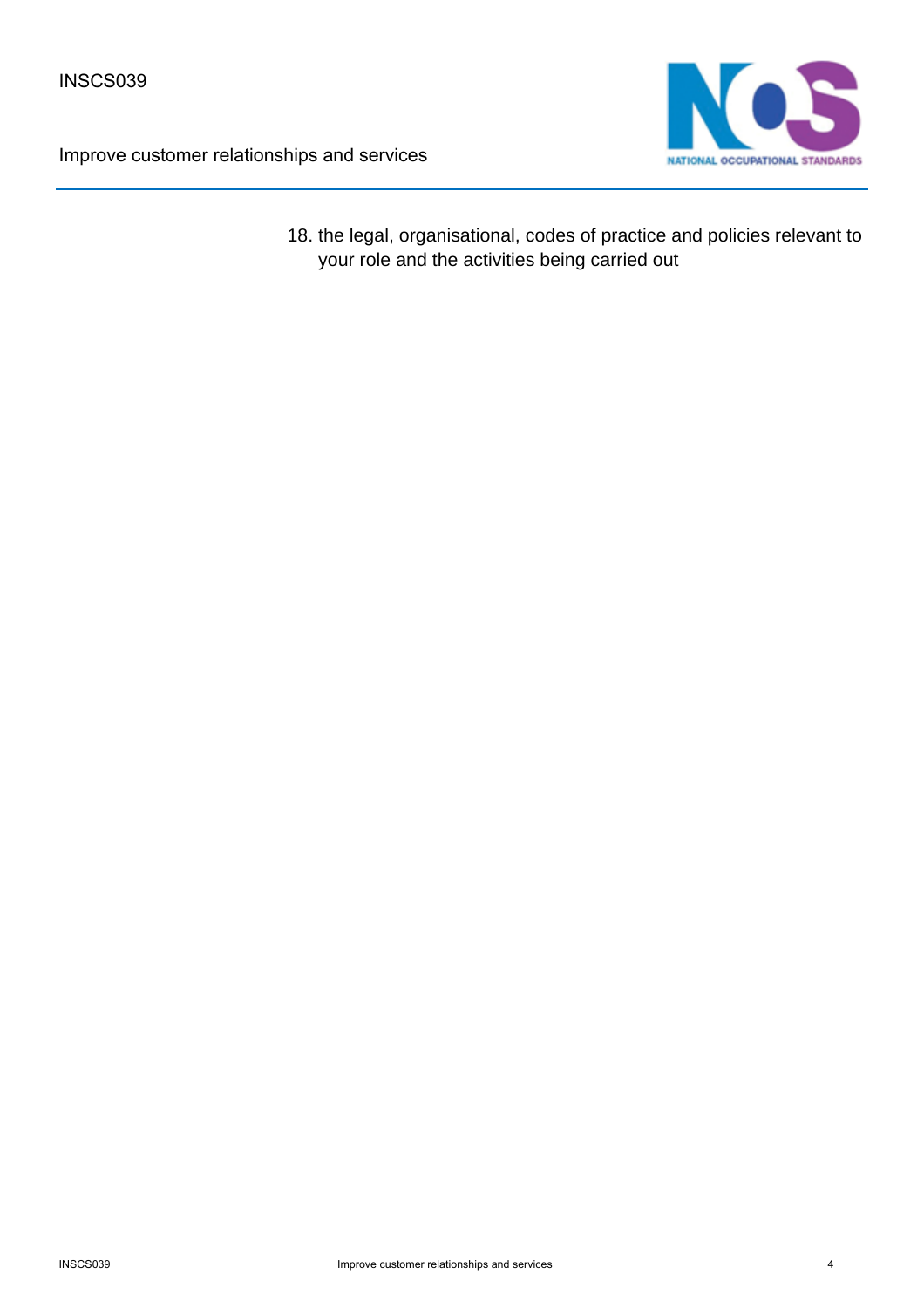

Improve customer relationships and services

| <b>Developed by</b>                       | Instructus                                                                                                                                                                                                                                                    |
|-------------------------------------------|---------------------------------------------------------------------------------------------------------------------------------------------------------------------------------------------------------------------------------------------------------------|
| <b>Version Number</b>                     | 1                                                                                                                                                                                                                                                             |
| <b>Date Approved</b>                      | February 2021                                                                                                                                                                                                                                                 |
| <b>Indicative Review</b><br><b>Date</b>   | March 2026                                                                                                                                                                                                                                                    |
| <b>Validity</b>                           | Current                                                                                                                                                                                                                                                       |
| <b>Status</b>                             | Original                                                                                                                                                                                                                                                      |
| <b>Originating</b><br><b>Organisation</b> | Instructus                                                                                                                                                                                                                                                    |
| <b>Original URN</b>                       | CFACSB11, CFACSD8                                                                                                                                                                                                                                             |
| <b>Relevant</b><br><b>Occupations</b>     | <b>Customer Service Occupations</b>                                                                                                                                                                                                                           |
| <b>Suite</b>                              | <b>Customer Service</b>                                                                                                                                                                                                                                       |
| <b>Keywords</b>                           | Relationships; customer service; reliable; exceed expectations; external<br>customer; internal customer; loyalty; service partnerships; customer<br>service; communication; problem solving; behaviours; teamwork;<br>contact centres; developing; improving; |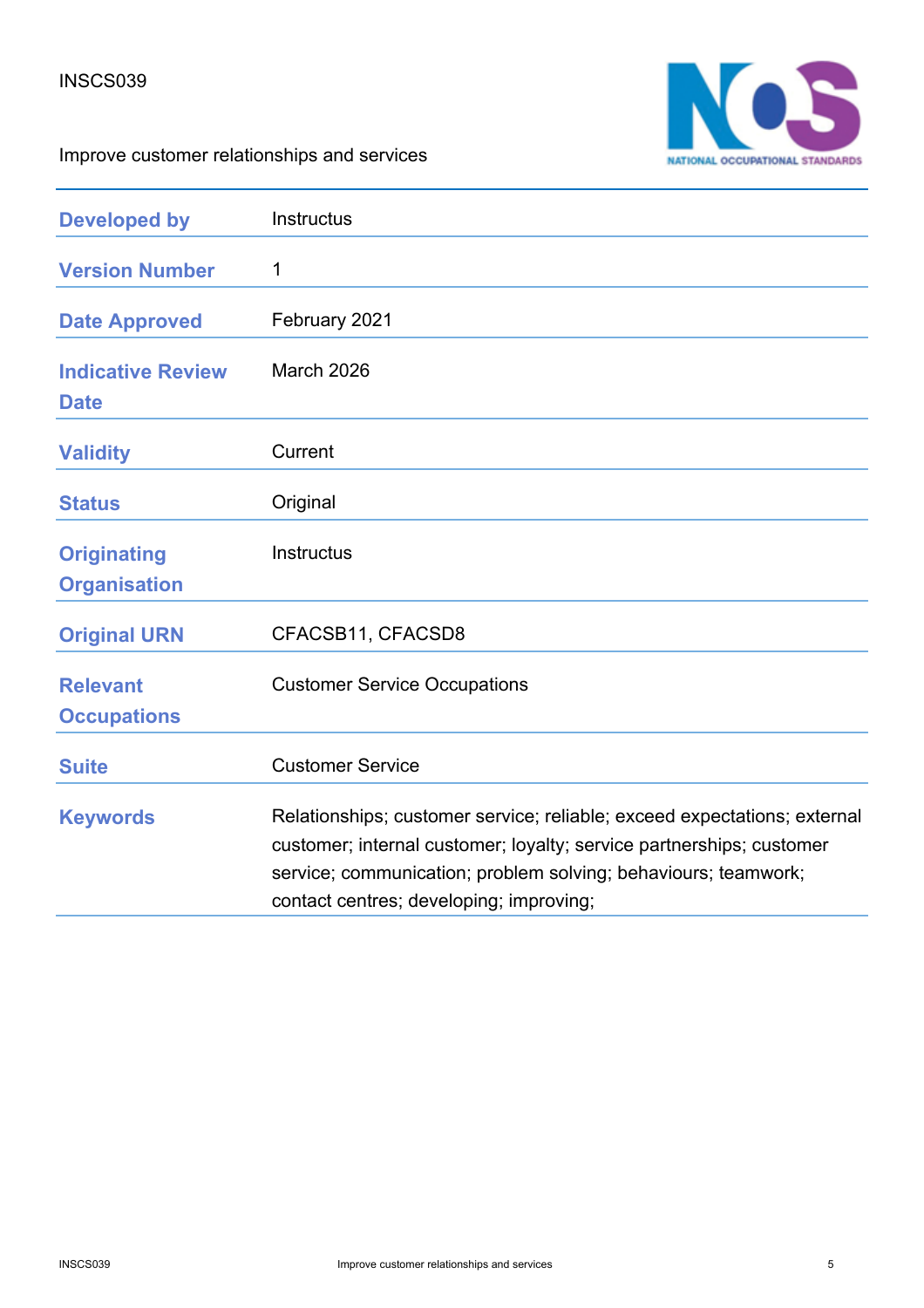Gather, analyse and interpret customer feedback



**Overview** This standard is part of the customer service competence area related to Customer Service Management. It includes gathering, analysing and interpreting customer feedback. It covers planning, organising and controlling customer service operations. It includes customer service behaviours and processes that have most impact on the customer experience during customer service delivery. Remember that customers include everyone to whom you provide products and services. They may be external to your organisation or they may be internal customers.

> You improve customer service by being fully aware of customer wishes and expectations. You seek structured feedback from your customers about their experiences of your organisation's services or products. Important customer feedback can also be found on social media platforms, where customers and influencers exchange opinions about your organisation's customer service. These opinions effect your organisation's reputation, so you monitor and review social media content to identify trends. You also use social media content and customer feedback to make suggestions for improvements to customer service and changes in the way your organisation deals with its customers.

> This standard is for customer service professionals on supervisory or managerial levels who gather, analyse and interpret customer feedback to improve customer service.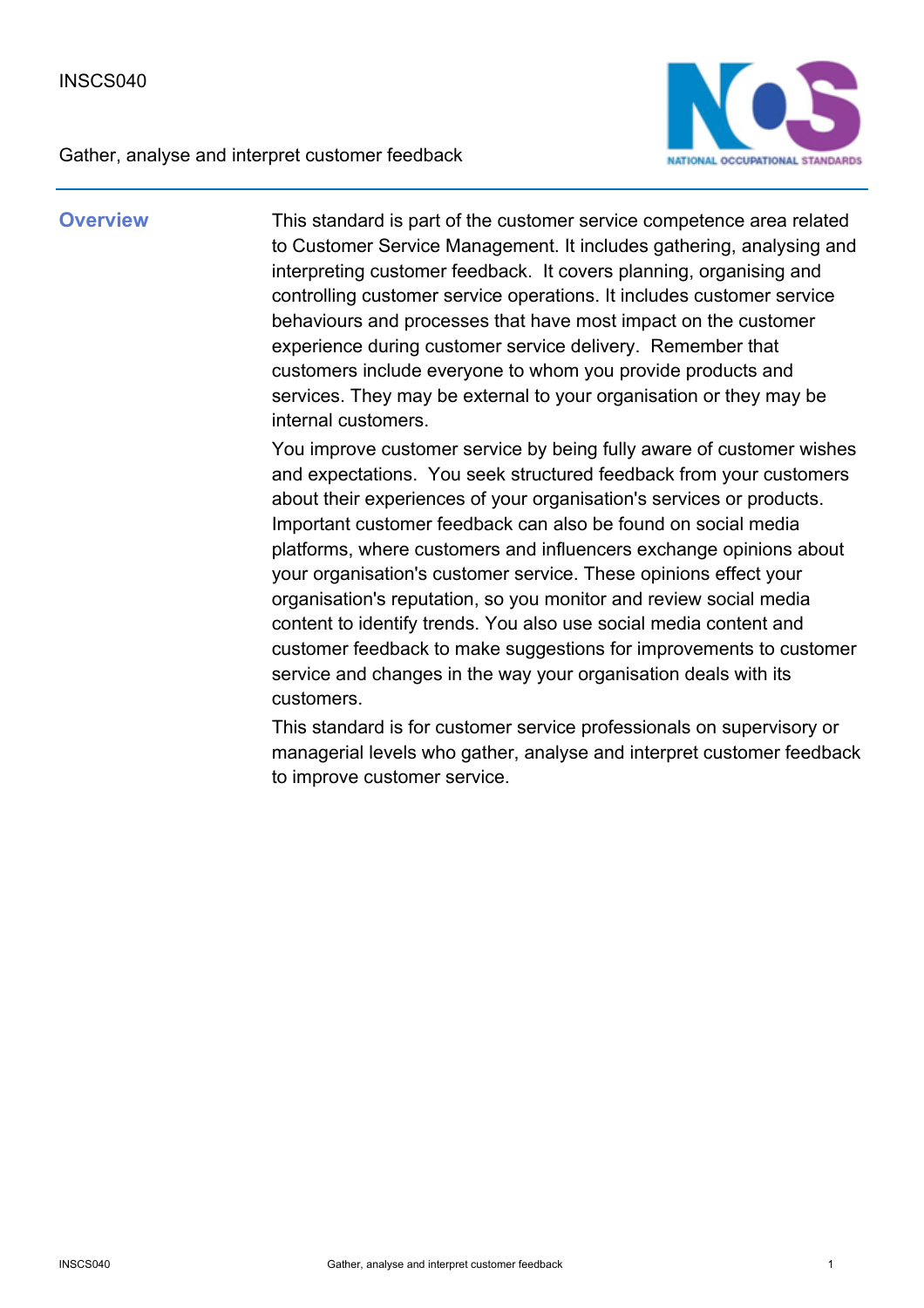Gather, analyse and interpret customer feedback



### **Performance criteria**

- 1. identify the methods available for collecting customer service feedback
- 2. evaluate the costs and benefits of each method for collecting customer feedback
- 3. select methods for collecting customer feedback from different sources
- 4. develop a plan to collect information from customers about customer service
- 5. apply your chosen methods to collect customer feedback
- 6. search social media platforms for customer feedback
- 7. confirm that customer service feedback posted on social media is accurate and valid
- 8. classify and collate customer service feedback from social media platforms
- 9. collate customer service feedback about responses to specific requests on social media
- 10. monitor feedback collection to check that it focuses on your chosen customer sample and customer service
- 11. record data using your organisation's software ready for the analysis and interpretation stage
- 12. collate data collected from customers to identify patterns and trends in customer service
- 13. perform calculations to summarise patterns and trends in the data collected
- 14. present your analysis in your organisation's required format
- 15. interpret the meaning of the data by linking your analysis with knowledge of your organisation's services or products, and processes
- 16. make recommendations for changes in customer service in response to the views of your customers
- 17. use customer feedback to develop customer relationships
- 18. respond to customers service feedback through social media platforms when required
- 19. follow the legal, organisational, codes of practice and policies relevant to your role and the activities being carried out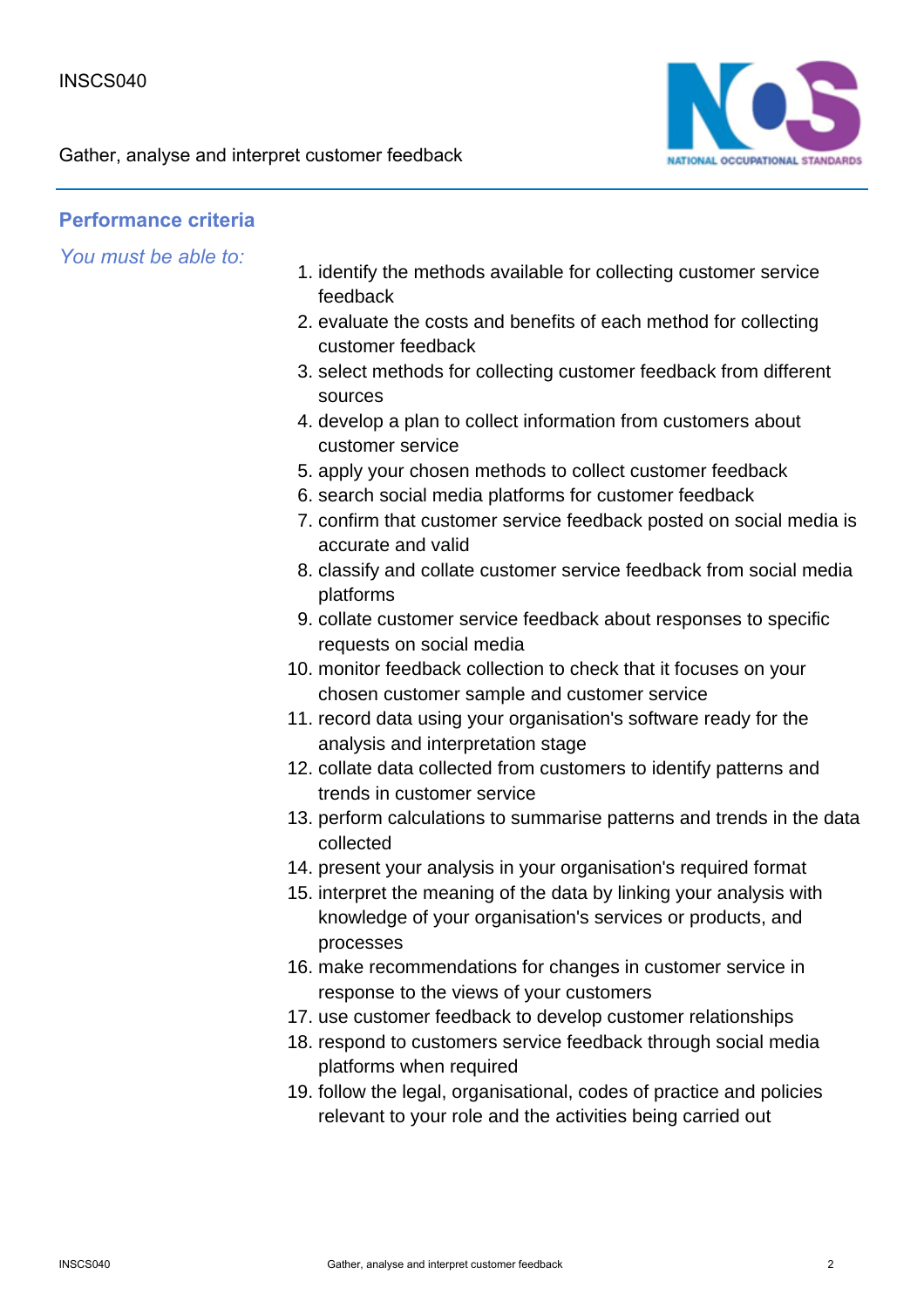Gather, analyse and interpret customer feedback



# **Knowledge and understanding**

- 1. the advantages and disadvantages of collecting customer feedback through different methods, including written questionnaires; telephone, by interview; using focus groups; internet; e-mail; and social media
- 2. the importance of validating feedback submitted through electronic channels such as social media to ensure that it represents genuine customer opinions
- 3. the random sampling techniques that can be used to select customers to provide feedback and how to avoid bias in nonrandom samples
- 4. the principles of questionnaire design the software that your organisation uses
- 5. the principles of interviewing customers and the type of data that this method generates
- 6. how to calculate the costs of developing and implementing a customer survey
- 7. how to implement customer surveys
- 8. how to search social media platforms for customer service feedback posted by customers
- 9. how to ensure that customer service feedback posted on social media platforms is accurate and valid
- 10. the techniques for monitoring data collection from different sources
- 11. how to use your organisation's software to record and analyse customer feedback
- 12. your organisation's format for displaying and presenting data so that is easy to understand
- 13. the statistical techniques that can be used to summarise trends and patterns
- 14. the ways that customer feedback can be used to provide information to customers and develop relationships with them
- 15. your organisation's procedures for recommending changes in customer service procedures, processes and systems
- 16. the legal, organisational, codes of practice and policies relevant to your role and the activities being carried out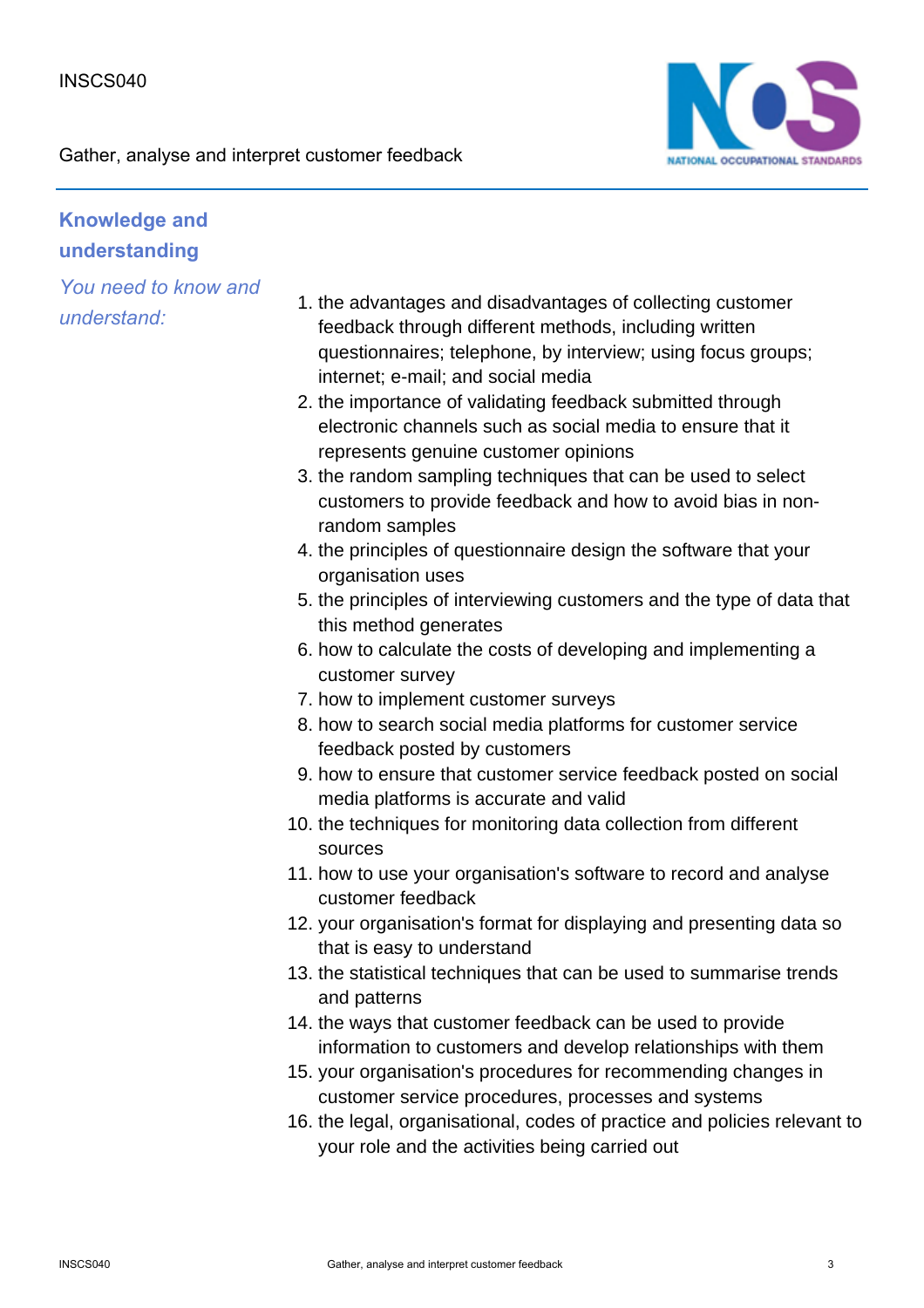#### INSCS040



Gather, analyse and interpret customer feedback

| <b>Developed by</b>                       | Instructus                                                                                                                                                                                                                       |
|-------------------------------------------|----------------------------------------------------------------------------------------------------------------------------------------------------------------------------------------------------------------------------------|
| <b>Version Number</b>                     | 1                                                                                                                                                                                                                                |
| <b>Date Approved</b>                      | February 2021                                                                                                                                                                                                                    |
| <b>Indicative Review</b><br><b>Date</b>   | March 2026                                                                                                                                                                                                                       |
| <b>Validity</b>                           | Current                                                                                                                                                                                                                          |
| <b>Status</b>                             | Original                                                                                                                                                                                                                         |
| <b>Originating</b><br><b>Organisation</b> | Instructus                                                                                                                                                                                                                       |
| <b>Original URN</b>                       | CFACSD12, CFACSD21                                                                                                                                                                                                               |
| <b>Relevant</b><br><b>Occupations</b>     | <b>Customer Service Occupations</b>                                                                                                                                                                                              |
| <b>Suite</b>                              | <b>Customer Service</b>                                                                                                                                                                                                          |
| <b>Keywords</b>                           | gather feedback; analyse feedback; interpret feedback; customer<br>service; contact centres; developing; improving; communication;<br>problem solving; work with others; teamwork; giving information;<br>receiving information; |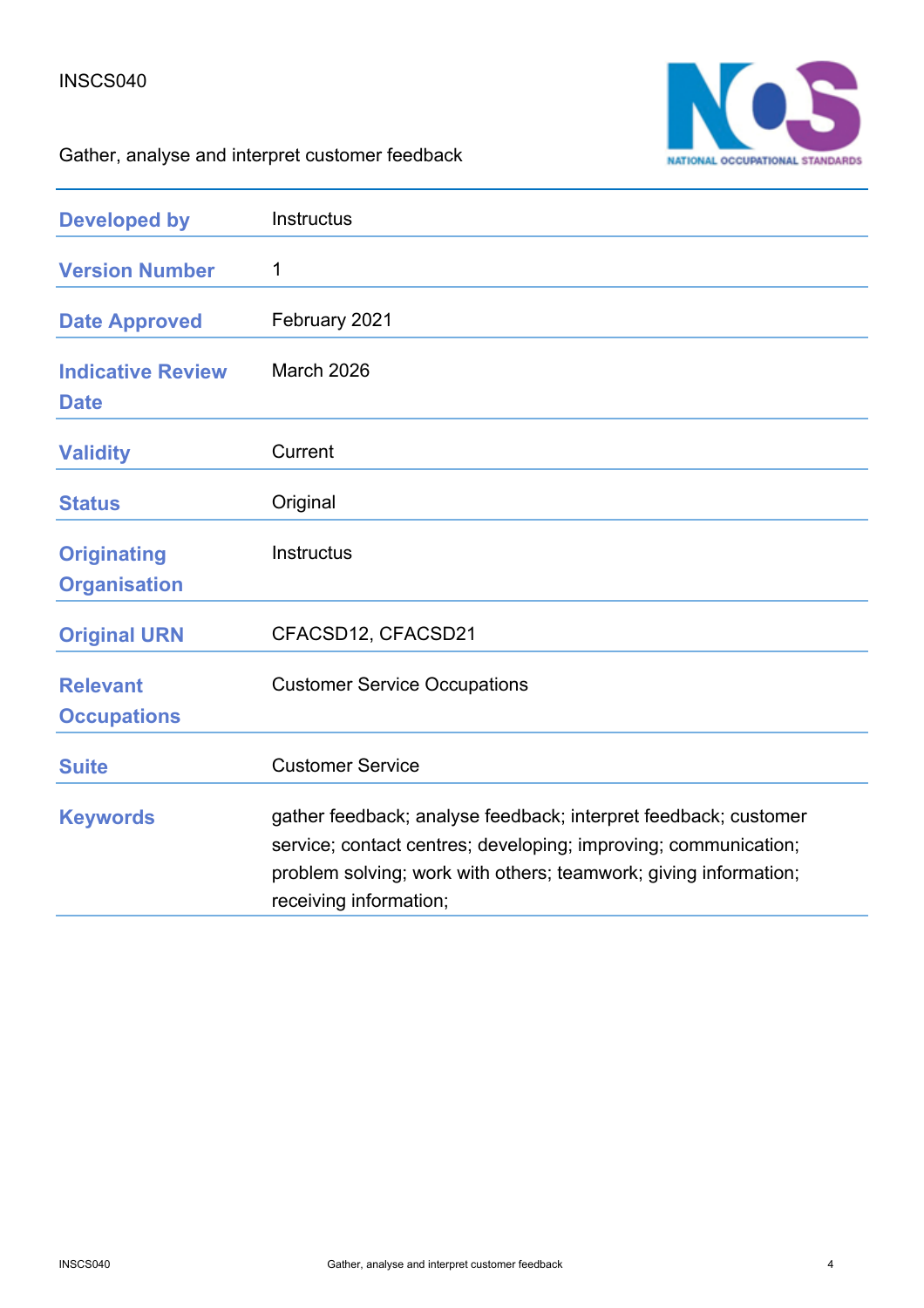



**Overview** This standard is part of the customer service competence area related to Customer Service Management. It includes using service partnerships for customer service delivery. It covers planning, organising and controlling customer service operations. It includes customer service behaviours and processes that have most impact on the customer experience during customer service delivery. Remember that customers include everyone to whom you provide products and services. They may be external to your organisation or they may be internal customers.

> Your deliver of customer service relies on teamwork. In many situations, successful delivery of service to end user customers relies on a complete service chain of internal or external customers and internal or external suppliers. You form a series of service partnerships which enable the chain to work efficiently and effectively. You work within the service chain and develop the links that cement key relationships. You communicate with, and understand, the roles of different organisations, departments and individuals for delivery of customer service.

This standard is for customer service professionals on supervisory or managerial levels who use service partnerships for customer service delivery.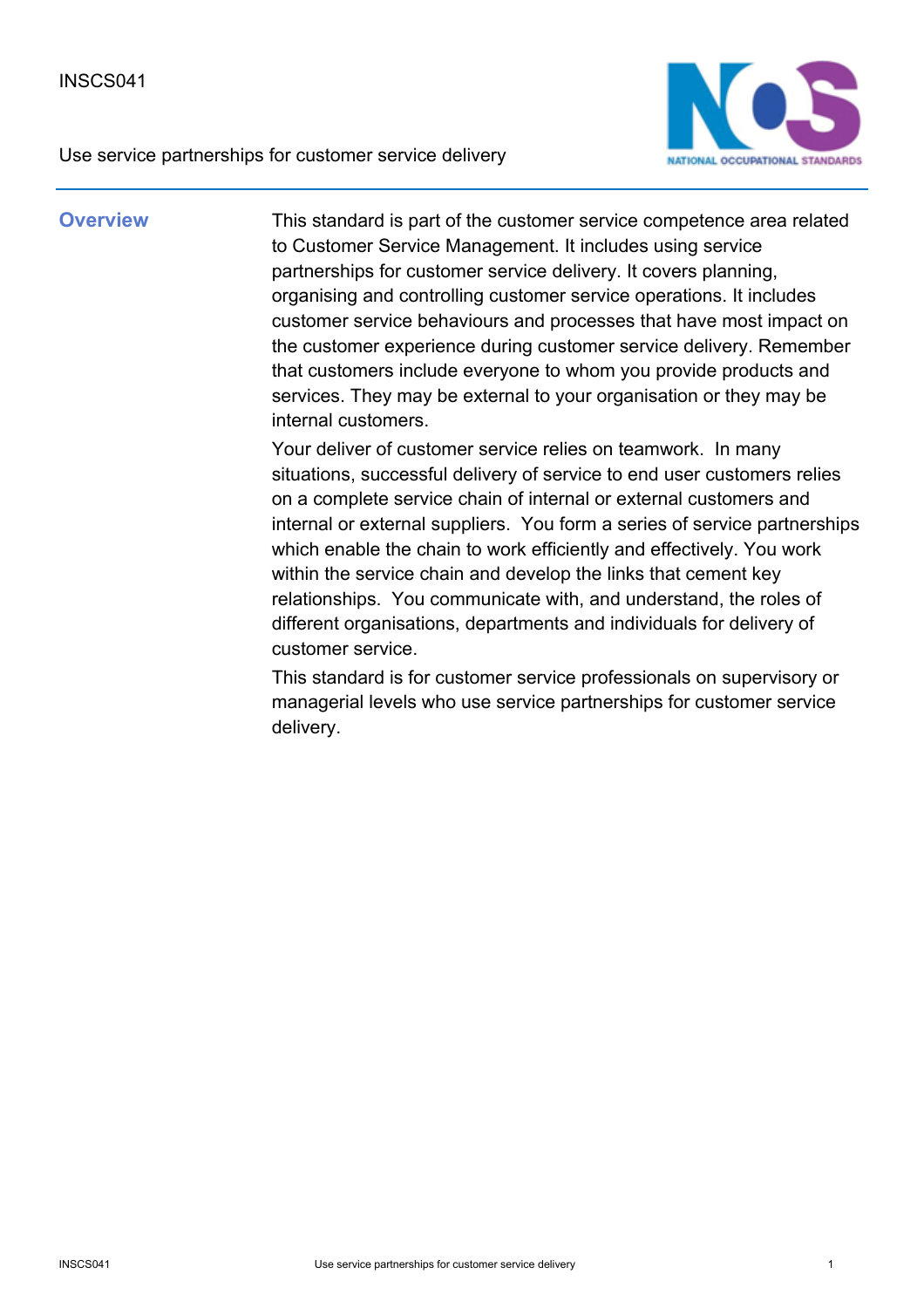Use service partnerships for customer service delivery



### **Performance criteria**

- 1. define partners involved in the service chain that supplies your end user customers
- 2. identify the internal and external service partners involved in your organisation's service chain
- 3. explain how your work with individual service partners contributes to an overall service chain
- 4. deliver customer service to internal and external customers following the same principles and practices
- 5. work with internal customers in the service chain to improve service to external customers
- 6. communicate with internal customers to highlight any aspects of your work that might affect them
- 7. work with internal or external suppliers in the service chain to improve service to external customers
- maintain relationships between internal or external suppliers and 8. customers to reinforce how all roles in the service chain contribute to service
- 9. identify where power and authority exist within the service chain
- 10. negotiate with internal customers, and internal or external suppliers, to agree service procedures that contribute to customer service
- 11. develop working relationships with internal customers or suppliers using service level agreements (SLAs)
- 12. work with colleagues to maintain awareness of the need for team collaboration within the service chain
- 13. agree with service partners how your work will be prioritised if there is a conflict of interest between the demands of internal and external customers
- 14. follow the legal, organisational, codes of practice and policies relevant to your role and the activities being carried out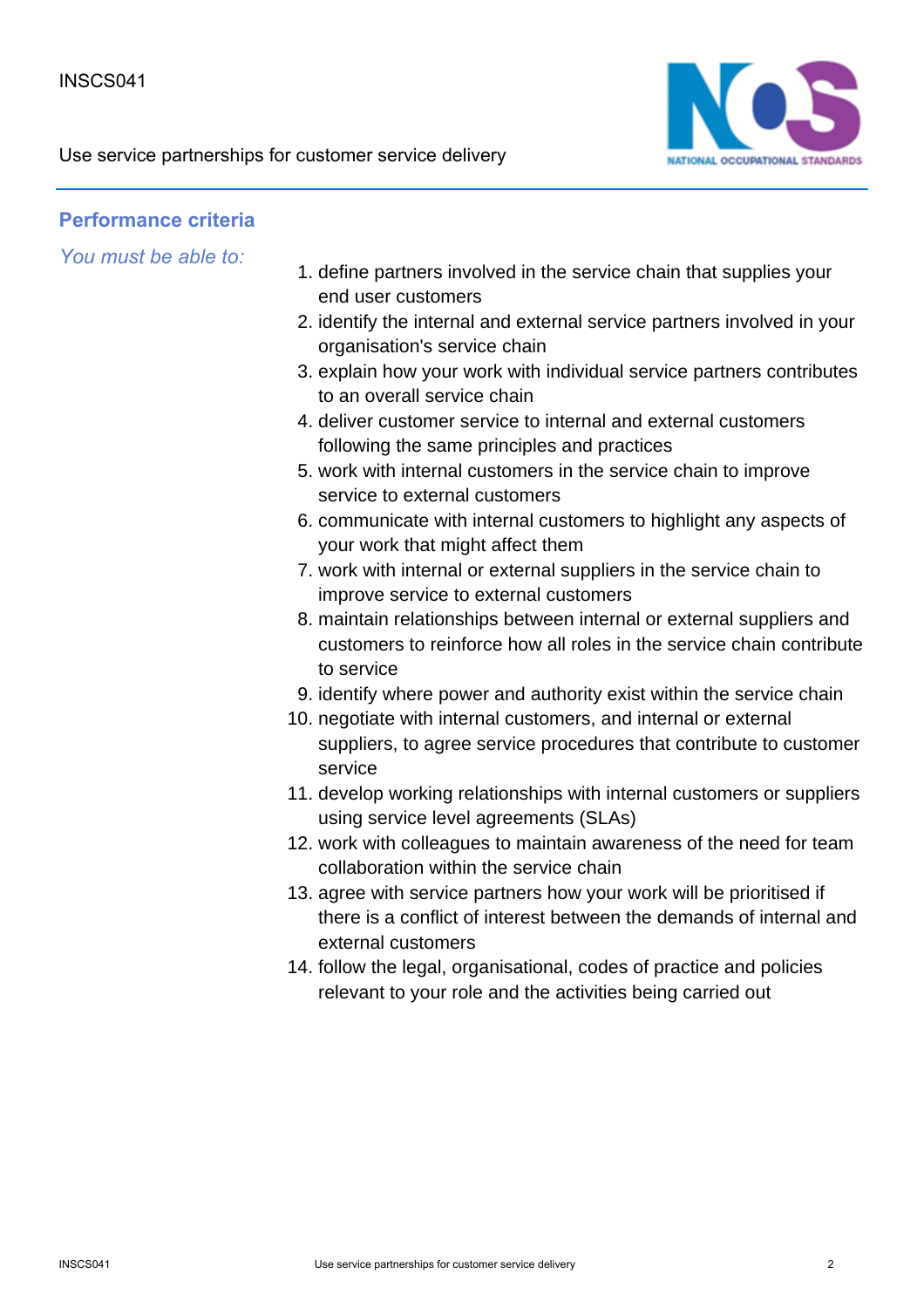

# **Knowledge and understanding**

- 1. the teams, colleagues and external service partners that are involved in supplying your end user customers
- 2. how service partnerships contribute to your customer service role
- 3. the principles and practices of delivering customer service to internal and external customers
- 4. the responsibilities and rights that can be built into an internal customer and supplier relationship
- 5. the advantages and disadvantages of describing a relationship in a service chain as a supplier and customer relationship or a service partnership
- 6. how to establish your priorities when internal customer demands conflict with external customer demands
- 7. how to maintain team identity whilst working collaboratively with other teams to deliver customer service
- 8. how to negotiate successfully with internal customers and external service partners
- 9. the formal and informal structures of your organisation and how they can influence relationships
- 10. the methods used to build and maintain relationships with service partners and how to differ your approach to meet different communication styles
- 11. how to use the available sources of information about external service partners and social media to develop positive working relationships
- 12. the legal, organisational, codes of practice and policies relevant to your role and the activities being carried out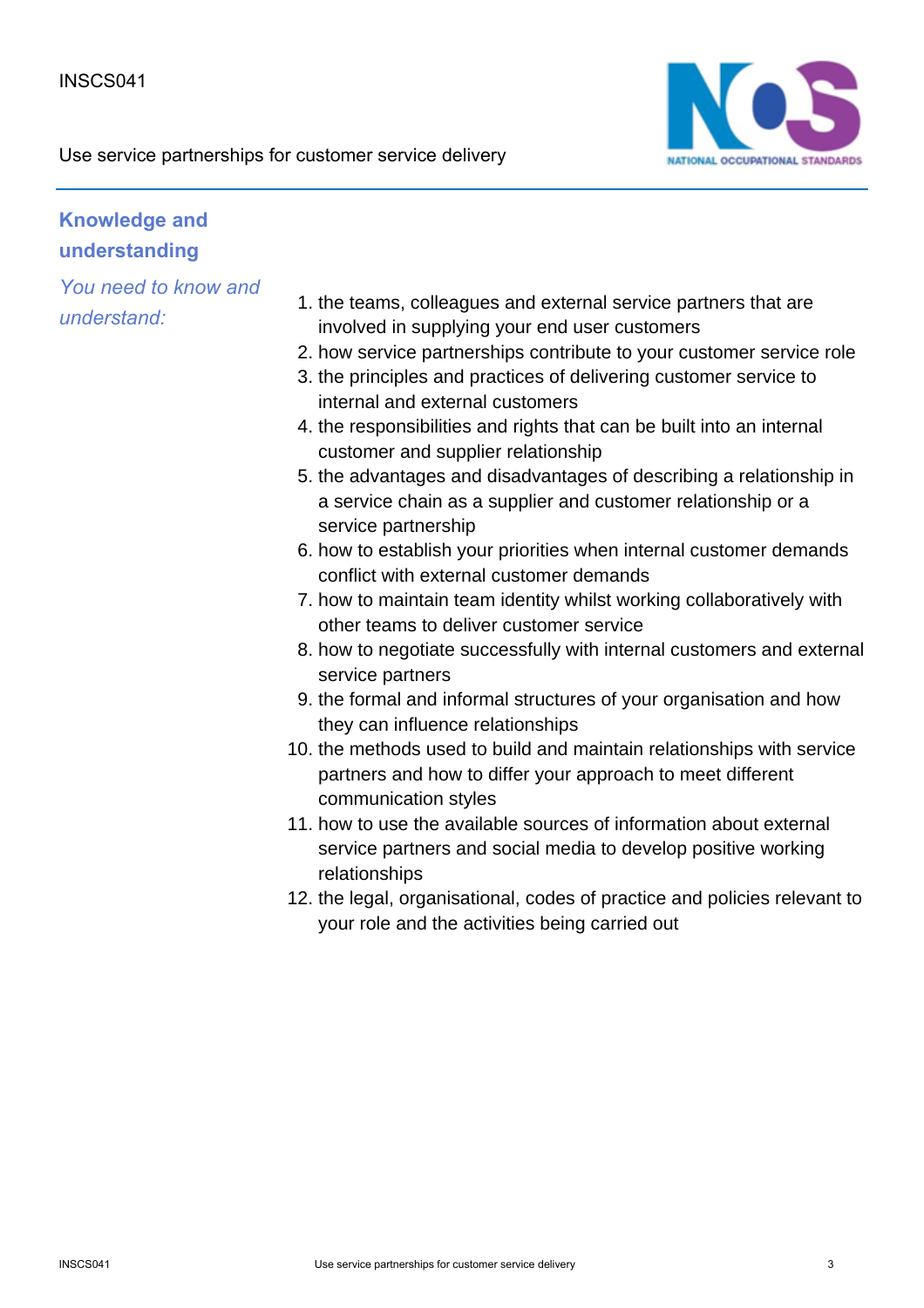#### INSCS041



# Use service partnerships for customer service delivery

| <b>Developed by</b>                       | <b>Instructus</b>                                                                                                                                                                                                                   |
|-------------------------------------------|-------------------------------------------------------------------------------------------------------------------------------------------------------------------------------------------------------------------------------------|
| <b>Version Number</b>                     | 1                                                                                                                                                                                                                                   |
| <b>Date Approved</b>                      | February 2021                                                                                                                                                                                                                       |
| <b>Indicative Review</b><br><b>Date</b>   | March 2026                                                                                                                                                                                                                          |
| <b>Validity</b>                           | Current                                                                                                                                                                                                                             |
| <b>Status</b>                             | Original                                                                                                                                                                                                                            |
| <b>Originating</b><br><b>Organisation</b> | <b>Instructus</b>                                                                                                                                                                                                                   |
| <b>Original URN</b>                       | CFACSB9                                                                                                                                                                                                                             |
| <b>Relevant</b><br><b>Occupations</b>     | <b>Customer Service Occupations</b>                                                                                                                                                                                                 |
| <b>Suite</b>                              | <b>Customer Service</b>                                                                                                                                                                                                             |
| <b>Keywords</b>                           | service partnerships; service chain; internal customer; external<br>customer; suppliers; build relationships; understanding; customer<br>service; communication; problem solving; work with others; giving<br>information; teamwork |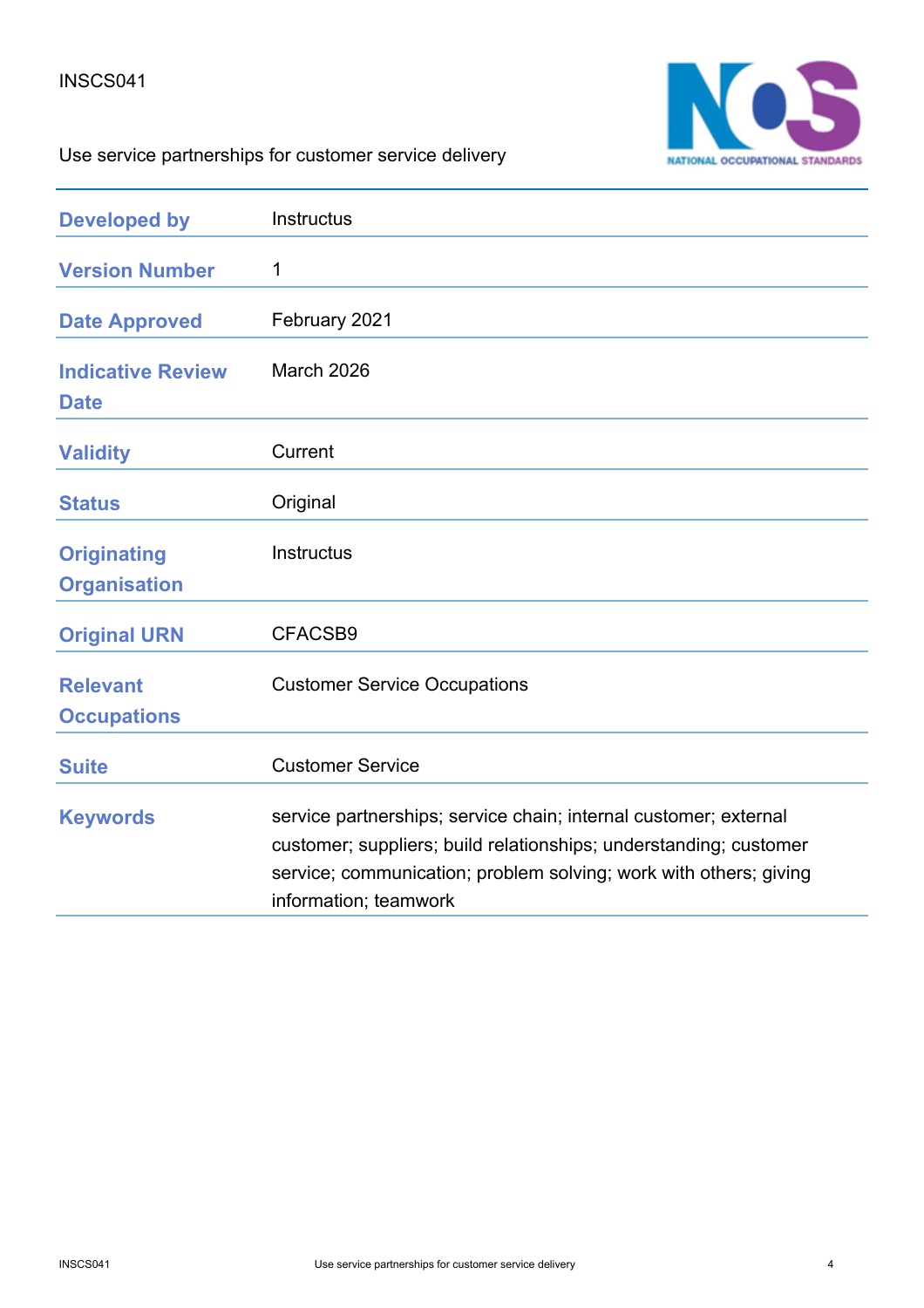



**Overview** This standard is part of the customer service competence area related to Customer Service Management. It covers planning, organising and controlling customer service operations. It includes customer service behaviours and processes that have most impact on the customer experience during customer service delivery. Remember that customers include everyone to whom you provide products and services. They may be external to your organisation or they may be internal customers.

> Delivering effective customer service is key to winning and maintaining customer loyalty. You plan and supervise customer service activities, closely monitoring and controlling customer service operations. When problems occur, you deal with them in a way that leaves your customer with a positive impression of your organisation.

This standard is for customer service professionals on supervisory or managerial levels who plan, organise and control customer service operations in their organisation.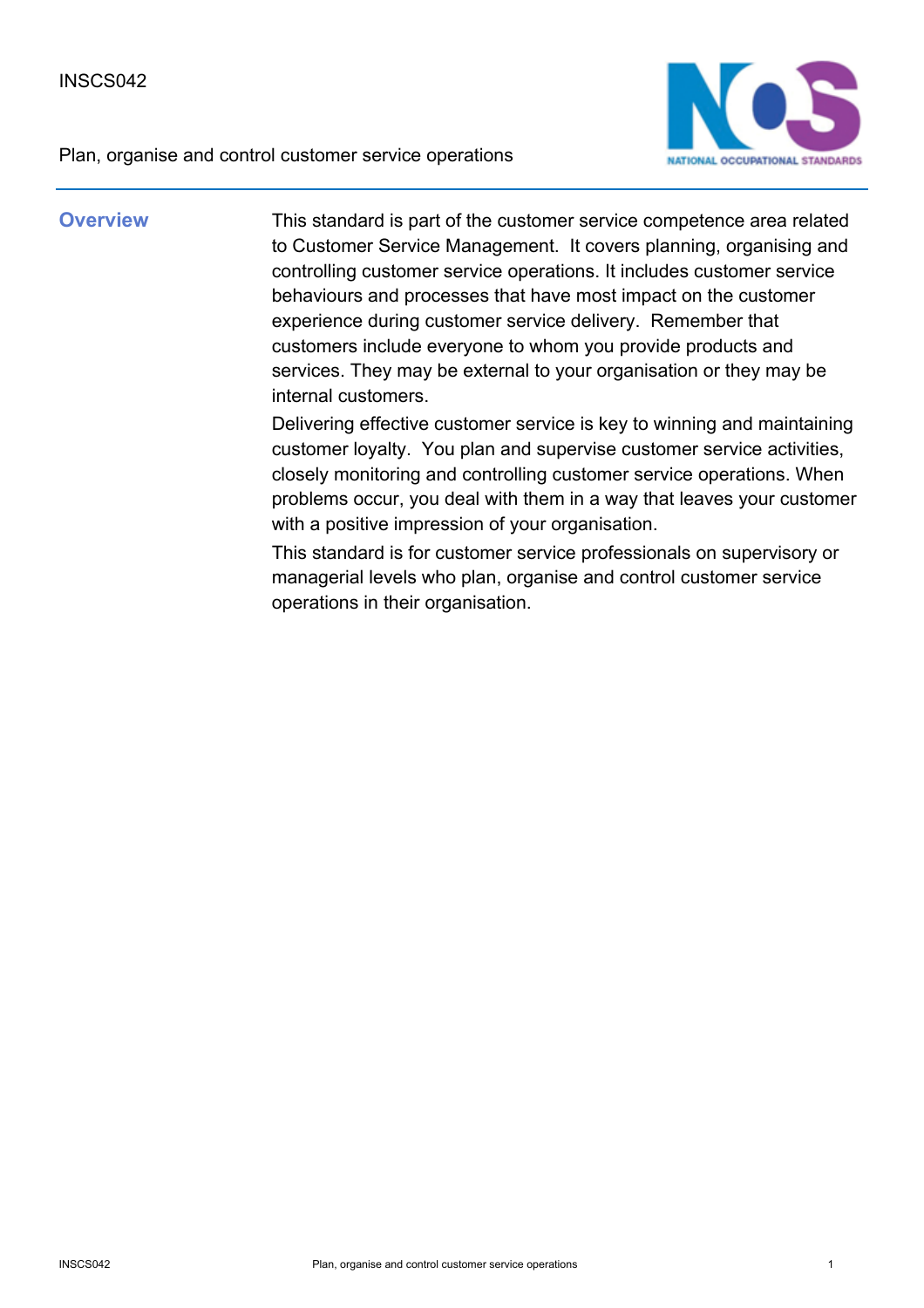Plan, organise and control customer service operations



### **Performance criteria**

- 1. analyse customers' expectations of customer service
- 2. define the services and products available to meet those expectations
- 3. create customer service delivery plans and evaluation criteria
- 4. agree plans, budgets and targets to deliver customer service with decision makers
- 5. identify any contingencies that may occur and assess their risks
- 6. develop plans to deal with contingencies
- 7. negotiate the staff and other resources that you need to implement your customer service delivery plans
- 8. develop specific, measurable and realistic targets for the staff who deliver customer service
- 9. brief staff on their objectives and targets
- 10. collect feedback from customers and staff about customer service operations
- 11. evaluate how the agreed outcomes and processes are being achieved
- 12. modify your plans for customer service operations based on feedback and your evaluation
- 13. collect information about problems that occur
- 14. assess the impact of problems on customers
- 15. identify the causes of problems and possible solutions
- 16. evaluate possible solutions to resolve problems against customer expectations and organisational needs
- 17. select and implement an acceptable solution with the minimum possible disruption to customers
- 18. monitor the implementation of the solution against the agreed criteria
- 19. follow the legal, organisational, codes of practice and policies relevant to your role and the activities being carried out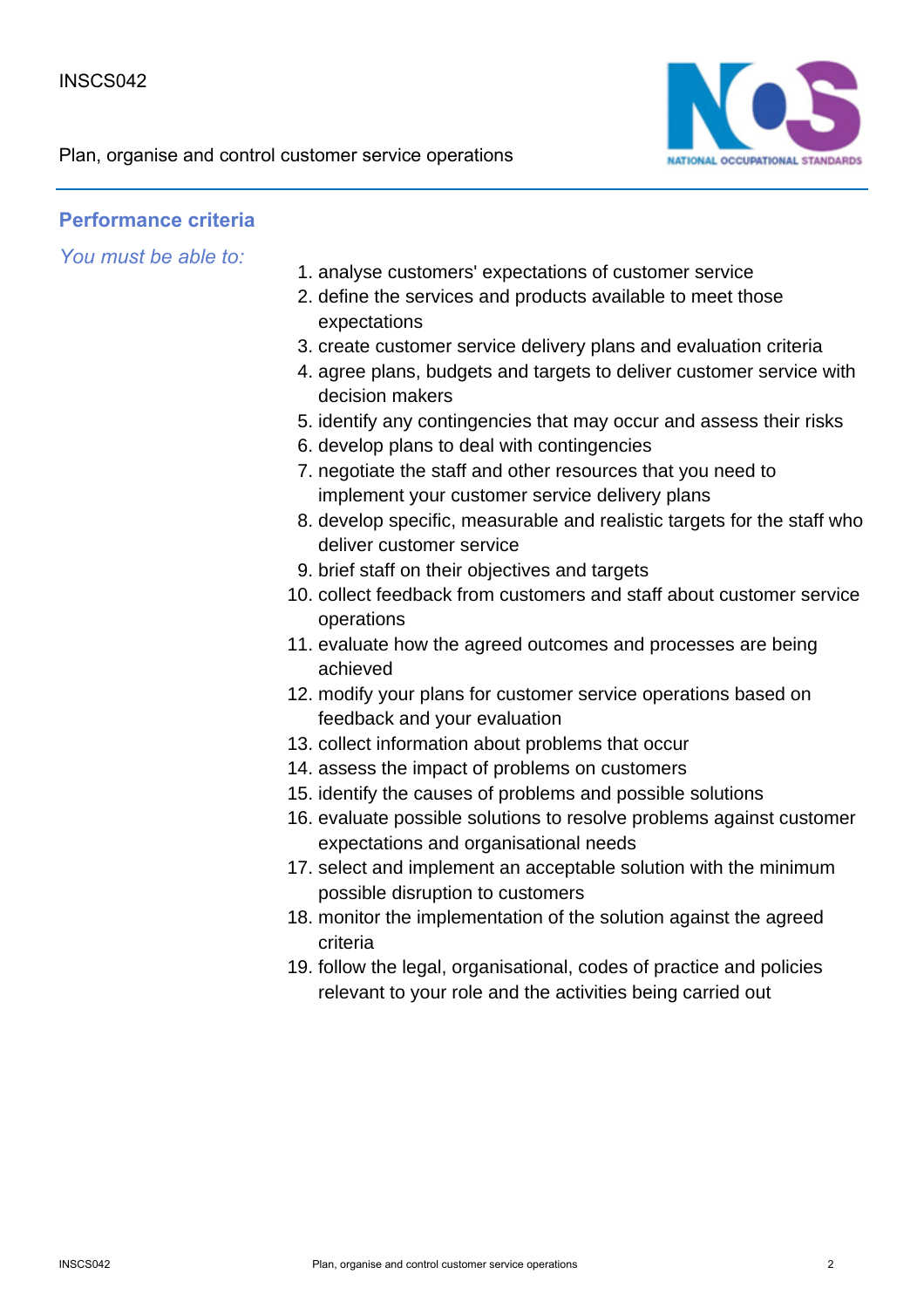

# **Knowledge and understanding**

- 1. how to develop plans for customer service operations and what they should include
- 2. how to identify and work within allocated budgets and time targets for customer service operations
- 3. how to negotiate the resources you need to deliver your plans
- 4. the types of contingencies that may occur during customer service operations, how to assess their risks and plan how to deal with them
- 5. the types of monitoring methods you can use to organise and control customer service operations
- 6. the criteria used to evaluate the effectiveness of customer service operations
- 7. how to develop specific, measurable and realistic objectives and targets for teams and individuals
- 8. the importance of briefing staff on their roles and responsibilities and how to do this
- 9. how to check that staff understand that is required of them to deliver customer service
- 10. the importance of monitoring the quality of your customer service operations and the impact this has on your organisation
- 11. the types of problems that are likely to occur in your customer service operations and how to plan for dealing with these
- 12. the processes and systems that your organisation used for dealing with problems
- 13. the importance of liaising with customers and colleagues about problems and possible solutions
- 14. how to identify and evaluate possible solutions to problems that occur
- 15. the different sources of information available, including the internet and social media, and the opportunities they present for monitoring information about customer needs
- 16. the legal, organisational, codes of practice and policies relevant to your role and the activities being carried out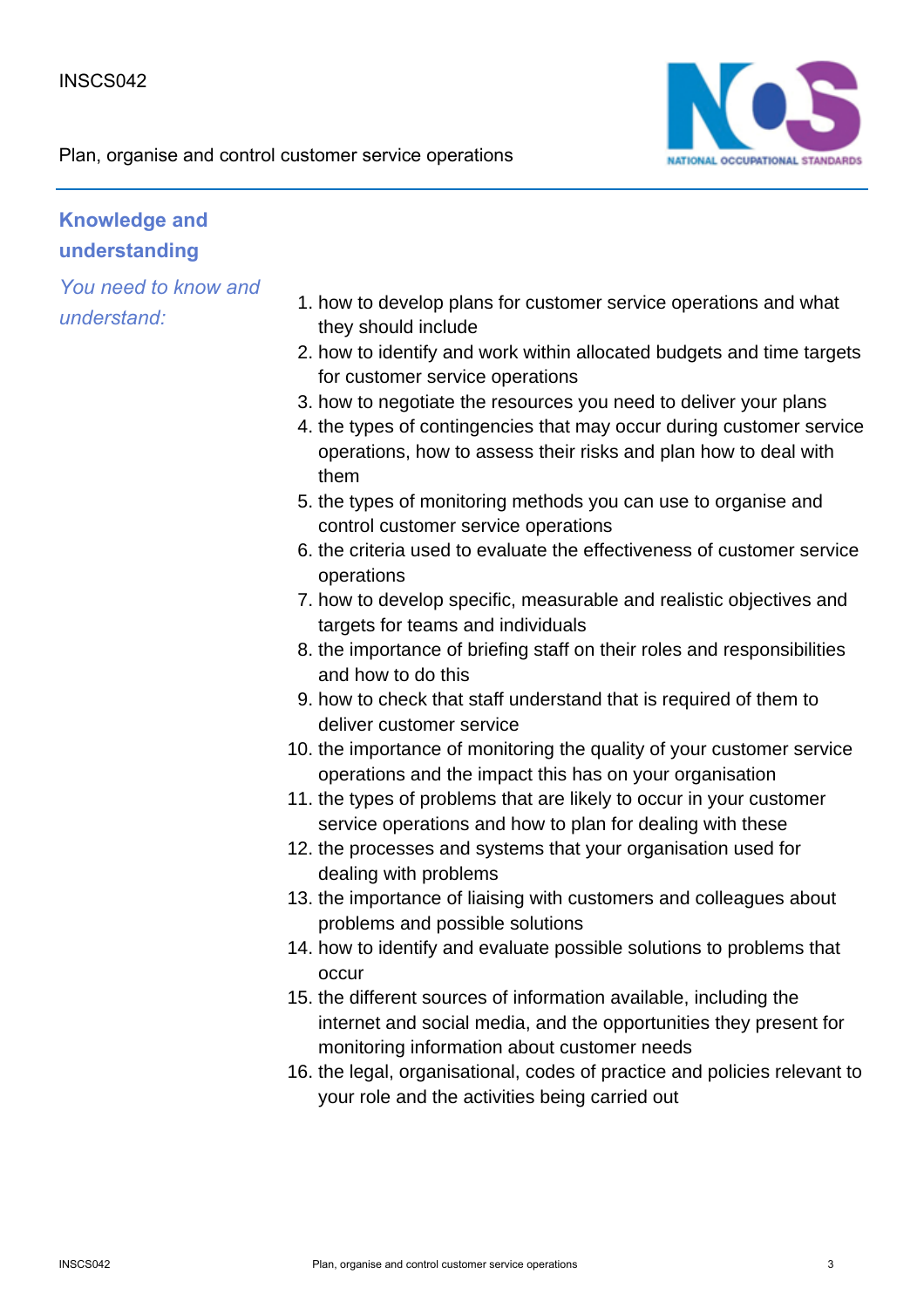#### INSCS042



# Plan, organise and control customer service operations

| <b>Developed by</b>                       | Instructus                                                                                                                                                                                                   |
|-------------------------------------------|--------------------------------------------------------------------------------------------------------------------------------------------------------------------------------------------------------------|
| <b>Version Number</b>                     | 1                                                                                                                                                                                                            |
| <b>Date Approved</b>                      | February 2021                                                                                                                                                                                                |
| <b>Indicative Review</b><br><b>Date</b>   | <b>March 2026</b>                                                                                                                                                                                            |
| <b>Validity</b>                           | Current                                                                                                                                                                                                      |
| <b>Status</b>                             | Original                                                                                                                                                                                                     |
| <b>Originating</b><br><b>Organisation</b> | <b>Instructus</b>                                                                                                                                                                                            |
| <b>Original URN</b>                       | CFACSB13                                                                                                                                                                                                     |
| <b>Relevant</b><br><b>Occupations</b>     | <b>Customer Service Occupations</b>                                                                                                                                                                          |
| <b>Suite</b>                              | <b>Customer Service</b>                                                                                                                                                                                      |
| <b>Keywords</b>                           | Delivery; customer loyalty; monitoring; solving problems; positive<br>impression; customer service; communication; problem solving; work<br>with others; giving information; teamwork; receiving information |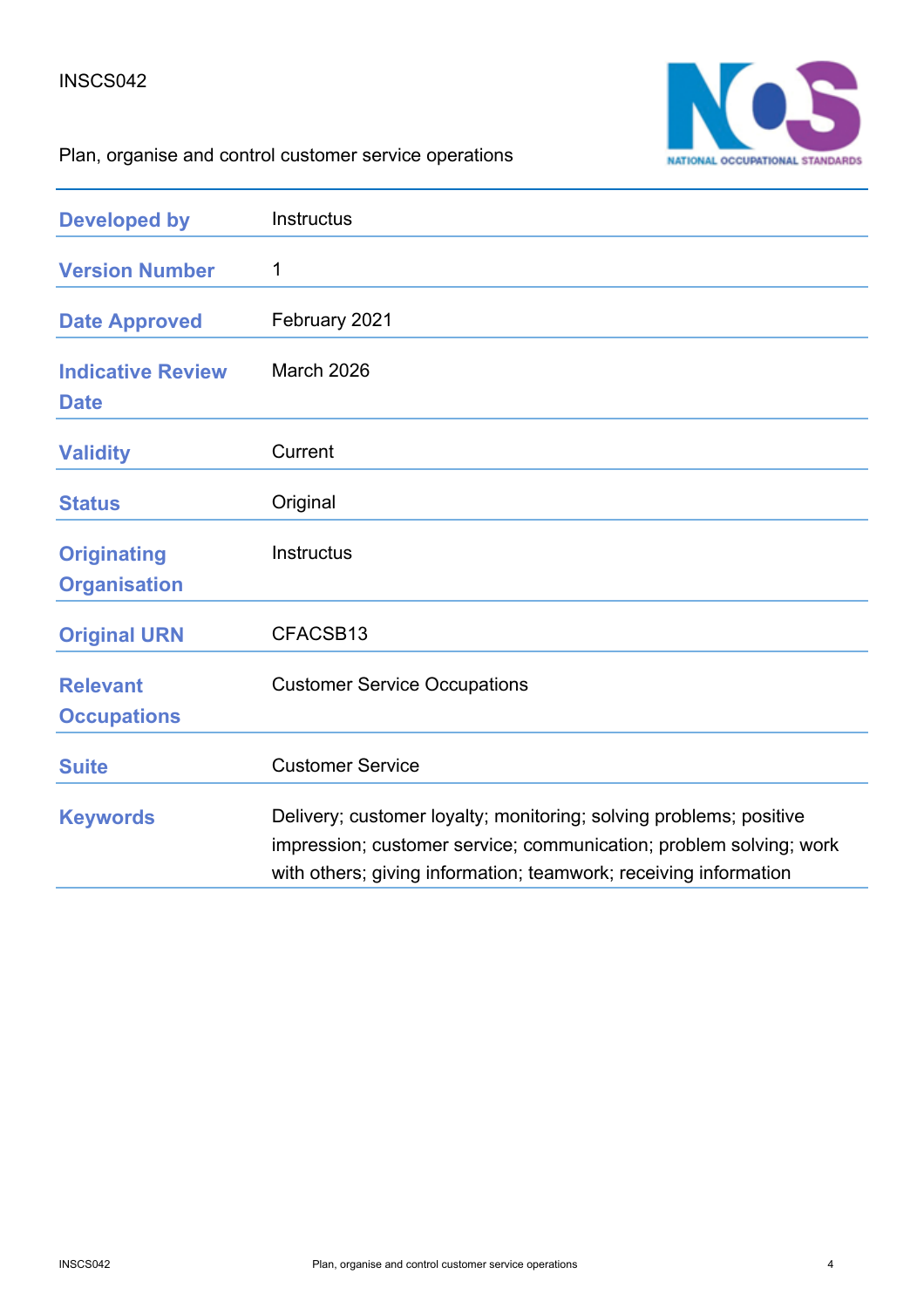#### Manage customer service



**Overview** This standard is part of the customer service competence area related to Customer Service Management. It covers managing customer service. It includes the language and concepts of customer service as well as the organisational context and the external environment in which you work. Remember that customers include everyone to whom you provide products and services. They may be external to your organisation or they may be internal customers.

> Customer service management responsibilities generally involve a set of skills, knowledge and understanding that might be expected of any manager. However, the nature of customer service means that, if you have specific customer service responsibilities, there are further skills and knowledge required. This standard covers the key principles of customer service that influence how it is managed and the links between your management responsibilities and those key principles. The standard also recognises that knowledge and understanding of customer service principles and systems as a manager may not be as detailed as those required in a delivery role. Instead, your knowledge and understanding must relate to a more strategic appreciation of the principles of customer service.

This standard is for customer service professionals on supervisory or managerial levels who monitor and manage customer service.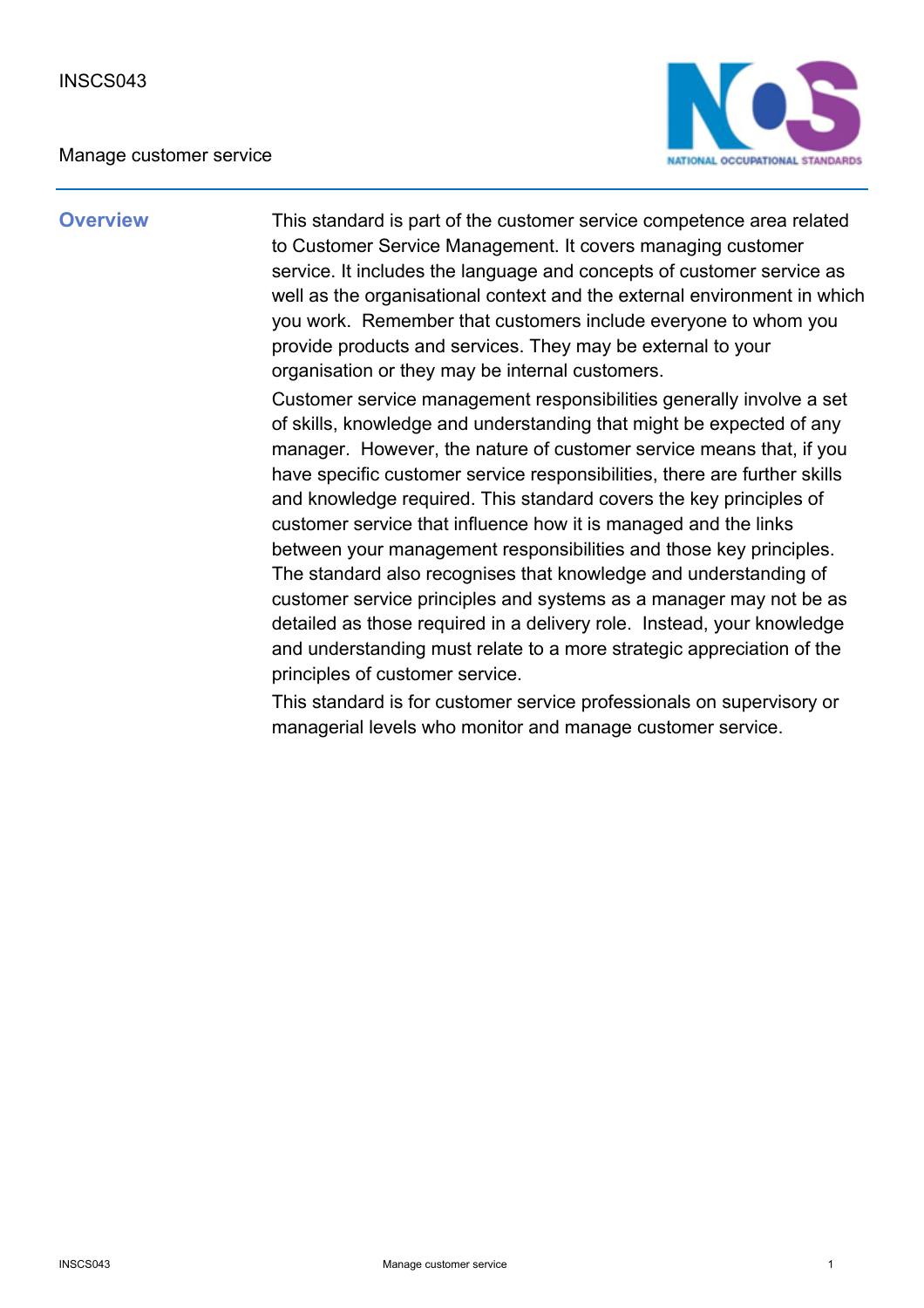

### **Performance criteria**

- 1. manage the overall customer service for your organisation's products and services
- 2. build a customer service culture in your organisation
- 3. identify and maintain resources to support customer service delivery
- 4. supervise staff to deliver customer service to your organisation's required standards
- 5. train and develop your staff to build their knowledge and skills in customer service
- 6. develop staff skills in the delivery of customer service
- 7. contribute to the development of customer service policies, culture and ethics in your organisation
- 8. monitor levels of customer satisfaction with your products and services
- 9. evaluate options for technology that will improve customer service delivery
- 10. carry out risk assessments when dealing with customer service problems
- 11. mitigate risks with customer service problems and review the mitigation methods on a regular basis
- 12. demonstrate leadership in a customer service role
- 13. recruit staff with the customer service skills specified by your organisation
- 14. monitor and maintain customer service in your organisation
- 15. recommend improvements to customer service in your organisation
- 16. establish a network of customer service contacts
- 17. follow the legal, organisational, codes of practice and policies relevant to your role and the activities being carried out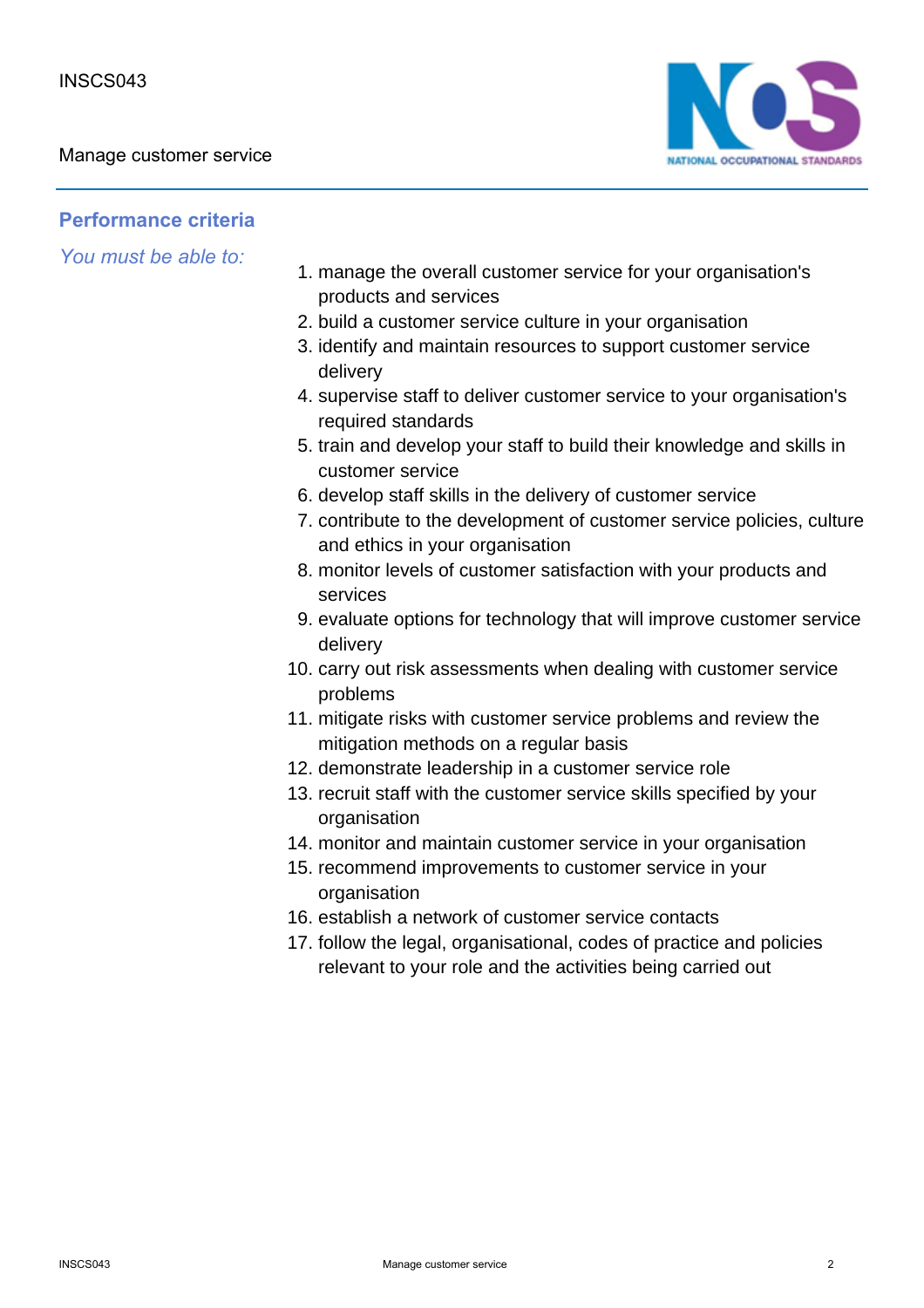Manage customer service



## **Knowledge and understanding**

- 1. your role and responsibilities in relation to your organisation's services and products, customer expectations and customer satisfaction
- 2. how organisational systems, teams and individual staff deliver customer service in your organisation
- 3. the ways that organisational systems balance customer satisfaction and financial considerations
- 4. how staff knowledge, skills, attitudes, training, experience and personality contribute to customer service
- 5. the options for monitoring customer service performance and the benefits and drawbacks of each option
- 6. the use of customer service as a competitive tool by the commercial sector and its use as a contribution to best value in the public or third sectors
- 7. the key features of the customer service culture in your organisation and how to build and maintain this
- 8. how risk assessment can be used to deal with customer service problems
- 9. the methods of mitigating the risks and continuous review of these
- 10. the current options available for using technology to improve customer service delivery
- 11. that ways that an organisation can continuously improve its customer service
- 12. how to recruit customer service staff for your organisation against a job and person specifications
- 13. the options for training, development and achievement of qualifications by your organisation's staff in customer service and the benefits and drawbacks of each option
- 14. the importance of monitoring and maintaining customer service delivery in your organisation and the processes that are used
- 15. the ways you can promote continuous improvement within your organisation
- 16. the importance of establishing a strong network of contacts with similar interests in customer service
- 17. the legal, organisational, codes of practice and policies relevant to your role and the activities being carried out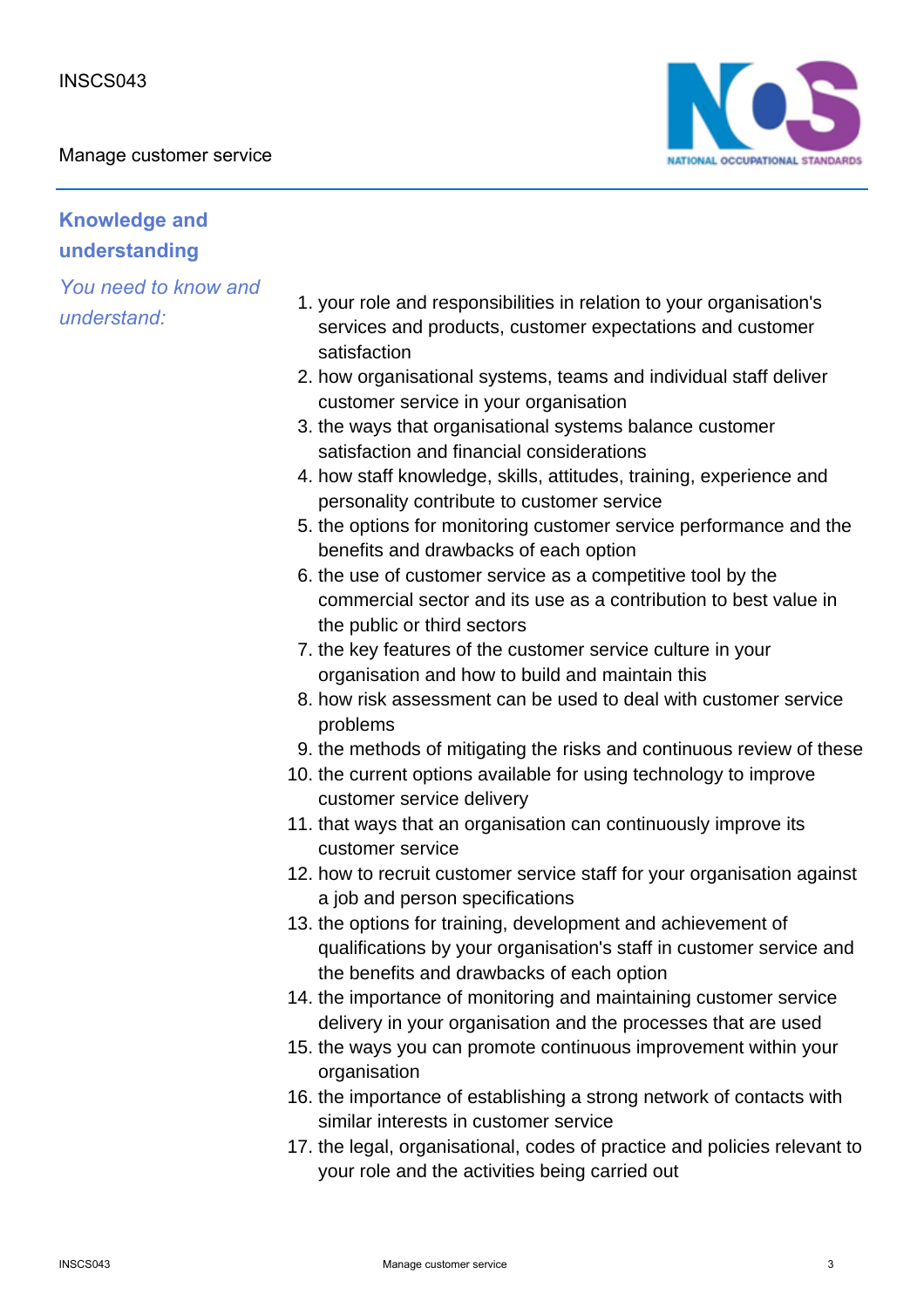Manage customer service



| <b>Developed by</b>                       | Instructus                                                                                     |
|-------------------------------------------|------------------------------------------------------------------------------------------------|
| <b>Version Number</b>                     | 1                                                                                              |
| <b>Date Approved</b>                      | February 2021                                                                                  |
| <b>Indicative Review</b><br><b>Date</b>   | March 2026                                                                                     |
| <b>Validity</b>                           | Current                                                                                        |
| <b>Status</b>                             | Original                                                                                       |
| <b>Originating</b><br><b>Organisation</b> | Instructus                                                                                     |
| <b>Original URN</b>                       | CFACSF5                                                                                        |
| <b>Relevant</b><br><b>Occupations</b>     | <b>Customer Service Occupations</b>                                                            |
| <b>Suite</b>                              | <b>Customer Service</b>                                                                        |
| <b>Keywords</b>                           | customer service management; key principles; knowledge;<br>understanding; strategic principles |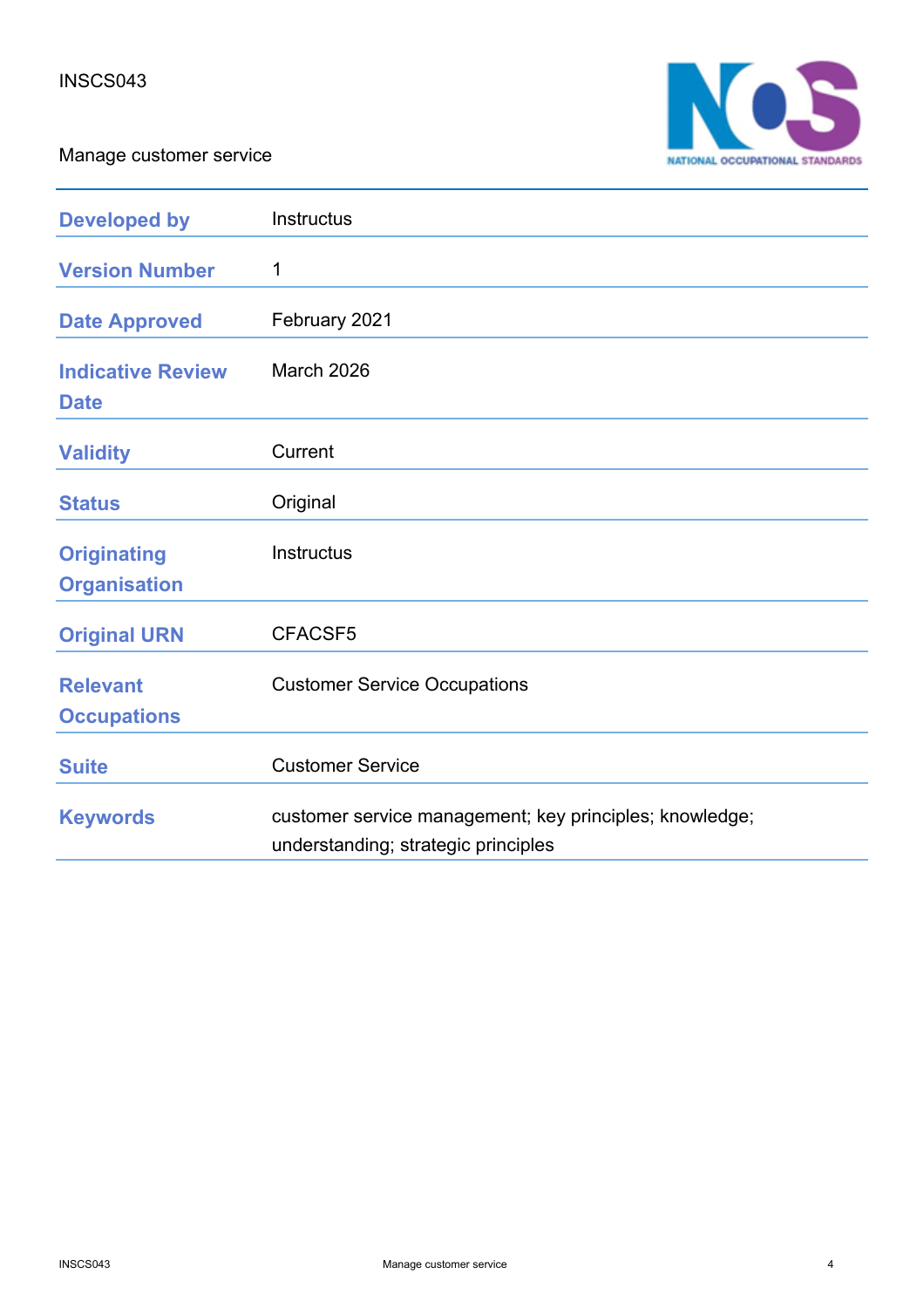Use customer service as a competitive tool



**Overview** This standard is part of the customer service competence area related to Customer Service Management. It covers using customer service as a competitive tool. It includes customer service behaviours and processes that have most impact on the customer experience during customer service delivery. Remember that customers include everyone to whom you provide products and services. They may be external to your organisation or they may be internal customers.

> Customer service contributes to your organisation's competitive position. Customers have choices about the services or products they use and who supplies them. Often the technical features and cost of the service or product are almost identical. If this is the case, the quality of the customer service offered influences which supplier the customer chooses. You ensure that your organisation uses the competitive advantage that can be gained from offering superior customer service. You use customer service as a tool to compete effectively with other providers of similar services or products.

The standard is for customer service professionals on supervisory or managerial levels who use customer service as a competitive tool.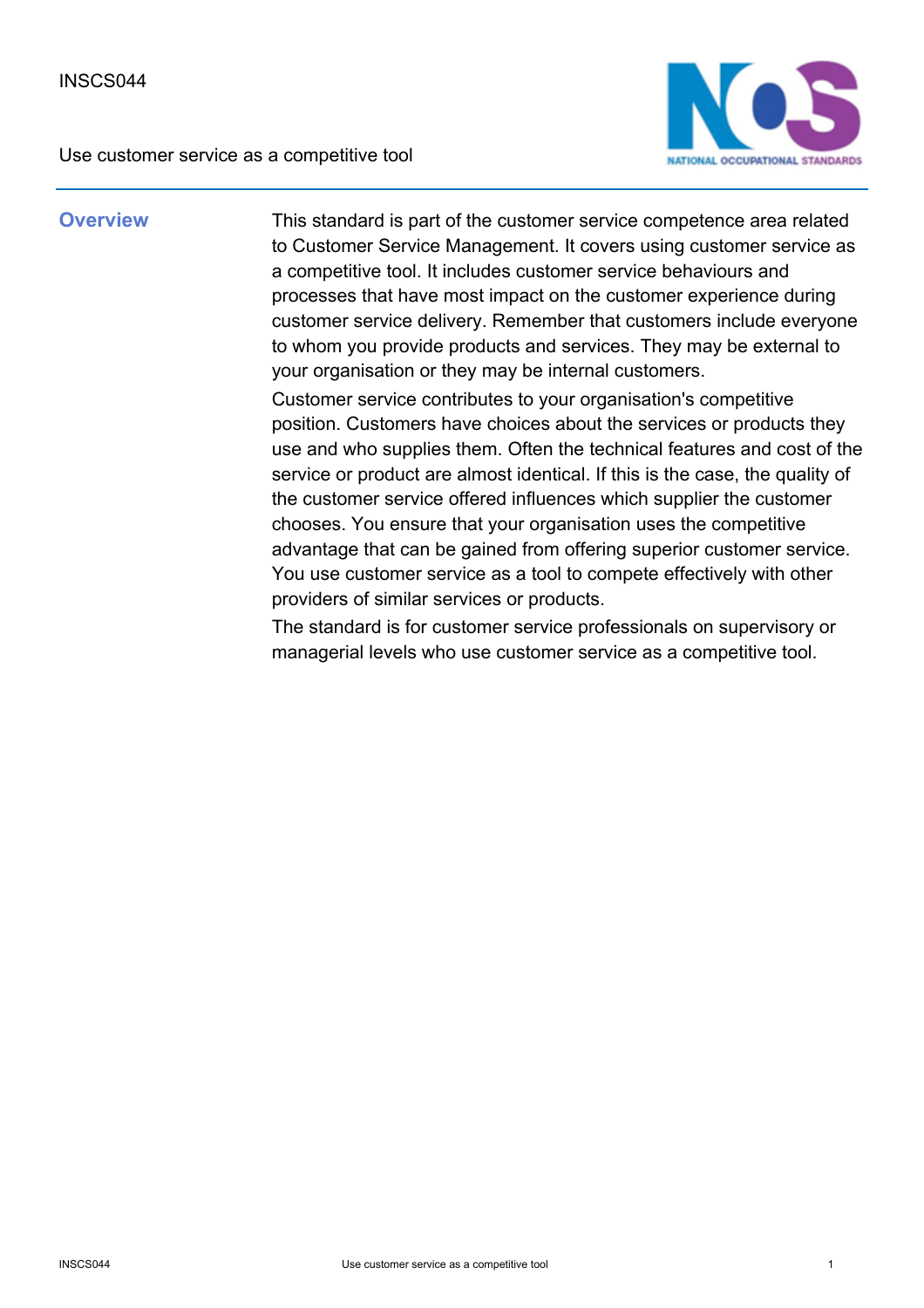

### **Performance criteria**

- 1. develop your own and colleagues' understanding of the services or products offered by your organisation
- 2. compare your organisation's services and products with your competitors
- 3. present an image to your customers that reinforces your organisation's service
- 4. role-model customer service as a competitive tool to colleagues
- 5. encourage customer service actions that create and develop customer loyalty
- 6. take actions to provide customers with added value within your organisation's services
- 7. encourage colleagues to provide customers with added value
- 8. explain the extra benefits that your organisation gives to customers in comparison to your competitors
- 9. offer additional technical advice to customers to enhance customer service
- 10. identify the financial implications of any added value actions that you or your colleagues might offer
- 11. meet customer service targets to ensure that your customers see the benefits of dealing with your organisation
- 12. re-direct customers to other service providers when their expectations cannot be met by your organisation
- 13. remind customers about services and products they have previously shown an interest in
- 14. offer complementary services or products based on customer satisfaction and interests
- 15. follow the legal, organisational, codes of practice and policies relevant to your role and the activities being carried out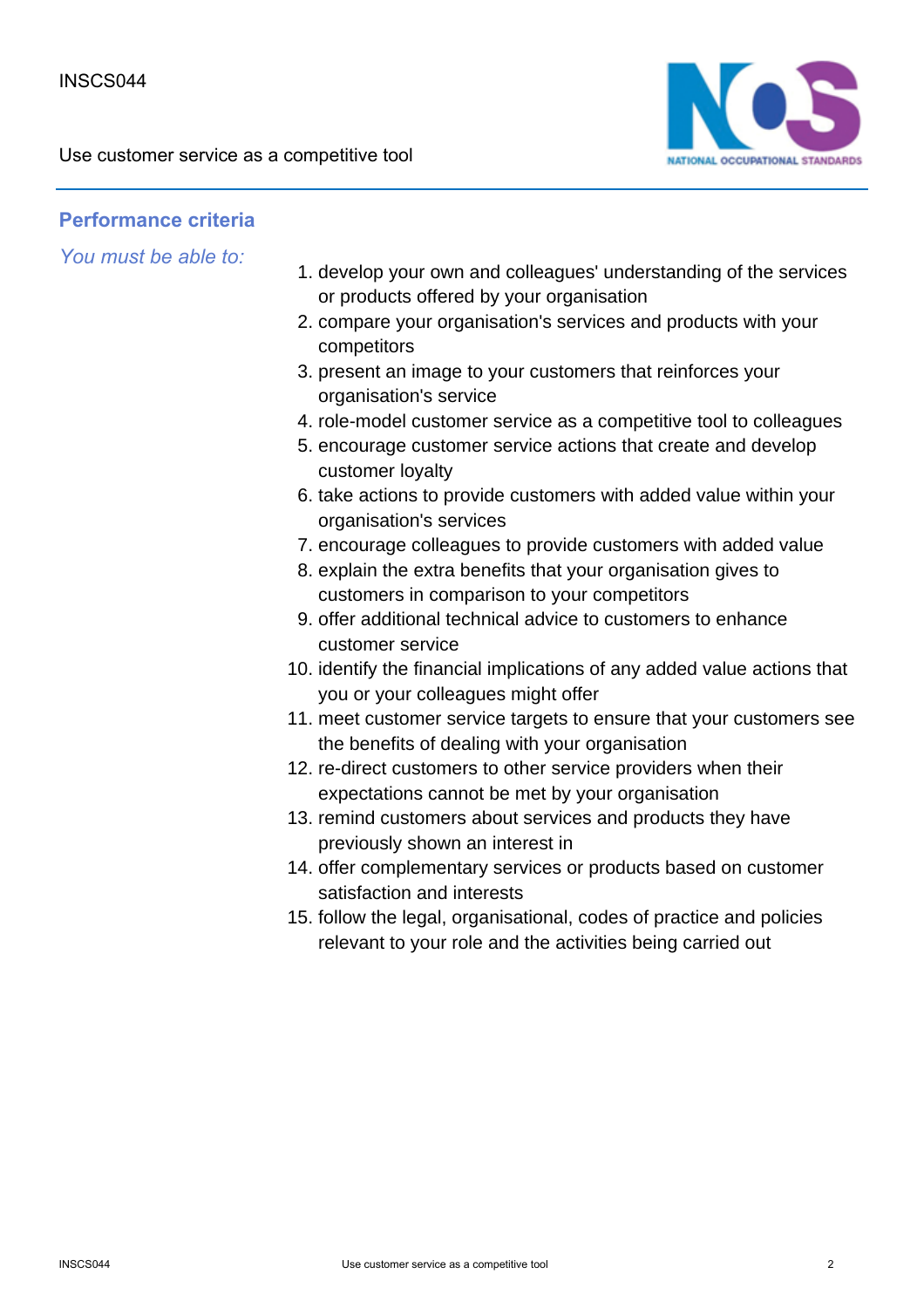Use customer service as a competitive tool



# **Knowledge and understanding**

- 1. the services or products offered by your organisation
- 2. the services or products offered by your organisation's competitors
- 3. your role and responsibilities for using customer service as a competitive tool
- 4. your organisation's guidelines for using customer service as a competitive tool and how to role-model this to colleagues
- 5. the factors that influence customers opinions and beliefs about your organisation's services and products, to feel that they are getting value for money
- 6. how to research and compare services or products with your organisation's competitors, including using the internet and social media sources
- 7. the features and benefits of services or products that are seen by customers as added value
- 8. how to add non-chargeable items for customers to impress them and develop their loyalty
- 9. how to portray a positive image that reinforces your organisation's competitive position
- 10. your organisation's customer service targets
- 11. how to avoid causing offence when re-directing customers to other service providers
- 12. the cost implications of added value actions to improve the organisation's competitive position
- 13. the complementary services or products that may be of interest to your customers such as repeat orders and add on services
- 14. the legal, organisational, codes of practice and policies relevant to your role and the activities being carried out